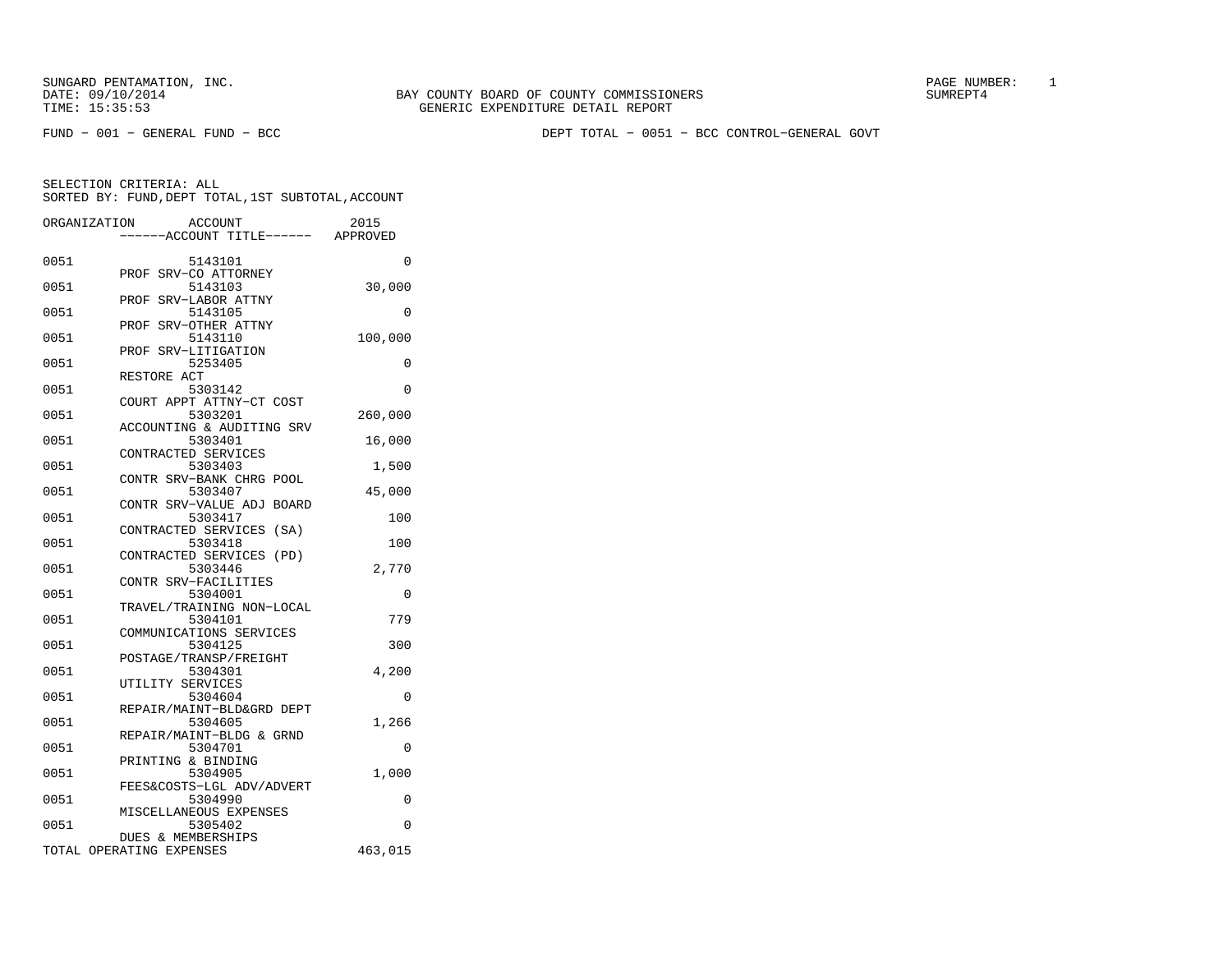FUND − 001 − GENERAL FUND − BCC DEPT TOTAL − 0051 − BCC CONTROL−GENERAL GOVT

|      | ORGANIZATION ACCOUNT<br>-----ACCOUNT TITLE------ APPROVED | 2015      |
|------|-----------------------------------------------------------|-----------|
| 0051 | 5707115<br>PRINCIPAL-REV BONDS                            | 2,201,356 |
| 0051 | 5707215                                                   | 1,395,135 |
| 0051 | <b>INTEREST-REV BONDS</b><br>5707303                      | $\Omega$  |
| 0051 | <b>BOND ISSUE COSTS</b><br>5707316                        | 600       |
| 0051 | PAYING AGENT/TRUSTEE-FEES<br>5707370                      | 7,000     |
|      | ARBITRAGE REBATE EXPENSE<br>TOTAL DEBT SERVICE            | 3,604,091 |
| 0051 | 5808175<br>GRANT-BYRNE GRANT                              | $\Omega$  |
| 0051 | 5808201                                                   | 15,000    |
|      | AID-PRIVATE ORGANIZATIONS<br>TOTAL GRANTS & AIDS          | 15,000    |
| 0051 | 5905907<br>LITIGATION SETTLEMENT                          | $\Omega$  |
| 0051 | 5905998                                                   | $\Omega$  |
|      | DEPRECIATION EXPENSE<br>TOTAL NON-OPERATING EXPENSES      | $\Omega$  |
|      | TOTAL BCC CONTROL-GENERAL GOVT                            | 4,082,106 |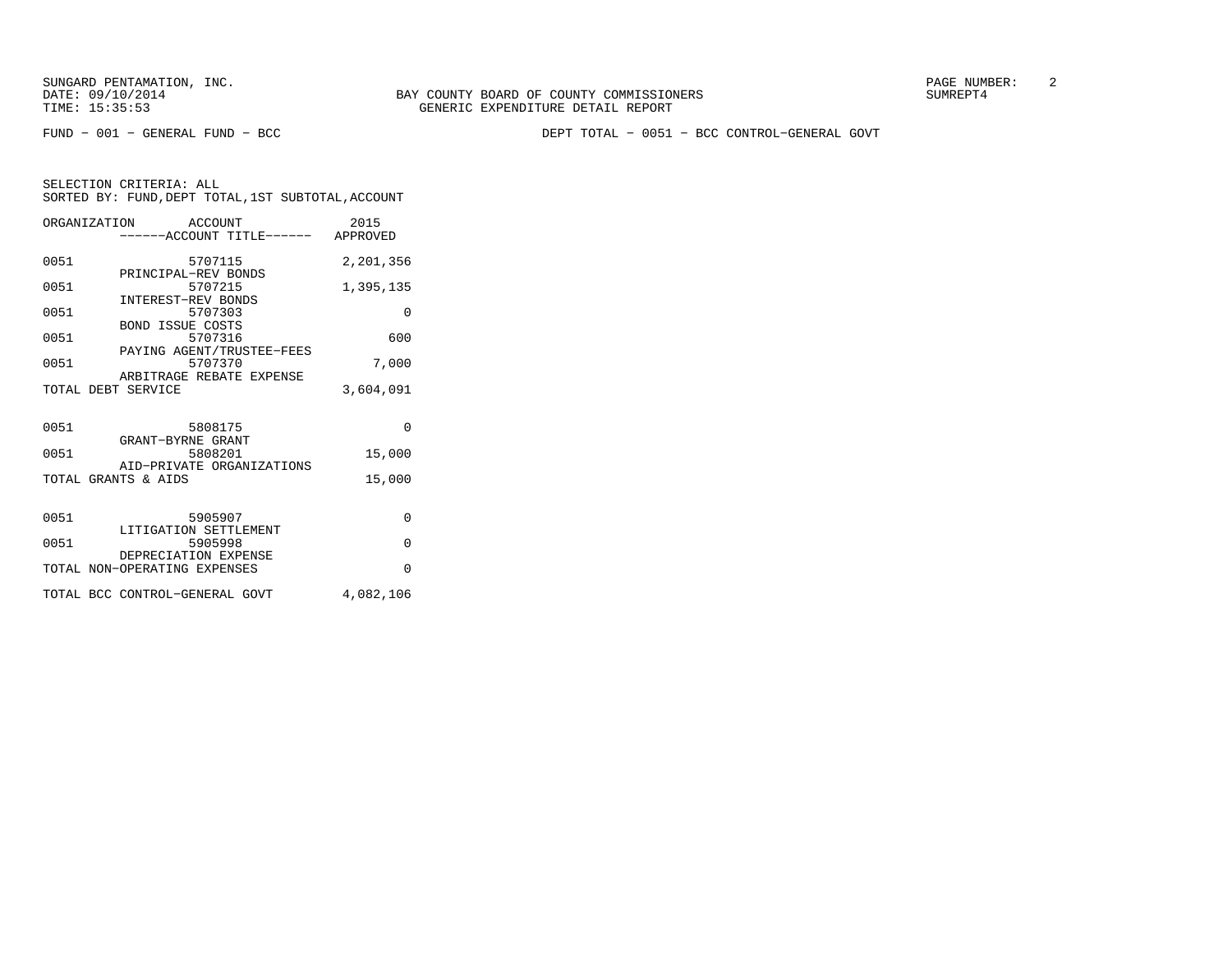FUND − 001 − GENERAL FUND − BCC DEPT TOTAL − 0052 − BCC CONTROL−PUBLIC SAFETY

|      | ORGANIZATION<br>ACCOUNT<br>---ACCOUNT TITLE------ | 2015<br>APPROVED |
|------|---------------------------------------------------|------------------|
| 0052 | 5213010                                           | $\Omega$         |
| 0052 | CRIME PREVENTION<br>5223401                       | 27,179           |
| 0052 | FIRE CONTROL-FORESTRY DIV<br>5233401              | 0                |
| 0052 | CONTR SRV-CCA<br>5233405                          | 30,000           |
| 0052 | MEDICAL SRV-INMATES<br>5233407                    | 1,094,172        |
| 0052 | JUVENILE DETENTION<br>5233409                     | 0                |
| 0052 | MEDICAL SRV-ARRESTED<br>5303401                   | 0                |
| 0052 | CONTRACTED SERVICES<br>5303405                    | $\Omega$         |
| 0052 | CONTR SRV-ELECT MONITOR<br>5303466                | 0                |
|      | CONTR SRV-MENTAL HEALTH                           |                  |
| 0052 | 5304301<br>UTILITY SERVICES                       | 0                |
| 0052 | 5304501<br>INSURANCE & BONDS                      | 0                |
| 0052 | 5304605<br>REPAIR/MAINT-BLDG & GRND               | 0                |
| 0052 | 5304905<br>FEES&COSTS-LGL ADV/ADVERT              | 0                |
|      | TOTAL OPERATING EXPENSES                          | 1,151,351        |
| 0052 | 5707115                                           | 95,000           |
| 0052 | PRINCIPAL-REV BONDS<br>5707215                    |                  |
|      | INTEREST-REV BONDS                                | 1,847,986        |
| 0052 | 5707316<br>PAYING AGENT/TRUSTEE-FEES              | 0                |
|      | TOTAL DEBT SERVICE                                | 1,942,986        |
| 0052 | 5808175                                           | 0                |
| 0052 | GRANT-BYRNE GRANT<br>5808201                      | 0                |
| 0052 | AID-PRIVATE ORGANIZATIONS<br>5808209              | 0                |
|      | AID-BMC/EMS<br>TOTAL GRANTS & AIDS                | $\Omega$         |
|      |                                                   |                  |
| 0052 | 5905998<br>DEPRECIATION EXPENSE                   | 0                |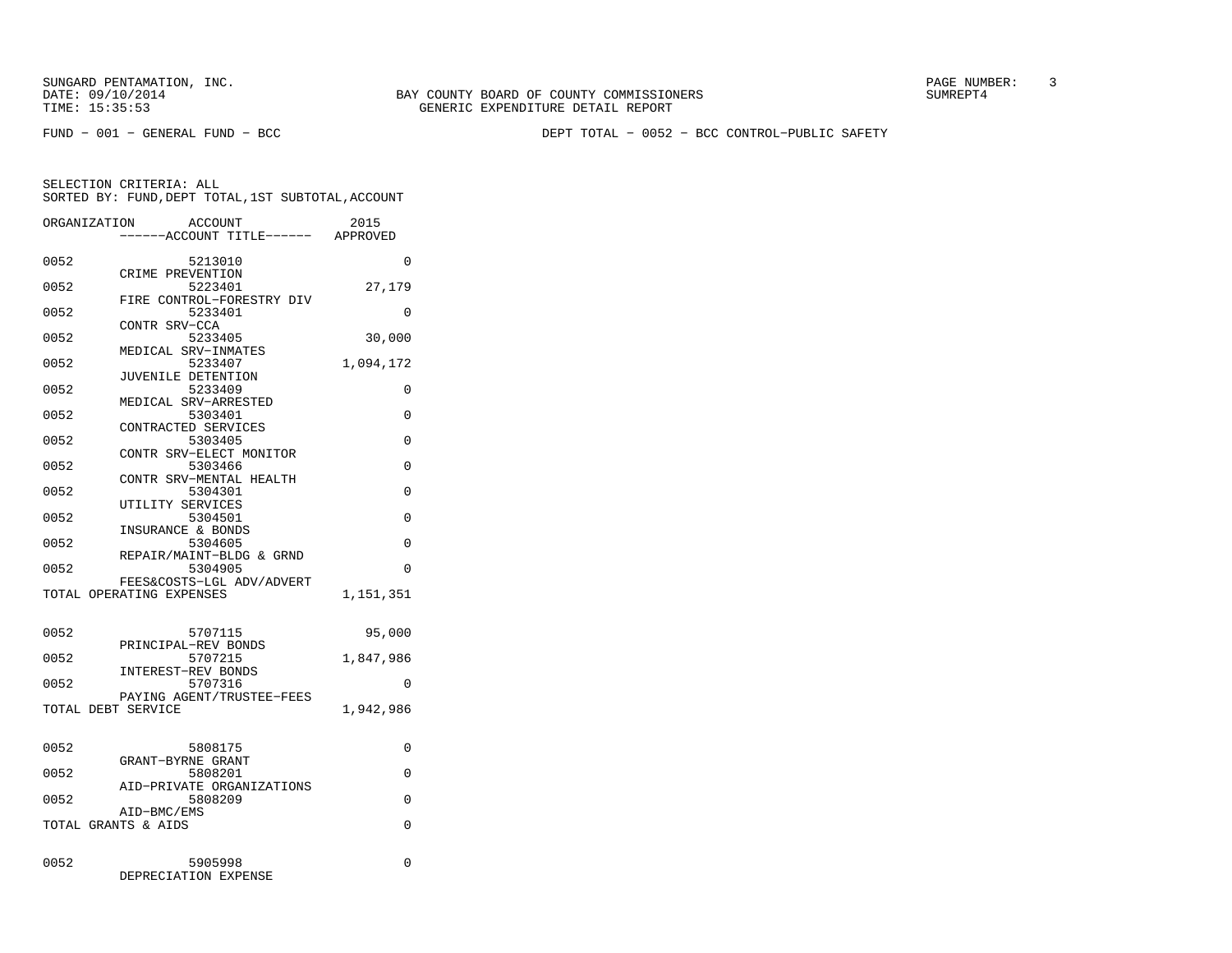FUND − 001 − GENERAL FUND − BCC DEPT TOTAL − 0052 − BCC CONTROL−PUBLIC SAFETY

|      | ORGANIZATION                    | ACCOUNT       |                           | 2015      |
|------|---------------------------------|---------------|---------------------------|-----------|
|      |                                 |               | ------ACCOUNT TITLE------ | APPROVED  |
|      |                                 |               |                           |           |
| 0052 |                                 | 5909917       |                           |           |
|      |                                 | RESERVE-BONDS |                           |           |
|      | TOTAL NON-OPERATING EXPENSES    |               |                           |           |
|      |                                 |               |                           |           |
|      | TOTAL BCC CONTROL-PUBLIC SAFETY |               |                           | 3,094,337 |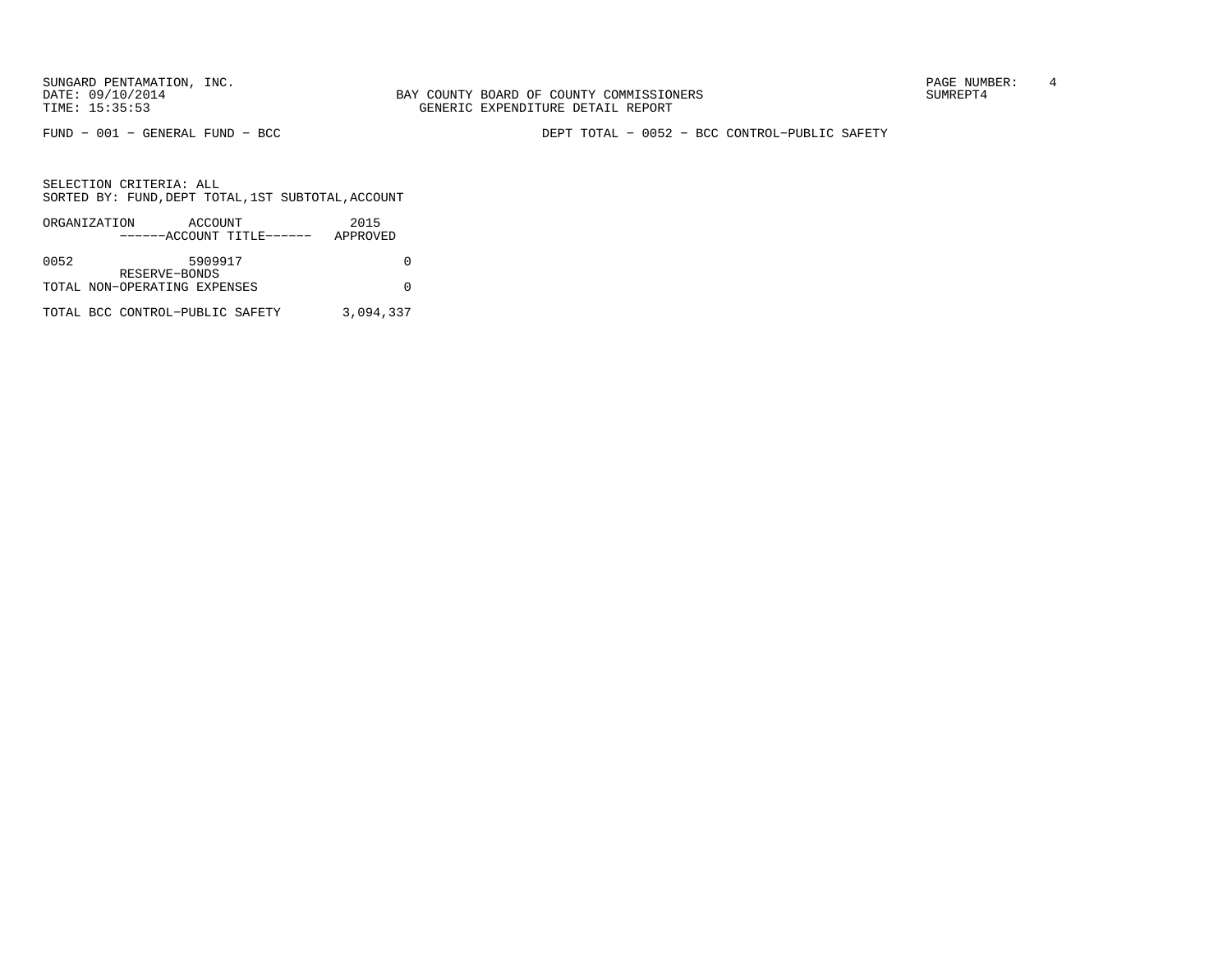FUND − 001 − GENERAL FUND − BCC DEPT TOTAL − 0053 − BCC CONTROL−PHYS ENVRNMNT

|      | ORGANIZATION                    | ACCOUNT       |                           | 2015     |
|------|---------------------------------|---------------|---------------------------|----------|
|      |                                 |               | ------ACCOUNT TITLE------ | APPROVED |
| 0053 |                                 | 5303450       |                           | 2,000    |
| 0053 |                                 | 5303464       | CONTR SRV-FARM FORRESTER  | 12,000   |
|      |                                 | CONTR SRV-LAB |                           |          |
|      | TOTAL OPERATING EXPENSES        |               |                           | 14,000   |
|      | TOTAL BCC CONTROL-PHYS ENVRNMNT |               |                           | 14,000   |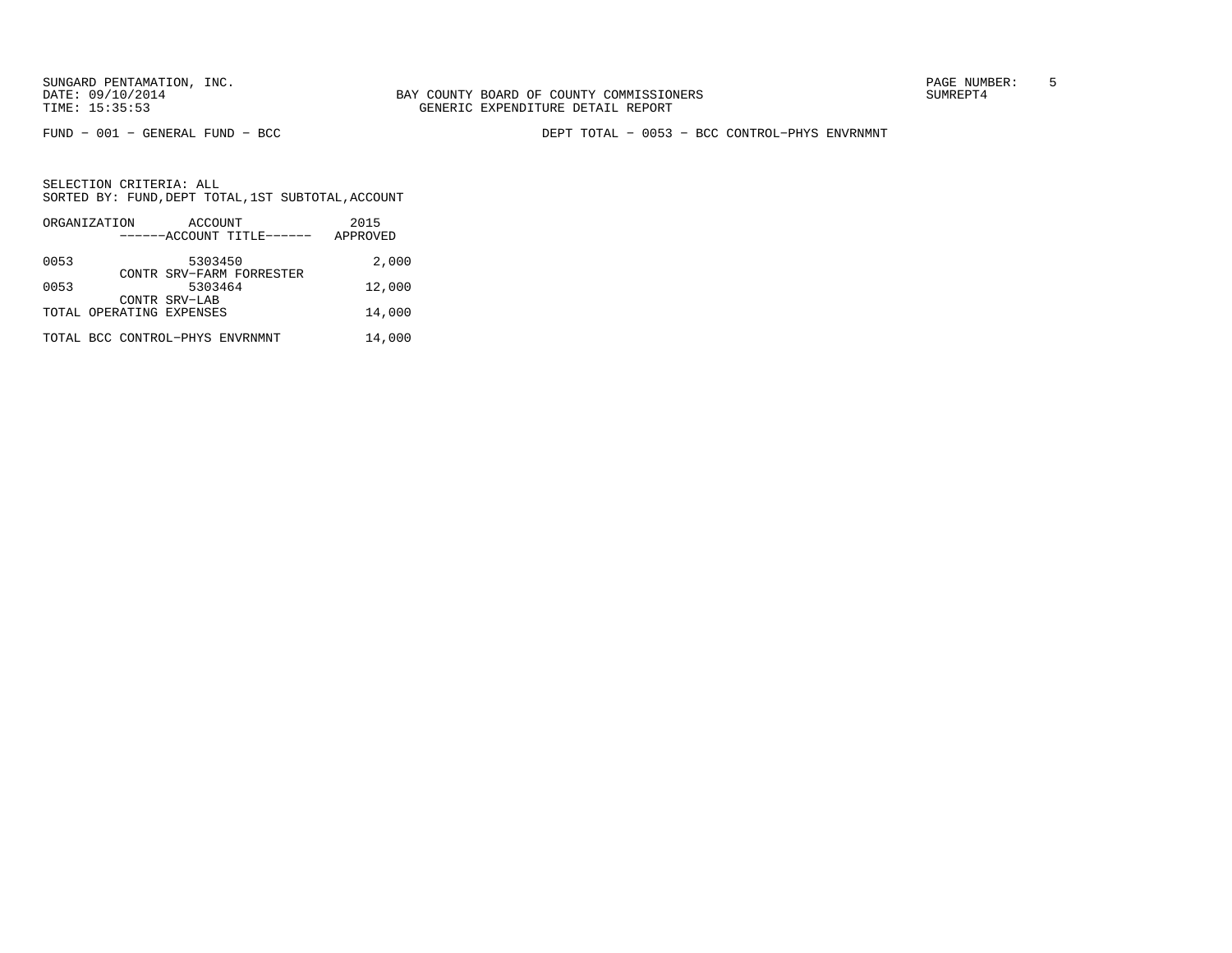FUND − 001 − GENERAL FUND − BCC DEPT TOTAL − 0055 − BCC CONTROL−ECON ENVRNMNT

| ORGANIZATION             |                | <b>ACCOUNT</b><br>---ACCOUNT TITLE------ APPROVED         | 2015      |
|--------------------------|----------------|-----------------------------------------------------------|-----------|
| 0055                     |                | 5303104<br>PROF SRV-ENGINEERING                           | 0         |
| 0055                     |                | 5303401<br>CONTRACTED SERVICES                            | $\Omega$  |
| 0055                     |                | 5303403                                                   | 10,000    |
| 0055                     |                | CONTR SRV-BANK CHRG POOL<br>5303443                       | 0         |
| 0055                     |                | CONTR SRV-BEACH PATROL<br>5304125                         | 0         |
| 0055                     |                | POSTAGE/TRANSP/FREIGHT<br>5304990                         | 0         |
| 0055                     |                | MISCELLANEOUS EXPENSES<br>5305216<br>SALES TAX INITIATIVE | 0         |
| TOTAL OPERATING EXPENSES |                |                                                           | 10,000    |
| 0055                     |                | 5808101                                                   | 0         |
| 0055                     |                | AID-GOV'T AGENGY<br>5808105                               | 0         |
| 0055                     |                | AID-MEXICO BEACH/EMS<br>5808108                           | 7,637,343 |
| 0055                     |                | AID-CRA PANAMA CITY BCH<br>5808109                        | 152,737   |
| 0055                     |                | AID-CRA LYNN HAVEN<br>5808110                             | 439,310   |
| 0055                     |                | AID-CRA PIER PARK<br>5808190                              | 0         |
| 0055                     |                | AID-CRA CEDAR GROVE<br>5808201                            | 8,000     |
| 0055                     |                | AID-PRIVATE ORGANIZATIONS<br>5808202                      | 0         |
| 0055                     | AID-CRA PARKER | AID-CRA SPRINGFIELD<br>5808204                            | $\Omega$  |
| 0055                     |                | 5808206<br>AID-CRA CALLAWAY                               | 16,936    |
| 0055                     |                | 5808207<br>AID-CRA PANAMA CITY / DIB                      | 1,082,379 |
| 0055                     |                | 5808208<br>AID-CRA P.C./MILLVILLE                         | 145,151   |
| 0055                     |                | 5808211<br>AID-CHAMBER ECON DEVELPMT                      | 109,740   |
| 0055                     |                | 5808212<br>AID-PCB CHAMBER ECON DEV                       | 0         |
| 0055                     |                | 5808215<br>AID-CHAMBER BASE CLOSURE                       | 9,000     |
| 0055                     |                | 5808218<br>AID-FILM COMMISSION                            | 27,000    |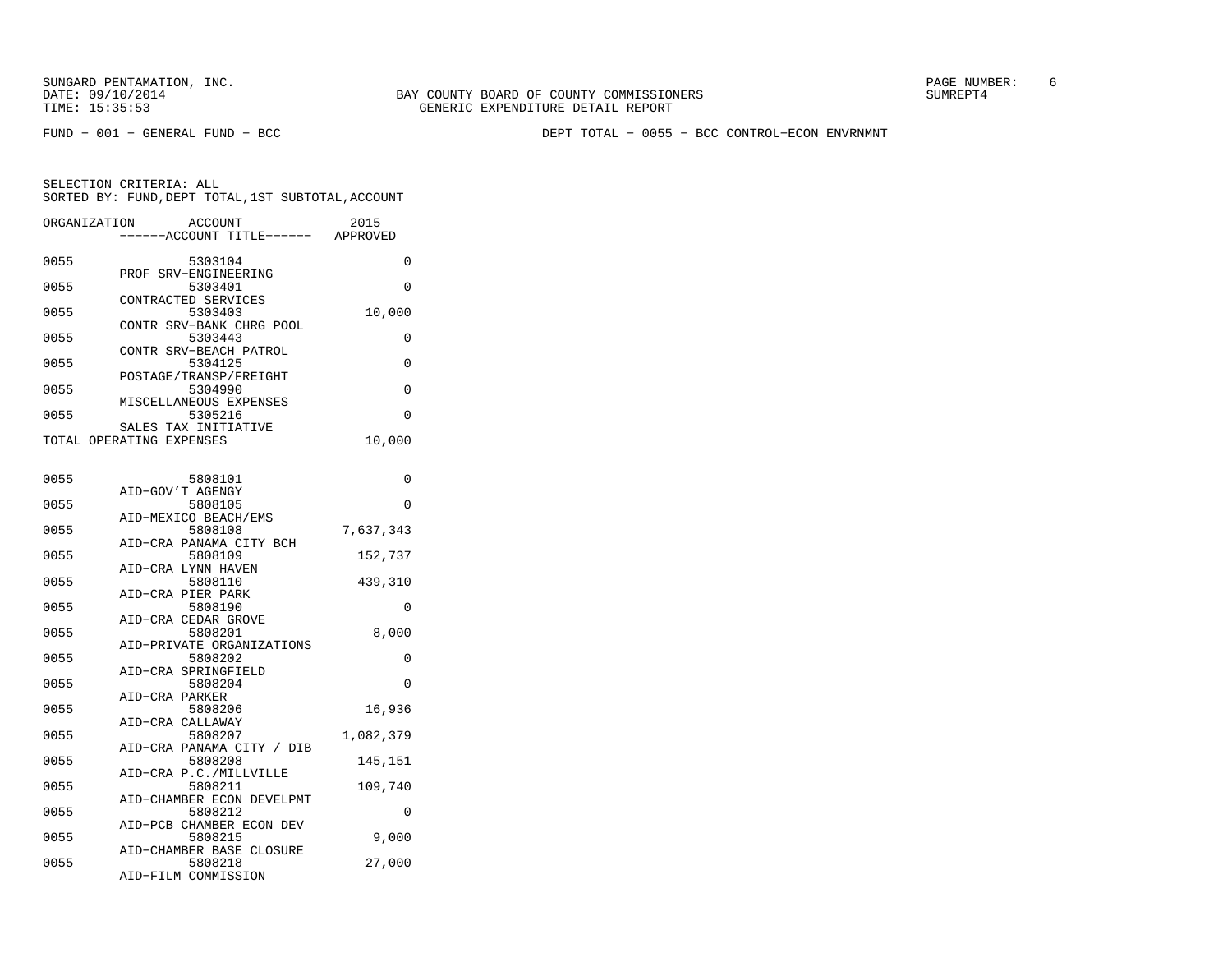BAY COUNTY BOARD OF COUNTY COMMISSIONERS TIME: 15:35:53 GENERIC EXPENDITURE DETAIL REPORT

FUND − 001 − GENERAL FUND − BCC DEPT TOTAL − 0055 − BCC CONTROL−ECON ENVRNMNT

|      | ORGANIZATION                    | ACCOUNT | ------ACCOUNT TITLE------ | 2015<br>APPROVED |
|------|---------------------------------|---------|---------------------------|------------------|
| 0055 |                                 | 5810010 | CONTRIBUTION-OTHER GOVT   |                  |
|      | TOTAL GRANTS & AIDS             |         |                           | 9,627,596        |
|      | TOTAL BCC CONTROL-ECON ENVRNMNT |         |                           | 9,637,596        |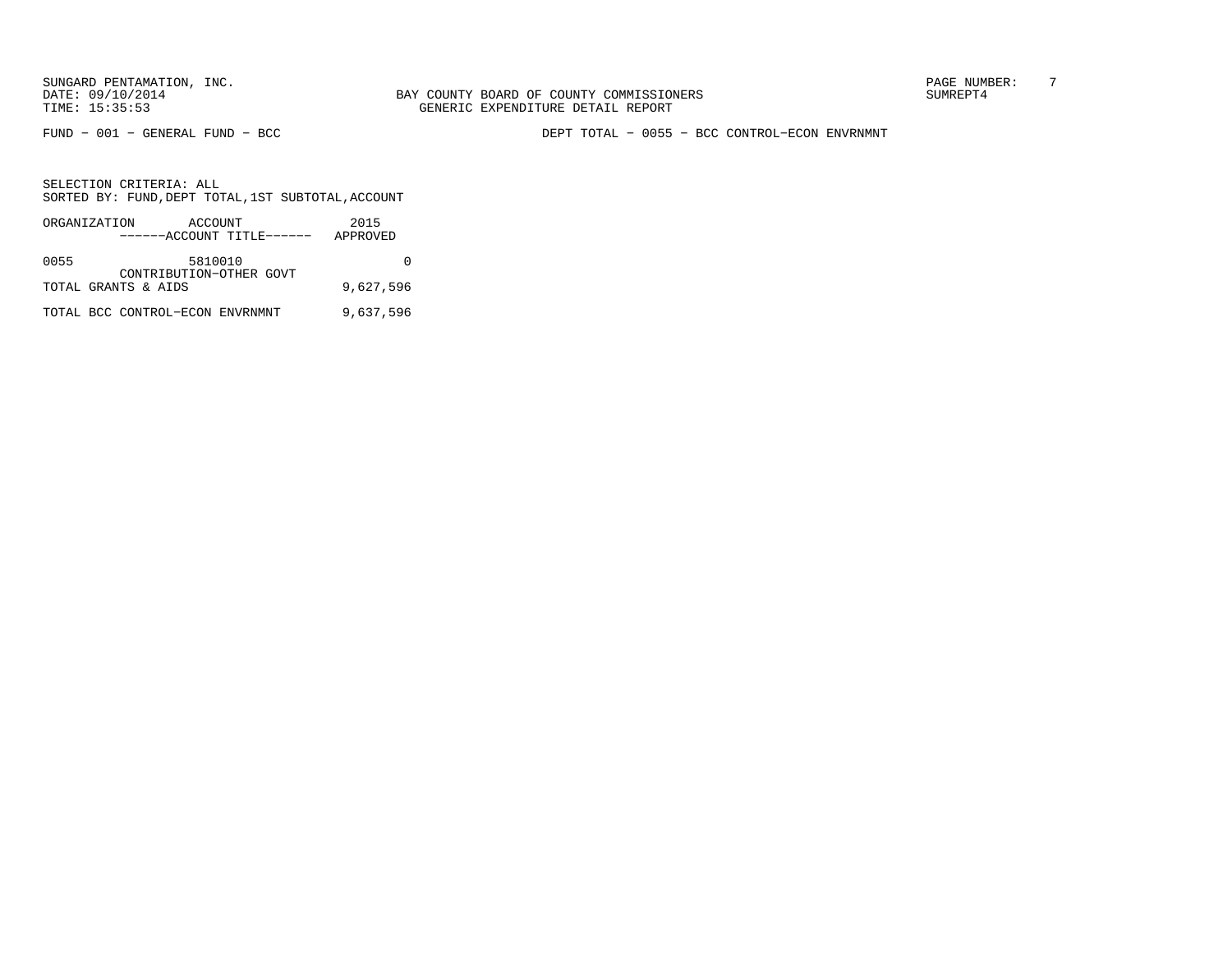SUNGARD PENTAMATION, INC. SUNGARD OF COUNTY BOARD OF COUNTY COMMISSIONERS SUNGARD PAGE NUMBER: 8

FUND − 001 − GENERAL FUND − BCC DEPT TOTAL − 0056 − BCC CONTROL−HUMAN SERVICE

|      | ORGANIZATION             | <b>ACCOUNT</b><br>---ACCOUNT TITLE------ APPROVED | 2015      |
|------|--------------------------|---------------------------------------------------|-----------|
|      |                          |                                                   |           |
| 0056 |                          | 5303170<br>MEDICAID PMTS-HOSPITALS                | 1,700,000 |
| 0056 |                          | 5303171                                           | 0         |
| 0056 |                          | MEDICAID PMTS-NURSING HM<br>5303172               | $\Omega$  |
| 0056 | MEDICAID PMTS-HMO        | 5303175                                           | 1,318,489 |
| 0056 | PUBLIC HEALTH UNIT       | 5303401                                           | 0         |
| 0056 | CONTRACTED SERVICES      | 5303446                                           | 87,888    |
| 0056 | CONTR SRV-FACILITIES     | 5303465                                           | 321,000   |
| 0056 |                          | CONTR SRV-MNTL HLTH/BKR<br>5303466                | 0         |
|      |                          | CONTR SRV-MENTAL HEALTH                           |           |
| 0056 |                          | 5303467<br>CONTR SRV-TRNSP/MNTL HLT               | 7,380     |
| 0056 | INSURANCE & BONDS        | 5304501                                           | 30,451    |
| 0056 |                          | 5304605<br>REPAIR/MAINT-BLDG & GRND               | 234,655   |
| 0056 |                          | 5304610<br>REPAIR/MAINT-AUTO EQUIP                | 0         |
| 0056 |                          | 5304615                                           | $\Omega$  |
|      | TOTAL OPERATING EXPENSES | REPAIR/MAINT-EQUIPMENT                            | 3,699,863 |
|      |                          |                                                   |           |
| 0056 |                          | 5606005                                           | $\Omega$  |
| 0056 |                          | PUBLIC HLTH-CAP OUTLAY<br>5606201                 | $\Omega$  |
| 0056 | <b>BUILDINGS</b>         | 5606301                                           | $\Omega$  |
|      | TOTAL CAPITAL OUTLAY     | IMPRV OTHER THAN BLDGS                            | $\Omega$  |
|      |                          |                                                   |           |
| 0056 |                          | 5629001                                           | 0         |
| 0056 | HCRA PROGRAM COSTS       | 5808108                                           | 194,534   |
| 0056 |                          | AID-CRA PANAMA CITY BCH<br>5808109                | 3,890     |
| 0056 | AID-CRA LYNN HAVEN       | 5808110                                           | 11,190    |
| 0056 | AID-CRA PIER PARK        | 5808190                                           | 0         |
| 0056 | AID-CRA CEDAR GROVE      | 5808201                                           | 49,060    |
|      |                          | AID-PRIVATE ORGANIZATIONS                         |           |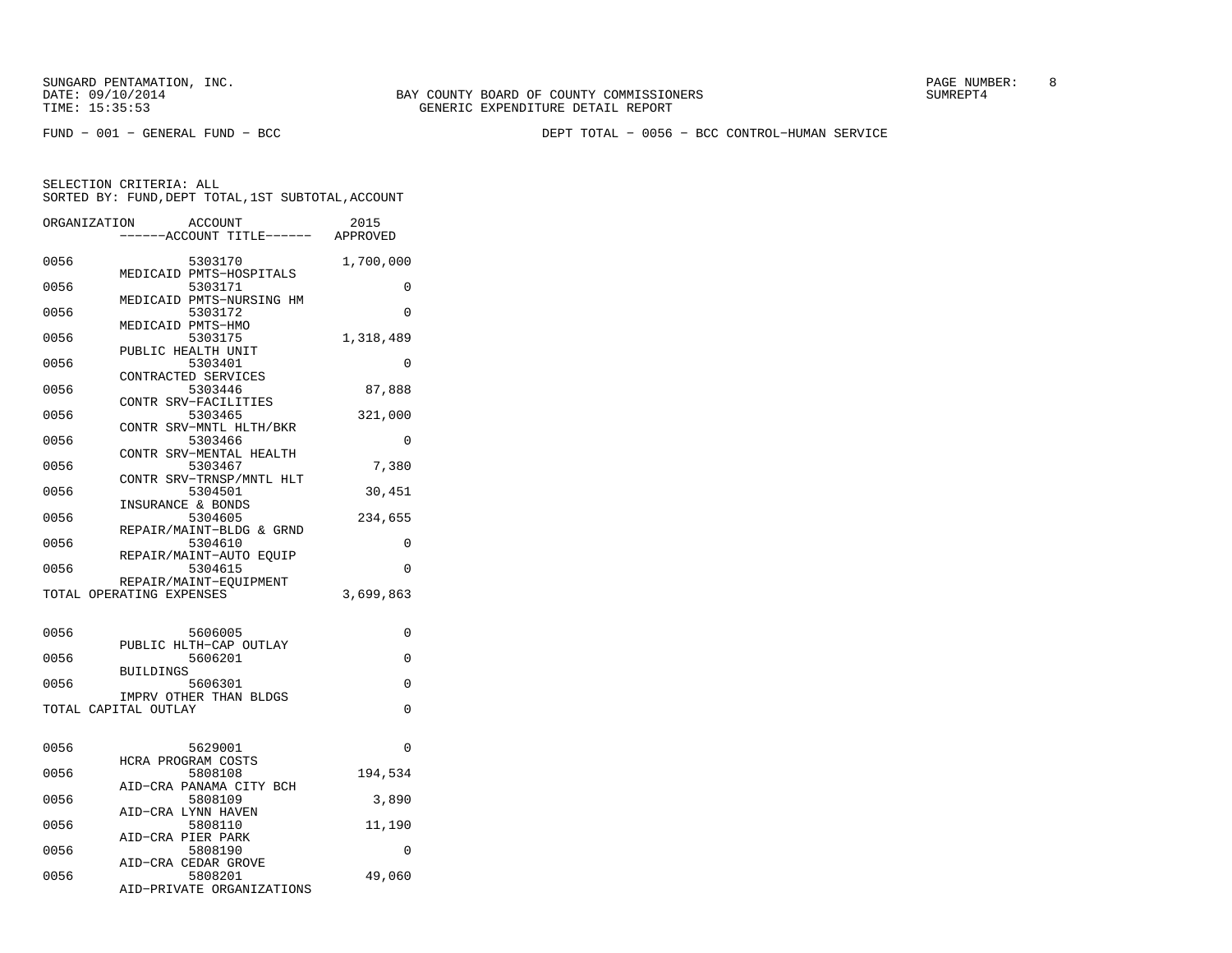FUND − 001 − GENERAL FUND − BCC DEPT TOTAL − 0056 − BCC CONTROL−HUMAN SERVICE

|      | ORGANIZATION ACCOUNT              | 2015      |
|------|-----------------------------------|-----------|
|      | -----ACCOUNT TITLE------ APPROVED |           |
| 0056 | 5808202                           | $\Omega$  |
|      | AID-CRA SPRINGFIELD               |           |
| 0056 | 5808204                           | $\Omega$  |
|      | AID-CRA PARKER                    |           |
| 0056 | 5808206                           | 431       |
|      | AID-CRA CALLAWAY<br>5808207       |           |
| 0056 | AID-CRA PANAMA CITY / DIB         | 27,570    |
| 0056 | 5808208                           | 3,697     |
|      | AID-CRA P.C./MILLVILLE            |           |
| 0056 | 5808216                           | 70,000    |
|      | AID-CHILD PROTECTION              |           |
| 0056 | 5808217                           | 0         |
|      | AID-CHOOSE LIFE                   |           |
| 0056 | 5808219                           | $\Omega$  |
|      | AID-CHILDREN'S HOME SOC           |           |
| 0056 | 5808220                           | 9,251     |
|      | AID-ST ANDREWS BAY CENTER         |           |
| 0056 | 5808221                           | 48,727    |
|      | AID-TROLLEY                       |           |
| 0056 | 5808222                           | 80,000    |
|      | AID-INDIGENT CARE                 |           |
| 0056 | 5808223                           | $\Omega$  |
|      | $AID-B.A.S.I.C.$                  |           |
| 0056 | 5808224                           | 180,000   |
|      | AID-ST ANDREWS MED CNTR           |           |
|      | TOTAL GRANTS & AIDS               | 678,350   |
|      |                                   |           |
| 0056 | 5905998                           | $\Omega$  |
|      | DEPRECIATION EXPENSE              |           |
|      | TOTAL NON-OPERATING EXPENSES      | $\Omega$  |
|      |                                   |           |
|      | TOTAL BCC CONTROL-HUMAN SERVICE   | 4,378,213 |
|      |                                   |           |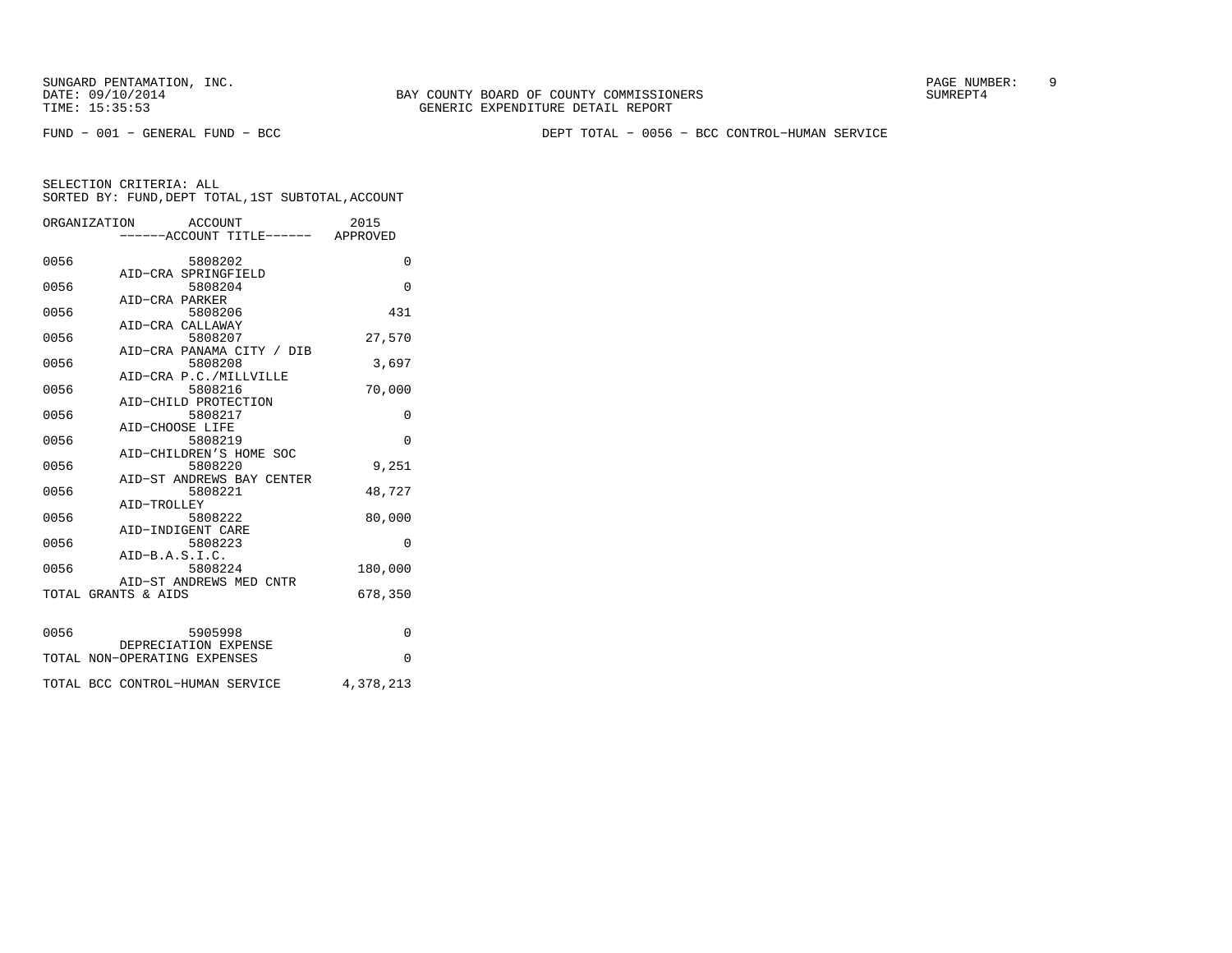FUND − 001 − GENERAL FUND − BCC DEPT TOTAL − 0057 − BCC CONTROL−CULTR/RECREAT

|      | ORGANIZATION<br>ACCOUNT                  | ----ACCOUNT TITLE------ APPROVED | 2015     |
|------|------------------------------------------|----------------------------------|----------|
| 0057 | 5303401<br>CONTRACTED SERVICES           |                                  | $\Omega$ |
| 0057 | 5304101<br>COMMUNICATIONS SERVICES       |                                  | 0        |
| 0057 | 5304605<br>REPAIR/MAINT-BLDG & GRND      |                                  | 0        |
| 0057 | 5304905<br>FEES&COSTS-LGL ADV/ADVERT     |                                  | $\Omega$ |
|      | TOTAL OPERATING EXPENSES                 |                                  | $\Omega$ |
| 0057 | 5606401                                  |                                  | $\Omega$ |
| 0057 | EOUIPMENT<br>5606526<br>CIP-ROOF REPAIRS |                                  | $\Omega$ |
|      | TOTAL CAPITAL OUTLAY                     |                                  | $\Omega$ |
| 0057 | 5710001<br>CONTR SRV-LIBRARY             |                                  | $\Omega$ |
| 0057 | 5808125<br>AID-LIBRARY                   |                                  | $\Omega$ |
| 0057 | 5808201<br>AID-PRIVATE ORGANIZATIONS     |                                  | $\Omega$ |
|      | TOTAL GRANTS & AIDS                      |                                  | $\Omega$ |
| 0057 | 5909913<br>RESERVE-IMPACT FEES           |                                  | 29,000   |
| 0057 | 5909920<br>RESERVE-FUTURE CAP OUTLAY     |                                  | $\Omega$ |
|      | TOTAL NON-OPERATING EXPENSES             |                                  | 29,000   |
|      | TOTAL BCC CONTROL-CULTR/RECREAT          |                                  | 29,000   |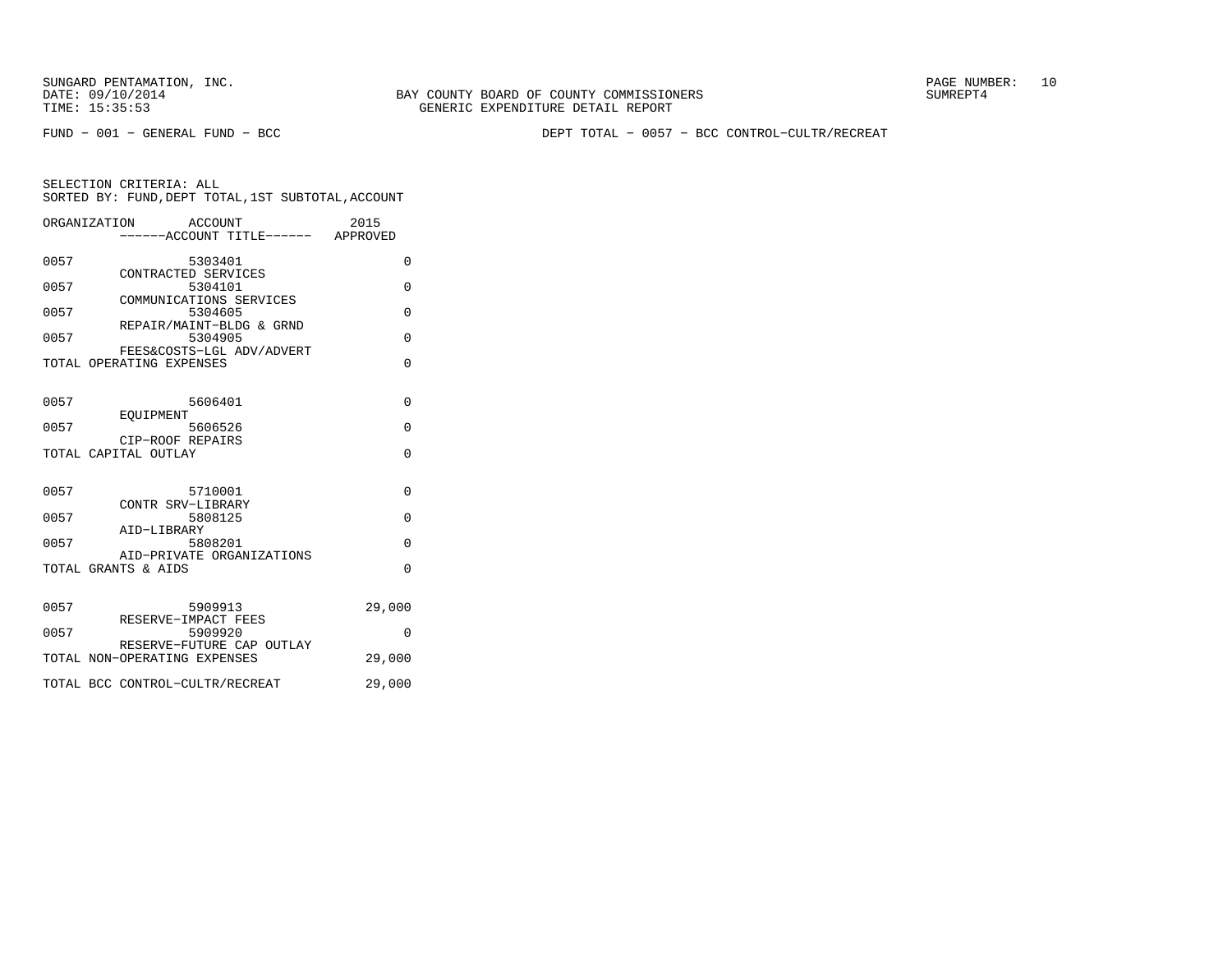FUND − 001 − GENERAL FUND − BCC DEPT TOTAL − 0095 − COUNTY COMMISSIONERS

SELECTION CRITERIA: ALL SORTED BY: FUND,DEPT TOTAL,1ST SUBTOTAL,ACCOUNTORGANIZATION ACCOUNT 2015

| ORGANIZATION |                         | ACCOUNT |                                   | 2015     |
|--------------|-------------------------|---------|-----------------------------------|----------|
|              |                         |         | -----ACCOUNT TITLE------ APPROVED |          |
| 0095         |                         | 5101100 |                                   | 321,010  |
|              | SALARIES-EXECUTIVE      |         |                                   |          |
| 0095         |                         | 5102100 |                                   | 24,557   |
|              | FICA TAXES-MATCHING     |         |                                   |          |
| 0095         |                         | 5102200 |                                   | 136,747  |
|              |                         |         | RETIREMENT CONTRIBUTIONS          |          |
| 0095         |                         | 5102300 |                                   | 37,270   |
|              | LIFE & HEALTH INSURANCE |         |                                   |          |
| 0095         | WORKERS COMP. PREMIUMS  | 5102400 |                                   | 1,380    |
|              | TOTAL PERSONAL SERVICES |         |                                   | 520,964  |
|              |                         |         |                                   |          |
|              |                         |         |                                   |          |
| 0095         |                         | 5303101 |                                   | 0        |
|              | PROFESSIONAL SERVICES   |         |                                   |          |
| 0095         |                         | 5303105 |                                   | 6,000    |
|              | PROF SRV-CODIFICATION   |         |                                   |          |
| 0095         |                         | 5303401 |                                   | 8,000    |
| 0095         | CONTRACTED SERVICES     | 5303410 |                                   | $\Omega$ |
|              | CONTR SRV-JANITORIAL    |         |                                   |          |
| 0095         |                         | 5303425 |                                   | 6,708    |
|              | CONTR SRV-ADMIN FEES    |         |                                   |          |
| 0095         |                         | 5303446 |                                   | 12,186   |
|              | CONTR SRV-FACILITIES    |         |                                   |          |
| 0095         |                         | 5304001 |                                   | 5,000    |
|              |                         |         | TRAVEL/TRAINING NON-LOCAL         |          |
| 0095         |                         | 5304005 |                                   | 300      |
| 0095         | TRAVEL-LOCAL            | 5304101 |                                   | 1,740    |
|              |                         |         | COMMUNICATIONS SERVICES           |          |
| 0095         |                         | 5304125 |                                   | 300      |
|              | POSTAGE/TRANSP/FREIGHT  |         |                                   |          |
| 0095         |                         | 5304301 |                                   | 30,723   |
|              | UTILITY SERVICES        |         |                                   |          |
| 0095         |                         | 5304410 |                                   | 5,200    |
|              |                         |         | RENTALS/LEASES-EQUIPMENT          |          |
| 0095         | INSURANCE & BONDS       | 5304501 |                                   | 99,525   |
| 0095         |                         | 5304605 |                                   | 21,116   |
|              |                         |         | REPAIR/MAINT-BLDG & GRND          |          |
| 0095         |                         | 5304611 |                                   | 0        |
|              |                         |         | REPAIR/MAINT-FLEET MAINT          |          |
| 0095         |                         | 5304615 |                                   | 500      |
|              | REPAIR/MAINT-EQUIPMENT  |         |                                   |          |
| 0095         |                         | 5304701 |                                   | 5,000    |
| 0095         | PRINTING & BINDING      | 5304801 |                                   | 0        |
|              | ADVERTISING             |         |                                   |          |
|              |                         |         |                                   |          |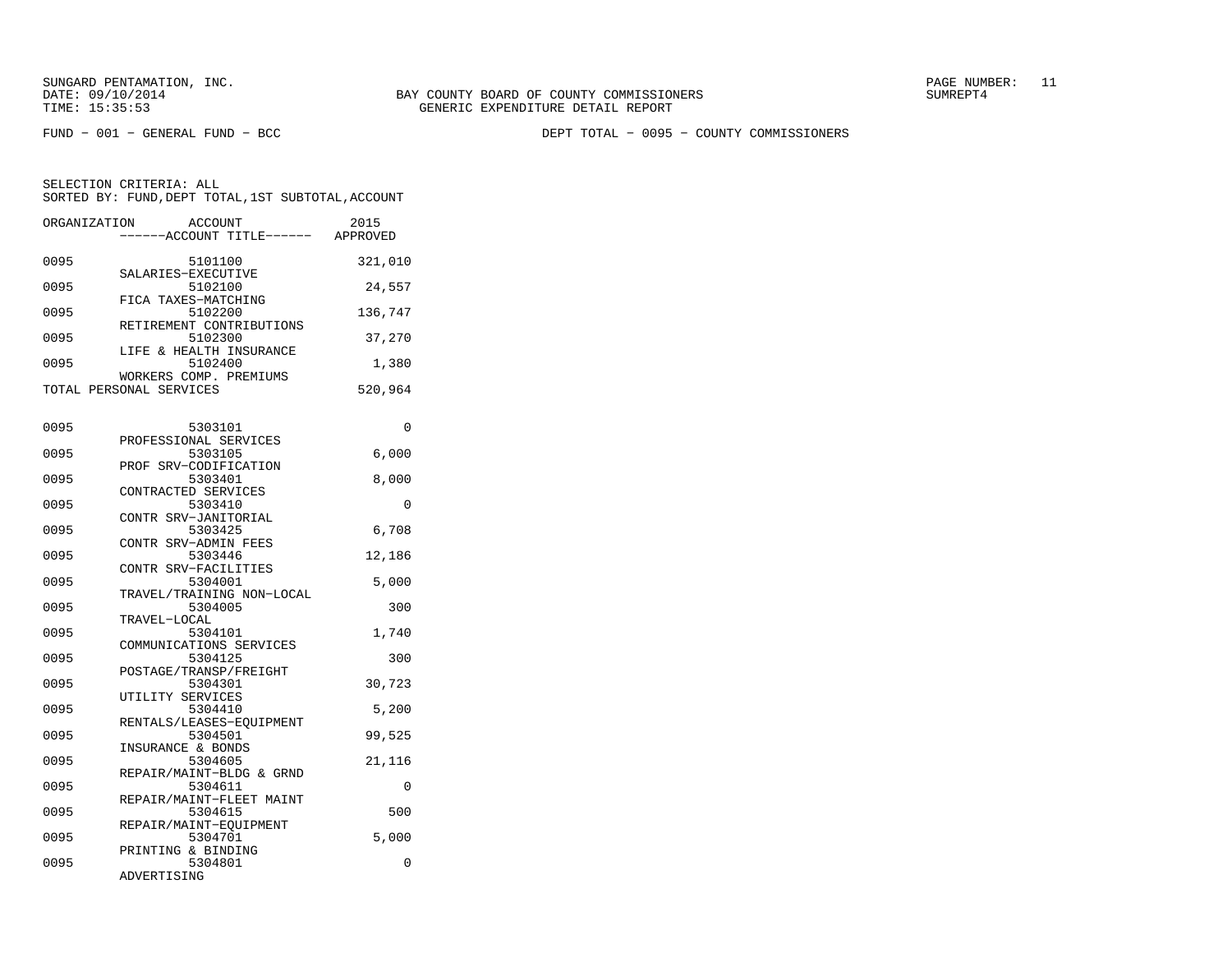FUND − 001 − GENERAL FUND − BCC DEPT TOTAL − 0095 − COUNTY COMMISSIONERS

|      | ORGANIZATION<br><b>ACCOUNT</b><br>---ACCOUNT TITLE------ APPROVED | 2015    |
|------|-------------------------------------------------------------------|---------|
| 0095 | 5304902                                                           | 9,196   |
| 0095 | FEES & COSTS-PURCHASING<br>5304905                                | 3,500   |
| 0095 | FEES&COSTS-LGL ADV/ADVERT<br>5304909                              | 2,500   |
| 0095 | FEES & COSTS-COURT FILING<br>5304990<br>MISCELLANEOUS EXPENSES    | 5,000   |
| 0095 | 5305101<br>OFFICE SUPPLIES                                        | 3,000   |
| 0095 | 5305201<br>OPERATING SUPPLIES                                     | 250     |
| 0095 | 5305202<br>OPER SUPPLIES-JANITORIAL                               | 250     |
| 0095 | 5305205<br>GAS, OIL & LUBRICANTS                                  | 0       |
| 0095 | 5305213<br>BOARD RECORDING EXPENSES                               | 0       |
| 0095 | 5305215<br>CLOTHING & WEARING APPRL                               | 1,500   |
| 0095 | 5305225<br>EMPLOYEE SUGG/RECOGN PRGM                              | 14,000  |
| 0095 | 5305401<br>BOOKS/RESOURCE MATR/SUBSC                              | 200     |
| 0095 | 5305402<br>DUES & MEMBERSHIPS                                     | 45,900  |
| 0095 | 5305406<br>TRAINING & TUITION                                     | 0       |
|      | TOTAL OPERATING EXPENSES                                          | 287,594 |
| 0095 | 5606401<br>EOUIPMENT                                              | 0       |
| 0095 | 5606402<br>EOUIP LESS THAN \$1000                                 | 1,000   |
|      | TOTAL CAPITAL OUTLAY                                              | 1,000   |
| 0095 | 5808201                                                           | 0       |
|      | AID-PRIVATE ORGANIZATIONS<br>TOTAL GRANTS & AIDS                  | 0       |
| 0095 | 5905908                                                           | 0       |
| 0095 | LOSS ON DISPOSAL<br>5905998                                       | 0       |
|      | DEPRECIATION EXPENSE<br>TOTAL NON-OPERATING EXPENSES              | 0       |
|      | TOTAL COUNTY COMMISSIONERS                                        | 809,558 |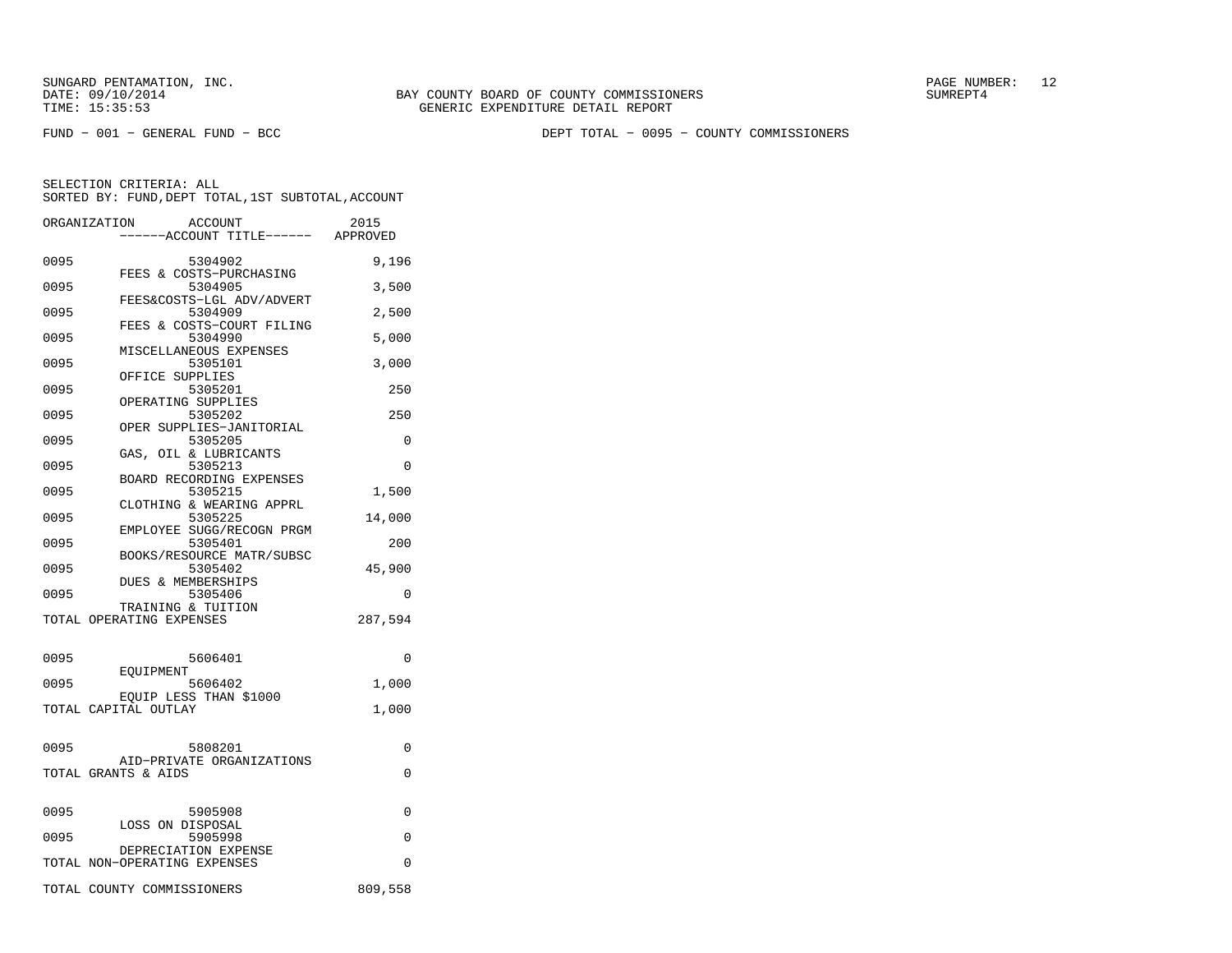BAY COUNTY BOARD OF COUNTY COMMISSIONERS TIME: 15:35:53 GENERIC EXPENDITURE DETAIL REPORT

FUND − 001 − GENERAL FUND − BCC DEPT TOTAL − 0095 − COUNTY COMMISSIONERS

SELECTION CRITERIA: ALLSORTED BY: FUND,DEPT TOTAL,1ST SUBTOTAL,ACCOUNT

ORGANIZATION ACCOUNT 2015−−−−−−ACCOUNT TITLE−−−−−− APPROVED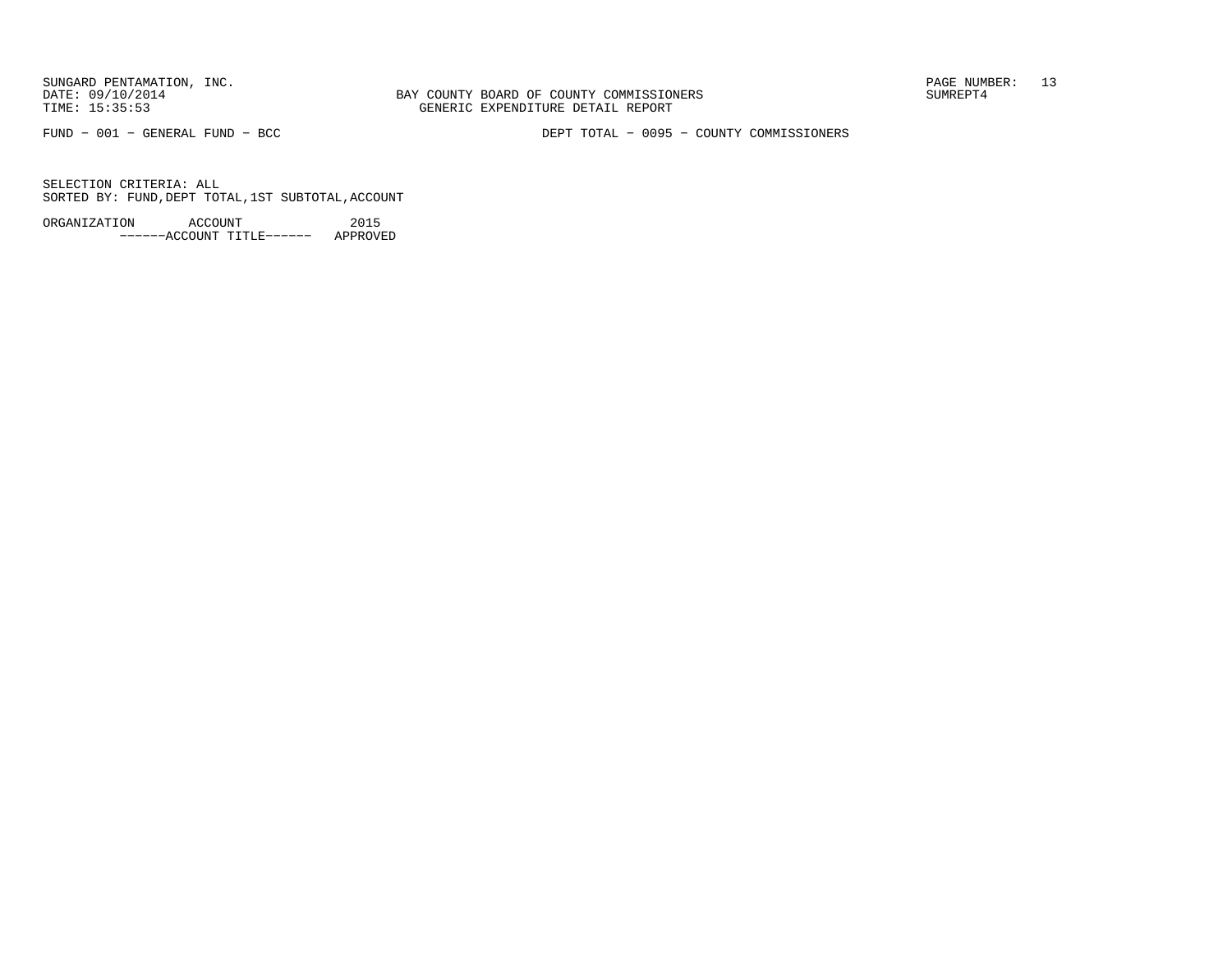FUND − 001 − GENERAL FUND − BCC DEPT TOTAL − 0105 − PROPERTY APPRAISER

| ORGANIZATION | <b>ACCOUNT</b>                                    | 2015      |
|--------------|---------------------------------------------------|-----------|
|              | ----ACCOUNT TITLE------ APPROVED                  |           |
|              |                                                   |           |
| 0105         | 5102400                                           | 23,861    |
|              | WORKERS COMP. PREMIUMS<br>TOTAL PERSONAL SERVICES | 23,861    |
|              |                                                   |           |
|              |                                                   |           |
| 0105         | 5303107                                           | 0         |
|              | PROF SRV-SUBSTANCE TEST                           |           |
| 0105         | 5303401                                           | 0         |
|              | CONTRACTED SERVICES                               |           |
| 0105         | 5303410                                           | 0         |
| 0105         | CONTR SRV-JANITORIAL<br>5303446                   | 8,388     |
|              | CONTR SRV-FACILITIES                              |           |
| 0105         | 5304101                                           | 3,180     |
|              | COMMUNICATIONS SERVICES                           |           |
| 0105         | 5304122                                           | 0         |
|              | COMM SRV-LEASED LINES                             |           |
| 0105         | 5304125                                           | 0         |
|              | POSTAGE/TRANSP/FREIGHT                            |           |
| 0105         | 5304301<br>UTILITY SERVICES                       | 41,403    |
| 0105         | 5304405                                           | 0         |
|              | RENTALS/LEASES-BUILDINGS                          |           |
| 0105         | 5304501                                           | 43,049    |
|              | INSURANCE & BONDS                                 |           |
| 0105         | 5304605                                           | 48,462    |
|              | REPAIR/MAINT-BLDG & GRND                          |           |
| 0105         | 5304610                                           | 0         |
|              | REPAIR/MAINT-AUTO EQUIP                           |           |
| 0105         | 5304611<br>REPAIR/MAINT-FLEET MAINT               | 0         |
| 0105         | 5304905                                           | $\Omega$  |
|              | FEES&COSTS-LGL ADV/ADVERT                         |           |
| 0105         | 5305105                                           | 70,000    |
|              | OFFICE SUPP-TRIM BILL NTC                         |           |
| 0105         | 5305205                                           | $\Omega$  |
|              | GAS, OIL & LUBRICANTS                             |           |
|              | TOTAL OPERATING EXPENSES                          | 214,482   |
|              |                                                   |           |
| 0105         | 5606402                                           | 0         |
|              | EQUIP LESS THAN \$1000                            |           |
|              | TOTAL CAPITAL OUTLAY                              | $\Omega$  |
|              |                                                   |           |
|              |                                                   |           |
| 0105         | 5819170                                           | 2,895,160 |
| 0105         | FEES & COST-PROP APPRAISR<br>5905998              | $\Omega$  |
|              | DEPRECIATION EXPENSE                              |           |
|              | TOTAL NON-OPERATING EXPENSES                      | 2,895,160 |
|              |                                                   |           |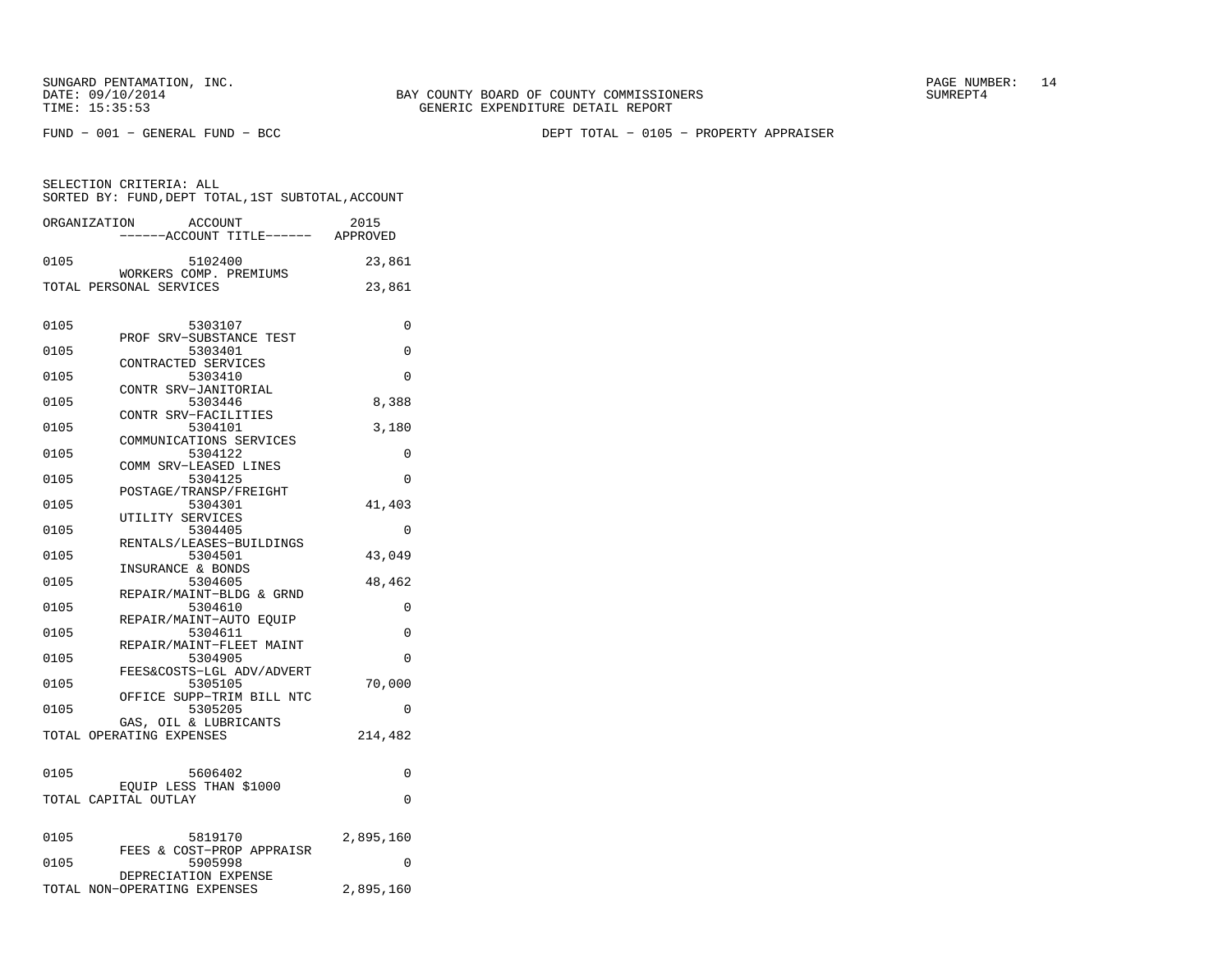BAY COUNTY BOARD OF COUNTY COMMISSIONERS TIME: 15:35:53 GENERIC EXPENDITURE DETAIL REPORT

FUND − 001 − GENERAL FUND − BCC DEPT TOTAL − 0105 − PROPERTY APPRAISER

SELECTION CRITERIA: ALLSORTED BY: FUND,DEPT TOTAL,1ST SUBTOTAL,ACCOUNT

ORGANIZATION ACCOUNT 2015−−−−−−ACCOUNT TITLE−−−−−− APPROVED

TOTAL PROPERTY APPRAISER 3,133,503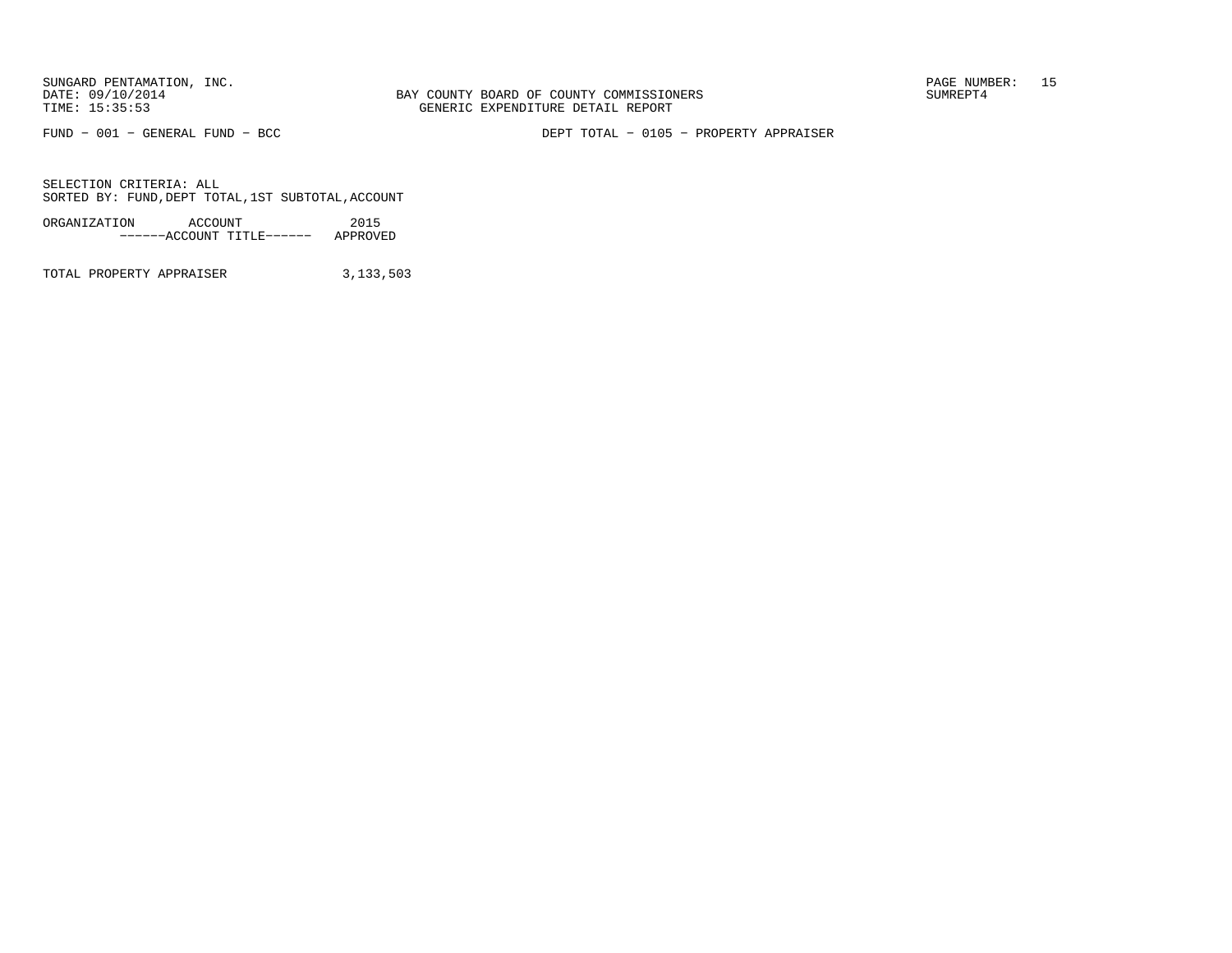FUND − 001 − GENERAL FUND − BCC DEPT TOTAL − 0110 − TAX COLLECTOR

| ORGANIZATION        | <b>ACCOUNT</b><br>----ACCOUNT TITLE------ APPROVED      | 2015      |
|---------------------|---------------------------------------------------------|-----------|
| 0110                | 5102400<br>WORKERS COMP. PREMIUMS                       | 7,044     |
|                     | TOTAL PERSONAL SERVICES                                 | 7,044     |
| 0110                | 5303401                                                 | 0         |
| 0110                | CONTRACTED SERVICES<br>5303410                          | 0         |
| 0110                | CONTR SRV-JANITORIAL<br>5303446<br>CONTR SRV-FACILITIES | 27,323    |
| 0110                | 5304101<br>COMMUNICATIONS SERVICES                      | 15,120    |
| 0110                | 5304122<br>COMM SRV-LEASED LINES                        | 11,000    |
| 0110                | 5304125<br>POSTAGE/TRANSP/FREIGHT                       | 42,000    |
| 0110                | 5304301<br>UTILITY SERVICES                             | 47,308    |
| 0110                | 5304405<br>RENTALS/LEASES-BUILDINGS                     | 77,200    |
| 0110                | 5304501<br>INSURANCE & BONDS                            | 32,583    |
| 0110                | 5304605<br>REPAIR/MAINT-BLDG & GRND                     | 72,190    |
| 0110                | 5304615<br>REPAIR/MAINT-EOUIPMENT                       | 0         |
| 0110                | 5305202<br>OPER SUPPLIES-JANITORIAL                     | 0         |
|                     | TOTAL OPERATING EXPENSES                                | 324,724   |
| 0110                | 5606402                                                 | 0         |
|                     | EOUIP LESS THAN \$1000<br>TOTAL CAPITAL OUTLAY          | $\Omega$  |
|                     |                                                         |           |
| 0110                | 5819190<br>FEES & COST-TAX COLLECTOR                    | 3,108,303 |
| 0110                | 5905998<br>DEPRECIATION EXPENSE                         | $\Omega$  |
|                     | TOTAL NON-OPERATING EXPENSES                            | 3,108,303 |
| TOTAL TAX COLLECTOR |                                                         | 3,440,071 |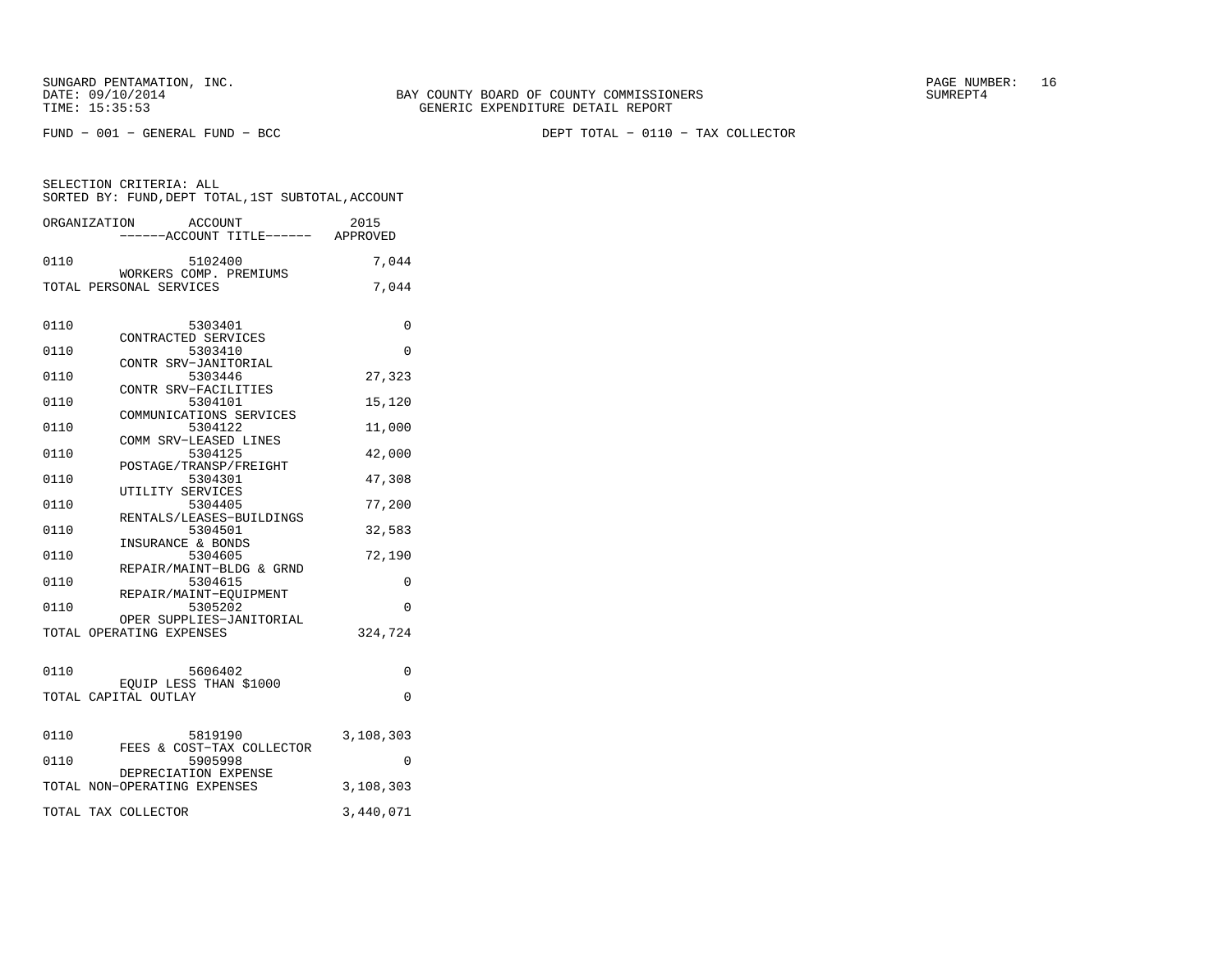BAY COUNTY BOARD OF COUNTY COMMISSIONERS TIME: 15:35:53 GENERIC EXPENDITURE DETAIL REPORT

FUND − 001 − GENERAL FUND − BCC DEPT TOTAL − 0115 − SUPERVISOR OF ELECTIONS

| SELECTION CRITERIA: ALL                            |  |
|----------------------------------------------------|--|
| SORTED BY: FUND, DEPT TOTAL, 1ST SUBTOTAL, ACCOUNT |  |

|      | ORGANIZATION ACCOUNT<br>------ACCOUNT TITLE------ APPROVED | 2015      |
|------|------------------------------------------------------------|-----------|
| 0115 | 5102400                                                    | $\Omega$  |
|      | WORKERS COMP. PREMIUMS<br>TOTAL PERSONAL SERVICES          | $\Omega$  |
| 0115 | 5303401                                                    | 0         |
| 0115 | CONTRACTED SERVICES<br>5303410                             | $\Omega$  |
| 0115 | CONTR SRV-JANITORIAL<br>5303446                            | 15,642    |
| 0115 | CONTR SRV-FACILITIES<br>5304101                            | 3,180     |
| 0115 | COMMUNICATIONS SERVICES<br>5304122                         | 0         |
| 0115 | COMM SRV-LEASED LINES<br>5304301                           | 45,348    |
| 0115 | UTILITY SERVICES<br>5304405                                | $\Omega$  |
| 0115 | RENTALS/LEASES-BUILDINGS<br>5304501                        | 15,007    |
| 0115 | INSURANCE & BONDS<br>5304605                               | 31,179    |
|      | REPAIR/MAINT-BLDG & GRND<br>TOTAL OPERATING EXPENSES       | 110,356   |
| 0115 | 5606402                                                    | 0         |
|      | EQUIP LESS THAN \$1000<br>TOTAL CAPITAL OUTLAY             | $\Omega$  |
|      |                                                            |           |
| 0115 | 5819175<br>FEES & COST-SUP OF ELECT                        | 1,368,483 |
|      | TOTAL NON-OPERATING EXPENSES                               | 1,368,483 |
|      | TOTAL SUPERVISOR OF ELECTIONS                              | 1,478,839 |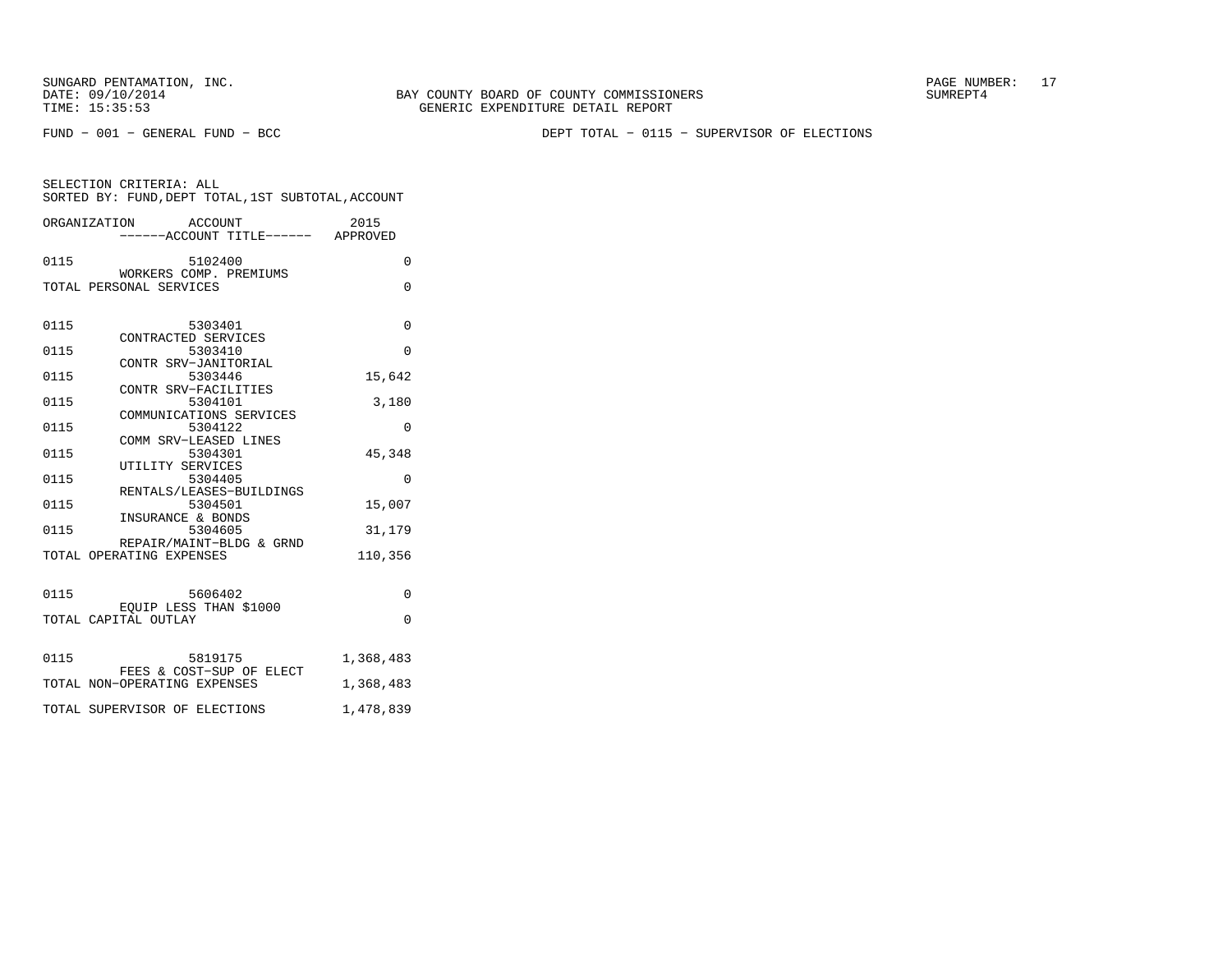FUND − 001 − GENERAL FUND − BCC DEPT TOTAL − 0119 − CODE ENFORCEMENT

| ORGANIZATION | <b>ACCOUNT</b>               | 2015     |
|--------------|------------------------------|----------|
|              | -----ACCOUNT TITLE------     | APPROVED |
| 0119         | 5101200                      | 225,298  |
|              | SALARIES & WAGES-REGULAR     |          |
| 0119         | 5101205                      | 0        |
|              | SALARIES & WAGES-DISASTER    |          |
| 0119         | 5101400                      | 4,000    |
|              | SALARIES & WAGES-OVERTIME    |          |
| 0119         | 5102100                      | 17,541   |
|              | FICA TAXES-MATCHING          |          |
| 0119         | 5102200                      |          |
|              |                              | 17,322   |
|              | RETIREMENT CONTRIBUTIONS     |          |
| 0119         | 5102300                      | 37,264   |
|              | LIFE & HEALTH INSURANCE      |          |
| 0119         | 5102400                      | 8,120    |
|              | WORKERS COMP. PREMIUMS       |          |
| 0119         | 5102500                      | $\Omega$ |
|              | UNEMPLOYMENT COMPENSATION    |          |
|              | TOTAL PERSONAL SERVICES      | 309,545  |
|              |                              |          |
| 0119         | 5143110                      | 0        |
|              | PROF SRV-LITIGATION          |          |
| 0119         | 5303106                      | $\Omega$ |
|              | SRV-PHYSICLS/MEDICAL<br>PROF |          |
| 0119         | 5303107                      | 74       |
|              | SRV-SUBSTANCE TEST<br>PROF   |          |
| 0119         | 5303110                      | 350      |
|              | SRV-BACKGROUND CHECK<br>PROF |          |
| 0119         | 5303401                      | 6,000    |
|              | CONTRACTED SERVICES          |          |
| 0119         | 5303410                      | 0        |
|              | CONTR SRV-JANITORIAL         |          |
| 0119         | 5303425                      | 1,560    |
|              | CONTR SRV-ADMIN FEES         |          |
| 0119         | 5303446                      | 2,005    |
|              | CONTR SRV-FACILITIES         |          |
| 0119         | 5303488                      | 20,000   |
|              | CONTR SRV-CODE COMPLIANCE    |          |
| 0119         | 5304001                      | 7,000    |
|              | TRAVEL/TRAINING NON-LOCAL    |          |
| 0119         | 5304101                      | 1,824    |
|              | COMMUNICATIONS SERVICES      |          |
| 0119         | 5304125                      | 4,000    |
|              | POSTAGE/TRANSP/FREIGHT       |          |
| 0119         | 5304301                      | 5,993    |
|              | UTILITY SERVICES             |          |
| 0119         | 5304405                      | 0        |
|              | RENTALS/LEASES-BUILDINGS     |          |
| 0119         | 5304410                      | 2,697    |
|              | RENTALS/LEASES-EQUIPMENT     |          |
|              |                              |          |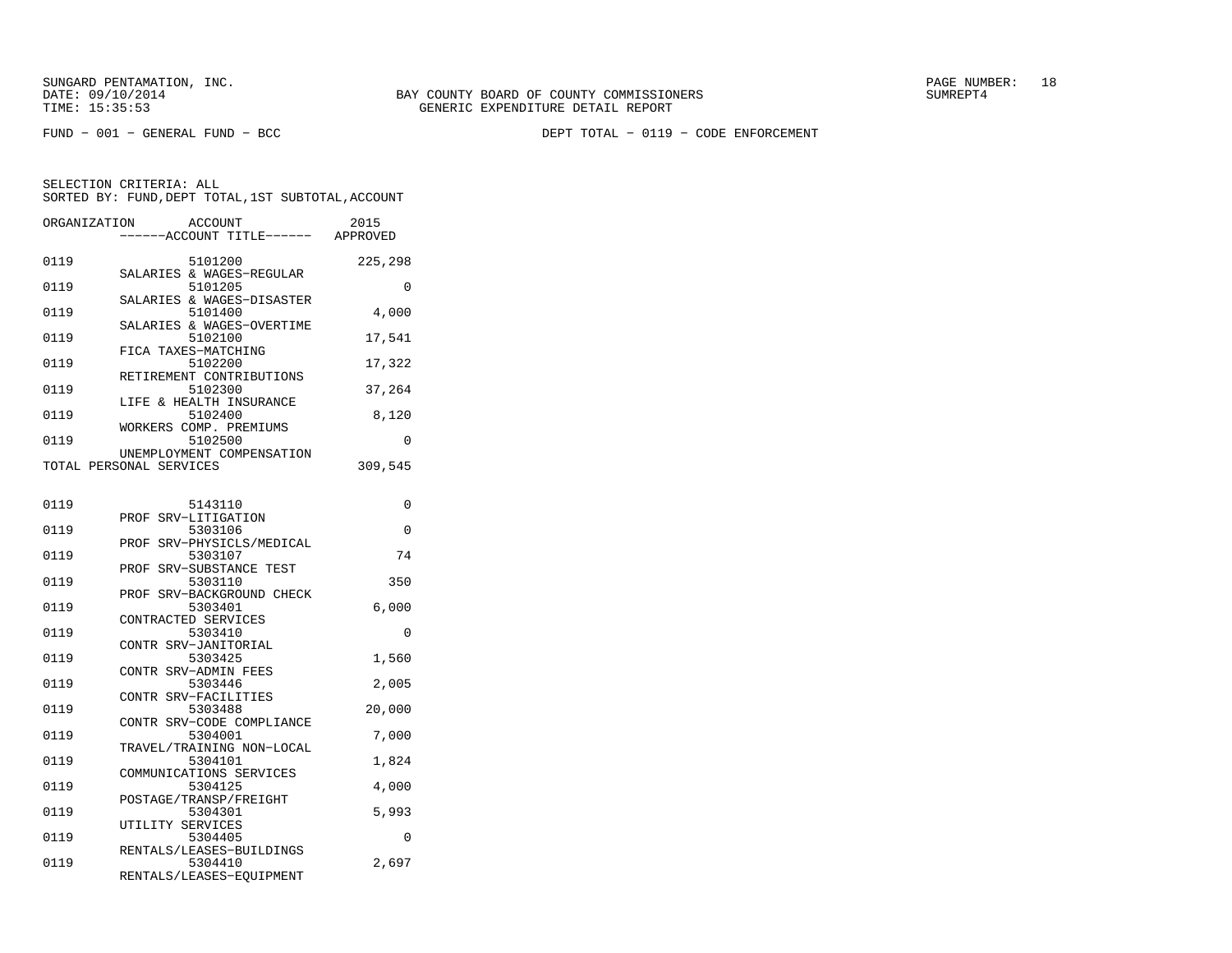FUND − 001 − GENERAL FUND − BCC DEPT TOTAL − 0119 − CODE ENFORCEMENT

| ORGANIZATION | ACCOUNT<br>---ACCOUNT TITLE------ APPROVED     | 2015   |
|--------------|------------------------------------------------|--------|
| 0119         | 5304501<br>INSURANCE & BONDS                   | 6,952  |
| 0119         | 5304605                                        | 4,117  |
| 0119         | REPAIR/MAINT-BLDG & GRND<br>5304610            | 4,000  |
| 0119         | REPAIR/MAINT-AUTO EQUIP<br>5304611             | 0      |
| 0119         | REPAIR/MAINT-FLEET MAINT<br>5304615            | 0      |
| 0119         | REPAIR/MAINT-EQUIPMENT<br>5304701              | 300    |
| 0119         | PRINTING & BINDING<br>5304902                  | 1,703  |
| 0119         | FEES & COSTS-PURCHASING<br>5304905             | 4,000  |
| 0119         | FEES&COSTS-LGL ADV/ADVERT<br>5304909           | 1,500  |
| 0119         | FEES & COSTS-COURT FILING<br>5304984           | 0      |
| 0119         | <b>BAD DEBT</b><br>5304990                     | 50     |
| 0119         | MISCELLANEOUS EXPENSES<br>5305101              | 1,500  |
| 0119         | OFFICE SUPPLIES<br>5305201                     | 150    |
| 0119         | OPERATING SUPPLIES<br>5305202                  | 0      |
| 0119         | OPER SUPPLIES-JANITORIAL<br>5305205            | 8,000  |
| 0119         | GAS, OIL & LUBRICANTS<br>5305210               | 0      |
| 0119         | SAFETY GEAR & SUPPLIES<br>5305215              | 1,000  |
| 0119         | CLOTHING & WEARING APPRL<br>5305401            | 50     |
| 0119         | BOOKS/RESOURCE MATR/SUBSC<br>5305402           | 450    |
| 0119         | DUES & MEMBERSHIPS<br>5305406                  | 500    |
|              | TRAINING & TUITION<br>TOTAL OPERATING EXPENSES | 85,775 |
|              |                                                |        |
| 0119         | 5606401                                        | 0      |
| 0119         | EOUIPMENT<br>5606402                           | 0      |
| 0119         | EQUIP LESS THAN \$1000<br>5606450              | 0      |
|              | COMPUTER SOFTWARE<br>TOTAL CAPITAL OUTLAY      | 0      |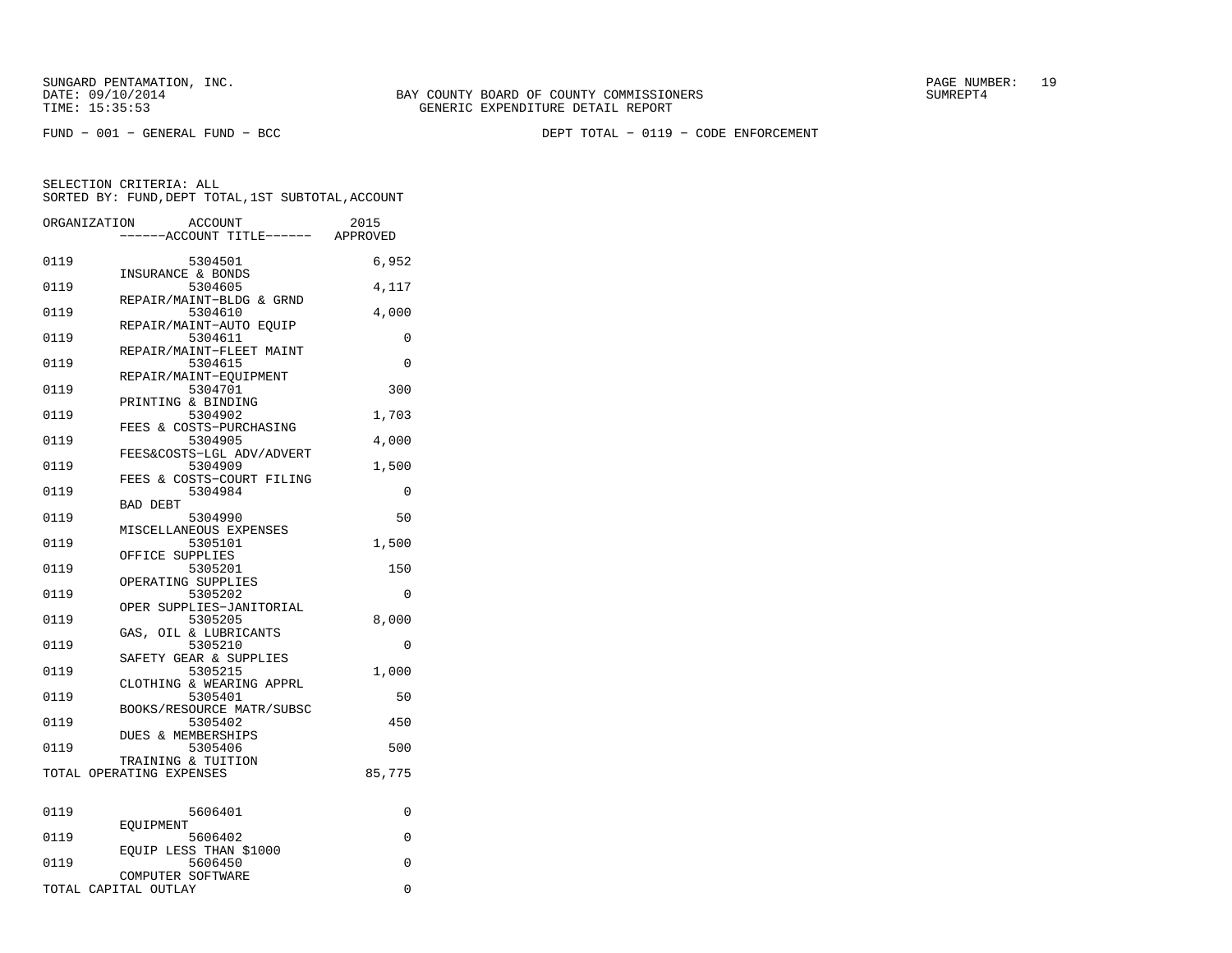FUND − 001 − GENERAL FUND − BCC DEPT TOTAL − 0119 − CODE ENFORCEMENT

| ORGANIZATION | ACCOUNT |                       | 2015     |
|--------------|---------|-----------------------|----------|
|              |         | $---ACCOINT TITLE---$ | APPROVED |

| 0119 | 5905998                         |         |
|------|---------------------------------|---------|
| 0119 | DEPRECIATION EXPENSE<br>5909915 |         |
|      | RESERVE FOR PAY ADJUSTMNT       |         |
|      | TOTAL NON-OPERATING EXPENSES    |         |
|      | TOTAL CODE ENFORCEMENT          | 395,320 |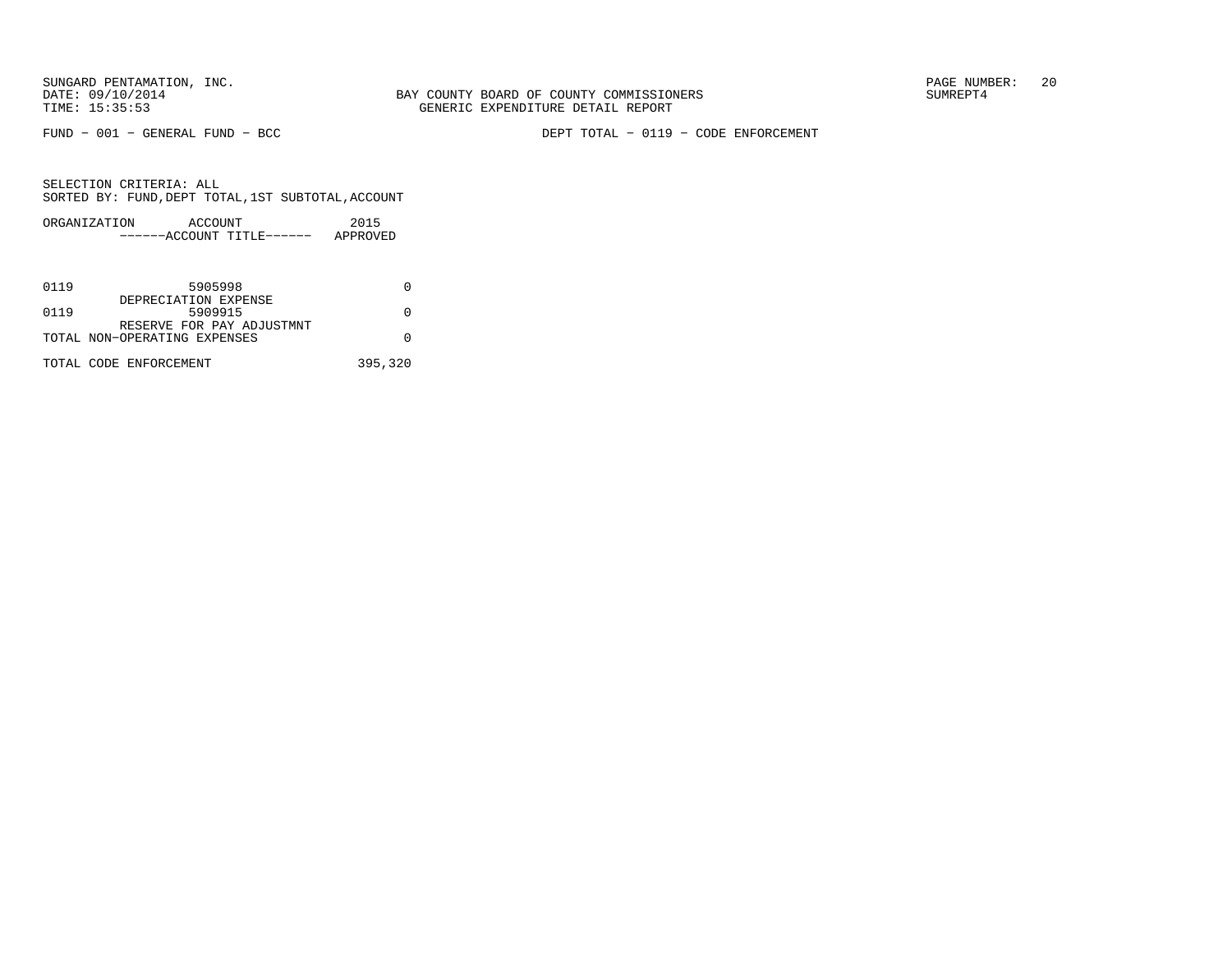FUND − 001 − GENERAL FUND − BCC DEPT TOTAL − 0120 − SHERIFF'S DEPARTMENT

| ORGANIZATION | <b>ACCOUNT</b>                                     | 2015     |
|--------------|----------------------------------------------------|----------|
|              | --ACCOUNT TITLE------ APPROVED                     |          |
| 0120         | 5213010                                            | 0        |
|              | CRIME PREVENTION                                   |          |
| 0120         | 5215501<br>CRT COSTS-CJ TRAINING                   | 0        |
| 0120         | 5303401                                            | $\Omega$ |
|              | CONTRACTED SERVICES                                |          |
| 0120         | 5303446                                            | 125,155  |
| 0120         | CONTR SRV-FACILITIES<br>5304301                    | 161,000  |
|              | UTILITY SERVICES                                   |          |
| 0120         | 5304501                                            | 30,118   |
| 0120         | INSURANCE & BONDS<br>5304605                       | 138,325  |
|              | REPAIR/MAINT-BLDG & GRND                           |          |
| 0120         | 5304615                                            | 0        |
|              | REPAIR/MAINT-EQUIPMENT                             |          |
| 0120         | 5304905<br>FEES&COSTS-LGL ADV/ADVERT               | 0        |
| 0120         | 5304922                                            | 0        |
|              | FEES & COSTS-PERMITS                               |          |
| 0120         | 5304990                                            | 0        |
|              | MISCELLANEOUS EXPENSES<br>TOTAL OPERATING EXPENSES | 454,598  |
|              |                                                    |          |
|              |                                                    |          |
| 0120         | 5606101<br>LAND                                    | 0        |
| 0120         | 5606201                                            | 0        |
|              | <b>BUILDINGS</b>                                   |          |
| 0120         | 5606301<br>IMPRV OTHER THAN BLDGS                  | 0        |
| 0120         | 5606402                                            | 0        |
|              | EOUIP LESS THAN \$1000                             |          |
|              | TOTAL CAPITAL OUTLAY                               | $\Omega$ |
|              |                                                    |          |
| 0120         | 5808113                                            | 0        |
|              | GRANT-STATE                                        |          |
| 0120         | 5808116<br>GRANT-VIOLENCE AGT WOMEN                | $\Omega$ |
| 0120         | 5808118                                            | $\Omega$ |
|              | GRANT-HAZARD MITIGATION                            |          |
| 0120         | 5808119                                            | 29,575   |
| 0120         | GRANT-VICTIMS OF CRIME<br>5808120                  | 0        |
|              | GRANT-DRUG CONTROL                                 |          |
| 0120         | 5808121                                            | 26,269   |
| 0120         | GRANT-FEDERAL<br>5808172                           | 0        |
|              | GRANT-C.O.P.S.                                     |          |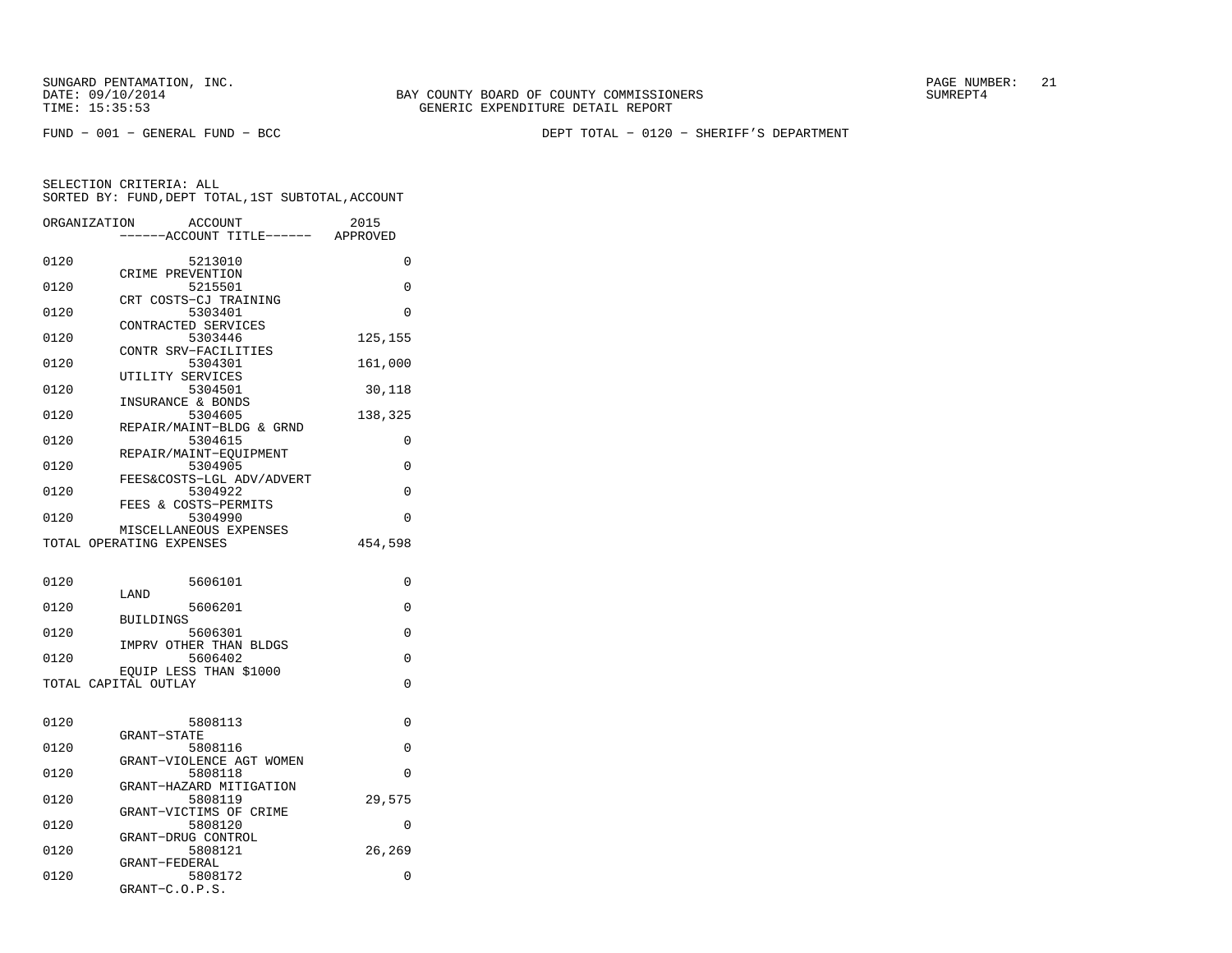BAY COUNTY BOARD OF COUNTY COMMISSIONERS TIME: 15:35:53 GENERIC EXPENDITURE DETAIL REPORT

FUND − 001 − GENERAL FUND − BCC DEPT TOTAL − 0120 − SHERIFF'S DEPARTMENT

|      | ORGANIZATION               | ACCOUNT                             | 2015         |
|------|----------------------------|-------------------------------------|--------------|
|      |                            | -----ACCOUNT TITLE------ APPROVED   |              |
| 0120 |                            | 5808175                             | 31,000       |
|      |                            | GRANT-BYRNE GRANT                   |              |
| 0120 |                            | 5808177                             | 0            |
|      | GRANT-LLEBG                |                                     |              |
| 0120 |                            | 5808178                             | $\Omega$     |
|      |                            | GRANT-HOMELAND SECURITY             |              |
|      | TOTAL GRANTS & AIDS        |                                     | 86,844       |
|      |                            |                                     |              |
| 0120 |                            | 5819150                             | 18, 410, 414 |
|      |                            | FEES & COST-SHERIFF                 |              |
| 0120 |                            | 5819151                             | 58,232       |
|      |                            | FEES & COST-SHER/CRSS GRD           |              |
| 0120 |                            | 5819152                             | 735,045      |
| 0120 |                            | FEES & COST-SHERIFF/SRO<br>5819153  |              |
|      |                            | FEES & COST-SHER/PROCESS            | 50,000       |
| 0120 |                            | 5819156                             | 1,406,219    |
|      |                            | FEES & COST-SHER/CALLAWAY           |              |
| 0120 |                            | 5819157                             | 0            |
|      |                            | FEES & COST-SHER/BOOT CMP           |              |
| 0120 |                            | 5819159                             | $\Omega$     |
|      |                            | FEES & COST-SHERIFF/MISC            |              |
| 0120 |                            | 5819160                             | 0            |
| 0120 |                            | FEES & COST-SHERIFF/JAIL<br>5819161 | $\Omega$     |
|      |                            | FEES & COST-SHER/SECURITY           |              |
| 0120 |                            | 5905998                             | $\Omega$     |
|      |                            | DEPRECIATION EXPENSE                |              |
|      |                            | TOTAL NON-OPERATING EXPENSES        | 20,659,910   |
|      |                            |                                     |              |
|      | TOTAL SHERIFF'S DEPARTMENT |                                     | 21,201,352   |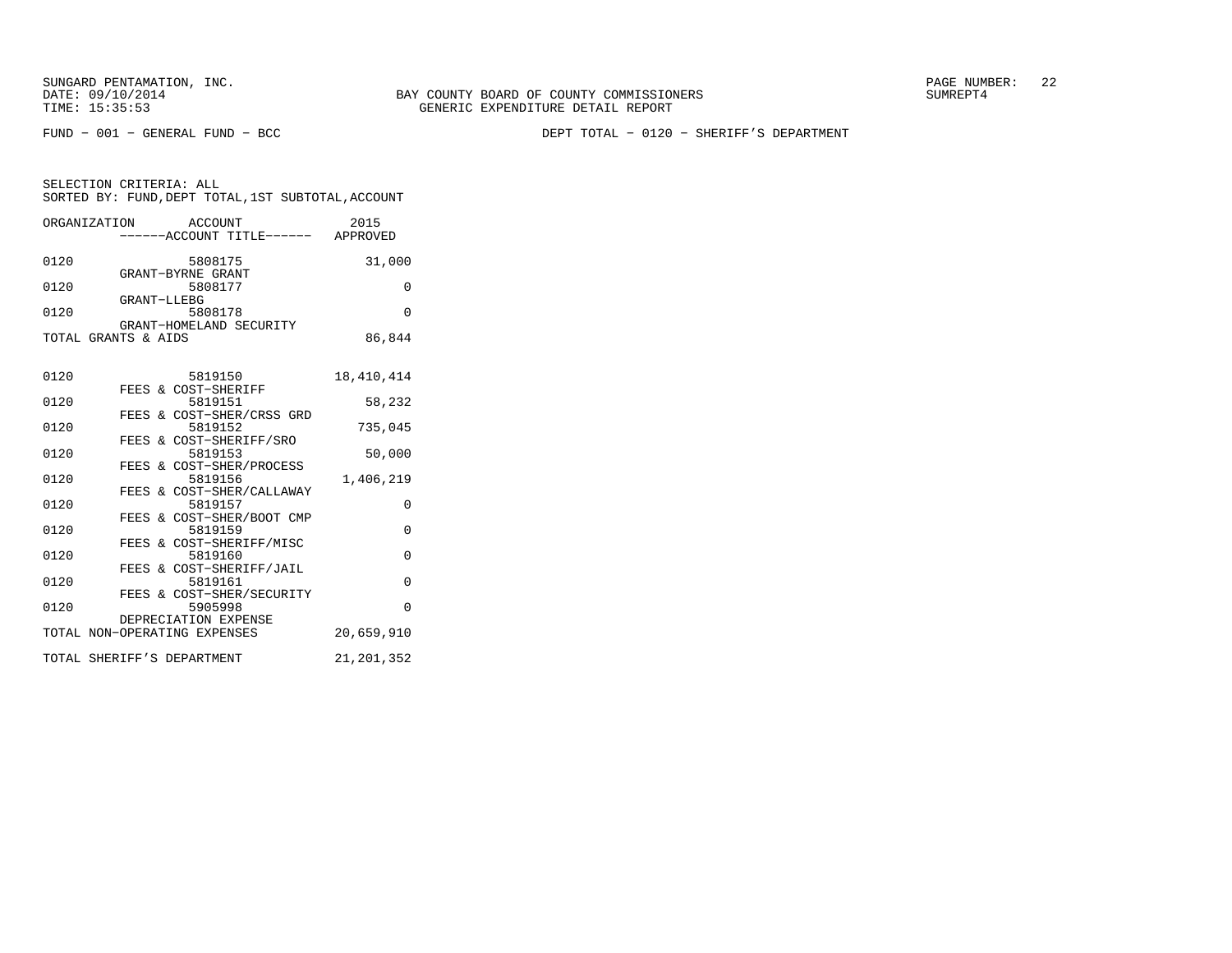FUND − 001 − GENERAL FUND − BCC DEPT TOTAL − 0121 − JAIL

|            | ORGANIZATION<br><b>ACCOUNT</b><br>-----ACCOUNT TITLE------ APPROVED | 2015         |
|------------|---------------------------------------------------------------------|--------------|
| 0121       | 5303101<br>PROFESSIONAL SERVICES                                    | $\Omega$     |
| 0121       | 5304301<br>UTILITY SERVICES                                         | 630,000      |
| 0121       | 5304501<br>INSURANCE & BONDS                                        | 156,302      |
| 0121       | 5304604<br>REPAIR/MAINT-BLD&GRD DEPT                                | 0            |
| 0121       | 5304605<br>REPAIR/MAINT-BLDG & GRND                                 | 122,400      |
| 0121       | 5304922<br>FEES & COSTS-PERMITS                                     | 0            |
| 0121       | 5304990                                                             | $\Omega$     |
|            | MISCELLANEOUS EXPENSES<br>TOTAL OPERATING EXPENSES                  | 908,702      |
| 0121       | 5606301<br>IMPRV OTHER THAN BLDGS                                   | 0            |
| 0121       | 5606401                                                             | 0            |
| 0121       | EOUIPMENT<br>5606402                                                | 0            |
|            | EQUIP LESS THAN \$1000<br>TOTAL CAPITAL OUTLAY                      | $\Omega$     |
| 0121       | 5808175<br>GRANT-BYRNE GRANT                                        | $\Omega$     |
|            | TOTAL GRANTS & AIDS                                                 | $\Omega$     |
| 0121       | 5819160<br>FEES & COST-SHERIFF/JAIL                                 | 16, 193, 820 |
| 0121       | 5819163<br>FEES & COST-INMATE WELFAR                                | 250,000      |
| 0121       | 5905998<br>DEPRECIATION EXPENSE                                     | 0            |
|            | TOTAL NON-OPERATING EXPENSES                                        | 16,443,820   |
| TOTAL JAIL |                                                                     | 17, 352, 522 |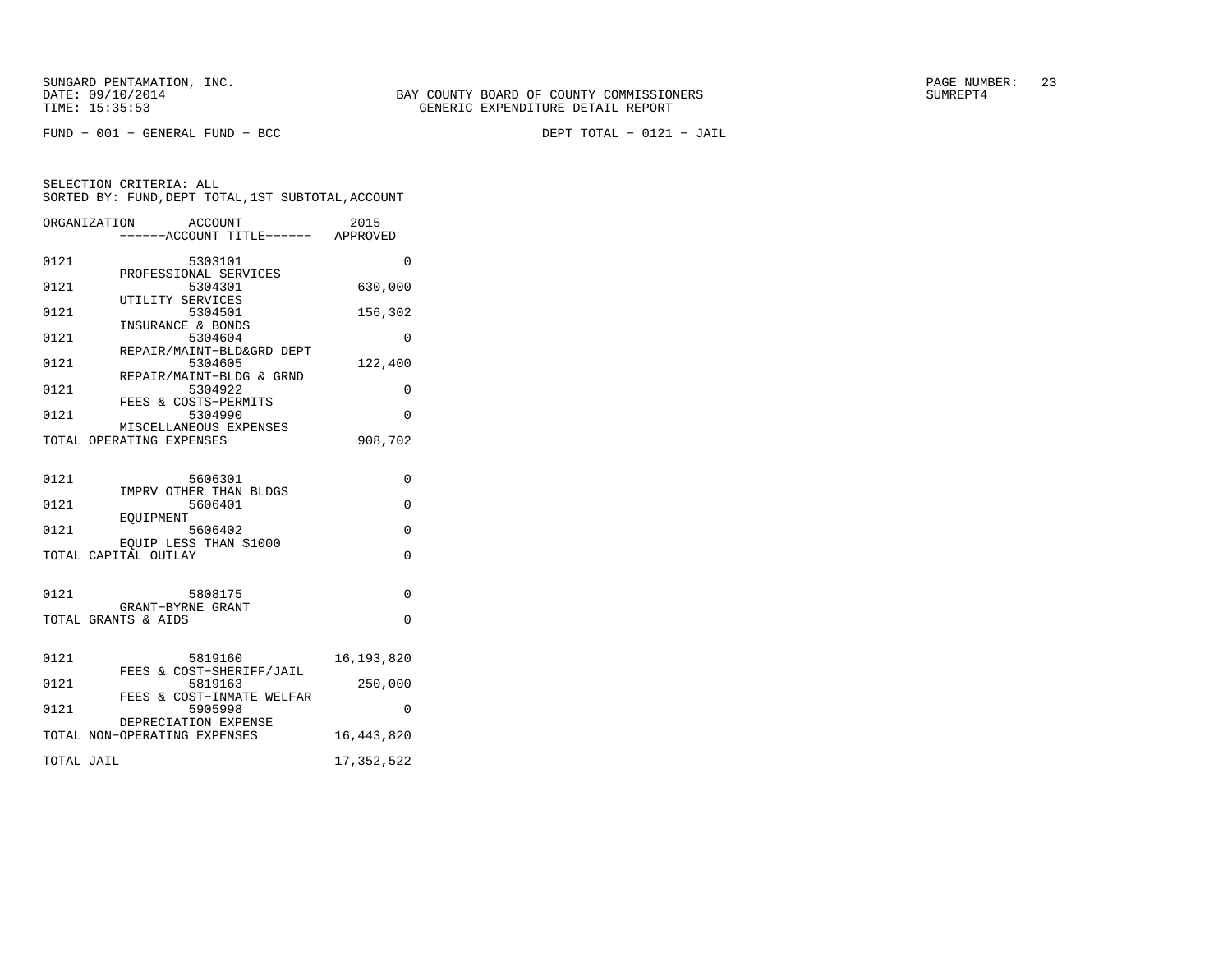FUND − 001 − GENERAL FUND − BCC DEPT TOTAL − 0123 − COUNTY ATTORNEY

| ORGANIZATION | <b>ACCOUNT</b><br>----ACCOUNT TITLE------ APPROVED | 2015     |
|--------------|----------------------------------------------------|----------|
| 0123         | 5101200                                            | 425,569  |
| 0123         | SALARIES & WAGES-REGULAR<br>5102100                | 32,556   |
| 0123         | FICA TAXES-MATCHING<br>5102200                     | 52,419   |
| 0123         | RETIREMENT CONTRIBUTIONS<br>5102300                | 45,479   |
| 0123         | LIFE & HEALTH INSURANCE<br>5102400                 | 1,805    |
|              | WORKERS COMP. PREMIUMS<br>TOTAL PERSONAL SERVICES  | 557,828  |
| 0123         | 5143105                                            | 0        |
|              | PROF SRV-OTHER ATTNY                               |          |
| 0123         | 5303107                                            | 0        |
| 0123         | PROF SRV-SUBSTANCE TEST<br>5303110                 | 0        |
| 0123         | PROF SRV-BACKGROUND CHECK<br>5303401               | 0        |
| 0123         | CONTRACTED SERVICES<br>5303410                     | $\Omega$ |
| 0123         | CONTR SRV-JANITORIAL<br>5303425                    | 1,560    |
| 0123         | CONTR SRV-ADMIN FEES<br>5303446                    | 2,331    |
| 0123         | CONTR SRV-FACILITIES<br>5304001                    | 4,000    |
| 0123         | TRAVEL/TRAINING NON-LOCAL<br>5304005               | $\Omega$ |
| 0123         | TRAVEL-LOCAL<br>5304101<br>COMMUNICATIONS SERVICES | 1,560    |
| 0123         | 5304125<br>POSTAGE/TRANSP/FREIGHT                  | 100      |
| 0123         | 5304301<br>UTILITY SERVICES                        | 8,399    |
| 0123         | 5304410<br>RENTALS/LEASES-EQUIPMENT                | 3,500    |
| 0123         | 5304501<br>INSURANCE & BONDS                       | 6,320    |
| 0123         | 5304605<br>REPAIR/MAINT-BLDG & GRND                | 5,775    |
| 0123         | 5304615<br>REPAIR/MAINT-EOUIPMENT                  | 0        |
| 0123         | 5304701<br>PRINTING & BINDING                      | 0        |
| 0123         | 5304902<br>FEES & COSTS-PURCHASING                 | 681      |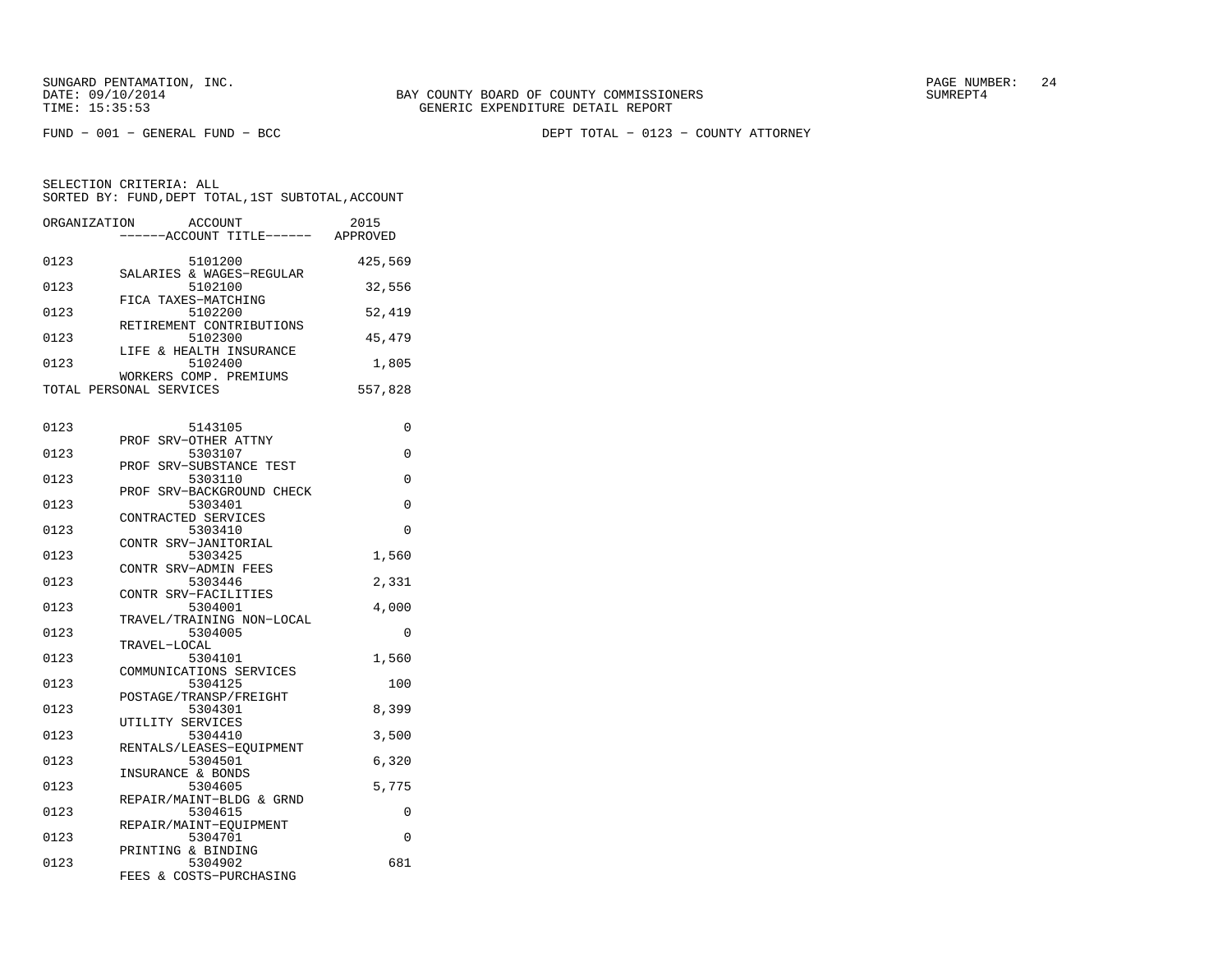FUND − 001 − GENERAL FUND − BCC DEPT TOTAL − 0123 − COUNTY ATTORNEY

|      | ORGANIZATION<br>ACCOUNT<br>------ACCOUNT TITLE------ APPROVED | 2015     |
|------|---------------------------------------------------------------|----------|
| 0123 | 5304905<br>FEES&COSTS-LGL ADV/ADVERT                          | $\Omega$ |
| 0123 | 5304990<br>MISCELLANEOUS EXPENSES                             | 100      |
| 0123 | 5305101<br>OFFICE SUPPLIES                                    | 3,845    |
| 0123 | 5305201<br>OPERATING SUPPLIES                                 | $\Omega$ |
| 0123 | 5305202<br>OPER SUPPLIES-JANITORIAL                           | 250      |
| 0123 | 5305210<br>SAFETY GEAR & SUPPLIES                             | 0        |
| 0123 | 5305401<br>BOOKS/RESOURCE MATR/SUBSC                          | 8,399    |
| 0123 | 5305402<br>DUES & MEMBERSHIPS                                 | 1,470    |
| 0123 | 5305406<br>TRAINING & TUITION                                 | 1,000    |
|      | TOTAL OPERATING EXPENSES                                      | 49,290   |
| 0123 | 5606401<br>EOUIPMENT                                          | $\Omega$ |
| 0123 | 5606402<br>EOUIP LESS THAN \$1000                             | 100      |
| 0123 | 5606450<br>COMPUTER SOFTWARE                                  | 0        |
|      | TOTAL CAPITAL OUTLAY                                          | 100      |
| 0123 | 5905998                                                       | $\Omega$ |
| 0123 | DEPRECIATION EXPENSE<br>5909915                               | $\Omega$ |
|      | RESERVE FOR PAY ADJUSTMNT<br>TOTAL NON-OPERATING EXPENSES     | $\Omega$ |
|      | TOTAL COUNTY ATTORNEY                                         | 607,218  |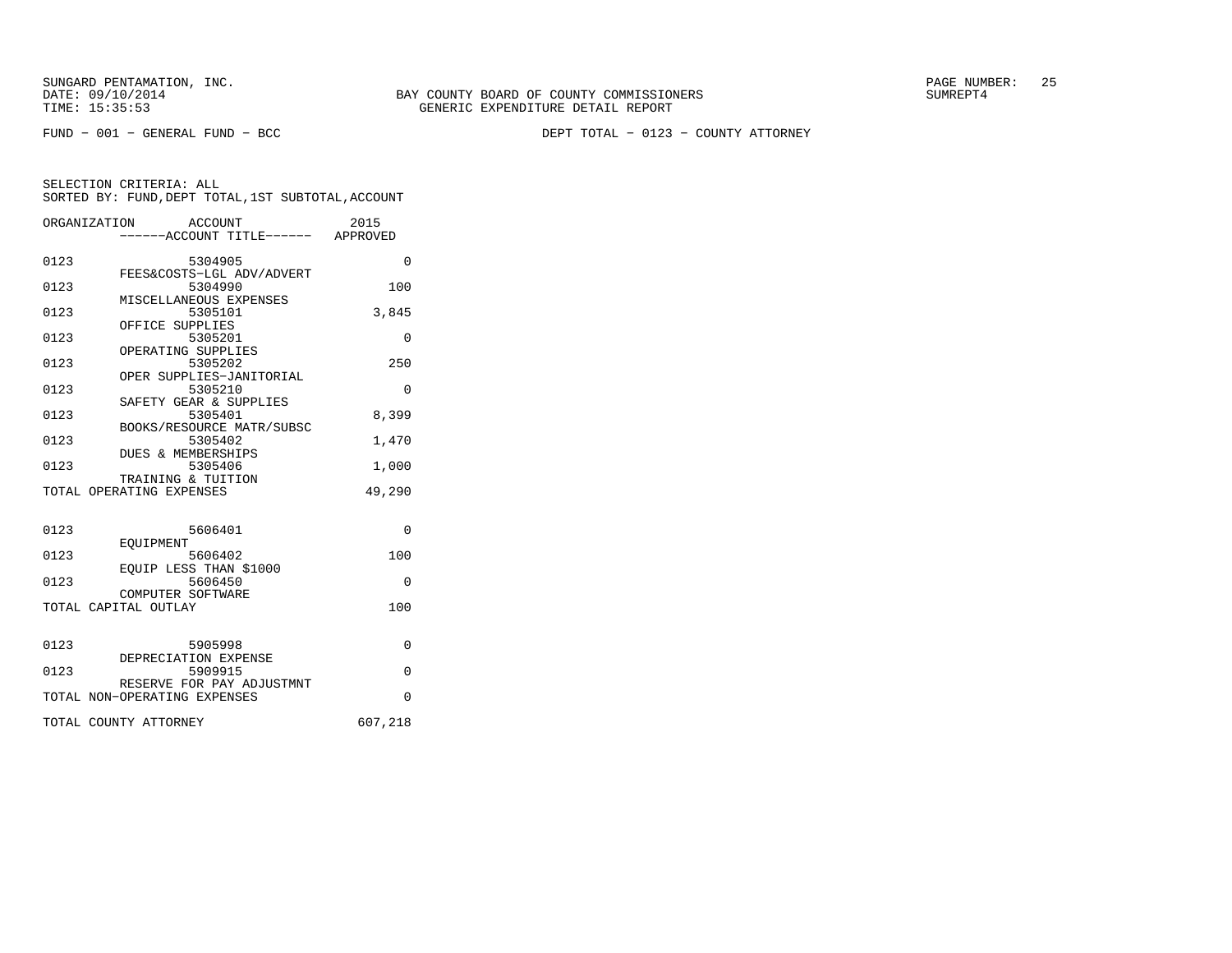FUND − 001 − GENERAL FUND − BCC DEPT TOTAL − 0125 − ADMINISTRATION OFFICE

| ORGANIZATION | <b>ACCOUNT</b>                  | 2015     |
|--------------|---------------------------------|----------|
|              | ----ACCOUNT TITLE------         | APPROVED |
|              |                                 |          |
| 0125         | 5101200                         | 564,771  |
|              | SALARIES & WAGES-REGULAR        |          |
| 0125         | 5101205                         | 0        |
|              | SALARIES & WAGES-DISASTER       |          |
| 0125         | 5101400                         | $\Omega$ |
|              | SALARIES & WAGES-OVERTIME       |          |
| 0125         | 5102100<br>FICA TAXES-MATCHING  | 43,205   |
| 0125         | 5102200                         | 69,168   |
|              | RETIREMENT CONTRIBUTIONS        |          |
| 0125         | 5102300                         | 62,218   |
|              | LIFE & HEALTH INSURANCE         |          |
| 0125         | 5102400                         | 2,403    |
|              | WORKERS COMP. PREMIUMS          |          |
| 0125         | 5102500                         | 6,600    |
|              | UNEMPLOYMENT COMPENSATION       |          |
|              | TOTAL PERSONAL SERVICES         | 748,365  |
|              |                                 |          |
|              |                                 |          |
| 0125         | 5143105                         | 0        |
|              | PROF SRV-OTHER ATTNY            |          |
| 0125         | 5143110                         | 0        |
|              | PROF<br>SRV-LITIGATION          |          |
| 0125         | 5303107                         | 0        |
|              | SRV-SUBSTANCE TEST<br>PROF      |          |
| 0125         | 5303110<br>SRV-BACKGROUND CHECK | 0        |
| 0125         | PROF<br>5303401                 | 0        |
|              | CONTRACTED SERVICES             |          |
| 0125         | 5303410                         | $\Omega$ |
|              | CONTR SRV-JANITORIAL            |          |
| 0125         | 5303425                         | 1,560    |
|              | CONTR SRV-ADMIN FEES            |          |
| 0125         | 5303446                         | 18,810   |
|              | CONTR SRV-FACILITIES            |          |
| 0125         | 5304001                         | 5,000    |
|              | TRAVEL/TRAINING NON-LOCAL       |          |
| 0125         | 5304005                         | 500      |
|              | TRAVEL-LOCAL                    |          |
| 0125         | 5304101                         | 2,760    |
|              | COMMUNICATIONS SERVICES         |          |
| 0125         | 5304125                         | 200      |
|              | POSTAGE/TRANSP/FREIGHT          |          |
| 0125         | 5304301                         | 20,171   |
| 0125         | UTILITY SERVICES<br>5304405     | 0        |
|              | RENTALS/LEASES-BUILDINGS        |          |
| 0125         | 5304410                         | 7,018    |
|              | RENTALS/LEASES-EQUIPMENT        |          |
|              |                                 |          |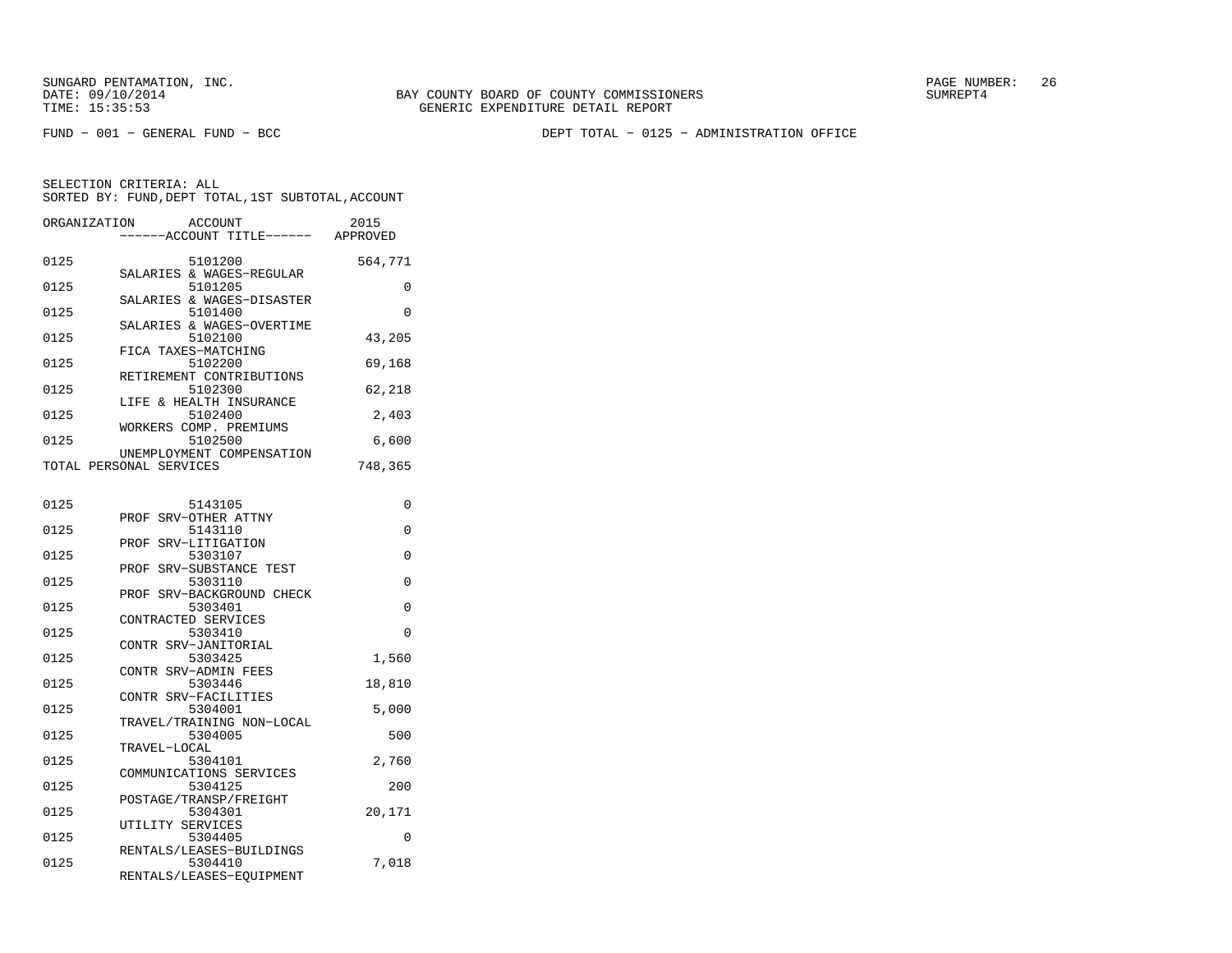FUND − 001 − GENERAL FUND − BCC DEPT TOTAL − 0125 − ADMINISTRATION OFFICE

|      | ORGANIZATION<br>ACCOUNT<br>----ACCOUNT TITLE------ APPROVED   | 2015     |
|------|---------------------------------------------------------------|----------|
| 0125 | 5304501                                                       | 4,739    |
| 0125 | INSURANCE & BONDS<br>5304605                                  | 13,860   |
| 0125 | REPAIR/MAINT-BLDG & GRND<br>5304611                           | 0        |
| 0125 | REPAIR/MAINT-FLEET MAINT<br>5304615<br>REPAIR/MAINT-EOUIPMENT | $\Omega$ |
| 0125 | 5304701<br>PRINTING & BINDING                                 | 600      |
| 0125 | 5304902<br>FEES & COSTS-PURCHASING                            | 1,022    |
| 0125 | 5304905<br>FEES&COSTS-LGL ADV/ADVERT                          | 0        |
| 0125 | 5304990<br>MISCELLANEOUS EXPENSES                             | 1,000    |
| 0125 | 5305101<br>OFFICE SUPPLIES                                    | 2,500    |
| 0125 | 5305201<br>OPERATING SUPPLIES                                 | 750      |
| 0125 | 5305202<br>OPER SUPPLIES-JANITORIAL                           | 500      |
| 0125 | 5305205<br>GAS, OIL & LUBRICANTS                              | 100      |
| 0125 | 5305210<br>SAFETY GEAR & SUPPLIES                             | $\Omega$ |
| 0125 | 5305401<br>BOOKS/RESOURCE MATR/SUBSC                          | 100      |
| 0125 | 5305402<br>DUES & MEMBERSHIPS                                 | 2,800    |
| 0125 | 5305406<br>TRAINING & TUITION                                 | 13,000   |
|      | TOTAL OPERATING EXPENSES                                      | 96,990   |
| 0125 | 5606401                                                       | 0        |
| 0125 | EOUIPMENT<br>5606402                                          | 500      |
| 0125 | EQUIP LESS THAN \$1000<br>5606450                             | 0        |
|      | COMPUTER SOFTWARE<br>TOTAL CAPITAL OUTLAY                     | 500      |
| 0125 | 5905998                                                       | 0        |
| 0125 | DEPRECIATION EXPENSE<br>5909915                               | $\Omega$ |
|      | RESERVE FOR PAY ADJUSTMNT<br>TOTAL NON-OPERATING EXPENSES     | $\Omega$ |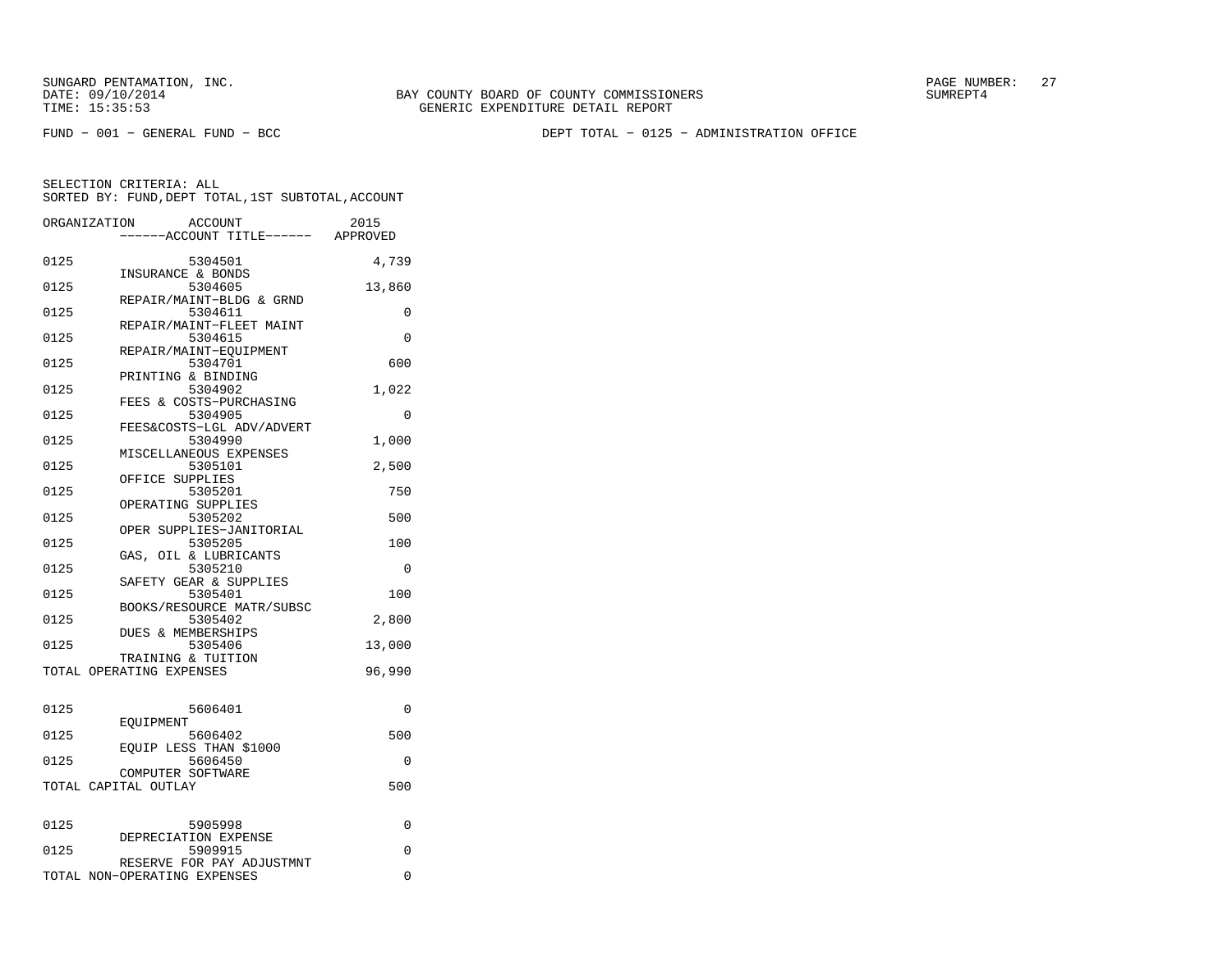BAY COUNTY BOARD OF COUNTY COMMISSIONERS TIME: 15:35:53 GENERIC EXPENDITURE DETAIL REPORT

FUND − 001 − GENERAL FUND − BCC DEPT TOTAL − 0125 − ADMINISTRATION OFFICE

SELECTION CRITERIA: ALLSORTED BY: FUND,DEPT TOTAL,1ST SUBTOTAL,ACCOUNT

ORGANIZATION ACCOUNT 2015−−−−−−ACCOUNT TITLE−−−−−− APPROVED

TOTAL ADMINISTRATION OFFICE 845,855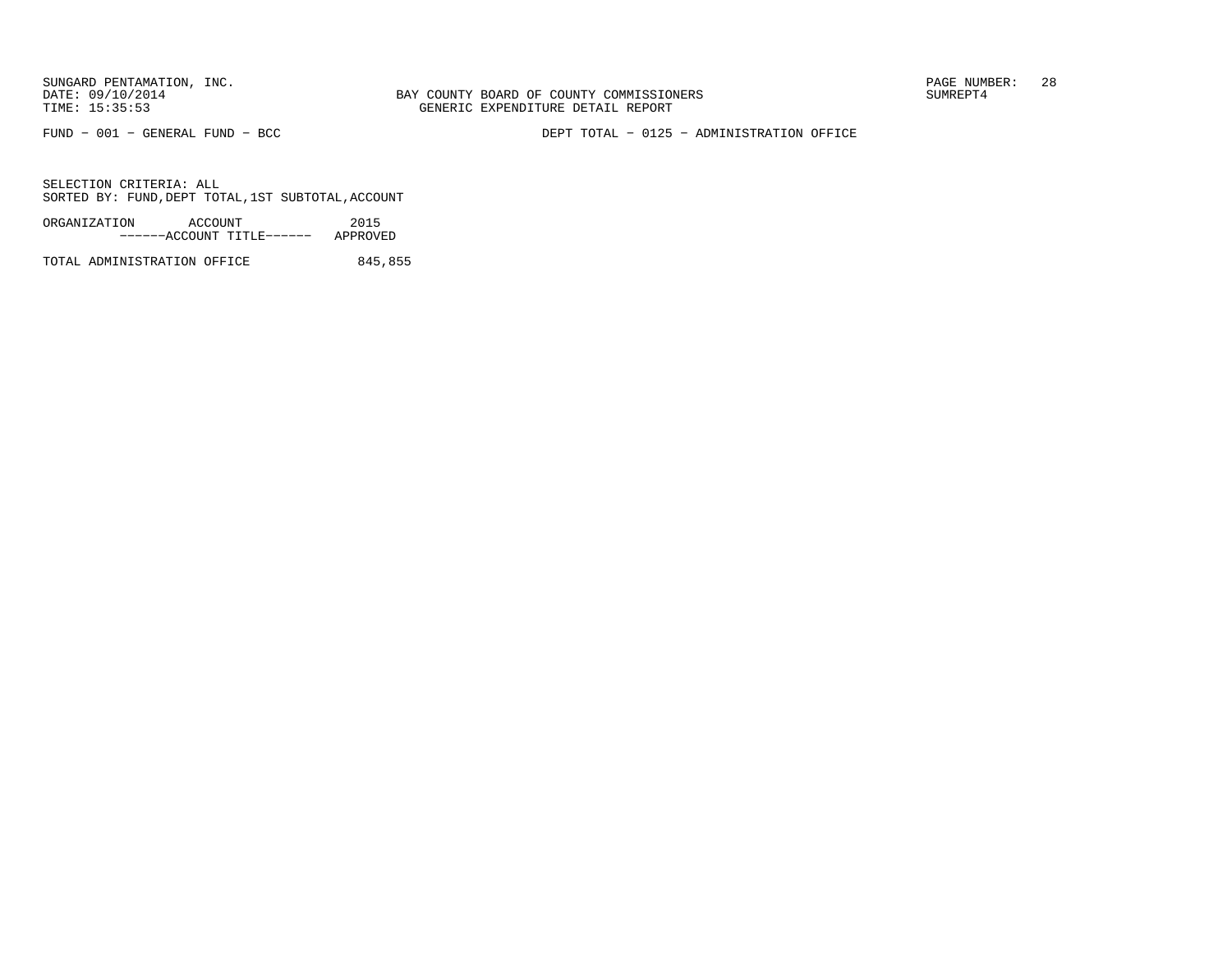SUNGARD PENTAMATION, INC.<br>DATE: 09/10/2014 SUMRER: 29

FUND − 001 − GENERAL FUND − BCC DEPT TOTAL − 0126 − PUBLIC INFORMATION OFFICE

|      | ORGANIZATION<br>ACCOUNT         | 2015     |
|------|---------------------------------|----------|
|      | ------ACCOUNT TITLE------       | APPROVED |
|      |                                 |          |
| 0126 | 5303110                         |          |
|      | PROF SRV-BACKGROUND CHECK       |          |
|      | TOTAL OPERATING EXPENSES        |          |
|      |                                 |          |
|      | TOTAL PUBLIC INFORMATION OFFICE |          |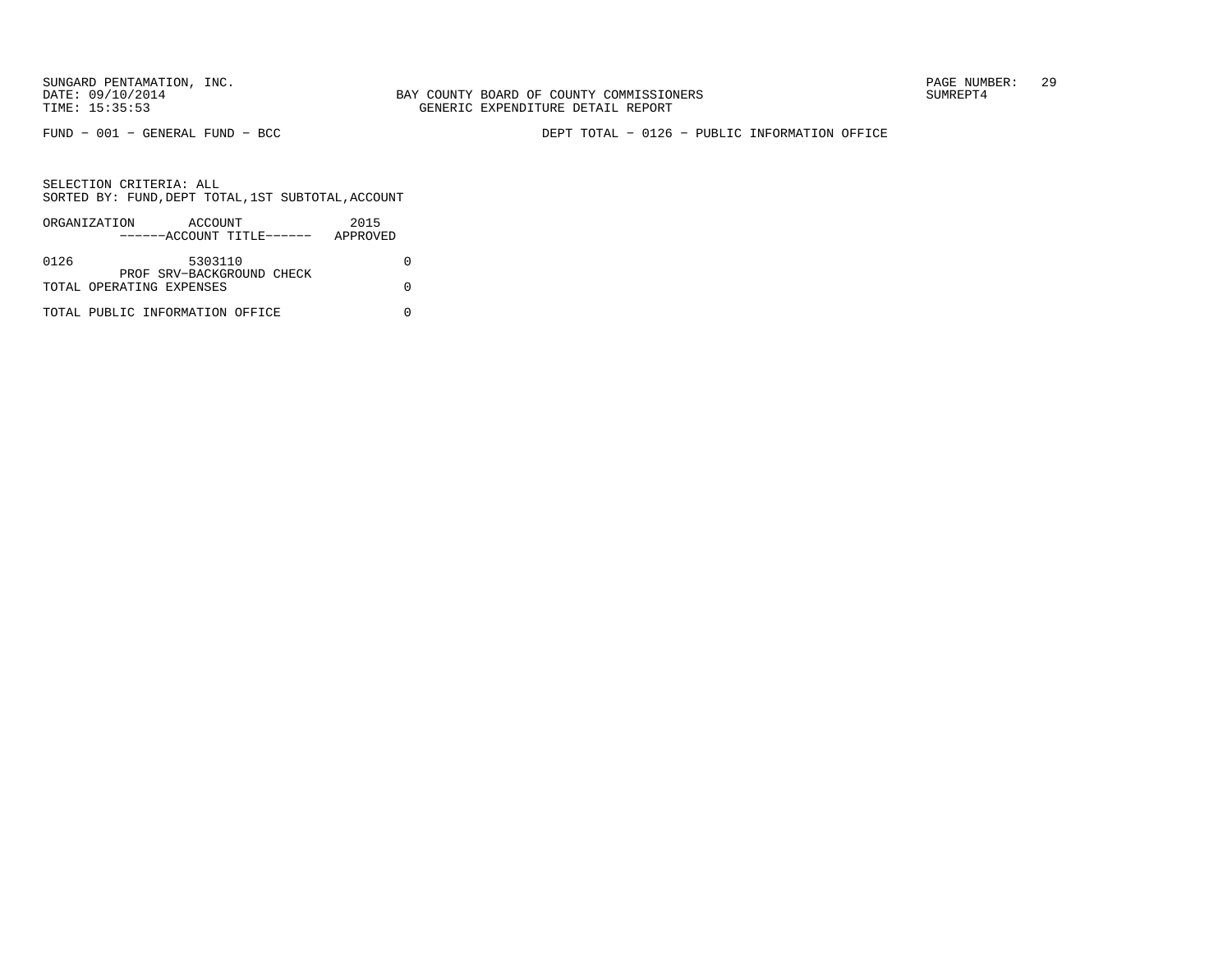FUND − 001 − GENERAL FUND − BCC DEPT TOTAL − 0127 − HUMAN RESOURCES

| ORGANIZATION | <b>ACCOUNT</b><br>------ACCOUNT TITLE------ APPROVED            | 2015     |
|--------------|-----------------------------------------------------------------|----------|
| 0127         | 5101200                                                         | 309,540  |
| 0127         | SALARIES & WAGES-REGULAR<br>5101400                             | 500      |
| 0127         | SALARIES & WAGES-OVERTIME<br>5102100                            | 23,718   |
| 0127         | FICA TAXES-MATCHING<br>5102200                                  | 23,421   |
| 0127         | RETIREMENT CONTRIBUTIONS<br>5102300<br>LIFE & HEALTH INSURANCE  | 44,628   |
| 0127         | 5102400<br>WORKERS COMP. PREMIUMS                               | 1,332    |
| 0127         | 5102500<br>UNEMPLOYMENT COMPENSATION                            | 0        |
|              | TOTAL PERSONAL SERVICES                                         | 403,139  |
| 0127         | 5143103                                                         | 0        |
| 0127         | PROF SRV-LABOR ATTNY<br>5303107                                 | $\Omega$ |
| 0127         | SRV-SUBSTANCE TEST<br>PROF<br>5303110                           | 0        |
| 0127         | PROF SRV-BACKGROUND CHECK<br>5303401                            | 900      |
| 0127         | CONTRACTED SERVICES<br>5303410                                  | 0        |
| 0127         | CONTR SRV-JANITORIAL<br>5303425                                 | 1,560    |
| 0127         | CONTR SRV-ADMIN FEES<br>5303446                                 | 5,579    |
| 0127         | CONTR SRV-FACILITIES<br>5304001                                 | 3,400    |
| 0127         | TRAVEL/TRAINING NON-LOCAL<br>5304005                            | 108      |
| 0127         | TRAVEL-LOCAL<br>5304101                                         | 900      |
| 0127         | COMMUNICATIONS SERVICES<br>5304125                              | 251      |
| 0127         | POSTAGE/TRANSP/FREIGHT<br>5304301                               | 9,485    |
| 0127         | UTILITY SERVICES<br>5304405                                     | $\Omega$ |
| 0127         | RENTALS/LEASES-BUILDINGS<br>5304410<br>RENTALS/LEASES-EOUIPMENT | 4,454    |
| 0127         | 5304501<br>INSURANCE & BONDS                                    | 2,567    |
| 0127         | 5304605<br>REPAIR/MAINT-BLDG & GRND                             | 6,512    |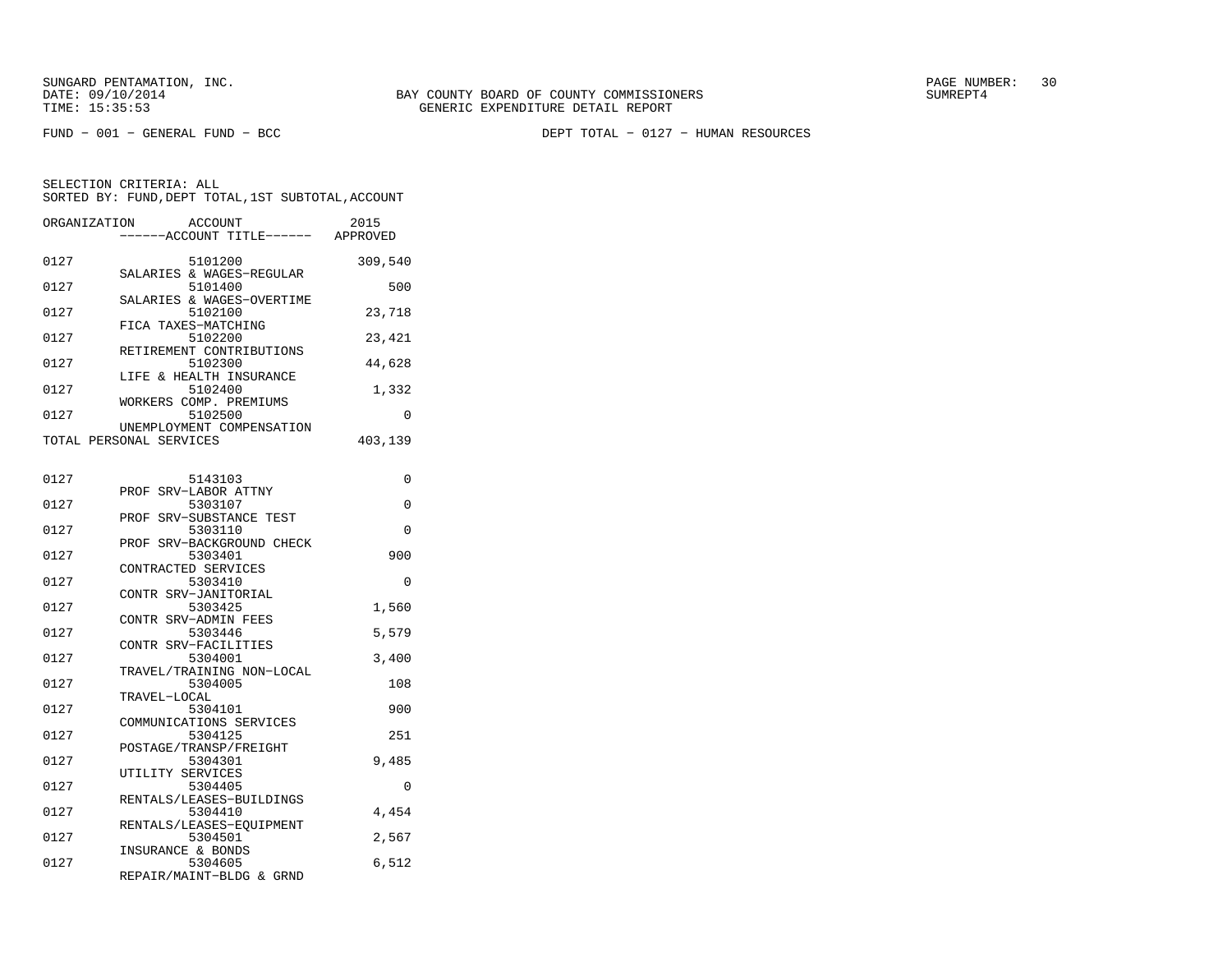FUND − 001 − GENERAL FUND − BCC DEPT TOTAL − 0127 − HUMAN RESOURCES

|      | ORGANIZATION<br><b>ACCOUNT</b>      | 2015     |
|------|-------------------------------------|----------|
|      | ----ACCOUNT TITLE------ APPROVED    |          |
| 0127 | 5304615                             | $\Omega$ |
|      | REPAIR/MAINT-EQUIPMENT              |          |
| 0127 | 5304701                             | 200      |
| 0127 | PRINTING & BINDING<br>5304902       | 1,022    |
|      | FEES & COSTS-PURCHASING             |          |
| 0127 | 5304905                             | $\Omega$ |
|      | FEES&COSTS-LGL ADV/ADVERT           |          |
| 0127 | 5304990                             | $\Omega$ |
|      | MISCELLANEOUS EXPENSES              |          |
| 0127 | 5305101                             | 3,450    |
|      | OFFICE SUPPLIES                     |          |
| 0127 | 5305201                             | 0        |
|      | OPERATING SUPPLIES                  |          |
| 0127 | 5305202                             | $\Omega$ |
| 0127 | OPER SUPPLIES-JANITORIAL<br>5305224 | 34,920   |
|      | EMPLOYEE DEVELOPMENT                |          |
| 0127 | 5305401                             | 492      |
|      | BOOKS/RESOURCE MATR/SUBSC           |          |
| 0127 | 5305402                             | 280      |
|      | DUES & MEMBERSHIPS                  |          |
| 0127 | 5305406                             | 500      |
|      | TRAINING & TUITION                  |          |
|      | TOTAL OPERATING EXPENSES            | 76,580   |
|      |                                     |          |
| 0127 | 5606401                             | 0        |
|      | EOUIPMENT                           |          |
| 0127 | 5606402                             | $\Omega$ |
|      | EQUIP LESS THAN \$1000              |          |
| 0127 | 5606450                             | 21,250   |
|      | COMPUTER SOFTWARE                   |          |
|      | TOTAL CAPITAL OUTLAY                | 21,250   |
|      |                                     |          |
|      |                                     |          |
| 0127 | 5905998<br>DEPRECIATION EXPENSE     | 0        |
| 0127 | 5909915                             | 0        |
|      | RESERVE FOR PAY ADJUSTMNT           |          |
|      | TOTAL NON-OPERATING EXPENSES        | 0        |
|      |                                     |          |
|      | TOTAL HUMAN RESOURCES               | 500,969  |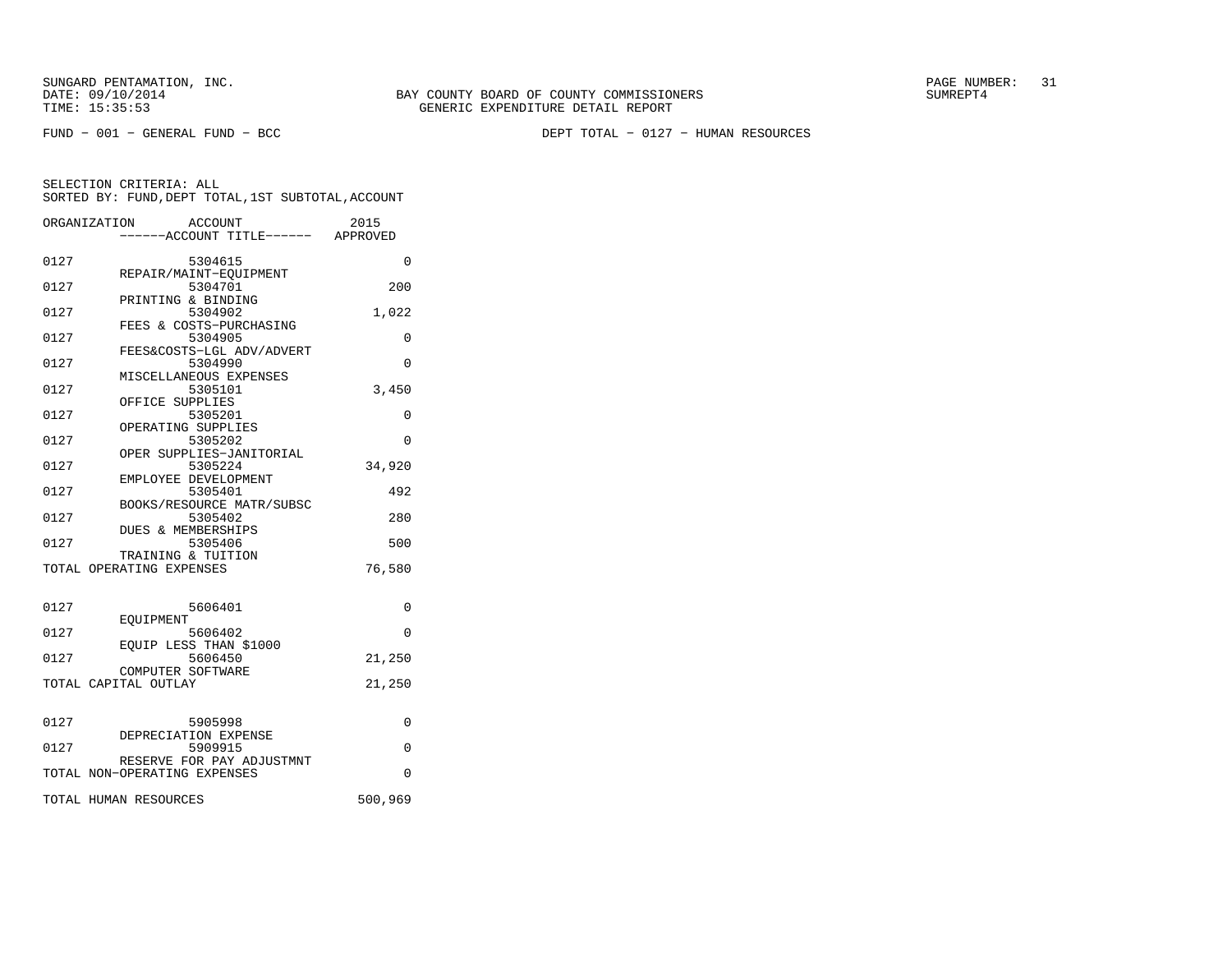FUND − 001 − GENERAL FUND − BCC DEPT TOTAL − 0130 − MANAGEMENT/BUDGET

SELECTION CRITERIA: ALLSORTED BY: FUND,DEPT TOTAL,1ST SUBTOTAL,ACCOUNT

| ORGANIZATION | <b>ACCOUNT</b><br>----ACCOUNT TITLE------ APPROVED   | 2015     |
|--------------|------------------------------------------------------|----------|
| 0130         | 5101200                                              | 172,621  |
| 0130         | SALARIES & WAGES-REGULAR<br>5101400                  | 100      |
| 0130         | SALARIES & WAGES-OVERTIME<br>5102100                 | 13,214   |
| 0130         | FICA TAXES-MATCHING<br>5102200                       | 25,949   |
| 0130         | RETIREMENT CONTRIBUTIONS<br>5102300                  | 18,940   |
| 0130         | LIFE & HEALTH INSURANCE<br>5102400                   | 743      |
| 0130         | WORKERS COMP. PREMIUMS<br>5102500                    | 0        |
|              | UNEMPLOYMENT COMPENSATION<br>TOTAL PERSONAL SERVICES | 231,567  |
|              |                                                      |          |
| 0130         | 5303106<br>SRV-PHYSICLS/MEDICAL<br>PROF              | 0        |
| 0130         | 5303107<br>SRV-SUBSTANCE TEST<br>PROF                | 0        |
| 0130         | 5303110<br>SRV-BACKGROUND CHECK<br>PROF              | 0        |
| 0130         | 5303401                                              | $\Omega$ |
| 0130         | CONTRACTED SERVICES<br>5303410                       | 0        |
| 0130         | CONTR SRV-JANITORIAL<br>5303425                      | 1,560    |
| 0130         | CONTR SRV-ADMIN FEES<br>5303446                      | 1,088    |
| 0130         | CONTR SRV-FACILITIES<br>5304001                      | 0        |
| 0130         | TRAVEL/TRAINING NON-LOCAL<br>5304101                 | 240      |
|              | COMMUNICATIONS SERVICES                              |          |
| 0130         | 5304125<br>POSTAGE/TRANSP/FREIGHT                    | 56       |
| 0130         | 5304301<br>UTILITY SERVICES                          | 5,042    |
| 0130         | 5304410<br>RENTALS/LEASES-EQUIPMENT                  | 2,105    |
| 0130         | 5304501<br>INSURANCE & BONDS                         | 2,567    |
| 0130         | 5304605<br>REPAIR/MAINT-BLDG & GRND                  | 3,472    |
| 0130         | 5304615                                              | 0        |

 REPAIR/MAINT−EQUIPMENT0130 5304701 3,200

PRINTING & BINDING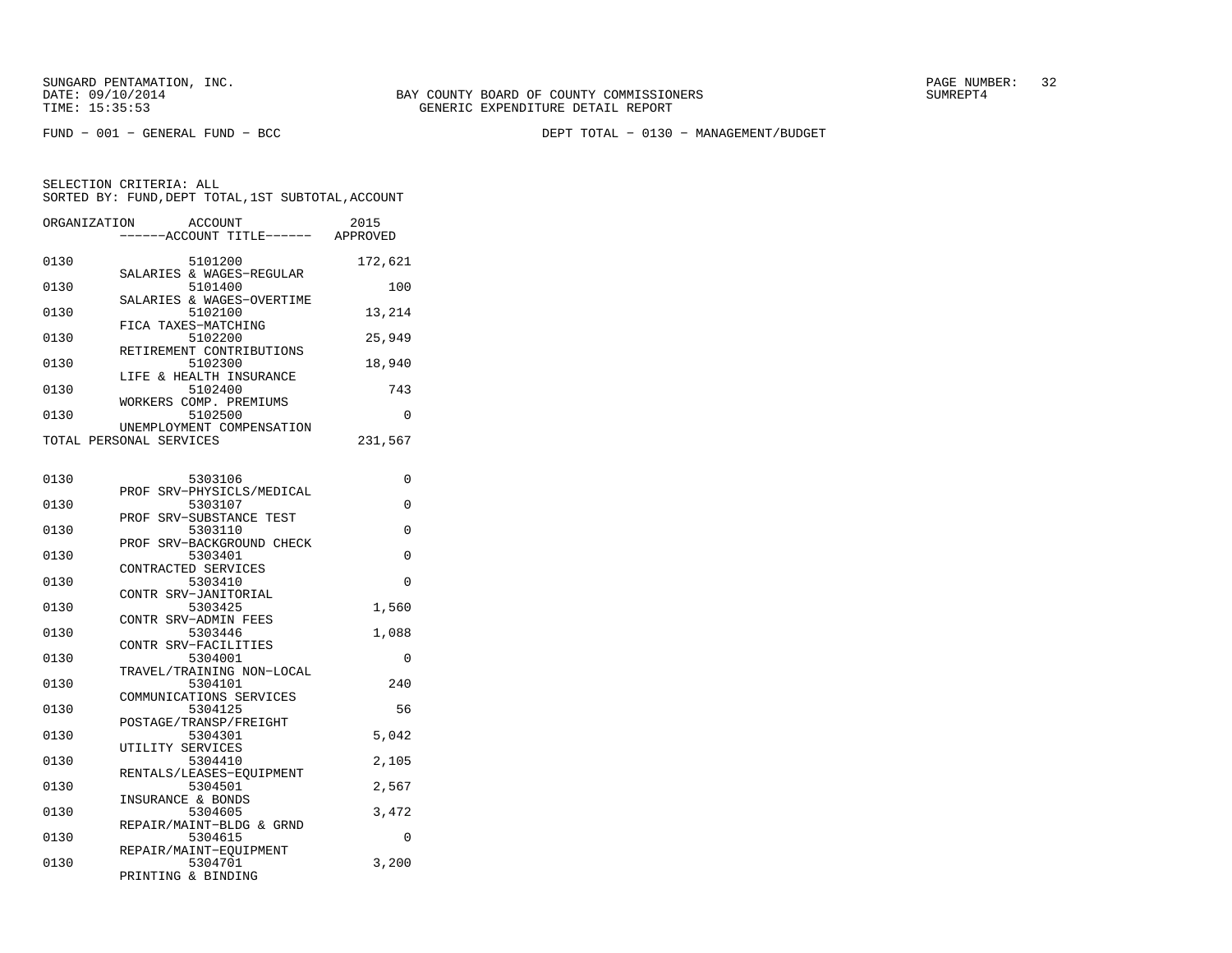FUND − 001 − GENERAL FUND − BCC DEPT TOTAL − 0130 − MANAGEMENT/BUDGET

|      | ORGANIZATION<br>ACCOUNT                                   | 2015        |
|------|-----------------------------------------------------------|-------------|
|      | -----ACCOUNT TITLE------ APPROVED                         |             |
| 0130 | 5304902<br>FEES & COSTS-PURCHASING                        | 1,022       |
| 0130 | 5304905                                                   | 1,500       |
| 0130 | FEES&COSTS-LGL ADV/ADVERT<br>5304990                      | $\Omega$    |
| 0130 | MISCELLANEOUS EXPENSES<br>5305101                         | 500         |
| 0130 | OFFICE SUPPLIES<br>5305201                                | 0           |
|      | OPERATING SUPPLIES<br>5305202                             |             |
| 0130 | OPER SUPPLIES-JANITORIAL                                  | $\Omega$    |
| 0130 | 5305205<br>GAS, OIL & LUBRICANTS                          | $\Omega$    |
| 0130 | 5305210<br>SAFETY GEAR & SUPPLIES                         | $\Omega$    |
| 0130 | 5305401                                                   | 100         |
| 0130 | BOOKS/RESOURCE MATR/SUBSC<br>5305402                      | 195         |
| 0130 | DUES & MEMBERSHIPS<br>5305406                             | $\Omega$    |
|      | TRAINING & TUITION<br>TOTAL OPERATING EXPENSES            | 22,647      |
|      |                                                           |             |
| 0130 | 5606401                                                   | 0           |
| 0130 | <b>EOUIPMENT</b><br>5606402                               | $\mathbf 0$ |
| 0130 | EQUIP LESS THAN \$1000<br>5606450                         | $\Omega$    |
|      | COMPUTER SOFTWARE<br>TOTAL CAPITAL OUTLAY                 | $\Omega$    |
|      |                                                           |             |
| 0130 | 5905998                                                   | $\Omega$    |
| 0130 | DEPRECIATION EXPENSE<br>5909915                           | $\Omega$    |
|      | RESERVE FOR PAY ADJUSTMNT<br>TOTAL NON-OPERATING EXPENSES | $\Omega$    |
|      | TOTAL MANAGEMENT/BUDGET                                   | 254,214     |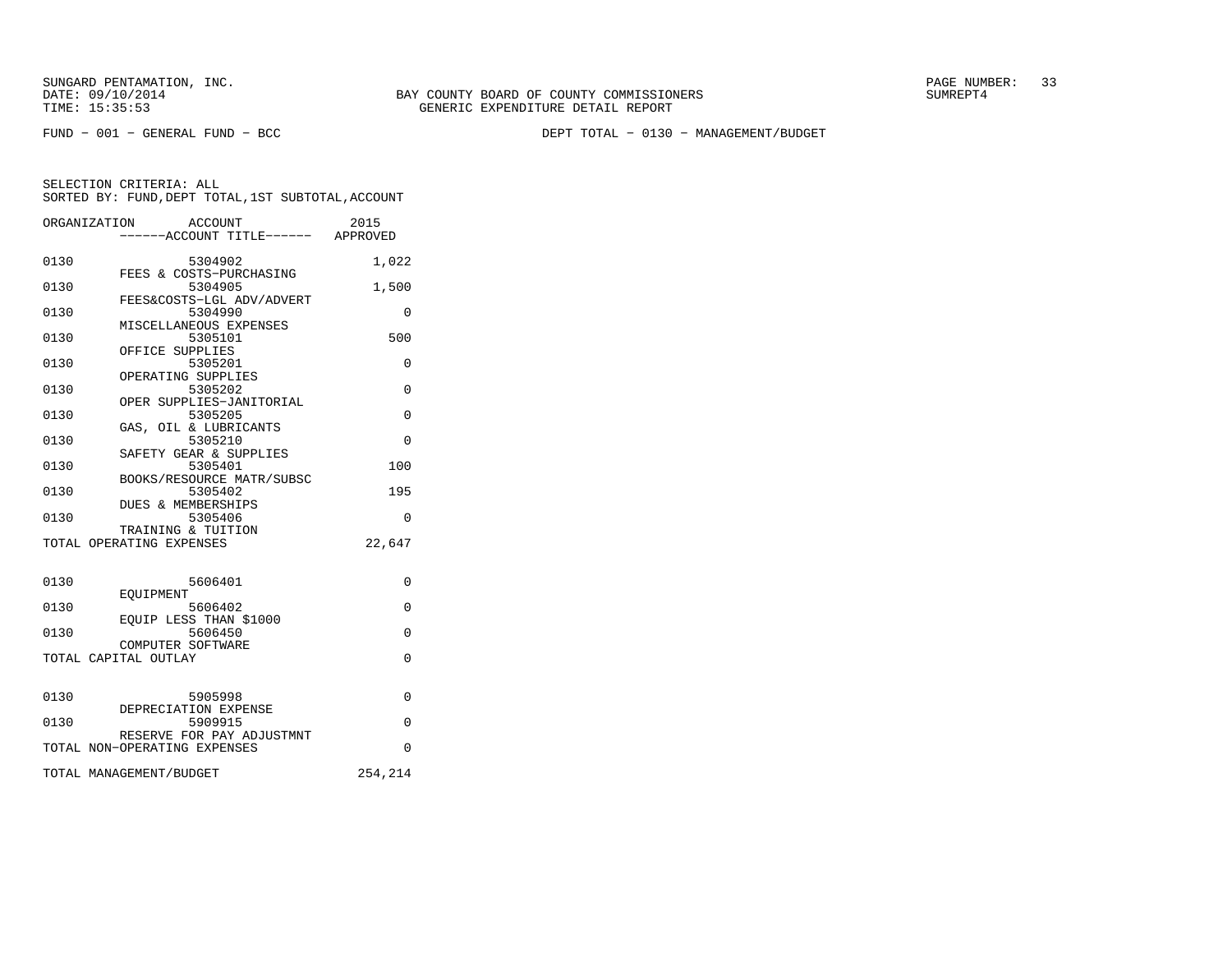SELECTION CRITERIA: ALLSORTED BY: FUND,DEPT TOTAL,1ST SUBTOTAL,ACCOUNT

| ORGANIZATION | ACCOUNT<br>------ACCOUNT TITLE------ APPROVED        | 2015     |
|--------------|------------------------------------------------------|----------|
| 0135         | 5101200                                              | 309,817  |
| 0135         | SALARIES & WAGES-REGULAR<br>5101400                  | 500      |
| 0135         | SALARIES & WAGES-OVERTIME<br>5102100                 | 23,739   |
| 0135         | FICA TAXES-MATCHING<br>5102200                       | 24,957   |
| 0135         | RETIREMENT CONTRIBUTIONS<br>5102300                  | 47,233   |
| 0135         | LIFE & HEALTH INSURANCE<br>5102400                   | 1,333    |
| 0135         | WORKERS COMP. PREMIUMS<br>5102500                    | $\Omega$ |
|              | UNEMPLOYMENT COMPENSATION<br>TOTAL PERSONAL SERVICES | 407,579  |
|              |                                                      |          |
| 0135         | 5153105<br>PLANNING COMMISSION/DRB                   | $\Omega$ |
| 0135         | 5303107                                              | $\Omega$ |
| 0135         | PROF SRV-SUBSTANCE TEST<br>5303110                   | $\Omega$ |
| 0135         | PROF SRV-BACKGROUND CHECK<br>5303401                 | $\Omega$ |
| 0135         | CONTRACTED SERVICES<br>5303410                       | $\Omega$ |
| 0135         | CONTR SRV-JANITORIAL<br>5303422                      | $\Omega$ |
|              | CONTR SRV-GIS                                        |          |
| 0135         | 5303425                                              | 2,184    |

| 5303425                     | 2,184                                                                                                                                                                                                                                                                                                                       |
|-----------------------------|-----------------------------------------------------------------------------------------------------------------------------------------------------------------------------------------------------------------------------------------------------------------------------------------------------------------------------|
| CONTR SRV-ADMIN FEES        |                                                                                                                                                                                                                                                                                                                             |
|                             | 3,287                                                                                                                                                                                                                                                                                                                       |
|                             |                                                                                                                                                                                                                                                                                                                             |
|                             | 7,650                                                                                                                                                                                                                                                                                                                       |
|                             |                                                                                                                                                                                                                                                                                                                             |
|                             | 720                                                                                                                                                                                                                                                                                                                         |
|                             |                                                                                                                                                                                                                                                                                                                             |
|                             | 600                                                                                                                                                                                                                                                                                                                         |
|                             |                                                                                                                                                                                                                                                                                                                             |
|                             | 13,872                                                                                                                                                                                                                                                                                                                      |
|                             |                                                                                                                                                                                                                                                                                                                             |
|                             | O                                                                                                                                                                                                                                                                                                                           |
|                             |                                                                                                                                                                                                                                                                                                                             |
|                             | 6,594                                                                                                                                                                                                                                                                                                                       |
|                             |                                                                                                                                                                                                                                                                                                                             |
|                             | 5,134                                                                                                                                                                                                                                                                                                                       |
|                             |                                                                                                                                                                                                                                                                                                                             |
| $\sim$ $\sim$ $\sim$ $\sim$ | 9,532                                                                                                                                                                                                                                                                                                                       |
|                             | CONTR SRV-GIS<br>5303446<br>CONTR SRV-FACILITIES<br>5304001<br>TRAVEL/TRAINING NON-LOCAL<br>5304101<br>COMMUNICATIONS SERVICES<br>5304125<br>POSTAGE/TRANSP/FREIGHT<br>5304301<br>UTILITY SERVICES<br>5304405<br>RENTALS/LEASES-BUILDINGS<br>5304410<br>RENTALS/LEASES-EOUIPMENT<br>5304501<br>INSURANCE & BONDS<br>5304605 |

REPAIR/MAINT−BLDG & GRND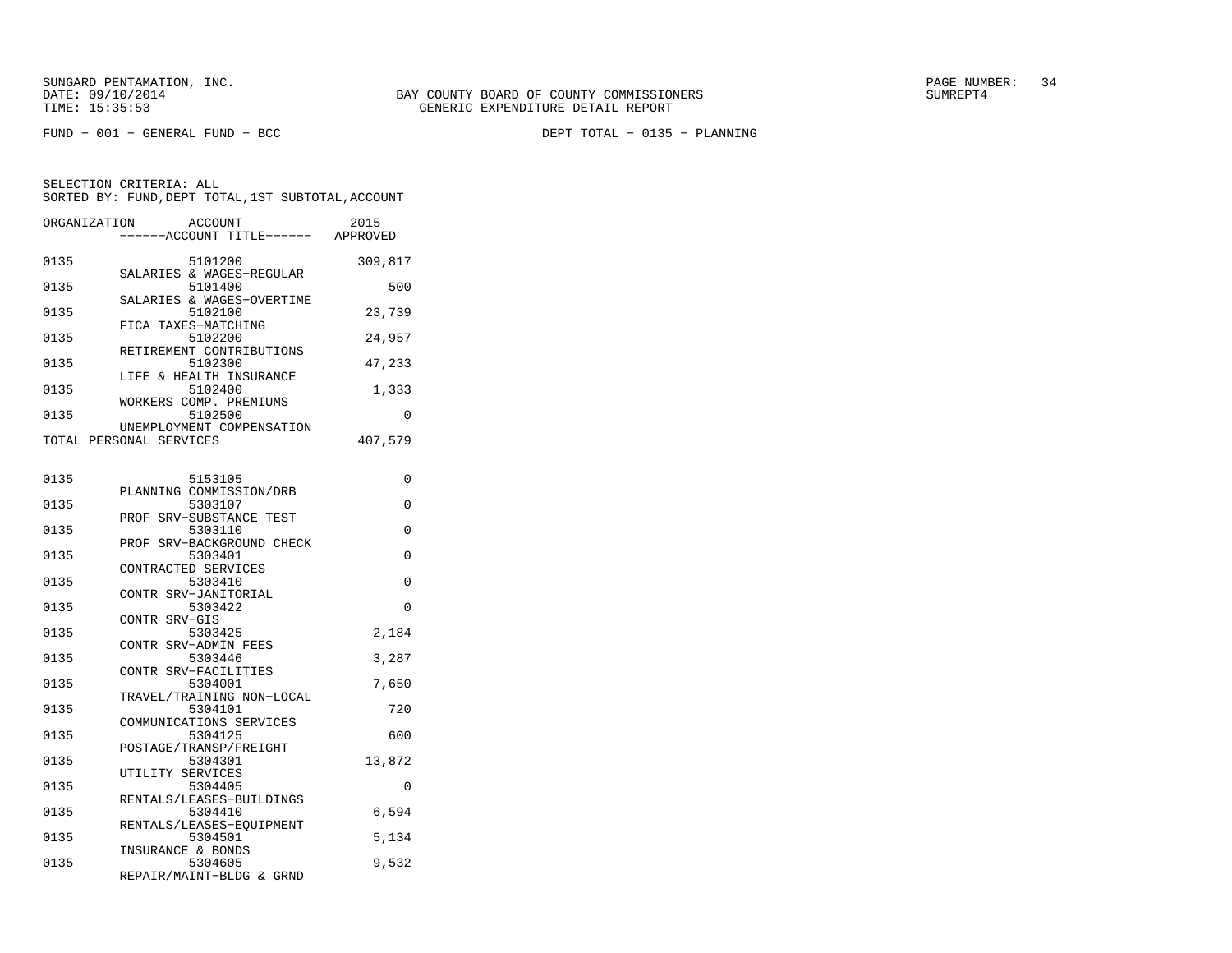| ORGANIZATION |                                           | <b>ACCOUNT</b><br>---ACCOUNT TITLE------ APPROVED | 2015     |
|--------------|-------------------------------------------|---------------------------------------------------|----------|
| 0135         |                                           | 5304610<br>REPAIR/MAINT-AUTO EQUIP                | 750      |
| 0135         |                                           | 5304611<br>REPAIR/MAINT-FLEET MAINT               | $\Omega$ |
| 0135         |                                           | 5304615<br>REPAIR/MAINT-EQUIPMENT                 | 714      |
| 0135         |                                           | 5304701<br>PRINTING & BINDING                     | 0        |
| 0135         |                                           | 5304902<br>FEES & COSTS-PURCHASING                | 1,363    |
| 0135         |                                           | 5304905<br>FEES&COSTS-LGL ADV/ADVERT              | 15,000   |
| 0135         |                                           | 5304909<br>FEES & COSTS-COURT FILING              | 25       |
| 0135         |                                           | 5304990                                           | 50       |
| 0135         |                                           | MISCELLANEOUS EXPENSES<br>5305101                 | 2,000    |
| 0135         | OFFICE SUPPLIES                           | 5305201                                           | 0        |
| 0135         |                                           | OPERATING SUPPLIES<br>5305202                     | $\Omega$ |
| 0135         |                                           | OPER SUPPLIES-JANITORIAL<br>5305205               | 1,300    |
| 0135         |                                           | GAS, OIL & LUBRICANTS<br>5305210                  | 50       |
| 0135         |                                           | SAFETY GEAR & SUPPLIES<br>5305215                 | $\Omega$ |
| 0135         |                                           | CLOTHING & WEARING APPRL<br>5305401               | 300      |
| 0135         |                                           | BOOKS/RESOURCE MATR/SUBSC<br>5305402              | 1,807    |
| 0135         |                                           | <b>DUES &amp; MEMBERSHIPS</b><br>5305406          | 250      |
|              | TOTAL OPERATING EXPENSES                  | TRAINING & TUITION                                | 73,182   |
| 0135         |                                           | 5606401                                           | 0        |
| 0135         | EOUIPMENT                                 | 5606402                                           | $\Omega$ |
| 0135         |                                           | EOUIP LESS THAN \$1000<br>5606450                 | 6,175    |
|              | COMPUTER SOFTWARE<br>TOTAL CAPITAL OUTLAY |                                                   | 6,175    |
|              |                                           |                                                   |          |
| 0135         | <b>GRANT-STATE</b>                        | 5808113                                           | 60,000   |
| 0135         | GRANT-FEDERAL                             | 5808121                                           | 0        |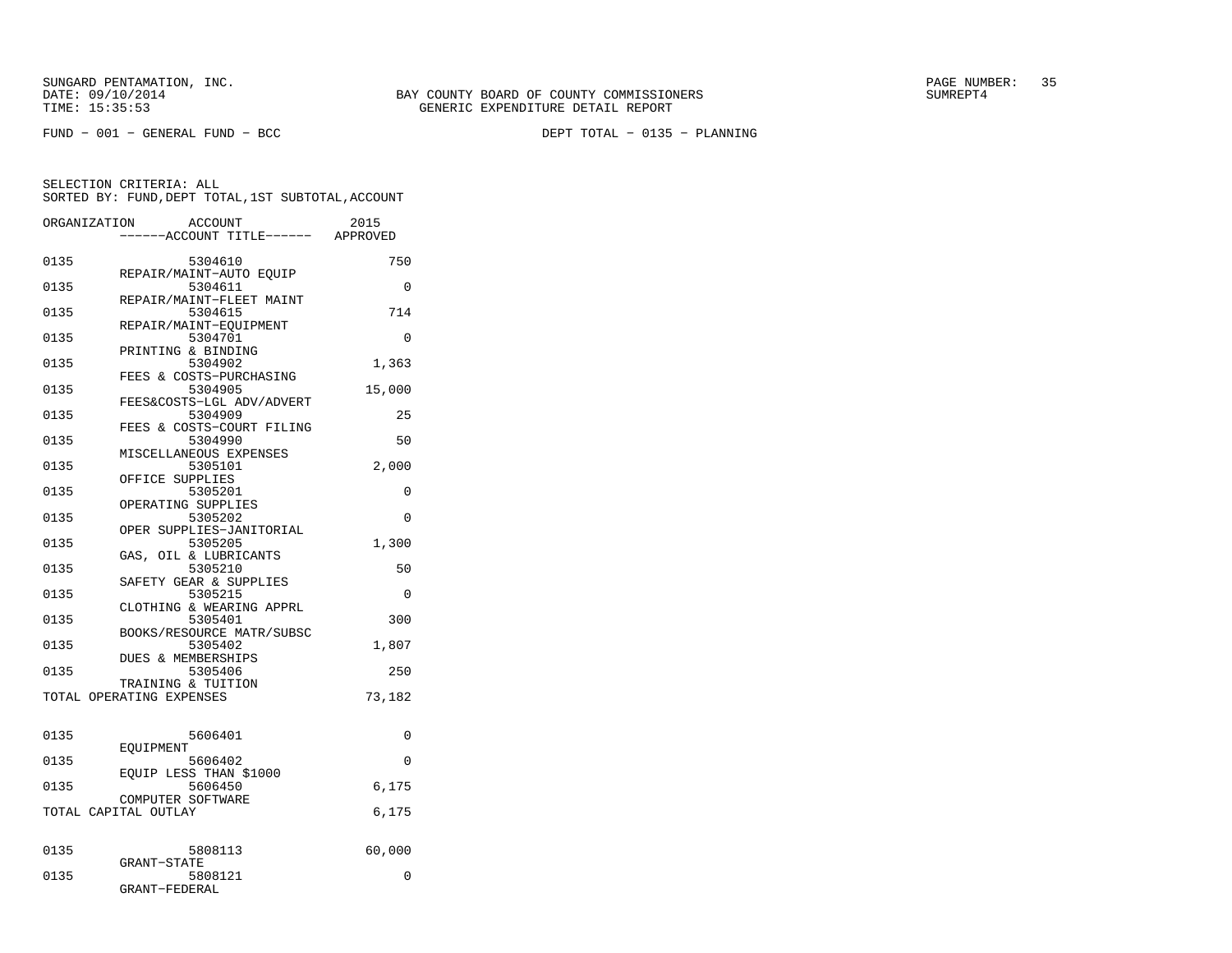FUND − 001 − GENERAL FUND − BCC DEPT TOTAL − 0135 − PLANNING

SELECTION CRITERIA: ALL SORTED BY: FUND,DEPT TOTAL,1ST SUBTOTAL,ACCOUNTORGANIZATION ACCOUNT

|      | ORGANIZATION<br>ACCOUN'I'<br>------ACCOUNT TITLE------ APPROVED | 2015     |
|------|-----------------------------------------------------------------|----------|
| 0135 | 5808300<br>OTHER GRANTS & AIDS                                  | 0        |
|      | TOTAL GRANTS & AIDS                                             | 60,000   |
| 0135 | 5905908                                                         | 0        |
| 0135 | LOSS ON DISPOSAL<br>5905998                                     | $\Omega$ |
| 0135 | DEPRECIATION EXPENSE<br>5909915                                 | $\Omega$ |
|      | RESERVE FOR PAY ADJUSTMNT<br>TOTAL NON-OPERATING EXPENSES       | 0        |
|      | TOTAL PLANNING                                                  | 546,936  |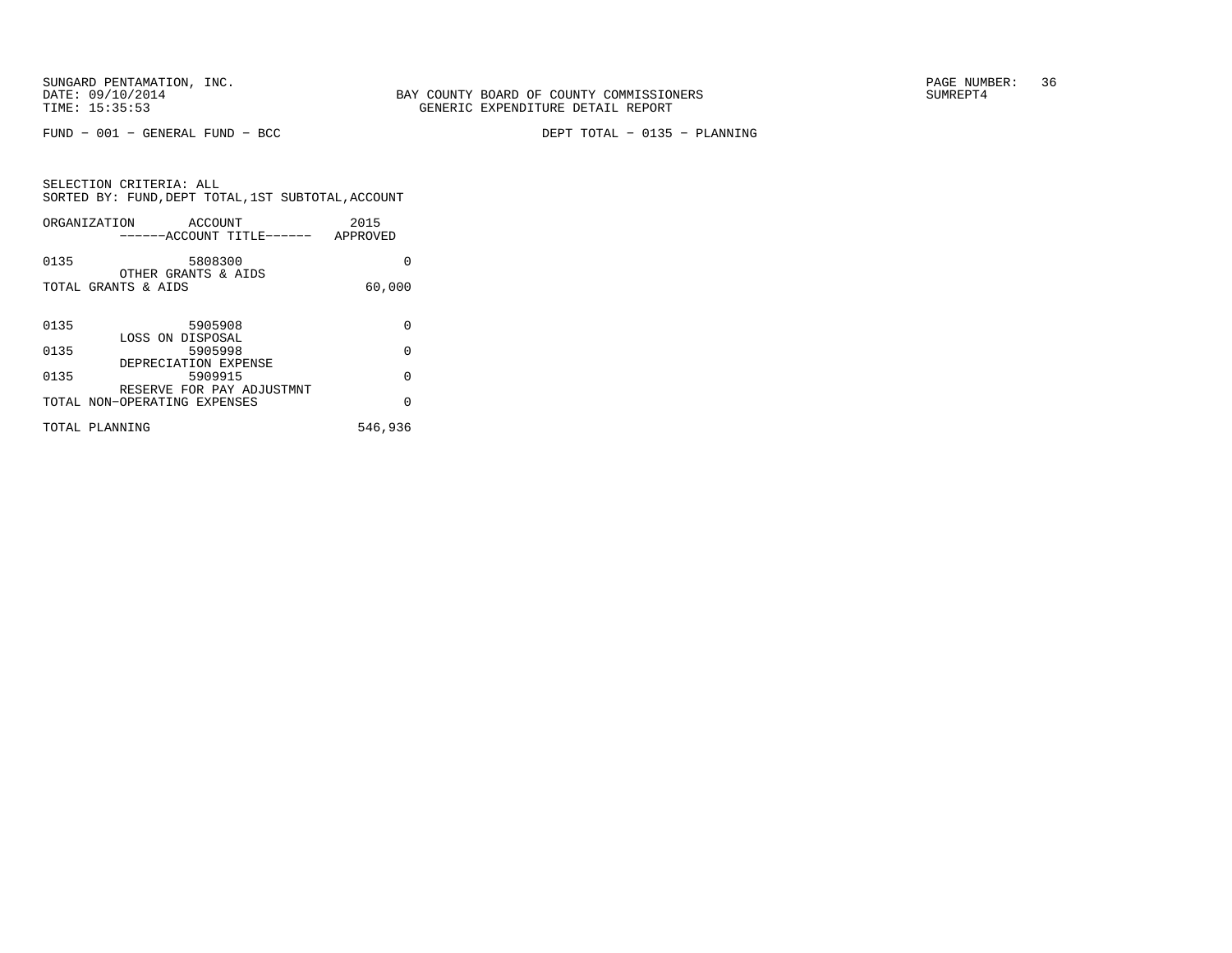| ORGANIZATION |                         | ACCOUNT<br>---ACCOUNT TITLE------ APPROVED | 2015     |
|--------------|-------------------------|--------------------------------------------|----------|
|              |                         |                                            |          |
| 0136         |                         | 5101200                                    | 250,129  |
|              |                         | SALARIES & WAGES-REGULAR                   |          |
| 0136         |                         | 5101205                                    | $\Omega$ |
|              |                         | SALARIES & WAGES-DISASTER                  |          |
| 0136         |                         | 5101400                                    | $\Omega$ |
| 0136         |                         | SALARIES & WAGES-OVERTIME<br>5102100       | 19,135   |
|              | FICA TAXES-MATCHING     |                                            |          |
| 0136         |                         | 5102200                                    | 18,895   |
|              |                         | RETIREMENT CONTRIBUTIONS                   |          |
| 0136         |                         | 5102300                                    | 33,670   |
|              |                         | LIFE & HEALTH INSURANCE                    |          |
| 0136         |                         | 5102400                                    | 9,504    |
|              |                         | WORKERS COMP. PREMIUMS                     |          |
| 0136         |                         | 5102500                                    | 0        |
|              |                         | UNEMPLOYMENT COMPENSATION                  |          |
|              | TOTAL PERSONAL SERVICES |                                            | 331,333  |
|              |                         |                                            |          |
|              |                         |                                            |          |
| 0136         |                         | 5303107                                    | 100      |
| 0136         |                         | PROF SRV-SUBSTANCE TEST<br>5303110         | 100      |
|              |                         | PROF SRV-BACKGROUND CHECK                  |          |
| 0136         |                         | 5303401                                    | 23,400   |
|              | CONTRACTED SERVICES     |                                            |          |
| 0136         |                         | 5303410                                    | 0        |
|              |                         | CONTR SRV-JANITORIAL                       |          |
| 0136         |                         | 5303422                                    | $\Omega$ |
|              | CONTR SRV-GIS           |                                            |          |
| 0136         |                         | 5303425                                    | 1,560    |
|              |                         | CONTR SRV-ADMIN FEES                       |          |
| 0136         |                         | 5303446                                    | 2,104    |
|              |                         | CONTR SRV-FACILITIES                       |          |
| 0136         |                         | 5304001                                    | 8,000    |
|              |                         | TRAVEL/TRAINING NON-LOCAL                  |          |
| 0136         |                         | 5304005                                    | 0        |
|              | TRAVEL-LOCAL            |                                            |          |
| 0136         |                         | 5304101                                    | 300      |
| 0136         |                         | COMMUNICATIONS SERVICES<br>5304125         | 100      |
|              |                         | POSTAGE/TRANSP/FREIGHT                     |          |
| 0136         |                         | 5304301                                    | 11,514   |
|              | UTILITY SERVICES        |                                            |          |
| 0136         |                         | 5304410                                    | 4,020    |
|              |                         | RENTALS/LEASES-EOUIPMENT                   |          |
| 0136         |                         | 5304501                                    | 3,752    |
|              | INSURANCE & BONDS       |                                            |          |
| 0136         |                         | 5304605                                    | 7,920    |
|              |                         | REPAIR/MAINT-BLDG & GRND                   |          |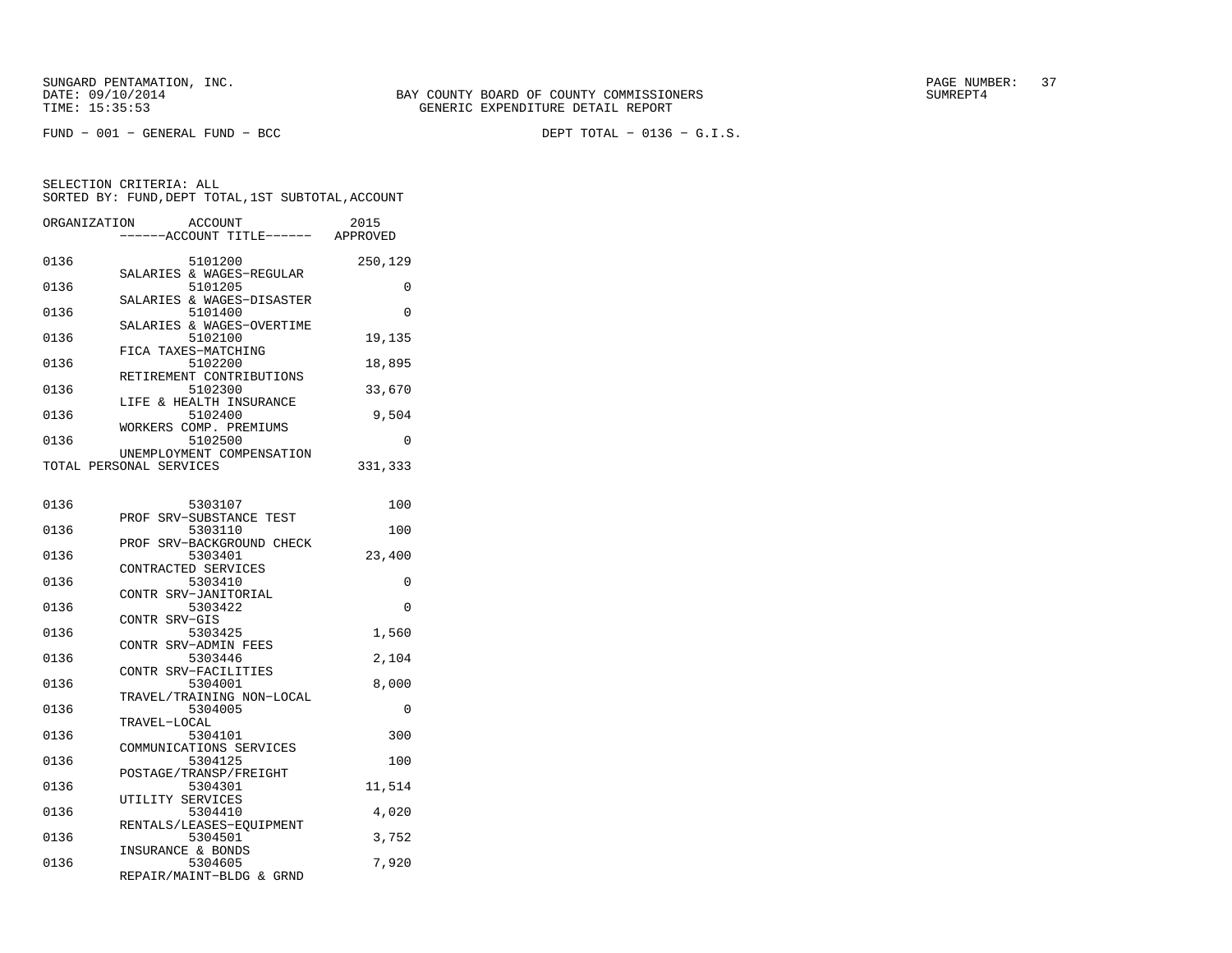SUNGARD PENTAMATION, INC.<br>DATE: 09/10/2014 SUMRER: 38 SUNG BAY COUNTY BOARD OF COUNTY COMMISSIONERS

|      | ORGANIZATION<br><b>ACCOUNT</b><br>------ACCOUNT TITLE------ APPROVED | 2015   |
|------|----------------------------------------------------------------------|--------|
| 0136 | 5304610                                                              | 500    |
| 0136 | REPAIR/MAINT-AUTO EQUIP<br>5304611                                   | 0      |
| 0136 | REPAIR/MAINT-FLEET MAINT<br>5304615                                  | 3,445  |
| 0136 | REPAIR/MAINT-EQUIPMENT<br>5304701                                    | 50     |
| 0136 | PRINTING & BINDING<br>5304902                                        | 3,066  |
| 0136 | FEES & COSTS-PURCHASING<br>5304905                                   | 0      |
| 0136 | FEES&COSTS-LGL ADV/ADVERT<br>5304990                                 | 100    |
| 0136 | MISCELLANEOUS EXPENSES<br>5305101                                    | 2,000  |
| 0136 | OFFICE SUPPLIES<br>5305201                                           | 3,000  |
| 0136 | OPERATING SUPPLIES<br>5305202                                        | 0      |
| 0136 | OPER SUPPLIES-JANITORIAL<br>5305205                                  | 1,000  |
| 0136 | GAS, OIL & LUBRICANTS<br>5305210                                     | 0      |
| 0136 | SAFETY GEAR & SUPPLIES<br>5305215                                    | 860    |
| 0136 | CLOTHING & WEARING APPRL<br>5305401                                  | 360    |
| 0136 | BOOKS/RESOURCE MATR/SUBSC<br>5305402                                 | 275    |
| 0136 | <b>DUES &amp; MEMBERSHIPS</b><br>5305406                             | 16,000 |
|      | TRAINING & TUITION<br>TOTAL OPERATING EXPENSES                       | 93,526 |
|      |                                                                      |        |
| 0136 | 5606401<br>EOUIPMENT                                                 | 14,750 |
| 0136 | 5606402<br>EOUIP LESS THAN \$1000                                    | 0      |
| 0136 | 5606450<br>COMPUTER SOFTWARE                                         | 31,827 |
|      | TOTAL CAPITAL OUTLAY                                                 | 46,577 |
| 0136 | 5905998                                                              | 0      |
| 0136 | DEPRECIATION EXPENSE<br>5909915                                      | 0      |
|      | RESERVE FOR PAY ADJUSTMNT<br>TOTAL NON-OPERATING EXPENSES            | 0      |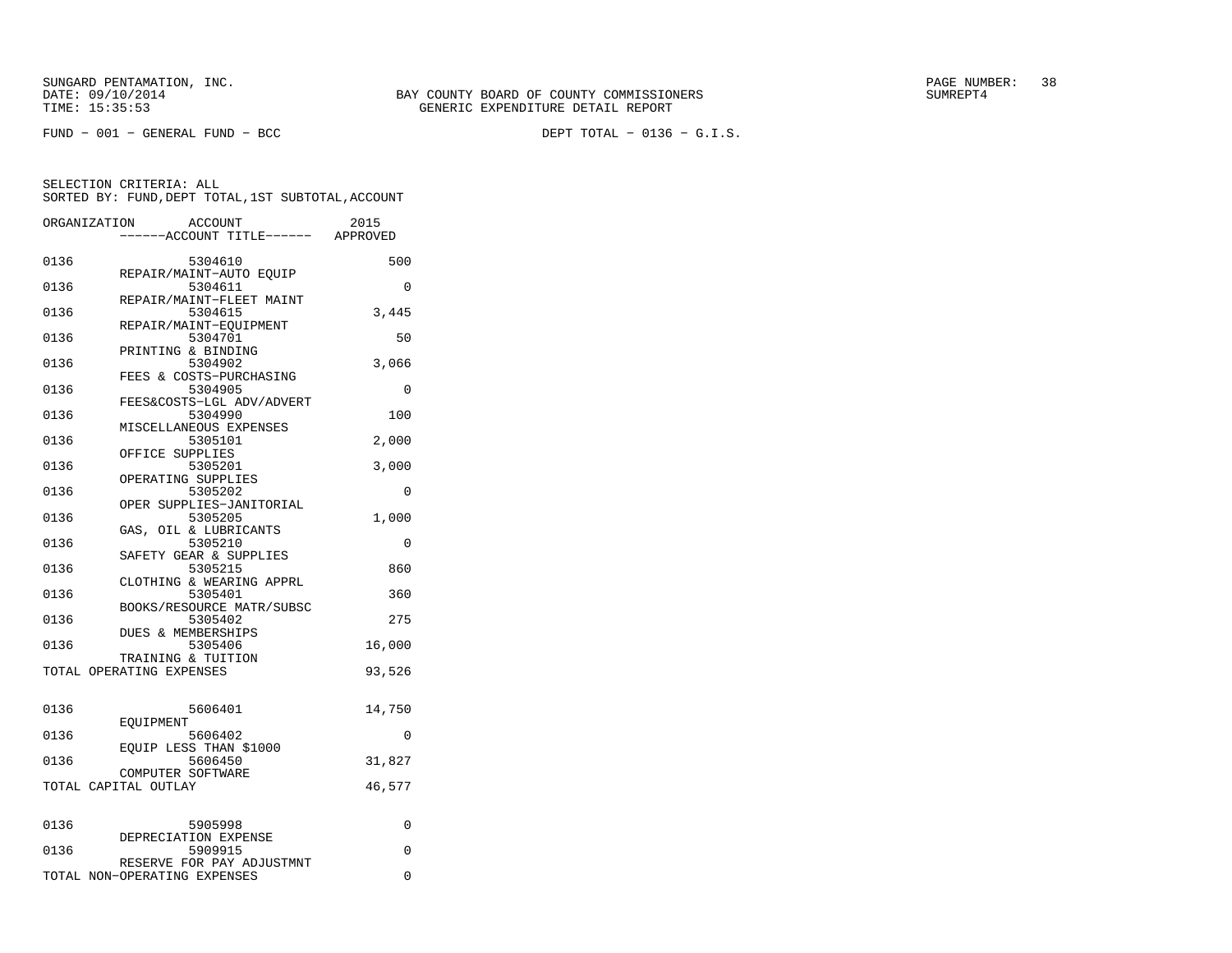SUNGARD PENTAMATION, INC.<br>DATE: 09/10/2014 SUMRER: 39

FUND − 001 − GENERAL FUND − BCC DEPT TOTAL − 0136 − G.I.S.

SELECTION CRITERIA: ALLSORTED BY: FUND,DEPT TOTAL,1ST SUBTOTAL,ACCOUNT

| ORGANIZATION | ACCOUNT |                           | 2015     |
|--------------|---------|---------------------------|----------|
|              |         | ------ACCOUNT TITLE------ | APPROVED |
|              |         |                           |          |

TOTAL G.I.S. 471,436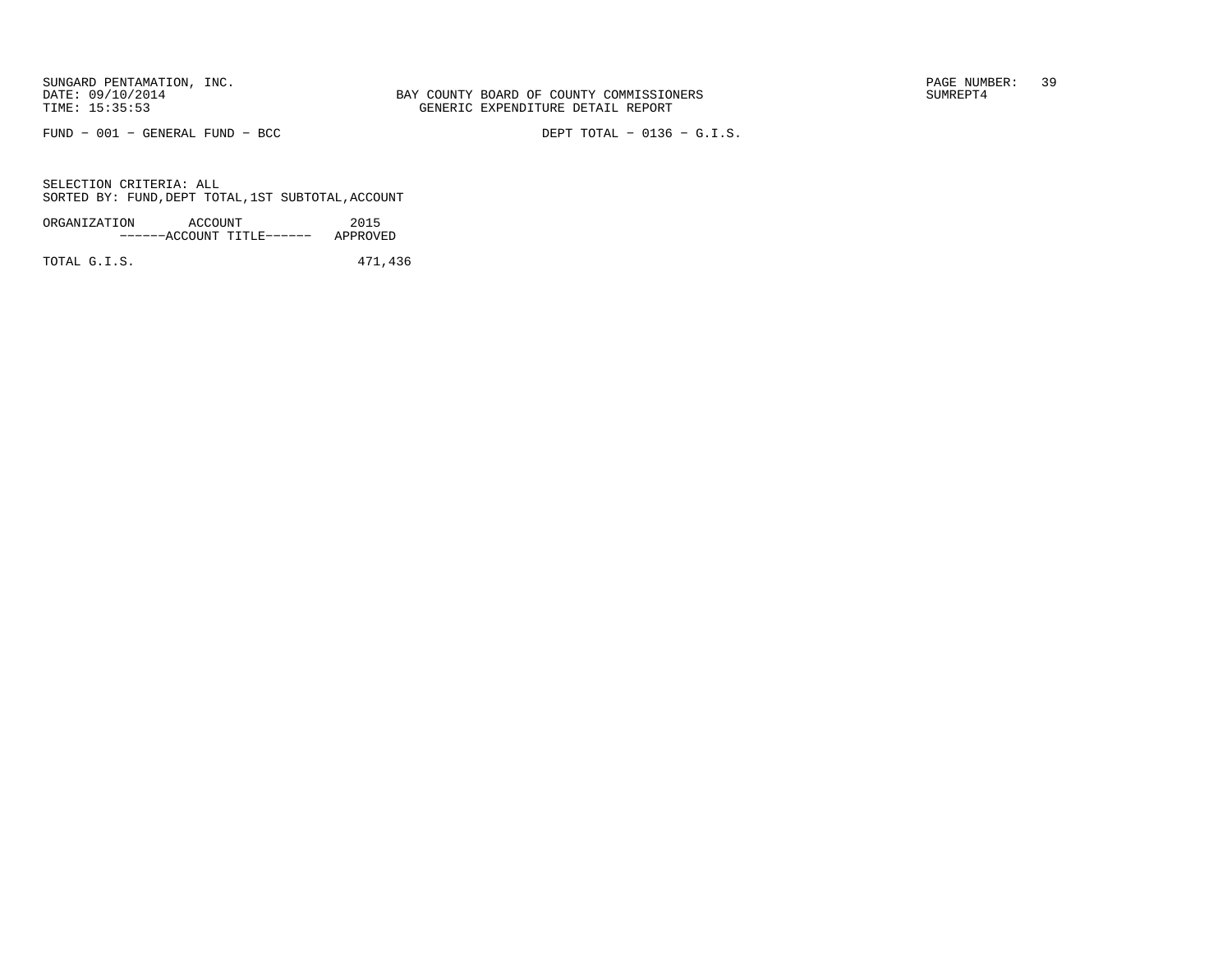FUND − 001 − GENERAL FUND − BCC DEPT TOTAL − 0137 − CDBG

|            | ORGANIZATION                                         | <b>ACCOUNT</b> | -----ACCOUNT TITLE------ APPROVED | 2015 |          |
|------------|------------------------------------------------------|----------------|-----------------------------------|------|----------|
|            |                                                      |                |                                   |      |          |
| 0137       |                                                      | 5303401        |                                   |      | $\Omega$ |
| 0137       | CONTRACTED SERVICES                                  | 5304909        |                                   |      | $\Omega$ |
| 0137       |                                                      | 5304990        | FEES & COSTS-COURT FILING         |      | $\Omega$ |
|            | MISCELLANEOUS EXPENSES                               |                |                                   |      |          |
|            | TOTAL OPERATING EXPENSES                             |                |                                   |      | $\Omega$ |
|            |                                                      |                |                                   |      |          |
| 0137       | LAND                                                 | 5606101        |                                   |      | $\Omega$ |
|            | TOTAL CAPITAL OUTLAY                                 |                |                                   |      | $\Omega$ |
|            |                                                      |                |                                   |      |          |
| 0137       |                                                      | 5808118        |                                   |      | $\Omega$ |
|            | GRANT-HAZARD MITIGATION<br>TOTAL GRANTS & AIDS       |                |                                   |      | $\Omega$ |
|            |                                                      |                |                                   |      |          |
| 0137       |                                                      | 5905998        |                                   |      | $\Omega$ |
|            | DEPRECIATION EXPENSE<br>TOTAL NON-OPERATING EXPENSES |                |                                   |      | $\Omega$ |
|            |                                                      |                |                                   |      |          |
| TOTAL CDBG |                                                      |                |                                   |      | $\Omega$ |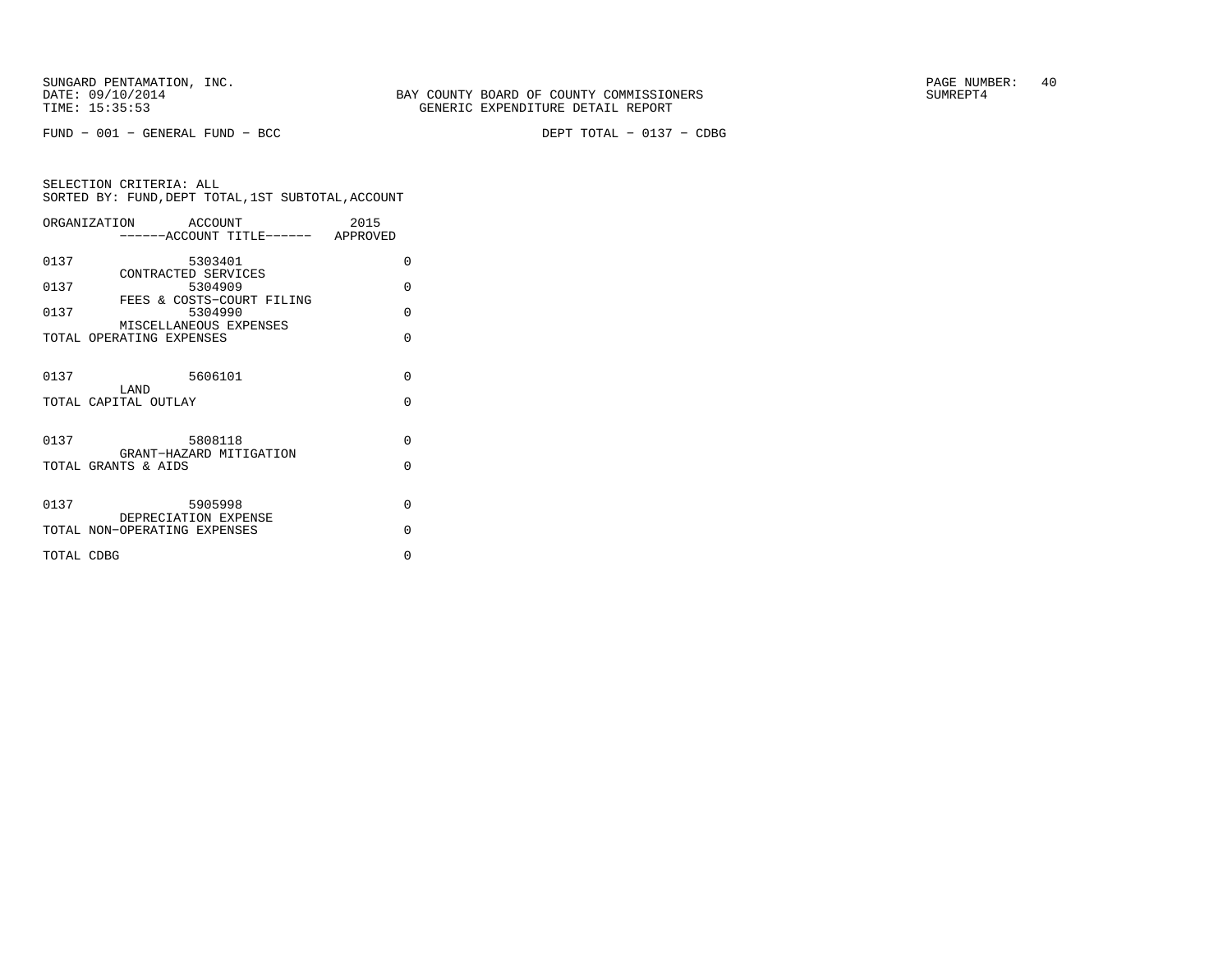BAY COUNTY BOARD OF COUNTY COMMISSIONERS TIME: 15:35:53 GENERIC EXPENDITURE DETAIL REPORT

FUND − 001 − GENERAL FUND − BCC DEPT TOTAL − 0138 − COMMUNITY ACTION AGENCY

|      | ORGANIZATION                  | ACCOUNT             |                           | 2015     |
|------|-------------------------------|---------------------|---------------------------|----------|
|      |                               |                     | ------ACCOUNT TITLE------ | APPROVED |
| 0138 |                               | 5808205             |                           |          |
|      |                               | AID-ST GRANT/CSBG   |                           |          |
| 0138 |                               | 5808210             |                           | 98,500   |
|      |                               | AID-ST GRANTS/MATCH |                           |          |
|      | TOTAL GRANTS & AIDS           |                     |                           | 98,500   |
|      | TOTAL COMMUNITY ACTION AGENCY |                     |                           | 98,500   |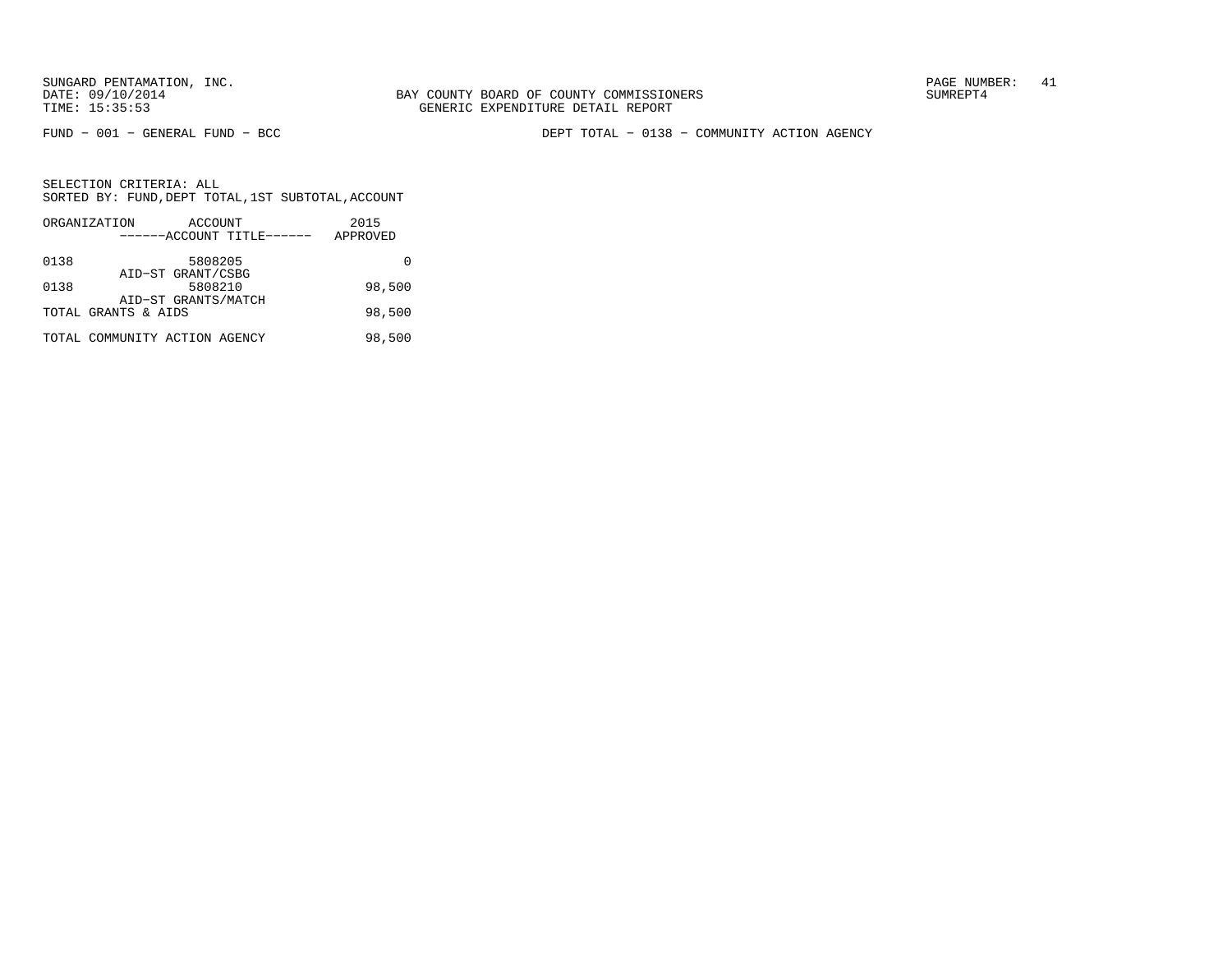FUND − 001 − GENERAL FUND − BCC DEPT TOTAL − 0144 − S.H.I.P.

SELECTION CRITERIA: ALL SORTED BY: FUND,DEPT TOTAL,1ST SUBTOTAL,ACCOUNTORGANIZATION ACCOUNT 2015

|      | ------ACCOUNT TITLE------ APPROVED                   |                      |
|------|------------------------------------------------------|----------------------|
| 0144 | 5303401                                              | 0                    |
| 0144 | CONTRACTED SERVICES<br>5303496                       | 165,000              |
|      | CONTR SRV-COMM.DEV. PLAN<br>TOTAL OPERATING EXPENSES | 165,000              |
| 0144 | 5606101<br>LAND<br>TOTAL CAPITAL OUTLAY              | 0<br>$\Omega$        |
| 0144 | 5808101<br>AID-GOV'T AGENGY<br>TOTAL GRANTS & AIDS   | $\Omega$<br>$\Omega$ |
|      | TOTAL S.H.I.P.                                       | 165,000              |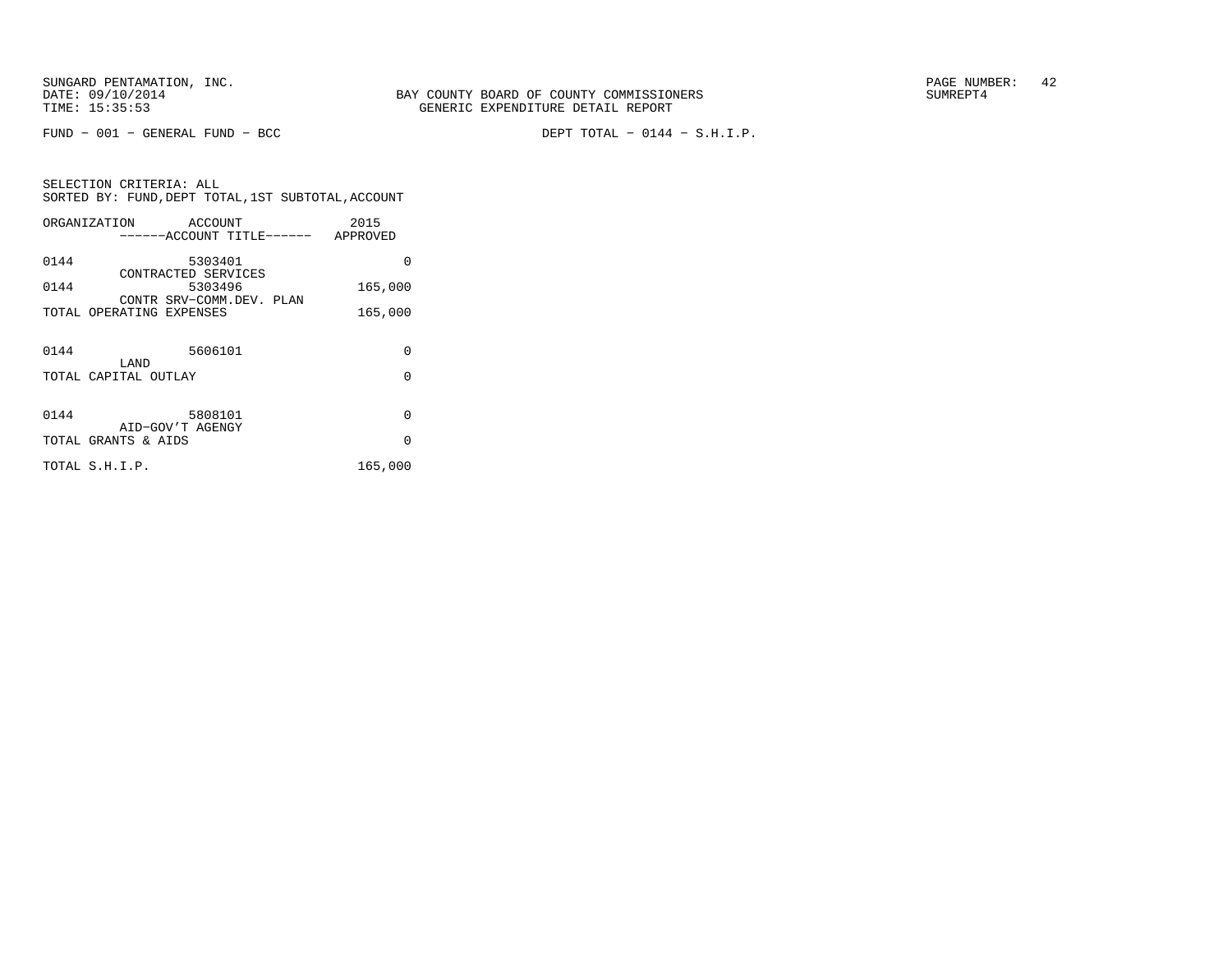FUND − 001 − GENERAL FUND − BCC DEPT TOTAL − 0150 − MEDICAL EXAMINER

|      | ORGANIZATION<br>ACCOUNT<br>---ACCOUNT TITLE------ APPROVED | 2015     |
|------|------------------------------------------------------------|----------|
| 0150 | 5303135                                                    | 640,202  |
| 0150 | PROF SRV-MEDICAL EXAMINER<br>5303401                       | 2,600    |
| 0150 | CONTRACTED SERVICES<br>5303408                             | 352      |
| 0150 | CONTR SRV-800 MHZ<br>5303413                               | $\Omega$ |
| 0150 | CONTR SRV-ME TRANSPORT<br>5303414                          | 130,000  |
| 0150 | CONTR SRV-ME OPERATING<br>5303446                          | 10,831   |
| 0150 | CONTR SRV-FACILITIES<br>5304101                            | 0        |
| 0150 | COMMUNICATIONS SERVICES<br>5304301                         | $\Omega$ |
| 0150 | UTILITY SERVICES<br>5304410                                | 1,150    |
| 0150 | RENTALS/LEASES-EQUIPMENT<br>5304501                        | 3,159    |
| 0150 | INSURANCE & BONDS<br>5304605                               | 56,612   |
| 0150 | REPAIR/MAINT-BLDG & GRND<br>5304610                        | 0        |
| 0150 | REPAIR/MAINT-AUTO EOUIP<br>5304902                         | 1,363    |
| 0150 | FEES & COSTS-PURCHASING<br>5304905                         | $\Omega$ |
|      | FEES&COSTS-LGL ADV/ADVERT<br>TOTAL OPERATING EXPENSES      | 846,269  |
|      |                                                            |          |
| 0150 | 5606401<br>EOUIPMENT                                       | 0        |
| 0150 | 5606402<br>EOUIP LESS THAN \$1000                          | 0        |
|      | TOTAL CAPITAL OUTLAY                                       | 0        |
| 0150 | 5808121                                                    | 0        |
|      | GRANT-FEDERAL<br>TOTAL GRANTS & AIDS                       | 0        |
|      |                                                            |          |
| 0150 | 5905998<br>DEPRECIATION EXPENSE                            | 0        |
|      | TOTAL NON-OPERATING EXPENSES                               | 0        |
|      | TOTAL MEDICAL EXAMINER                                     | 846,269  |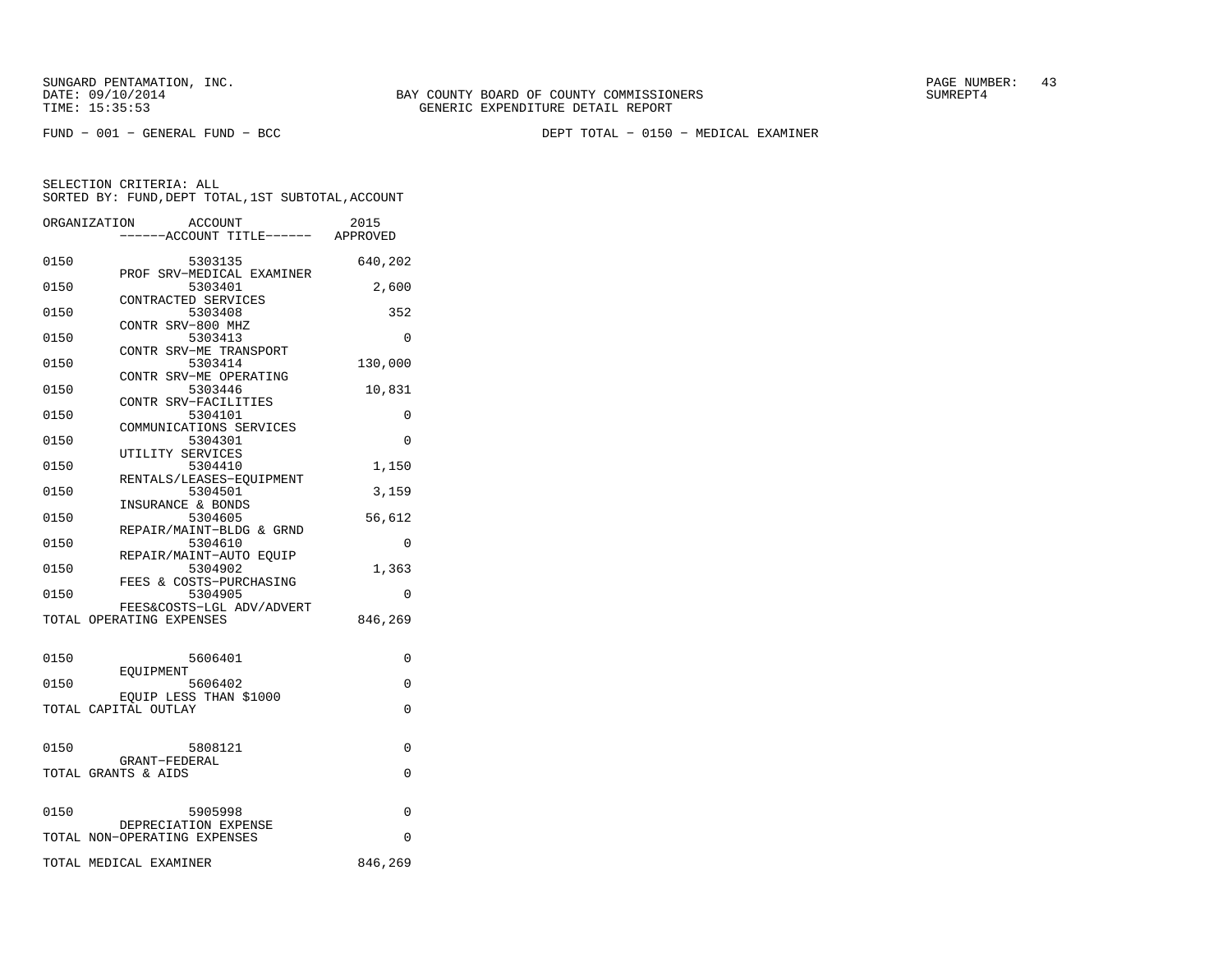FUND − 001 − GENERAL FUND − BCC DEPT TOTAL − 0153 − M E TRANSPORT

| ORGANIZATION                 | ACCOUNT                           | -----ACCOUNT TITLE------ APPROVED | 2015     |
|------------------------------|-----------------------------------|-----------------------------------|----------|
| 0153                         | 5101200                           |                                   | 0        |
| 0153                         | 5101400                           | SALARIES & WAGES-REGULAR          | $\Omega$ |
| 0153                         | 5102100                           | SALARIES & WAGES-OVERTIME         | $\Omega$ |
| 0153                         | FICA TAXES-MATCHING<br>5102200    |                                   | $\Omega$ |
| TOTAL PERSONAL SERVICES      |                                   | RETIREMENT CONTRIBUTIONS          | $\Omega$ |
| 0153                         |                                   | 5303413                           | 40,000   |
| 0153                         | CONTR SRV-ME TRANSPORT<br>5304610 |                                   | 5,000    |
| 0153                         | 5304615                           | REPAIR/MAINT-AUTO EOUIP           | 2,000    |
| 0153                         | REPAIR/MAINT-EOUIPMENT<br>5305201 |                                   | 1,000    |
| 0153                         | OPERATING SUPPLIES<br>5305205     |                                   | 2,500    |
| 0153                         | GAS, OIL & LUBRICANTS<br>5305215  |                                   | 1,500    |
| TOTAL OPERATING EXPENSES     |                                   | CLOTHING & WEARING APPRL          | 52,000   |
| 0153                         | 5606401                           |                                   | 3,500    |
| TOTAL CAPITAL OUTLAY         | EOUIPMENT                         |                                   | 3,500    |
|                              |                                   |                                   |          |
| 0153                         | 5905998<br>DEPRECIATION EXPENSE   |                                   | $\Omega$ |
| TOTAL NON-OPERATING EXPENSES |                                   |                                   | $\Omega$ |
| TOTAL M E TRANSPORT          |                                   |                                   | 55,500   |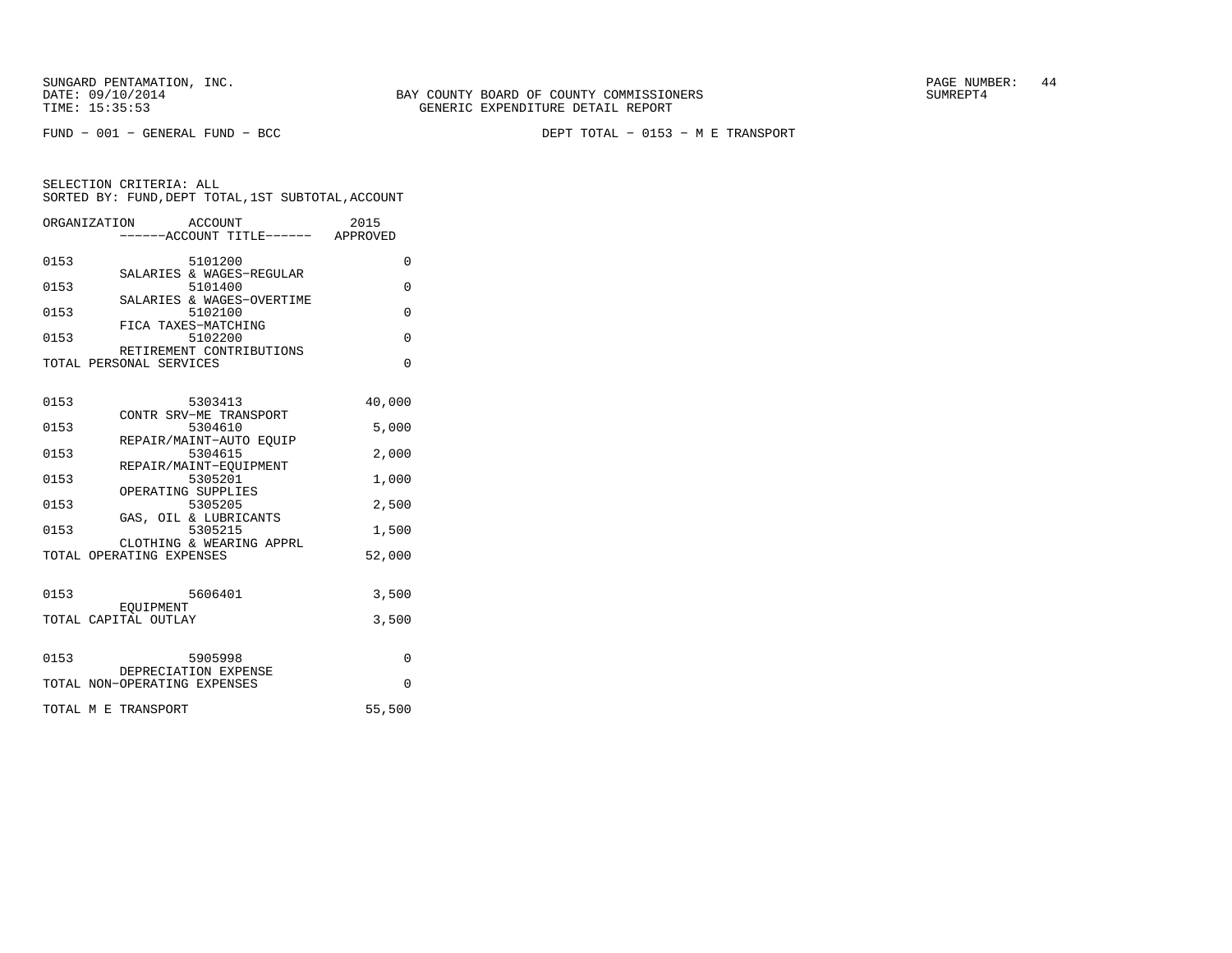FUND − 001 − GENERAL FUND − BCC DEPT TOTAL − 0154 − ANIMAL CONTROL

| 0154<br>5101200<br>536,835<br>SALARIES & WAGES-REGULAR                  |   |
|-------------------------------------------------------------------------|---|
| 0154<br>5101205                                                         | 0 |
| SALARIES & WAGES-DISASTER<br>0154<br>5101400<br>56,000                  |   |
| SALARIES & WAGES-OVERTIME<br>0154<br>5101405                            | 0 |
| SALARIES-DISASTER O/T<br>45,352<br>0154<br>5102100                      |   |
| FICA TAXES-MATCHING<br>5102200<br>0154<br>44,784                        |   |
| RETIREMENT CONTRIBUTIONS<br>0154<br>5102300<br>157,022                  |   |
| LIFE & HEALTH INSURANCE<br>0154<br>5102400<br>15,779                    |   |
| WORKERS COMP. PREMIUMS<br>5102500<br>0154                               | 0 |
| UNEMPLOYMENT COMPENSATION<br>TOTAL PERSONAL SERVICES<br>855,772         |   |
| 0154<br>5303101                                                         | 0 |
| PROFESSIONAL SERVICES<br>0154<br>4,000<br>5303106                       |   |
| SRV-PHYSICLS/MEDICAL<br>PROF<br>0154<br>5303107<br>1,000                |   |
| PROF SRV-SUBSTANCE TEST<br>0154<br>5303109<br>66,000                    |   |
| PROF SRV-VETERINARIAN<br>5303110<br>0154<br>800                         |   |
| PROF SRV-BACKGROUND CHECK<br>0154<br>5303401<br>66,000                  |   |
| CONTRACTED SERVICES<br>0154<br>5303403<br>1,500                         |   |
| CONTR SRV-BANK CHRG POOL<br>0154<br>5303408<br>3,167                    |   |
| CONTR SRV-800 MHZ<br>0154<br>5303446<br>22,058                          |   |
| CONTR SRV-FACILITIES<br>5304001<br>0154<br>1,000                        |   |
| TRAVEL/TRAINING NON-LOCAL<br>0154<br>5304101<br>14,208                  |   |
| COMMUNICATIONS SERVICES<br>0154<br>5304122                              | 0 |
| COMM SRV-LEASED LINES<br>0154<br>5304125<br>1,000                       |   |
| POSTAGE/TRANSP/FREIGHT<br>0154<br>43,600<br>5304301<br>UTILITY SERVICES |   |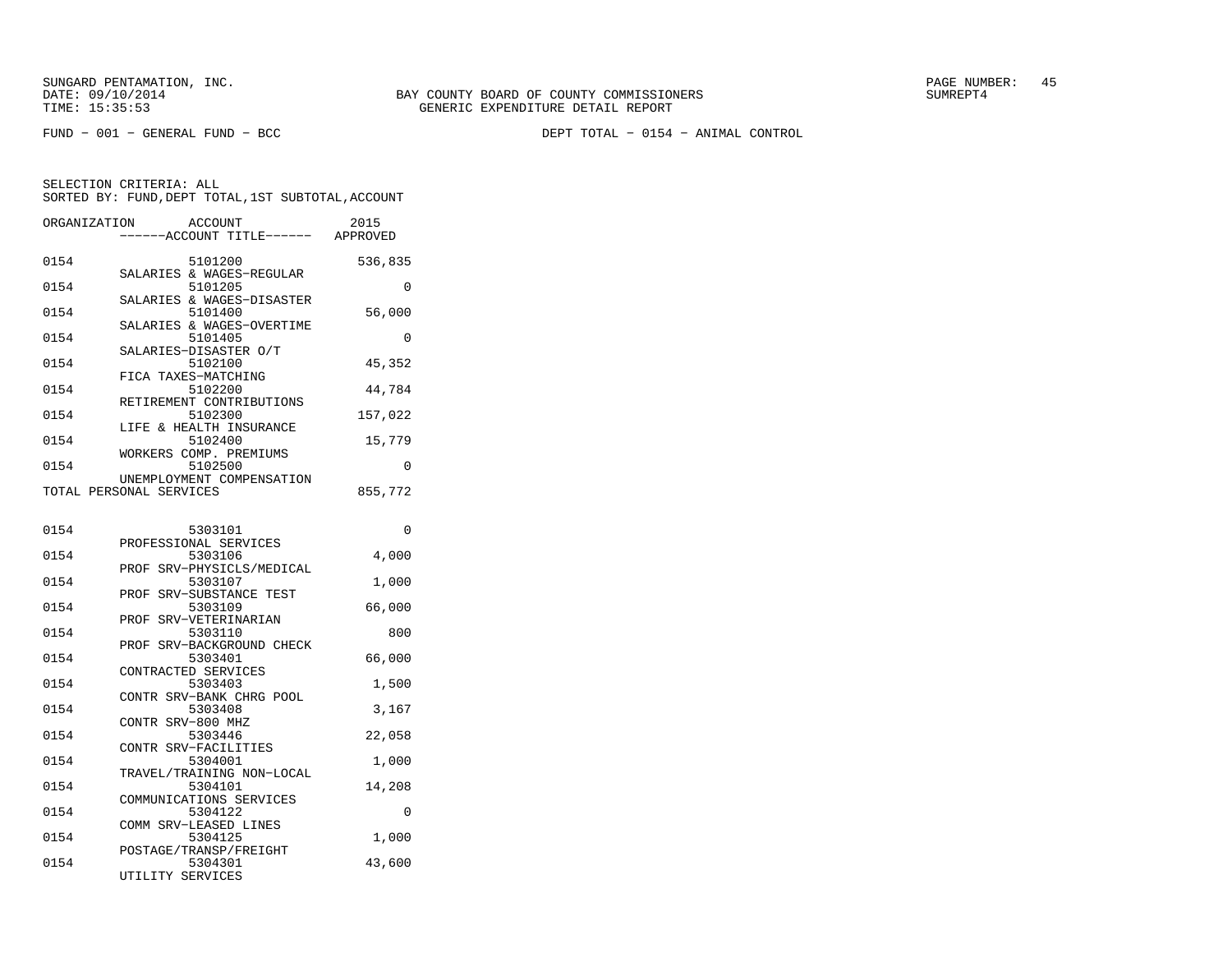FUND − 001 − GENERAL FUND − BCC DEPT TOTAL − 0154 − ANIMAL CONTROL

|      | <b>ACCOUNT</b><br>ORGANIZATION<br>---ACCOUNT TITLE------ APPROVED | 2015     |
|------|-------------------------------------------------------------------|----------|
| 0154 | 5304410                                                           | 8,347    |
| 0154 | RENTALS/LEASES-EQUIPMENT<br>5304501                               | 10,071   |
| 0154 | INSURANCE & BONDS<br>5304604                                      | 60,500   |
| 0154 | REPAIR/MAINT-BLD&GRD DEPT<br>5304605                              | 20,000   |
| 0154 | REPAIR/MAINT-BLDG & GRND<br>5304610                               | 8,000    |
| 0154 | REPAIR/MAINT-AUTO EQUIP<br>5304611                                | 0        |
| 0154 | REPAIR/MAINT-FLEET MAINT<br>5304615                               | 13,200   |
| 0154 | REPAIR/MAINT-EQUIPMENT<br>5304701                                 | 1,470    |
| 0154 | PRINTING & BINDING<br>5304902                                     | 3,406    |
| 0154 | FEES & COSTS-PURCHASING<br>5304905                                | 300      |
| 0154 | FEES&COSTS-LGL ADV/ADVERT<br>5304909                              | 200      |
| 0154 | FEES & COSTS-COURT FILING<br>5304984                              | 0        |
| 0154 | <b>BAD DEBT</b><br>5304990                                        | 0        |
| 0154 | MISCELLANEOUS EXPENSES<br>5305101                                 | 6,600    |
| 0154 | OFFICE SUPPLIES<br>5305201                                        | 46,000   |
| 0154 | OPERATING SUPPLIES<br>5305202                                     | 4,000    |
| 0154 | OPER SUPPLIES-JANITORIAL<br>5305205                               | 35,000   |
| 0154 | GAS, OIL & LUBRICANTS<br>5305210<br>SAFETY GEAR & SUPPLIES        | 4,200    |
| 0154 | 5305215<br>CLOTHING & WEARING APPRL                               | 10,000   |
| 0154 | 5305220<br>TOOL & SMALL IMPLEMENTS                                | 100      |
| 0154 | 5305401<br>BOOKS/RESOURCE MATR/SUBSC                              | 500      |
| 0154 | 5305402<br>DUES & MEMBERSHIPS                                     | 500      |
| 0154 | 5305406<br>TRAINING & TUITION                                     | 12,000   |
| 0154 | 5620101<br>DONATIONS EXPENSED                                     | $\Omega$ |
|      | TOTAL OPERATING EXPENSES                                          | 468,727  |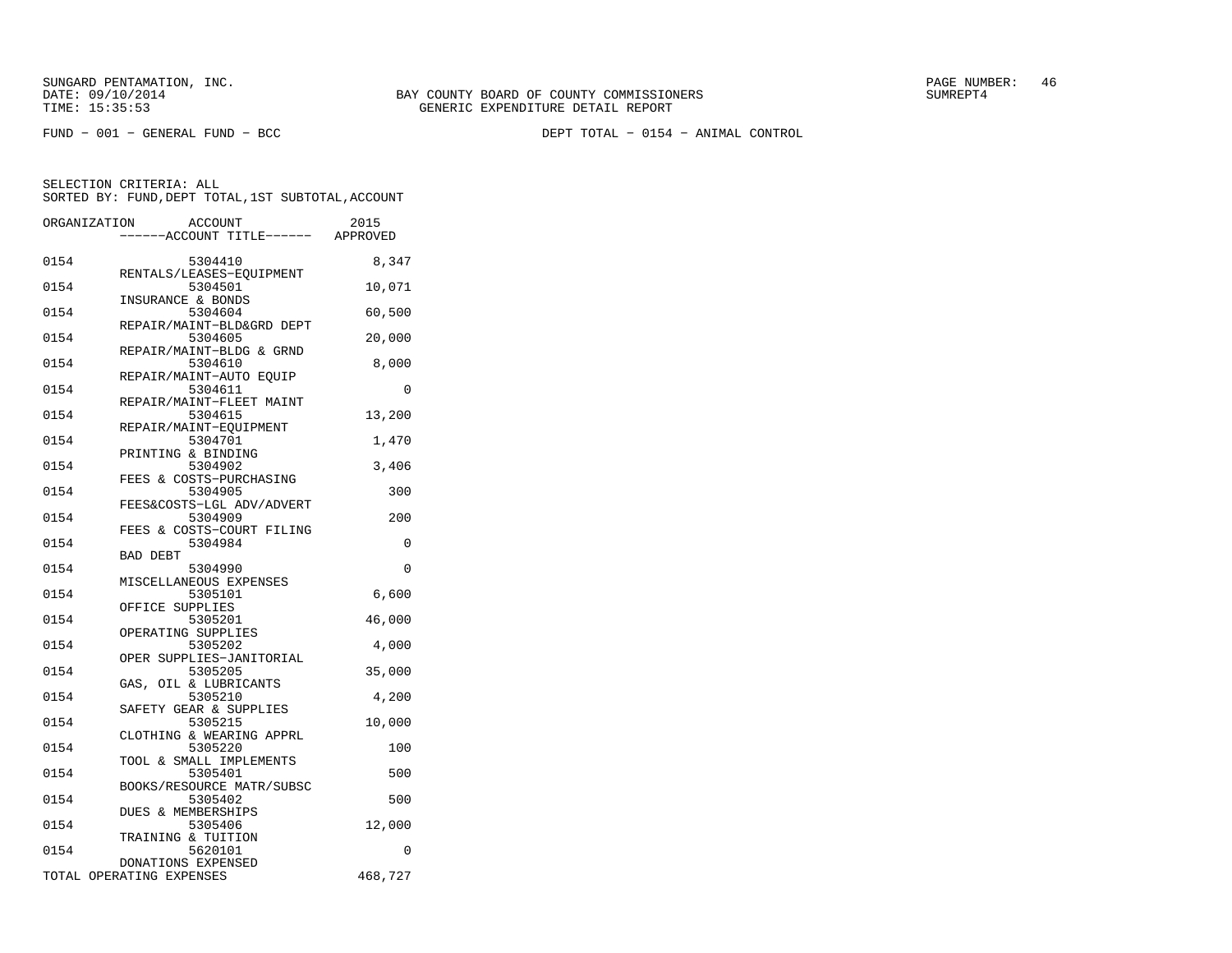FUND − 001 − GENERAL FUND − BCC DEPT TOTAL − 0154 − ANIMAL CONTROL

| ORGANIZATION |                              | ACCOUNT |                           | 2015      |
|--------------|------------------------------|---------|---------------------------|-----------|
|              |                              |         | -----ACCOUNT TITLE------  | APPROVED  |
|              |                              |         |                           |           |
|              |                              |         |                           |           |
| 0154         |                              | 5606101 |                           | $\Omega$  |
|              | LAND                         |         |                           |           |
| 0154         |                              | 5606201 |                           | $\Omega$  |
|              | <b>BUILDINGS</b>             |         |                           |           |
| 0154         |                              | 5606401 |                           | $\Omega$  |
|              | EOUIPMENT                    |         |                           |           |
| 0154         |                              | 5606402 |                           | 4,500     |
|              | EOUIP LESS THAN \$1000       |         |                           |           |
| 0154         |                              | 5606450 |                           | 8,000     |
|              | COMPUTER SOFTWARE            |         |                           |           |
| 0154         |                              | 5606528 |                           | O         |
|              |                              |         | CIP-ANIMAL CNTRL FACILITY |           |
|              | TOTAL CAPITAL OUTLAY         |         |                           | 12,500    |
|              |                              |         |                           |           |
|              |                              |         |                           |           |
| 0154         |                              | 5905998 |                           | $\Omega$  |
|              | DEPRECIATION EXPENSE         |         |                           |           |
|              | TOTAL NON-OPERATING EXPENSES |         |                           | $\Omega$  |
|              | TOTAL ANIMAL CONTROL         |         |                           |           |
|              |                              |         |                           | 1,336,999 |
|              |                              |         |                           |           |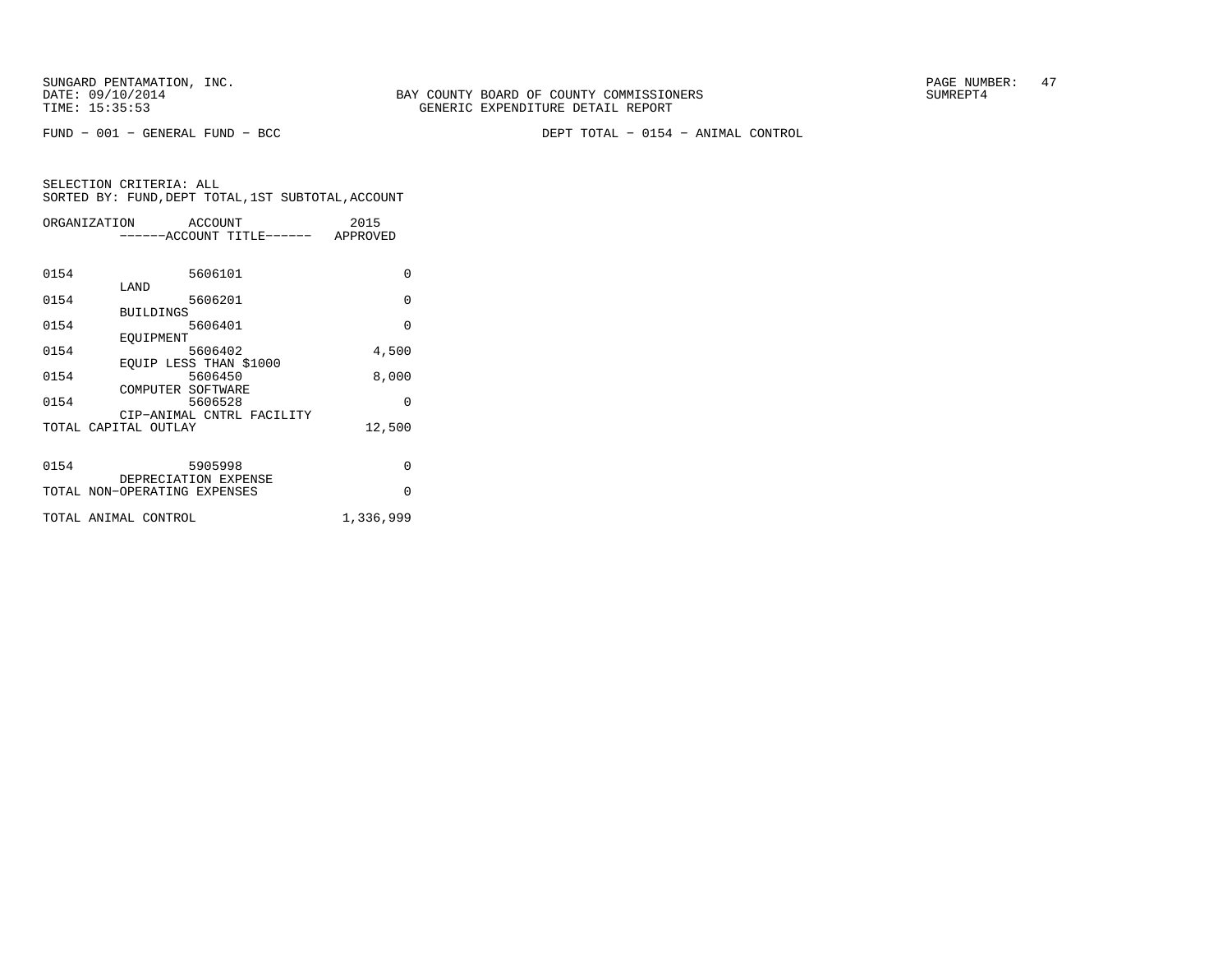FUND − 001 − GENERAL FUND − BCC DEPT TOTAL − 0166 − INFORMATION SERVICES

| ORGANIZATION | ACCOUNT<br>------ACCOUNT TITLE------              | 2015<br>APPROVED |
|--------------|---------------------------------------------------|------------------|
| 0166         | 5101200                                           | 339,768          |
| 0166         | SALARIES & WAGES-REGULAR<br>5101205               | O                |
| 0166         | SALARIES & WAGES-DISASTER<br>5102100              | 25,992           |
| 0166         | FICA TAXES-MATCHING<br>5102200                    | 28,347           |
| 0166         | RETIREMENT CONTRIBUTIONS<br>5102300               | 54,051           |
| 0166         | LIFE & HEALTH INSURANCE<br>5102400                | 1,461            |
|              | WORKERS COMP. PREMIUMS<br>TOTAL PERSONAL SERVICES | 449,619          |

| 0166 | 5303106                              | 0        |
|------|--------------------------------------|----------|
|      | PROF SRV-PHYSICLS/MEDICAL            |          |
| 0166 | 5303107                              | 100      |
|      | PROF SRV-SUBSTANCE TEST              |          |
| 0166 | 5303110                              | 155      |
|      | PROF SRV-BACKGROUND CHECK            |          |
| 0166 | 5303401                              | 59,000   |
|      | CONTRACTED SERVICES                  |          |
| 0166 | 5303410                              | $\Omega$ |
|      | CONTR SRV-JANITORIAL                 |          |
| 0166 | 5303425                              | 1,560    |
|      | CONTR SRV-ADMIN FEES                 |          |
| 0166 | 5303446                              | 4,590    |
| 0166 | CONTR SRV-FACILITIES<br>5304001      |          |
|      |                                      | 18,000   |
| 0166 | TRAVEL/TRAINING NON-LOCAL<br>5304005 | $\Omega$ |
|      | TRAVEL-LOCAL                         |          |
| 0166 | 5304101                              | 15,240   |
|      | COMMUNICATIONS SERVICES              |          |
| 0166 | 5304122                              | 8,700    |
|      | COMM SRV-LEASED LINES                |          |
| 0166 | 5304125                              | 250      |
|      | POSTAGE/TRANSP/FREIGHT               |          |
| 0166 | 5304301                              | 11,514   |
|      | UTILITY SERVICES                     |          |
| 0166 | 5304410                              | 7,980    |
|      | RENTALS/LEASES-EQUIPMENT             |          |
| 0166 | 5304501                              | 5,530    |
|      | INSURANCE & BONDS                    |          |
| 0166 | 5304605                              | 7,920    |
|      | REPAIR/MAINT-BLDG & GRND             |          |
| 0166 | 5304610                              | 2,520    |
|      | REPAIR/MAINT-AUTO EQUIP              |          |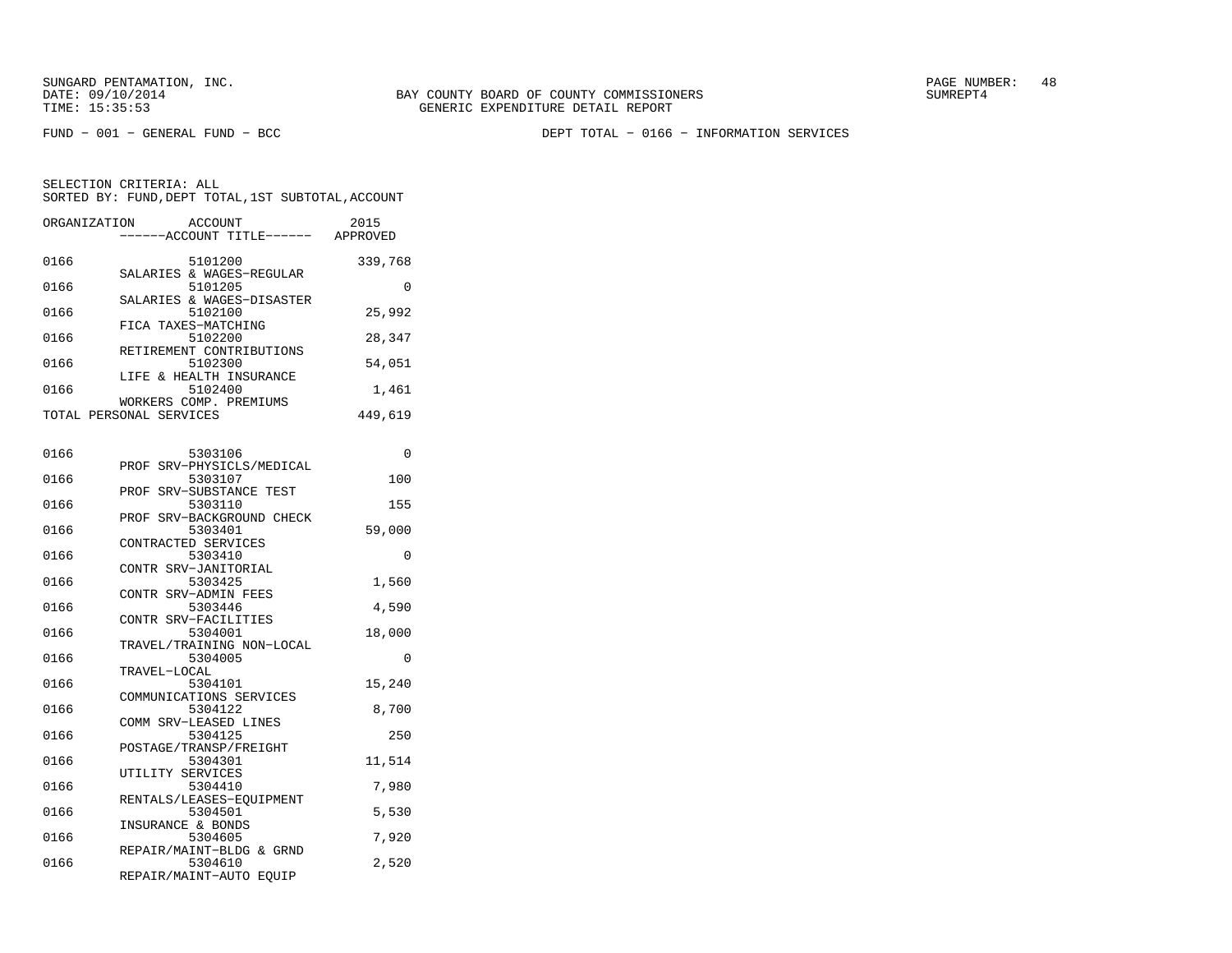SUNGARD PENTAMATION, INC.<br>DATE: 09/10/2014 SUMRER: 49

FUND − 001 − GENERAL FUND − BCC DEPT TOTAL − 0166 − INFORMATION SERVICES

|      | ORGANIZATION<br>ACCOUNT<br>----ACCOUNT TITLE------ APPROVED | 2015     |
|------|-------------------------------------------------------------|----------|
| 0166 | 5304611                                                     | 0        |
| 0166 | REPAIR/MAINT-FLEET MAINT<br>5304615                         | 10,000   |
| 0166 | REPAIR/MAINT-EOUIPMENT<br>5304902                           | 5,450    |
| 0166 | FEES & COSTS-PURCHASING<br>5304905                          | 0        |
| 0166 | FEES&COSTS-LGL ADV/ADVERT<br>5304990                        | 0        |
| 0166 | MISCELLANEOUS EXPENSES<br>5305101                           | 2,000    |
| 0166 | OFFICE SUPPLIES<br>5305201                                  | 5,000    |
| 0166 | OPERATING SUPPLIES<br>5305202                               | 0        |
| 0166 | OPER SUPPLIES-JANITORIAL<br>5305205                         | 2,400    |
| 0166 | OIL & LUBRICANTS<br>GAS,<br>5305210                         | 0        |
| 0166 | SAFETY GEAR & SUPPLIES<br>5305215                           | 525      |
|      | CLOTHING & WEARING APPRL                                    |          |
| 0166 | 5305220<br>TOOL & SMALL IMPLEMENTS                          | $\Omega$ |
| 0166 | 5305401<br>BOOKS/RESOURCE MATR/SUBSC                        | 2,500    |
| 0166 | 5305402<br><b>DUES &amp; MEMBERSHIPS</b>                    | 300      |
| 0166 | 5305406<br>TRAINING & TUITION                               | 3,500    |
|      | TOTAL OPERATING EXPENSES                                    | 174,734  |
| 0166 | 5606314                                                     | 160,000  |
| 0166 | IMPRV-NETWORK CONNECT<br>5606401                            | 84,000   |
| 0166 | EQUIPMENT<br>5606402                                        | 10,000   |
| 0166 | EQUIP LESS THAN \$1000<br>5606450                           | 104,000  |
|      | COMPUTER SOFTWARE<br>TOTAL CAPITAL OUTLAY                   | 358,000  |
|      |                                                             |          |
| 0166 | 5905998<br>DEPRECIATION EXPENSE                             | 0        |
| 0166 | 5909915<br>RESERVE FOR PAY ADJUSTMNT                        | 0        |
|      | TOTAL NON-OPERATING EXPENSES                                | 0        |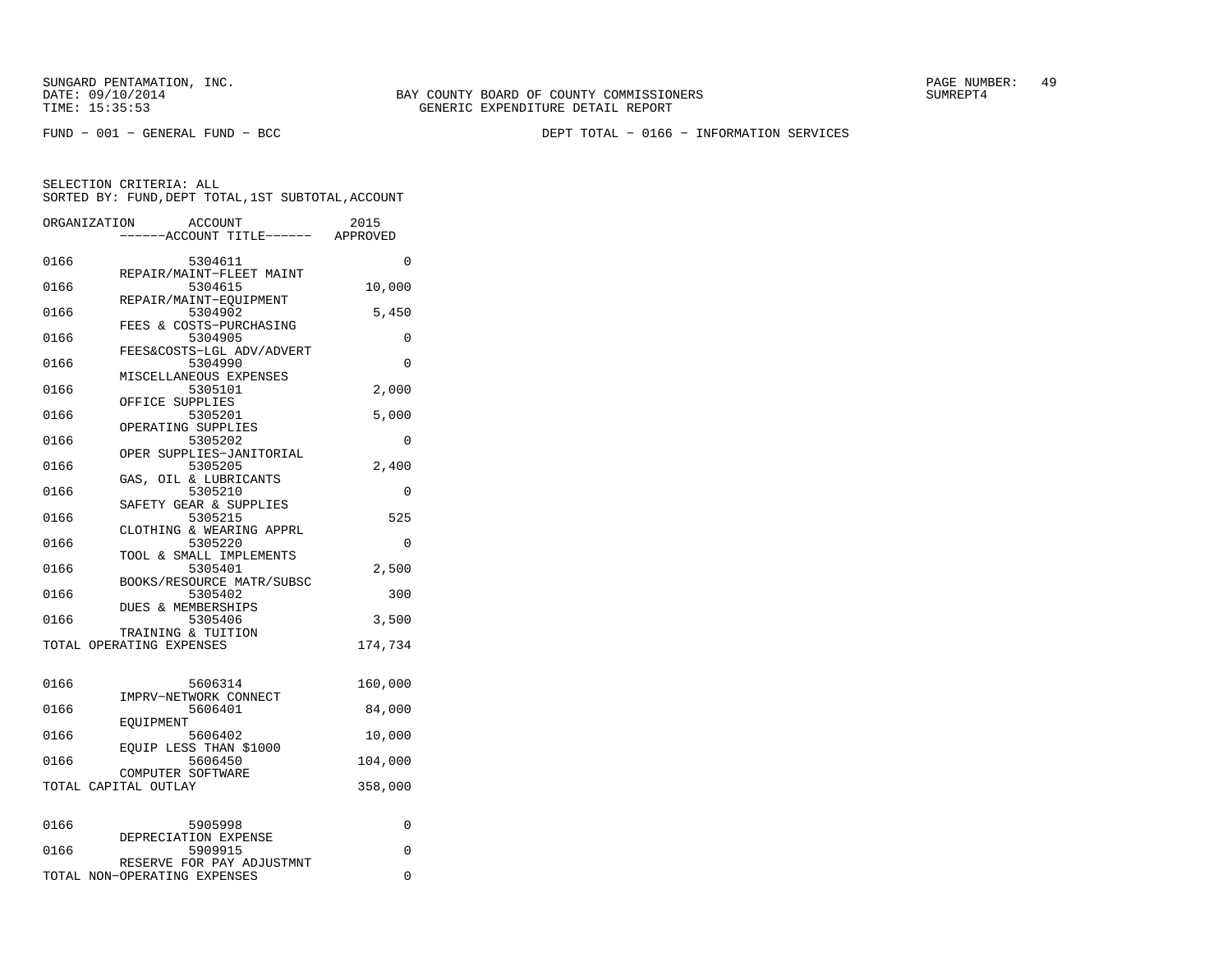BAY COUNTY BOARD OF COUNTY COMMISSIONERS TIME: 15:35:53 GENERIC EXPENDITURE DETAIL REPORT

FUND − 001 − GENERAL FUND − BCC DEPT TOTAL − 0166 − INFORMATION SERVICES

SELECTION CRITERIA: ALLSORTED BY: FUND,DEPT TOTAL,1ST SUBTOTAL,ACCOUNT

ORGANIZATION ACCOUNT 2015−−−−−−ACCOUNT TITLE−−−−−− APPROVED

TOTAL INFORMATION SERVICES 982,353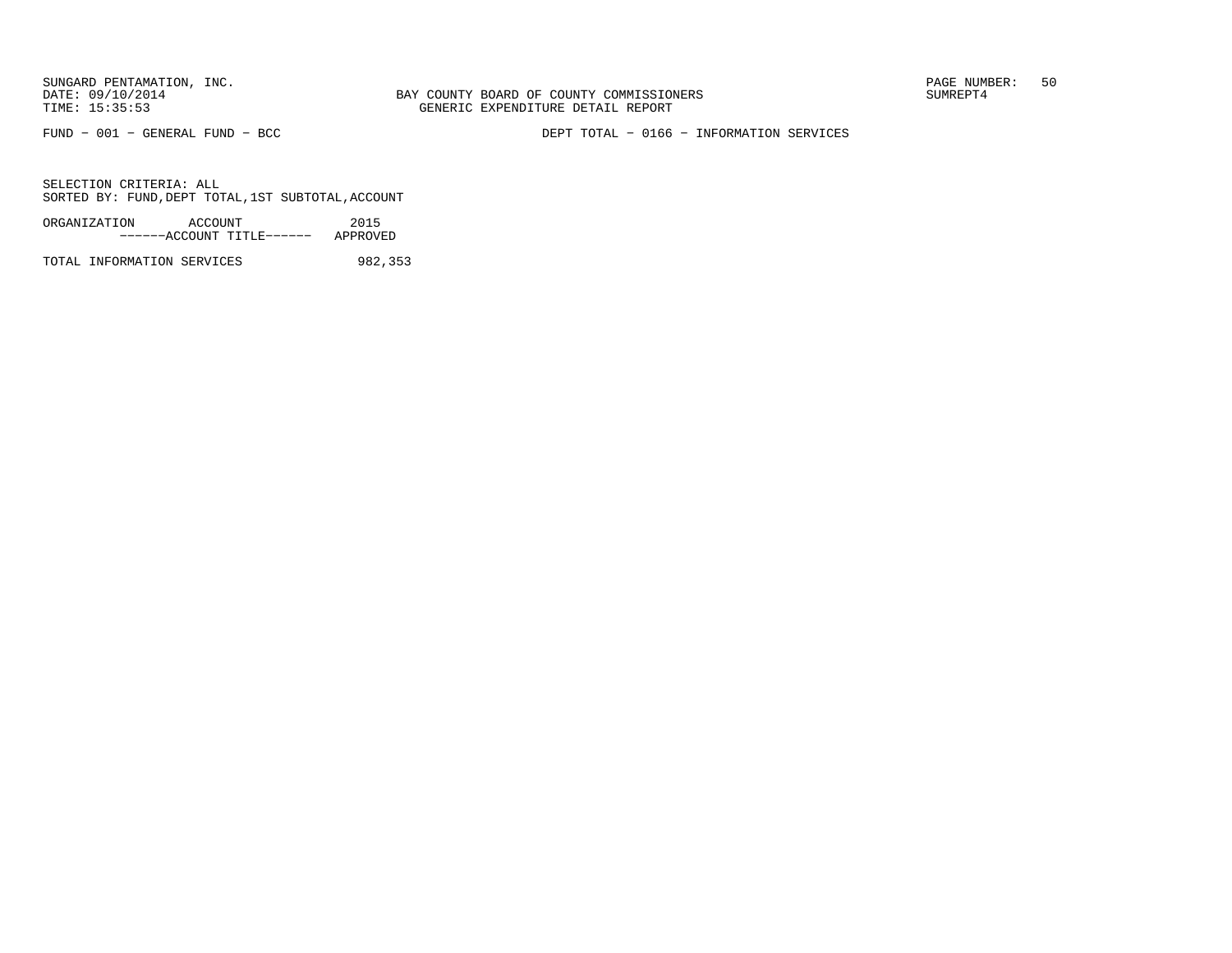FUND − 001 − GENERAL FUND − BCC DEPT TOTAL − 0168 − LAW ENFORCEMENT

|      | ORGANIZATION          | ACCOUNT<br>------ACCOUNT TITLE------ |  | 2015<br>APPROVED |        |
|------|-----------------------|--------------------------------------|--|------------------|--------|
|      |                       |                                      |  |                  |        |
| 0168 |                       | 5819154<br>FEES & COST-SHER/LEE TRST |  |                  | 90,000 |
|      |                       | TOTAL NON-OPERATING EXPENSES         |  |                  | 90,000 |
|      | TOTAL LAW ENFORCEMENT |                                      |  |                  | 90,000 |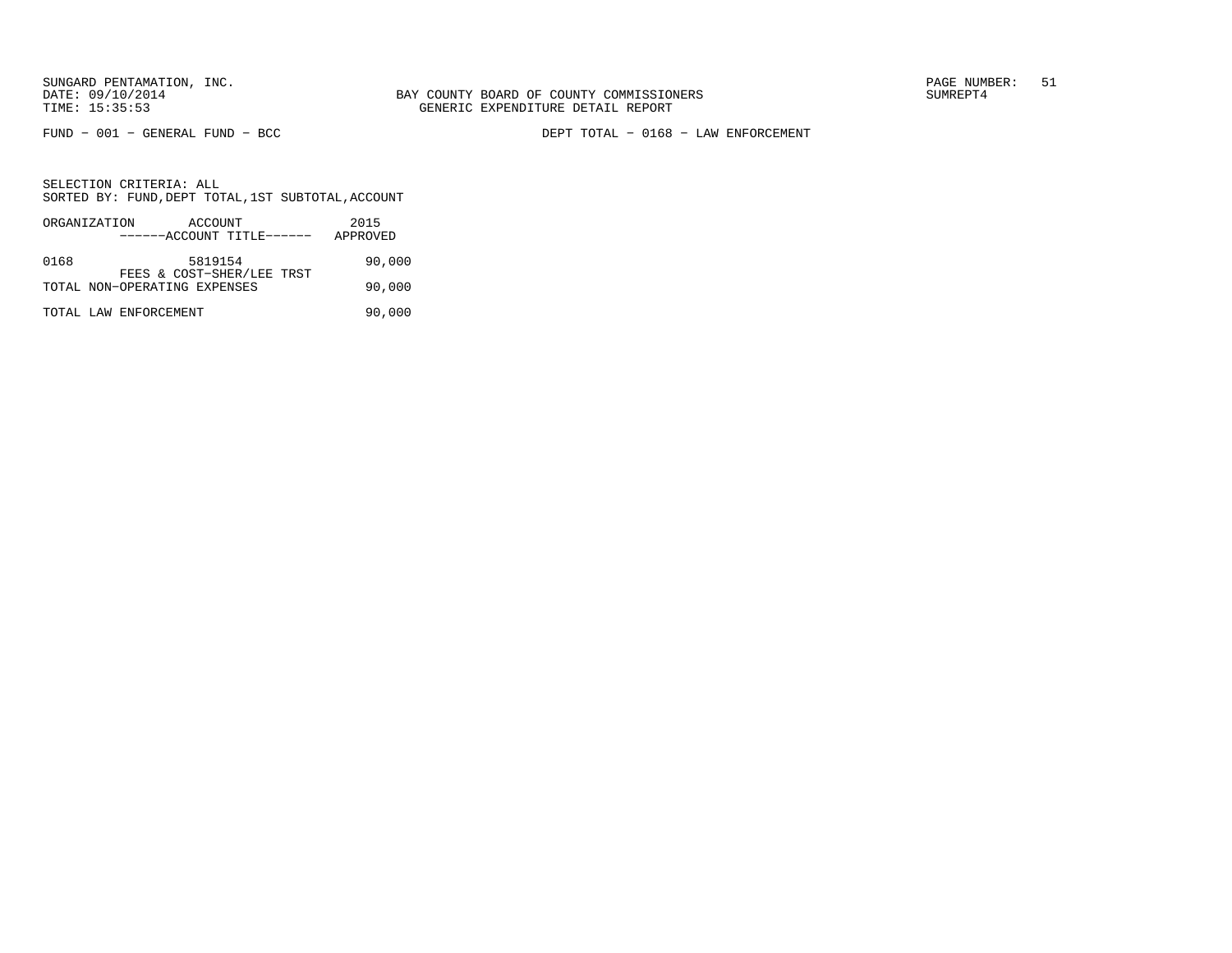FUND − 001 − GENERAL FUND − BCC DEPT TOTAL − 0172 − INFRASTRUCTURE

| ORGANIZATION |                          | <b>ACCOUNT</b>                      | 2015     |
|--------------|--------------------------|-------------------------------------|----------|
|              |                          | ---ACCOUNT TITLE------ APPROVED     |          |
| 0172         |                          | 5253401                             | 0        |
|              |                          | DISASTER PREP/RECOVERY              |          |
| 0172         |                          | 5303401                             | 0        |
| 0172         | CONTRACTED SERVICES      | 5303438                             | 0        |
|              |                          | CONTR SRV-DEBRIS REMOVAL            |          |
| 0172         |                          | 5303446                             | 20,943   |
|              |                          | CONTR SRV-FACILITIES                |          |
| 0172         | MOVING EXPENSE           | 5304050                             | $\Omega$ |
| 0172         |                          | 5304301                             | 22,000   |
|              | UTILITY SERVICES         |                                     |          |
| 0172         |                          | 5304601                             | 0        |
| 0172         |                          | DISASTER RECOVERY/RESTOR<br>5304604 | 0        |
|              |                          | REPAIR/MAINT-BLD&GRD DEPT           |          |
| 0172         |                          | 5304605                             | 1,100    |
|              |                          | REPAIR/MAINT-BLDG & GRND            |          |
| 0172         |                          | 5304615                             | 0        |
| 0172         |                          | REPAIR/MAINT-EOUIPMENT<br>5304902   | 7,835    |
|              |                          | FEES & COSTS-PURCHASING             |          |
| 0172         |                          | 5304905                             | 0        |
|              |                          | FEES&COSTS-LGL ADV/ADVERT           |          |
| 0172         |                          | 5304922                             | $\Omega$ |
| 0172         |                          | FEES & COSTS-PERMITS<br>5305101     | 0        |
|              | OFFICE SUPPLIES          |                                     |          |
|              | TOTAL OPERATING EXPENSES |                                     | 51,878   |
|              |                          |                                     |          |
| 0172         |                          | 5606101                             | 0        |
|              | LAND                     |                                     |          |
| 0172         |                          | 5606201                             | 0        |
|              | <b>BUILDINGS</b>         |                                     |          |
| 0172         | BLDG-FACILITIES          | 5606202                             | 0        |
| 0172         |                          | 5606203                             | 0        |
|              | BLDG-CLERK STORAGE       |                                     |          |
| 0172         |                          | 5606318                             | 0        |
| 0172         | IMPRV-COUNTY PIER        | 5606350                             | 100,000  |
|              | IMPRV-BOATING            |                                     |          |
| 0172         |                          | 5606371                             | 0        |
|              |                          | IMPRV-CRTHSE SECURITY               |          |
| 0172         |                          | 5606401                             | 0        |
| 0172         | EOUIPMENT                | 5606402                             | 0        |
|              |                          | EQUIP LESS THAN \$1000              |          |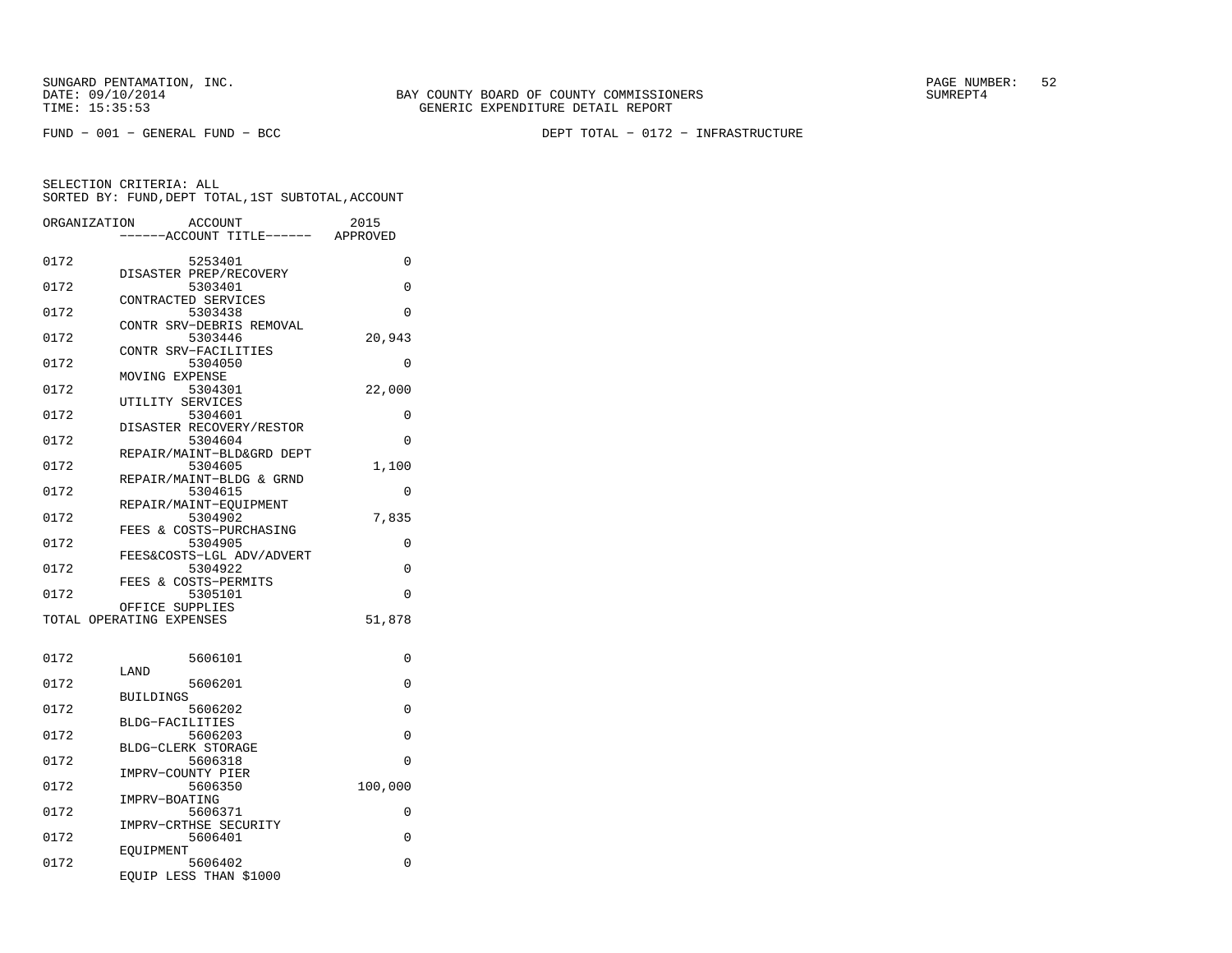SUNGARD PENTAMATION, INC.<br>DATE: 09/10/2014 SUMRER: 53

FUND − 001 − GENERAL FUND − BCC DEPT TOTAL − 0172 − INFRASTRUCTURE

|      | ORGANIZATION<br>ACCOUNT                                   | 2015    |
|------|-----------------------------------------------------------|---------|
|      | ------ACCOUNT TITLE------ APPROVED                        |         |
| 0172 | 5606502<br>CIP-EAST BAY PASS                              | 0       |
| 0172 | 5606515                                                   | 0       |
| 0172 | CIP-LIBRARY<br>5606516                                    | 0       |
| 0172 | CIP-BCC ADMIN BLDG<br>5606517                             | 0       |
| 0172 | CIP-COURTHOUSE<br>5606519                                 | 0       |
| 0172 | CIP-JUDICIAL FACILITY<br>5606520                          | 3,100   |
| 0172 | CIP-FUEL TANKS<br>5606521                                 | 0       |
| 0172 | CIP - JAIL<br>5606522                                     | 0       |
| 0172 | CIP-EMERG OPERATIONS CNTR<br>5606524                      | 0       |
| 0172 | CIP-CSS OPERATIONS CENTER<br>5606526                      | 0       |
| 0172 | CIP-ROOF REPAIRS<br>5606571                               | 0       |
| 0172 | CIP-MEDIATION PROJ AWT<br>5606574                         | 0       |
|      | CIP-BAYSIDE DREDGING<br>TOTAL CAPITAL OUTLAY              | 103,100 |
| 0172 | 5808118                                                   | 0       |
| 0172 | GRANT-HAZARD MITIGATION<br>5810010                        | 0       |
|      | CONTRIBUTION-OTHER GOVT<br>TOTAL GRANTS & AIDS            | 0       |
| 0172 | 5905998                                                   | 0       |
| 0172 | DEPRECIATION EXPENSE<br>5909920                           | 0       |
|      | RESERVE-FUTURE CAP OUTLAY<br>TOTAL NON-OPERATING EXPENSES | 0       |
|      | TOTAL INFRASTRUCTURE                                      | 154,978 |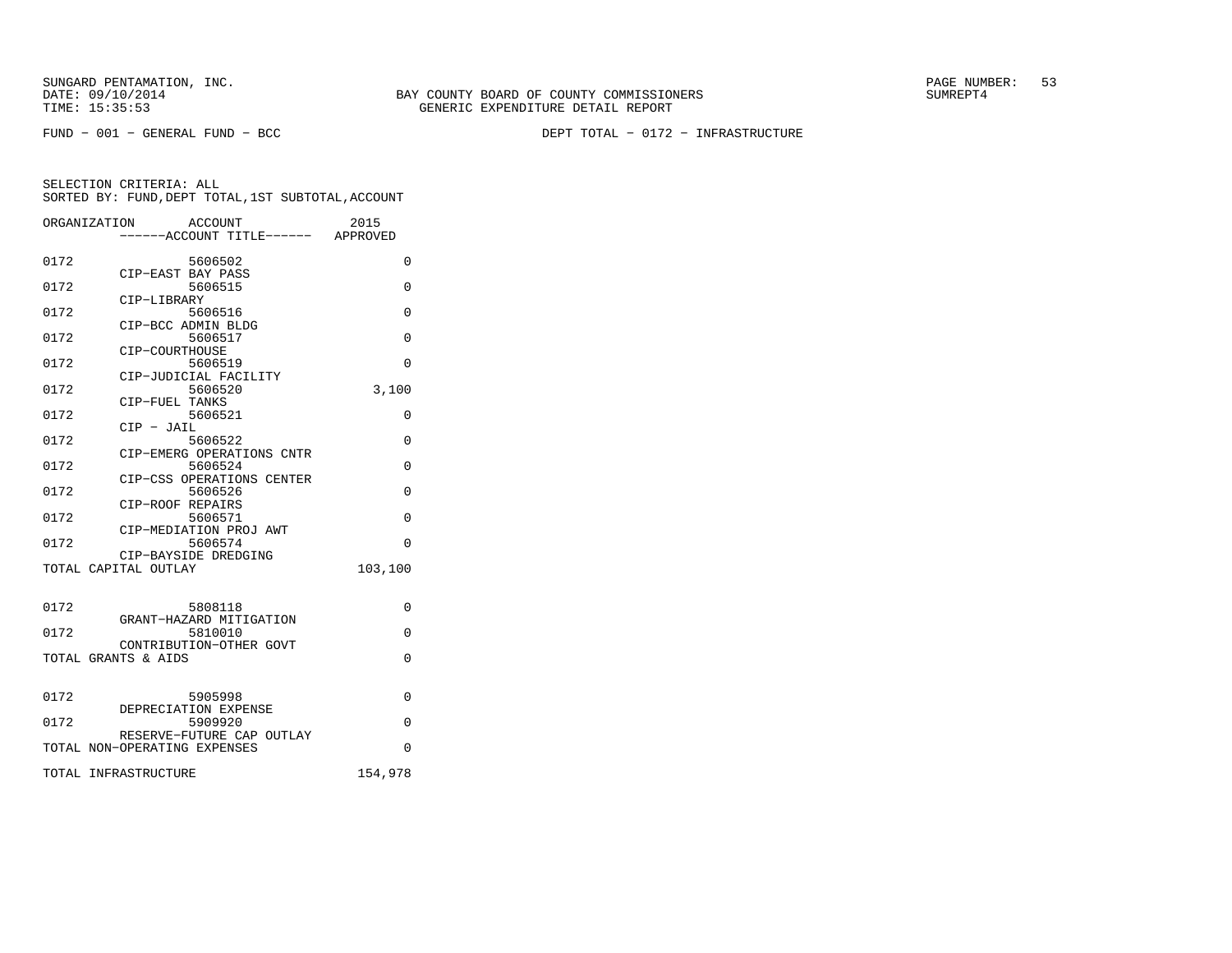| ORGANIZATION | <b>ACCOUNT</b><br>----ACCOUNT TITLE------ APPROVED             | 2015     |
|--------------|----------------------------------------------------------------|----------|
| 0180         | 5101200                                                        | 606,690  |
| 0180         | SALARIES & WAGES-REGULAR<br>5101400                            | 30,000   |
| 0180         | SALARIES & WAGES-OVERTIME<br>5101405                           | 0        |
| 0180         | SALARIES-DISASTER O/T<br>5102100                               | 48,706   |
| 0180         | FICA TAXES-MATCHING<br>5102200                                 | 48,372   |
| 0180         | RETIREMENT CONTRIBUTIONS<br>5102300                            | 130,856  |
| 0180         | LIFE & HEALTH INSURANCE<br>5102400                             | 34,272   |
| 0180         | WORKERS COMP. PREMIUMS<br>5102500<br>UNEMPLOYMENT COMPENSATION | $\Omega$ |
|              | TOTAL PERSONAL SERVICES                                        | 898,896  |
| 0180         | 5292001                                                        | 10,000   |
| 0180         | BEACH WARNING FLAGS<br>5303104                                 | 0        |
| 0180         | SRV-ENGINEERING<br>PROF<br>5303106                             | 728      |
| 0180         | SRV-PHYSICLS/MEDICAL<br>PROF<br>5303107                        | 449      |
| 0180         | PROF SRV-SUBSTANCE TEST<br>5303110                             | 100      |
| 0180         | SRV-BACKGROUND CHECK<br>PROF<br>5303118                        | 34,526   |
| 0180         | SRV-UMPIRE & SCR KPR<br>PROF<br>5303401                        | 82,048   |
| 0180         | CONTRACTED SERVICES<br>5303408                                 | 4,574    |
| 0180         | CONTR SRV-800 MHZ<br>5303410                                   | 0        |
| 0180         | SRV-JANITORIAL<br>CONTR<br>5303422                             | 0        |
| 0180         | SRV-GIS<br><b>CONTR</b><br>5303425                             | 780      |
| 0180         | CONTR SRV-ADMIN FEES<br>5303426                                | 0        |
| 0180         | CONTR SRV-UTIL ADMIN FEES<br>5303446                           | 5,655    |
| 0180         | SRV-FACILITIES<br>CONTR<br>5303464                             | 372      |
| 0180         | CONTR SRV-LAB<br>5304001                                       | 1,000    |
|              | TRAVEL/TRAINING NON-LOCAL                                      |          |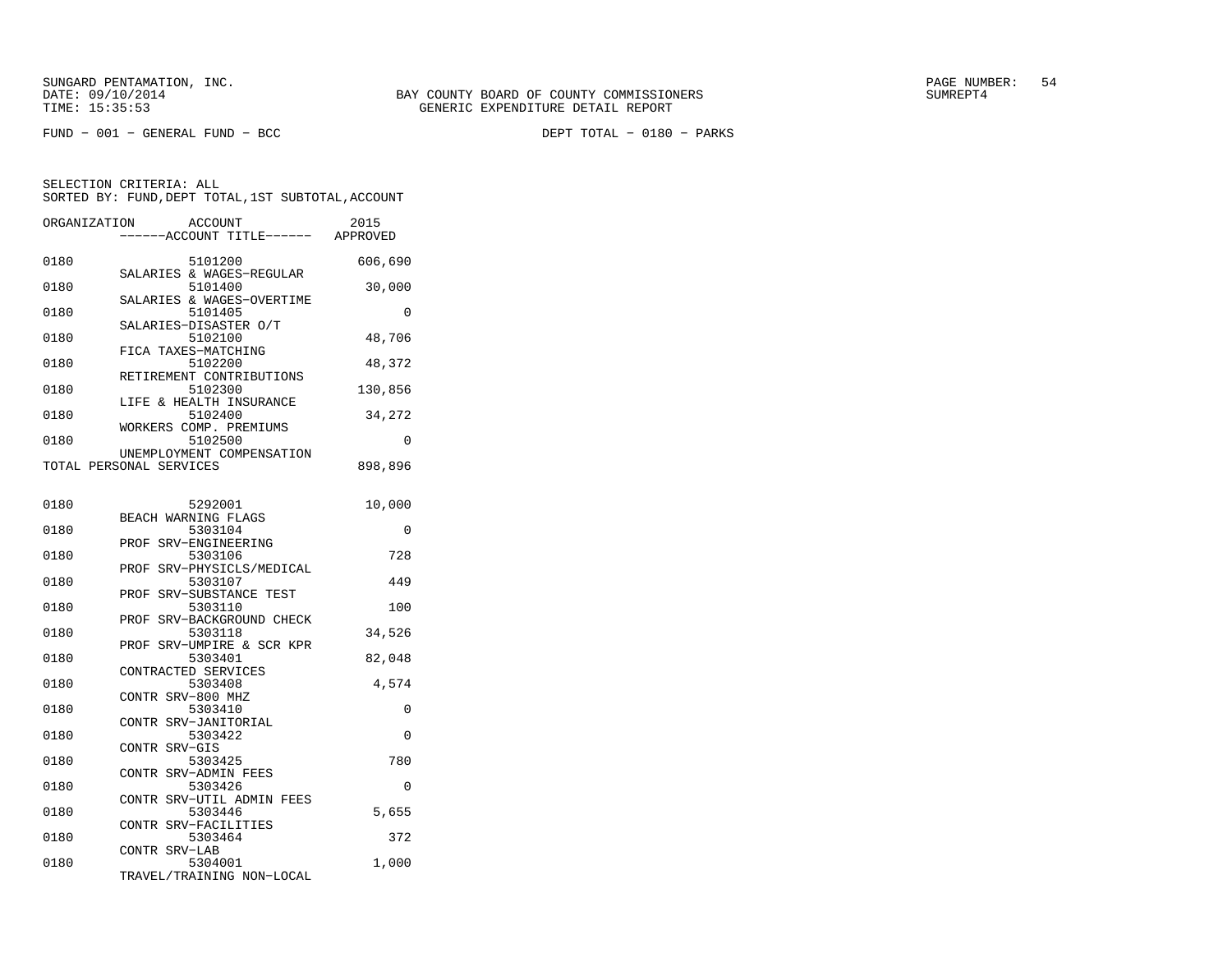SUNGARD PENTAMATION, INC.<br>DATE: 09/10/2014 SUMRER: 55 STATE: 09/10/2014 SUMRER: 55

| ORGANIZATION | <b>ACCOUNT</b><br>---ACCOUNT TITLE------ APPROVED             | 2015     |
|--------------|---------------------------------------------------------------|----------|
| 0180         | 5304005                                                       | 0        |
| 0180         | TRAVEL-LOCAL<br>5304101                                       | 5,900    |
| 0180         | COMMUNICATIONS SERVICES<br>5304125                            | 500      |
| 0180         | POSTAGE/TRANSP/FREIGHT<br>5304301                             | 175,000  |
| 0180         | UTILITY SERVICES<br>5304403                                   | 317      |
| 0180         | RENTALS/LEASES-LAND<br>5304405                                | $\Omega$ |
| 0180         | RENTALS/LEASES-BUILDINGS<br>5304410                           | 32,110   |
| 0180         | RENTALS/LEASES-EQUIPMENT<br>5304501                           | 21,320   |
| 0180         | INSURANCE & BONDS<br>5304604                                  | 110,000  |
| 0180         | REPAIR/MAINT-BLD&GRD DEPT<br>5304605                          | 3,570    |
| 0180         | REPAIR/MAINT-BLDG & GRND<br>5304610                           | 24,000   |
| 0180         | REPAIR/MAINT-AUTO EOUIP<br>5304611                            | 0        |
| 0180         | REPAIR/MAINT-FLEET MAINT<br>5304615                           | 13,455   |
| 0180         | REPAIR/MAINT-EQUIPMENT<br>5304701                             | 250      |
| 0180         | PRINTING & BINDING<br>5304902                                 | 6,813    |
| 0180         | FEES & COSTS-PURCHASING<br>5304905                            | 500      |
| 0180         | FEES&COSTS-LGL ADV/ADVERT<br>5304922                          | 350      |
| 0180         | FEES & COSTS-PERMITS<br>5304990                               | 150      |
| 0180         | MISCELLANEOUS EXPENSES<br>5305101                             | 3,700    |
| 0180         | OFFICE SUPPLIES<br>5305201                                    | 76,500   |
| 0180         | OPERATING SUPPLIES<br>5305202                                 | 7,760    |
| 0180         | OPER SUPPLIES-JANITORIAL<br>5305204                           | 159      |
| 0180         | SUPPLIES-CHEMICALS<br>OPER.<br>5305205                        | 70,000   |
| 0180         | GAS, OIL & LUBRICANTS<br>5305210                              | 1,375    |
| 0180         | SAFETY GEAR & SUPPLIES<br>5305215<br>CLOTHING & WEARING APPRL | 9,030    |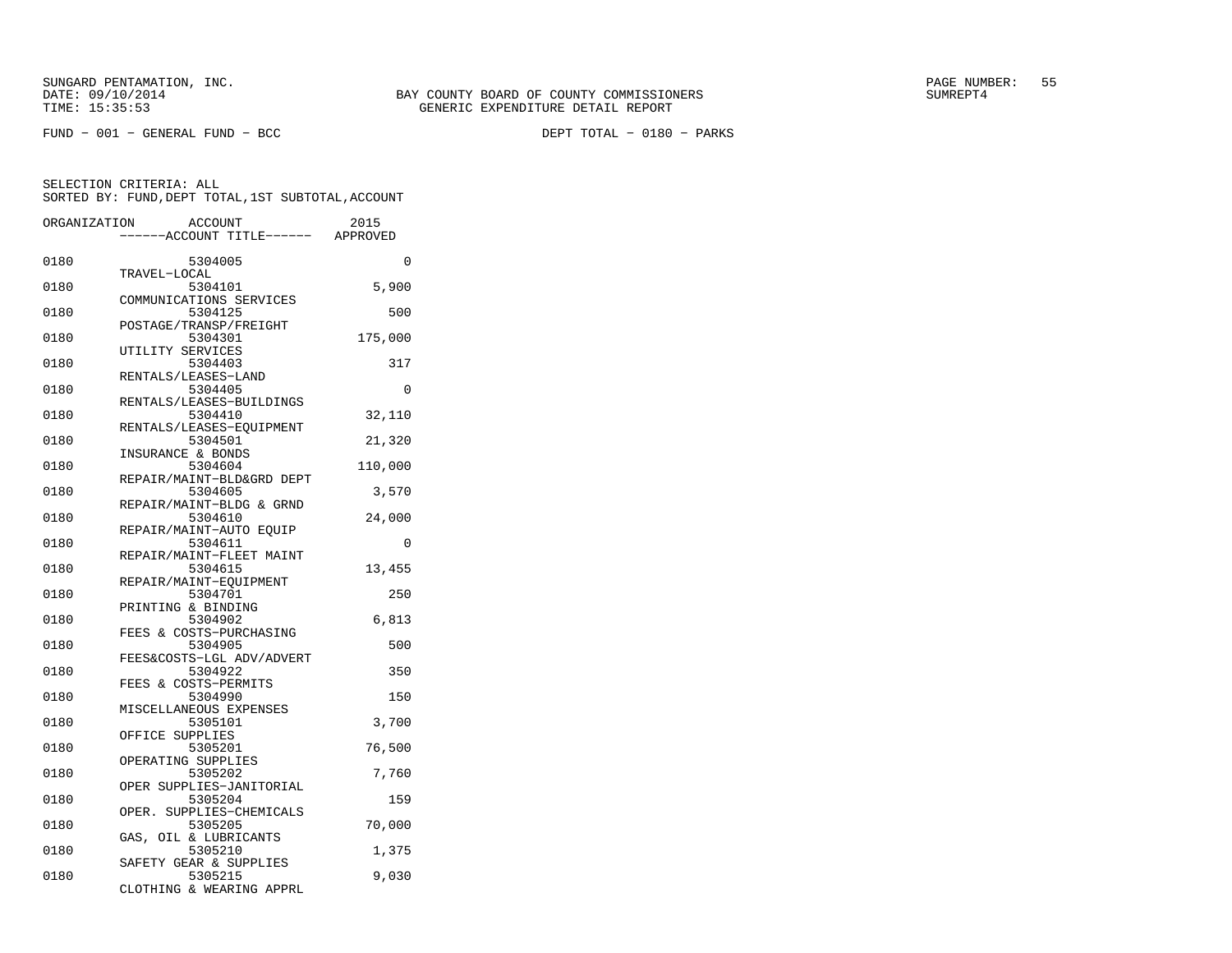FUND − 001 − GENERAL FUND − BCC DEPT TOTAL − 0180 − PARKS

SELECTION CRITERIA: ALL SORTED BY: FUND,DEPT TOTAL,1ST SUBTOTAL,ACCOUNTORGANIZATION ACCOUNT 2015

|      | -----ACCOUNT TITLE------                    | APPROVED  |
|------|---------------------------------------------|-----------|
| 0180 | 5305220                                     | 6,500     |
| 0180 | TOOL & SMALL IMPLEMENTS<br>5305401          | 221       |
| 0180 | BOOKS/RESOURCE MATR/SUBSC<br>5305402        | 729       |
| 0180 | <b>DUES &amp; MEMBERSHIPS</b><br>5305406    | 2,700     |
| 0180 | TRAINING & TUITION<br>5357201               | 25,000    |
| 0180 | HARDERS CONCESSION<br>5394901               | 0         |
|      | COST OF GOODS SOLD                          |           |
|      | TOTAL OPERATING EXPENSES                    | 738,141   |
| 0180 | 5606101                                     | 0         |
| 0180 | LAND<br>5606305                             | 0         |
|      | IMPRV-PARK DEVELOPMENT                      |           |
| 0180 | 5606401<br>EQUIPMENT                        | 76,846    |
| 0180 | 5606402                                     | 5,000     |
| 0180 | EOUIP LESS THAN \$1000<br>5606601           | 50,000    |
|      | IMPACT FEE PROJECTS<br>TOTAL CAPITAL OUTLAY | 131,846   |
|      |                                             |           |
| 0180 | 5808101                                     | 0         |
| 0180 | AID-GOV'T AGENGY<br>5808225                 | 5,000     |
|      | AID-HORSE SHOW<br>TOTAL GRANTS & AIDS       | 5,000     |
|      |                                             |           |
| 0180 | 5905908                                     | 0         |
| 0180 | LOSS ON DISPOSAL<br>5905998                 | 0         |
| 0180 | DEPRECIATION EXPENSE<br>5909913             | 65,000    |
| 0180 | RESERVE-IMPACT FEES<br>5909915              | 0         |
| 0180 | RESERVE FOR PAY ADJUSTMNT<br>5909920        | $\Omega$  |
|      | RESERVE-FUTURE CAP OUTLAY                   |           |
|      | TOTAL NON-OPERATING EXPENSES                | 65,000    |
|      | TOTAL PARKS                                 | 1,838,883 |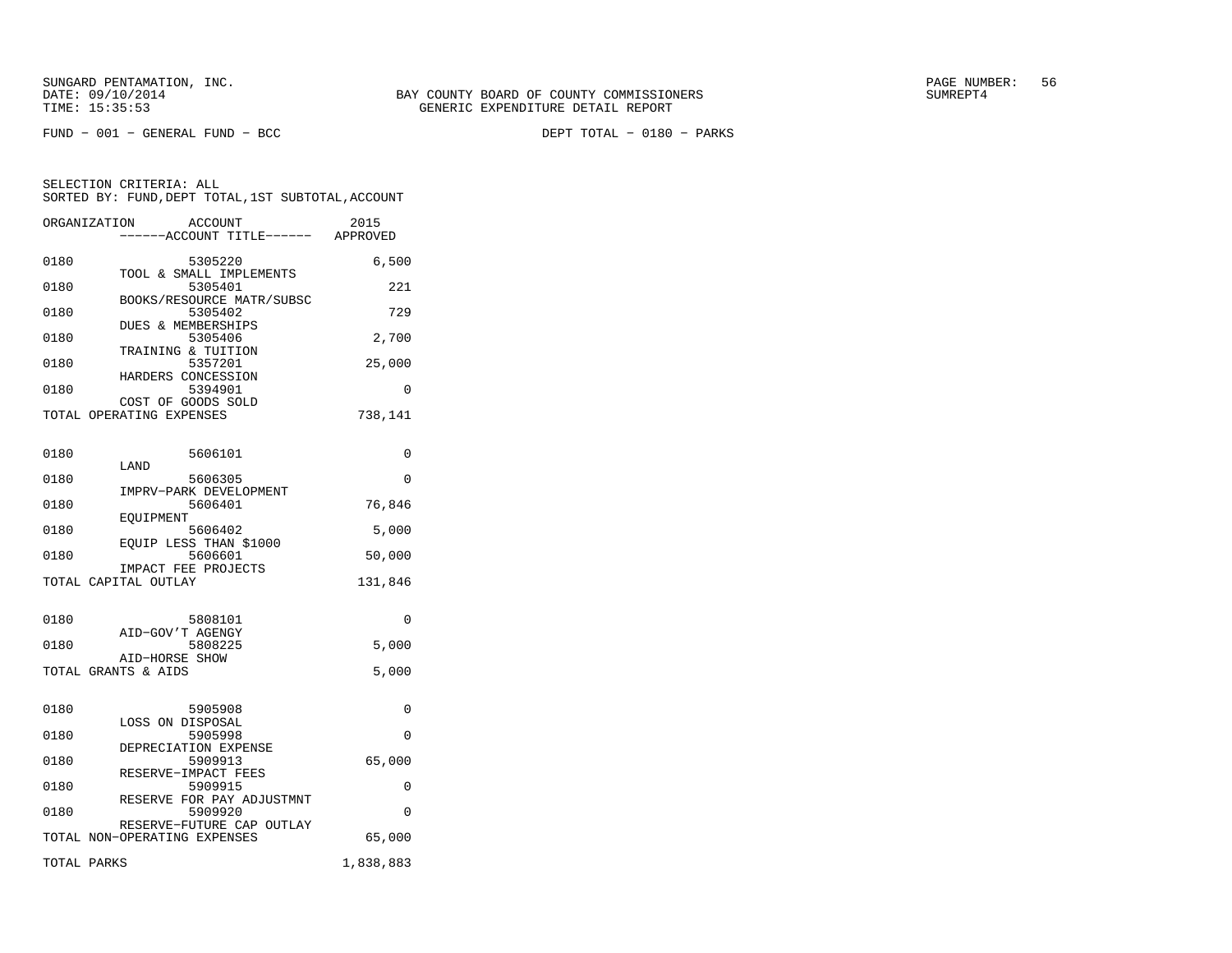FUND − 001 − GENERAL FUND − BCC DEPT TOTAL − 0186 − PARKS−PIER

| ORGANIZATION | ACCOUNT<br>---ACCOUNT TITLE------                    | 2015<br>APPROVED |
|--------------|------------------------------------------------------|------------------|
| 0186         | 5101200<br>SALARIES & WAGES-REGULAR                  | 186,479          |
| 0186         | 5101400<br>SALARIES & WAGES-OVERTIME                 | 8,000            |
| 0186         | 5102100<br>FICA TAXES-MATCHING                       | 14,877           |
| 0186         | 5102200                                              | 14,691           |
| 0186         | RETIREMENT CONTRIBUTIONS<br>5102300                  | 23,446           |
| 0186         | LIFE & HEALTH INSURANCE<br>5102400                   | 11,027           |
| 0186         | WORKERS COMP. PREMIUMS<br>5102500                    | 0                |
|              | UNEMPLOYMENT COMPENSATION<br>TOTAL PERSONAL SERVICES | 258,520          |
| 0186         | 5303106                                              | 210              |
| 0186         | PROF SRV-PHYSICLS/MEDICAL<br>5303107                 | 185              |
| 0186         | PROF<br>SRV-SUBSTANCE TEST<br>5303110                | 113              |
| 0186         | PROF SRV-BACKGROUND CHECK<br>5303401                 | 0                |
| 0186         | CONTRACTED SERVICES<br>5303403                       | 1,200            |
| 0186         | CONTR SRV-BANK CHRG POOL<br>5303408                  | 0                |
| 0186         | CONTR SRV-800 MHZ<br>5303425                         | $\Omega$         |
| 0186         | CONTR SRV-ADMIN FEES<br>5303446                      | 1,972            |
| 0186         | CONTR SRV-FACILITIES<br>5304101                      | 1,300            |
| 0186         | COMMUNICATIONS SERVICES<br>5304301                   | 45,000           |
| 0186         | UTILITY SERVICES<br>5304405                          | 0                |
| 0186         | RENTALS/LEASES-BUILDINGS<br>5304410                  | 1,500            |
| 0186         | RENTALS/LEASES-EQUIPMENT<br>5304501                  | 18,759           |
| 0186         | INSURANCE & BONDS<br>5304604                         | 70,000           |
| 0186         | REPAIR/MAINT-BLD&GRD DEPT<br>5304605                 | 0                |
| 0186         | REPAIR/MAINT-BLDG & GRND<br>5304610                  | 1,500            |
|              | REPAIR/MAINT-AUTO EQUIP                              |                  |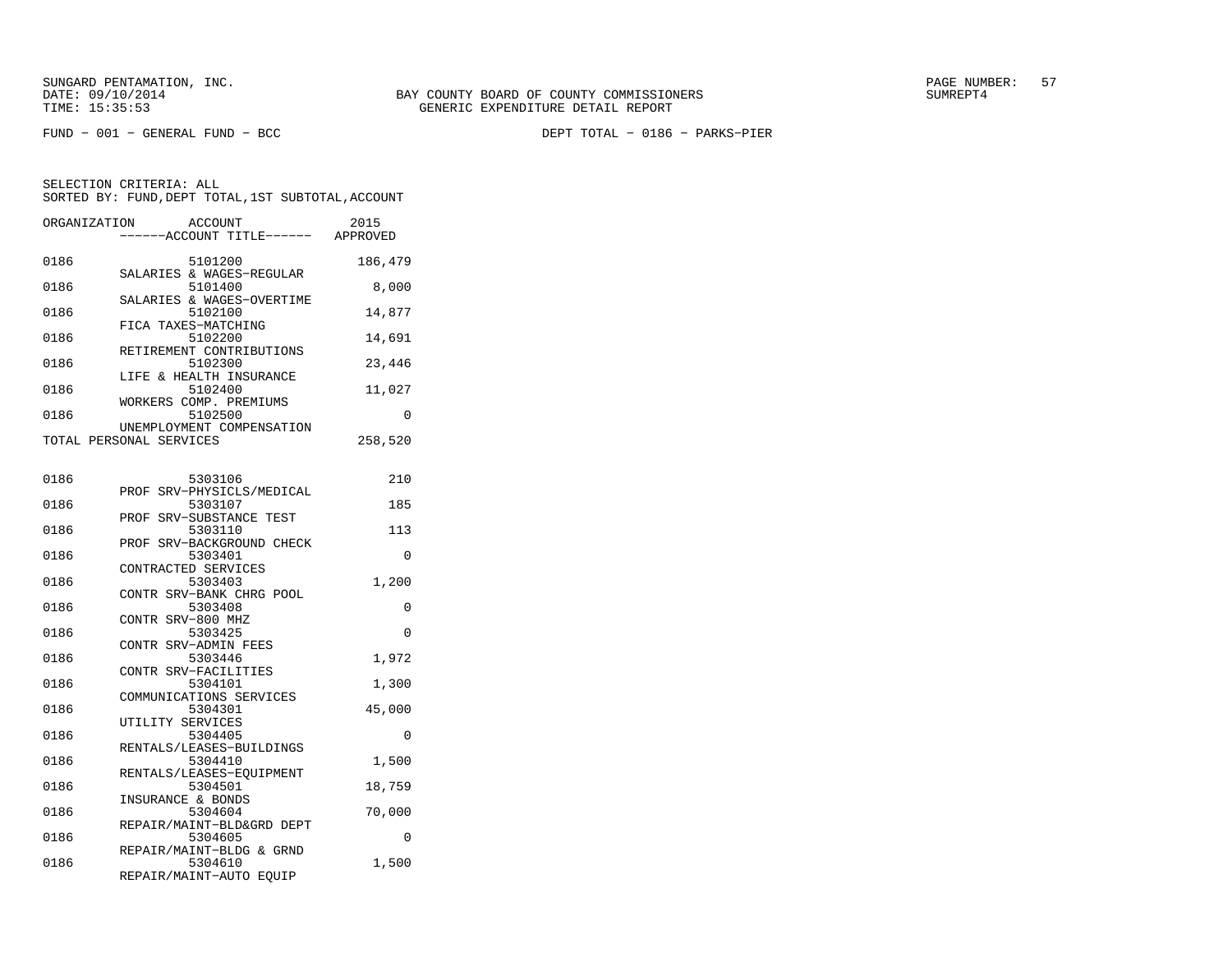SUNGARD PENTAMATION, INC.<br>DATE: 09/10/2014 SUMRER: 58 SUNG BAY COUNTY BOARD OF COUNTY COMMISSIONERS

|      | ORGANIZATION<br><b>ACCOUNT</b><br>----ACCOUNT TITLE------ APPROVED | 2015     |
|------|--------------------------------------------------------------------|----------|
| 0186 | 5304611                                                            | 0        |
| 0186 | REPAIR/MAINT-FLEET MAINT<br>5304615                                | 500      |
| 0186 | REPAIR/MAINT-EOUIPMENT<br>5304701                                  | 1,000    |
| 0186 | PRINTING & BINDING<br>5304902                                      | 681      |
| 0186 | FEES & COSTS-PURCHASING<br>5304905                                 | 500      |
| 0186 | FEES&COSTS-LGL ADV/ADVERT<br>5304922                               | 600      |
| 0186 | FEES & COSTS-PERMITS<br>5304990                                    | 1,000    |
| 0186 | MISCELLANEOUS EXPENSES<br>5305101                                  | 2,500    |
| 0186 | OFFICE SUPPLIES<br>5305201                                         | 5,000    |
| 0186 | OPERATING SUPPLIES<br>5305202                                      | 5,500    |
| 0186 | OPER SUPPLIES-JANITORIAL<br>5305204                                | 1,200    |
| 0186 | OPER. SUPPLIES-CHEMICALS<br>5305205                                | 2,500    |
| 0186 | GAS, OIL & LUBRICANTS<br>5305210                                   | 500      |
| 0186 | SAFETY GEAR & SUPPLIES<br>5305215                                  | 2,611    |
|      | CLOTHING & WEARING APPRL                                           |          |
| 0186 | 5305220<br>TOOL & SMALL IMPLEMENTS                                 | 3,000    |
| 0186 | 5305406<br>TRAINING & TUITION                                      | 1,000    |
|      | TOTAL OPERATING EXPENSES                                           | 169,831  |
| 0186 | 5606401                                                            | 17,423   |
| 0186 | EOUIPMENT<br>5606402                                               | 3,000    |
|      | EQUIP LESS THAN \$1000<br>TOTAL CAPITAL OUTLAY                     | 20,423   |
|      |                                                                    |          |
| 0186 | 5905998<br>DEPRECIATION EXPENSE                                    | 0        |
| 0186 | 5909910<br>RESERVE FOR CONTINGENCIES                               | $\Omega$ |
|      | TOTAL NON-OPERATING EXPENSES                                       | 0        |
|      | TOTAL PARKS-PIER                                                   | 448,774  |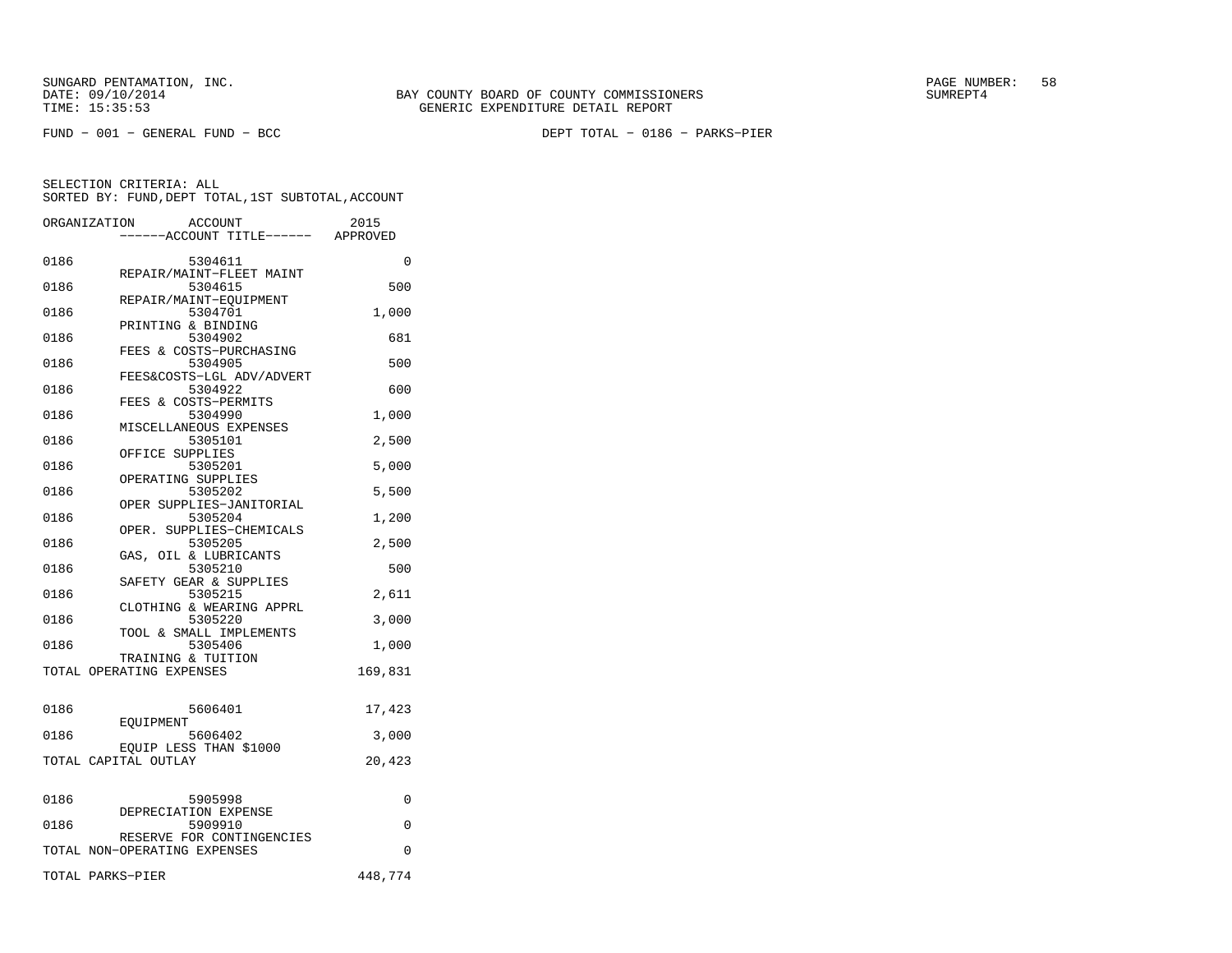SUNGARD PENTAMATION, INC.<br>DATE: 09/10/2014 SUMRER: 59 BAY COUNTY BOARD OF COUNTY COMMISSIONERS

SELECTION CRITERIA: ALL

FUND − 001 − GENERAL FUND − BCC DEPT TOTAL − 0195 − EXTENSION SERVICE

 SORTED BY: FUND,DEPT TOTAL,1ST SUBTOTAL,ACCOUNTORGANIZATION ACCOUNT 2015−−−−−−ACCOUNT TITLE−−−−−− APPROVED

| 0195 | 5101200                               | 118,991 |
|------|---------------------------------------|---------|
| 0195 | SALARIES & WAGES-REGULAR<br>5102100   | 6,985   |
| 0195 | FICA TAXES-MATCHING<br>5102200        | 6,898   |
| 0195 | RETIREMENT CONTRIBUTIONS<br>5102300   | 4,802   |
| 0195 | LIFE & HEALTH INSURANCE<br>5102400    | 126     |
|      | WORKERS COMP. PREMIUMS                |         |
|      | TOTAL PERSONAL SERVICES               | 137,802 |
| 0195 | 5303107                               | 50      |
| 0195 | SRV-SUBSTANCE TEST<br>PROF<br>5303110 | 245     |
|      | SRV-BACKGROUND CHECK<br>PROF          |         |
| 0195 | 5303401<br>CONTRACTED SERVICES        | 2,240   |
| 0195 | 5303410                               | 0       |
| 0195 | CONTR SRV-JANITORIAL<br>5303425       | 780     |
| 0195 | CONTR SRV-ADMIN FEES<br>5303446       | 16,852  |
|      | CONTR SRV-FACILITIES                  |         |
| 0195 | 5304001                               | 3,500   |
| 0195 | TRAVEL/TRAINING NON-LOCAL<br>5304005  | 2,000   |
|      | TRAVEL-LOCAL                          |         |
| 0195 | 5304101                               | 3,100   |
|      | COMMUNICATIONS SERVICES               |         |
| 0195 | 5304125                               | 200     |
| 0195 | POSTAGE/TRANSP/FREIGHT<br>5304301     | 9,000   |
|      | UTILITY SERVICES                      |         |
| 0195 | 5304405                               | 0       |
| 0195 | RENTALS/LEASES-BUILDINGS<br>5304410   | 6,500   |
| 0195 | RENTALS/LEASES-EQUIPMENT<br>5304501   | 3,159   |
|      | INSURANCE & BONDS                     |         |
| 0195 | 5304605<br>REPAIR/MAINT-BLDG & GRND   | 74,300  |
| 0195 | 5304610                               | 2,000   |
| 0195 | REPAIR/MAINT-AUTO EOUIP<br>5304611    | 0       |
|      | REPAIR/MAINT-FLEET MAINT              |         |
| 0195 | 5304615                               | 100     |
|      | REPAIR/MAINT-EQUIPMENT                |         |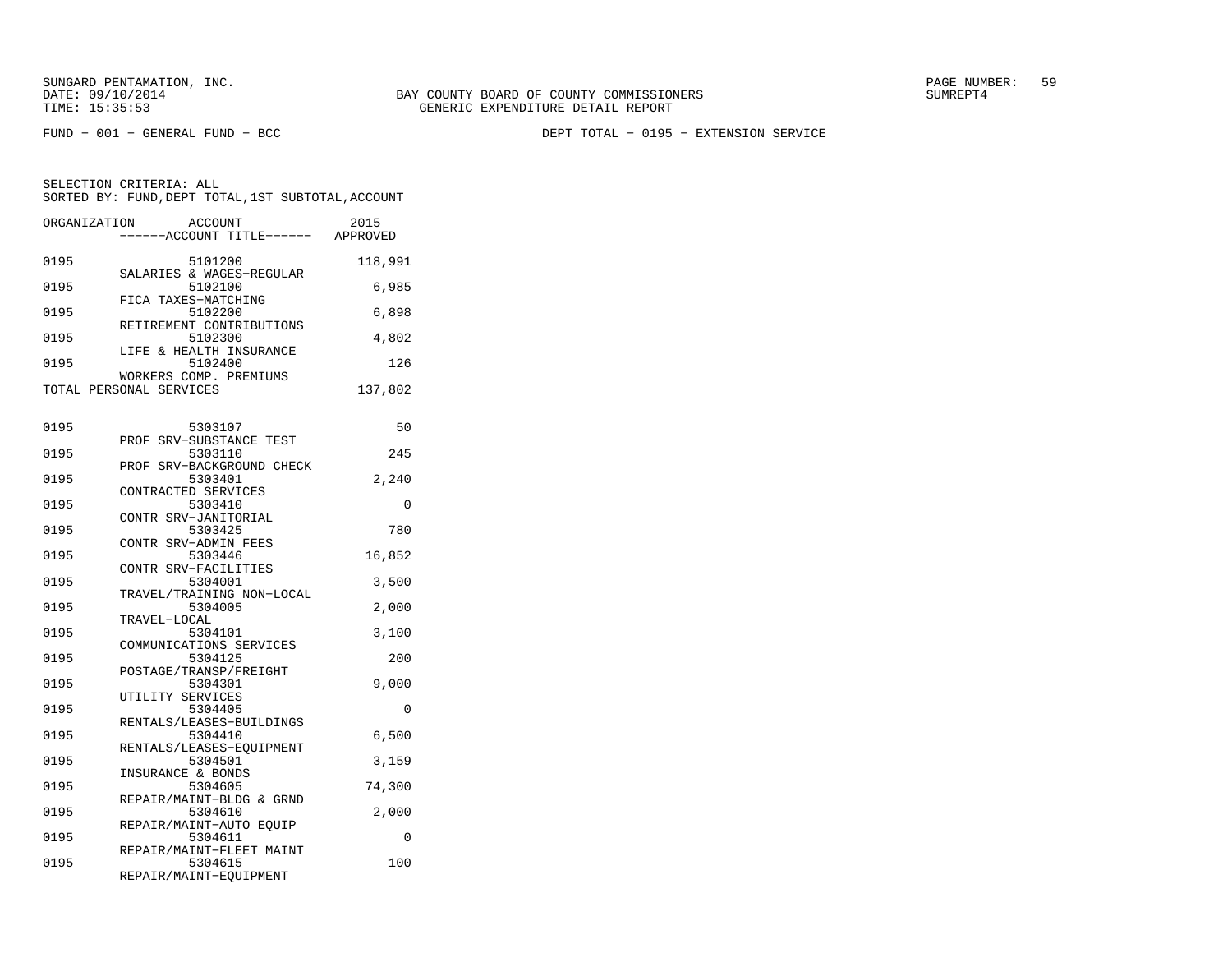SUNGARD PENTAMATION, INC.<br>DATE: 09/10/2014 SUMRER: 60 STATE: 09/10/2014 SUMRER: 60

FUND − 001 − GENERAL FUND − BCC DEPT TOTAL − 0195 − EXTENSION SERVICE

|      | ORGANIZATION<br><b>ACCOUNT</b>                 | 2015    |
|------|------------------------------------------------|---------|
|      | -----ACCOUNT TITLE------ APPROVED              |         |
| 0195 | 5304701                                        | 0       |
|      | PRINTING & BINDING                             |         |
| 0195 | 5304902                                        | 2,384   |
|      | FEES & COSTS-PURCHASING                        |         |
| 0195 | 5304905                                        | 0       |
|      | FEES&COSTS-LGL ADV/ADVERT                      |         |
| 0195 | 5304990<br>MISCELLANEOUS EXPENSES              | 0       |
| 0195 | 5305101                                        | 4,500   |
|      | OFFICE SUPPLIES                                |         |
| 0195 | 5305201                                        | 0       |
|      | OPERATING SUPPLIES                             |         |
| 0195 | 5305202                                        | 200     |
| 0195 | OPER SUPPLIES-JANITORIAL<br>5305205            | 1,500   |
|      | GAS, OIL & LUBRICANTS                          |         |
| 0195 | 5305210                                        | 75      |
|      | SAFETY GEAR & SUPPLIES                         |         |
| 0195 | 5305227                                        | 500     |
|      | DEMO-SEA GRANT MARINE                          |         |
| 0195 | 5305228<br>DEMO-HOME ECONOMICS                 | 500     |
| 0195 | 5305229                                        | 500     |
|      | DEMO-HORTICULTURE                              |         |
| 0195 | 5305232                                        | 500     |
|      | 4-H MATERIALS & SUPPLIES                       |         |
| 0195 | 5305236                                        | 2,700   |
| 0195 | 4-H SCHOLARSHIPS<br>5305401                    | 150     |
|      | BOOKS/RESOURCE MATR/SUBSC                      |         |
| 0195 | 5305402                                        | 700     |
|      | DUES & MEMBERSHIPS                             |         |
| 0195 | 5305406                                        | 100     |
|      | TRAINING & TUITION<br>TOTAL OPERATING EXPENSES |         |
|      |                                                | 138,335 |
|      |                                                |         |
| 0195 | 5606401<br>EOUIPMENT                           | 1,500   |
| 0195 | 5606402                                        | 700     |
|      | EQUIP LESS THAN \$1000                         |         |
| 0195 | 5606450                                        | 0       |
|      | COMPUTER SOFTWARE                              |         |
|      | TOTAL CAPITAL OUTLAY                           | 2,200   |
|      |                                                |         |
| 0195 | 5808118<br>GRANT-HAZARD MITIGATION             | 0       |
|      | TOTAL GRANTS & AIDS                            | 0       |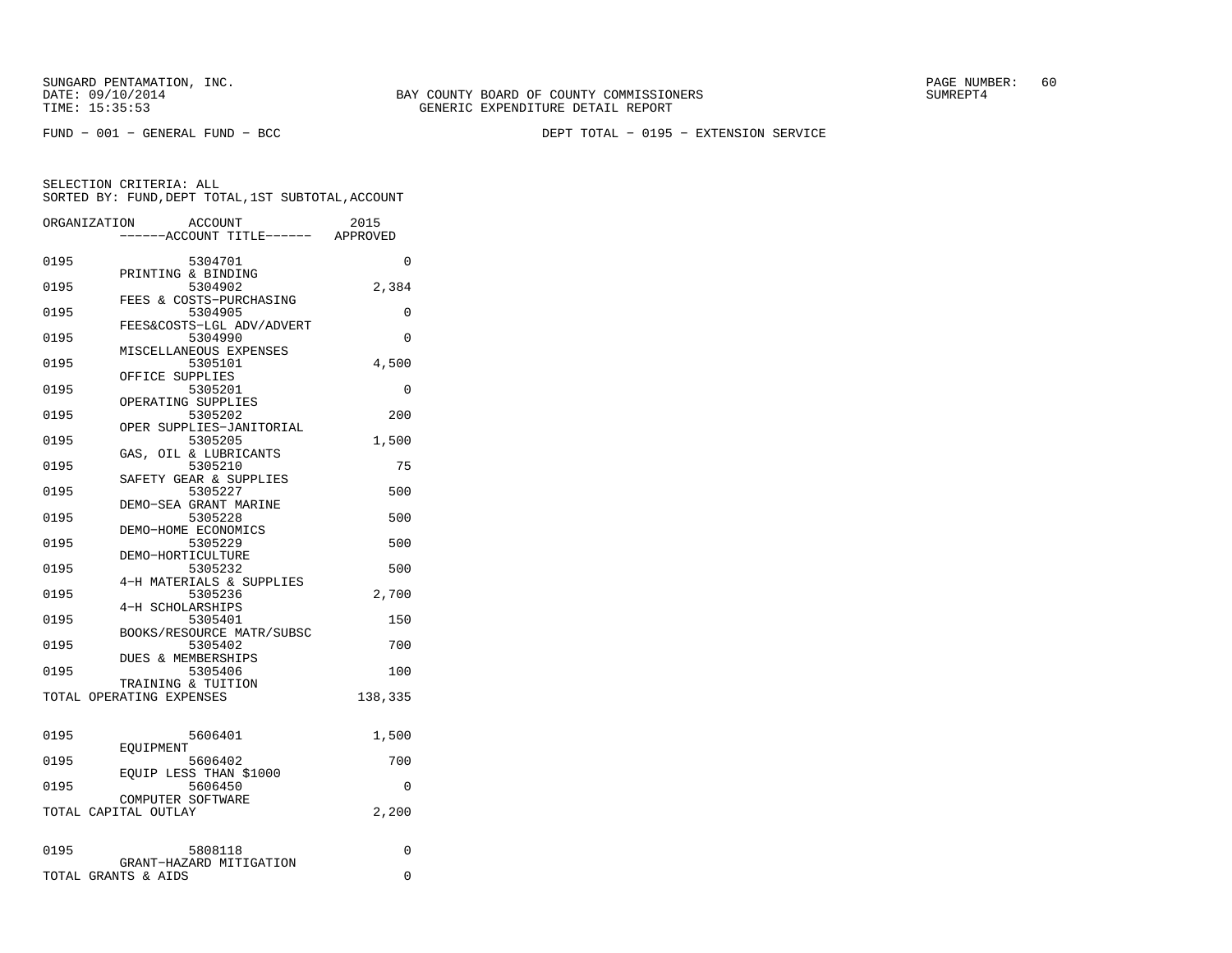FUND − 001 − GENERAL FUND − BCC DEPT TOTAL − 0195 − EXTENSION SERVICE

|      | ORGANIZATION                 | ACCOUNT | 2015     |  |
|------|------------------------------|---------|----------|--|
|      | ------ACCOUNT TITLE------    |         | APPROVED |  |
|      |                              |         |          |  |
| 0195 |                              | 5905998 |          |  |
|      | DEPRECIATION EXPENSE         |         |          |  |
| 0195 |                              | 5909915 |          |  |
|      | RESERVE FOR PAY ADJUSTMNT    |         |          |  |
|      | TOTAL NON-OPERATING EXPENSES |         |          |  |
|      |                              |         |          |  |
|      | TOTAL EXTENSION SERVICE      |         | 278,337  |  |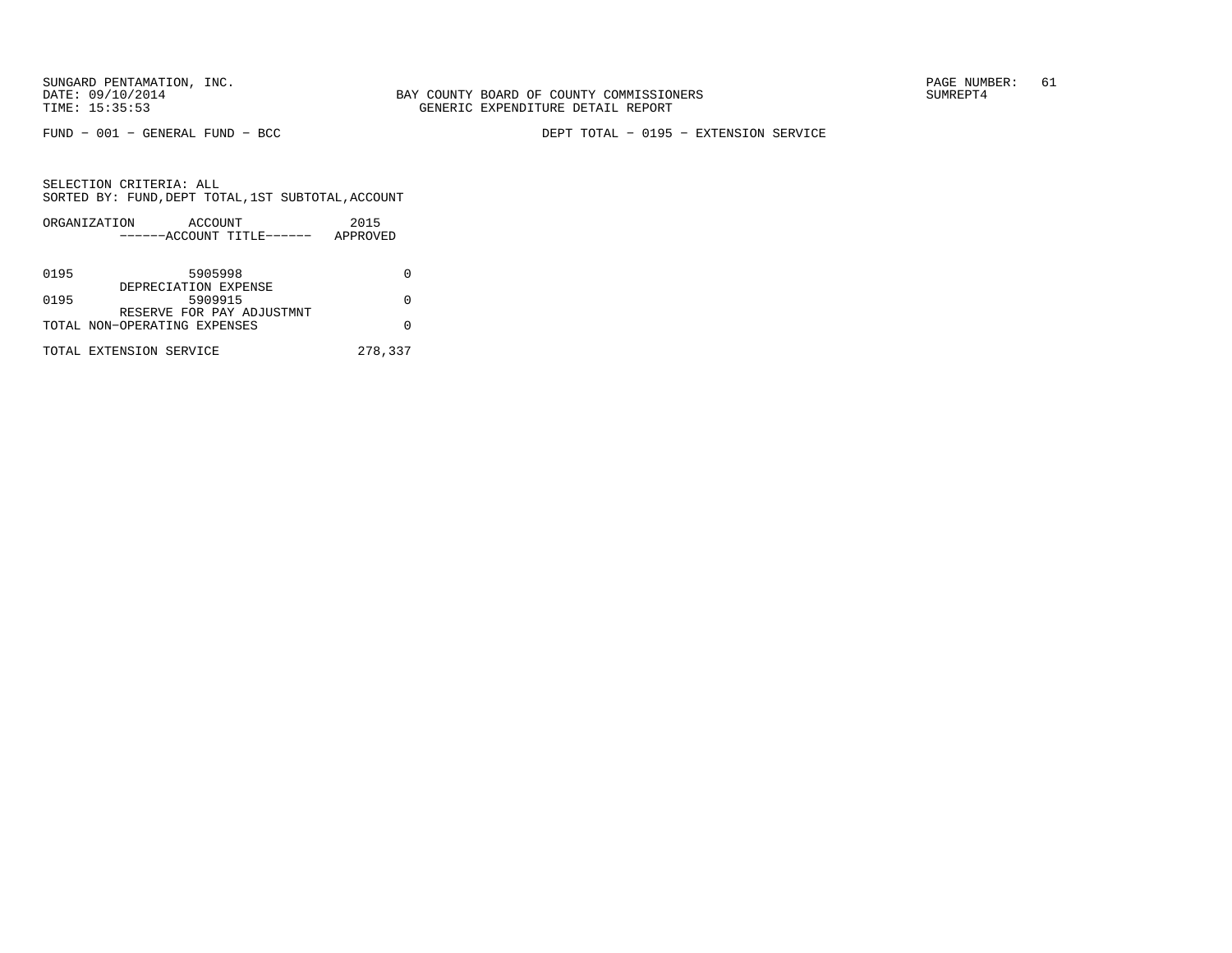FUND − 001 − GENERAL FUND − BCC DEPT TOTAL − 0205 − VETERANS SERVICES

| ORGANIZATION | <b>ACCOUNT</b><br>---ACCOUNT TITLE------             | 2015<br>APPROVED |
|--------------|------------------------------------------------------|------------------|
| 0205         | 5101200<br>SALARIES & WAGES-REGULAR                  | 166,875          |
| 0205         | 5101400<br>SALARIES & WAGES-OVERTIME                 | 425              |
| 0205         | 5102100<br>FICA TAXES-MATCHING                       | 12,799           |
| 0205         | 5102200<br>RETIREMENT CONTRIBUTIONS                  | 12,638           |
| 0205         | 5102300<br>LIFE & HEALTH INSURANCE                   | 21,051           |
| 0205         | 5102400<br>WORKERS COMP. PREMIUMS                    | 718              |
|              | TOTAL PERSONAL SERVICES                              | 214,506          |
| 0205         | 5303107                                              | 0                |
| 0205         | PROF<br>SRV-SUBSTANCE TEST<br>5303110                | 0                |
| 0205         | PROF SRV-BACKGROUND CHECK<br>5303401                 | 0                |
| 0205         | CONTRACTED SERVICES<br>5303410                       | $\Omega$         |
| 0205         | CONTR SRV-JANITORIAL<br>5303425                      | 1,560            |
| 0205         | CONTR SRV-ADMIN FEES<br>5303446                      | 6,680            |
| 0205         | CONTR SRV-FACILITIES<br>5304001                      | 4,305            |
| 0205         | TRAVEL/TRAINING NON-LOCAL<br>5304005<br>TRAVEL-LOCAL | $\Omega$         |
| 0205         | 5304101<br>COMMUNICATIONS SERVICES                   | 600              |
| 0205         | 5304125<br>POSTAGE/TRANSP/FREIGHT                    | 2,000            |
| 0205         | 5304301<br>UTILITY SERVICES                          | 5,949            |
| 0205         | 5304405<br>RENTALS/LEASES-BUILDINGS                  | 0                |
| 0205         | 5304410<br>RENTALS/LEASES-EQUIPMENT                  | 5,090            |
| 0205         | 5304501<br>INSURANCE & BONDS                         | 2,369            |
| 0205         | 5304605<br>REPAIR/MAINT-BLDG & GRND                  | 4,086            |
| 0205         | 5304610<br>REPAIR/MAINT-AUTO EQUIP                   | 250              |
| 0205         | 5304611<br>REPAIR/MAINT-FLEET MAINT                  | 0                |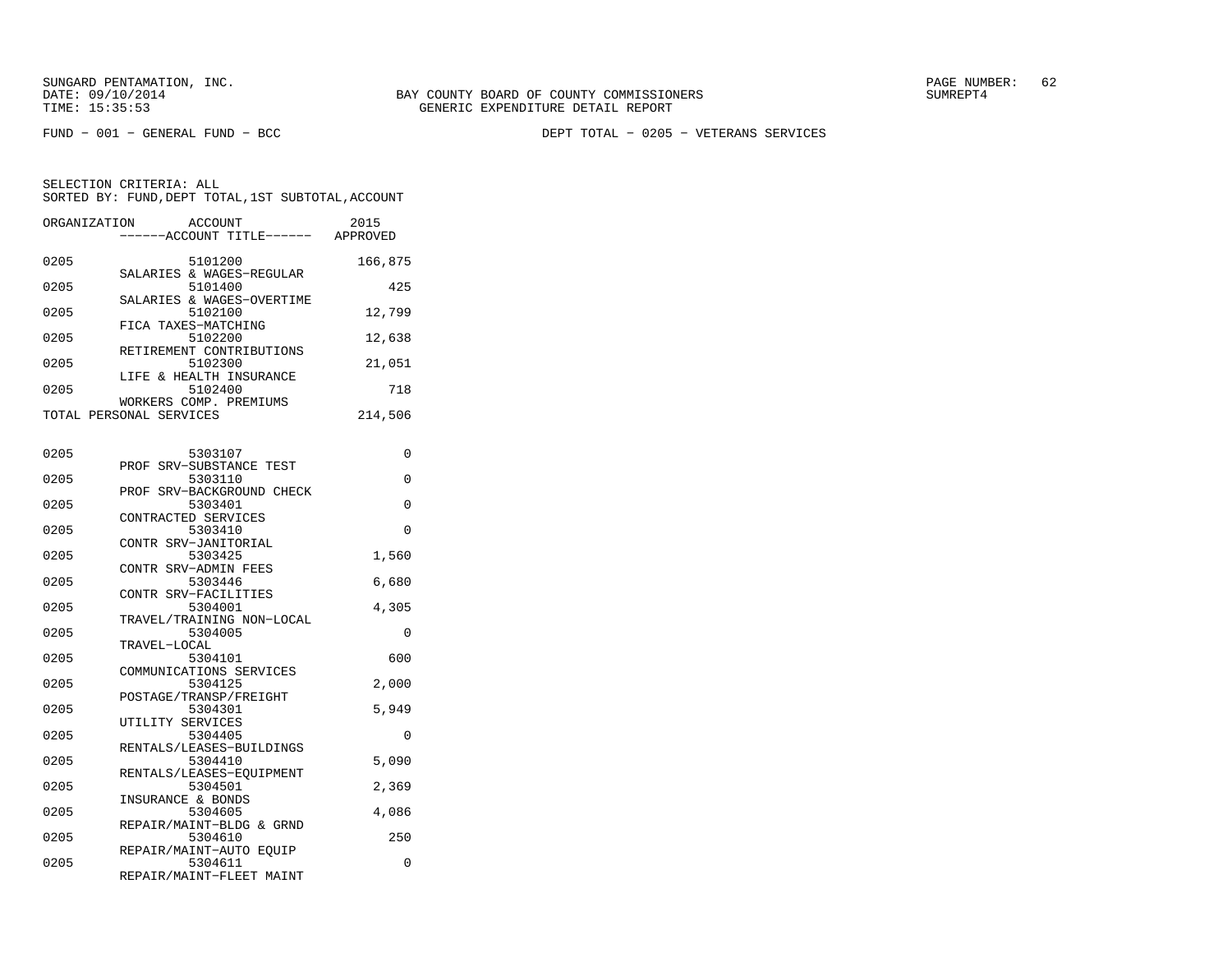SUNGARD PENTAMATION, INC.<br>DATE: 09/10/2014 SUMRER: 63 BAY COUNTY BOARD OF COUNTY COMMISSIONERS

FUND − 001 − GENERAL FUND − BCC DEPT TOTAL − 0205 − VETERANS SERVICES

|      | ORGANIZATION<br><b>ACCOUNT</b>           | 2015        |
|------|------------------------------------------|-------------|
|      | ----ACCOUNT TITLE------ APPROVED         |             |
| 0205 | 5304615                                  | 150         |
|      | REPAIR/MAINT-EQUIPMENT                   |             |
| 0205 | 5304902<br>FEES & COSTS-PURCHASING       | 681         |
| 0205 | 5304905                                  | $\Omega$    |
|      | FEES&COSTS-LGL ADV/ADVERT                |             |
| 0205 | 5304990<br>MISCELLANEOUS EXPENSES        | $\Omega$    |
| 0205 | 5305101                                  | 4,205       |
|      | OFFICE SUPPLIES                          |             |
| 0205 | 5305201<br>OPERATING SUPPLIES            | 0           |
| 0205 | 5305205                                  | 250         |
|      | GAS, OIL & LUBRICANTS                    |             |
| 0205 | 5305208                                  | 2,400       |
| 0205 | OPERATING/PROMO EXPS<br>5305210          | 50          |
|      | SAFETY GEAR & SUPPLIES                   |             |
| 0205 | 5305402                                  | 120         |
| 0205 | <b>DUES &amp; MEMBERSHIPS</b><br>5305406 |             |
|      | TRAINING & TUITION                       | 0           |
|      | TOTAL OPERATING EXPENSES                 | 40,745      |
|      |                                          |             |
| 0205 | 5606401                                  | $\Omega$    |
|      | EOUIPMENT                                |             |
| 0205 | 5606402                                  | 1,000       |
| 0205 | EOUIP LESS THAN \$1000<br>5606450        | 1,036       |
|      | COMPUTER SOFTWARE                        |             |
|      | TOTAL CAPITAL OUTLAY                     | 2,036       |
|      |                                          |             |
| 0205 | 5905998                                  | 0           |
|      | DEPRECIATION EXPENSE                     |             |
| 0205 | 5909915<br>RESERVE FOR PAY ADJUSTMNT     | $\mathbf 0$ |
|      | TOTAL NON-OPERATING EXPENSES             | $\Omega$    |
|      | TOTAL VETERANS SERVICES                  | 257,287     |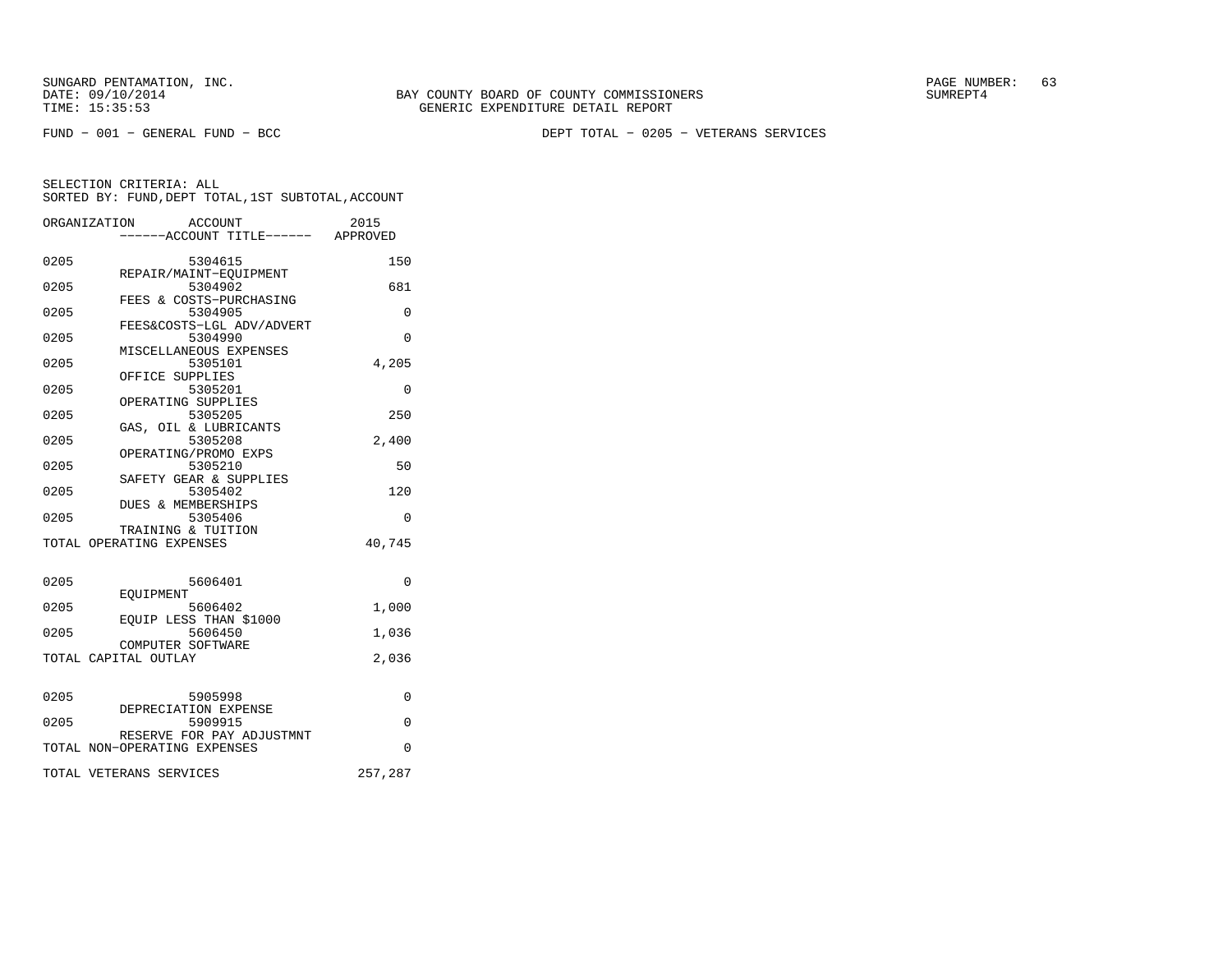FUND − 001 − GENERAL FUND − BCC DEPT TOTAL − 0210 − EMERGENCY MANAGEMENT

| ORGANIZATION | ACCOUNT                                              | ---ACCOUNT TITLE------ APPROVED | 2015     |
|--------------|------------------------------------------------------|---------------------------------|----------|
| 0210         | 5101200<br>SALARIES & WAGES-REGULAR                  |                                 | 551,999  |
| 0210         | 5101205                                              |                                 | $\Omega$ |
| 0210         | SALARIES & WAGES-DISASTER<br>5101400                 |                                 | 72,000   |
| 0210         | SALARIES & WAGES-OVERTIME<br>5101405                 |                                 | 0        |
| 0210         | SALARIES-DISASTER O/T<br>5102100                     |                                 | 47,736   |
| 0210         | FICA TAXES-MATCHING<br>5102200                       |                                 | 67,839   |
| 0210         | RETIREMENT CONTRIBUTIONS<br>5102300                  |                                 | 122,285  |
| 0210         | LIFE & HEALTH INSURANCE<br>5102400                   |                                 | 9,208    |
| 0210         | WORKERS COMP. PREMIUMS<br>5102500                    |                                 | 0        |
|              | UNEMPLOYMENT COMPENSATION<br>TOTAL PERSONAL SERVICES |                                 | 871,067  |
| 0210         | 5303106                                              |                                 | 0        |
| 0210         | PROF SRV-PHYSICLS/MEDICAL<br>5303107                 |                                 | 162      |
| 0210         | PROF<br>5303110                                      | SRV-SUBSTANCE TEST              | 200      |
| 0210         | PROF SRV-BACKGROUND CHECK<br>5303401                 |                                 | 5,000    |
| 0210         | CONTRACTED SERVICES<br>5303410                       |                                 | $\Omega$ |
| 0210         | CONTR SRV-JANITORIAL<br>5303425                      |                                 | 780      |
| 0210         | CONTR SRV-ADMIN FEES<br>5303446                      |                                 | $\Omega$ |
| 0210         | CONTR SRV-FACILITIES<br>5304001                      |                                 | 0        |
| 0210         | TRAVEL/TRAINING NON-LOCAL<br>5304005                 |                                 | 0        |
|              | TRAVEL-LOCAL                                         |                                 |          |
| 0210         | 5304101<br>COMMUNICATIONS SERVICES                   |                                 | 0        |
| 0210         | 5304125<br>POSTAGE/TRANSP/FREIGHT                    |                                 | 165      |
| 0210         | 5304301<br>UTILITY SERVICES                          |                                 | 2,500    |
| 0210         | 5304410<br>RENTALS/LEASES-EOUIPMENT                  |                                 | 3,662    |
| 0210         | 5304501<br>INSURANCE & BONDS                         |                                 | 7,701    |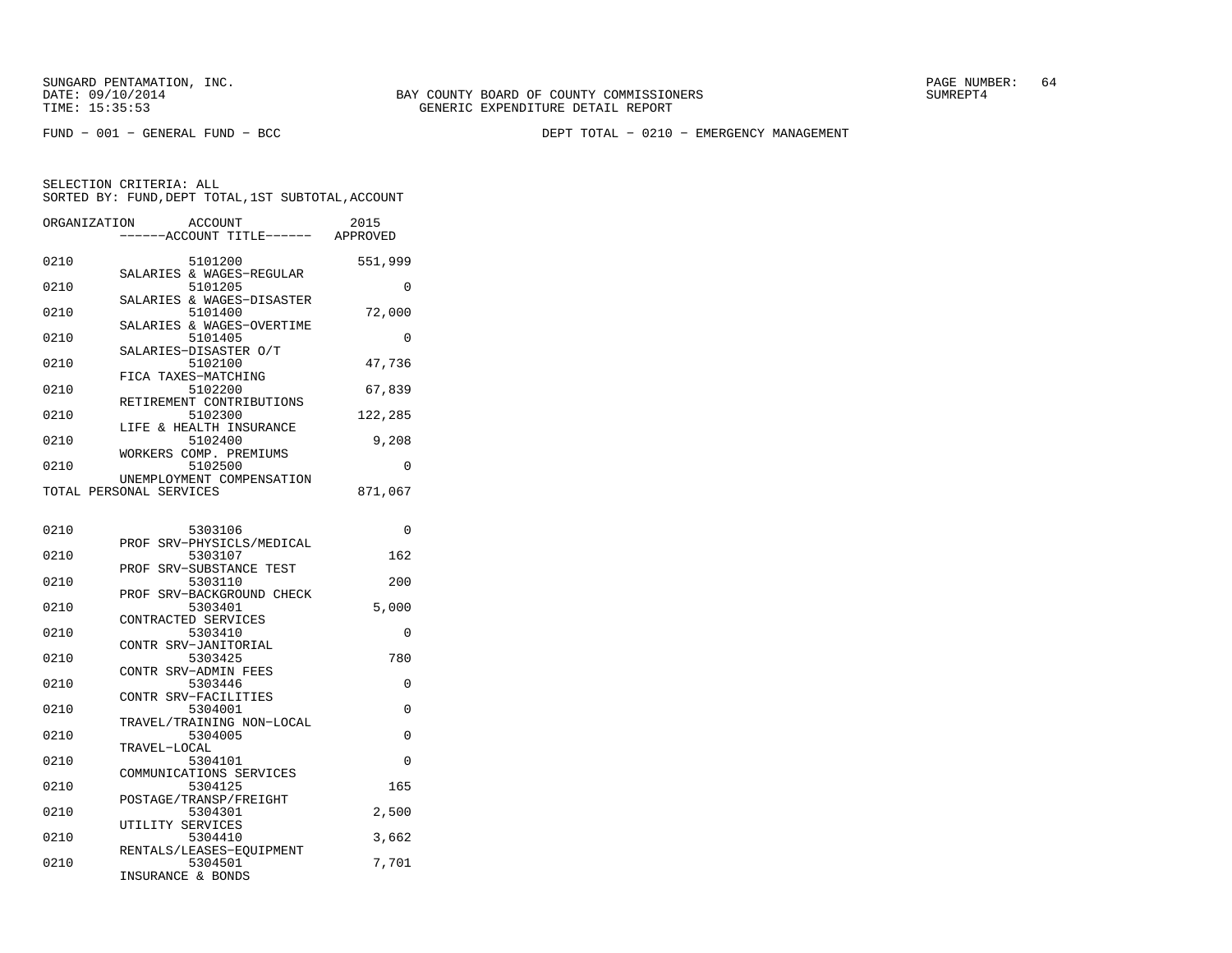FUND − 001 − GENERAL FUND − BCC DEPT TOTAL − 0210 − EMERGENCY MANAGEMENT

|      | ORGANIZATION                              | ACCOUNT<br>---ACCOUNT TITLE------ APPROVED                     | 2015     |
|------|-------------------------------------------|----------------------------------------------------------------|----------|
| 0210 |                                           | 5304605                                                        | 0        |
| 0210 |                                           | REPAIR/MAINT-BLDG & GRND<br>5304610<br>REPAIR/MAINT-AUTO EQUIP | 1,871    |
| 0210 |                                           | 5304611<br>REPAIR/MAINT-FLEET MAINT                            | 0        |
| 0210 |                                           | 5304615<br>REPAIR/MAINT-EOUIPMENT                              | 500      |
| 0210 | PRINTING & BINDING                        | 5304701                                                        | 0        |
| 0210 |                                           | 5304902<br>FEES & COSTS-PURCHASING                             | 2,044    |
| 0210 |                                           | 5304905<br>FEES&COSTS-LGL ADV/ADVERT                           | 0        |
| 0210 | FEES & COSTS-PERMITS                      | 5304922                                                        | 0        |
| 0210 |                                           | 5304990<br>MISCELLANEOUS EXPENSES                              | 0        |
| 0210 | OFFICE SUPPLIES                           | 5305101                                                        | 2,000    |
| 0210 | OPERATING SUPPLIES                        | 5305201                                                        | 300      |
| 0210 |                                           | 5305202<br>OPER SUPPLIES-JANITORIAL                            | 0        |
| 0210 |                                           | 5305205<br>GAS, OIL & LUBRICANTS                               | 3,500    |
| 0210 |                                           | 5305210<br>SAFETY GEAR & SUPPLIES                              | 0        |
| 0210 |                                           | 5305215<br>CLOTHING & WEARING APPRL                            | 0        |
| 0210 |                                           | 5305401<br>BOOKS/RESOURCE MATR/SUBSC                           | 0        |
| 0210 | <b>DUES &amp; MEMBERSHIPS</b>             | 5305402                                                        | 395      |
| 0210 | TRAINING & TUITION                        | 5305406                                                        | $\Omega$ |
|      | TOTAL OPERATING EXPENSES                  |                                                                | 30,780   |
| 0210 |                                           | 5606401                                                        | 0        |
| 0210 | EOUIPMENT                                 | 5606402                                                        | $\Omega$ |
| 0210 |                                           | EOUIP LESS THAN \$1000<br>5606450                              | 3,500    |
|      | COMPUTER SOFTWARE<br>TOTAL CAPITAL OUTLAY |                                                                | 3,500    |
| 0210 |                                           | 5808118<br>GRANT-HAZARD MITIGATION                             | 0        |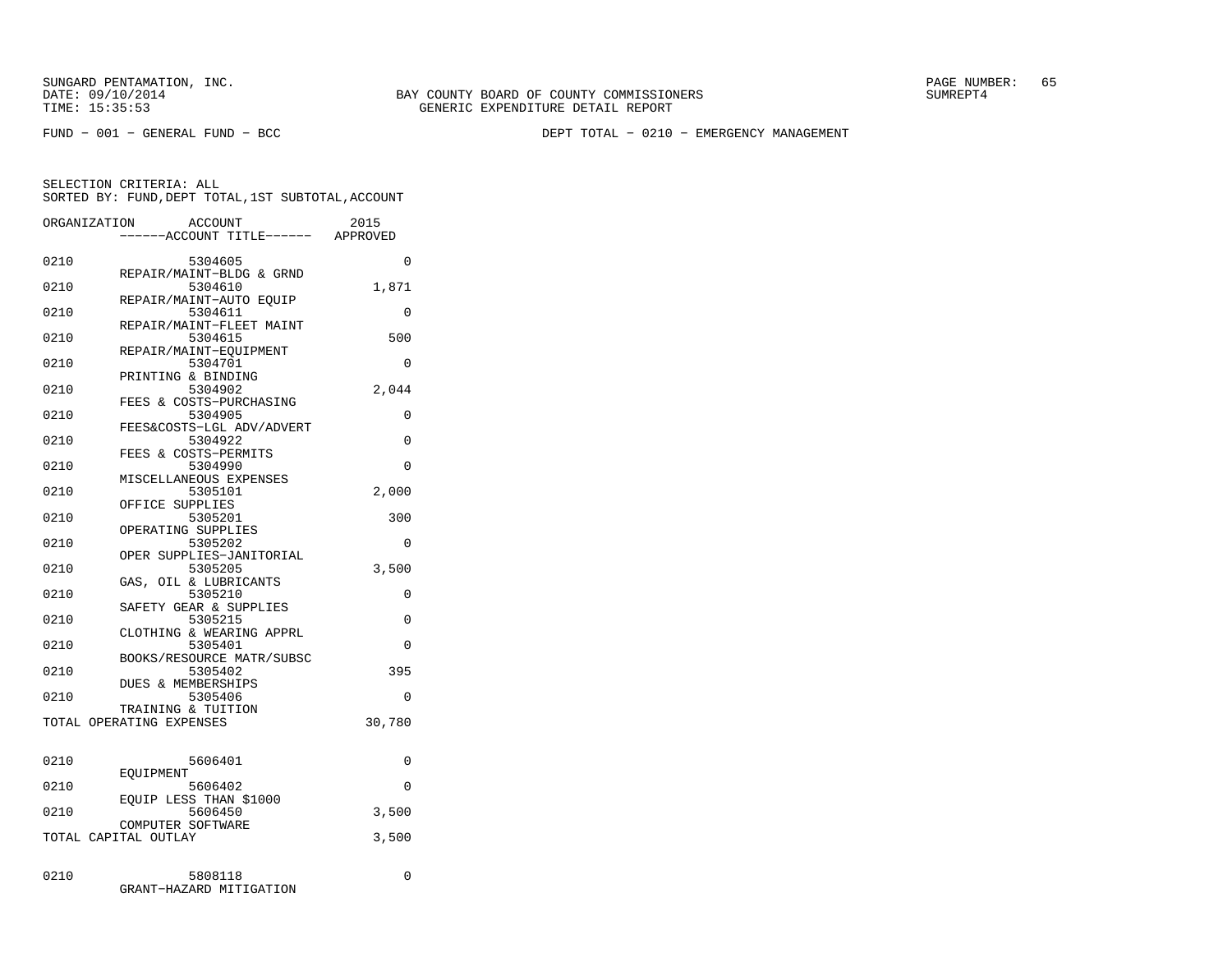SUNGARD PENTAMATION, INC.<br>DATE: 09/10/2014 SUMRER: 66 SUNTY BOARD OF COUNTY COMMISSIONERS

FUND − 001 − GENERAL FUND − BCC DEPT TOTAL − 0210 − EMERGENCY MANAGEMENT

|      | ORGANIZATION                 | ACCOUNT              |                                    | 2015    |          |
|------|------------------------------|----------------------|------------------------------------|---------|----------|
|      |                              |                      | ------ACCOUNT TITLE------ APPROVED |         |          |
|      |                              |                      |                                    |         |          |
| 0210 |                              | 5808174              |                                    |         | O        |
|      |                              | GRANT-HAZ MAT        |                                    |         |          |
| 0210 |                              | 5808178              |                                    |         | $\Omega$ |
|      |                              |                      | GRANT-HOMELAND SECURITY            |         |          |
| 0210 |                              | 5808179              |                                    |         | $\Omega$ |
|      |                              | GRANT-FEMA FLOOD     |                                    |         |          |
|      | TOTAL GRANTS & AIDS          |                      |                                    |         | $\Omega$ |
|      |                              |                      |                                    |         |          |
|      |                              |                      |                                    |         |          |
| 0210 |                              | 5905998              |                                    |         | $\Omega$ |
|      |                              | DEPRECIATION EXPENSE |                                    |         |          |
| 0210 |                              | 5909915              |                                    |         | $\Omega$ |
|      |                              |                      | RESERVE FOR PAY ADJUSTMNT          |         |          |
|      | TOTAL NON-OPERATING EXPENSES |                      |                                    |         | $\Omega$ |
|      |                              |                      |                                    |         |          |
|      | TOTAL EMERGENCY MANAGEMENT   |                      |                                    | 905,347 |          |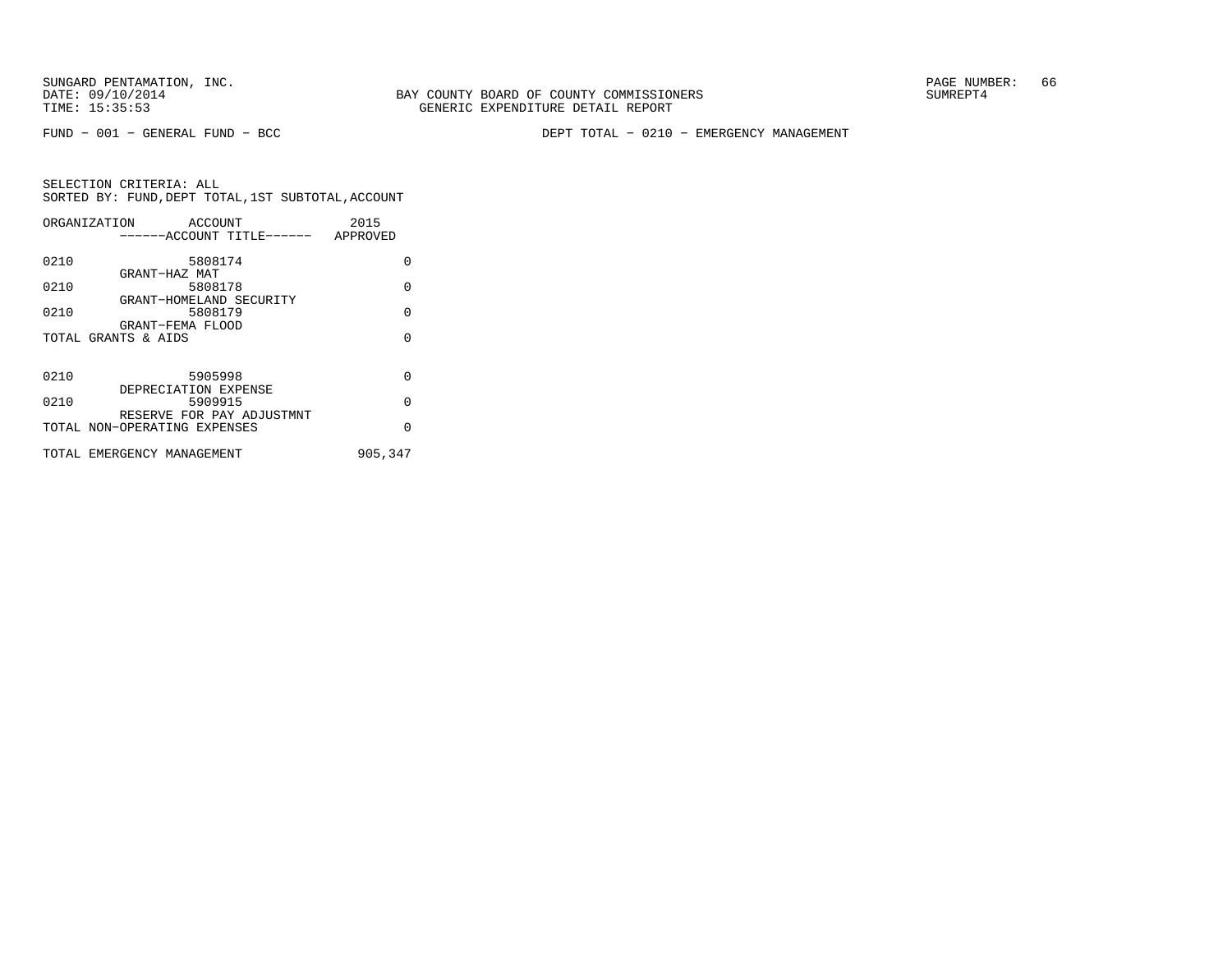FUND − 001 − GENERAL FUND − BCC DEPT TOTAL − 0211 − EMERGENCY ASSISTANCE

| ORGANIZATION | <b>ACCOUNT</b><br>---ACCOUNT TITLE------ APPROVED  | 2015     |
|--------------|----------------------------------------------------|----------|
| 0211         | 5101200<br>SALARIES & WAGES-REGULAR                | 80,677   |
| 0211         | 5101205<br>SALARIES & WAGES-DISASTER               | $\Omega$ |
| 0211         | 5102100<br>FICA TAXES-MATCHING                     | 6,172    |
| 0211         | 5102200<br>RETIREMENT CONTRIBUTIONS                | 8,799    |
| 0211         | 5102300<br>LIFE & HEALTH INSURANCE                 | 19,786   |
| 0211         | 5102400<br>WORKERS COMP. PREMIUMS                  | 3,695    |
|              | TOTAL PERSONAL SERVICES                            | 119,129  |
| 0211         | 5303107                                            | 37       |
| 0211         | PROF SRV-SUBSTANCE TEST<br>5303401                 | $\Omega$ |
| 0211         | CONTRACTED SERVICES<br>5304001                     | 3,500    |
| 0211         | TRAVEL/TRAINING NON-LOCAL<br>5304005               | $\Omega$ |
| 0211         | TRAVEL-LOCAL<br>5304101<br>COMMUNICATIONS SERVICES | 3,500    |
| 0211         | 5304125<br>POSTAGE/TRANSP/FREIGHT                  | 125      |
| 0211         | 5304301<br>UTILITY SERVICES                        | $\Omega$ |
| 0211         | 5304410<br>RENTALS/LEASES-EQUIPMENT                | 500      |
| 0211         | 5304501<br>INSURANCE & BONDS                       | 1,383    |
| 0211         | 5304605<br>REPAIR/MAINT-BLDG & GRND                | $\Omega$ |
| 0211         | 5304610<br>REPAIR/MAINT-AUTO EOUIP                 | 250      |
| 0211         | 5304615<br>REPAIR/MAINT-EOUIPMENT                  | 0        |
| 0211         | 5304701<br>PRINTING & BINDING                      | 50       |
| 0211         | 5304902<br>FEES & COSTS-PURCHASING                 | 6,813    |
| 0211         | 5304905<br>FEES&COSTS-LGL ADV/ADVERT               | 100      |
| 0211         | 5305101<br>OFFICE SUPPLIES                         | 1,500    |
| 0211         | 5305205<br>GAS, OIL & LUBRICANTS                   | 0        |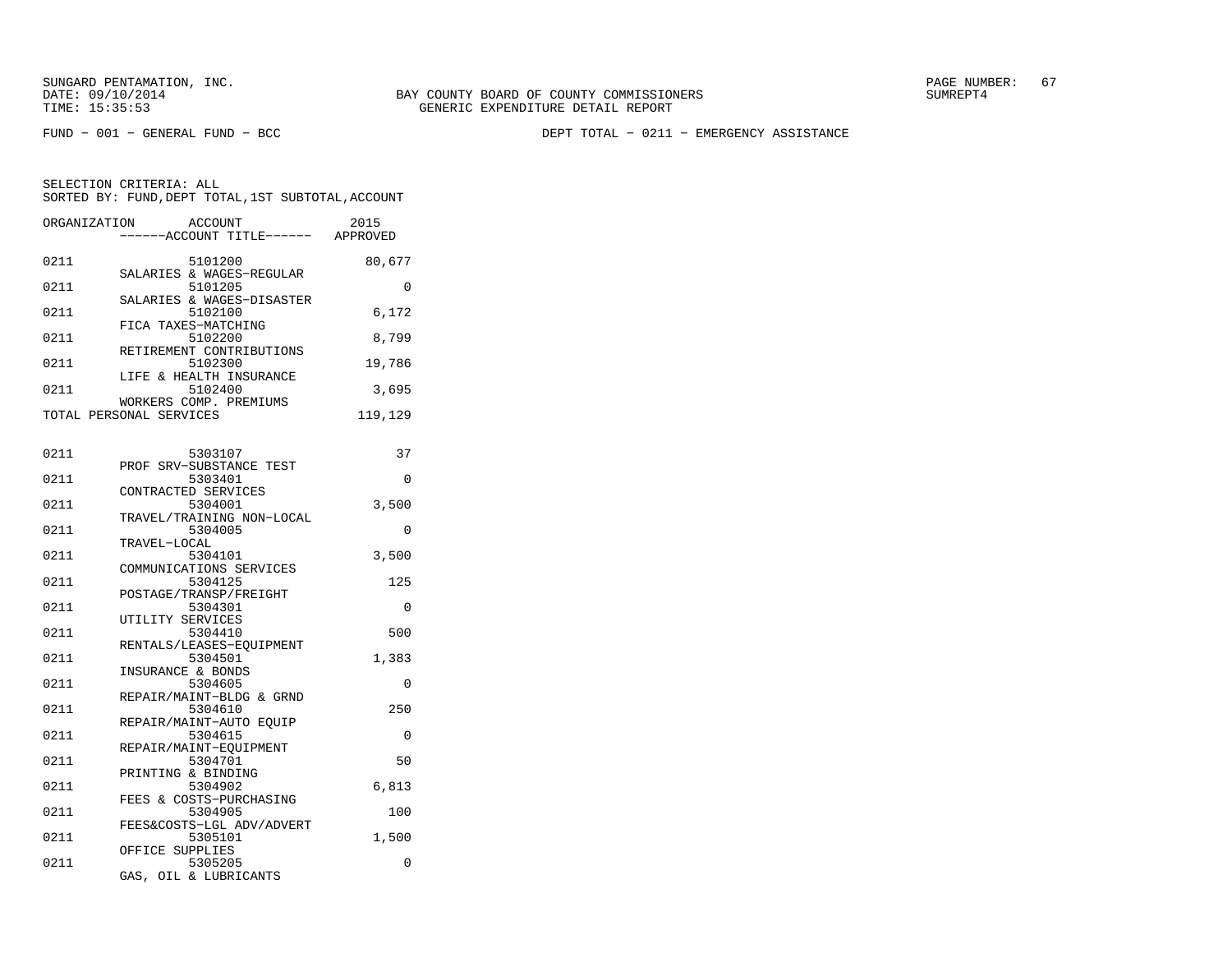FUND − 001 − GENERAL FUND − BCC DEPT TOTAL − 0211 − EMERGENCY ASSISTANCE

| SELECTION CRITERIA: ALL |                                                    |
|-------------------------|----------------------------------------------------|
|                         | SORTED BY: FUND, DEPT TOTAL, 1ST SUBTOTAL, ACCOUNT |

|      | ORGANIZATION ACCOUNT<br>------ACCOUNT TITLE------ APPROVED | 2015     |
|------|------------------------------------------------------------|----------|
| 0211 | 5305401<br>BOOKS/RESOURCE MATR/SUBSC                       | $\Omega$ |
| 0211 | 5305402<br><b>DUES &amp; MEMBERSHIPS</b>                   | 1,000    |
| 0211 | 5305406<br>TRAINING & TUITION                              | $\Omega$ |
|      | TOTAL OPERATING EXPENSES                                   | 18,758   |
| 0211 | 5606342                                                    | $\Omega$ |
| 0211 | IMPRV-SALV ARMY RENTALS<br>5606401                         | $\Omega$ |
| 0211 | EOUIPMENT<br>5606402<br>EQUIP LESS THAN \$1000             | 3,000    |
| 0211 | 5606450<br>COMPUTER SOFTWARE                               | 0        |
| 0211 | 5606523<br>CIP-EMG SVC LOGISTICS CTR                       | $\Omega$ |
|      | TOTAL CAPITAL OUTLAY                                       | 3,000    |
| 0211 | 5909910<br>RESERVE FOR CONTINGENCIES                       | 0        |
| 0211 | 5909915                                                    | $\Omega$ |
|      | RESERVE FOR PAY ADJUSTMNT<br>TOTAL NON-OPERATING EXPENSES  | $\Omega$ |
|      | TOTAL EMERGENCY ASSISTANCE                                 | 140,887  |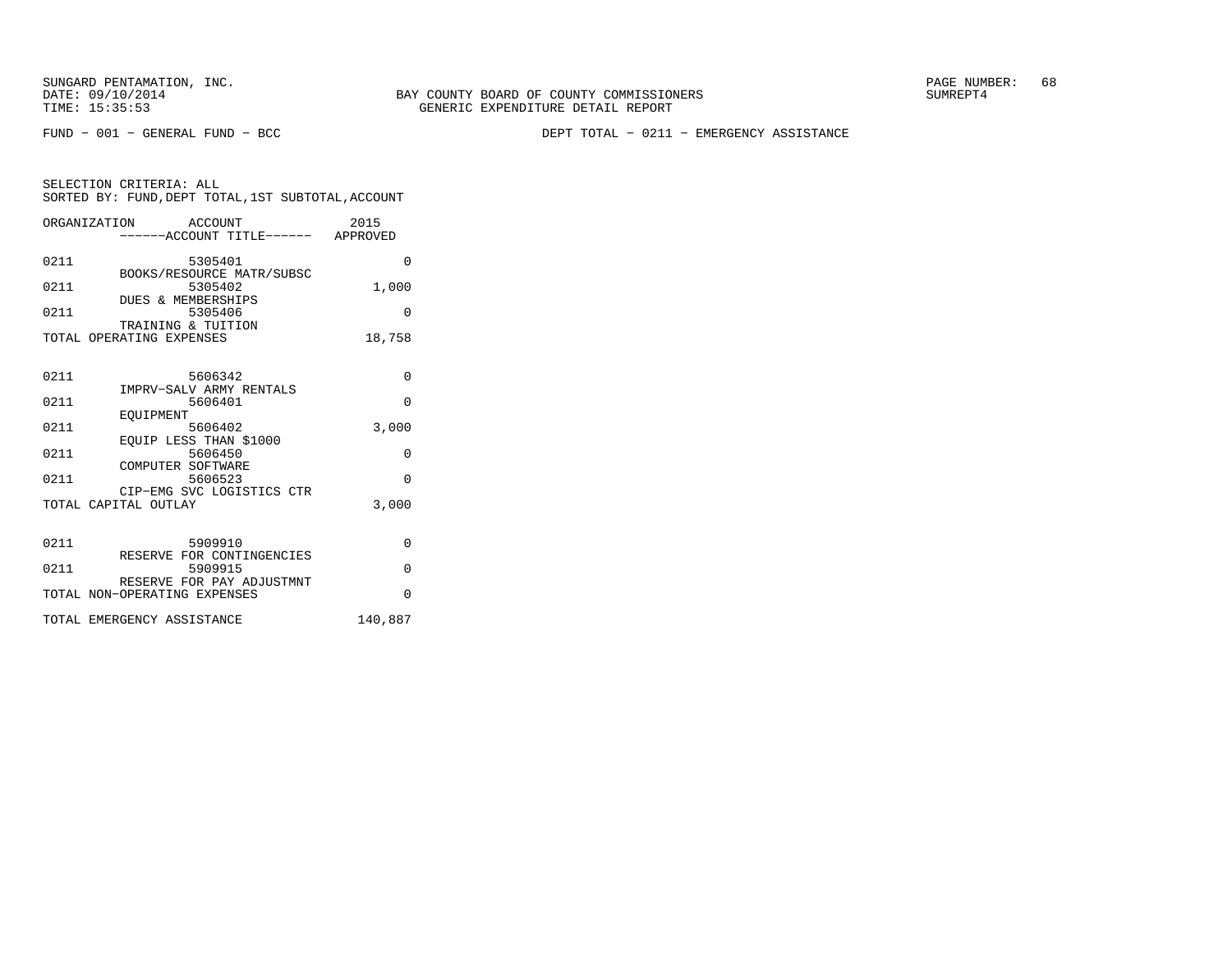SUNGARD PENTAMATION, INC.<br>DATE: 09/10/2014 SUMRER: 69 BAY COUNTY BOARD OF COUNTY COMMISSIONERS

FUND − 001 − GENERAL FUND − BCC DEPT TOTAL − 0601 − CIRCUIT COURT−CT ADMIN

|      | ORGANIZATION             | ACCOUNT                           |                           | 2015     |          |
|------|--------------------------|-----------------------------------|---------------------------|----------|----------|
|      |                          |                                   | -----ACCOUNT TITLE------  | APPROVED |          |
| 0601 |                          | 5101200                           |                           |          | 0        |
|      |                          |                                   | SALARIES & WAGES-REGULAR  |          |          |
| 0601 |                          | 5102100<br>FICA TAXES-MATCHING    |                           |          | $\Omega$ |
| 0601 |                          | 5102200                           |                           |          | $\Omega$ |
|      |                          |                                   | RETIREMENT CONTRIBUTIONS  |          |          |
| 0601 |                          | 5102300                           |                           |          | $\Omega$ |
| 0601 |                          | 5102400                           | LIFE & HEALTH INSURANCE   |          | 0        |
|      |                          | WORKERS COMP. PREMIUMS            |                           |          |          |
|      | TOTAL PERSONAL SERVICES  |                                   |                           |          | 0        |
|      |                          |                                   |                           |          |          |
| 0601 |                          | 5303401                           |                           |          | 0        |
|      |                          | CONTRACTED SERVICES               |                           |          |          |
| 0601 |                          | 5304001                           |                           |          | $\Omega$ |
|      |                          |                                   | TRAVEL/TRAINING NON-LOCAL |          |          |
| 0601 |                          | 5304005<br>TRAVEL-LOCAL           |                           |          | $\Omega$ |
| 0601 |                          | 5304101                           |                           |          | 0        |
|      |                          |                                   | COMMUNICATIONS SERVICES   |          |          |
| 0601 |                          | 5304125                           |                           |          | 0        |
| 0601 |                          | POSTAGE/TRANSP/FREIGHT<br>5304410 |                           |          | 0        |
|      |                          |                                   | RENTALS/LEASES-EOUIPMENT  |          |          |
| 0601 |                          | 5304501                           |                           |          | 0        |
|      |                          | INSURANCE & BONDS                 |                           |          |          |
| 0601 |                          | 5304615                           |                           |          | 0        |
| 0601 |                          | REPAIR/MAINT-EQUIPMENT<br>5304902 |                           |          | 0        |
|      |                          |                                   | FEES & COSTS-PURCHASING   |          |          |
| 0601 |                          | 5304905                           |                           |          | 0        |
| 0601 |                          |                                   | FEES&COSTS-LGL ADV/ADVERT |          |          |
|      |                          | 5305101<br>OFFICE SUPPLIES        |                           |          | $\Omega$ |
| 0601 |                          | 5305210                           |                           |          | 0        |
|      |                          | SAFETY GEAR & SUPPLIES            |                           |          |          |
| 0601 |                          | 5305215                           | CLOTHING & WEARING APPRL  |          | $\Omega$ |
| 0601 |                          | 5305401                           |                           |          | 0        |
|      |                          |                                   | BOOKS/RESOURCE MATR/SUBSC |          |          |
| 0601 |                          | 5305402                           |                           |          | $\Omega$ |
|      |                          | <b>DUES &amp; MEMBERSHIPS</b>     |                           |          |          |
|      | TOTAL OPERATING EXPENSES |                                   |                           |          | 0        |
|      |                          |                                   |                           |          |          |
| 0601 |                          | 5606402                           |                           |          | 0        |
|      |                          | EOUIP LESS THAN \$1000            |                           |          |          |
|      | TOTAL CAPITAL OUTLAY     |                                   |                           |          | 0        |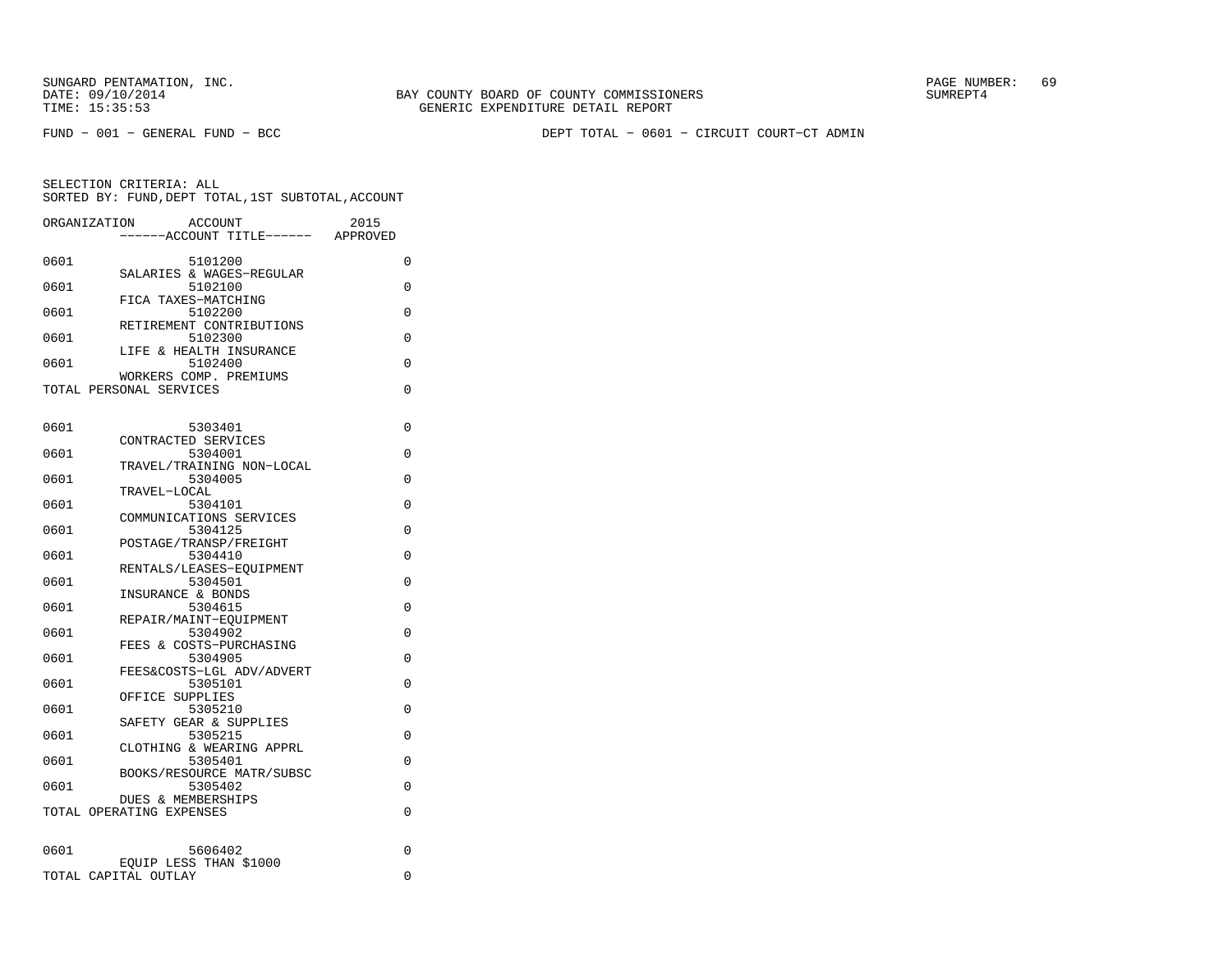BAY COUNTY BOARD OF COUNTY COMMISSIONERS TIME: 15:35:53 GENERIC EXPENDITURE DETAIL REPORT

FUND − 001 − GENERAL FUND − BCC DEPT TOTAL − 0601 − CIRCUIT COURT−CT ADMIN

SELECTION CRITERIA: ALLSORTED BY: FUND,DEPT TOTAL,1ST SUBTOTAL,ACCOUNT

| ORGANIZATION | ACCOUNT |                           | 2015     |
|--------------|---------|---------------------------|----------|
|              |         | ------ACCOUNT TITLE------ | APPROVED |

TOTAL CIRCUIT COURT−CT ADMIN 0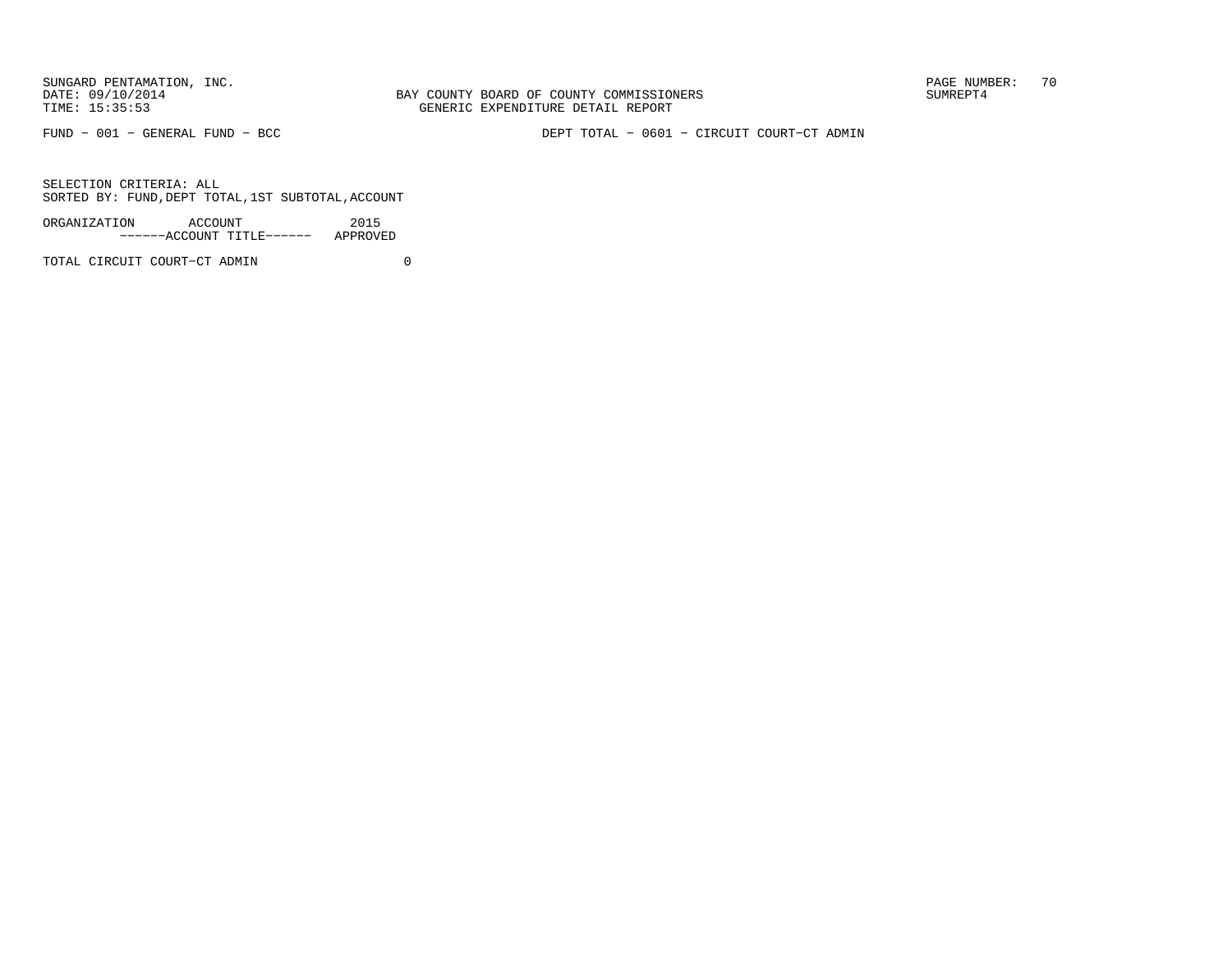FUND − 001 − GENERAL FUND − BCC DEPT TOTAL − 0602 − STATE ATTORNEY

|      | ORGANIZATION<br><b>ACCOUNT</b>     | 2015     |
|------|------------------------------------|----------|
|      | ---ACCOUNT TITLE------             | APPROVED |
|      |                                    |          |
| 0602 | 5303107                            | 0        |
|      | PROF SRV-SUBSTANCE TEST            |          |
| 0602 | 5303162                            | $\Omega$ |
|      | CONSULT COSTS-PRETRAIL             | $\Omega$ |
| 0602 | 5303301<br>COURT REPORTER SERVICES |          |
| 0602 | 5303401                            | 0        |
|      | CONTRACTED SERVICES                |          |
| 0602 | 5303408                            | 0        |
|      | CONTR SRV-800 MHZ                  |          |
| 0602 | 5303410                            | 0        |
|      | CONTR SRV-JANITORIAL               |          |
| 0602 | 5303446                            | 42,790   |
|      | CONTR SRV-FACILITIES               |          |
| 0602 | 5304010                            | 0        |
| 0602 | TRAVEL & PER DIEM-ST ATTY          | 0        |
|      | 5304101<br>COMMUNICATIONS SERVICES |          |
| 0602 | 5304105                            | 36,000   |
|      | COMM SRV-TELEPHONE                 |          |
| 0602 | 5304125                            | 0        |
|      | POSTAGE/TRANSP/FREIGHT             |          |
| 0602 | 5304301                            | 50,108   |
|      | UTILITY SERVICES                   |          |
| 0602 | 5304405                            | 16,830   |
|      | RENTALS/LEASES-BUILDINGS           |          |
| 0602 | 5304410                            | 53,160   |
|      | RENTALS/LEASES-EQUIPMENT           |          |
| 0602 | 5304501<br>INSURANCE & BONDS       | 11,848   |
| 0602 | 5304605                            | 84,212   |
|      | REPAIR/MAINT-BLDG & GRND           |          |
| 0602 | 5304615                            | 100      |
|      | REPAIR/MAINT-EOUIPMENT             |          |
| 0602 | 5304752                            | $\Omega$ |
|      | COPIES-DEPOSTION/ST WTNSS          |          |
| 0602 | 5304905                            | 0        |
|      | FEES&COSTS-LGL ADV/ADVERT          |          |
| 0602 | 5304916                            | 0        |
|      | FEES & COSTS-LIBRARY SRV           |          |
| 0602 | 5305101<br>OFFICE<br>SUPPLIES      | 0        |
| 0602 | 5305201                            | 0        |
|      | OPERATING SUPPLIES                 |          |
| 0602 | 5305202                            | 675      |
|      | OPER SUPPLIES-JANITORIAL           |          |
| 0602 | 5305245                            | 0        |
|      | OPERATING SUPPLIES-(SA)            |          |
|      | TOTAL OPERATING EXPENSES           | 295,723  |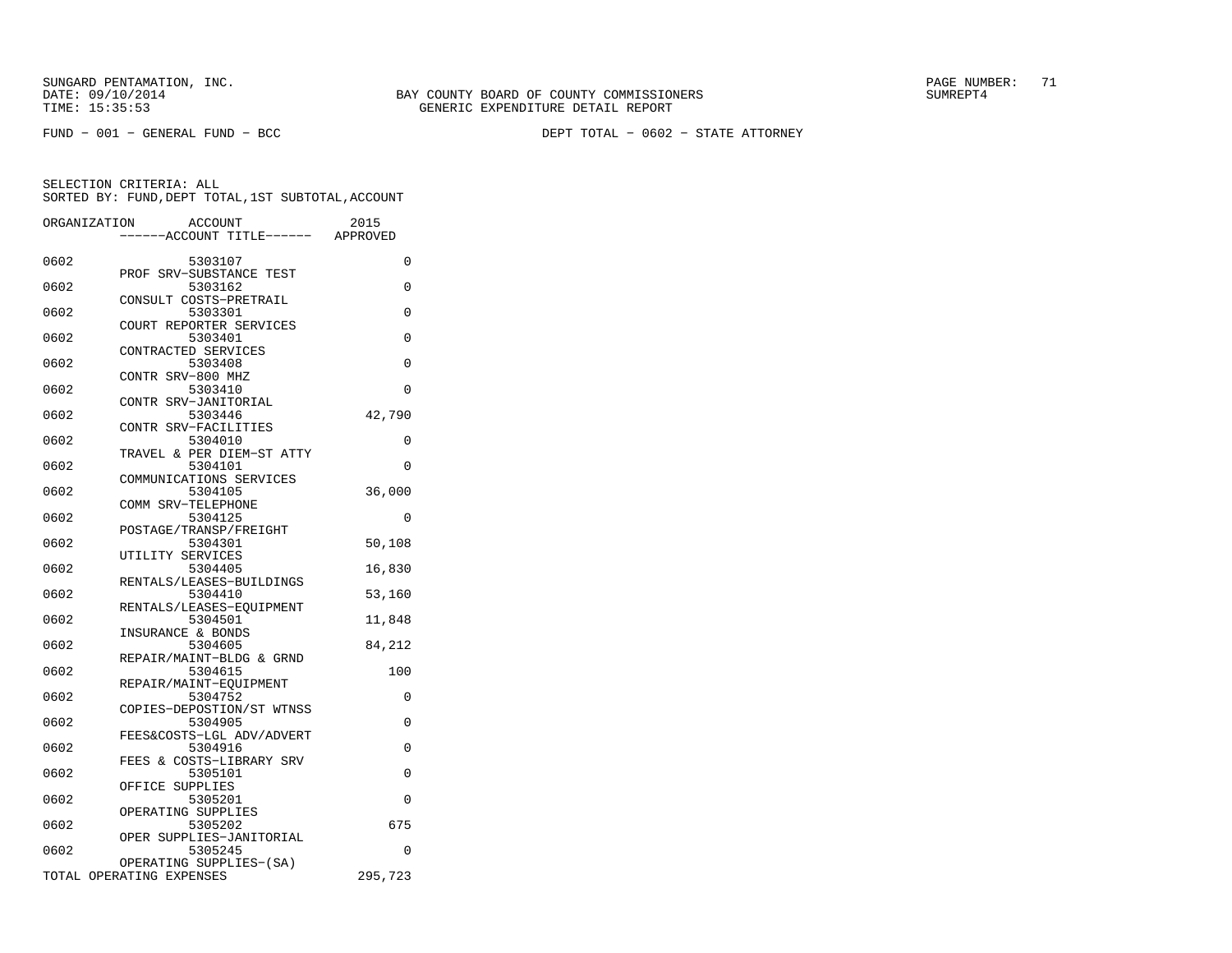FUND − 001 − GENERAL FUND − BCC DEPT TOTAL − 0602 − STATE ATTORNEY

| 2015                               |  |  |
|------------------------------------|--|--|
| ------ACCOUNT TITLE------ APPROVED |  |  |
|                                    |  |  |
| $\Omega$                           |  |  |
|                                    |  |  |
| $\Omega$                           |  |  |
|                                    |  |  |
| $\Omega$                           |  |  |
|                                    |  |  |
| $\Omega$                           |  |  |
|                                    |  |  |
| $\Omega$                           |  |  |
|                                    |  |  |
| $\Omega$                           |  |  |
|                                    |  |  |
|                                    |  |  |
| $\Omega$                           |  |  |
| $\Omega$                           |  |  |
|                                    |  |  |
| 295,723                            |  |  |
|                                    |  |  |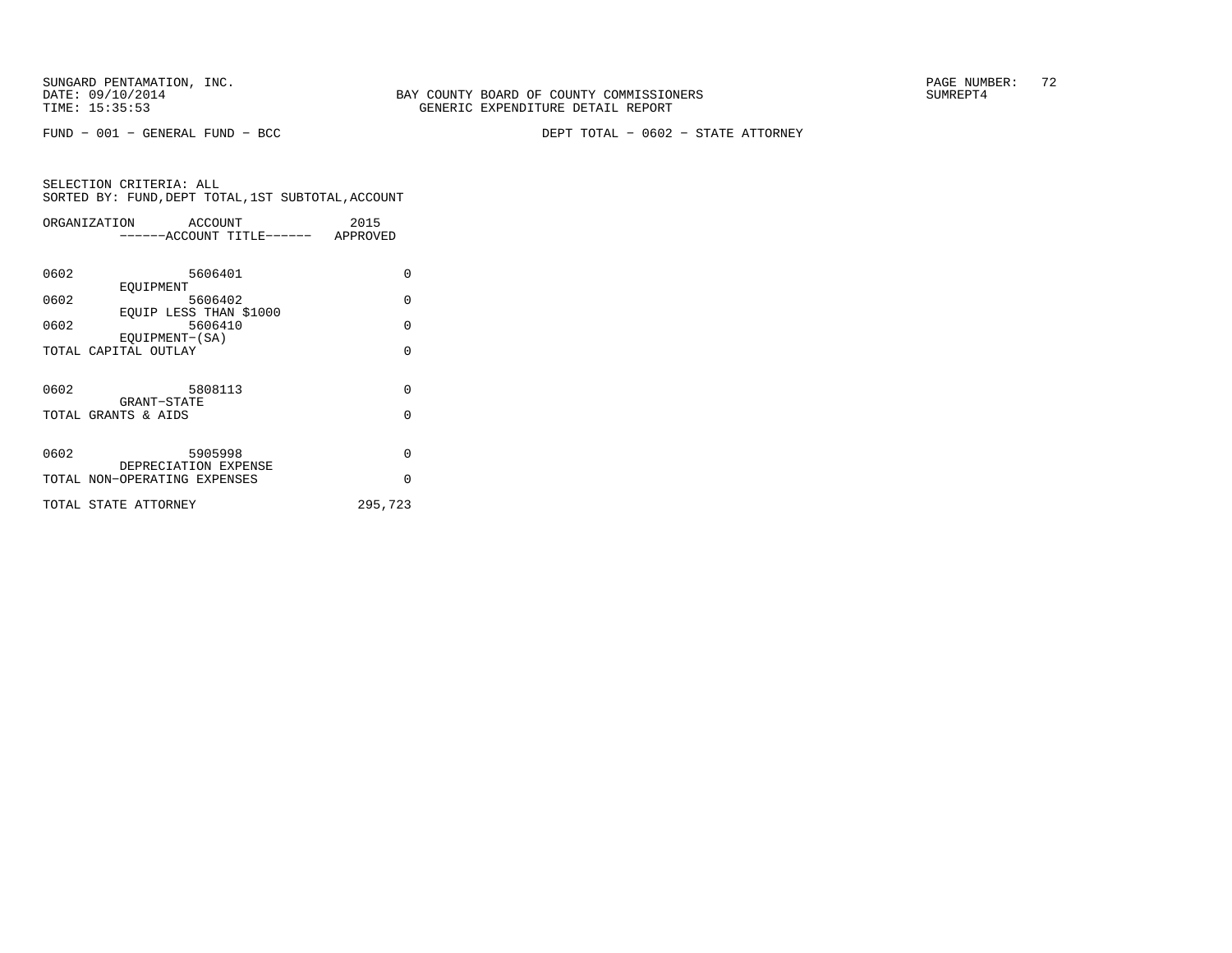FUND − 001 − GENERAL FUND − BCC DEPT TOTAL − 0603 − PUBLIC DEFENDER

|      | ORGANIZATION<br><b>ACCOUNT</b><br>---ACCOUNT TITLE------ | 2015<br>APPROVED |
|------|----------------------------------------------------------|------------------|
|      |                                                          |                  |
| 0603 | 5303162                                                  | 0                |
|      | CONSULT COSTS-PRETRAIL                                   |                  |
| 0603 | 5303401                                                  | 0                |
|      | CONTRACTED SERVICES                                      |                  |
| 0603 | 5303410                                                  | $\Omega$         |
| 0603 | CONTR SRV-JANITORIAL<br>5303446                          | 27,699           |
|      | CONTR SRV-FACILITIES                                     |                  |
| 0603 | 5304001                                                  | 0                |
|      | TRAVEL/TRAINING NON-LOCAL                                |                  |
| 0603 | 5304101                                                  | 6,336            |
|      | COMMUNICATIONS SERVICES                                  |                  |
| 0603 | 5304125                                                  | 0                |
|      | POSTAGE/TRANSP/FREIGHT                                   |                  |
| 0603 | 5304301                                                  | 34,000           |
|      | UTILITY SERVICES                                         |                  |
| 0603 | 5304410<br>RENTALS/LEASES-EQUIPMENT                      | 0                |
| 0603 | 5304501                                                  | 11,848           |
|      | INSURANCE & BONDS                                        |                  |
| 0603 | 5304605                                                  | 65,554           |
|      | REPAIR/MAINT-BLDG & GRND                                 |                  |
| 0603 | 5304615                                                  | 0                |
|      | REPAIR/MAINT-EOUIPMENT                                   |                  |
| 0603 | 5304755                                                  | 0                |
|      | COPIES-DEPOSTION/PUB DEF                                 |                  |
| 0603 | 5304916                                                  | 0                |
|      | FEES & COSTS-LIBRARY SRV                                 |                  |
| 0603 | 5304935<br>WTNSS CSTS-EXPERT/P.D.                        | 0                |
| 0603 | 5304990                                                  | 0                |
|      | MISCELLANEOUS EXPENSES                                   |                  |
| 0603 | 5305101                                                  | $\Omega$         |
|      | OFFICE SUPPLIES                                          |                  |
| 0603 | 5305201                                                  | 0                |
|      | OPERATING SUPPLIES                                       |                  |
| 0603 | 5305202                                                  | $\Omega$         |
|      | OPER SUPPLIES-JANITORIAL                                 |                  |
|      | TOTAL OPERATING EXPENSES                                 | 145,437          |
|      |                                                          |                  |
| 0603 | 5606401                                                  | 0                |
|      | EOUIPMENT                                                |                  |
| 0603 | 5606402                                                  | $\Omega$         |
|      | EQUIP LESS THAN \$1000                                   |                  |
|      | TOTAL CAPITAL OUTLAY                                     | $\Omega$         |
|      |                                                          |                  |
|      |                                                          |                  |
| 0603 | 5905998                                                  | 0                |
|      | DEPRECIATION EXPENSE                                     |                  |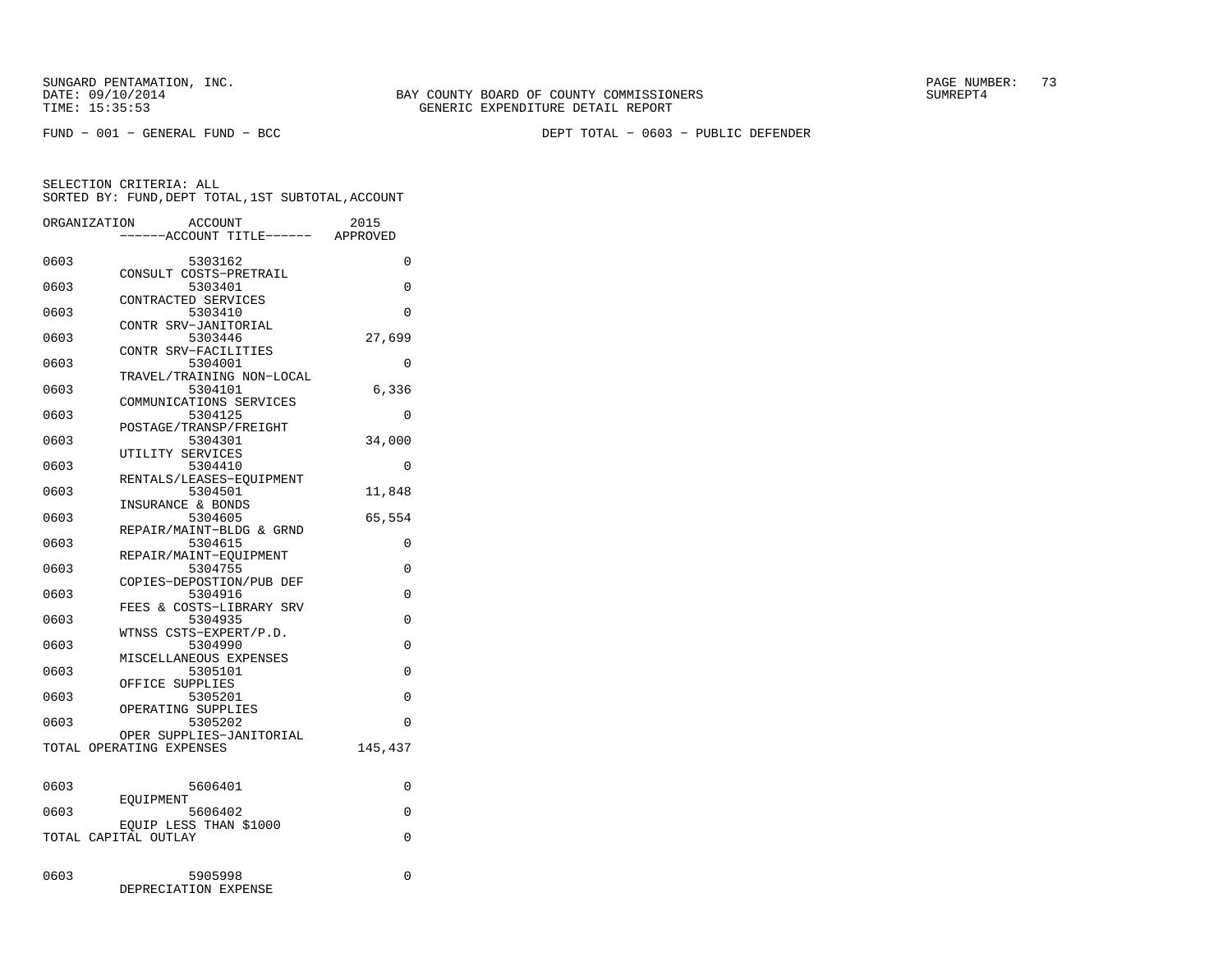FUND − 001 − GENERAL FUND − BCC DEPT TOTAL − 0603 − PUBLIC DEFENDER

SELECTION CRITERIA: ALLSORTED BY: FUND,DEPT TOTAL,1ST SUBTOTAL,ACCOUNT

| ORGANIZATION                 | ACCOUNT |                           | 2015     |  |
|------------------------------|---------|---------------------------|----------|--|
|                              |         | ------ACCOUNT TITLE------ | APPROVED |  |
| TOTAL NON-OPERATING EXPENSES |         |                           |          |  |

TOTAL PUBLIC DEFENDER 145,437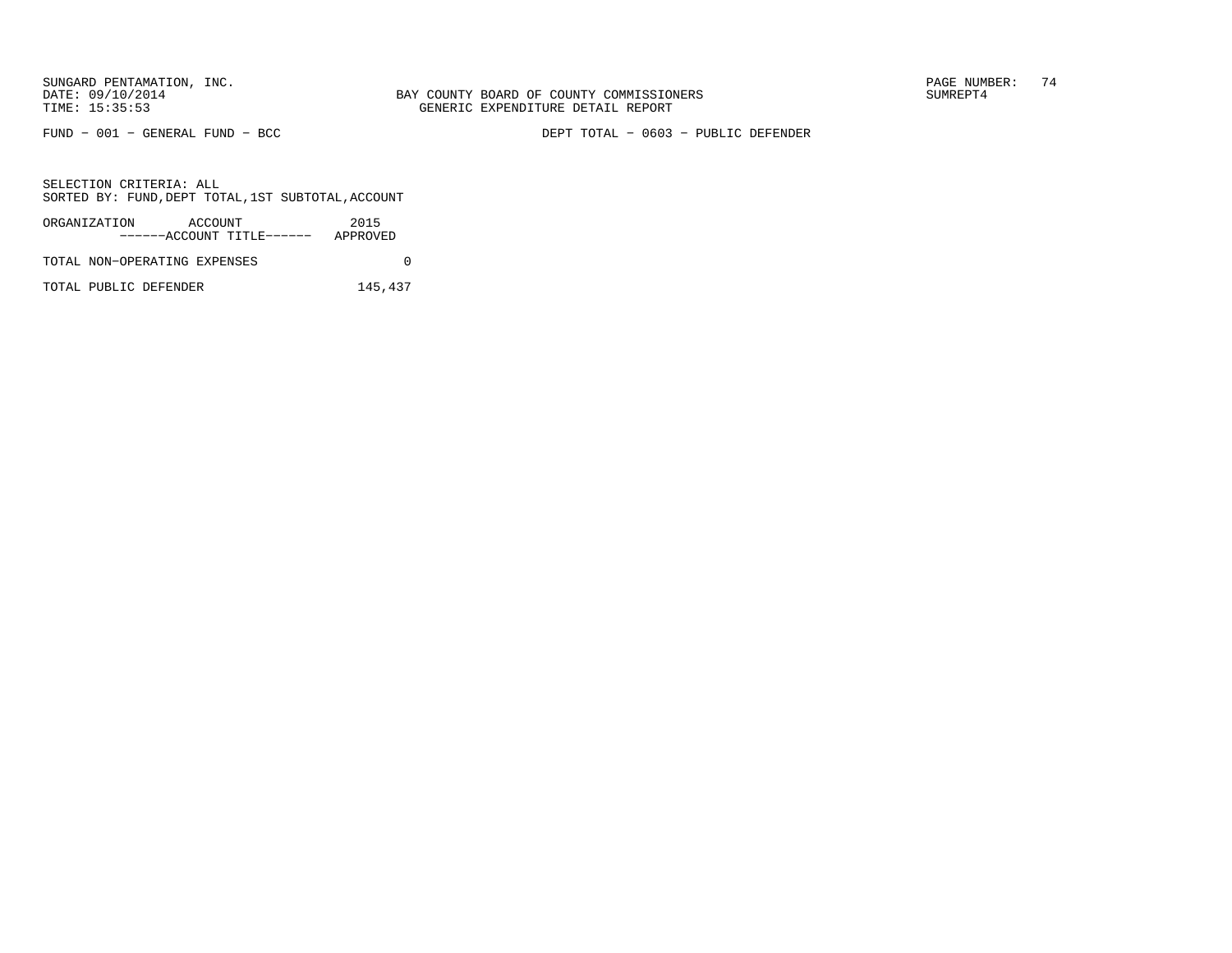FUND − 001 − GENERAL FUND − BCC DEPT TOTAL − 0604 − CLERK OF CIRCUIT COURT

| SELECTION CRITERIA: ALL |  |  |                                                 |  |
|-------------------------|--|--|-------------------------------------------------|--|
|                         |  |  | SORTED BY: FUND,DEPT TOTAL,1ST SUBTOTAL,ACCOUNT |  |

|      | ORGANIZATION ACCOUNT<br>-----ACCOUNT TITLE------ APPROVED | 2015      |
|------|-----------------------------------------------------------|-----------|
| 0604 | 5303410                                                   | $\Omega$  |
| 0604 | CONTR SRV-JANITORIAL<br>5304107                           | 20,000    |
| 0604 | COMM SRV-COURT RELATED<br>5304501                         | 4,542     |
| 0604 | INSURANCE & BONDS<br>5304611                              | $\Omega$  |
|      | REPAIR/MAINT-FLEET MAINT<br>TOTAL OPERATING EXPENSES      | 24,542    |
| 0604 | 5808175<br>GRANT-BYRNE GRANT                              | $\Omega$  |
|      | TOTAL GRANTS & AIDS                                       | $\Omega$  |
| 0604 | 5819180<br>FEES & COST-CLERK                              | $\Omega$  |
| 0604 | 5819181<br>FEES & COST-COUNTY COURT                       | $\Omega$  |
| 0604 | 5819182                                                   | 1,214,143 |
| 0604 | FEES & COST-BOARD FINANCE<br>5905998                      | $\Omega$  |
|      | DEPRECIATION EXPENSE<br>TOTAL NON-OPERATING EXPENSES      | 1,214,143 |
|      | TOTAL CLERK OF CIRCUIT COURT                              | 1,238,685 |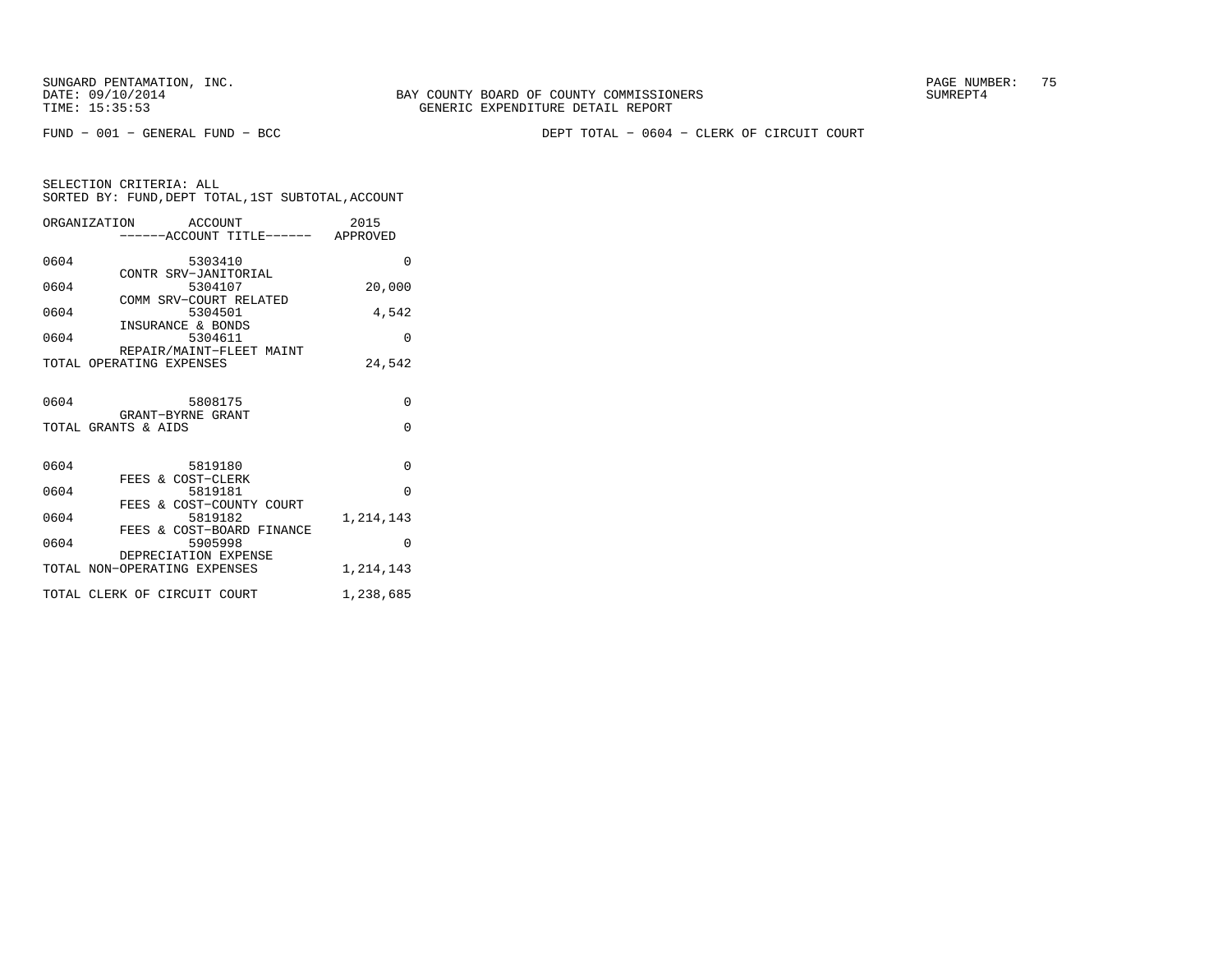FUND − 001 − GENERAL FUND − BCC DEPT TOTAL − 0605 − PUBLIC INFO/COURT EFF

| ORGANIZATION | ACCOUNT<br>------ACCOUNT TITLE------ APPROVED              | 2015     |
|--------------|------------------------------------------------------------|----------|
| 0605         | 5101200                                                    | 54,176   |
| 0605         | SALARIES & WAGES-REGULAR<br>5102100                        | 4,145    |
| 0605         | FICA TAXES-MATCHING<br>5102200<br>RETIREMENT CONTRIBUTIONS | 4,092    |
| 0605         | 5102300<br>LIFE & HEALTH INSURANCE                         | 4,802    |
| 0605         | 5102400<br>WORKERS COMP. PREMIUMS                          | 233      |
| 0605         | 5102500<br>UNEMPLOYMENT COMPENSATION                       | $\Omega$ |
|              | TOTAL PERSONAL SERVICES                                    | 67,448   |
| 0605         | 5303107                                                    | 0        |
| 0605         | PROF SRV-SUBSTANCE TEST<br>5303110                         | $\Omega$ |
| 0605         | PROF SRV-BACKGROUND CHECK<br>5304501                       | 395      |
| 0605         | INSURANCE & BONDS<br>5304902                               | $\Omega$ |
| 0605         | FEES & COSTS-PURCHASING<br>5305101                         | $\Omega$ |
| 0605         | OFFICE SUPPLIES<br>5305406<br>TRAINING & TUITION           | 0        |
|              | TOTAL OPERATING EXPENSES                                   | 395      |
| 0605         | 5606402                                                    | $\Omega$ |
|              | EOUIP LESS THAN \$1000<br>TOTAL CAPITAL OUTLAY             | $\Omega$ |
|              | TOTAL PUBLIC INFO/COURT EFF                                | 67,843   |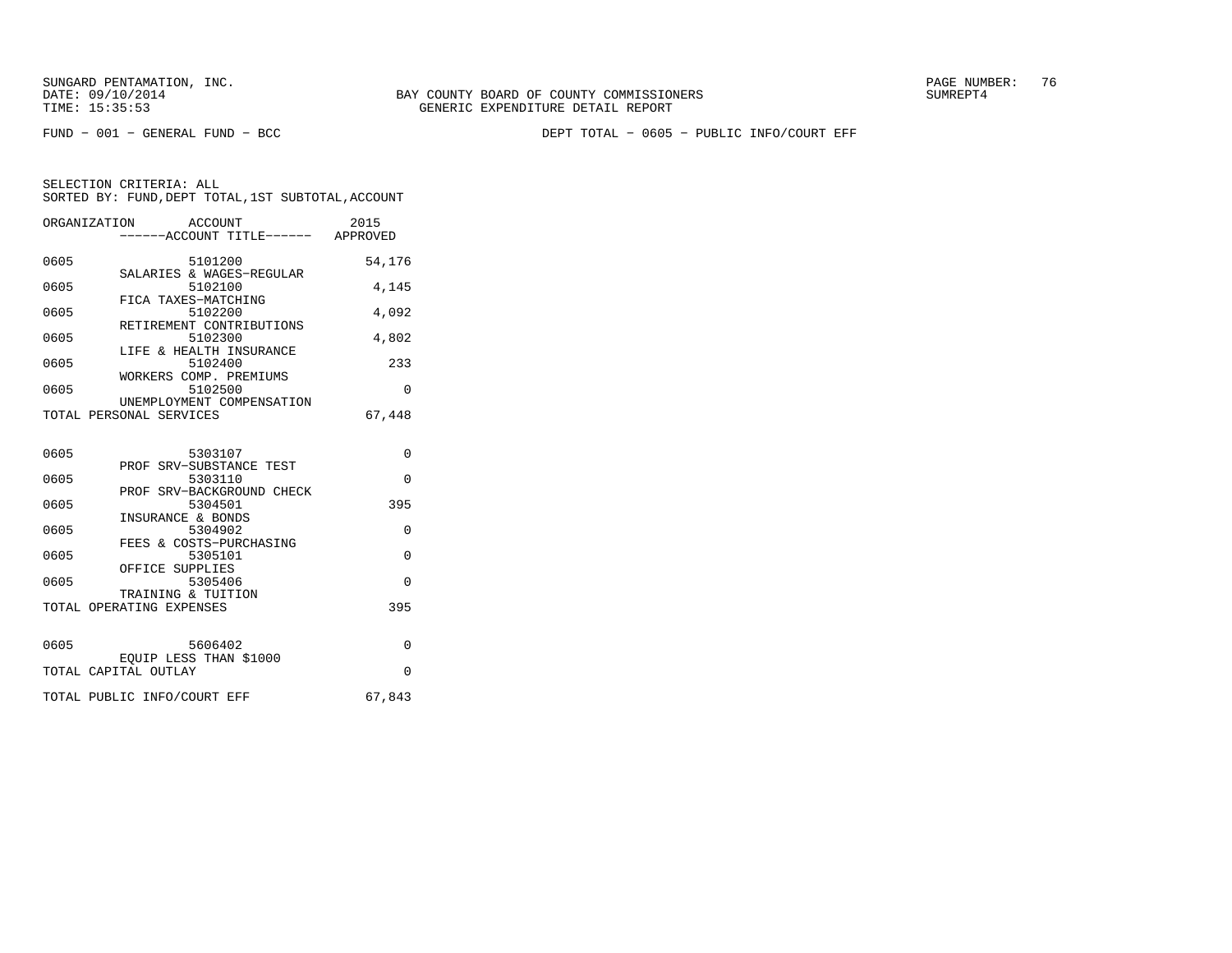FUND − 001 − GENERAL FUND − BCC DEPT TOTAL − 0607 − APPEALS

|      | ORGANIZATION              | ACCOUNT |  | 2015     |  |
|------|---------------------------|---------|--|----------|--|
|      | ------ACCOUNT TITLE------ |         |  | APPROVED |  |
| 0607 |                           | 5304981 |  |          |  |
|      | COST OF APPEALS           |         |  |          |  |
| 0607 |                           | 5304982 |  |          |  |
|      | INDIGENT APPEALS-ST ATTY  |         |  |          |  |
|      | TOTAL OPERATING EXPENSES  |         |  |          |  |
|      | TOTAL APPEALS             |         |  |          |  |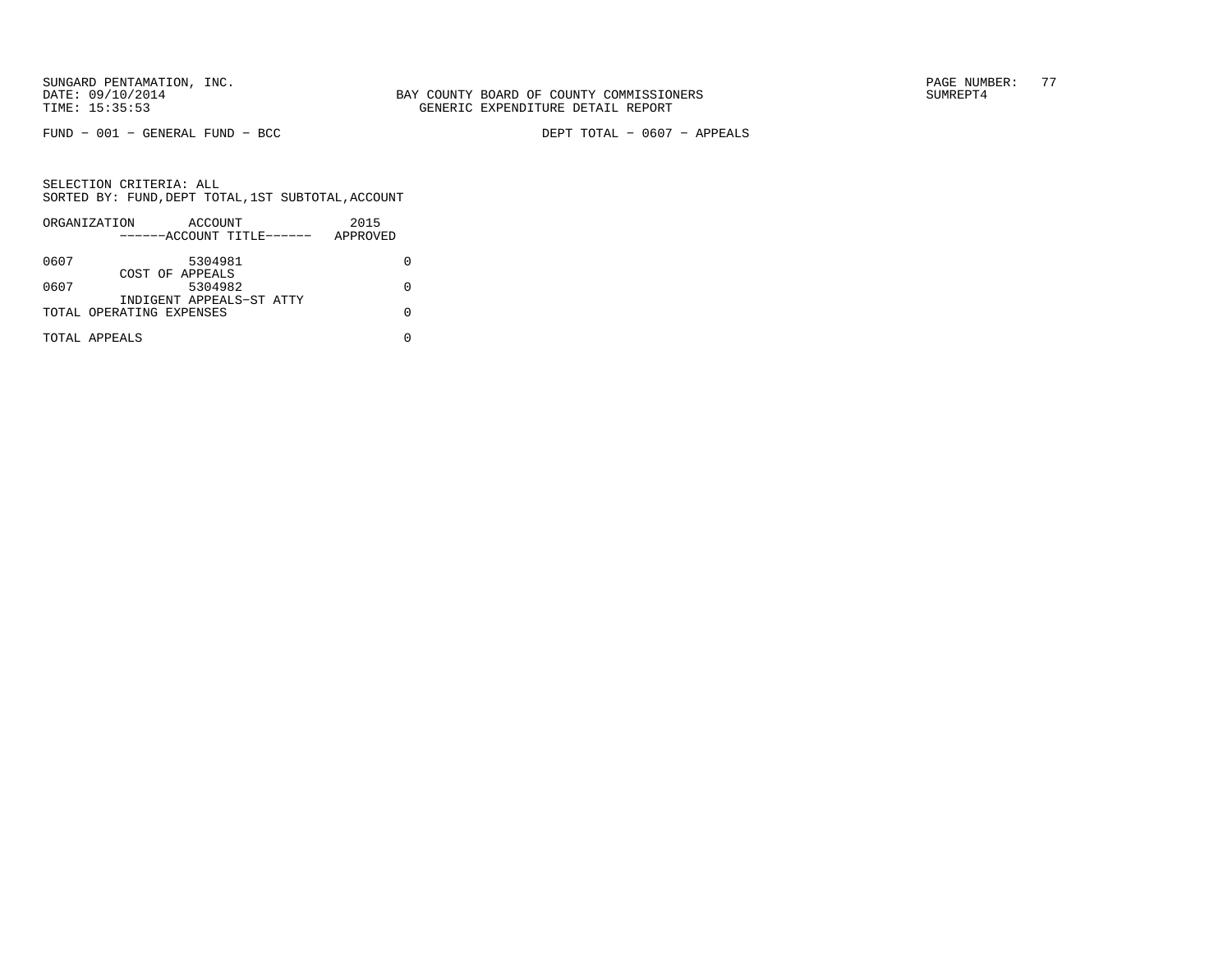FUND − 001 − GENERAL FUND − BCC DEPT TOTAL − 0608 − COURT OPERATIONS

|      | ORGANIZATION<br>ACCOUNT<br>----ACCOUNT TITLE------ APPROVED | 2015     |
|------|-------------------------------------------------------------|----------|
|      |                                                             |          |
| 0608 | 5303401                                                     | 1,000    |
|      | CONTRACTED SERVICES                                         |          |
| 0608 | 5303410                                                     | $\Omega$ |
|      | CONTR SRV-JANITORIAL                                        |          |
| 0608 | 5304001<br>TRAVEL/TRAINING NON-LOCAL                        | $\Omega$ |
| 0608 | 5304005                                                     | $\Omega$ |
|      | TRAVEL-LOCAL                                                |          |
| 0608 | 5304101                                                     | 51,500   |
|      | COMMUNICATIONS SERVICES                                     |          |
| 0608 | 5304301                                                     | 0        |
|      | UTILITY SERVICES                                            |          |
| 0608 | 5304405                                                     | $\Omega$ |
|      | RENTALS/LEASES-BUILDINGS                                    |          |
| 0608 | 5304410                                                     | 25,038   |
|      | RENTALS/LEASES-EOUIPMENT                                    |          |
| 0608 | 5304605                                                     | 1,500    |
|      | REPAIR/MAINT-BLDG & GRND                                    |          |
| 0608 | 5304615                                                     | 1,000    |
|      | REPAIR/MAINT-EOUIPMENT                                      |          |
| 0608 | 5304701                                                     | 1,000    |
|      | PRINTING & BINDING                                          |          |
| 0608 | 5304902                                                     | 0        |
|      | FEES & COSTS-PURCHASING                                     |          |
| 0608 | 5305101                                                     | $\Omega$ |
|      | OFFICE SUPPLIES                                             |          |
| 0608 | 5305401                                                     | $\Omega$ |
|      | BOOKS/RESOURCE MATR/SUBSC                                   |          |
|      | TOTAL OPERATING EXPENSES                                    | 81,038   |
|      |                                                             |          |
|      |                                                             |          |
| 0608 | 5606401                                                     | 3,600    |
|      | EOUIPMENT                                                   |          |
| 0608 | 5606402                                                     | 2,300    |
|      | EQUIP LESS THAN \$1000<br>TOTAL CAPITAL OUTLAY              | 5,900    |
|      |                                                             |          |
|      |                                                             |          |
| 0608 | 5905998                                                     | 0        |
|      | DEPRECIATION EXPENSE                                        |          |
|      | TOTAL NON-OPERATING EXPENSES                                | 0        |
|      |                                                             |          |
|      | TOTAL COURT OPERATIONS                                      | 86,938   |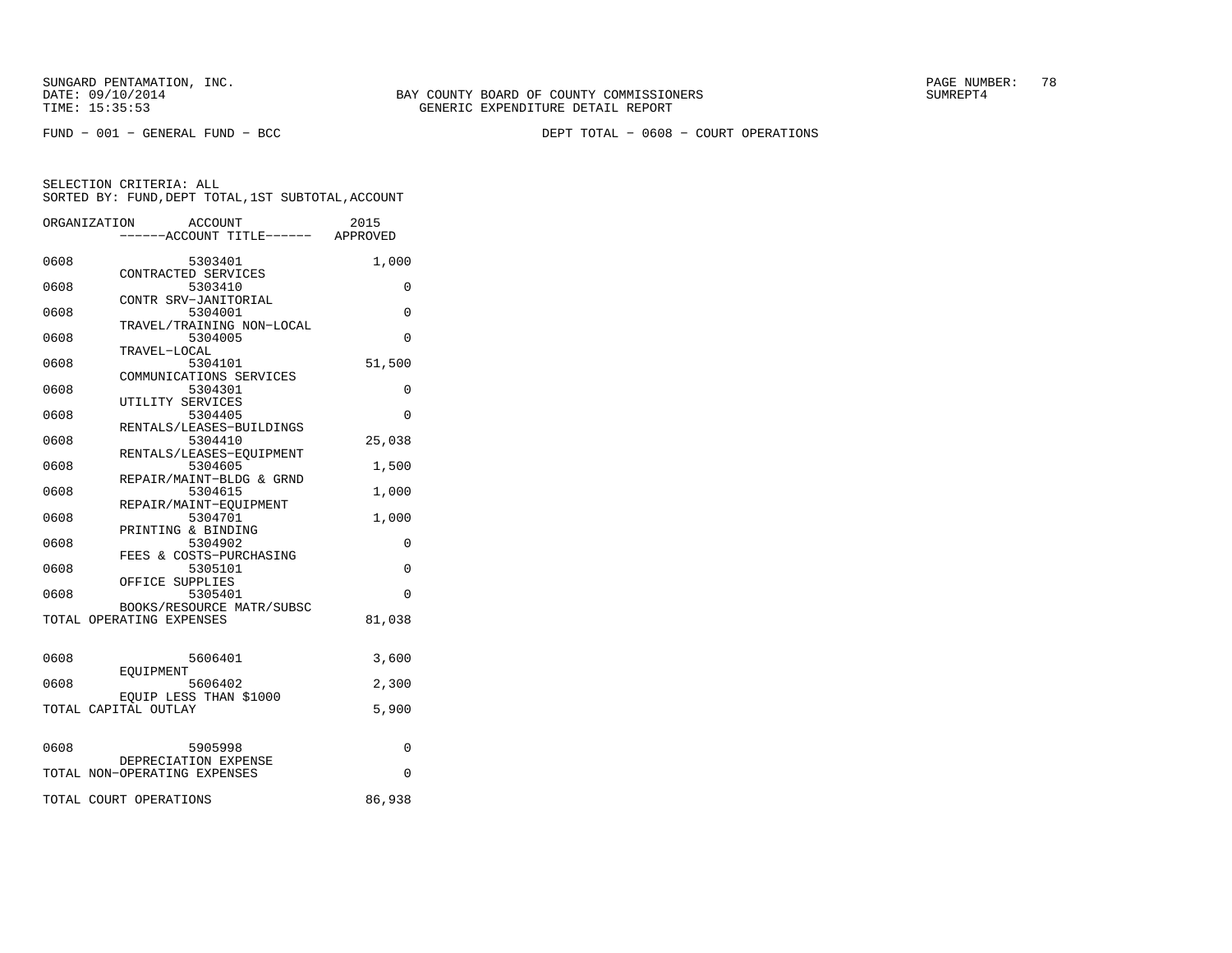FUND − 001 − GENERAL FUND − BCC DEPT TOTAL − 0620 − CIRCUIT CT−CRIMINAL

| ORGANIZATION | ACCOUNT                   | 2015     |
|--------------|---------------------------|----------|
|              | ------ACCOUNT TITLE------ | APPROVED |
|              |                           |          |
| 0620         | 5303142                   | O        |
|              | COURT APPT ATTNY-CT COST  |          |
| 0620         | 5303143                   | $\Omega$ |
|              | COURT APPT ATTNY-CONFLICT |          |
| 0620         | 5303401                   | O        |
|              | CONTRACTED SERVICES       |          |
| 0620         | 5304010                   | $\Omega$ |
|              | TRAVEL & PER DIEM-ST ATTY |          |
| 0620         | 5304934                   | $\Omega$ |
|              | WTNSS CSTS-EXPERT/ST ATTY |          |
| 0620         | 5304962                   | $\Omega$ |
|              | JUDGEMENT & ORDER-ST ATTY |          |
|              | TOTAL OPERATING EXPENSES  | $\Omega$ |
|              |                           |          |
|              | TOTAL CIRCUIT CT-CRIMINAL | 0        |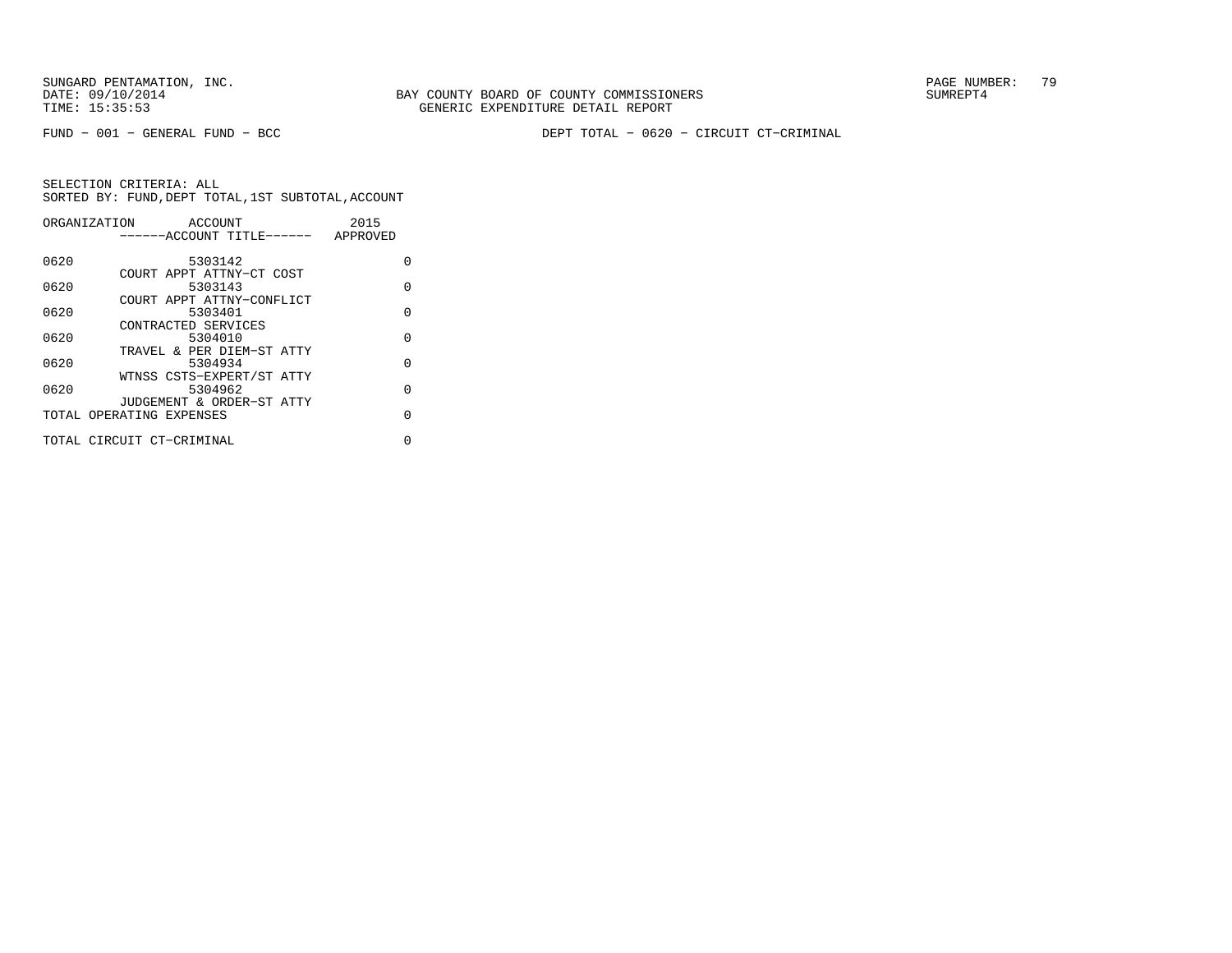|      | ORGANIZATION ACCOUNT<br>------ACCOUNT TITLE------ APPROVED | 2015     |
|------|------------------------------------------------------------|----------|
| 0622 | 5303401                                                    | 100,000  |
| 0622 | CONTRACTED SERVICES<br>5304001                             | 6,000    |
| 0622 | TRAVEL/TRAINING NON-LOCAL<br>5304005<br>TRAVEL-LOCAL       | 250      |
| 0622 | 5304101<br>COMMUNICATIONS SERVICES                         | $\Omega$ |
| 0622 | 5304125<br>POSTAGE/TRANSP/FREIGHT                          | 50       |
| 0622 | 5304501<br>INSURANCE & BONDS                               | $\Omega$ |
| 0622 | 5304615<br>REPAIR/MAINT-EOUIPMENT                          | $\Omega$ |
| 0622 | 5304902<br>FEES & COSTS-PURCHASING                         | $\Omega$ |
| 0622 | 5305101<br>OFFICE SUPPLIES                                 | 750      |
| 0622 | 5305201<br>OPERATING SUPPLIES                              | 10,000   |
| 0622 | 5305401<br>BOOKS/RESOURCE MATR/SUBSC                       | 3,000    |
| 0622 | 5305402<br>DUES & MEMBERSHIPS                              | 775      |
|      | TOTAL OPERATING EXPENSES                                   | 120,825  |
|      | TOTAL DRUG COURT                                           | 120,825  |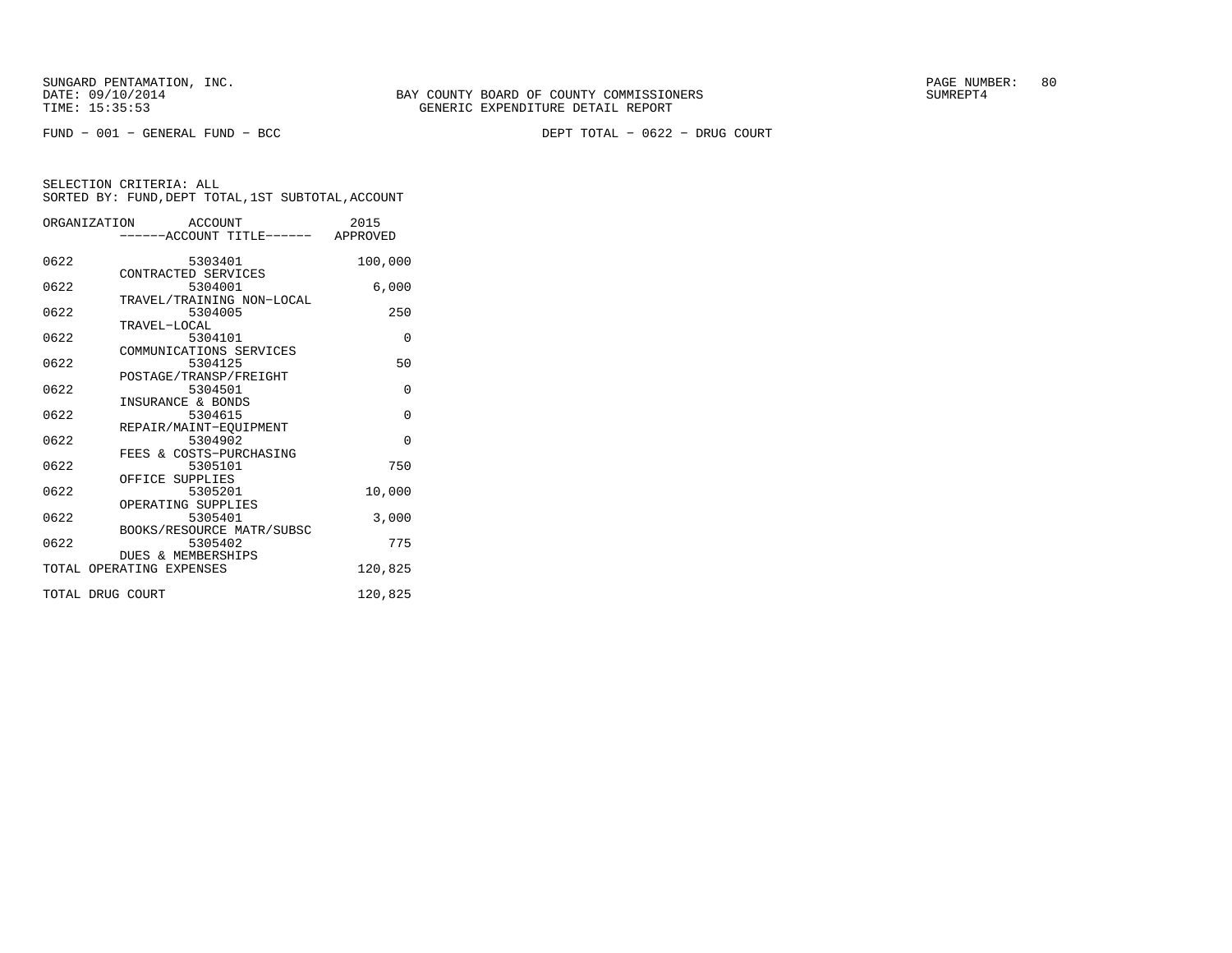FUND − 001 − GENERAL FUND − BCC DEPT TOTAL − 0623 − PRETRIAL RELEASE

| ORGANIZATION | ACCOUNT<br>----ACCOUNT TITLE------ APPROVED               | 2015     |
|--------------|-----------------------------------------------------------|----------|
|              |                                                           |          |
| 0623         | 5101200<br>SALARIES & WAGES-REGULAR                       | 51,606   |
| 0623         | 5102100                                                   | 3,948    |
| 0623         | FICA TAXES-MATCHING<br>5102200                            | 3,899    |
| 0623         | RETIREMENT CONTRIBUTIONS<br>5102300                       | 9,403    |
| 0623         | LIFE & HEALTH INSURANCE<br>5102400                        | 221      |
|              | WORKERS COMP. PREMIUMS                                    |          |
|              | TOTAL PERSONAL SERVICES                                   | 69,077   |
|              |                                                           |          |
| 0623         | 5304001<br>TRAVEL/TRAINING NON-LOCAL                      | 0        |
| 0623         | 5304005                                                   | 0        |
| 0623         | TRAVEL-LOCAL<br>5304125                                   | 0        |
| 0623         | POSTAGE/TRANSP/FREIGHT<br>5304501                         | 395      |
|              | INSURANCE & BONDS                                         |          |
| 0623         | 5304902<br>FEES & COSTS-PURCHASING                        | 0        |
| 0623         | 5304905                                                   | 0        |
| 0623         | FEES&COSTS-LGL ADV/ADVERT<br>5305101                      | 0        |
| 0623         | OFFICE SUPPLIES<br>5305402                                | 0        |
|              | DUES & MEMBERSHIPS                                        |          |
| 0623         | 5305406<br>TRAINING & TUITION                             | 0        |
|              | TOTAL OPERATING EXPENSES                                  | 395      |
|              |                                                           |          |
| 0623         | 5606401                                                   | 0        |
| 0623         | EOUIPMENT<br>5606402                                      | 0        |
|              | EOUIP LESS THAN \$1000<br>TOTAL CAPITAL OUTLAY            | 0        |
|              |                                                           |          |
| 0623         | 5909915                                                   | 0        |
|              | RESERVE FOR PAY ADJUSTMNT<br>TOTAL NON-OPERATING EXPENSES | $\Omega$ |
|              | TOTAL PRETRIAL RELEASE                                    | 69,472   |
|              |                                                           |          |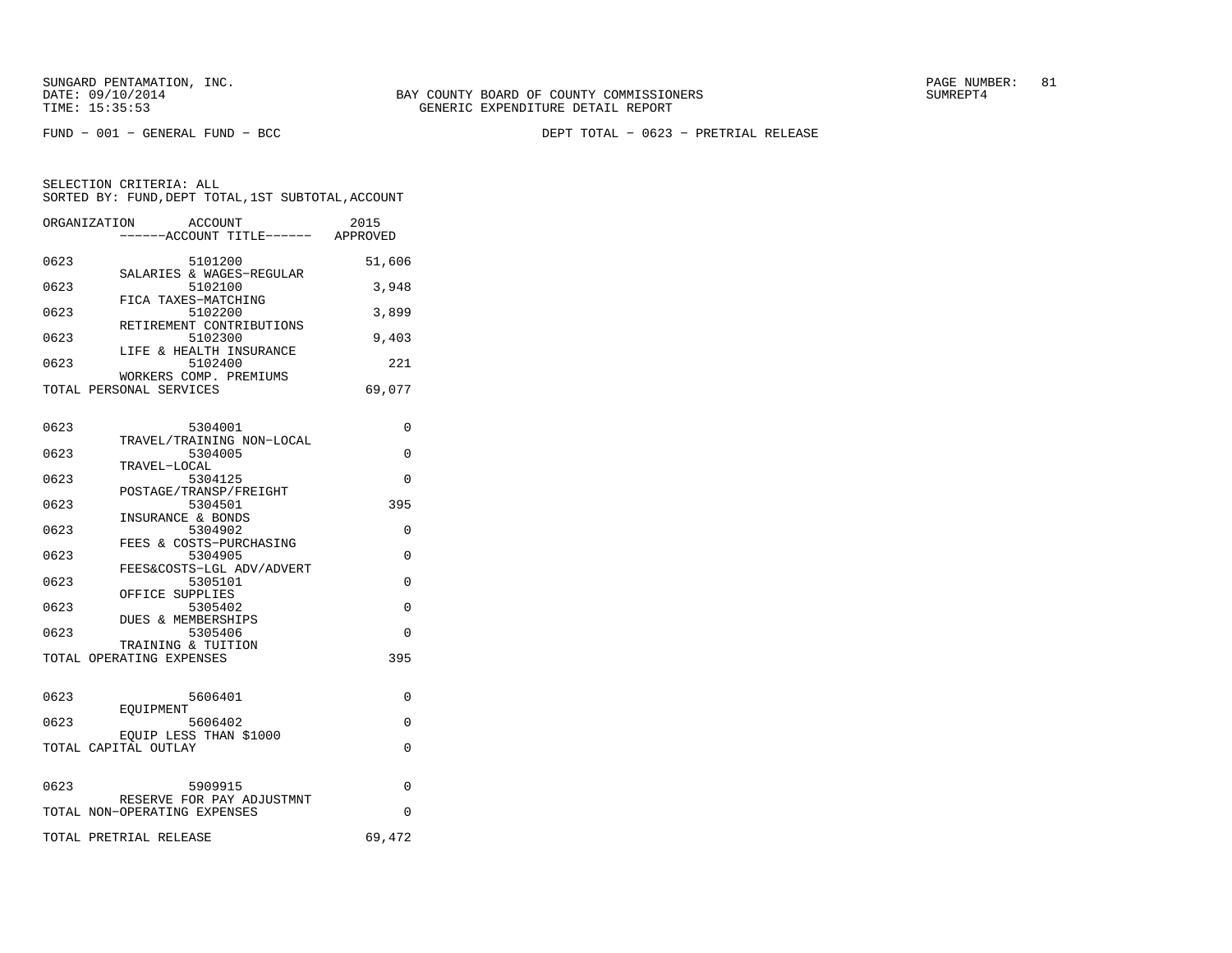FUND − 001 − GENERAL FUND − BCC DEPT TOTAL − 0640 − CIRCUIT CT−CIVIL

|      | ORGANIZATION             | ACCOUNT |                           | 2015     |
|------|--------------------------|---------|---------------------------|----------|
|      |                          |         | ------ACCOUNT TITLE------ | APPROVED |
| 0640 |                          | 5303143 |                           |          |
|      |                          |         | COURT APPT ATTNY-CONFLICT |          |
| 0640 |                          | 5304971 |                           | U        |
|      | UREASA-CHILD SUPPORT     |         |                           |          |
| 0640 |                          | 5304972 |                           | 1,000    |
|      |                          |         | UREASA-MILITARY DISCHARGE |          |
|      | TOTAL OPERATING EXPENSES |         |                           | 1,000    |
|      | TOTAL CIRCUIT CT-CIVIL   |         |                           | 1,000    |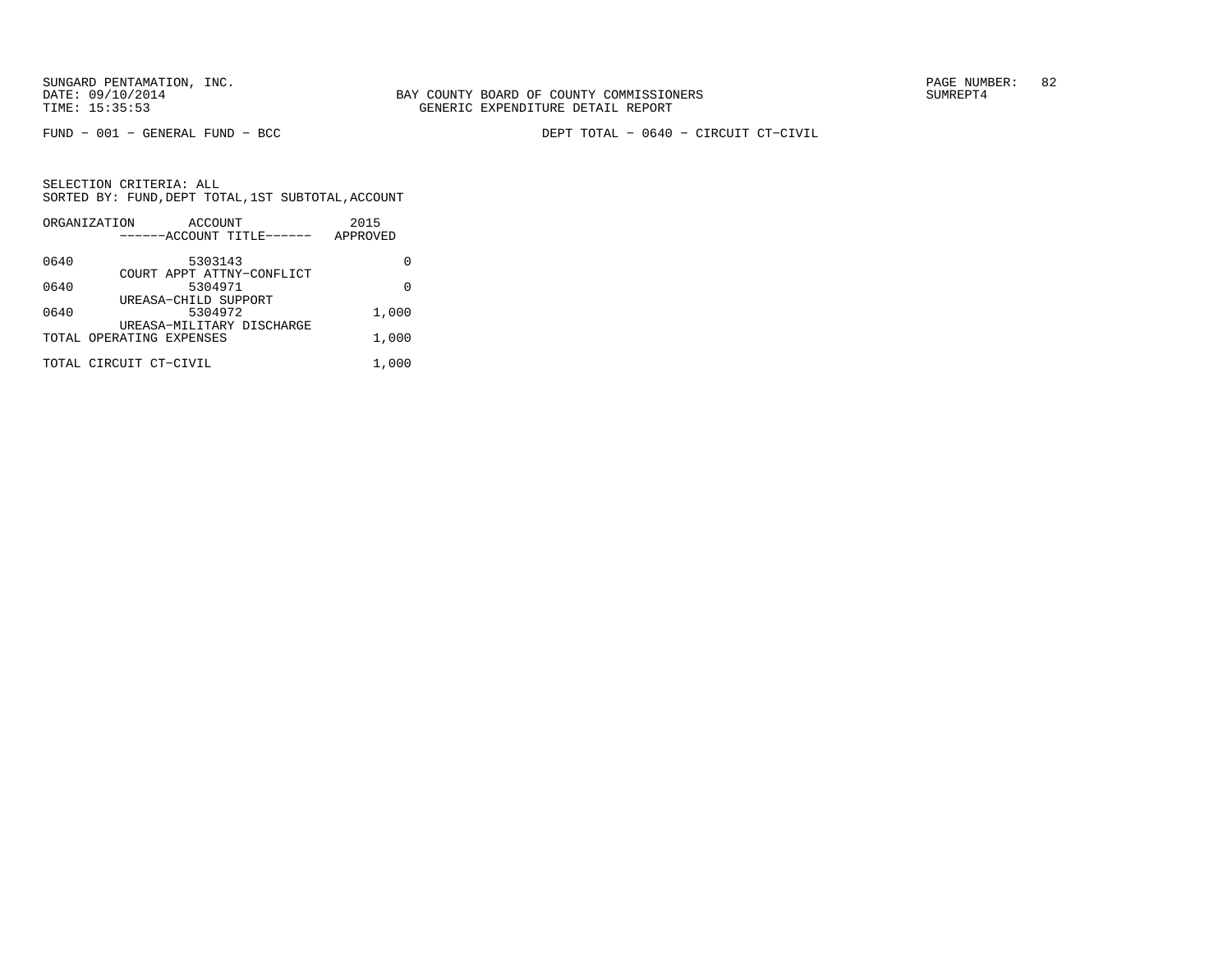FUND − 001 − GENERAL FUND − BCC DEPT TOTAL − 0660 − CIRCUIT CT−FAMILY

|      | ORGANIZATION             | ACCOUNT                   |  | 2015     |   |
|------|--------------------------|---------------------------|--|----------|---|
|      |                          | ------ACCOUNT TITLE------ |  | APPROVED |   |
| 0660 |                          | 5303142                   |  |          |   |
|      |                          | COURT APPT ATTNY-CT COST  |  |          |   |
| 0660 |                          | 5303143                   |  |          | U |
|      |                          | COURT APPT ATTNY-CONFLICT |  |          |   |
| 0660 |                          | 5303401                   |  |          | U |
|      |                          | CONTRACTED SERVICES       |  |          |   |
|      | TOTAL OPERATING EXPENSES |                           |  |          |   |
|      | TOTAL CIRCUIT CT-FAMILY  |                           |  |          |   |
|      |                          |                           |  |          |   |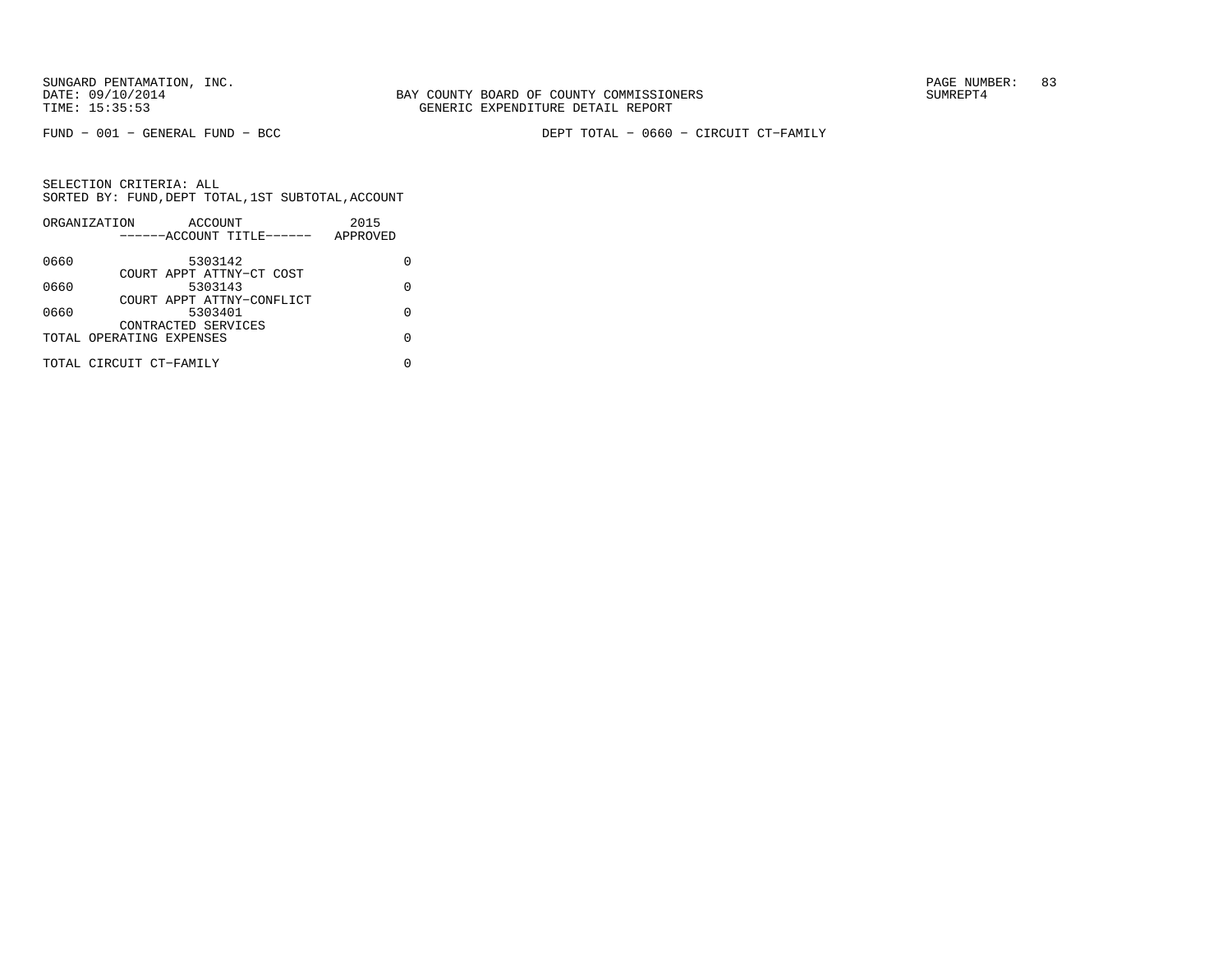FUND − 001 − GENERAL FUND − BCC DEPT TOTAL − 0680 − CIRCUIT CT−JUVENILE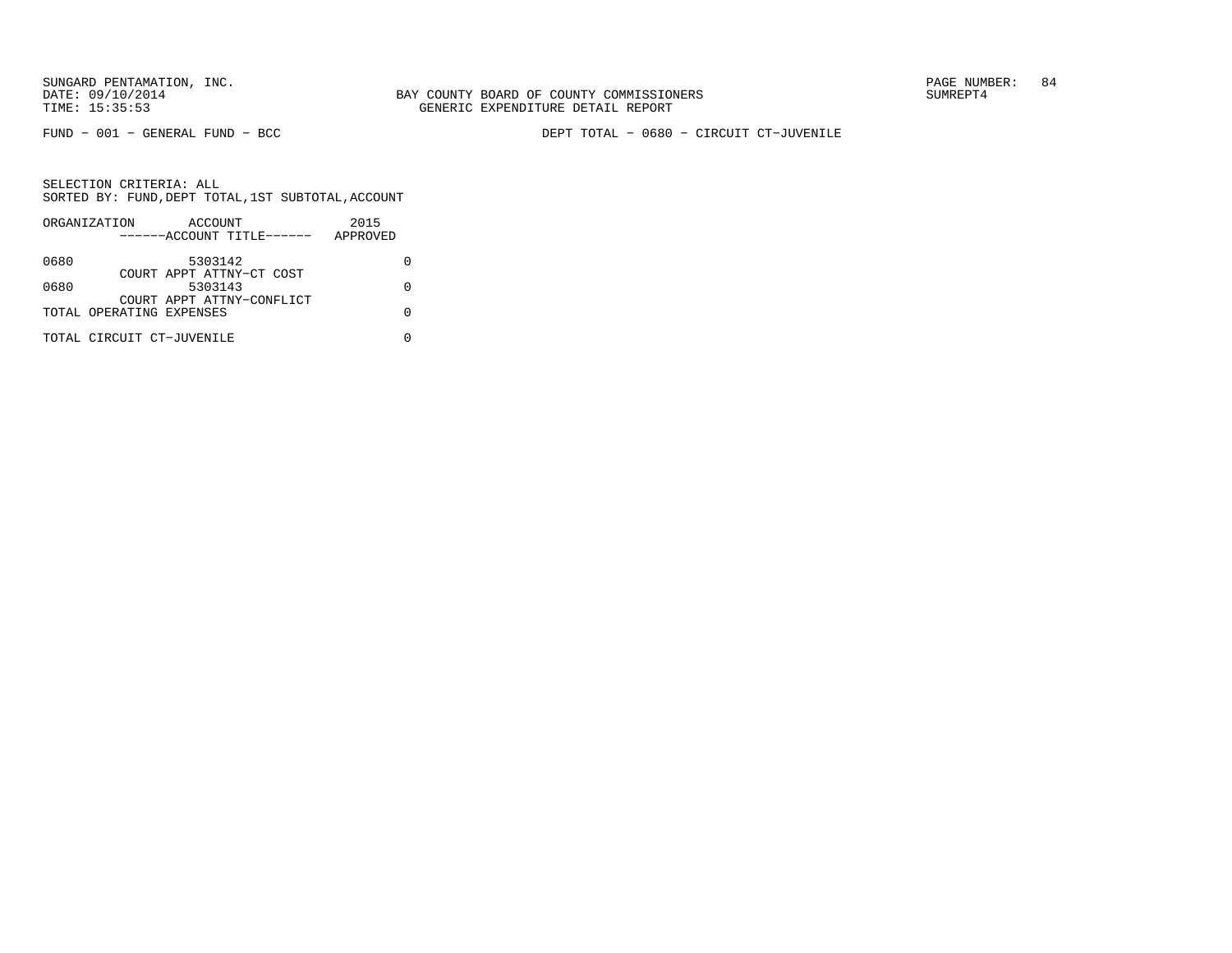FUND − 001 − GENERAL FUND − BCC DEPT TOTAL − 0685 − GUARDIAN AD LITEM

|      | ORGANIZATION<br><b>ACCOUNT</b><br>---ACCOUNT TITLE------ APPROVED | 2015     |
|------|-------------------------------------------------------------------|----------|
|      |                                                                   |          |
| 0685 | 5303143                                                           | $\Omega$ |
|      | COURT APPT ATTNY-CONFLICT                                         |          |
| 0685 | 5303401                                                           | 600      |
|      | CONTRACTED SERVICES                                               |          |
| 0685 | 5304101                                                           | 4,140    |
|      | COMMUNICATIONS SERVICES                                           |          |
| 0685 | 5304125                                                           | $\Omega$ |
| 0685 | POSTAGE/TRANSP/FREIGHT<br>5304405                                 | 2,200    |
|      | RENTALS/LEASES-BUILDINGS                                          |          |
| 0685 | 5304410                                                           | 7,633    |
|      | RENTALS/LEASES-EOUIPMENT                                          |          |
| 0685 | 5304501                                                           | 790      |
|      | INSURANCE & BONDS                                                 |          |
| 0685 | 5304605                                                           | 0        |
|      | REPAIR/MAINT-BLDG & GRND                                          |          |
| 0685 | 5304615                                                           | 500      |
|      | REPAIR/MAINT-EOUIPMENT                                            |          |
| 0685 | 5304902                                                           | 0        |
|      | FEES & COSTS-PURCHASING                                           |          |
| 0685 | 5304990                                                           | $\Omega$ |
|      | MISCELLANEOUS EXPENSES                                            |          |
| 0685 | 5305101                                                           | $\Omega$ |
|      | OFFICE SUPPLIES                                                   |          |
| 0685 | 5305202                                                           | $\Omega$ |
|      | OPER SUPPLIES-JANITORIAL                                          |          |
| 0685 | 5305402                                                           | $\Omega$ |
|      | DUES & MEMBERSHIPS                                                |          |
|      | TOTAL OPERATING EXPENSES                                          | 15,863   |
|      |                                                                   |          |
| 0685 | 5606401                                                           | 0        |
|      | EOUIPMENT                                                         |          |
| 0685 | 5606402                                                           | 0        |
|      | EQUIP LESS THAN \$1000                                            |          |
|      | TOTAL CAPITAL OUTLAY                                              | $\Omega$ |
|      |                                                                   |          |
|      |                                                                   |          |
| 0685 | 5905998                                                           | 0        |
|      | DEPRECIATION EXPENSE                                              |          |
|      | TOTAL NON-OPERATING EXPENSES                                      | 0        |
|      |                                                                   |          |
|      | TOTAL GUARDIAN AD LITEM                                           | 15,863   |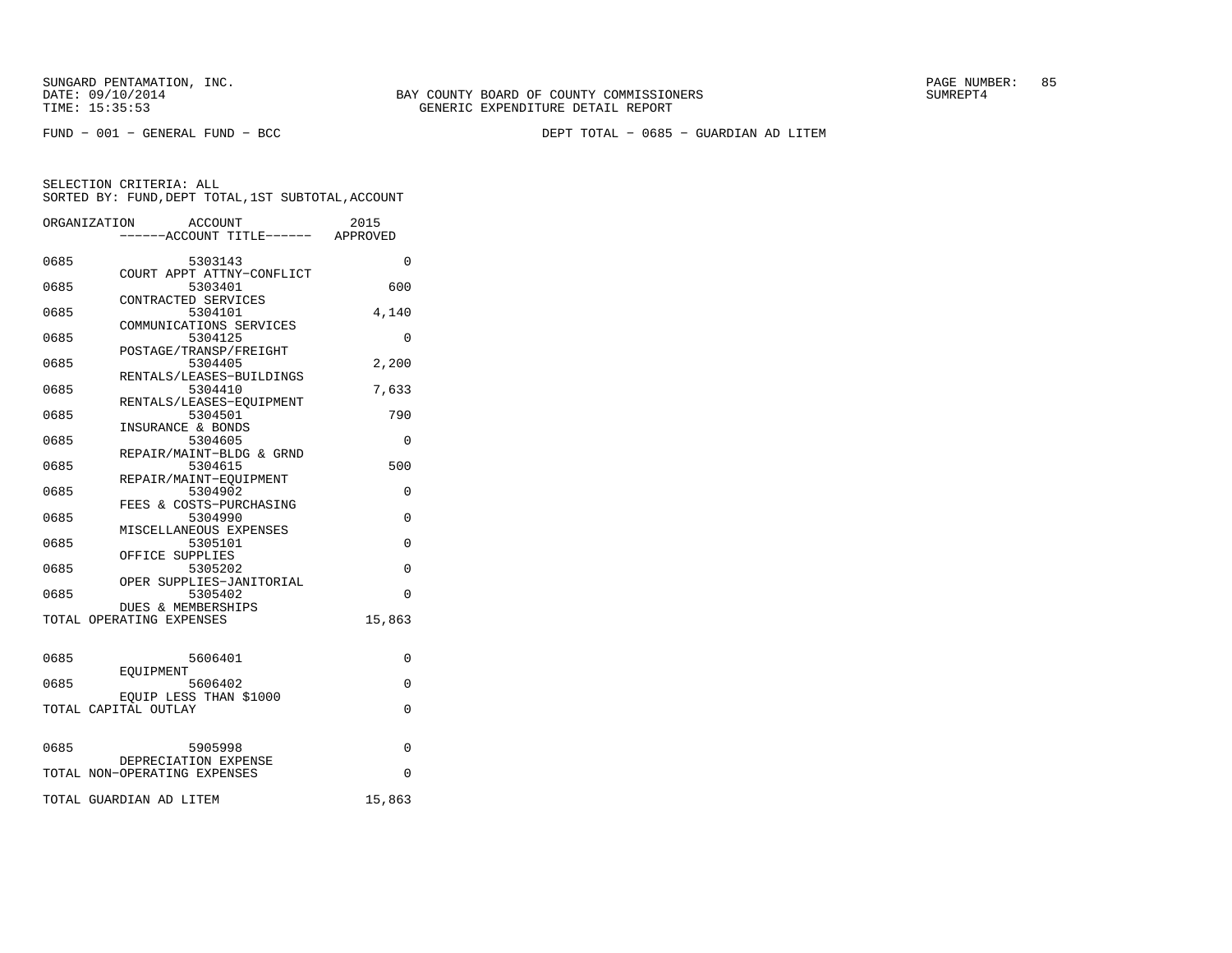FUND − 001 − GENERAL FUND − BCC DEPT TOTAL − 0700 − CIRCUIT CT−PROBATE

|      | ORGANIZATION<br>ACCOUNT                        | 2015     |
|------|------------------------------------------------|----------|
|      | ------ACCOUNT TITLE------                      | APPROVED |
| 0700 | 5303142                                        | U        |
| 0700 | COURT APPT ATTNY-CT COST<br>5303143            | O        |
| 0700 | COURT APPT ATTNY-CONFLICT<br>5303163           | $\Omega$ |
| 0700 | CONSULT COSTS-PHYS<br>5303401                  | O        |
|      | CONTRACTED SERVICES                            |          |
| 0700 | 5304941                                        | $\Omega$ |
|      | GUARDIANSHIP COSTS<br>TOTAL OPERATING EXPENSES | O        |
|      | TOTAL CIRCUIT CT-PROBATE                       | N        |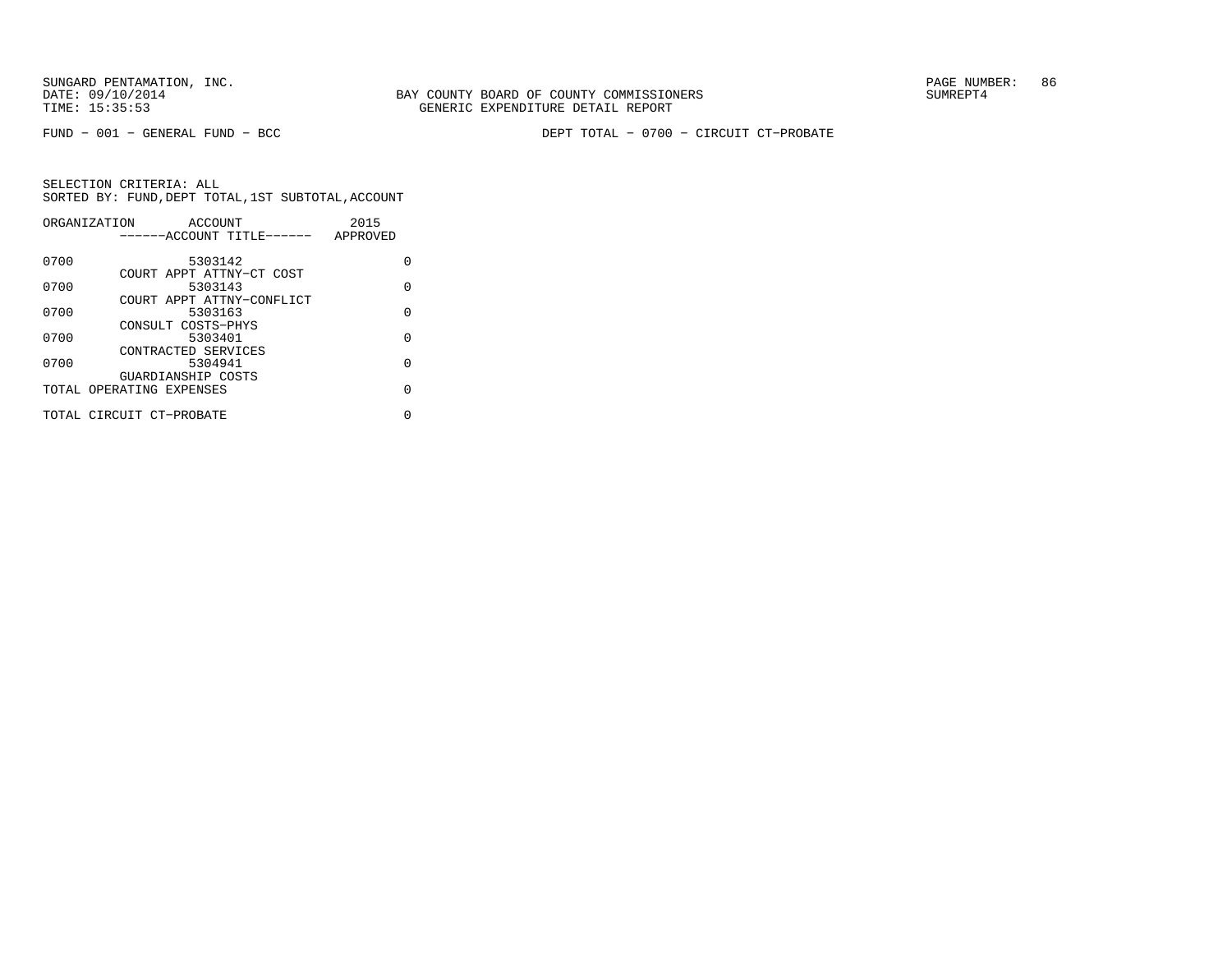FUND − 001 − GENERAL FUND − BCC DEPT TOTAL − 0712 − COUNTY COURTHOUSE MAINT

|      | ORGANIZATION<br>ACCOUNT<br>-----ACCOUNT TITLE------ APPROVED | 2015      |
|------|--------------------------------------------------------------|-----------|
| 0712 | 5303401                                                      | 3,045     |
| 0712 | CONTRACTED SERVICES<br>5303410                               | $\Omega$  |
| 0712 | CONTR SRV-JANITORIAL<br>5303446                              | 227,171   |
| 0712 | CONTR SRV-FACILITIES<br>5304101                              | 480       |
| 0712 | COMMUNICATIONS SERVICES<br>5304301                           | 300,000   |
| 0712 | UTILITY SERVICES<br>5304403                                  | $\Omega$  |
| 0712 | RENTALS/LEASES-LAND<br>5304501                               | 54,305    |
| 0712 | INSURANCE & BONDS<br>5304605                                 | 504,426   |
| 0712 | REPAIR/MAINT-BLDG & GRND<br>5304611                          | $\Omega$  |
| 0712 | REPAIR/MAINT-FLEET MAINT<br>5304902                          | 5,450     |
| 0712 | FEES & COSTS-PURCHASING<br>5304905                           | $\Omega$  |
| 0712 | FEES&COSTS-LGL ADV/ADVERT<br>5305202                         | $\Omega$  |
|      | OPER SUPPLIES-JANITORIAL<br>TOTAL OPERATING EXPENSES         | 1,094,877 |
|      |                                                              |           |
| 0712 | 5606371<br>IMPRV-CRTHSE SECURITY                             | 0         |
| 0712 | 5606401<br>EOUIPMENT                                         | $\Omega$  |
|      | TOTAL CAPITAL OUTLAY                                         | $\Omega$  |
|      | TOTAL COUNTY COURTHOUSE MAINT                                | 1,094,877 |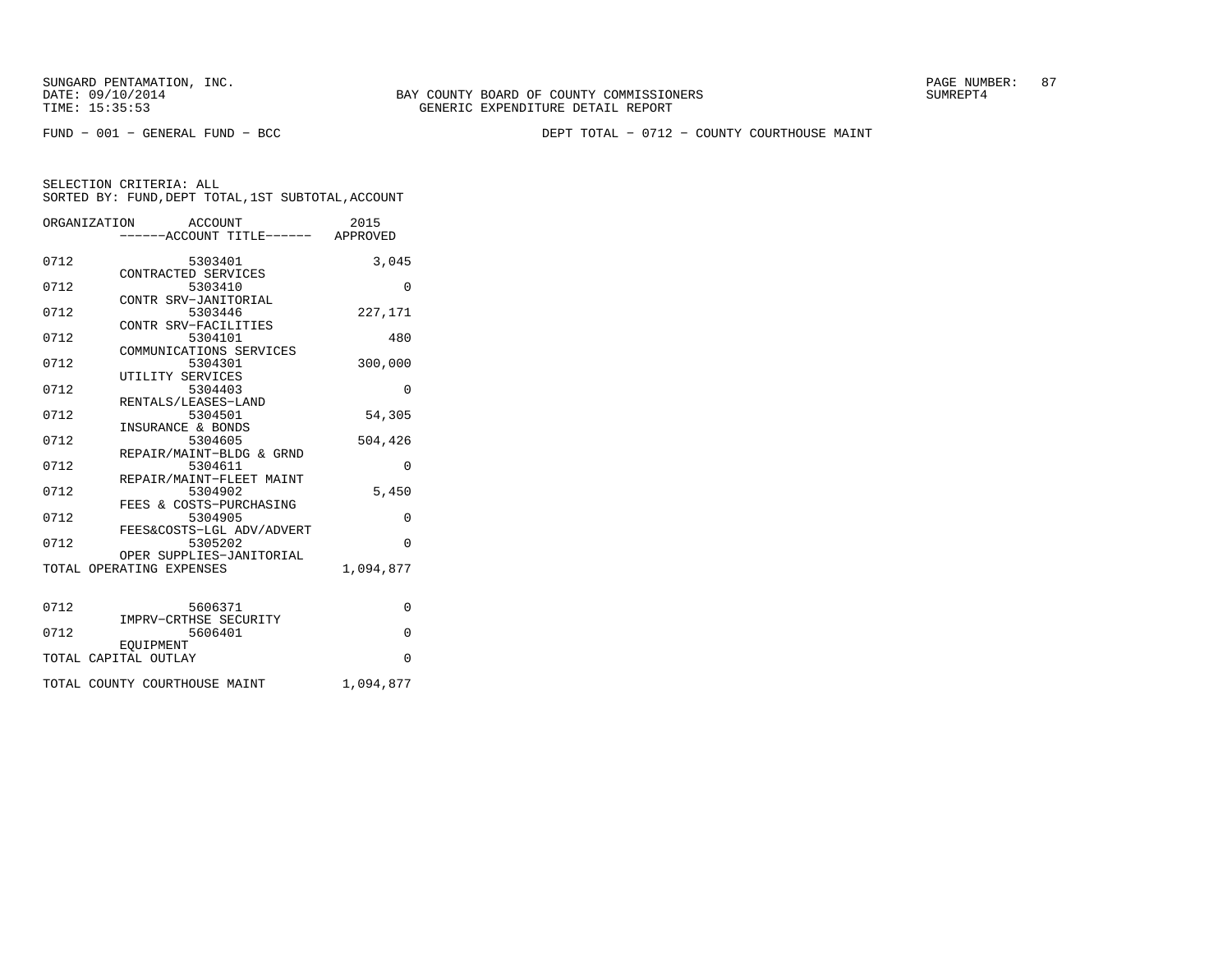FUND − 001 − GENERAL FUND − BCC DEPT TOTAL − 0713 − TECHNOLOGY

| ORGANIZATION | ACCOUNT                              | 2015     |
|--------------|--------------------------------------|----------|
|              | ---ACCOUNT TITLE------ APPROVED      |          |
| 0713         | 5101200                              | 47,998   |
| 0713         | SALARIES & WAGES-REGULAR<br>5102100  | 3,672    |
| 0713         | FICA TAXES-MATCHING<br>5102200       | 3,626    |
| 0713         | RETIREMENT CONTRIBUTIONS<br>5102300  | 4,802    |
|              | LIFE & HEALTH INSURANCE              |          |
| 0713         | 5102400<br>WORKERS COMP. PREMIUMS    | 206      |
|              | TOTAL PERSONAL SERVICES              | 60,304   |
| 0713         | 5303107                              | $\Omega$ |
|              | PROF SRV-SUBSTANCE TEST              |          |
| 0713         | 5303401                              | 15,000   |
|              | CONTRACTED SERVICES                  |          |
| 0713         | 5303417                              | 84,375   |
| 0713         | CONTRACTED SERVICES (SA)<br>5303418  | 61,290   |
| 0713         | CONTRACTED SERVICES (PD)<br>5304001  | 0        |
|              | TRAVEL/TRAINING NON-LOCAL            |          |
| 0713         | 5304002                              | 1,500    |
| 0713         | TRAVEL/TRN NON-LOCAL (SA)<br>5304003 | 0        |
| 0713         | TRAVEL/TRN NON-LOCAL (PD)<br>5304005 | 0        |
|              | TRAVEL-LOCAL                         |          |
| 0713         | 5304101                              | 0        |
|              | COMMUNICATIONS SERVICES              |          |
| 0713         | 5304105                              | 0        |
|              | COMM SRV-TELEPHONE                   |          |
| 0713         | 5304110<br>COMMUNICATIONS SRV-(SA)   | 20,000   |
| 0713         | 5304115                              | 0        |
|              | COMMUNICATIONS SRV-(PD)              |          |
| 0713         | 5304125                              | $\Omega$ |
| 0713         | POSTAGE/TRANSP/FREIGHT<br>5304410    | $\Omega$ |
|              | RENTALS/LEASES-EOUIPMENT             |          |
| 0713         | 5304411<br>RENTALS/LEASES EQUIP-(SA) | 13,971   |
| 0713         | 5304412                              | 13,802   |
| 0713         | RENTALS/LEASES EQUIP-(PD)<br>5304501 | 988      |
|              | INSURANCE & BONDS                    |          |
| 0713         | 5304615                              | 67,450   |
|              | REPAIR/MAINT-EQUIPMENT               |          |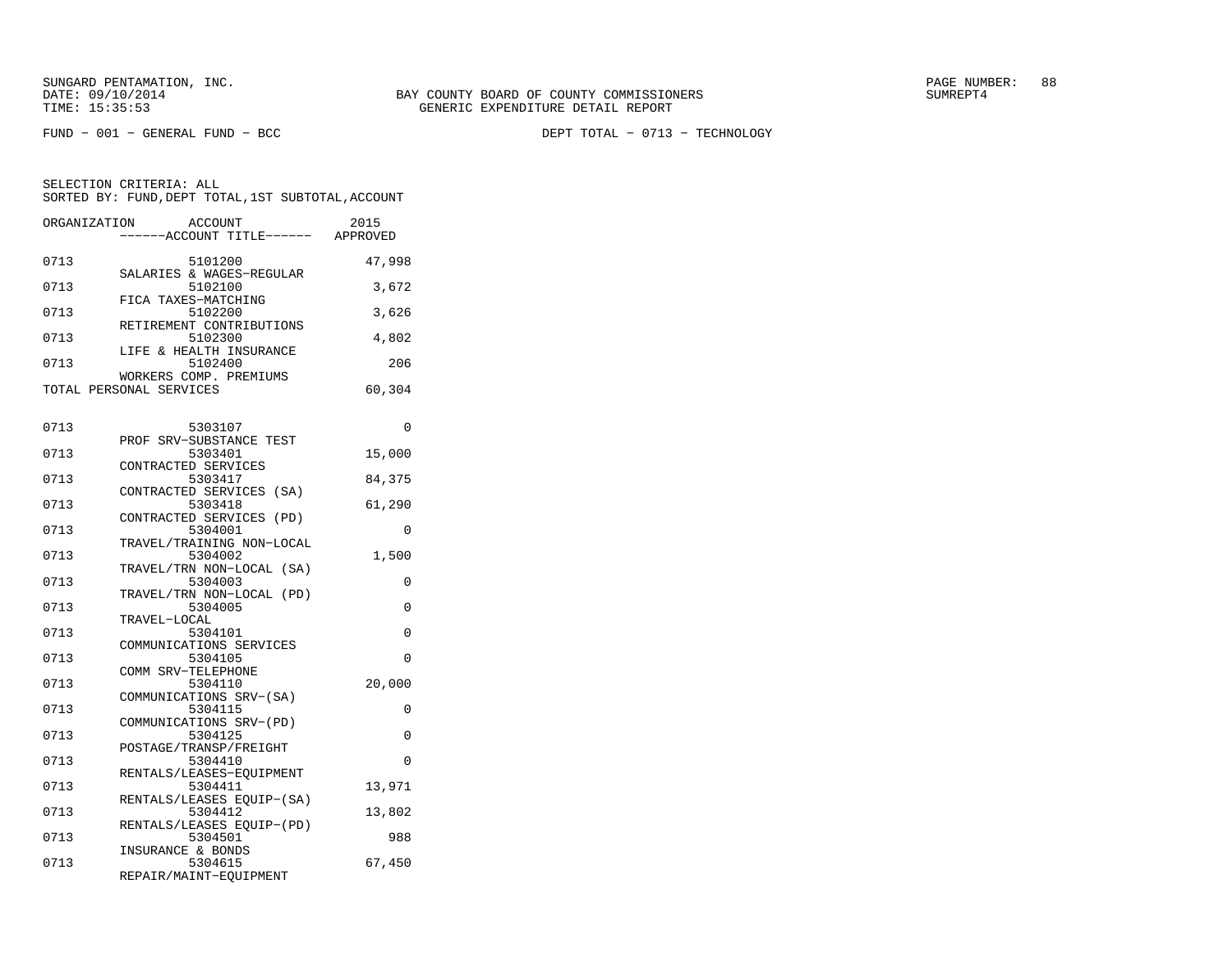FUND − 001 − GENERAL FUND − BCC DEPT TOTAL − 0713 − TECHNOLOGY

|      | ORGANIZATION<br><b>ACCOUNT</b>                 | 2015     |
|------|------------------------------------------------|----------|
|      | ---ACCOUNT TITLE------                         | APPROVED |
| 0713 | 5304618                                        | 33,550   |
| 0713 | REPAIR/MAINT-EQUIP (SA)<br>5304619             | 31,965   |
| 0713 | REPAIR/MAINT-EQUIP (PD)<br>5304902             | 5,791    |
| 0713 | FEES & COSTS-PURCHASING<br>5304905             | 0        |
| 0713 | FEES&COSTS-LGL ADV/ADVERT<br>5305101           | $\Omega$ |
| 0713 | OFFICE SUPPLIES<br>5305201                     | 20,000   |
|      | OPERATING SUPPLIES                             |          |
| 0713 | 5305245<br>OPERATING SUPPLIES-(SA)             | 15,500   |
| 0713 | 5305246<br>OPERATING SUPPLIES-(PD)             | 12,000   |
| 0713 | 5305402<br>DUES & MEMBERSHIPS                  | 0        |
|      | TOTAL OPERATING EXPENSES                       | 397,182  |
| 0713 | 5606401                                        | 14,000   |
| 0713 | EOUIPMENT<br>5606402                           | 39,000   |
| 0713 | EOUIP LESS THAN \$1000<br>5606410              |          |
|      | EQUIPMENT-(SA)                                 | 23,618   |
| 0713 | 5606411<br>EQUIPMENT-(PD)                      | 9,600    |
| 0713 | 5606420<br>EOUIP LESS THAN\$1000<br>(SA)       | 14,400   |
| 0713 | 5606421<br>EOUIP LESS THAN\$1000<br>(PD)       | 1,400    |
| 0713 | 5606450                                        | 24,000   |
| 0713 | COMPUTER SOFTWARE<br>5606451                   | 9,922    |
| 0713 | COMPUTER SOFTWARE(SA)<br>5606452               | 0        |
|      | COMPUTER SOFTWARE (PD)<br>TOTAL CAPITAL OUTLAY | 135,940  |
|      |                                                |          |
| 0713 | 5707201                                        | 0        |
|      | <b>INTEREST EXPENSE</b><br>TOTAL DEBT SERVICE  | 0        |
|      |                                                |          |
| 0713 | 5909910<br>FOR CONTINGENCIES<br>RESERVE        | 0        |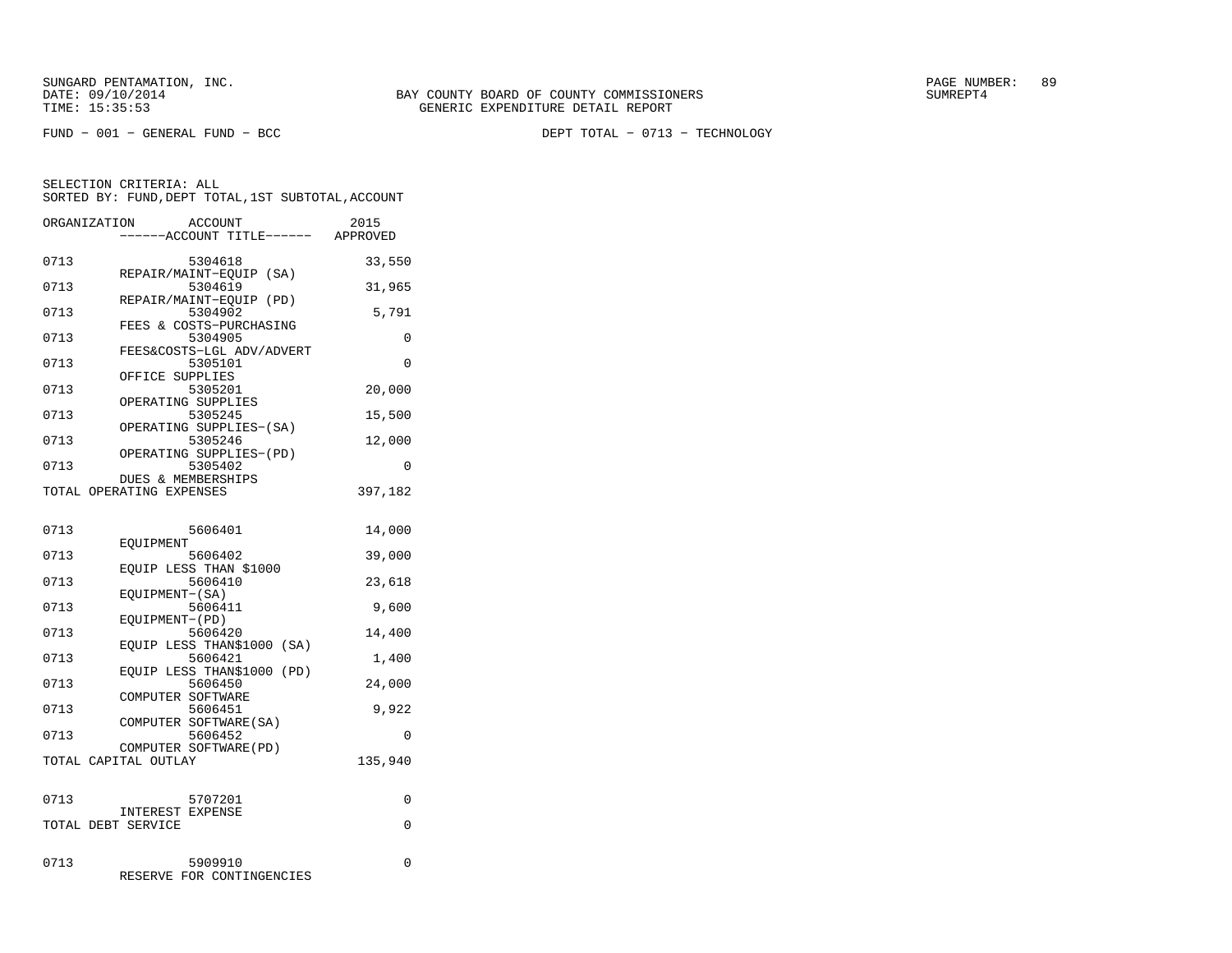FUND − 001 − GENERAL FUND − BCC DEPT TOTAL − 0713 − TECHNOLOGY

|      | ORGANIZATION<br>ACCOUNT      | 2015     |
|------|------------------------------|----------|
|      | ------ACCOUNT TITLE------    | APPROVED |
| 0713 | 5909915                      |          |
|      | RESERVE FOR PAY ADJUSTMNT    |          |
|      | TOTAL NON-OPERATING EXPENSES |          |
|      | TOTAL TECHNOLOGY             | 593,426  |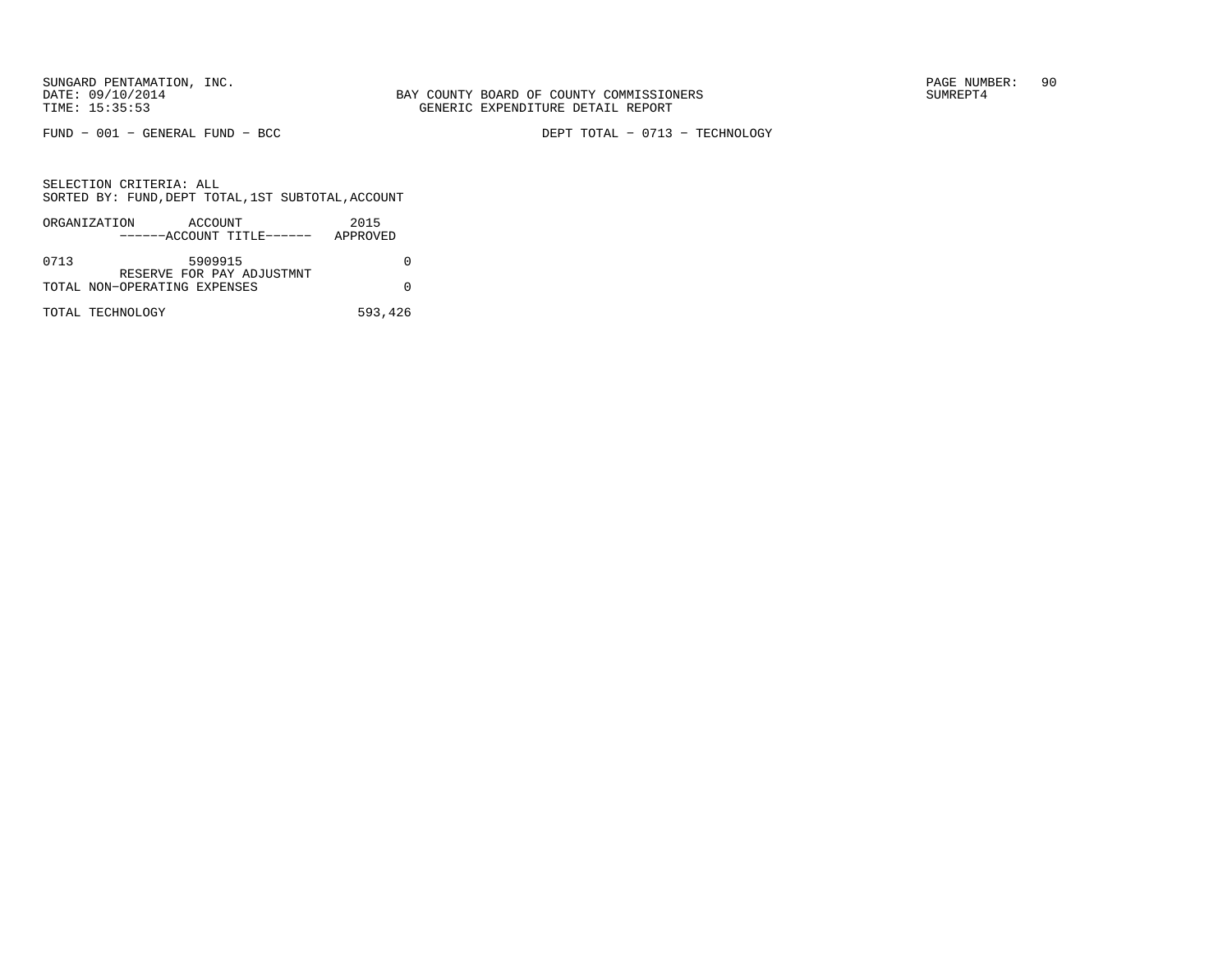FUND − 001 − GENERAL FUND − BCC DEPT TOTAL − 0715 − INNOVATIVE COURT PROGRAMS

| ORGANIZATION |                         | ACCOUNT<br>----ACCOUNT TITLE------ APPROVED | 2015     |
|--------------|-------------------------|---------------------------------------------|----------|
| 0715         |                         | 5101200<br>SALARIES & WAGES-REGULAR         | 51,000   |
| 0715         | FICA TAXES-MATCHING     | 5102100                                     | 3,901    |
| 0715         |                         | 5102200<br>RETIREMENT CONTRIBUTIONS         | 3,853    |
| 0715         |                         | 5102300<br>LIFE & HEALTH INSURANCE          | 16,418   |
| 0715         |                         | 5102400<br>WORKERS COMP. PREMIUMS           | 219      |
|              | TOTAL PERSONAL SERVICES |                                             | 75,391   |
| 0715         | CONTRACTED SERVICES     | 5303401                                     | 48,500   |
| 0715         |                         | 5304001<br>TRAVEL/TRAINING NON-LOCAL        | 2,500    |
| 0715         | TRAVEL-LOCAL            | 5304005                                     | 368      |
| 0715         |                         | 5304125<br>POSTAGE/TRANSP/FREIGHT           | 0        |
| 0715         |                         | 5304405<br>RENTALS/LEASES-BUILDINGS         | 3,500    |
| 0715         |                         | 5304410<br>RENTALS/LEASES-EQUIPMENT         | 0        |
| 0715         |                         | 5304604<br>REPAIR/MAINT-BLD&GRD DEPT        | 0        |
| 0715         |                         | 5304605<br>REPAIR/MAINT-BLDG & GRND         | $\Omega$ |
| 0715         |                         | 5304615<br>REPAIR/MAINT-EQUIPMENT           | 0        |
| 0715         | PRINTING & BINDING      | 5304701                                     | 1,000    |
| 0715         |                         | 5304902<br>FEES & COSTS-PURCHASING          | $\Omega$ |
| 0715         |                         | 5304905<br>FEES&COSTS-LGL ADV/ADVERT        | 2,500    |
| 0715         |                         | 5304990<br>MISCELLANEOUS EXPENSES           | 0        |
| 0715         | OFFICE SUPPLIES         | 5305101                                     | 3,000    |
| 0715         | OPERATING SUPPLIES      | 5305201                                     | 2,000    |
| 0715         |                         | 5305202<br>OPER SUPPLIES-JANITORIAL         | $\Omega$ |
| 0715         |                         | 5305215<br>CLOTHING & WEARING APPRL         | 1,000    |
| 0715         |                         | 5305401<br>BOOKS/RESOURCE MATR/SUBSC        | 2,500    |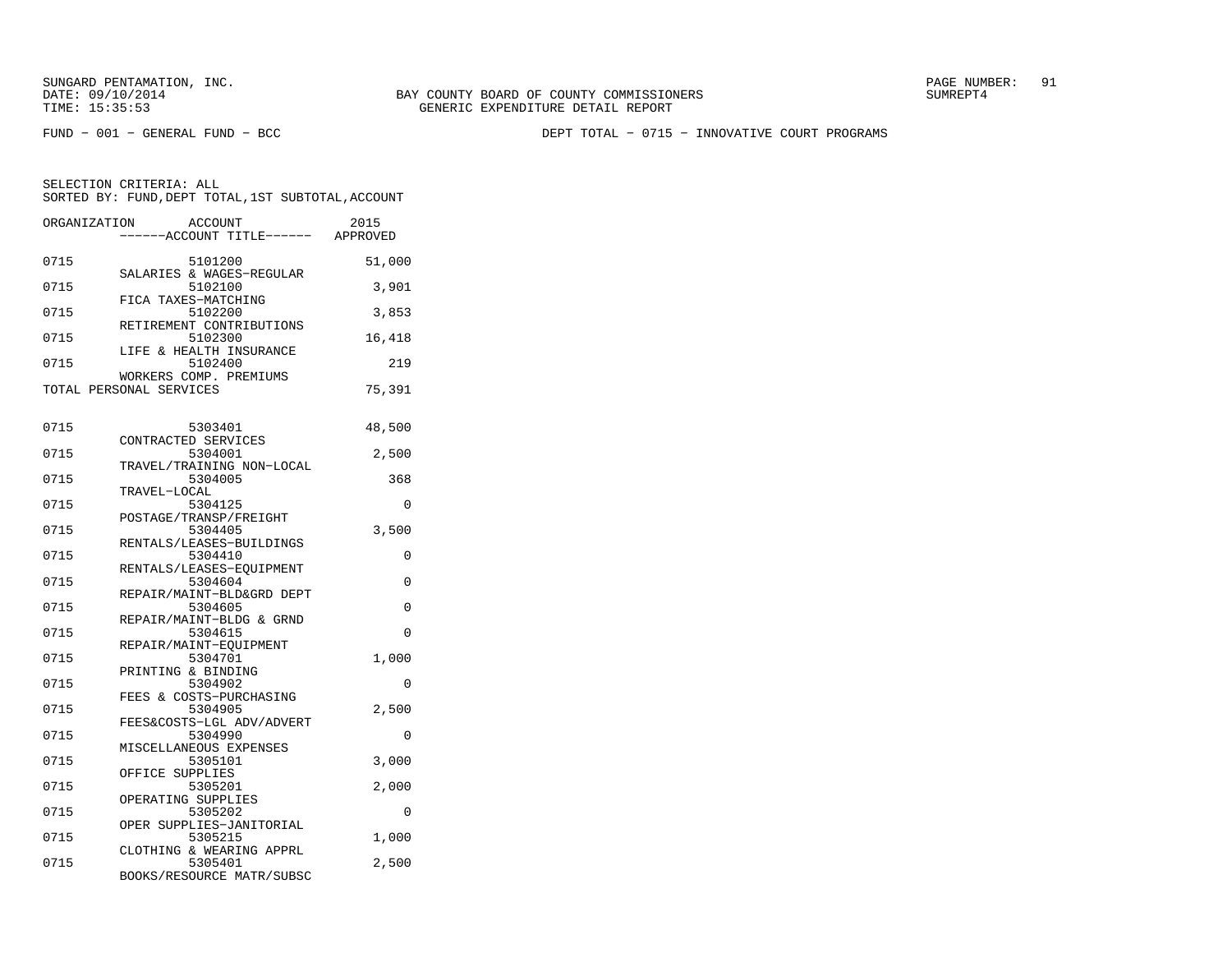FUND − 001 − GENERAL FUND − BCC DEPT TOTAL − 0715 − INNOVATIVE COURT PROGRAMS

|      | ORGANIZATION ACCOUNT               | 2015     |
|------|------------------------------------|----------|
|      | ------ACCOUNT TITLE------ APPROVED |          |
|      |                                    |          |
| 0715 | 5305402                            | 500      |
|      | DUES & MEMBERSHIPS                 |          |
| 0715 | 5305406                            | 7,500    |
|      | TRAINING & TUITION                 |          |
|      | TOTAL OPERATING EXPENSES           | 74,868   |
|      |                                    |          |
| 0715 | 5606401                            | 5,000    |
|      | EOUIPMENT                          |          |
| 0715 | 5606402                            | 2,500    |
|      | EOUIP LESS THAN \$1000             |          |
|      | TOTAL CAPITAL OUTLAY               | 7,500    |
|      |                                    |          |
|      |                                    |          |
| 0715 | 5909910                            | $\Omega$ |
|      | RESERVE FOR CONTINGENCIES          |          |
|      | TOTAL NON-OPERATING EXPENSES       | $\Omega$ |
|      |                                    |          |
|      | TOTAL INNOVATIVE COURT PROGRAMS    | 157.759  |
|      |                                    |          |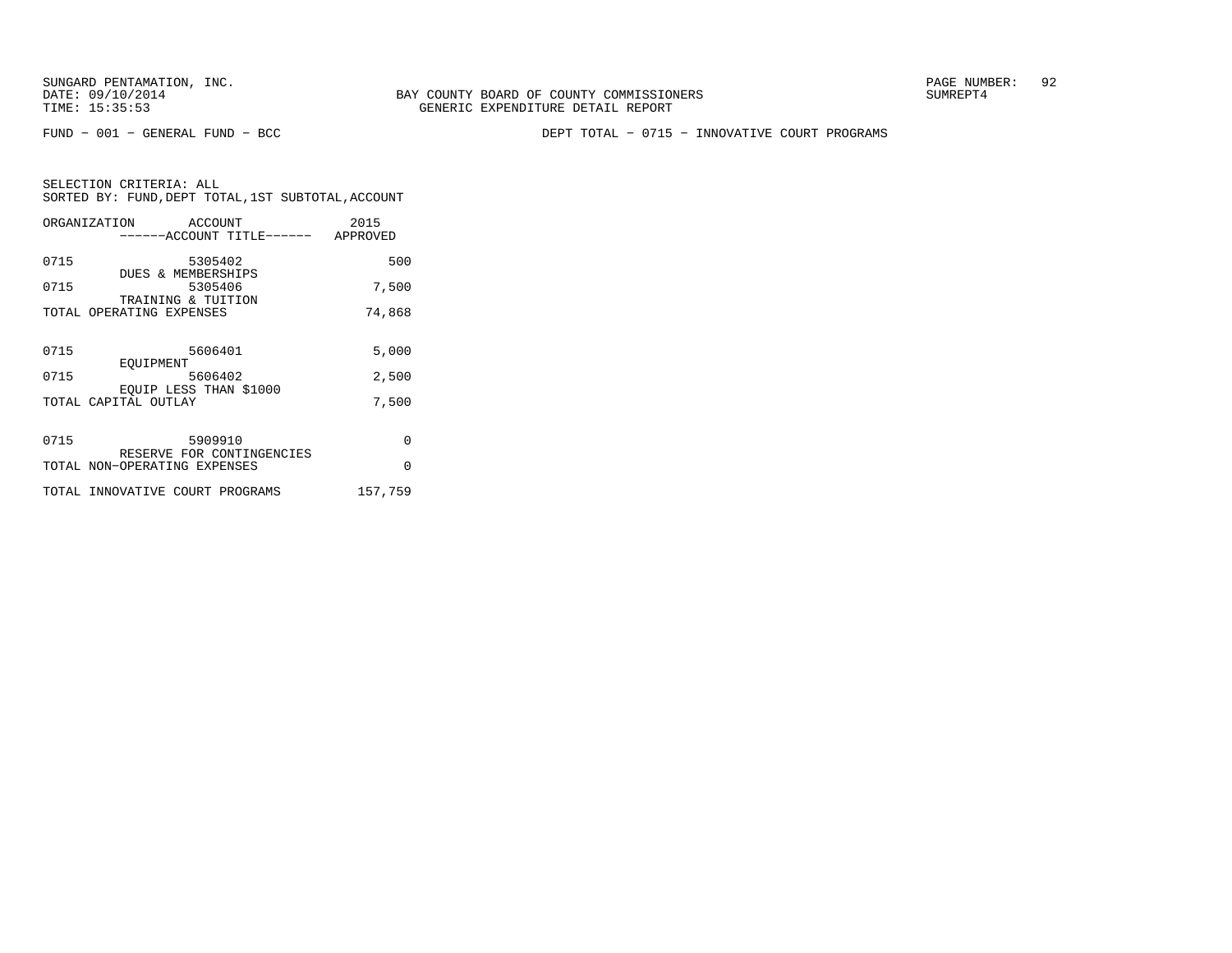FUND − 001 − GENERAL FUND − BCC DEPT TOTAL − 0716 − LEGAL AID

SELECTION CRITERIA: ALL SORTED BY: FUND,DEPT TOTAL,1ST SUBTOTAL,ACCOUNTORGANIZATION ACCOUNT 2015

|      | UNGANI LAHI IUN<br>$A \cup A \cup B$<br>------ACCOUNT TITLE------ | 2.01.3<br>APPROVED |
|------|-------------------------------------------------------------------|--------------------|
| 0716 | 5303401<br>CONTRACTED SERVICES                                    | 65,000             |
|      | TOTAL OPERATING EXPENSES                                          | 65,000             |
| 0716 | 5909910<br>RESERVE FOR CONTINGENCIES                              | 0                  |
|      | TOTAL NON-OPERATING EXPENSES                                      | O                  |
|      | TOTAL LEGAL AID                                                   | 65,000             |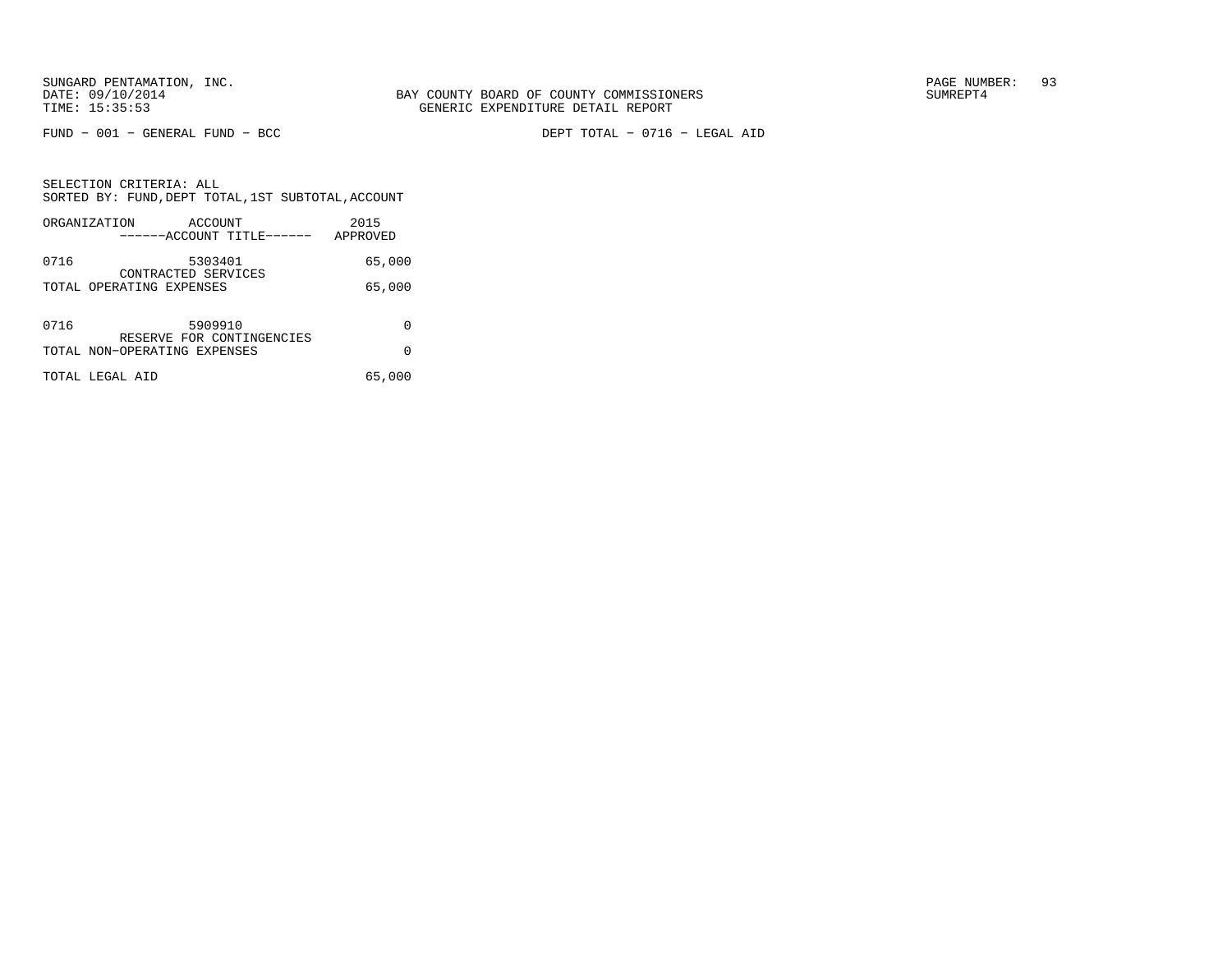FUND − 001 − GENERAL FUND − BCC DEPT TOTAL − 0717 − TEEN COURT

| ORGANIZATION<br><b>ACCOUNT</b> | 2015                                                                                                                                                                                                                                                                                                                                                                                                                                                                                                                                                                             |
|--------------------------------|----------------------------------------------------------------------------------------------------------------------------------------------------------------------------------------------------------------------------------------------------------------------------------------------------------------------------------------------------------------------------------------------------------------------------------------------------------------------------------------------------------------------------------------------------------------------------------|
|                                |                                                                                                                                                                                                                                                                                                                                                                                                                                                                                                                                                                                  |
|                                | 75,876                                                                                                                                                                                                                                                                                                                                                                                                                                                                                                                                                                           |
| SALARIES & WAGES-REGULAR       |                                                                                                                                                                                                                                                                                                                                                                                                                                                                                                                                                                                  |
| 5102100                        | 5,804                                                                                                                                                                                                                                                                                                                                                                                                                                                                                                                                                                            |
|                                |                                                                                                                                                                                                                                                                                                                                                                                                                                                                                                                                                                                  |
|                                | 5,732                                                                                                                                                                                                                                                                                                                                                                                                                                                                                                                                                                            |
|                                | 16,450                                                                                                                                                                                                                                                                                                                                                                                                                                                                                                                                                                           |
| LIFE & HEALTH INSURANCE        |                                                                                                                                                                                                                                                                                                                                                                                                                                                                                                                                                                                  |
| 5102400                        | 327                                                                                                                                                                                                                                                                                                                                                                                                                                                                                                                                                                              |
| WORKERS COMP. PREMIUMS         |                                                                                                                                                                                                                                                                                                                                                                                                                                                                                                                                                                                  |
|                                | 104,189                                                                                                                                                                                                                                                                                                                                                                                                                                                                                                                                                                          |
|                                |                                                                                                                                                                                                                                                                                                                                                                                                                                                                                                                                                                                  |
| 5303110                        | $\Omega$                                                                                                                                                                                                                                                                                                                                                                                                                                                                                                                                                                         |
| PROF SRV-BACKGROUND CHECK      |                                                                                                                                                                                                                                                                                                                                                                                                                                                                                                                                                                                  |
|                                | 17,760                                                                                                                                                                                                                                                                                                                                                                                                                                                                                                                                                                           |
|                                | 0                                                                                                                                                                                                                                                                                                                                                                                                                                                                                                                                                                                |
|                                |                                                                                                                                                                                                                                                                                                                                                                                                                                                                                                                                                                                  |
| 5304005                        | 0                                                                                                                                                                                                                                                                                                                                                                                                                                                                                                                                                                                |
| TRAVEL-LOCAL                   |                                                                                                                                                                                                                                                                                                                                                                                                                                                                                                                                                                                  |
| 5304101                        | $\Omega$                                                                                                                                                                                                                                                                                                                                                                                                                                                                                                                                                                         |
|                                |                                                                                                                                                                                                                                                                                                                                                                                                                                                                                                                                                                                  |
|                                | 192                                                                                                                                                                                                                                                                                                                                                                                                                                                                                                                                                                              |
|                                | 0                                                                                                                                                                                                                                                                                                                                                                                                                                                                                                                                                                                |
| RENTALS/LEASES-EOUIPMENT       |                                                                                                                                                                                                                                                                                                                                                                                                                                                                                                                                                                                  |
| 5304501                        | 1,580                                                                                                                                                                                                                                                                                                                                                                                                                                                                                                                                                                            |
|                                |                                                                                                                                                                                                                                                                                                                                                                                                                                                                                                                                                                                  |
|                                | 200                                                                                                                                                                                                                                                                                                                                                                                                                                                                                                                                                                              |
|                                | 250                                                                                                                                                                                                                                                                                                                                                                                                                                                                                                                                                                              |
| REPAIR/MAINT-AUTO EOUIP        |                                                                                                                                                                                                                                                                                                                                                                                                                                                                                                                                                                                  |
| 5304611                        | 0                                                                                                                                                                                                                                                                                                                                                                                                                                                                                                                                                                                |
|                                | 0                                                                                                                                                                                                                                                                                                                                                                                                                                                                                                                                                                                |
|                                |                                                                                                                                                                                                                                                                                                                                                                                                                                                                                                                                                                                  |
| 5304902                        | $\Omega$                                                                                                                                                                                                                                                                                                                                                                                                                                                                                                                                                                         |
| FEES & COSTS-PURCHASING        |                                                                                                                                                                                                                                                                                                                                                                                                                                                                                                                                                                                  |
| 5304905                        | 0                                                                                                                                                                                                                                                                                                                                                                                                                                                                                                                                                                                |
|                                | $\Omega$                                                                                                                                                                                                                                                                                                                                                                                                                                                                                                                                                                         |
|                                |                                                                                                                                                                                                                                                                                                                                                                                                                                                                                                                                                                                  |
| 5305101                        | 500                                                                                                                                                                                                                                                                                                                                                                                                                                                                                                                                                                              |
| OFFICE SUPPLIES                |                                                                                                                                                                                                                                                                                                                                                                                                                                                                                                                                                                                  |
| 5305205                        | 1,000                                                                                                                                                                                                                                                                                                                                                                                                                                                                                                                                                                            |
|                                | 0                                                                                                                                                                                                                                                                                                                                                                                                                                                                                                                                                                                |
|                                |                                                                                                                                                                                                                                                                                                                                                                                                                                                                                                                                                                                  |
|                                | ------ACCOUNT TITLE------ APPROVED<br>5101200<br>FICA TAXES-MATCHING<br>5102200<br>RETIREMENT CONTRIBUTIONS<br>5102300<br>TOTAL PERSONAL SERVICES<br>5303401<br>CONTRACTED SERVICES<br>5304001<br>TRAVEL/TRAINING NON-LOCAL<br>COMMUNICATIONS SERVICES<br>5304125<br>POSTAGE/TRANSP/FREIGHT<br>5304410<br>INSURANCE & BONDS<br>5304605<br>REPAIR/MAINT-BLDG & GRND<br>5304610<br>REPAIR/MAINT-FLEET MAINT<br>5304615<br>REPAIR/MAINT-EQUIPMENT<br>FEES&COSTS-LGL ADV/ADVERT<br>5304990<br>MISCELLANEOUS EXPENSES<br>GAS, OIL & LUBRICANTS<br>5305215<br>CLOTHING & WEARING APPRL |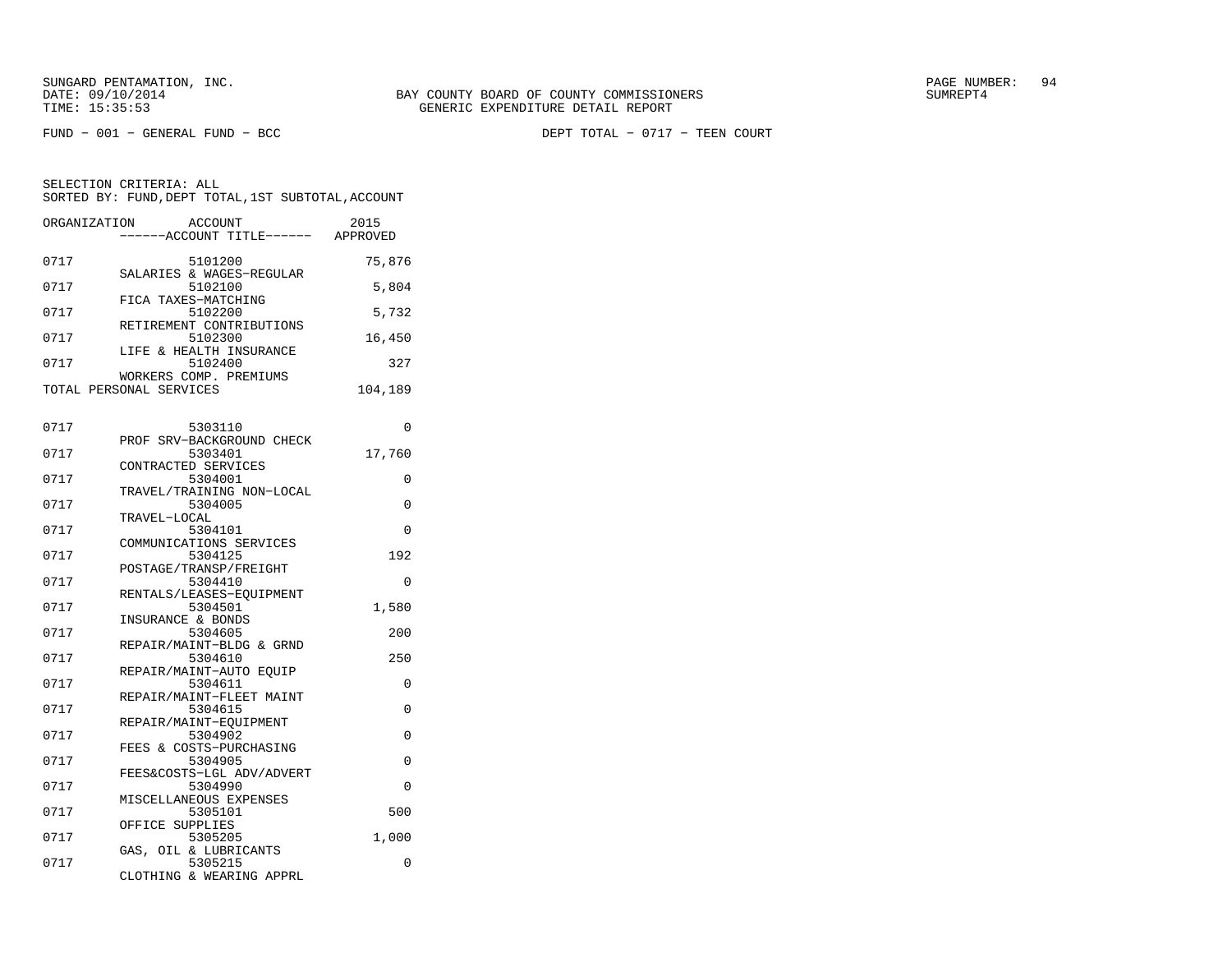FUND − 001 − GENERAL FUND − BCC DEPT TOTAL − 0717 − TEEN COURT

| SELECTION CRITERIA: ALL |  |  |                                                    |  |
|-------------------------|--|--|----------------------------------------------------|--|
|                         |  |  | SORTED BY: FUND, DEPT TOTAL, 1ST SUBTOTAL, ACCOUNT |  |

|                      | ORGANIZATION ACCOUNT                                      |                                    | 2015     |
|----------------------|-----------------------------------------------------------|------------------------------------|----------|
|                      |                                                           | ------ACCOUNT TITLE------ APPROVED |          |
| 0717                 | 5305402                                                   |                                    | 200      |
| 0717                 | DUES & MEMBERSHIPS<br>5305406                             |                                    | $\Omega$ |
|                      | TRAINING & TUITION<br>TOTAL OPERATING EXPENSES            |                                    | 21,682   |
|                      |                                                           |                                    |          |
| 0717                 | 5606401                                                   |                                    | $\Omega$ |
| 0717                 | EOUIPMENT<br>5606402                                      |                                    | $\Omega$ |
| TOTAL CAPITAL OUTLAY | EOUIP LESS THAN \$1000                                    |                                    | $\Omega$ |
|                      |                                                           |                                    |          |
| 0717                 | 5905998                                                   |                                    | $\Omega$ |
| 0717                 | DEPRECIATION EXPENSE<br>5909910                           |                                    | $\Omega$ |
| 0717                 | RESERVE FOR CONTINGENCIES<br>5909915                      |                                    | $\Omega$ |
|                      | RESERVE FOR PAY ADJUSTMNT<br>TOTAL NON-OPERATING EXPENSES |                                    | $\Omega$ |
|                      |                                                           |                                    |          |
| TOTAL TEEN COURT     |                                                           |                                    | 125,871  |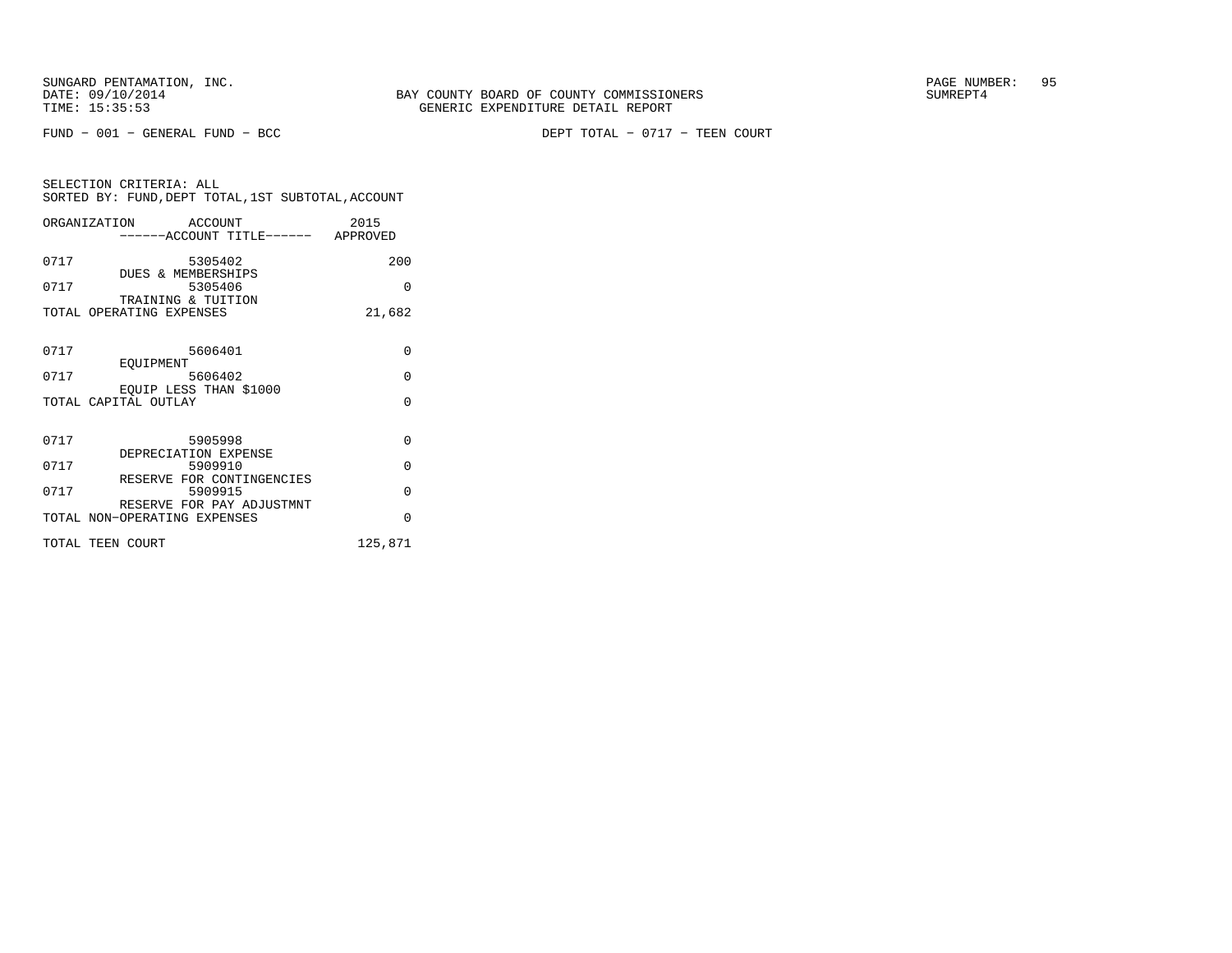FUND − 001 − GENERAL FUND − BCC DEPT TOTAL − 0718 − LAW LIBRARY

| ORGANIZATION | <b>ACCOUNT</b><br>----ACCOUNT TITLE------ APPROVED   | 2015     |
|--------------|------------------------------------------------------|----------|
| 0718         | 5101200<br>SALARIES & WAGES-REGULAR                  | 44,261   |
| 0718         | 5102100<br>FICA TAXES-MATCHING                       | 3,386    |
| 0718         | 5102200<br>RETIREMENT CONTRIBUTIONS                  | 3,343    |
| 0718         | 5102300<br>LIFE & HEALTH INSURANCE                   | 11,648   |
| 0718         | 5102400                                              | 191      |
| 0718         | WORKERS COMP. PREMIUMS<br>5102500                    | 0        |
|              | UNEMPLOYMENT COMPENSATION<br>TOTAL PERSONAL SERVICES | 62,829   |
| 0718         | 5303101                                              | $\Omega$ |
| 0718         | PROFESSIONAL SERVICES<br>5303401                     | 22,400   |
| 0718         | CONTRACTED SERVICES<br>5304001                       | 700      |
| 0718         | TRAVEL/TRAINING NON-LOCAL<br>5304101                 | 0        |
| 0718         | COMMUNICATIONS SERVICES<br>5304125                   | 0        |
| 0718         | POSTAGE/TRANSP/FREIGHT<br>5304410                    | 1,888    |
| 0718         | RENTALS/LEASES-EQUIPMENT<br>5304501                  | 988      |
| 0718         | INSURANCE & BONDS<br>5304605                         | $\Omega$ |
| 0718         | REPAIR/MAINT-BLDG & GRND<br>5304615                  | 0        |
| 0718         | REPAIR/MAINT-EQUIPMENT<br>5304701                    | 0        |
| 0718         | PRINTING & BINDING<br>5304990                        | 75       |
| 0718         | MISCELLANEOUS EXPENSES<br>5305101                    | 100      |
| 0718         | OFFICE SUPPLIES<br>5305401                           | 17,350   |
| 0718         | BOOKS/RESOURCE MATR/SUBSC<br>5305402                 | 190      |
| 0718         | DUES & MEMBERSHIPS<br>5305406                        | 3,000    |
|              | TRAINING & TUITION<br>TOTAL OPERATING EXPENSES       | 46,691   |
| 0718         | 5606401<br>EOUIPMENT                                 | 0        |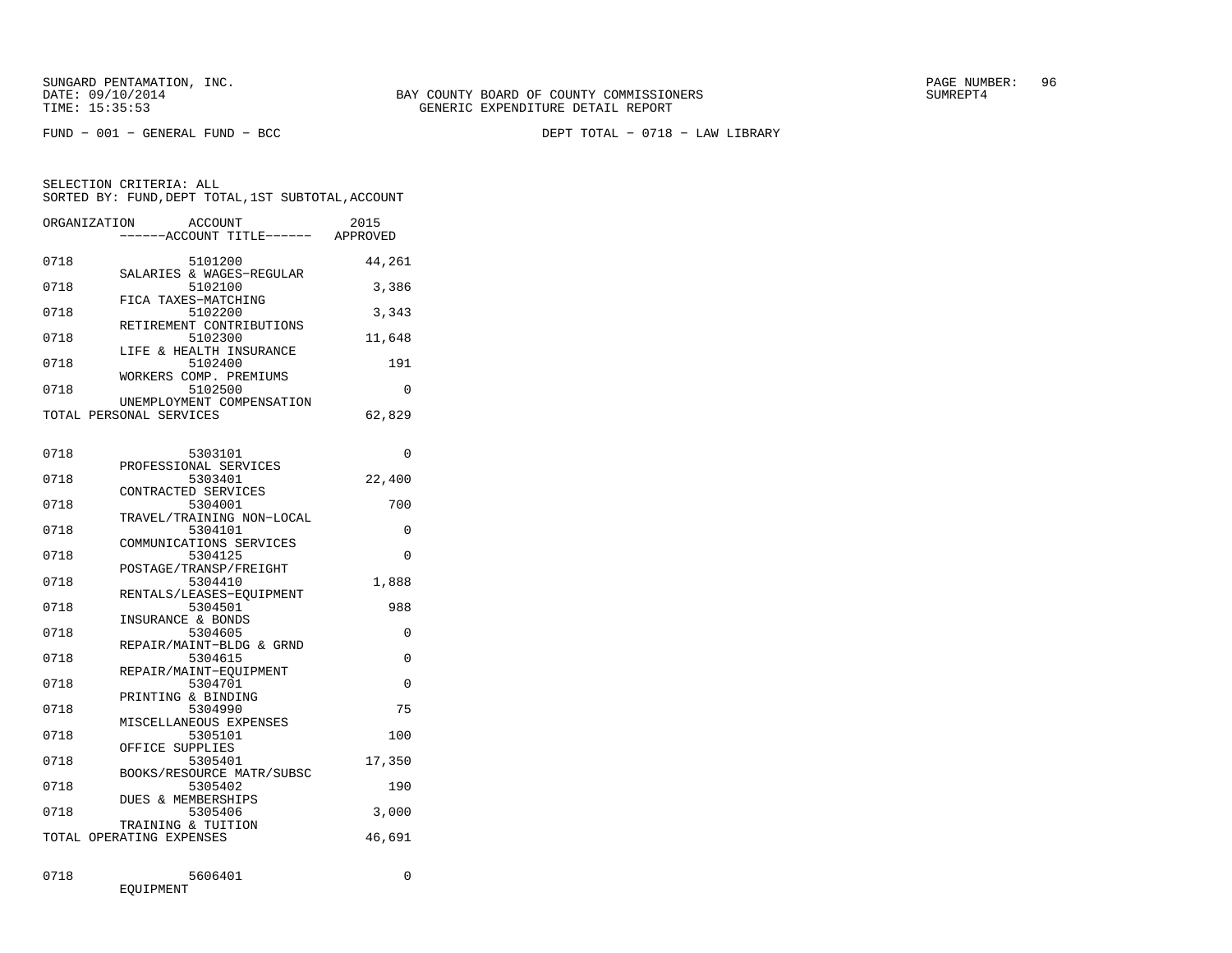FUND − 001 − GENERAL FUND − BCC DEPT TOTAL − 0718 − LAW LIBRARY

|      | ORGANIZATION<br>ACCOUNT<br>------ACCOUNT TITLE------      | 2015<br>APPROVED |
|------|-----------------------------------------------------------|------------------|
| 0718 | 5606402                                                   | U                |
|      | EOUIP LESS THAN \$1000<br>TOTAL CAPITAL OUTLAY            | U                |
| 0718 | 5905998<br>DEPRECIATION EXPENSE                           | U                |
| 0718 | 5909910                                                   | U                |
| 0718 | RESERVE FOR CONTINGENCIES<br>5909915                      | U                |
|      | RESERVE FOR PAY ADJUSTMNT<br>TOTAL NON-OPERATING EXPENSES | $\Omega$         |
|      | TOTAL LAW LIBRARY                                         | 109,520          |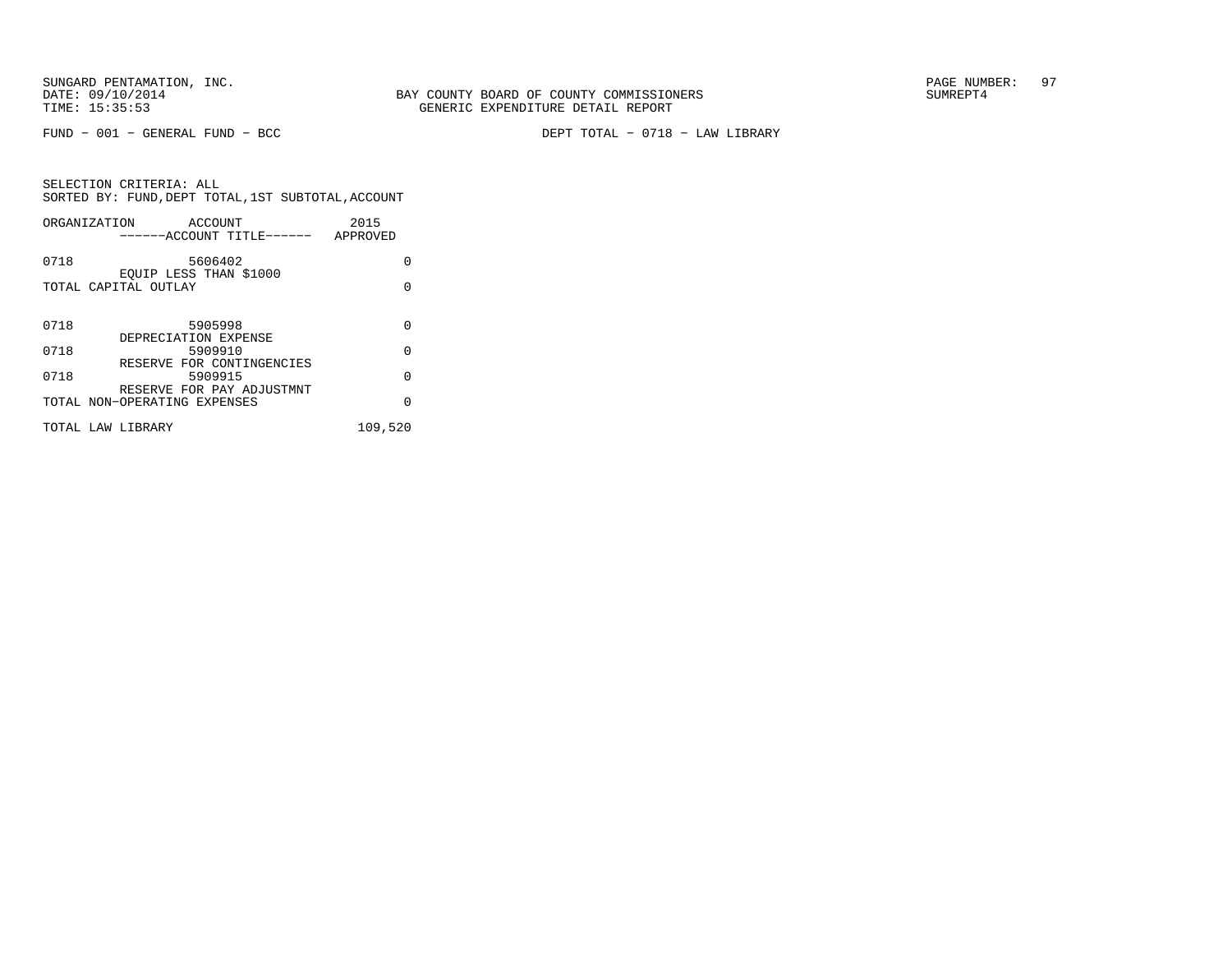SUNGARD PENTAMATION, INC.<br>DATE: 09/10/2014 SUMRER: 98 SUNTY BOARD OF COUNTY COMMISSIONERS

BAY COUNTY BOARD OF COUNTY COMMISSIONERS TIME: 15:35:53 GENERIC EXPENDITURE DETAIL REPORT

FUND − 001 − GENERAL FUND − BCC DEPT TOTAL − 0730 − COUNTY CT−CRIMINAL

| APPROVED |
|----------|
|          |
|          |
| O        |
|          |
|          |
|          |
|          |
|          |
|          |
| 2015     |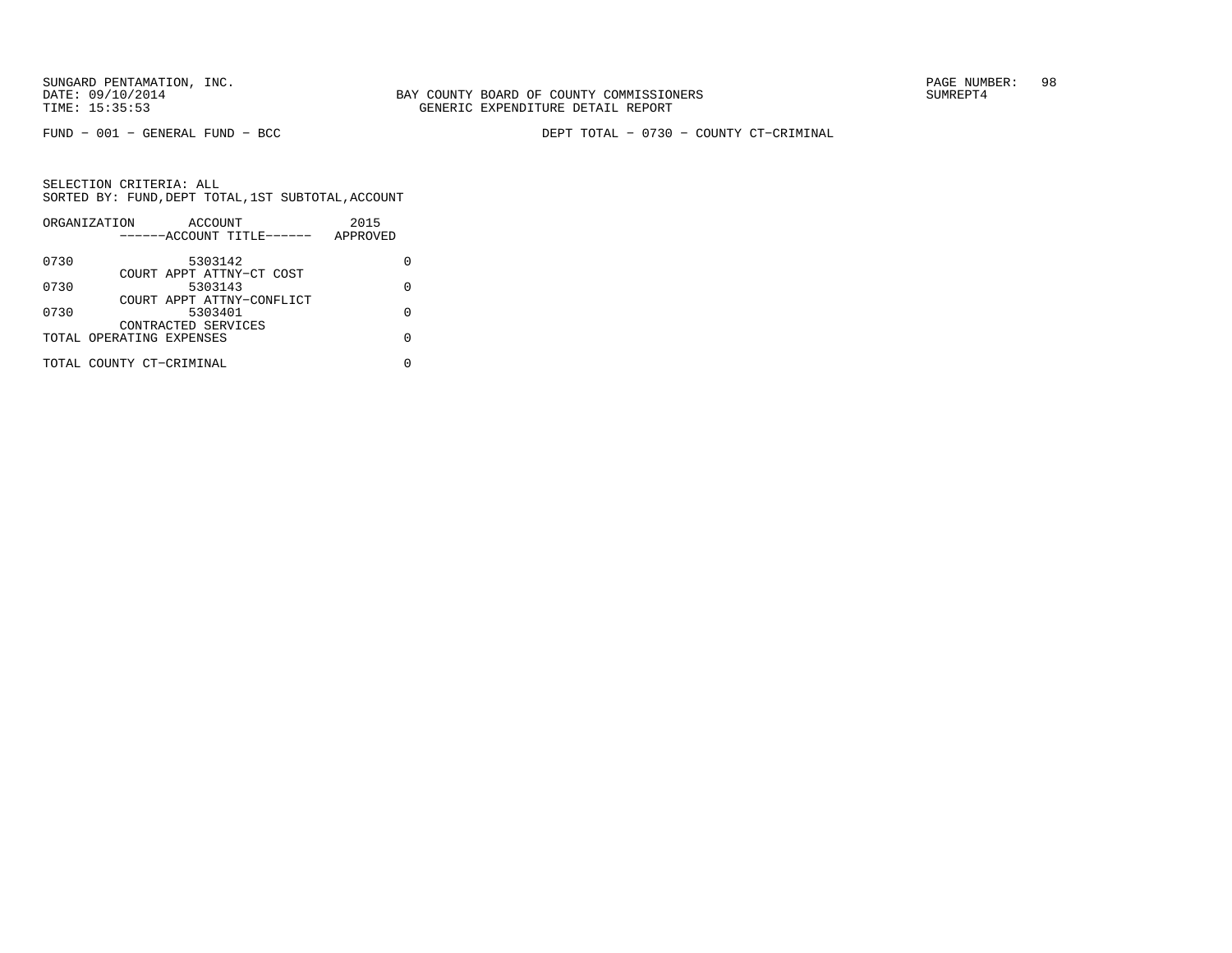FUND − 001 − GENERAL FUND − BCC DEPT TOTAL − 0732 − BAY COUNTY WORK PROGRAM

| ORGANIZATION             | ACCOUNT<br>----ACCOUNT TITLE------ APPROVED               | 2015     |
|--------------------------|-----------------------------------------------------------|----------|
| 0732                     | 5101200<br>SALARIES & WAGES-REGULAR                       | 52,986   |
| 0732                     | 5102100                                                   | 4,053    |
| 0732                     | FICA TAXES-MATCHING<br>5102200                            | 4,003    |
| 0732                     | RETIREMENT CONTRIBUTIONS<br>5102300                       | 4,802    |
| 0732                     | LIFE & HEALTH INSURANCE<br>5102400                        | 228      |
| TOTAL PERSONAL SERVICES  | WORKERS COMP. PREMIUMS                                    | 66,072   |
| 0732                     | 5303401                                                   | 0        |
| 0732                     | CONTRACTED SERVICES<br>5304001                            | $\Omega$ |
| 0732                     | TRAVEL/TRAINING NON-LOCAL<br>5304005                      | 450      |
| 0732                     | TRAVEL-LOCAL<br>5304125                                   | 50       |
| 0732                     | POSTAGE/TRANSP/FREIGHT<br>5304501                         | 395      |
| 0732                     | INSURANCE & BONDS<br>5304902                              | 0        |
| 0732                     | FEES & COSTS-PURCHASING<br>5304905                        | $\Omega$ |
| 0732                     | FEES&COSTS-LGL ADV/ADVERT<br>5305101                      | 0        |
| 0732                     | OFFICE SUPPLIES<br>5305402                                | 0        |
| 0732                     | <b>DUES &amp; MEMBERSHIPS</b><br>5305406                  | $\Omega$ |
| TOTAL OPERATING EXPENSES | TRAINING & TUITION                                        | 895      |
|                          |                                                           |          |
| 0732                     | 5606401<br>EOUIPMENT                                      | 0        |
| 0732                     | 5606402<br>EQUIP LESS THAN \$1000                         | 0        |
| TOTAL CAPITAL OUTLAY     |                                                           | 0        |
| 0732                     | 5909915                                                   | 0        |
|                          | RESERVE FOR PAY ADJUSTMNT<br>TOTAL NON-OPERATING EXPENSES | 0        |
|                          | TOTAL BAY COUNTY WORK PROGRAM                             | 66,967   |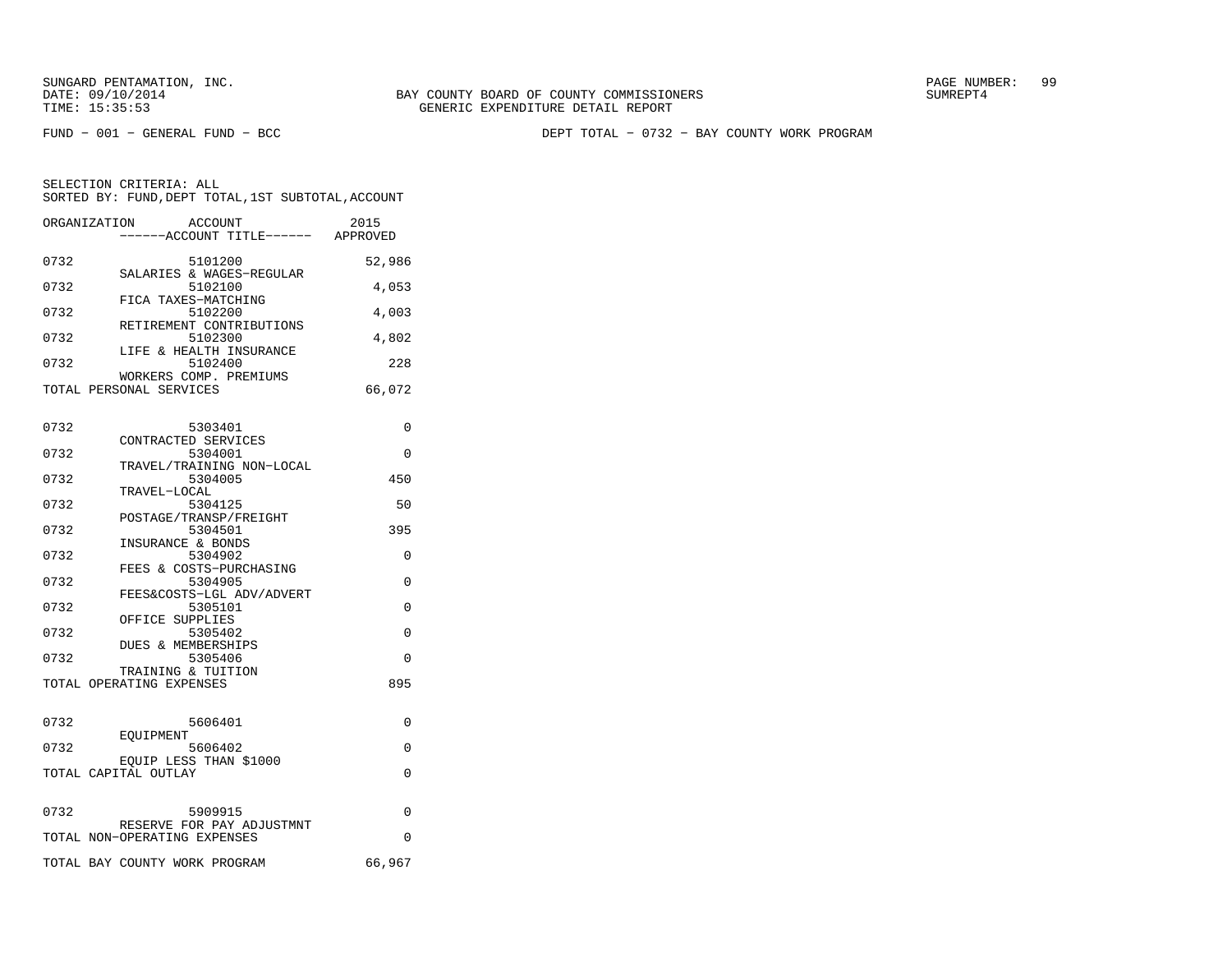FUND − 001 − GENERAL FUND − BCC DEPT TOTAL − 0790 − COUNTY COURT−CT ADMIN

| ORGANIZATION | <b>ACCOUNT</b><br>---ACCOUNT TITLE------ APPROVED | 2015 |
|--------------|---------------------------------------------------|------|
| 0790         | 5101200                                           | 0    |
| 0790         | SALARIES & WAGES-REGULAR<br>5102100               | 0    |
| 0790         | FICA TAXES-MATCHING<br>5102200                    | 0    |
| 0790         | RETIREMENT CONTRIBUTIONS<br>5102300               | 0    |
|              | LIFE & HEALTH INSURANCE                           |      |
| 0790         | 5102400<br>WORKERS COMP. PREMIUMS                 | 0    |
| 0790         | 5102500<br>UNEMPLOYMENT COMPENSATION              | 0    |
|              | TOTAL PERSONAL SERVICES                           | 0    |
|              |                                                   |      |
| 0790         | 5303401<br>CONTRACTED SERVICES                    | 0    |
| 0790         | 5304001                                           | 0    |
| 0790         | TRAVEL/TRAINING NON-LOCAL<br>5304005              | 0    |
|              | TRAVEL-LOCAL                                      |      |
| 0790         | 5304101<br>COMMUNICATIONS SERVICES                | 0    |
| 0790         | 5304125                                           | 0    |
| 0790         | POSTAGE/TRANSP/FREIGHT<br>5304410                 | 0    |
|              | RENTALS/LEASES-EOUIPMENT                          |      |
| 0790         | 5304902<br>FEES & COSTS-PURCHASING                | 0    |
| 0790         | 5304905<br>FEES&COSTS-LGL ADV/ADVERT              | 0    |
| 0790         | 5305101                                           | 0    |
| 0790         | OFFICE SUPPLIES<br>5305401                        | 0    |
| 0790         | BOOKS/RESOURCE MATR/SUBSC<br>5305402              | 0    |
|              | <b>DUES &amp; MEMBERSHIPS</b>                     |      |
|              | TOTAL OPERATING EXPENSES                          | 0    |
| 0790         | 5606402                                           | 0    |
|              | EQUIP LESS THAN \$1000                            |      |
|              | TOTAL CAPITAL OUTLAY                              | 0    |
|              | TOTAL COUNTY COURT-CT ADMIN                       | 0    |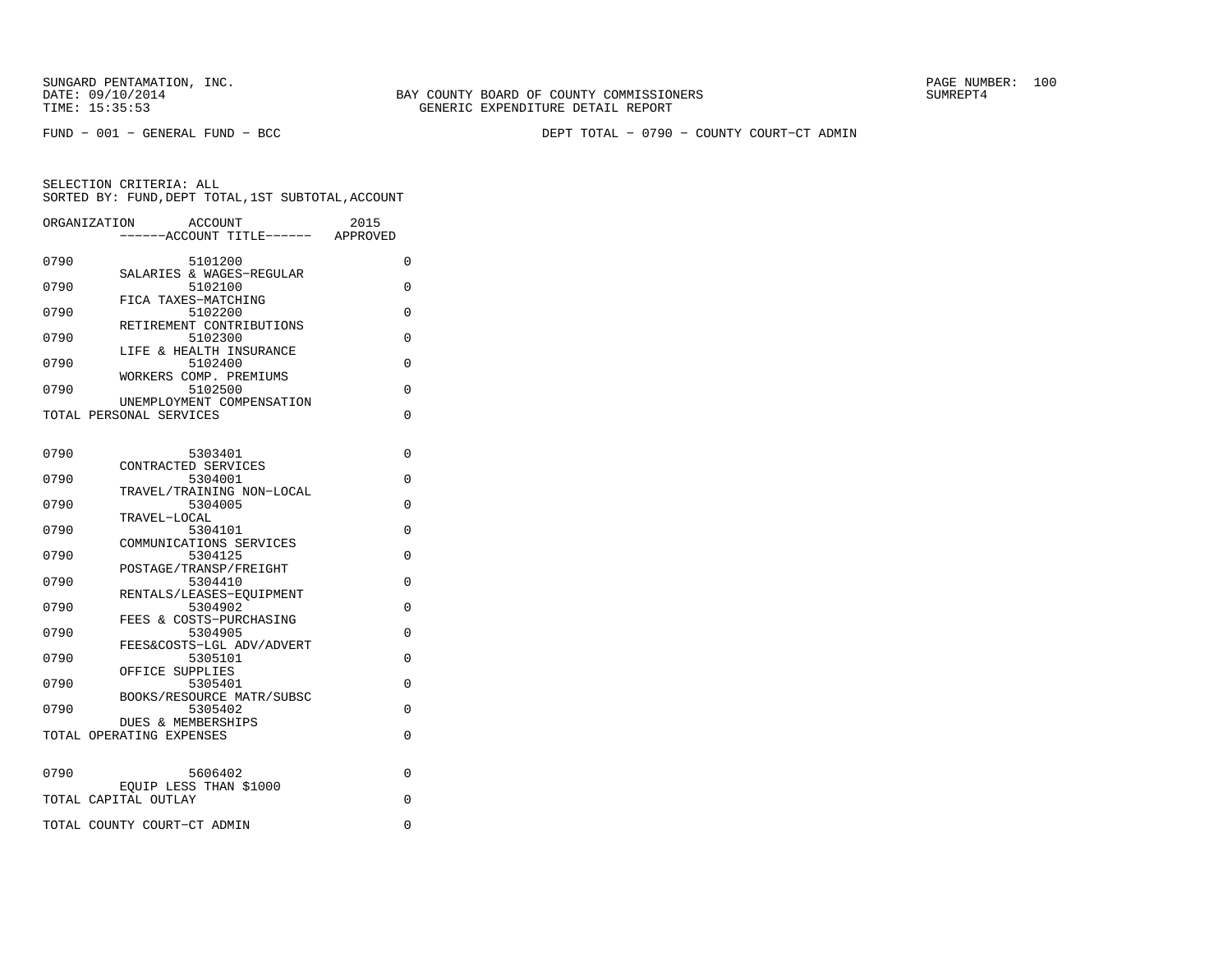FUND − 001 − GENERAL FUND − BCC DEPT TOTAL − 0795 − COURT REPORTERS

|      | ORGANIZATION<br>ACCOUNT                                   | 2015     |
|------|-----------------------------------------------------------|----------|
|      | ------ACCOUNT TITLE------ APPROVED                        |          |
| 0795 | 5101200<br>SALARIES & WAGES-REGULAR                       | 0        |
| 0795 | 5102100                                                   | $\Omega$ |
| 0795 | FICA TAXES-MATCHING<br>5102200                            | 0        |
| 0795 | RETIREMENT CONTRIBUTIONS<br>5102300                       | 0        |
| 0795 | LIFE & HEALTH INSURANCE<br>5102400                        | $\Omega$ |
|      | WORKERS COMP. PREMIUMS<br>TOTAL PERSONAL SERVICES         | $\Omega$ |
| 0795 | 5303401                                                   | $\Omega$ |
| 0795 | CONTRACTED SERVICES<br>5304101                            | $\Omega$ |
|      | COMMUNICATIONS SERVICES                                   |          |
| 0795 | 5304125<br>POSTAGE/TRANSP/FREIGHT                         | 0        |
| 0795 | 5304410<br>RENTALS/LEASES-EQUIPMENT                       | $\Omega$ |
| 0795 | 5304501<br>INSURANCE & BONDS                              | $\Omega$ |
| 0795 | 5304615                                                   | $\Omega$ |
| 0795 | REPAIR/MAINT-EOUIPMENT<br>5304902                         | $\Omega$ |
| 0795 | FEES & COSTS-PURCHASING<br>5305101                        | $\Omega$ |
| 0795 | OFFICE SUPPLIES<br>5305402                                | $\Omega$ |
|      | <b>DUES &amp; MEMBERSHIPS</b><br>TOTAL OPERATING EXPENSES | $\Omega$ |
|      |                                                           |          |
| 0795 | 5606402                                                   | $\Omega$ |
|      | EOUIP LESS THAN \$1000<br>TOTAL CAPITAL OUTLAY            | $\Omega$ |
|      | TOTAL COURT REPORTERS                                     | 0        |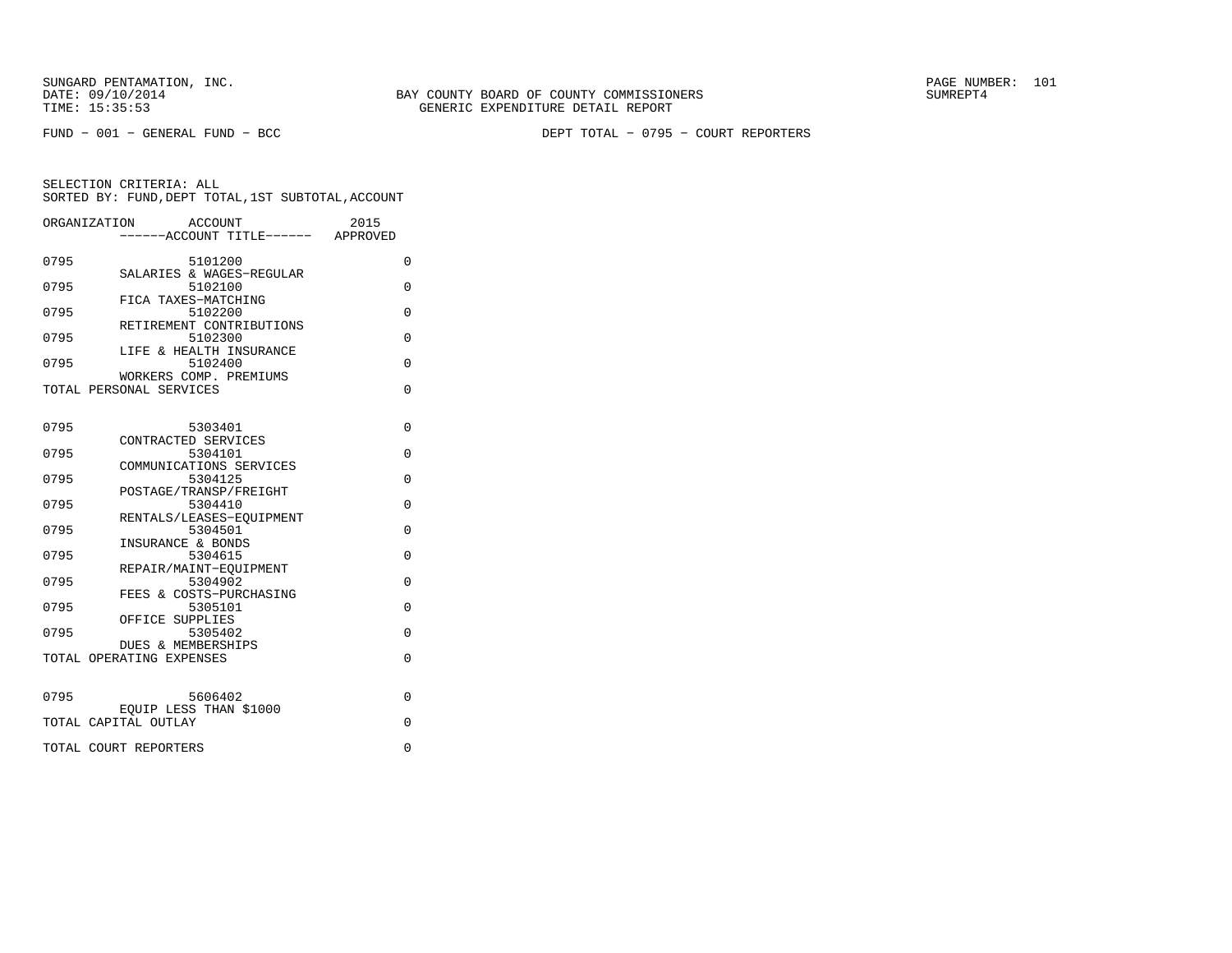FUND − 001 − GENERAL FUND − BCC DEPT TOTAL − 0970 − BUDGET TRANSFERS

| ORGANIZATION                 | ACCOUNT<br>-----ACCOUNT TITLE------ APPROVED                                                       | 2015                                                             |
|------------------------------|----------------------------------------------------------------------------------------------------|------------------------------------------------------------------|
| 0970                         | 5819103                                                                                            | 3,650,000                                                        |
| 0970                         | TRNSF-TRANSP. (101)<br>5819104                                                                     | 92,544                                                           |
| 0970                         | TRNSF-INTGOV'T RADIO-133<br>5819105                                                                | 0                                                                |
| 0970                         | TRNSF-STORMWATER (115)<br>5819106                                                                  | $\Omega$                                                         |
| 0970                         | TRNSF-INTERNAL SERV (501)<br>5819107                                                               | 0                                                                |
| 0970                         | TRNSF-WORKERS COMP (505)<br>5819110                                                                | $\Omega$                                                         |
| 0970                         | TRNSF-INSURANCE (506)<br>5819114                                                                   | $\Omega$                                                         |
| 0970                         | TRNSF-JT VENT/AWT (412)<br>5819115                                                                 | $\Omega$                                                         |
| 0970                         | TRNSF-ROADS & BRDGS (105)<br>5819116                                                               | $\overline{0}$                                                   |
| 0970                         | TRNFS-PARTIC PAVING (110)<br>5819117                                                               | 0                                                                |
| 0970                         | TRNSF-WTR SYS 2000 BND PJ<br>5819118                                                               | 0                                                                |
| 0970                         | TRNSF-PUBLIC SAFETY (130)<br>5819120                                                               | $\Omega$                                                         |
|                              | TRNSF-BUILDERS SVC (440)                                                                           |                                                                  |
|                              | TRNSF-UTIL REG AUTH (195)                                                                          |                                                                  |
|                              | TRNSF-RD IMPACT-P C (113)                                                                          |                                                                  |
|                              | TRNSF-LIBRARY (120)                                                                                |                                                                  |
|                              | TRNSF-CED GRV CRA                                                                                  |                                                                  |
|                              |                                                                                                    |                                                                  |
| 0970<br>0970<br>0970<br>0970 | 5819121<br>5819122<br>5819124<br>5819132<br>TOTAL NON-OPERATING EXPENSES<br>TOTAL BUDGET TRANSFERS | 0<br>$\Omega$<br>1,545,000<br>$\Omega$<br>5,287,544<br>5,287,544 |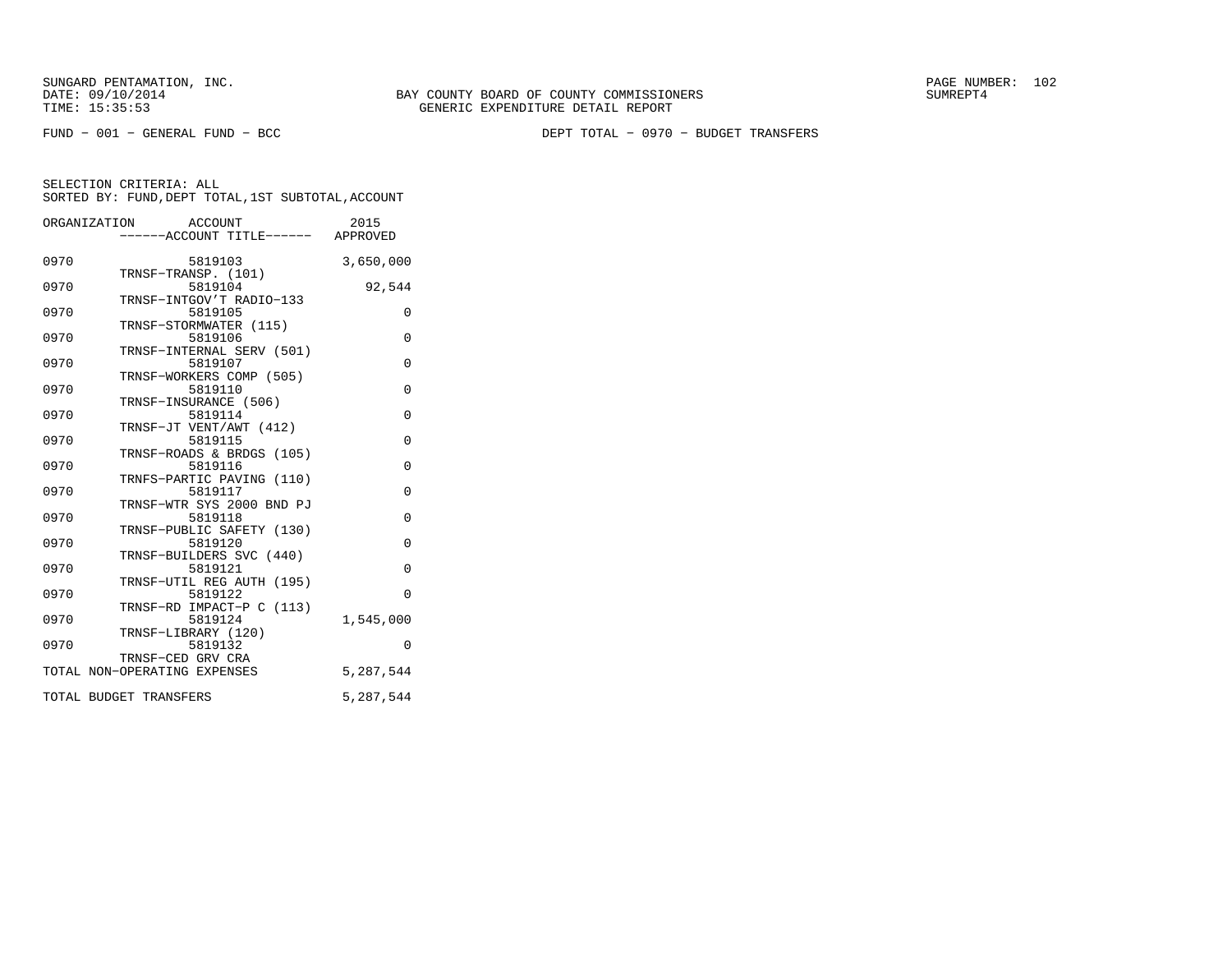FUND − 001 − GENERAL FUND − BCC DEPT TOTAL − 0971 − REFUNDS

|      | ORGANIZATION                 | ACCOUNT |                           | 2015     |
|------|------------------------------|---------|---------------------------|----------|
|      |                              |         | ------ACCOUNT TITLE------ | APPROVED |
| 0971 |                              | 5909905 | REFUNDS-PRIOR YEAR TAXES  | 45,000   |
| 0971 |                              | 5909906 | REFUNDS-PRIOR YR REVENUE  |          |
|      | TOTAL NON-OPERATING EXPENSES |         |                           | 45,000   |
|      | TOTAL REFUNDS                |         |                           | 45,000   |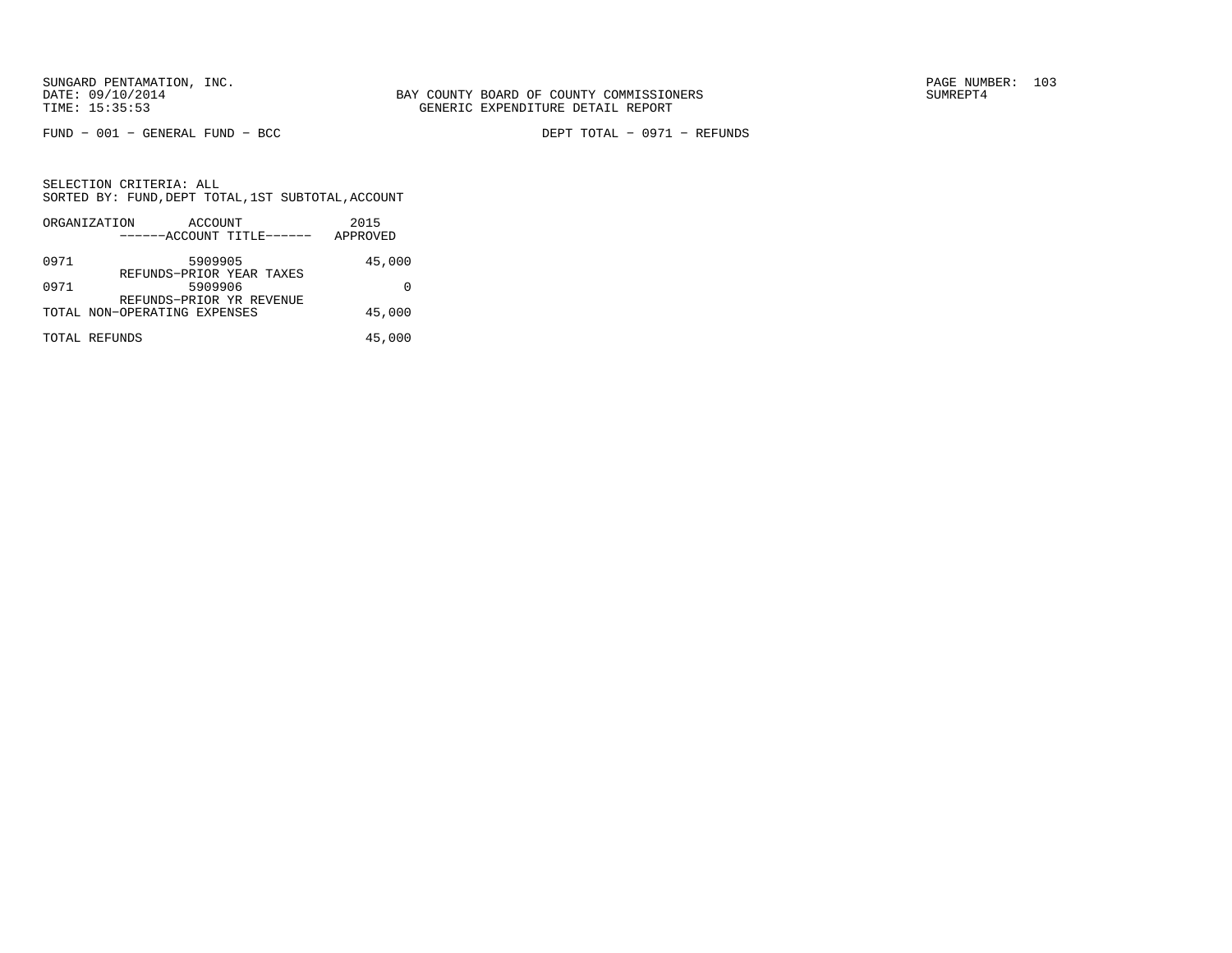|      | ORGANIZATION<br>ACCOUNT<br>------ACCOUNT TITLE------         | 2015<br>APPROVED |
|------|--------------------------------------------------------------|------------------|
| 0972 | 5909910                                                      | 500,000          |
| 0972 | RESERVE FOR CONTINGENCIES<br>5909911                         | 0                |
| 0972 | RESERVE-EMERG CONTINGENCY<br>5909915                         | 0                |
| 0972 | RESERVE FOR PAY ADJUSTMNT<br>5909999<br>RESERVE-CASH FORWARD | 9,431,291        |
|      | TOTAL NON-OPERATING EXPENSES                                 | 9,931,291        |
|      | TOTAL RESERVES                                               | 9,931,291        |
|      | TOTAL GENERAL FUND - BCC                                     | 99,391,200       |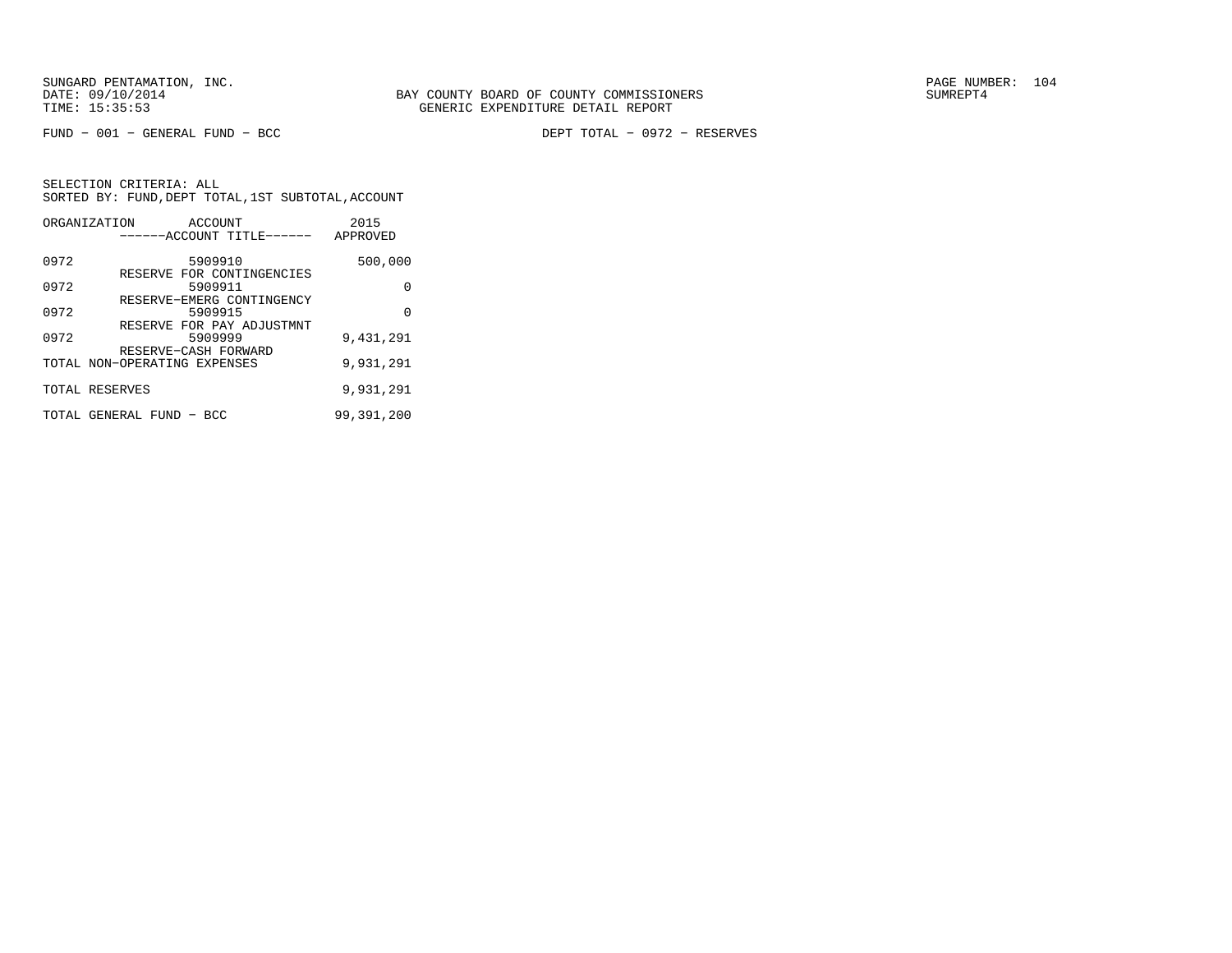FUND − 101 − TRANSPORTATION DEPT TOTAL − 0220 − ENGINEERING

| ORGANIZATION |                         | <b>ACCOUNT</b>                       | 2015      |
|--------------|-------------------------|--------------------------------------|-----------|
|              |                         | -----ACCOUNT TITLE------ APPROVED    |           |
|              |                         |                                      |           |
| 0220         |                         | 5101200                              | 1,244,850 |
|              |                         | SALARIES & WAGES-REGULAR             |           |
| 0220         |                         | 5101205                              | $\Omega$  |
| 0220         |                         | SALARIES & WAGES-DISASTER<br>5101400 | 19,000    |
|              |                         | SALARIES & WAGES-OVERTIME            |           |
| 0220         |                         | 5101405                              | $\Omega$  |
|              |                         | SALARIES-DISASTER O/T                |           |
| 0220         |                         | 5102100                              | 96,685    |
|              | FICA TAXES-MATCHING     |                                      |           |
| 0220         |                         | 5102200                              | 104,833   |
|              |                         | RETIREMENT CONTRIBUTIONS             |           |
| 0220         |                         | 5102300                              | 133,699   |
|              |                         | LIFE & HEALTH INSURANCE              |           |
| 0220         |                         | 5102400                              | 11,782    |
|              |                         | WORKERS COMP. PREMIUMS               |           |
|              | TOTAL PERSONAL SERVICES |                                      | 1,610,849 |
|              |                         |                                      |           |
|              |                         |                                      |           |
| 0220         |                         | 5143101                              | 6,629     |
|              | PROF SRV-CO ATTORNEY    |                                      |           |
| 0220         |                         | 5303104                              | 0         |
| 0220         | PROF                    | SRV-ENGINEERING<br>5303106           | $\Omega$  |
|              | PROF                    | SRV-PHYSICLS/MEDICAL                 |           |
| 0220         |                         | 5303107                              | 140       |
|              | PROF                    | SRV-SUBSTANCE TEST                   |           |
| 0220         |                         | 5303110                              | 56        |
|              |                         | PROF SRV-BACKGROUND CHECK            |           |
| 0220         |                         | 5303401                              | 0         |
|              | CONTRACTED SERVICES     |                                      |           |
| 0220         |                         | 5303408                              | 2,463     |
|              | CONTR SRV-800 MHZ       |                                      |           |
| 0220         |                         | 5303410                              | 0         |
|              | CONTR SRV-JANITORIAL    |                                      |           |
| 0220         |                         | 5303422                              | 0         |
|              | CONTR SRV-GIS           |                                      |           |
| 0220         |                         | 5303425                              | 48,326    |
|              | CONTR SRV-ADMIN FEES    |                                      |           |
| 0220         |                         | 5303446                              | 10,943    |
|              | CONTR SRV-FACILITIES    |                                      |           |
| 0220         |                         | 5304001                              | 7,500     |
|              |                         | TRAVEL/TRAINING NON-LOCAL            |           |
| 0220         |                         | 5304005                              | 0         |
|              | TRAVEL-LOCAL            |                                      |           |
| 0220         |                         | 5304101                              | 3,540     |
| 0220         |                         | COMMUNICATIONS SERVICES<br>5304125   | 770       |
|              |                         | POSTAGE/TRANSP/FREIGHT               |           |
|              |                         |                                      |           |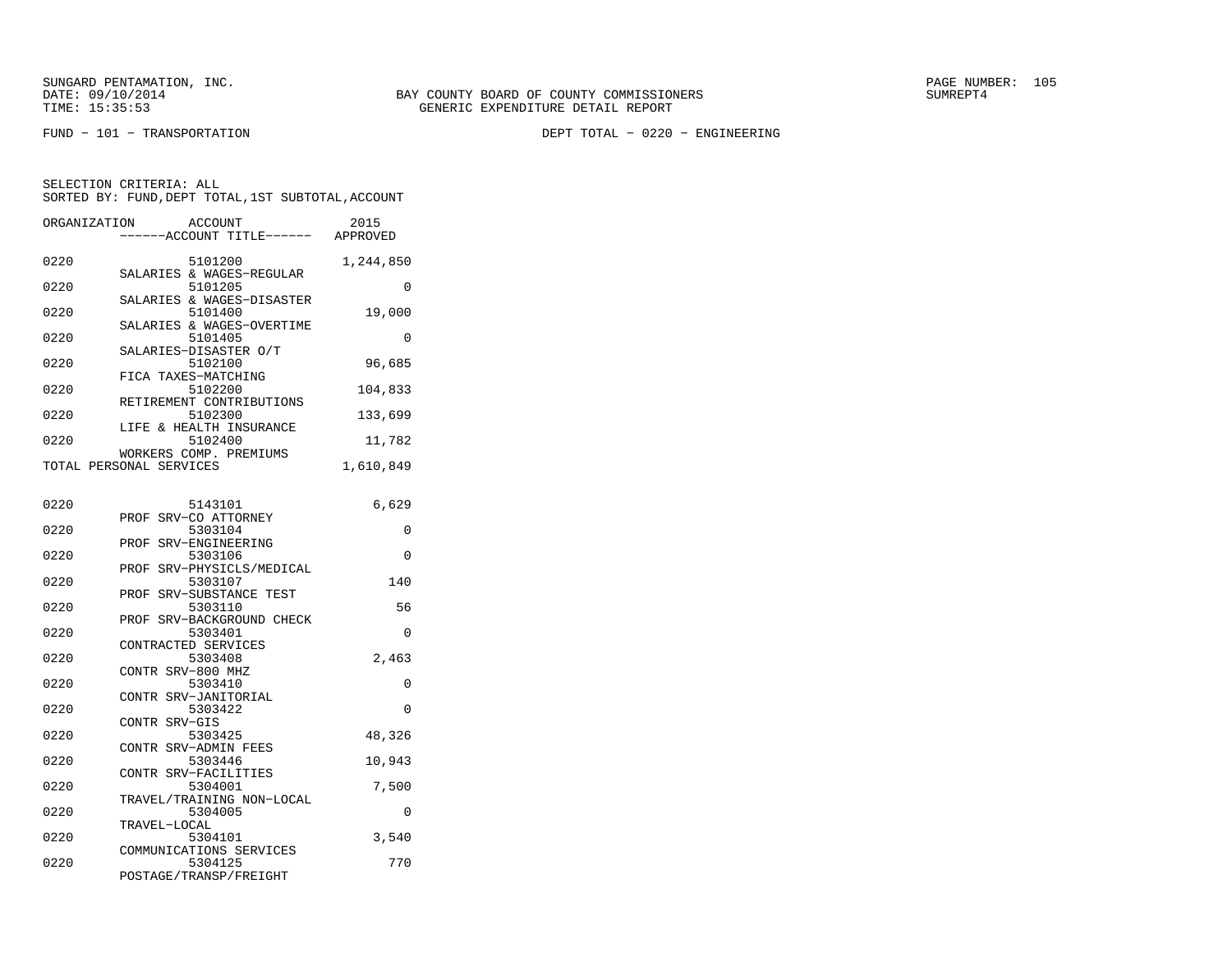FUND − 101 − TRANSPORTATION DEPT TOTAL − 0220 − ENGINEERING

|      | ORGANIZATION | <b>ACCOUNT</b>                |                           | 2015     |
|------|--------------|-------------------------------|---------------------------|----------|
|      |              |                               | ---ACCOUNT TITLE------    | APPROVED |
|      |              |                               |                           |          |
| 0220 |              | 5304301                       |                           | 28,816   |
|      |              | UTILITY SERVICES              |                           |          |
| 0220 |              | 5304410                       |                           | 7,534    |
| 0220 |              | 5304501                       | RENTALS/LEASES-EQUIPMENT  |          |
|      |              | INSURANCE & BONDS             |                           | 20,973   |
| 0220 |              | 5304605                       |                           | 19,810   |
|      |              |                               | REPAIR/MAINT-BLDG & GRND  |          |
| 0220 |              | 5304610                       |                           | 7,000    |
|      |              |                               | REPAIR/MAINT-AUTO EQUIP   |          |
| 0220 |              | 5304611                       |                           | 0        |
|      |              |                               | REPAIR/MAINT-FLEET MAINT  |          |
| 0220 |              | 5304615                       |                           | 1,800    |
|      |              | REPAIR/MAINT-EQUIPMENT        |                           |          |
| 0220 |              | 5304701                       |                           | $\Omega$ |
| 0220 |              | PRINTING & BINDING<br>5304902 |                           | 5,791    |
|      |              |                               | FEES & COSTS-PURCHASING   |          |
| 0220 |              | 5304905                       |                           | 2,750    |
|      |              |                               | FEES&COSTS-LGL ADV/ADVERT |          |
| 0220 |              | 5304909                       |                           | 1,500    |
|      | FEES         |                               | & COSTS-COURT FILING      |          |
| 0220 |              | 5304922                       |                           | 0        |
|      |              | FEES & COSTS-PERMITS          |                           |          |
| 0220 |              | 5304990                       |                           | 120      |
|      |              | MISCELLANEOUS EXPENSES        |                           |          |
| 0220 |              | 5305101                       |                           | 5,800    |
| 0220 |              | OFFICE SUPPLIES<br>5305201    |                           | 1,236    |
|      |              | OPERATING SUPPLIES            |                           |          |
| 0220 |              | 5305202                       |                           | 100      |
|      |              |                               | OPER SUPPLIES-JANITORIAL  |          |
| 0220 |              | 5305205                       |                           | 26,040   |
|      |              | GAS, OIL & LUBRICANTS         |                           |          |
| 0220 |              | 5305209                       |                           | 4,000    |
|      |              |                               | ADOPT A HIGHWAY PROGRAM   |          |
| 0220 |              | 5305210                       |                           | 1,132    |
| 0220 |              | SAFETY GEAR & SUPPLIES        |                           |          |
|      |              | 5305215                       | CLOTHING & WEARING APPRL  | 3,680    |
| 0220 |              | 5305220                       |                           | 894      |
|      |              |                               | TOOL & SMALL IMPLEMENTS   |          |
| 0220 |              | 5305401                       |                           | 892      |
|      |              |                               | BOOKS/RESOURCE MATR/SUBSC |          |
| 0220 |              | 5305402                       |                           | 2,598    |
|      |              | DUES & MEMBERSHIPS            |                           |          |
| 0220 |              | 5305406                       |                           | 875      |
|      |              | TRAINING & TUITION            |                           |          |
|      |              | TOTAL OPERATING EXPENSES      |                           | 223,708  |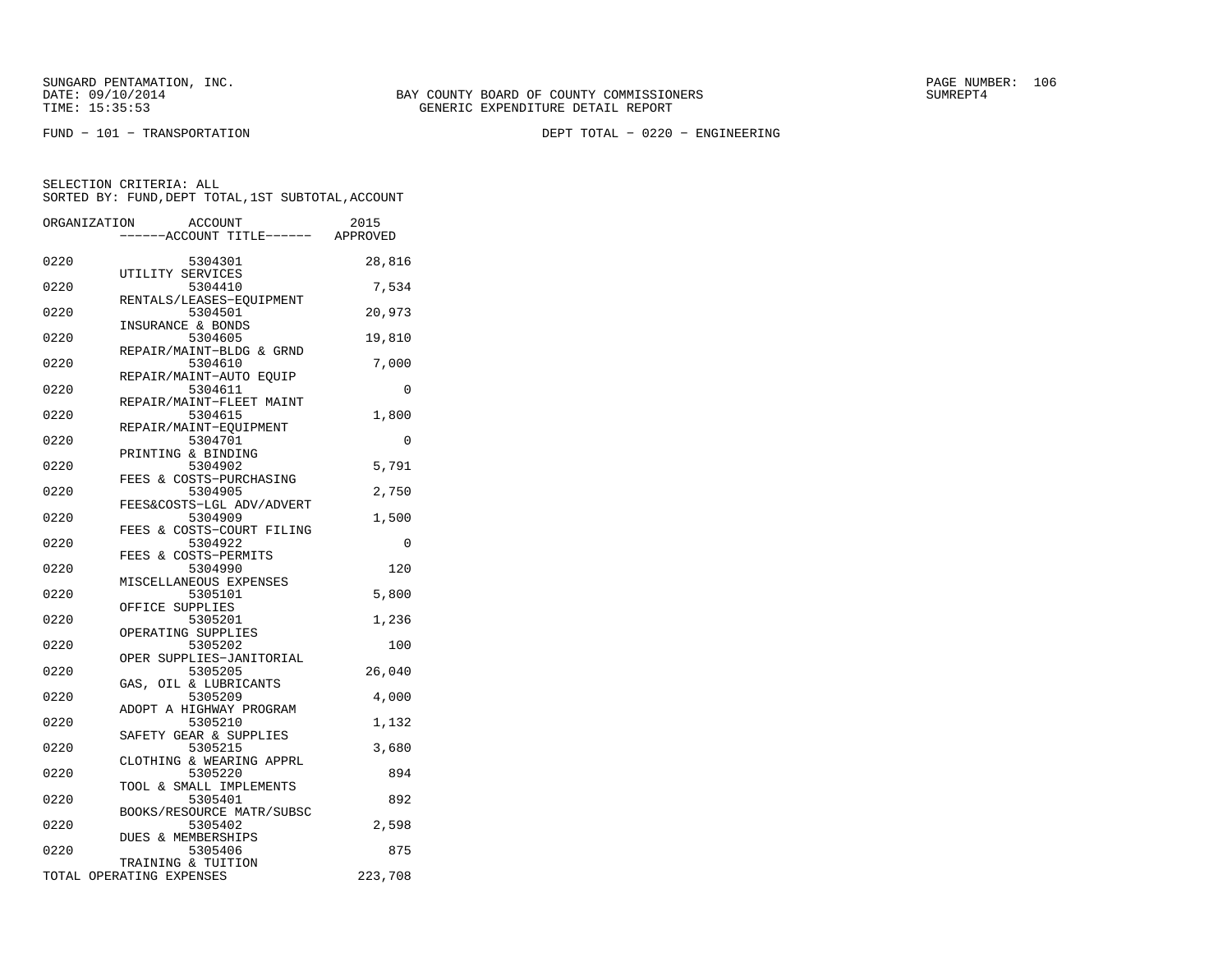FUND − 101 − TRANSPORTATION DEPT TOTAL − 0220 − ENGINEERING

| SELECTION CRITERIA: ALL |  |  |                                                    |  |
|-------------------------|--|--|----------------------------------------------------|--|
|                         |  |  | SORTED BY: FUND, DEPT TOTAL, 1ST SUBTOTAL, ACCOUNT |  |

|      | ORGANIZATION<br>ACCOUNT      | 2015      |
|------|------------------------------|-----------|
|      | ------ACCOUNT TITLE------    | APPROVED  |
|      |                              |           |
| 0220 | 5606401                      | 9,000     |
|      | EOUIPMENT                    |           |
| 0220 | 5606402                      | 300       |
|      | EOUIP LESS THAN \$1000       |           |
| 0220 | 5606450                      | 16,802    |
|      | COMPUTER SOFTWARE            |           |
| 0220 | 5616302                      | $\Omega$  |
|      | IMPRV-PEDESTRIAN/BIKE LN     |           |
|      | TOTAL CAPITAL OUTLAY         | 26,102    |
|      |                              |           |
| 0220 | 5905998                      | $\Omega$  |
|      | DEPRECIATION EXPENSE         |           |
| 0220 | 5909910                      | 10,000    |
|      | RESERVE FOR CONTINGENCIES    |           |
| 0220 | 5909915                      | $\Omega$  |
|      | RESERVE FOR PAY ADJUSTMNT    |           |
|      | TOTAL NON-OPERATING EXPENSES | 10,000    |
|      | TOTAL ENGINEERING            | 1,870,659 |
|      |                              |           |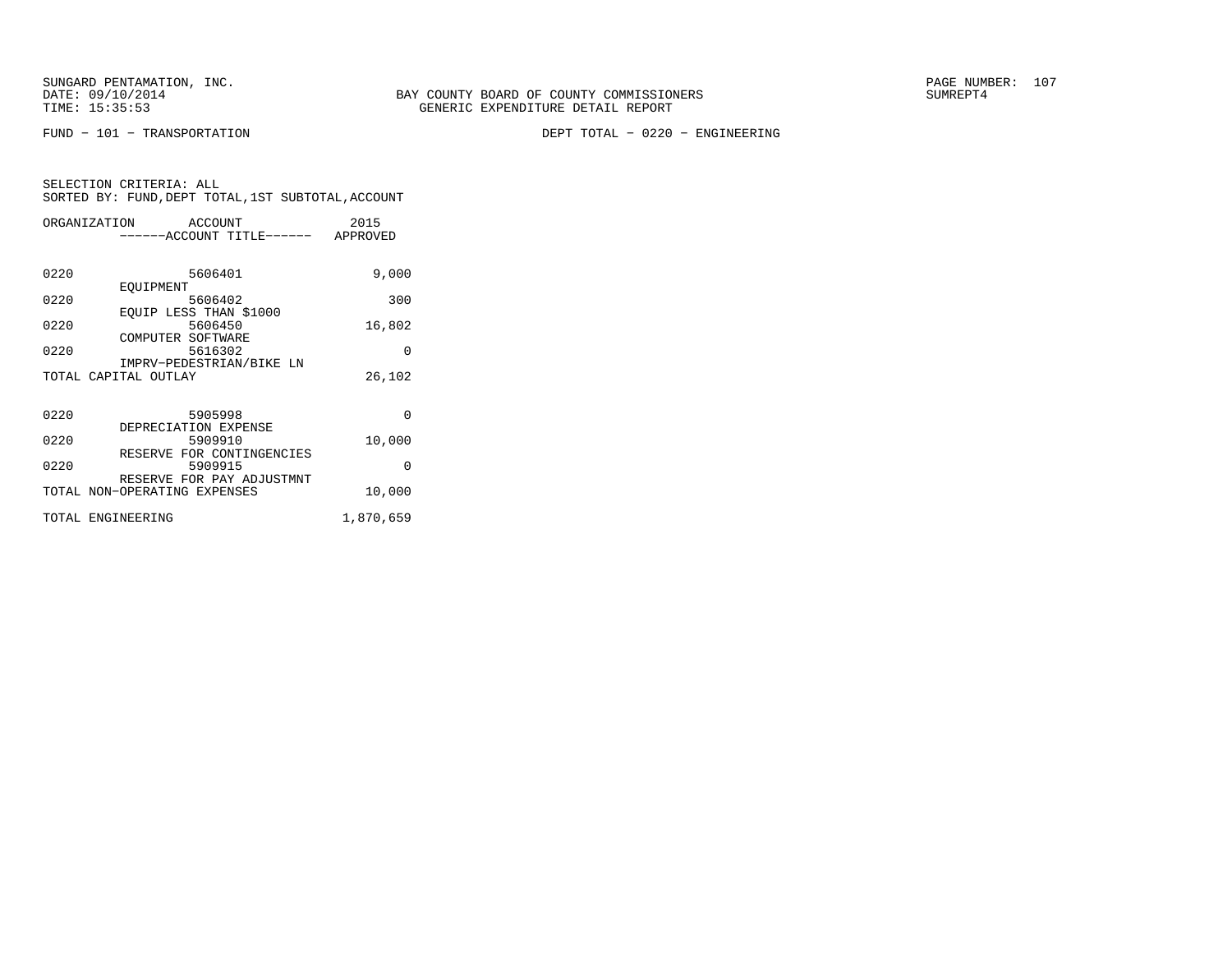FUND − 101 − TRANSPORTATION DEPT TOTAL − 0225 − ROADS

| ORGANIZATION | <b>ACCOUNT</b>                        |                      | 2015<br>APPROVED |
|--------------|---------------------------------------|----------------------|------------------|
|              | ---ACCOUNT TITLE------                |                      |                  |
| 0225         | 5101200                               |                      | 3,639,404        |
| 0225         | SALARIES & WAGES-REGULAR<br>5101205   |                      | $\Omega$         |
| 0225         | SALARIES & WAGES-DISASTER<br>5101400  |                      | 122,063          |
| 0225         | SALARIES & WAGES-OVERTIME<br>5101405  |                      | 0                |
| 0225         | SALARIES-DISASTER O/T<br>5102100      |                      | 287,752          |
| 0225         | FICA TAXES-MATCHING<br>5102200        |                      | 307,171          |
| 0225         | RETIREMENT CONTRIBUTIONS<br>5102300   |                      | 878,215          |
|              | LIFE & HEALTH INSURANCE               |                      |                  |
| 0225         | 5102400<br>WORKERS COMP. PREMIUMS     |                      | 175,398          |
| 0225         | 5102500<br>UNEMPLOYMENT COMPENSATION  |                      | 4,500            |
|              | TOTAL PERSONAL SERVICES               |                      | 5, 414, 503      |
| 0225         | 5143101                               |                      | 23,778           |
|              | PROF SRV-CO ATTORNEY                  |                      |                  |
| 0225         | 5303104<br>SRV-ENGINEERING<br>PROF    |                      | 0                |
| 0225         | 5303106                               |                      | 500              |
| 0225         | PROF<br>5303107                       | SRV-PHYSICLS/MEDICAL | 2,750            |
| 0225         | SRV-SUBSTANCE TEST<br>PROF<br>5303110 |                      | 300              |
| 0225         | PROF<br>5303401                       | SRV-BACKGROUND CHECK | 35,000           |
| 0225         | CONTRACTED SERVICES<br>5303403        |                      | 400              |
|              | CONTR SRV-BANK CHRG POOL              |                      |                  |
| 0225         | 5303408<br>CONTR SRV-800 MHZ          |                      | 14,779           |
| 0225         | 5303410<br>CONTR SRV-JANITORIAL       |                      | 0                |
| 0225         | 5303425                               |                      | 159,204          |
| 0225         | CONTR SRV-ADMIN FEES<br>5303446       |                      | 20,716           |
| 0225         | CONTR SRV-FACILITIES<br>5303464       |                      | 0                |
| 0225         | CONTR SRV-LAB<br>5304001              |                      | 1,500            |
| 0225         | TRAVEL/TRAINING NON-LOCAL             |                      |                  |
|              | 5304101<br>COMMUNICATIONS SERVICES    |                      | 9,660            |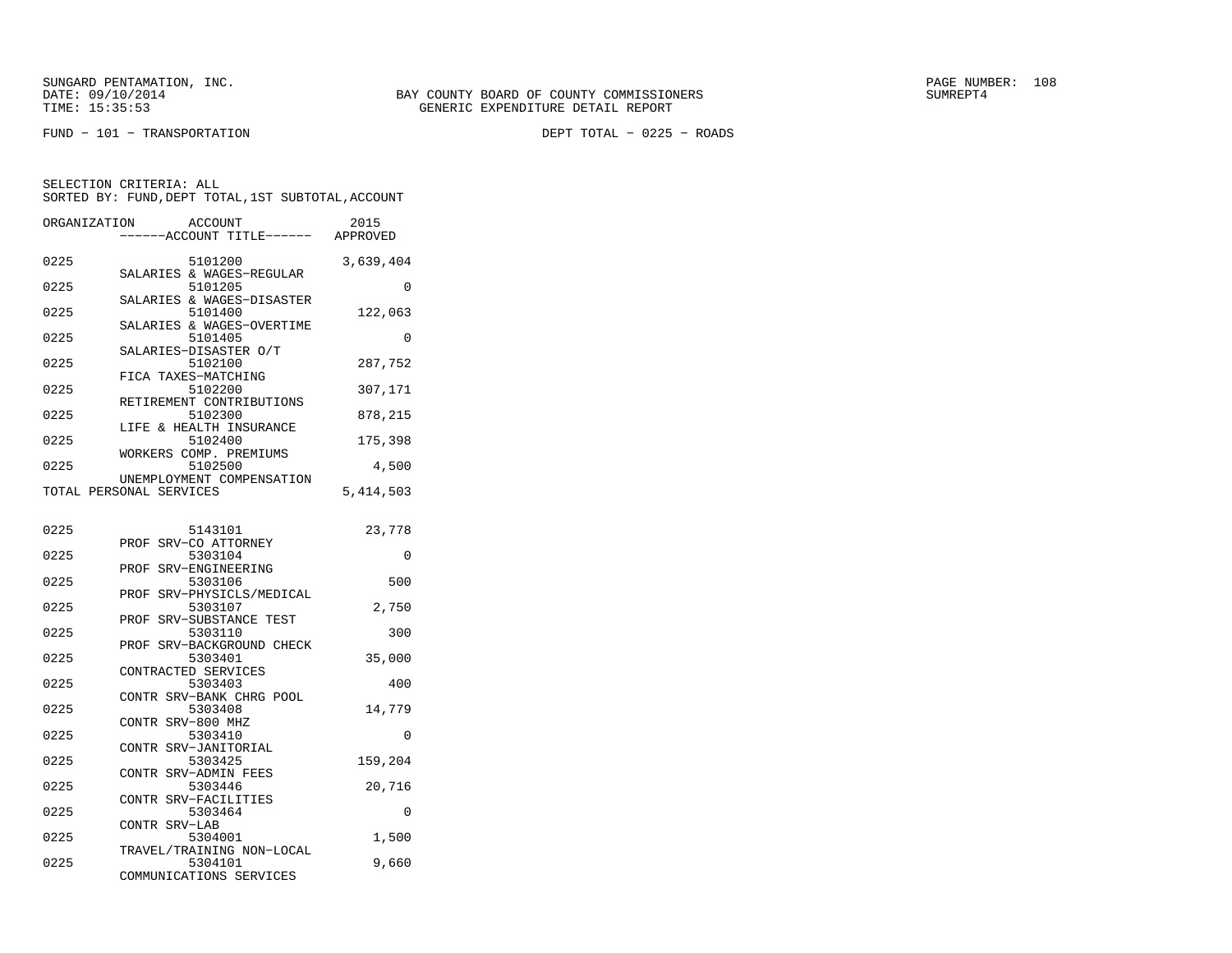FUND − 101 − TRANSPORTATION DEPT TOTAL − 0225 − ROADS

| ORGANIZATION | <b>ACCOUNT</b>                                                        | 2015     |
|--------------|-----------------------------------------------------------------------|----------|
|              | ----ACCOUNT TITLE------ APPROVED                                      |          |
| 0225         | 5304125                                                               | 75       |
| 0225         | POSTAGE/TRANSP/FREIGHT<br>5304301                                     | 68,000   |
| 0225         | UTILITY SERVICES<br>5304410                                           | 18,956   |
| 0225         | RENTALS/LEASES-EQUIPMENT<br>5304501                                   | 161,374  |
| 0225         | INSURANCE & BONDS<br>5304604                                          | $\Omega$ |
| 0225         | REPAIR/MAINT-BLD&GRD DEPT<br>5304605                                  | 10,275   |
| 0225         | REPAIR/MAINT-BLDG & GRND<br>5304610                                   | 350,000  |
|              | REPAIR/MAINT-AUTO EOUIP                                               |          |
| 0225         | 5304611<br>REPAIR/MAINT-FLEET MAINT                                   | $\Omega$ |
| 0225         | 5304615<br>REPAIR/MAINT-EQUIPMENT                                     | 300,000  |
| 0225         | 5304701<br>PRINTING & BINDING                                         | 0        |
| 0225         | 5304902<br>FEES & COSTS-PURCHASING                                    | 29,636   |
| 0225         | 5304905                                                               | 225      |
| 0225         | FEES&COSTS-LGL ADV/ADVERT<br>5304990                                  | 0        |
| 0225         | MISCELLANEOUS EXPENSES<br>5305101                                     | 7,000    |
| 0225         | OFFICE SUPPLIES<br>5305201                                            | 23,200   |
| 0225         | OPERATING SUPPLIES<br>5305202                                         | 5,000    |
| 0225         | OPER SUPPLIES-JANITORIAL<br>5305203                                   | $\Omega$ |
| 0225         | INSECTISIDES & PESTICIDES<br>5305205                                  | 895,000  |
|              | GAS, OIL & LUBRICANTS                                                 |          |
| 0225         | 5305210<br>SAFETY GEAR & SUPPLIES                                     | 6,000    |
| 0225         | 5305215<br>CLOTHING & WEARING APPRL                                   | 35,000   |
| 0225         | 5305220<br>TOOL & SMALL IMPLEMENTS                                    | 5,000    |
| 0225         | 5305301<br>MATERIALS-ROAD & BRIDGES                                   | 545,000  |
| 0225         | 5305302<br>MATERIALS-DREDGING                                         | 0        |
| 0225         | 5305401                                                               | 0        |
| 0225         | BOOKS/RESOURCE MATR/SUBSC<br>5305402<br><b>DUES &amp; MEMBERSHIPS</b> | 385      |
|              |                                                                       |          |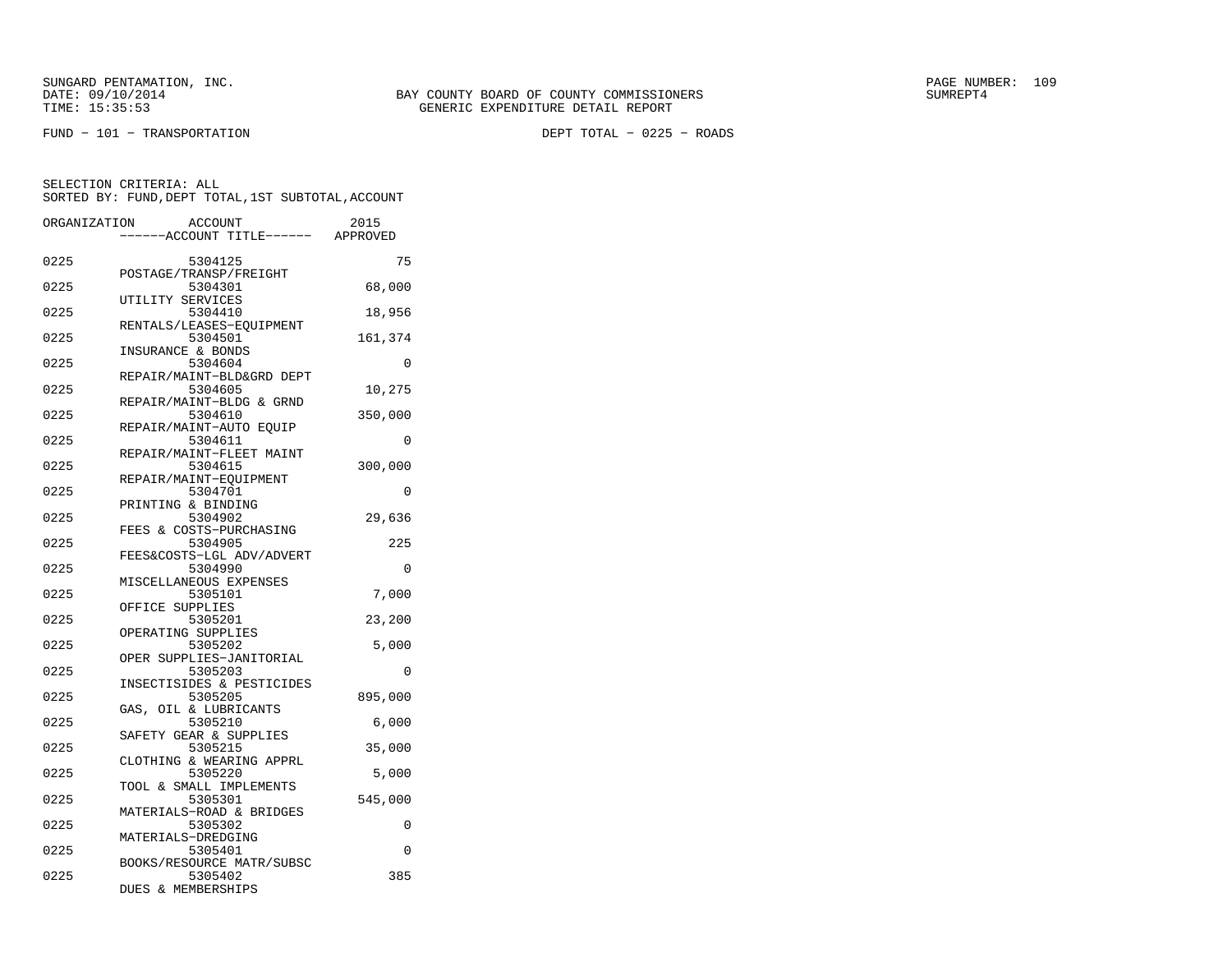SUNGARD PENTAMATION, INC.<br>
DATE: 09/10/2014 SUMREPT4

FUND − 101 − TRANSPORTATION DEPT TOTAL − 0225 − ROADS

| SELECTION CRITERIA: ALL | SORTED BY: FUND. DEPT TOTAL. 1ST SUBTOTAL. ACCOUNT |      |
|-------------------------|----------------------------------------------------|------|
| ORGANIZATION            | ACCOUNT                                            | 2015 |

|      | ------ACCOUNT TITLE------            | APPROVED  |
|------|--------------------------------------|-----------|
| 0225 | 5305406<br>TRAINING & TUITION        | 3,000     |
|      | TOTAL OPERATING EXPENSES             | 2,731,713 |
|      |                                      |           |
|      |                                      |           |
| 0225 | 5606101                              | 0         |
|      | LAND                                 |           |
| 0225 | 5606201<br><b>BUILDINGS</b>          | $\Omega$  |
| 0225 | 5606301                              | $\Omega$  |
|      | IMPRV OTHER THAN BLDGS               |           |
| 0225 | 5606401                              | 460,000   |
|      | EOUIPMENT                            |           |
| 0225 | 5606402                              | 3,200     |
| 0225 | EOUIP LESS THAN \$1000<br>5606450    | 0         |
|      | COMPUTER SOFTWARE                    |           |
|      | TOTAL CAPITAL OUTLAY                 | 463,200   |
|      |                                      |           |
|      |                                      |           |
| 0225 | 5819101                              | 0         |
|      | TRNFS-GENERAL FUND (001)             |           |
| 0225 | 5819105<br>TRNSF-STORMWATER (115)    | $\Omega$  |
| 0225 | 5819106                              | $\Omega$  |
|      | TRNSF-INTERNAL SERV (501)            |           |
| 0225 | 5905998                              | 0         |
|      | DEPRECIATION EXPENSE                 |           |
| 0225 | 5909910                              | 25,000    |
| 0225 | RESERVE FOR CONTINGENCIES<br>5909915 | $\Omega$  |
|      | RESERVE FOR PAY ADJUSTMNT            |           |
| 0225 | 5909999                              | 29,414    |
|      | RESERVE-CASH FORWARD                 |           |
|      | TOTAL NON-OPERATING EXPENSES         | 54,414    |
|      |                                      |           |
|      | TOTAL ROADS                          | 8,663,830 |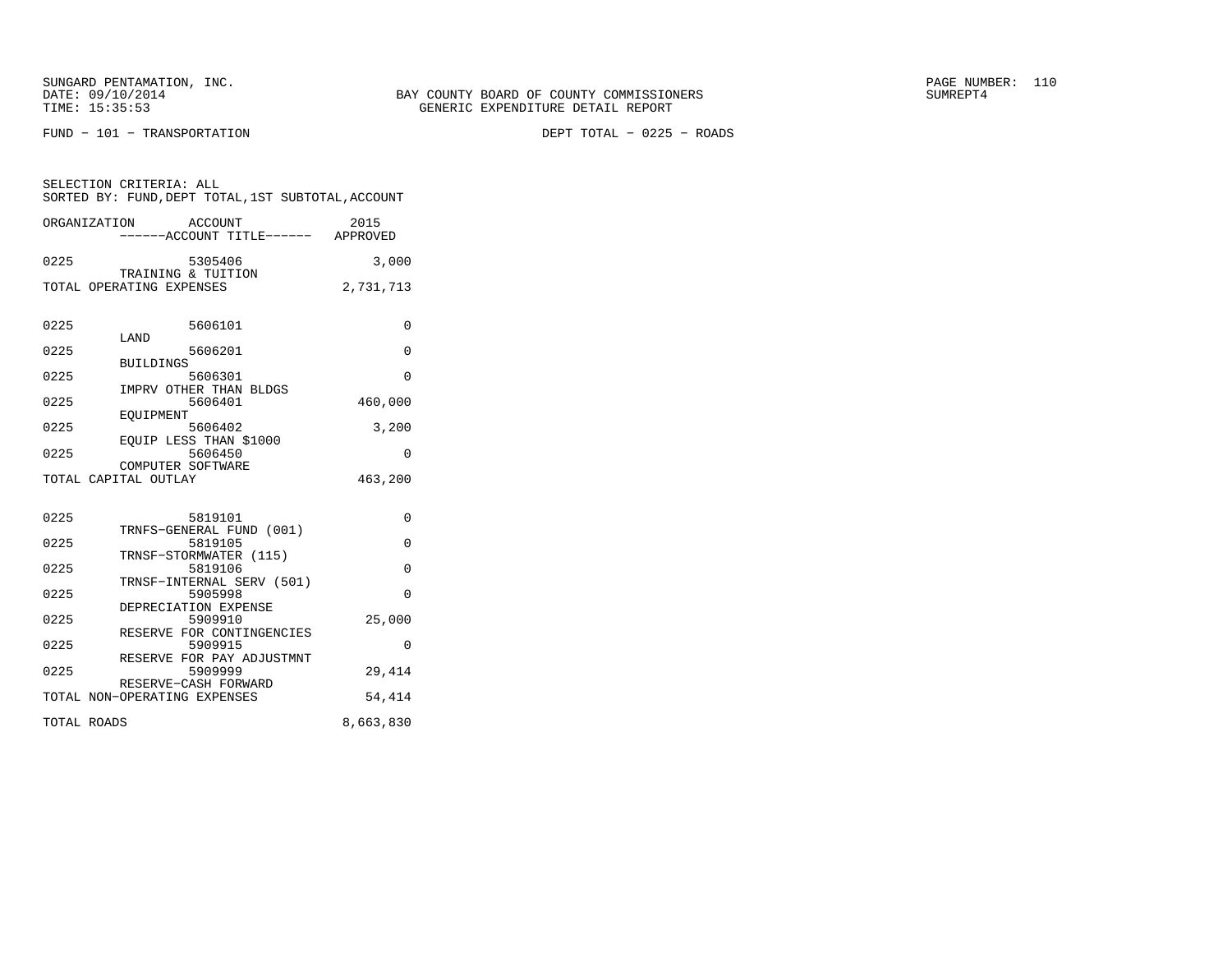FUND − 101 − TRANSPORTATION DEPT TOTAL − 0229 − INTELLIGENT TRNSP SYSTEM

| ORGANIZATION | <b>ACCOUNT</b><br>---ACCOUNT TITLE------ APPROVED             | 2015     |
|--------------|---------------------------------------------------------------|----------|
| 0229         | 5101200<br>SALARIES & WAGES-REGULAR                           | 214,690  |
| 0229         | 5101205                                                       | 0        |
| 0229         | SALARIES & WAGES-DISASTER<br>5101400                          | 1,000    |
| 0229         | SALARIES & WAGES-OVERTIME<br>5101405<br>SALARIES-DISASTER O/T | 0        |
| 0229         | 5102100                                                       | 16,500   |
| 0229         | FICA TAXES-MATCHING<br>5102200<br>RETIREMENT CONTRIBUTIONS    | 16,293   |
| 0229         | 5102300                                                       | 45,155   |
| 0229         | LIFE & HEALTH INSURANCE<br>5102400                            | 14,200   |
|              | WORKERS COMP. PREMIUMS<br>TOTAL PERSONAL SERVICES             | 307,838  |
|              |                                                               |          |
| 0229         | 5143101<br>PROF SRV-CO ATTORNEY                               | 0        |
| 0229         | 5303107<br>PROF SRV-SUBSTANCE TEST                            | 100      |
| 0229         | 5303110<br>PROF SRV-BACKGROUND CHECK                          | 40       |
| 0229         | 5303401                                                       | 20,000   |
| 0229         | CONTRACTED SERVICES<br>5303425                                | 10,812   |
| 0229         | CONTR SRV-ADMIN FEES<br>5304001                               | 4,000    |
| 0229         | TRAVEL/TRAINING NON-LOCAL<br>5304101                          | 3,600    |
|              | COMMUNICATIONS SERVICES                                       |          |
| 0229         | 5304125<br>POSTAGE/TRANSP/FREIGHT                             | 250      |
| 0229         | 5304301<br>UTILITY SERVICES                                   | 12,000   |
| 0229         | 5304305<br>UTIL SRV-TRAFFIC CONTROLS                          | 2,800    |
| 0229         | 5304410                                                       | 0        |
| 0229         | RENTALS/LEASES-EQUIPMENT<br>5304501                           | 1,383    |
| 0229         | INSURANCE & BONDS<br>5304605                                  | 700      |
| 0229         | REPAIR/MAINT-BLDG & GRND<br>5304610                           | 2,000    |
| 0229         | REPAIR/MAINT-AUTO EOUIP<br>5304611                            | $\Omega$ |
|              | REPAIR/MAINT-FLEET MAINT                                      |          |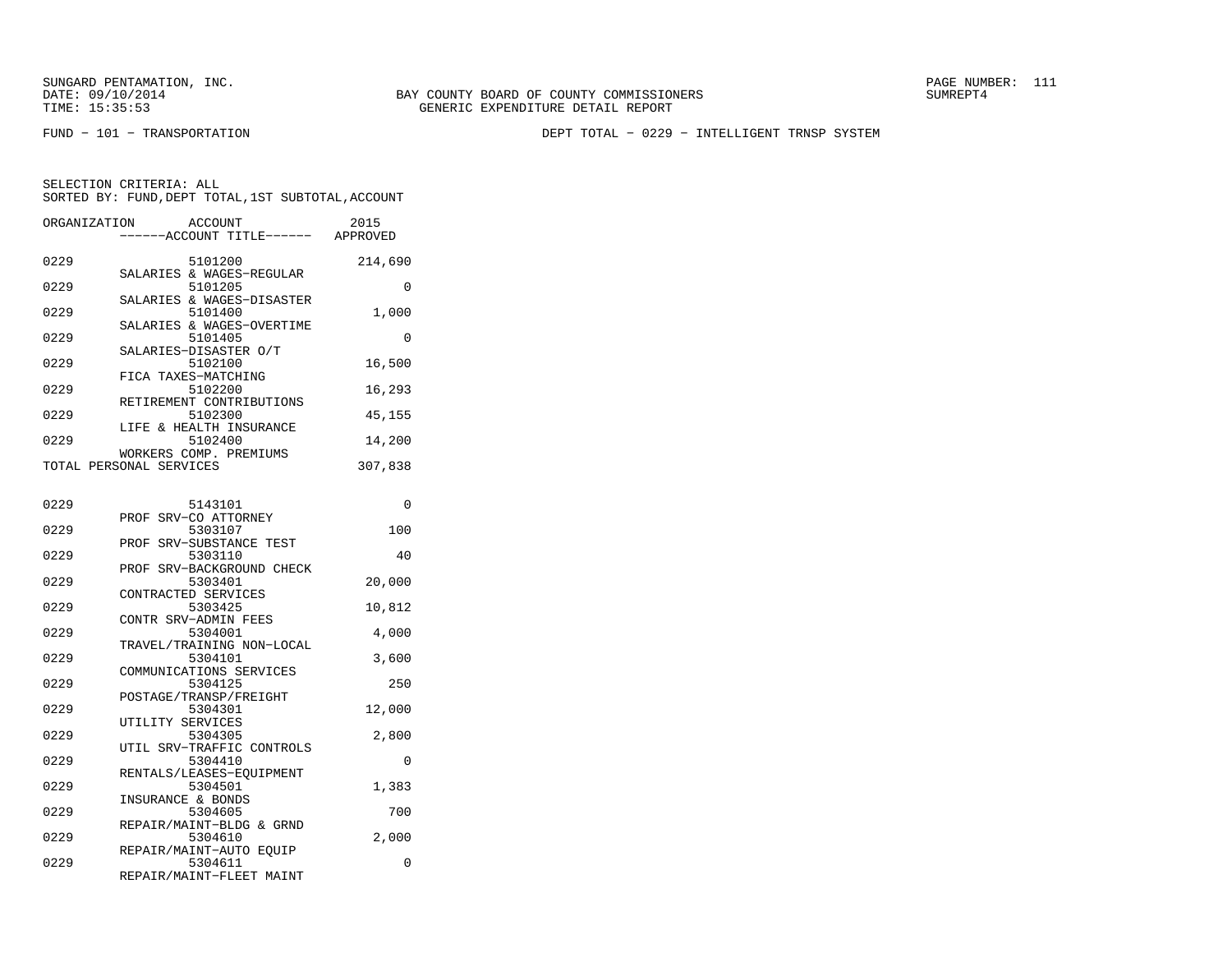FUND − 101 − TRANSPORTATION DEPT TOTAL − 0229 − INTELLIGENT TRNSP SYSTEM

|      | ORGANIZATION<br>ACCOUNT<br>-----ACCOUNT TITLE------ APPROVED | 2015     |
|------|--------------------------------------------------------------|----------|
| 0229 | 5304615                                                      | 1,000    |
| 0229 | REPAIR/MAINT-EQUIPMENT<br>5304620                            | 30,000   |
| 0229 | REPAIR/MAINT-CNTRL DEVICE<br>5304902                         | 4,088    |
| 0229 | FEES & COSTS-PURCHASING<br>5304990                           | 0        |
| 0229 | MISCELLANEOUS EXPENSES<br>5305101                            | 1,000    |
| 0229 | OFFICE SUPPLIES<br>5305201                                   | 3,000    |
| 0229 | OPERATING SUPPLIES<br>5305205                                | 19,339   |
| 0229 | GAS, OIL & LUBRICANTS<br>5305210                             | 1,000    |
| 0229 | SAFETY GEAR & SUPPLIES<br>5305215                            | 1,700    |
| 0229 | CLOTHING & WEARING APPRL<br>5305220                          | 1,000    |
| 0229 | TOOL & SMALL IMPLEMENTS<br>5305402                           | 586      |
| 0229 | DUES & MEMBERSHIPS<br>5305406                                | $\Omega$ |
|      | TRAINING & TUITION<br>TOTAL OPERATING EXPENSES               | 120,398  |
|      |                                                              |          |
| 0229 | 5606304<br>INTELLIGENT TRNSP SYSTEM                          | 0        |
| 0229 | 5606314<br>IMPRV-NETWORK CONNECT                             | $\Omega$ |
| 0229 | 5606401<br>EOUIPMENT                                         | 20,000   |
| 0229 | 5606402<br>EQUIP LESS THAN \$1000                            | 0        |
| 0229 | 5606450<br>COMPUTER SOFTWARE                                 | 300      |
|      | TOTAL CAPITAL OUTLAY                                         | 20,300   |
| 0229 | 5905998                                                      | 0        |
| 0229 | DEPRECIATION EXPENSE<br>5909910                              | 1,464    |
| 0229 | RESERVE FOR CONTINGENCIES<br>5909915                         | 0        |
| 0229 | RESERVE FOR PAY ADJUSTMNT<br>5909920                         | 0        |
|      | RESERVE-FUTURE CAP OUTLAY<br>TOTAL NON-OPERATING EXPENSES    | 1,464    |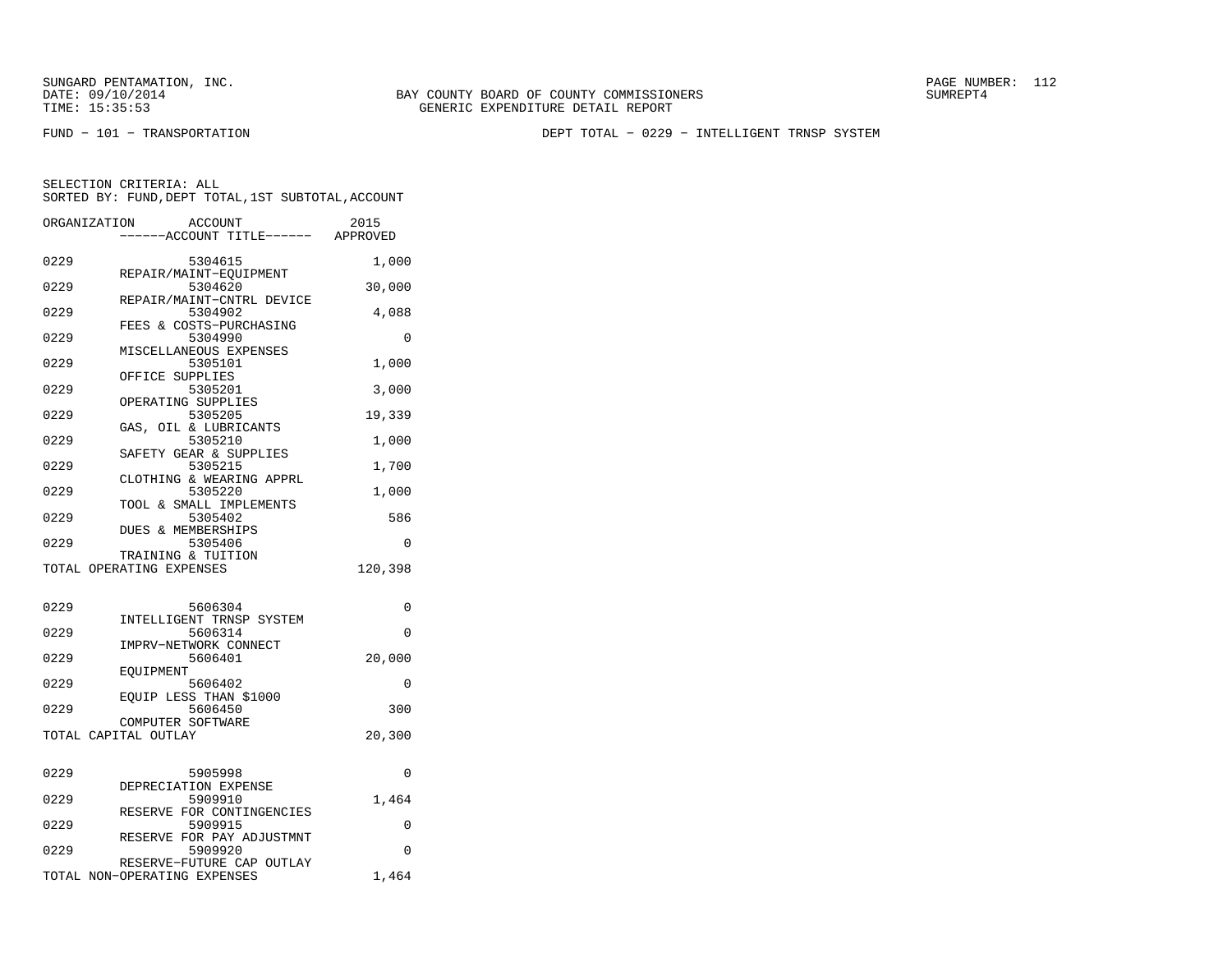BAY COUNTY BOARD OF COUNTY COMMISSIONERS TIME: 15:35:53 GENERIC EXPENDITURE DETAIL REPORT

FUND − 101 − TRANSPORTATION DEPT TOTAL − 0229 − INTELLIGENT TRNSP SYSTEM

SELECTION CRITERIA: ALLSORTED BY: FUND,DEPT TOTAL,1ST SUBTOTAL,ACCOUNT

ORGANIZATION ACCOUNT 2015−−−−−−ACCOUNT TITLE−−−−−− APPROVED

TOTAL INTELLIGENT TRNSP SYSTEM 450,000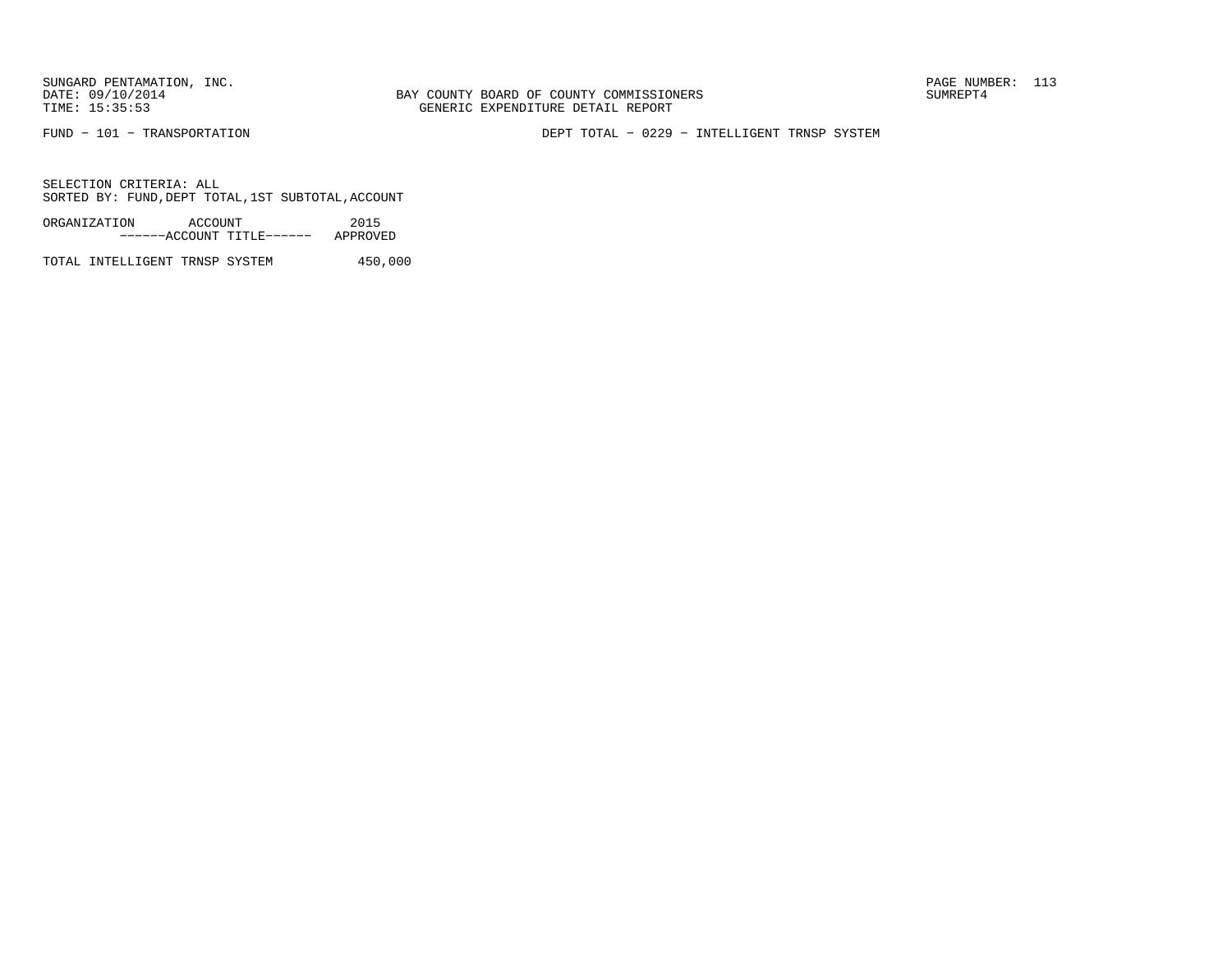FUND − 101 − TRANSPORTATION DEPT TOTAL − 0230 − TRAFFIC CONTROL

| ORGANIZATION | <b>ACCOUNT</b>                       |                        | 2015     |
|--------------|--------------------------------------|------------------------|----------|
|              |                                      | ---ACCOUNT TITLE------ | APPROVED |
| 0230         | 5101200                              |                        | 497,221  |
| 0230         | SALARIES & WAGES-REGULAR<br>5101205  |                        | 0        |
| 0230         | SALARIES & WAGES-DISASTER<br>5101400 |                        | 8,000    |
| 0230         | SALARIES & WAGES-OVERTIME<br>5101405 |                        | 0        |
| 0230         | SALARIES-DISASTER O/T<br>5102100     |                        | 38,650   |
| 0230         | FICA TAXES-MATCHING<br>5102200       |                        | 36,303   |
| 0230         | RETIREMENT CONTRIBUTIONS<br>5102300  |                        | 122,020  |
| 0230         | & HEALTH INSURANCE<br>LIFE           |                        |          |
|              | 5102400<br>WORKERS COMP. PREMIUMS    |                        | 18,197   |
| 0230         | 5102500<br>UNEMPLOYMENT COMPENSATION |                        | 0        |
|              | TOTAL PERSONAL SERVICES              |                        | 720,391  |
| 0230         | 5143101                              |                        | 4,434    |
| 0230         | PROF SRV-CO ATTORNEY<br>5303107      |                        | 200      |
|              | SRV-SUBSTANCE TEST<br>PROF           |                        |          |
| 0230         | 5303110<br>PROF SRV-BACKGROUND CHECK |                        | 100      |
| 0230         | 5303401                              |                        | 17,200   |
|              | CONTRACTED SERVICES                  |                        |          |
| 0230         | 5303408<br>CONTR SRV-800 MHZ         |                        | 1,935    |
| 0230         | 5303410                              |                        | 0        |
| 0230         | SRV-JANITORIAL<br>CONTR<br>5303422   |                        | 0        |
|              | CONTR SRV-GIS                        |                        |          |
| 0230         | 5303425<br>CONTR SRV-ADMIN FEES      |                        | 32,375   |
| 0230         | 5303446                              |                        | 10,425   |
| 0230         | CONTR SRV-FACILITIES<br>5304001      |                        | 5,000    |
| 0230         | TRAVEL/TRAINING NON-LOCAL<br>5304101 |                        | 6,600    |
| 0230         | COMMUNICATIONS SERVICES<br>5304125   |                        | 600      |
|              | POSTAGE/TRANSP/FREIGHT               |                        |          |
| 0230         | 5304301<br>UTILITY SERVICES          |                        | 18,829   |
| 0230         | 5304305<br>UTIL SRV-TRAFFIC CONTROLS |                        | 200,000  |
|              |                                      |                        |          |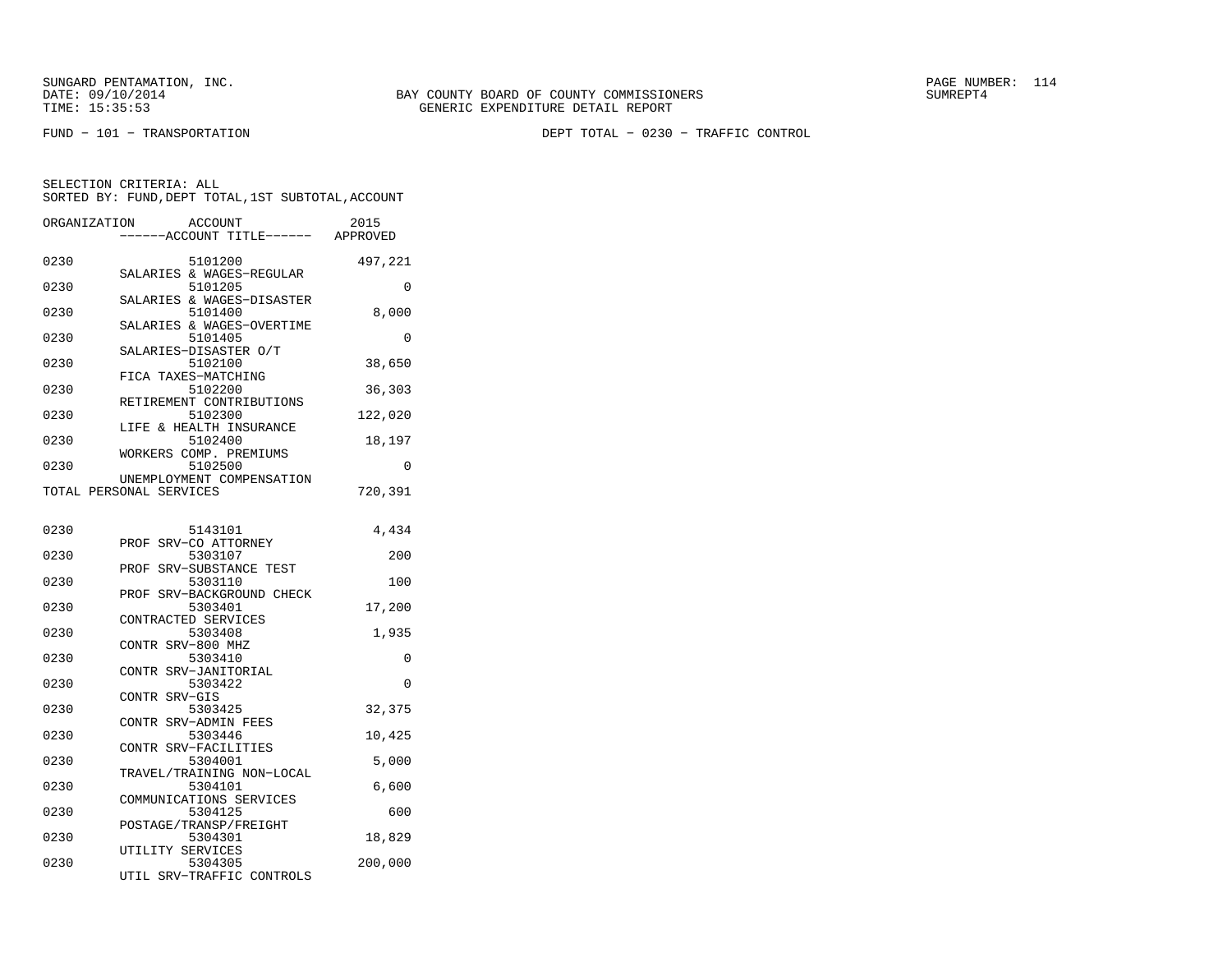SUNGARD PENTAMATION, INC.<br>
DATE: 09/10/2014 SUMREPT4

FUND − 101 − TRANSPORTATION DEPT TOTAL − 0230 − TRAFFIC CONTROL

| ORGANIZATION |                          | ACCOUNT                              | 2015     |
|--------------|--------------------------|--------------------------------------|----------|
|              |                          | ----ACCOUNT TITLE------ APPROVED     |          |
| 0230         |                          | 5304410                              | 4,172    |
|              |                          | RENTALS/LEASES-EQUIPMENT             |          |
| 0230         |                          | 5304501<br>INSURANCE & BONDS         | 13,272   |
| 0230         |                          | 5304605                              | 12,945   |
|              |                          | REPAIR/MAINT-BLDG & GRND             |          |
| 0230         |                          | 5304610                              | 22,820   |
| 0230         |                          | REPAIR/MAINT-AUTO EQUIP<br>5304611   | $\Omega$ |
|              |                          | REPAIR/MAINT-FLEET MAINT             |          |
| 0230         |                          | 5304615                              | 5,000    |
|              |                          | REPAIR/MAINT-EQUIPMENT               |          |
| 0230         |                          | 5304620<br>REPAIR/MAINT-CNTRL DEVICE | 35,000   |
| 0230         |                          | 5304701                              | 0        |
|              |                          | PRINTING & BINDING                   |          |
| 0230         |                          | 5304902                              | 6,132    |
| 0230         |                          | FEES & COSTS-PURCHASING              |          |
|              |                          | 5304905<br>FEES&COSTS-LGL ADV/ADVERT | 350      |
| 0230         |                          | 5304909                              | 0        |
|              |                          | FEES & COSTS-COURT FILING            |          |
| 0230         |                          | 5304990                              | 0        |
| 0230         |                          | MISCELLANEOUS EXPENSES<br>5305101    | 1,600    |
|              |                          | OFFICE SUPPLIES                      |          |
| 0230         |                          | 5305201                              | 2,500    |
|              |                          | OPERATING SUPPLIES                   |          |
| 0230         |                          | 5305202<br>OPER SUPPLIES-JANITORIAL  | 374      |
| 0230         |                          | 5305205                              | 32,373   |
|              |                          | GAS, OIL & LUBRICANTS                |          |
| 0230         |                          | 5305206                              | 65,000   |
| 0230         |                          | MATERIALS-SIGNS<br>5305207           | 9,000    |
|              |                          | MATERIALS-PAINTS                     |          |
| 0230         |                          | 5305210                              | 250      |
|              |                          | SAFETY GEAR & SUPPLIES               |          |
| 0230         |                          | 5305215                              | 5,300    |
| 0230         |                          | CLOTHING & WEARING APPRL<br>5305220  | 1,000    |
|              |                          | TOOL & SMALL IMPLEMENTS              |          |
| 0230         |                          | 5305401                              | 400      |
|              |                          | BOOKS/RESOURCE MATR/SUBSC            |          |
| 0230         |                          | 5305402<br>DUES & MEMBERSHIPS        | 1,500    |
| 0230         |                          | 5305406                              | 500      |
|              |                          | TRAINING & TUITION                   |          |
|              | TOTAL OPERATING EXPENSES |                                      | 517,186  |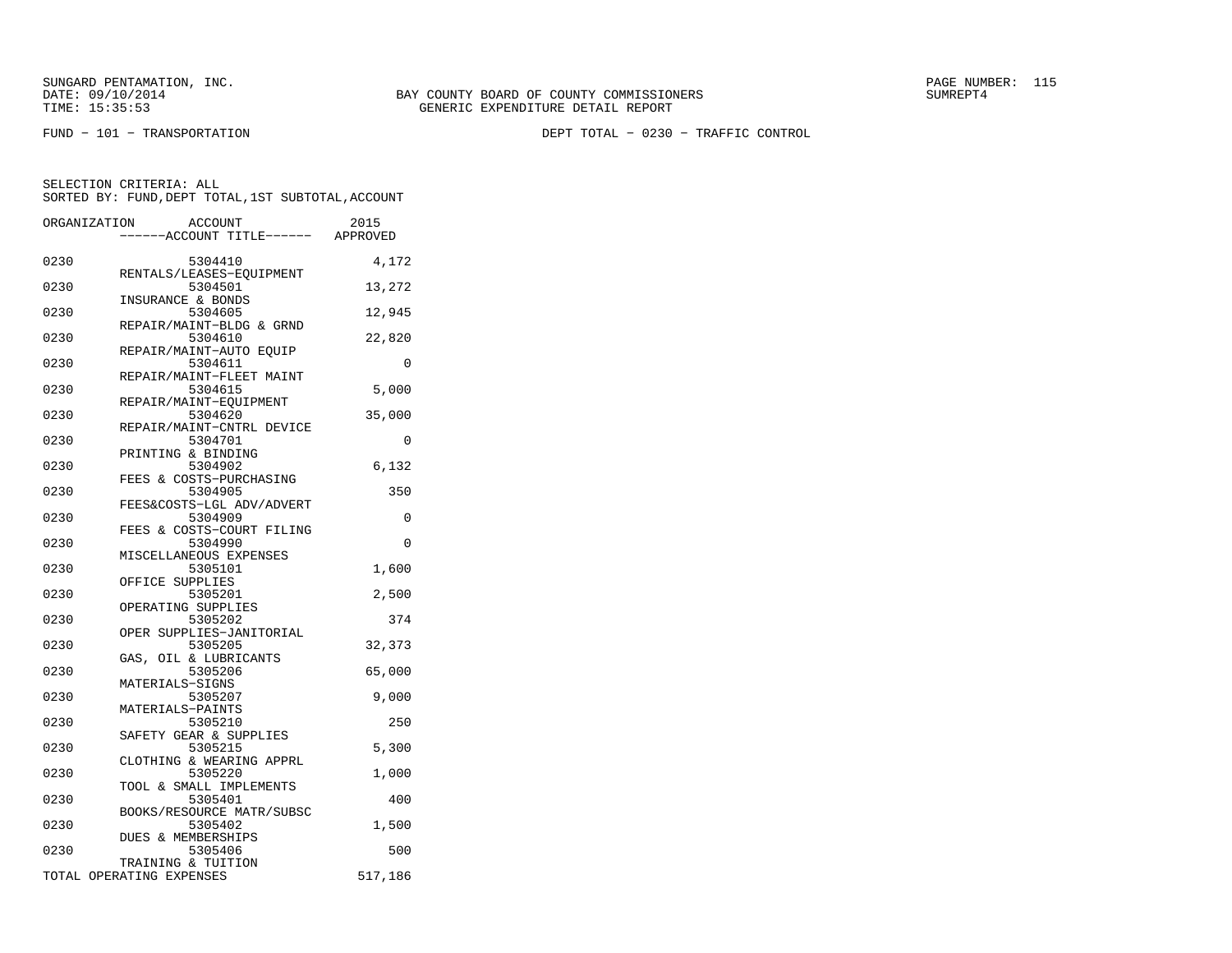SUNGARD PENTAMATION, INC.<br>DATE: 09/10/2014 SUMREPT4

FUND − 101 − TRANSPORTATION DEPT TOTAL − 0230 − TRAFFIC CONTROL

| SELECTION CRITERIA: ALL |  |  |                                                    |  |
|-------------------------|--|--|----------------------------------------------------|--|
|                         |  |  | SORTED BY: FUND, DEPT TOTAL, 1ST SUBTOTAL, ACCOUNT |  |

| ORGANIZATION ACCOUNT         | ------ACCOUNT TITLE------ APPROVED |         |  | 2015      |
|------------------------------|------------------------------------|---------|--|-----------|
|                              |                                    |         |  |           |
| 0230                         |                                    | 5606201 |  | $\Omega$  |
| 0230                         | <b>BUILDINGS</b>                   | 5606303 |  | $\Omega$  |
| 0230                         | STREET LIGHTING                    | 5606401 |  | 37,750    |
| 0230                         | EOUIPMENT                          | 5606402 |  | $\Omega$  |
| 0230                         | EQUIP LESS THAN \$1000             | 5606450 |  | 650       |
| 0230                         | COMPUTER SOFTWARE                  | 5616302 |  | $\Omega$  |
|                              | IMPRV-PEDESTRIAN/BIKE LN           |         |  |           |
| TOTAL CAPITAL OUTLAY         |                                    |         |  | 38,400    |
| 0230                         |                                    | 5905998 |  | 0         |
| 0230                         | DEPRECIATION EXPENSE               | 5909915 |  | $\Omega$  |
| TOTAL NON-OPERATING EXPENSES | RESERVE FOR PAY ADJUSTMNT          |         |  | $\Omega$  |
| TOTAL TRAFFIC CONTROL        |                                    |         |  | 1,275,977 |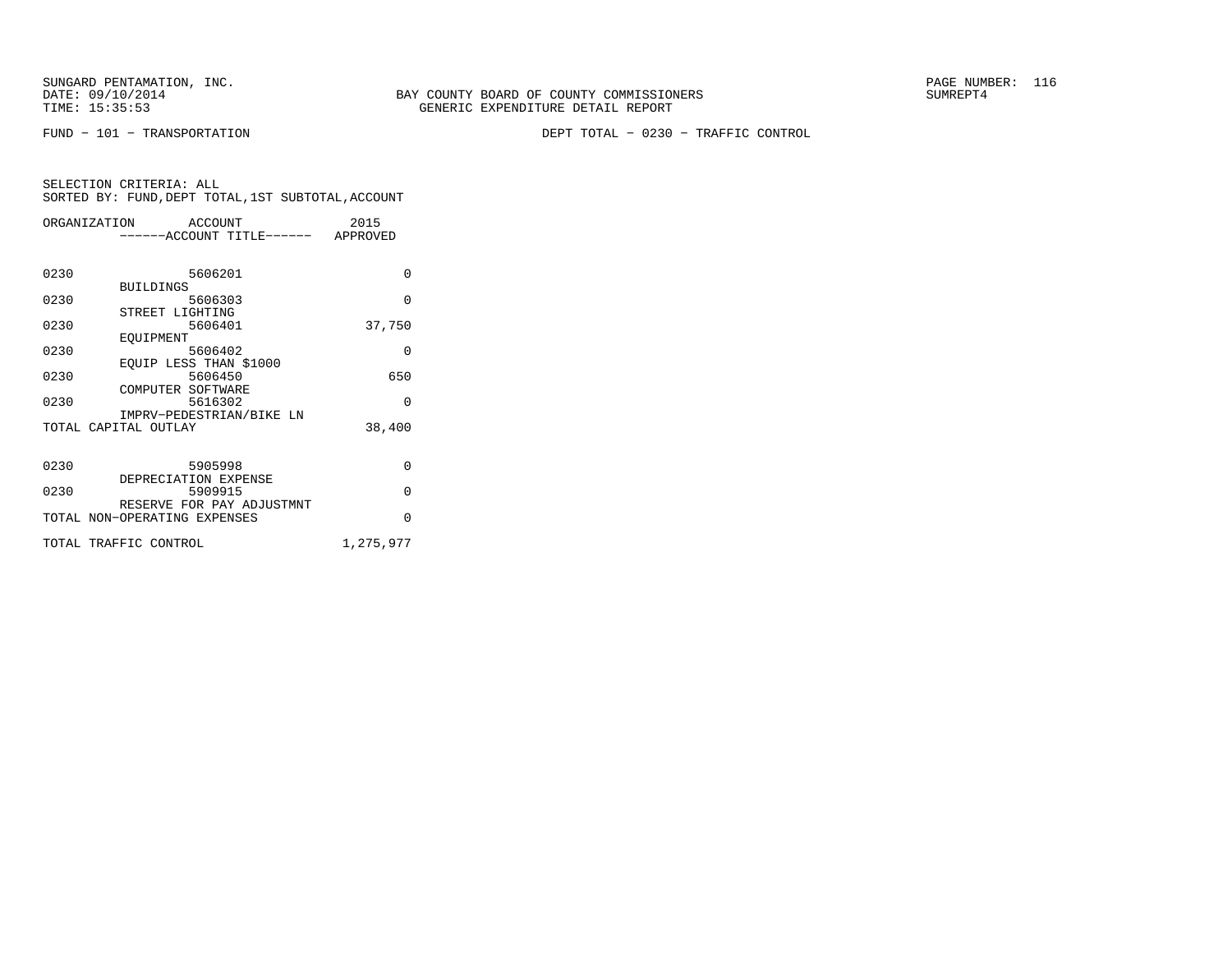FUND − 101 − TRANSPORTATION DEPT TOTAL − 0232 − TRANSP CAPITAL PROJECTS

| ORGANIZATION | ACCOUNT<br>-----ACCOUNT TITLE------ | 2015<br>APPROVED |
|--------------|-------------------------------------|------------------|
|              |                                     |                  |
| 0232         | 5143101                             | 10,016           |
|              | PROF SRV-CO ATTORNEY                |                  |
| 0232         | 5303107                             | 0                |
| 0232         | PROF SRV-SUBSTANCE TEST<br>5303401  | 0                |
|              | CONTRACTED SERVICES                 |                  |
| 0232         | 5303420                             | 100,000          |
|              | CONTR SRV-RDWAY TRF STRPG           |                  |
| 0232         | 5303425                             | 65,670           |
|              | CONTR SRV-ADMIN FEES                |                  |
| 0232         | 5304125                             | 0                |
|              | POSTAGE/TRANSP/FREIGHT              |                  |
| 0232         | 5304902<br>FEES & COSTS-PURCHASING  | 11,582           |
| 0232         | 5304905                             | 0                |
|              | FEES&COSTS-LGL ADV/ADVERT           |                  |
|              | TOTAL OPERATING EXPENSES            | 187,268          |
|              |                                     |                  |
|              |                                     |                  |
| 0232         | 5606101                             | 0                |
|              | LAND                                |                  |
| 0232         | 5606201                             | 0                |
| 0232         | <b>BUILDINGS</b><br>5606301         | 0                |
|              | IMPRV OTHER THAN BLDGS              |                  |
| 0232         | 5606302                             | 0                |
|              | SIDEWLK/BIKE LN-N. LAGOON           |                  |
| 0232         | 5606304                             | 0                |
|              | INTELLIGENT TRNSP SYSTEM            |                  |
| 0232         | 5606319                             | $\Omega$         |
|              | IMPRV-WEST BAY BRDG                 |                  |
| 0232         | 5606401                             | 0                |
| 0232         | EQUIPMENT<br>5606529                | $\Omega$         |
|              | CIP-GRAND LAGOON BRIDGE             |                  |
| 0232         | 5606530                             | 0                |
|              | CIP-390 WIDENING                    |                  |
| 0232         | 5606531                             | 2,481,911        |
|              | CIP-BALDWIN WIDENING                |                  |
| 0232         | 5616301                             | 0                |
|              | IMPRV ROADS & BRIDGES               |                  |
| 0232         | 5616302<br>IMPRV-PEDESTRIAN/BIKE LN | 1,663,000        |
| 0232         | 5616304                             | 0                |
|              | IMPRV-BRIDGE REPLACEMENT            |                  |
| 0232         | 5616305                             | 0                |
|              | PAVING/RESURF-CROOKED LN            |                  |
| 0232         | 5616306                             | 0                |
|              | IMPRV-INTERSECTION                  |                  |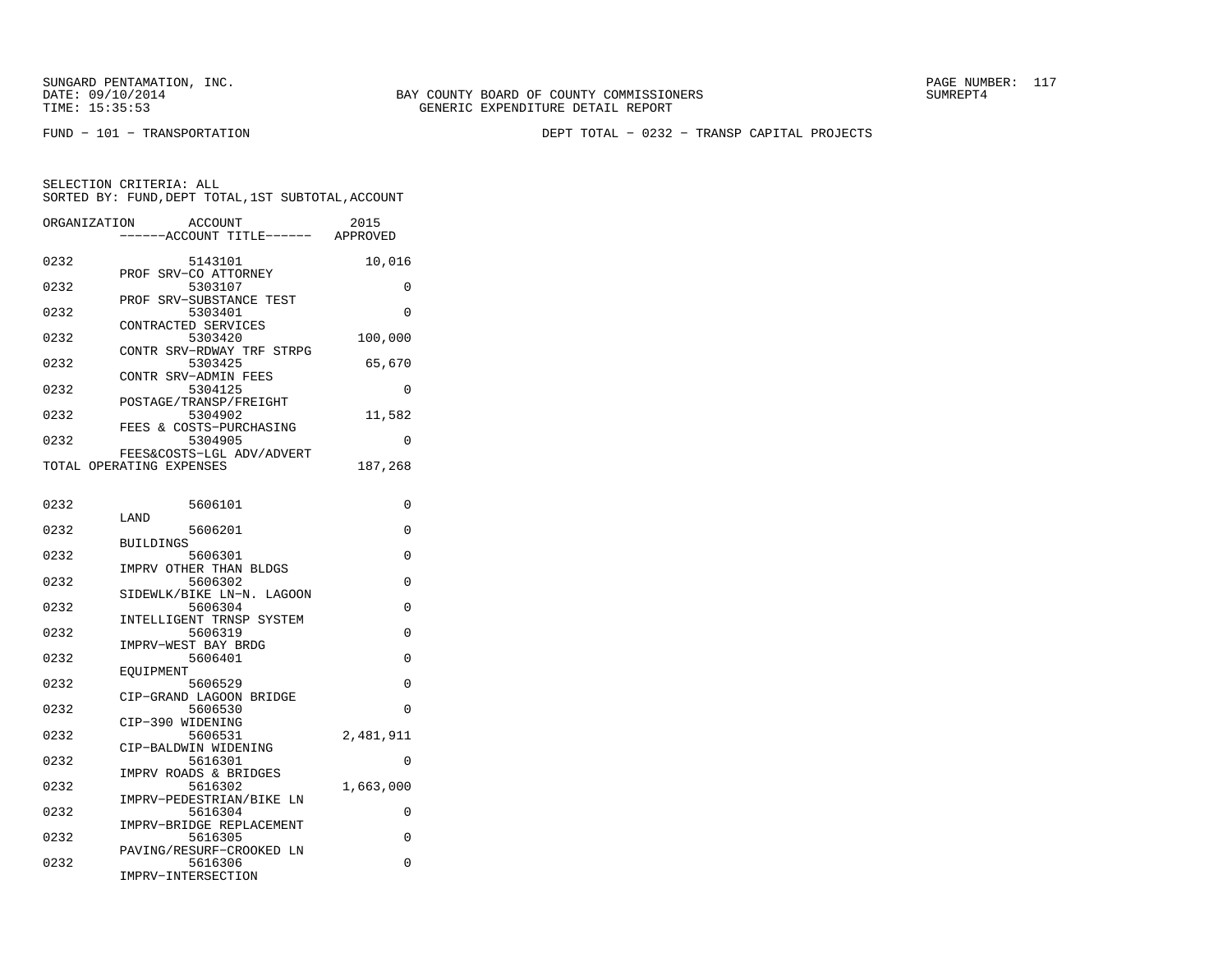SELECTION CRITERIA: ALL

FUND − 101 − TRANSPORTATION DEPT TOTAL − 0232 − TRANSP CAPITAL PROJECTS

| ORGANIZATION         | ACCOUNT                   |  | 2015      |  |
|----------------------|---------------------------|--|-----------|--|
|                      | ------ACCOUNT TITLE------ |  | APPROVED  |  |
| 0232                 | 5616307                   |  | O         |  |
|                      | IMPRV-S R 388             |  |           |  |
| 0232                 | 5616309                   |  | 0         |  |
|                      | PAVING/RESURF-11TH ST.    |  |           |  |
| 0232                 | 5616310                   |  | 1,000,000 |  |
|                      | PAVING/RESURF-TOP 12 PROJ |  |           |  |
| 0232                 | 5616312                   |  | 1,260,000 |  |
|                      | PAVING/DIRT COLLECTOR RDS |  |           |  |
| 0232                 | 5616401                   |  | 300,000   |  |
|                      | IMPRV-PART PAVING PRJ     |  |           |  |
| TOTAL CAPITAL OUTLAY |                           |  | 6,704,911 |  |
|                      |                           |  |           |  |
|                      |                           |  |           |  |

SORTED BY: FUND,DEPT TOTAL,1ST SUBTOTAL,ACCOUNT

| 0232 | 5707105                                        | $\Omega$  |
|------|------------------------------------------------|-----------|
| 0232 | PRINCIPAL-LOANS<br>5707205                     | $\Omega$  |
| 0232 | INTEREST-LOANS<br>5707303                      | $\Omega$  |
| 0232 | <b>BOND ISSUE COSTS</b><br>5707316             | $\Omega$  |
| 0232 | PAYING AGENT/TRUSTEE-FEES<br>5707370           | $\Omega$  |
|      | ARBITRAGE REBATE EXPENSE<br>TOTAL DEBT SERVICE | $\Omega$  |
|      |                                                |           |
| 0232 | 5808179                                        | $\Omega$  |
|      | GRANT-FEMA FLOOD<br>TOTAL GRANTS & AIDS        | $\Omega$  |
|      |                                                |           |
| 0232 | 5819101                                        | $\Omega$  |
| 0232 | TRNFS-GENERAL FUND (001)<br>5819122            | $\Omega$  |
| 0232 | TRNSF-RD IMPACT-P C (113)<br>5905998           | $\Omega$  |
| 0232 | DEPRECIATION EXPENSE<br>5909917                | $\Omega$  |
| 0232 | RESERVE-BONDS<br>5909920                       | $\Omega$  |
| 0232 | RESERVE-FUTURE CAP OUTLAY<br>5909999           | $\Omega$  |
|      | RESERVE-CASH FORWARD                           |           |
|      | TOTAL NON-OPERATING EXPENSES                   | $\Omega$  |
|      | TOTAL TRANSP CAPITAL PROJECTS                  | 6,892,179 |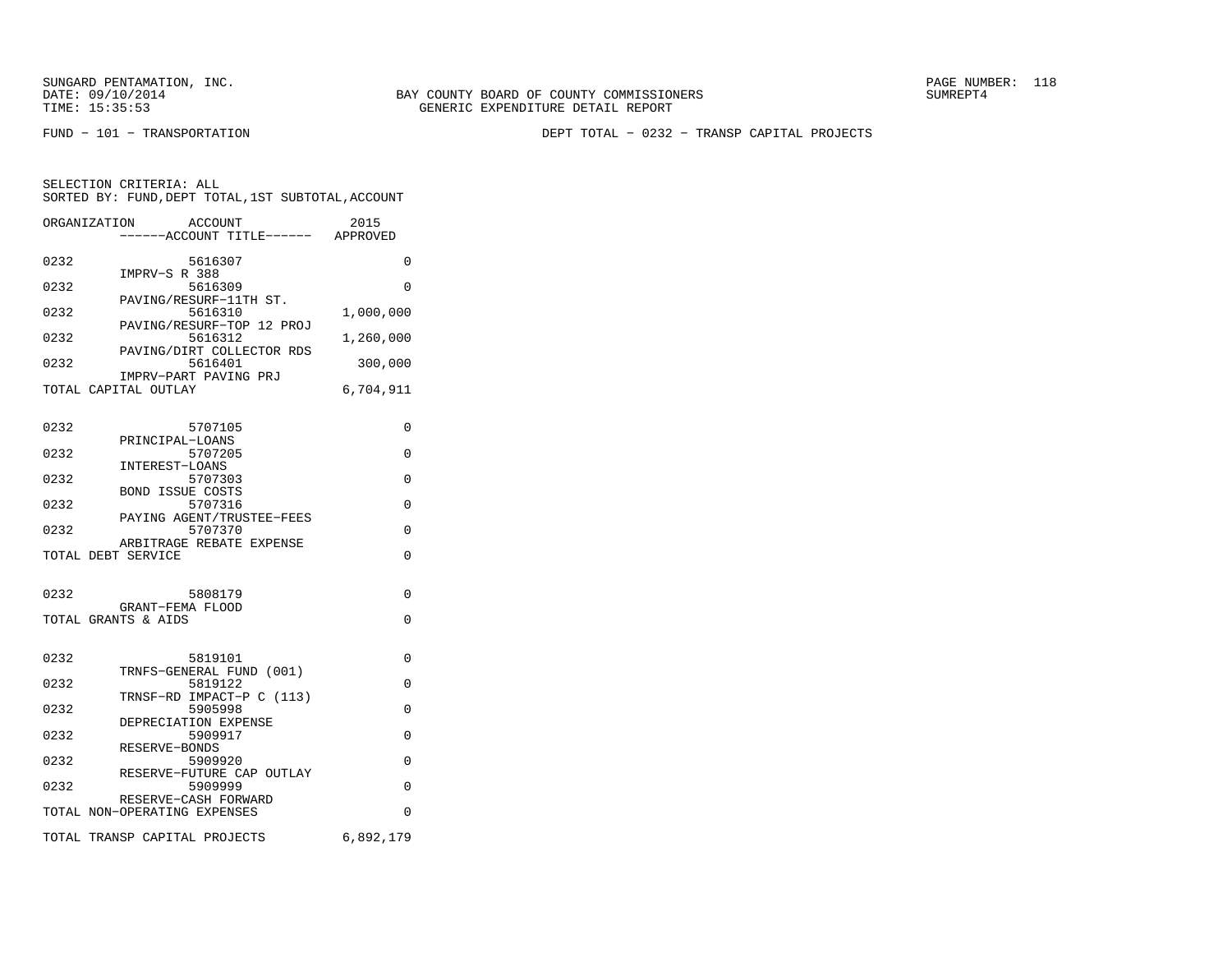FUND − 101 − TRANSPORTATION DEPT TOTAL − 0243 − STORMWATER PROJECTS

| ORGANIZATION | ACCOUNT<br>---ACCOUNT TITLE------                              | 2015<br>APPROVED |
|--------------|----------------------------------------------------------------|------------------|
| 0243         | 5143101<br>PROF SRV-CO ATTORNEY                                | 2,429            |
| 0243         | 5303401<br>CONTRACTED SERVICES                                 | 40,950           |
| 0243         | 5303425<br>CONTR SRV-ADMIN FEES                                | 15,927           |
| 0243         | 5304125<br>POSTAGE/TRANSP/FREIGHT                              | 0                |
| 0243         | 5304902<br>FEES & COSTS-PURCHASING                             | 3,747            |
| 0243         | 5304922<br>FEES & COSTS-PERMITS                                | 0                |
| 0243         | 5304990<br>MISCELLANEOUS EXPENSES                              | $\Omega$         |
| 0243         | 5305402<br>DUES & MEMBERSHIPS                                  | 0                |
|              | TOTAL OPERATING EXPENSES                                       | 63,053           |
| 0243         | 5606101                                                        | 0                |
| 0243         | LAND<br>5606401                                                | 0                |
| 0243         | EOUIPMENT<br>5606503                                           | 0                |
| 0243         | CIP-BCH NRSHMNT DRAINAGE<br>5606552                            | 0                |
| 0243         | CIP-MASTER STORMWTR PLAN<br>5606553                            | 0                |
| 0243         | CIP-GRD LAG BRDG STMWTR<br>5606554<br>CIP-DRAINAGE PROJS (NOV) | 0                |
| 0243         | 5606563<br>CIP-EROSION PROJECTS                                | 1,337,000        |
| 0243         | 5606569<br>CIP-PIPE&MAJOR MAINT PROJ                           | 540,000          |
| 0243         | 5616301<br>IMPRV ROADS & BRIDGES                               | 0                |
|              | TOTAL CAPITAL OUTLAY                                           | 1,877,000        |
| 0243         | 5808118                                                        | 0                |
|              | GRANT-HAZARD MITIGATION<br>TOTAL GRANTS & AIDS                 | 0                |
|              |                                                                |                  |
| 0243         | 5819115<br>TRNSF-ROADS & BRDGS (105)                           | 0                |
| 0243         | 5905998<br>DEPRECIATION EXPENSE                                | 0                |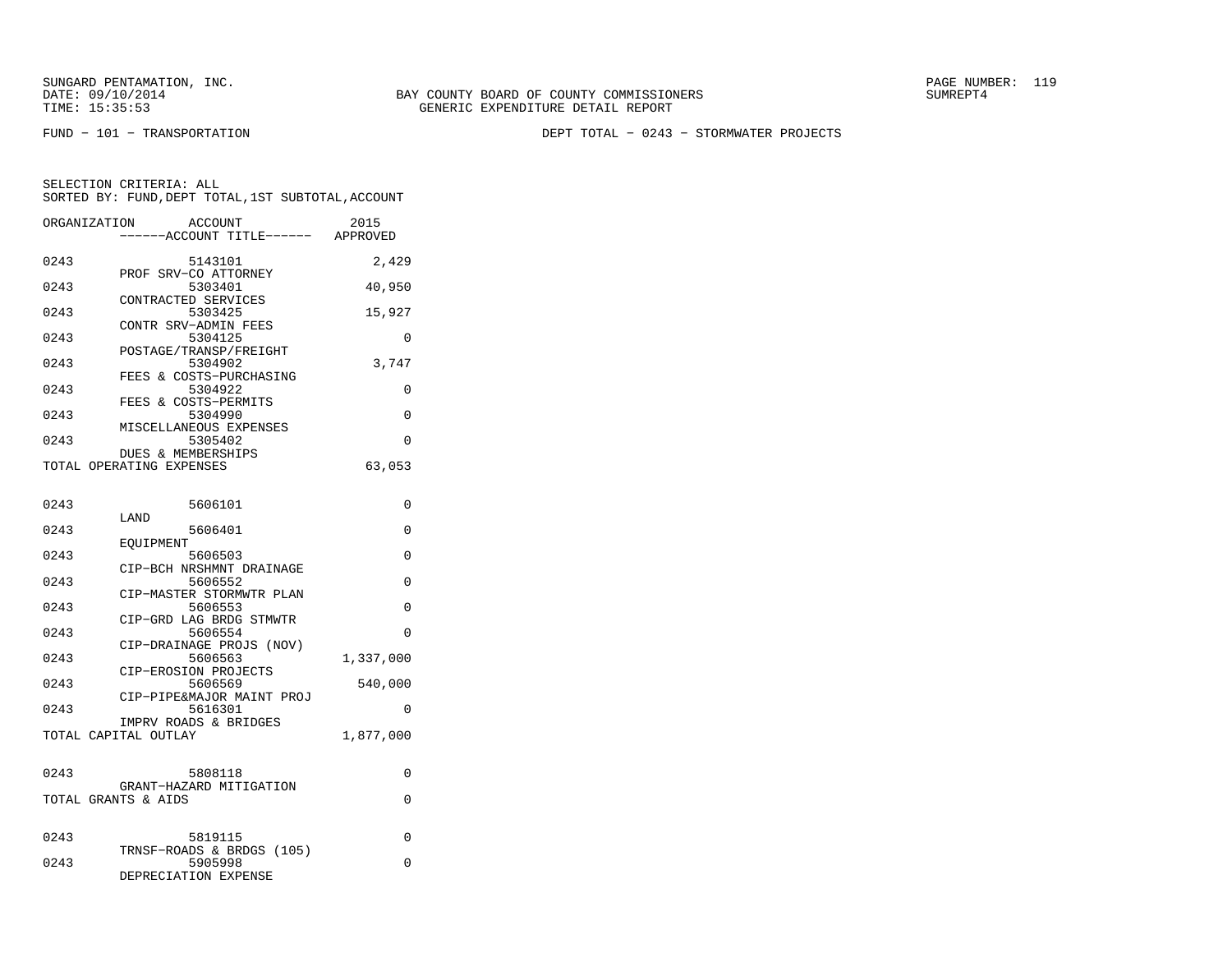FUND − 101 − TRANSPORTATION DEPT TOTAL − 0243 − STORMWATER PROJECTS

|      | ORGANIZATION<br>ACCOUNT<br>------ACCOUNT TITLE------ | 2015<br>APPROVED |
|------|------------------------------------------------------|------------------|
| 0243 | 5909904<br>REFUNDS-STRMWTR ASSESSMNT                 |                  |
|      | TOTAL NON-OPERATING EXPENSES                         |                  |
|      | TOTAL STORMWATER PROJECTS                            | 1,940,053        |
|      | TOTAL TRANSPORTATION                                 | 21,092,698       |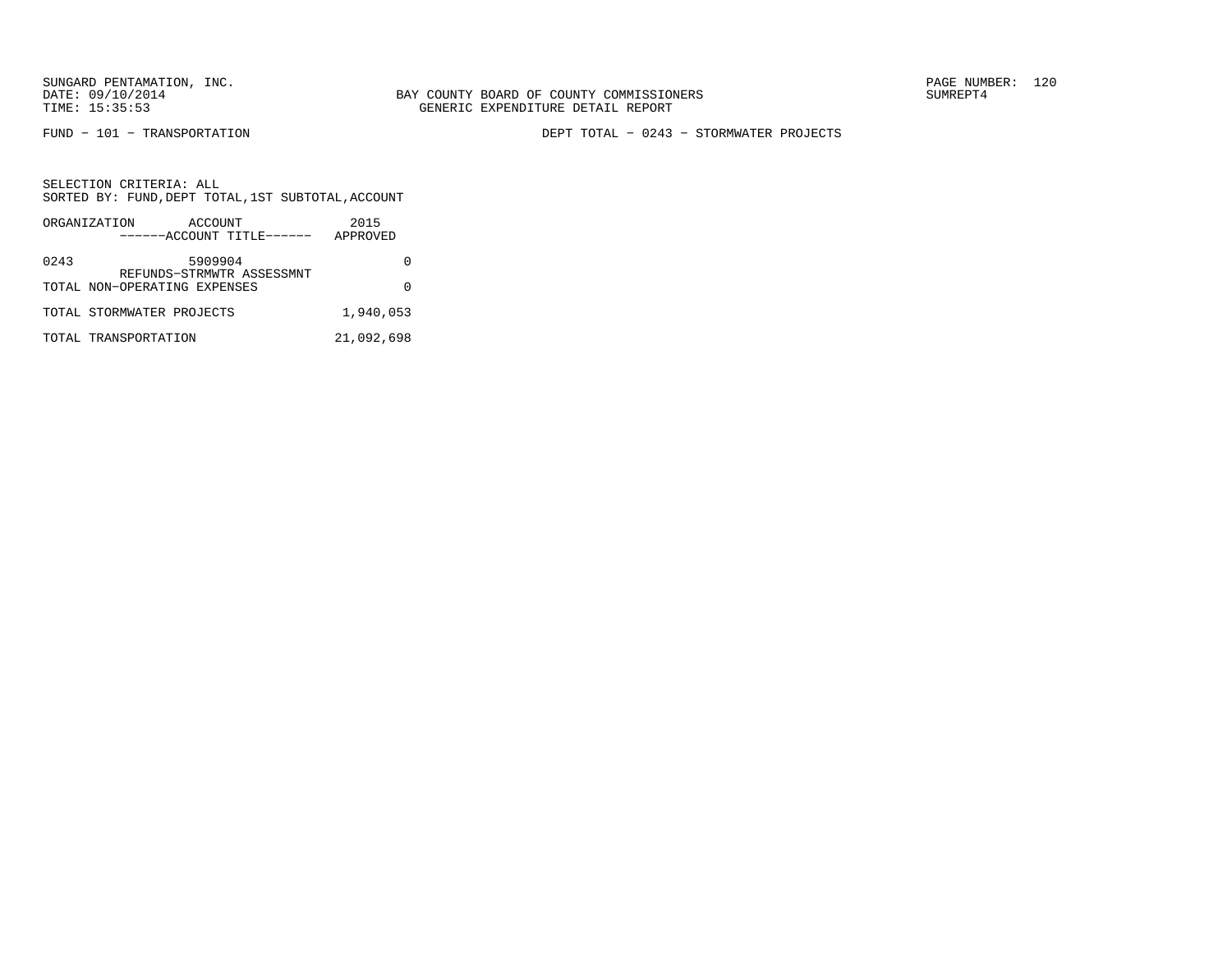FUND − 110 − TRANSPORTATION−PRT PAVING DEPT TOTAL − 0234 − PARTICIPATING PAVING

| ORGANIZATION | ACCOUNT<br>---ACCOUNT TITLE------                 | 2015<br>APPROVED |
|--------------|---------------------------------------------------|------------------|
| 0234         | 5101200                                           | 0                |
| 0234         | SALARIES & WAGES-REGULAR<br>5101205               | 0                |
| 0234         | SALARIES & WAGES-DISASTER<br>5101400              | 0                |
| 0234         | SALARIES & WAGES-OVERTIME<br>5102100              | 0                |
| 0234         | FICA TAXES-MATCHING<br>5102200                    | 0                |
| 0234         | RETIREMENT CONTRIBUTIONS<br>5102300               | 0                |
| 0234         | LIFE & HEALTH INSURANCE<br>5102400                | 0                |
|              | WORKERS COMP. PREMIUMS<br>TOTAL PERSONAL SERVICES | $\Omega$         |
|              |                                                   |                  |
| 0234         | 5143101                                           | 0                |
| 0234         | PROF SRV-CO ATTORNEY<br>5303104                   | 0                |
| 0234         | PROF SRV-ENGINEERING<br>5303107                   | 0                |
| 0234         | PROF SRV-SUBSTANCE TEST<br>5303110                | 0                |
| 0234         | PROF SRV-BACKGROUND CHECK<br>5303401              | 0                |
| 0234         | CONTRACTED SERVICES<br>5303422                    | 0                |
|              | CONTR SRV-GIS                                     |                  |
| 0234         | 5303425<br>CONTR SRV-ADMIN FEES                   | 0                |
| 0234         | 5304001<br>TRAVEL/TRAINING NON-LOCAL              | 0                |
| 0234         | 5304005<br>TRAVEL-LOCAL                           | 0                |
| 0234         | 5304101<br>COMMUNICATIONS SERVICES                | 0                |
| 0234         | 5304125<br>POSTAGE/TRANSP/FREIGHT                 | 0                |
| 0234         | 5304410                                           | 0                |
| 0234         | RENTALS/LEASES-EQUIPMENT<br>5304501               | 0                |
| 0234         | INSURANCE & BONDS<br>5304610                      | 0                |
| 0234         | REPAIR/MAINT-AUTO EOUIP<br>5304615                | 0                |
| 0234         | REPAIR/MAINT-EQUIPMENT<br>5304701                 | 0                |
|              | PRINTING & BINDING                                |                  |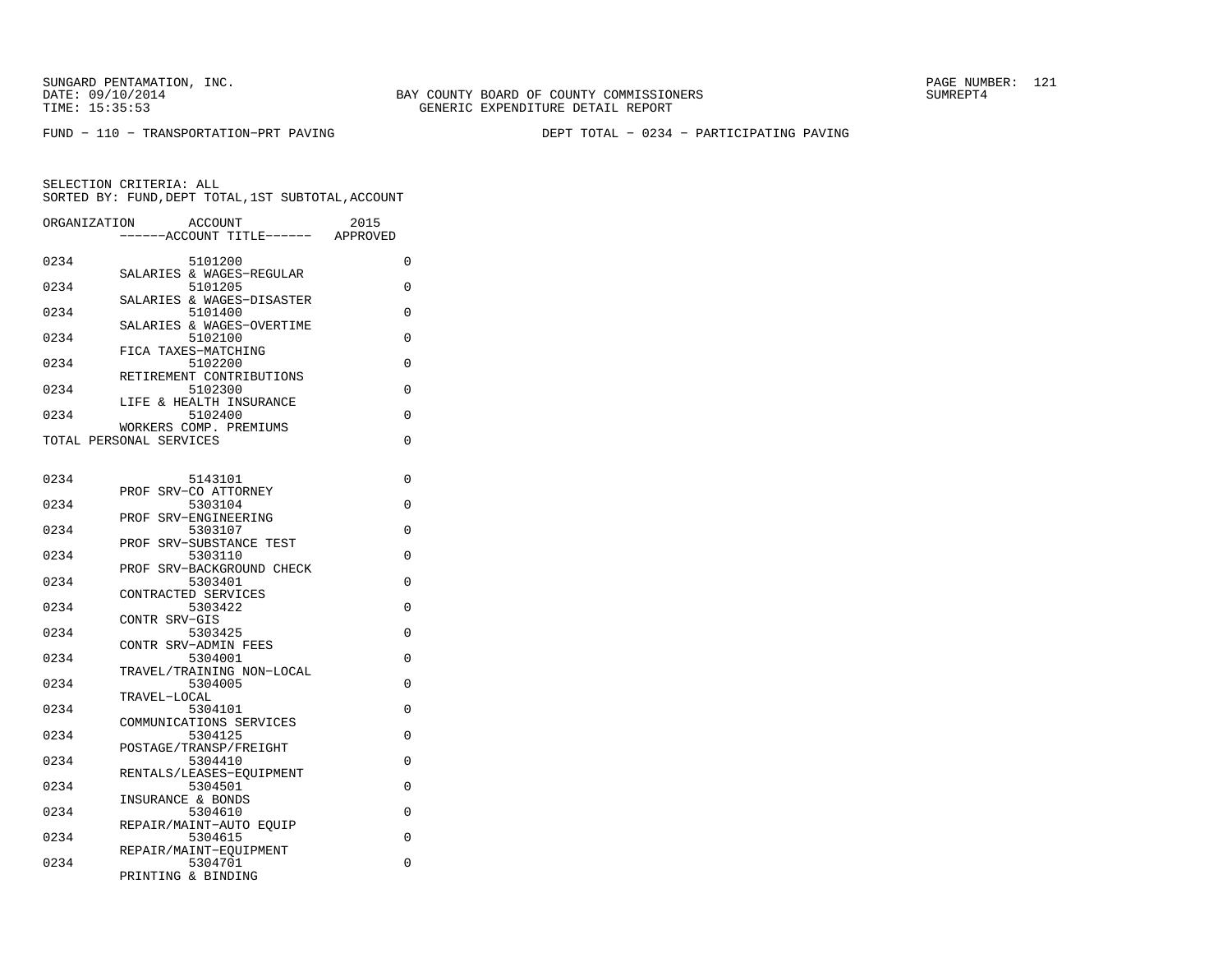FUND − 110 − TRANSPORTATION−PRT PAVING DEPT TOTAL − 0234 − PARTICIPATING PAVING

| ORGANIZATION | <b>ACCOUNT</b>                       | 2015     |
|--------------|--------------------------------------|----------|
|              | ---ACCOUNT TITLE------ APPROVED      |          |
| 0234         | 5304902                              | 0        |
| 0234         | FEES & COSTS-PURCHASING<br>5304905   | 0        |
|              | FEES&COSTS-LGL ADV/ADVERT            |          |
| 0234         | 5304909                              | 0        |
| 0234         | FEES & COSTS-COURT FILING<br>5304990 | $\Omega$ |
|              | MISCELLANEOUS EXPENSES               |          |
| 0234         | 5305101<br>OFFICE SUPPLIES           | $\Omega$ |
| 0234         | 5305201                              | 0        |
|              | OPERATING SUPPLIES                   |          |
| 0234         | 5305209<br>ADOPT A HIGHWAY PROGRAM   | $\Omega$ |
| 0234         | 5305210                              | 0        |
| 0234         | SAFETY GEAR & SUPPLIES<br>5305215    | $\Omega$ |
|              | CLOTHING & WEARING APPRL             |          |
| 0234         | 5305402                              | $\Omega$ |
| 0234         | DUES & MEMBERSHIPS<br>5305406        | 0        |
|              | TRAINING & TUITION                   |          |
|              | TOTAL OPERATING EXPENSES             | $\Omega$ |
|              |                                      |          |
| 0234         | 5606401                              | 0        |
| 0234         | EOUIPMENT<br>5606402                 | $\Omega$ |
|              | EOUIP LESS THAN \$1000               |          |
| 0234         | 5606450<br>COMPUTER SOFTWARE         | $\Omega$ |
| 0234         | 5616301                              | 0        |
| 0234         | IMPRV ROADS & BRIDGES                |          |
|              | 5616315<br>PAVING/RESURF-SCOP PROJ   | $\Omega$ |
|              | TOTAL CAPITAL OUTLAY                 | $\Omega$ |
|              |                                      |          |
| 0234         | 5819105                              | 0        |
| 0234         | TRNSF-STORMWATER (115)<br>5819115    | 0        |
|              | TRNSF-ROADS & BRDGS (105)            |          |
| 0234         | 5905998                              | 0        |
| 0234         | DEPRECIATION EXPENSE<br>5909915      | 0        |
|              | RESERVE FOR PAY ADJUSTMNT            |          |
| 0234         | 5909999<br>RESERVE-CASH FORWARD      | 0        |
|              | TOTAL NON-OPERATING EXPENSES         | 0        |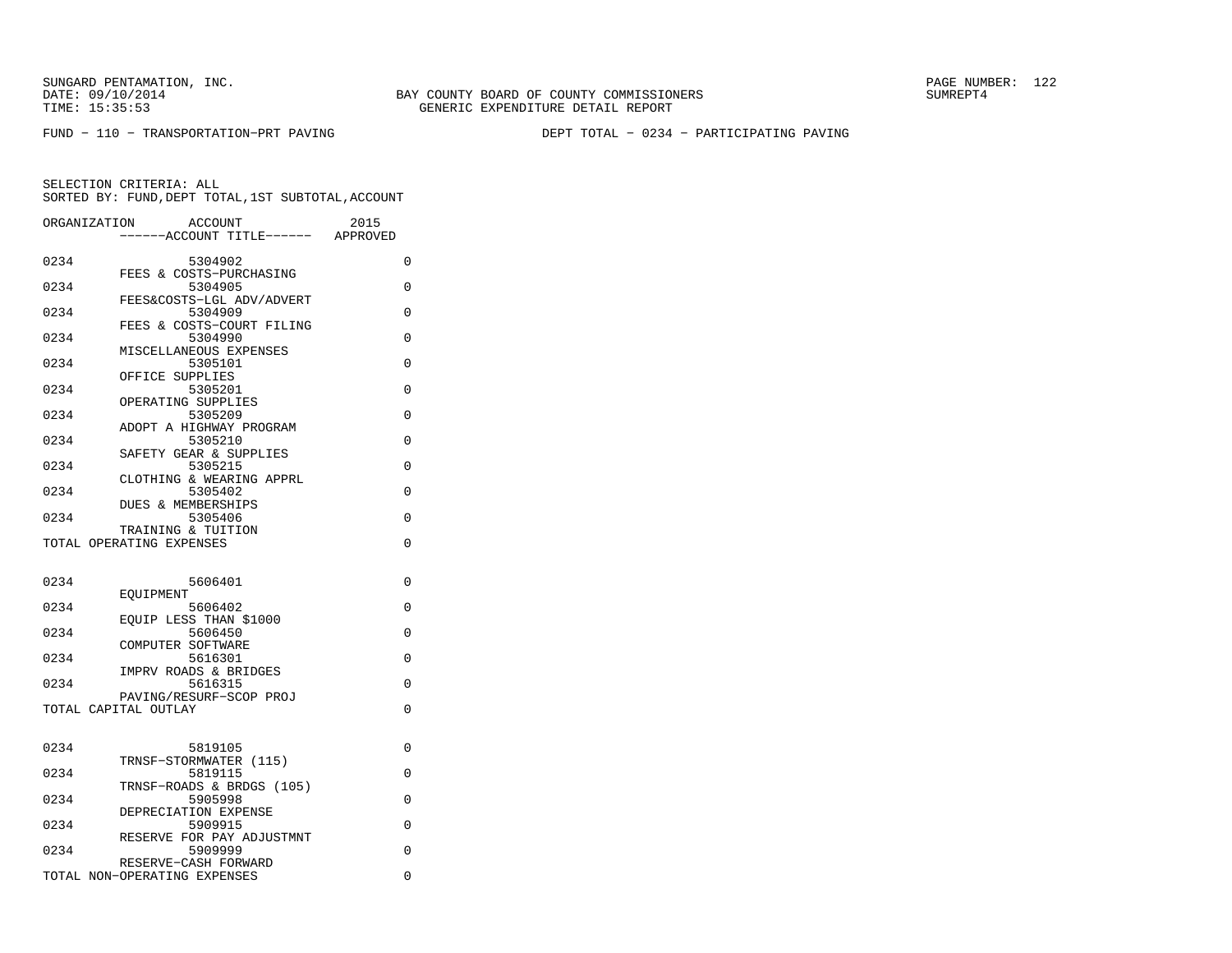BAY COUNTY BOARD OF COUNTY COMMISSIONERS TIME: 15:35:53 GENERIC EXPENDITURE DETAIL REPORT

FUND − 110 − TRANSPORTATION−PRT PAVING DEPT TOTAL − 0234 − PARTICIPATING PAVING

SELECTION CRITERIA: ALLSORTED BY: FUND,DEPT TOTAL,1ST SUBTOTAL,ACCOUNT

| ORGANIZATION               | ACCOUNT | ------ACCOUNT TITLE------ | 2015<br>APPROVED |  |
|----------------------------|---------|---------------------------|------------------|--|
| TOTAL PARTICIPATING PAVING |         |                           |                  |  |

TOTAL TRANSPORTATION−PRT PAVING 0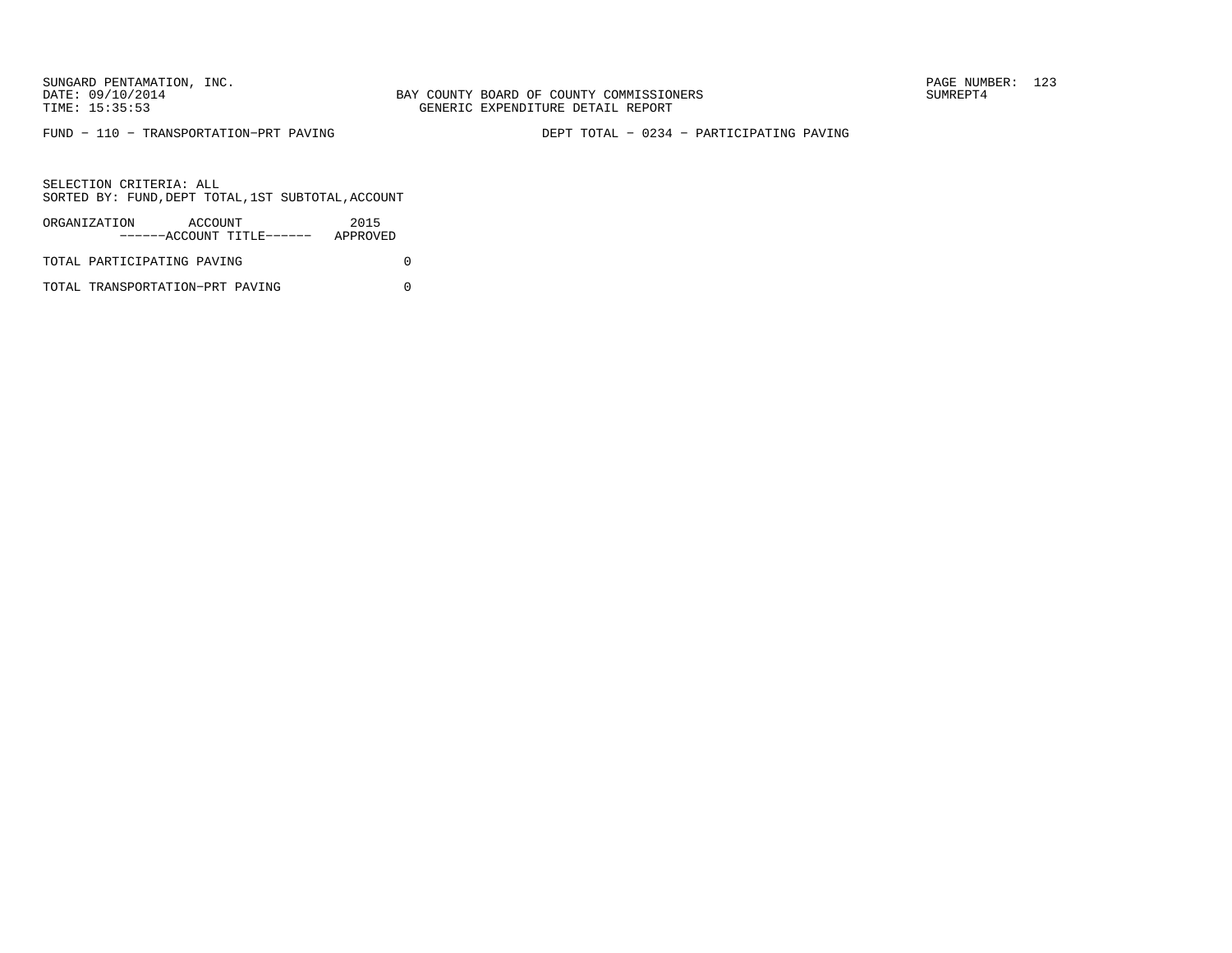FUND − 111 − ROAD IMPACT−BEACH/AIRPORT DEPT TOTAL − 0251 − ROAD IMPACT−BEACH/AIRPORT

SELECTION CRITERIA: ALL SORTED BY: FUND,DEPT TOTAL,1ST SUBTOTAL,ACCOUNTORGANIZATION ACCOUNT 2015 −−−−−−ACCOUNT TITLE−−−−−− APPROVED0251 5303401 0

| 0251         | CONTRACTED SERVICES<br>5304902                           | O             |
|--------------|----------------------------------------------------------|---------------|
|              | FEES & COSTS-PURCHASING<br>TOTAL OPERATING EXPENSES      | U             |
| 0251         | 5616301<br>IMPRV ROADS & BRIDGES<br>TOTAL CAPITAL OUTLAY | $\Omega$<br>O |
|              |                                                          |               |
| 0251<br>0251 | 5909913<br>RESERVE-IMPACT FEES<br>5909999                | 189,047<br>O  |
|              | RESERVE-CASH FORWARD<br>TOTAL NON-OPERATING EXPENSES     | 189,047       |
|              | TOTAL ROAD IMPACT-BEACH/AIRPORT                          | 189,047       |
|              | TOTAL ROAD IMPACT-BEACH/AIRPORT                          | 189,047       |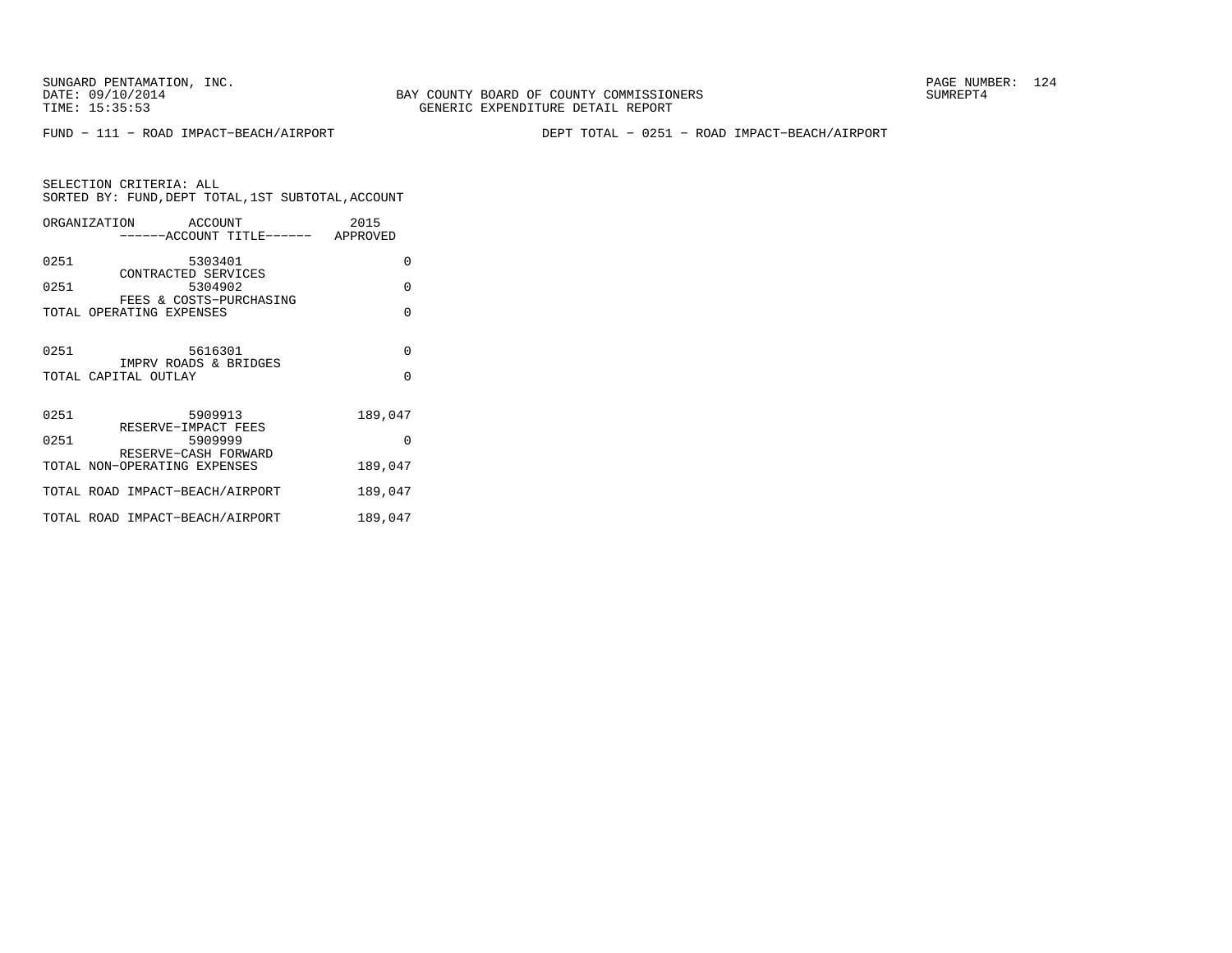SUNGARD PENTAMATION, INC.<br>DATE: 09/10/2014 SUMREPT4

FUND − 112 − ROAD IMPACT−EAST BAY CTY DEPT TOTAL − 0252 − ROAD IMPACT−EAST BAY CTY

| SELECTION CRITERIA: ALL |                                                    |
|-------------------------|----------------------------------------------------|
|                         | SORTED BY: FUND, DEPT TOTAL, 1ST SUBTOTAL, ACCOUNT |

|      | ORGANIZATION ACCOUNT<br>------ACCOUNT TITLE------ APPROVED | 2015     |
|------|------------------------------------------------------------|----------|
| 0252 | 5303401                                                    | 0        |
|      | CONTRACTED SERVICES<br>TOTAL OPERATING EXPENSES            | $\Omega$ |
| 0252 | 5616301<br>IMPRV ROADS & BRIDGES                           | $\Omega$ |
|      | TOTAL CAPITAL OUTLAY                                       | $\Omega$ |
| 0252 | 5909913<br>RESERVE-IMPACT FEES                             | $\Omega$ |
| 0252 | 5909999<br>RESERVE-CASH FORWARD                            | 308,204  |
|      | TOTAL NON-OPERATING EXPENSES                               | 308,204  |
|      | TOTAL ROAD IMPACT-EAST BAY CTY                             | 308,204  |
|      | TOTAL ROAD IMPACT-EAST BAY CTY                             | 308,204  |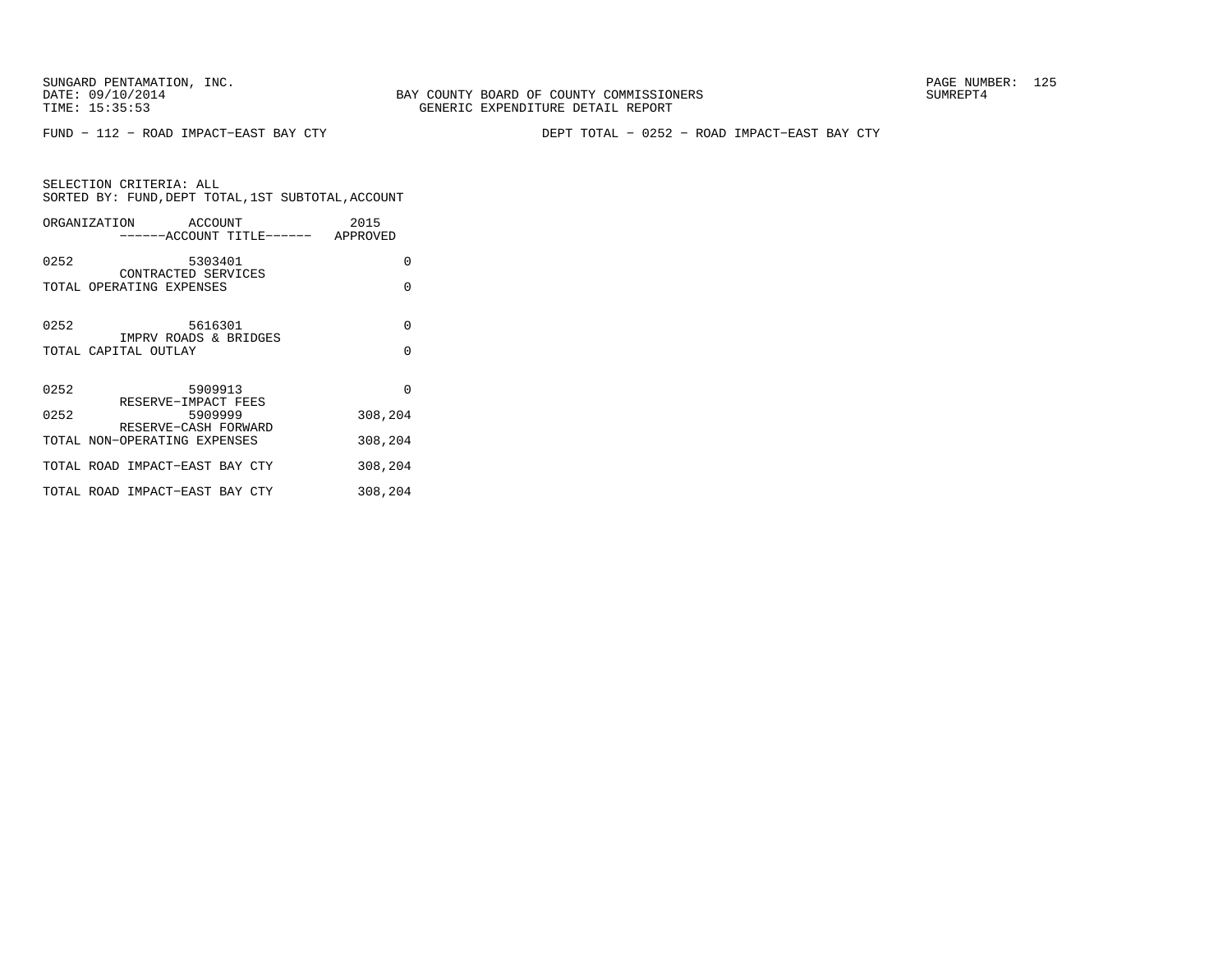FUND − 113 − ROAD IMPACT−PANAMA CITY DEPT TOTAL − 0253 − ROAD IMPACT−PANAMA CITY

| ORGANIZATION ACCOUNT<br>-----ACCOUNT TITLE------ APPROVED | 2015     |
|-----------------------------------------------------------|----------|
| 0253<br>5303401<br>CONTRACTED SERVICES                    | 0        |
| 0253<br>5304902<br>FEES & COSTS-PURCHASING                | $\Omega$ |
| TOTAL OPERATING EXPENSES                                  | $\Omega$ |
| 0253<br>5606530<br>CIP-390 WIDENING                       | $\Omega$ |
| 0253<br>5606531<br>CIP-BALDWIN WIDENING                   | $\Omega$ |
| 0253<br>5616301<br>IMPRV ROADS & BRIDGES                  | $\Omega$ |
| TOTAL CAPITAL OUTLAY                                      | $\Omega$ |
| 0253<br>5819115<br>TRNSF-ROADS & BRDGS (105)              | $\Omega$ |
| 0253<br>5909913<br>RESERVE-IMPACT FEES                    | $\Omega$ |
| 0253<br>5909999<br>RESERVE-CASH FORWARD                   | 26,386   |
| TOTAL NON-OPERATING EXPENSES                              | 26,386   |
| TOTAL ROAD IMPACT-PANAMA CITY                             | 26,386   |
| TOTAL ROAD IMPACT-PANAMA CITY                             | 26,386   |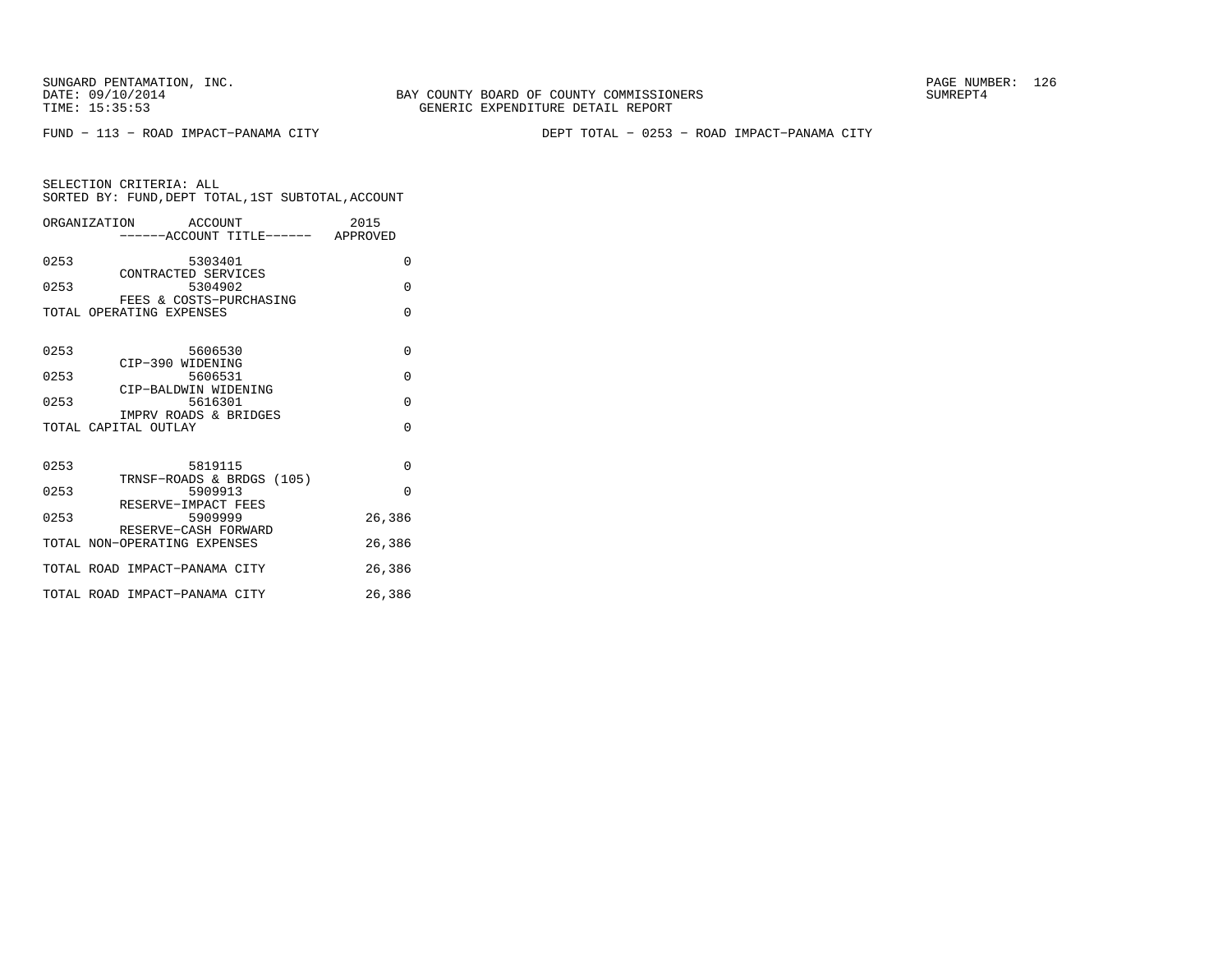BAY COUNTY BOARD OF COUNTY COMMISSIONERS TIME: 15:35:53 GENERIC EXPENDITURE DETAIL REPORT

FUND − 114 − ROAD IMPACT−S.PORT/S.HILL DEPT TOTAL − 0254 − ROAD IMPACT−S.PORT/S.HILL

|      | ORGANIZATION ACCOUNT                                 |                                    | 2015     |
|------|------------------------------------------------------|------------------------------------|----------|
|      |                                                      | ------ACCOUNT TITLE------ APPROVED |          |
| 0254 |                                                      | 5303401                            | $\Omega$ |
| 0254 | CONTRACTED SERVICES<br>FEES & COSTS-PURCHASING       | 5304902                            | $\Omega$ |
| 0254 |                                                      | 5304905                            | $\Omega$ |
|      | TOTAL OPERATING EXPENSES                             | FEES&COSTS-LGL ADV/ADVERT          | $\Omega$ |
| 0254 | IMPRV ROADS & BRIDGES                                | 5616301                            | $\Omega$ |
|      | TOTAL CAPITAL OUTLAY                                 |                                    | $\Omega$ |
| 0254 | RESERVE-IMPACT FEES                                  | 5909913                            | $\Omega$ |
| 0254 |                                                      | 5909999                            | 213,567  |
|      | RESERVE-CASH FORWARD<br>TOTAL NON-OPERATING EXPENSES |                                    | 213,567  |
|      | TOTAL ROAD IMPACT-S.PORT/S.HILL                      |                                    | 213,567  |
|      | TOTAL ROAD IMPACT-S.PORT/S.HILL                      |                                    | 213,567  |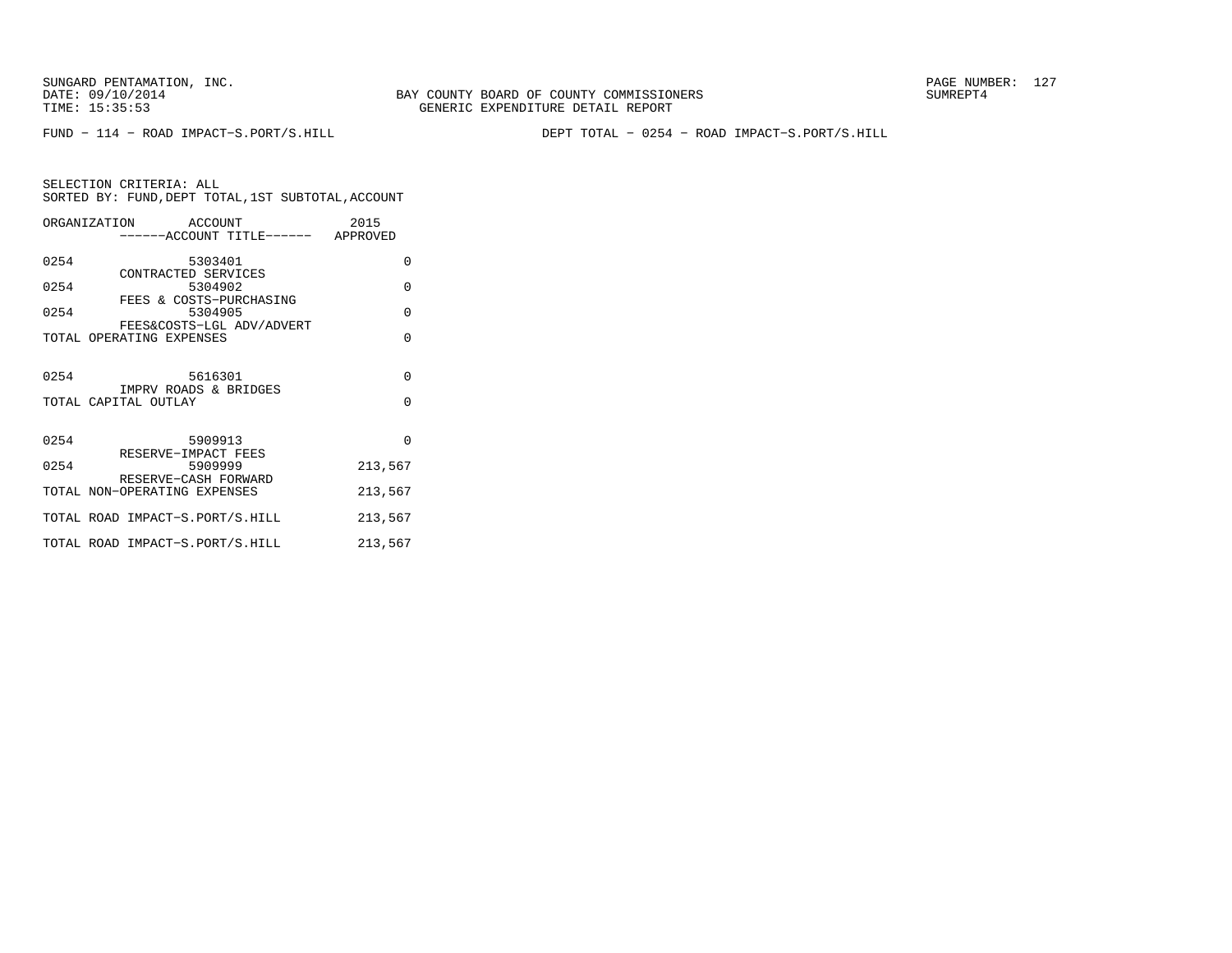FUND − 115 − STORMWATER MANAGEMENT DEPT TOTAL − 0241 − STORMWATER ROADS

|      | ORGANIZATION                | ACCOUNT                       |                           | 2015     |  |
|------|-----------------------------|-------------------------------|---------------------------|----------|--|
|      |                             |                               | ------ACCOUNT TITLE------ | APPROVED |  |
| 0241 |                             | 5305201<br>OPERATING SUPPLIES |                           |          |  |
|      | TOTAL OPERATING EXPENSES    |                               |                           |          |  |
|      | TOTAL STORMWATER ROADS      |                               |                           |          |  |
|      | TOTAL STORMWATER MANAGEMENT |                               |                           |          |  |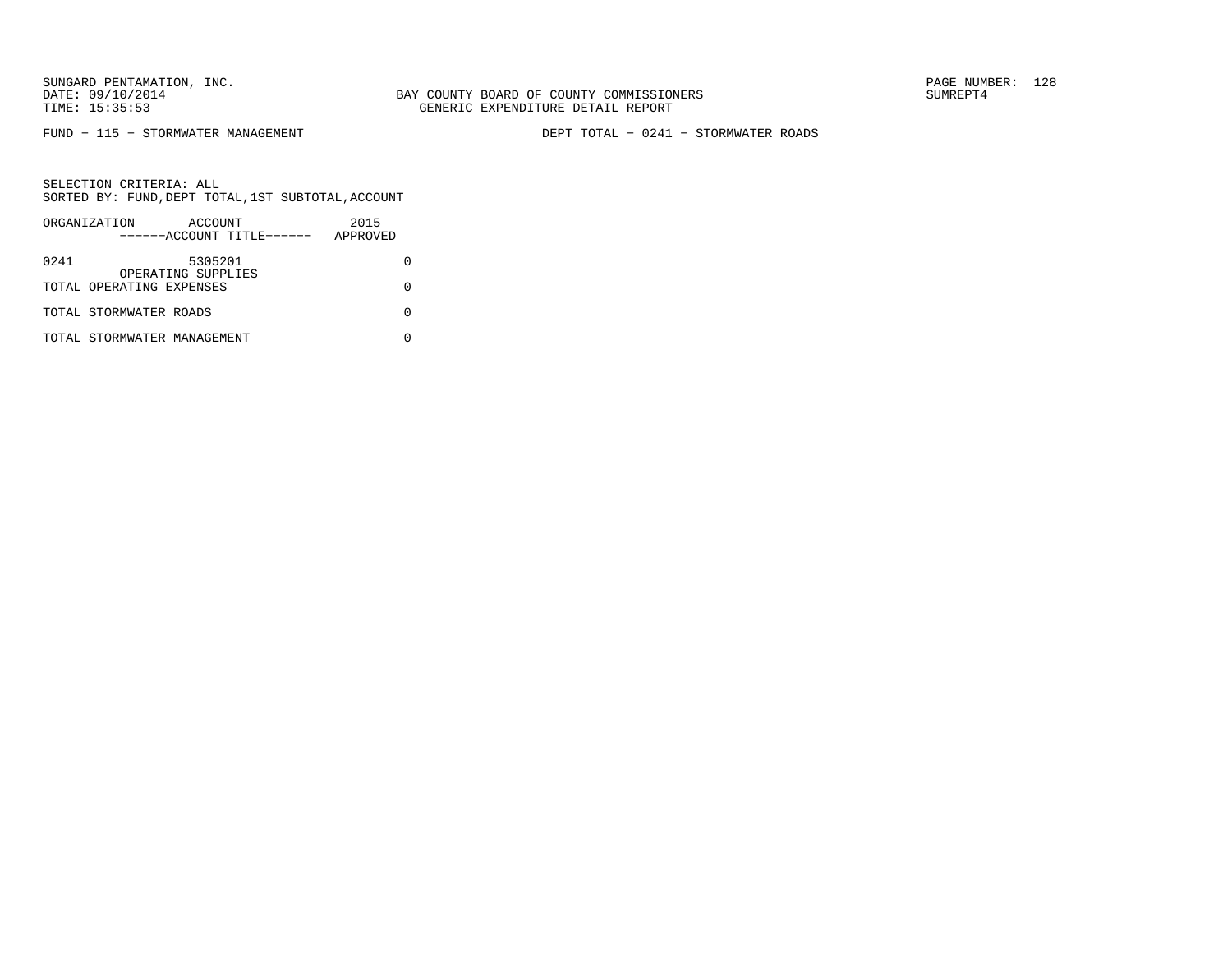SELECTION CRITERIA: ALL

FUND − 118 − TRANSIT DEPT TOTAL − 0258 − FIXED TRANSIT

ORGANIZATION ACCOUNT 2015 −−−−−−ACCOUNT TITLE−−−−−− APPROVED0258 5101200 97,850 SALARIES & WAGES−REGULAR0258 5102100 7,486 FICA TAXES−MATCHING

SORTED BY: FUND,DEPT TOTAL,1ST SUBTOTAL,ACCOUNT

|      | FICA IAALS-MAICHING      |        |
|------|--------------------------|--------|
| 0258 | 5102200                  | 7,392  |
|      | RETIREMENT CONTRIBUTIONS |        |
| 0258 | 5102300                  | 20,045 |
|      | LIFE & HEALTH INSURANCE  |        |
| 0258 | 5102400                  | 421    |

| WORKERS COMP. PREMIUMS  |         |
|-------------------------|---------|
| TOTAL PERSONAL SERVICES | 133,194 |
|                         |         |
|                         |         |

| 0258 | 5143105                   | 52,000    |
|------|---------------------------|-----------|
|      | PROF SRV-OTHER ATTNY      |           |
| 0258 | 5303107                   | $\Omega$  |
|      | PROF SRV-SUBSTANCE TEST   |           |
| 0258 | 5303401                   | 1,687,699 |
|      | CONTRACTED SERVICES       |           |
| 0258 | 5303408                   | 7,917     |
|      | CONTR SRV-800 MHZ         |           |
| 0258 | 5304001                   | 20,000    |
|      | TRAVEL/TRAINING NON-LOCAL |           |
| 0258 | 5304101                   | 3,660     |
|      | COMMUNICATIONS SERVICES   |           |
| 0258 | 5304125                   | 100       |
|      | POSTAGE/TRANSP/FREIGHT    |           |
| 0258 | 5304301                   | 20,000    |
|      | UTILITY SERVICES          |           |
| 0258 | 5304410                   | 20,871    |
|      | RENTALS/LEASES-EOUIPMENT  |           |
| 0258 | 5304605                   | 20,000    |
|      | REPAIR/MAINT-BLDG & GRND  |           |
| 0258 | 5304610                   | 10,000    |
|      | REPAIR/MAINT-AUTO EOUIP   |           |
| 0258 | 5304615                   | 2,000     |
|      | REPAIR/MAINT-EOUIPMENT    |           |
| 0258 | 5305101                   | 2,100     |
|      | OFFICE SUPPLIES           |           |
| 0258 | 5305201                   | 500       |
|      | OPERATING SUPPLIES        |           |
| 0258 | 5305205                   | 350,000   |
|      |                           |           |
|      | GAS, OIL & LUBRICANTS     |           |
| 0258 | 5305215                   | 300       |
|      | CLOTHING & WEARING APPRL  |           |
| 0258 | 5305402                   | 1,226     |
|      | DUES & MEMBERSHIPS        |           |
| 0258 | 5305406                   | 2,500     |
|      | TRAINING & TUITION        |           |
|      | TOTAL OPERATING EXPENSES  | 2,200,873 |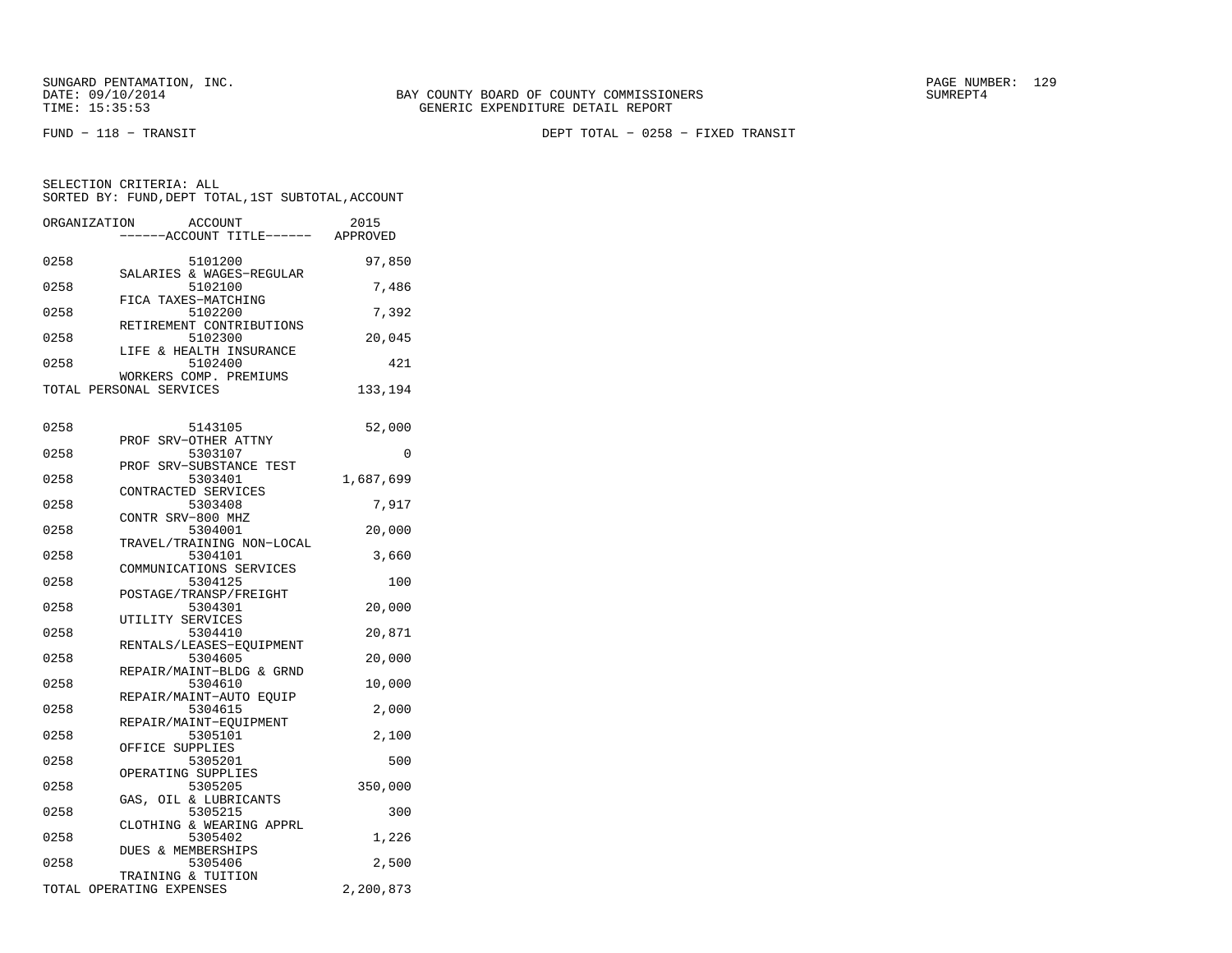FUND − 118 − TRANSIT DEPT TOTAL − 0258 − FIXED TRANSIT

| ORGANIZATION                 | ACCOUNT<br>------ACCOUNT TITLE------ | 2015<br>APPROVED |
|------------------------------|--------------------------------------|------------------|
|                              |                                      |                  |
| 0258                         | 5606402<br>EOUIP LESS THAN \$1000    | 500              |
| 0258                         | 5606533<br>CIP-TRANSIT FACILITY      | $\Omega$         |
| TOTAL CAPITAL OUTLAY         |                                      | 500              |
|                              |                                      |                  |
| 0258                         | 5909999<br>RESERVE-CASH FORWARD      | 132,956          |
| TOTAL NON-OPERATING EXPENSES |                                      | 132,956          |
| TOTAL FIXED TRANSIT          |                                      | 2,467,523        |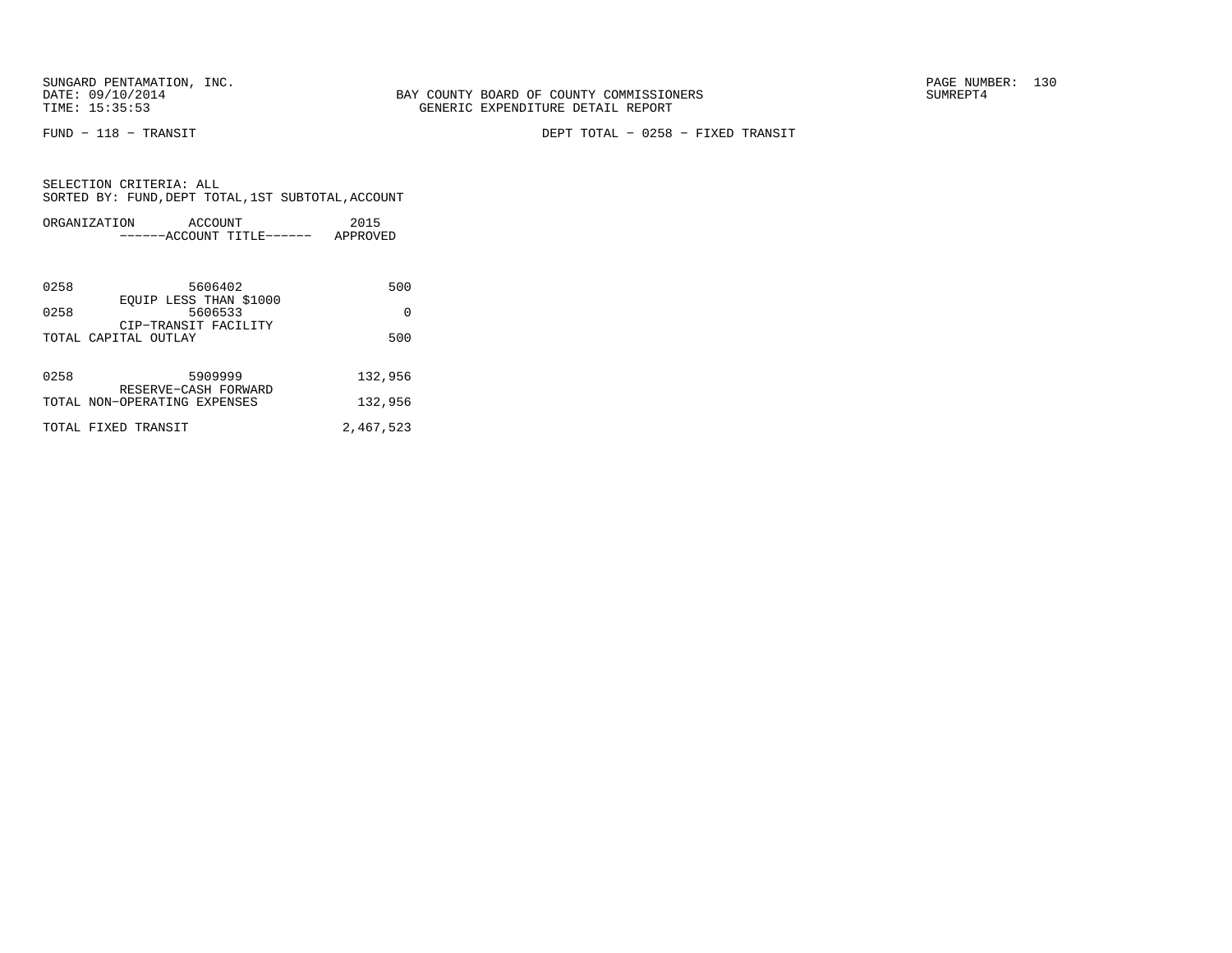SUNGARD PENTAMATION, INC.<br>
DATE: 09/10/2014 SUMRER: 131

FUND − 118 − TRANSIT DEPT TOTAL − 0259 − PARATRANSIT

|      | ORGANIZATION<br>ACCOUNT<br>------ACCOUNT TITLE------           | 2015<br>APPROVED |
|------|----------------------------------------------------------------|------------------|
| 0259 | 5303401<br>CONTRACTED SERVICES                                 | 1,039,904        |
| 0259 | 5304001                                                        | 500              |
| 0259 | TRAVEL/TRAINING NON-LOCAL<br>5304125<br>POSTAGE/TRANSP/FREIGHT | 2,500            |
| 0259 | 5305205                                                        | 250,000          |
|      | GAS, OIL & LUBRICANTS<br>TOTAL OPERATING EXPENSES              | 1,292,904        |
|      | TOTAL PARATRANSIT                                              | 1,292,904        |
|      | TOTAL TRANSIT                                                  | 3,760,427        |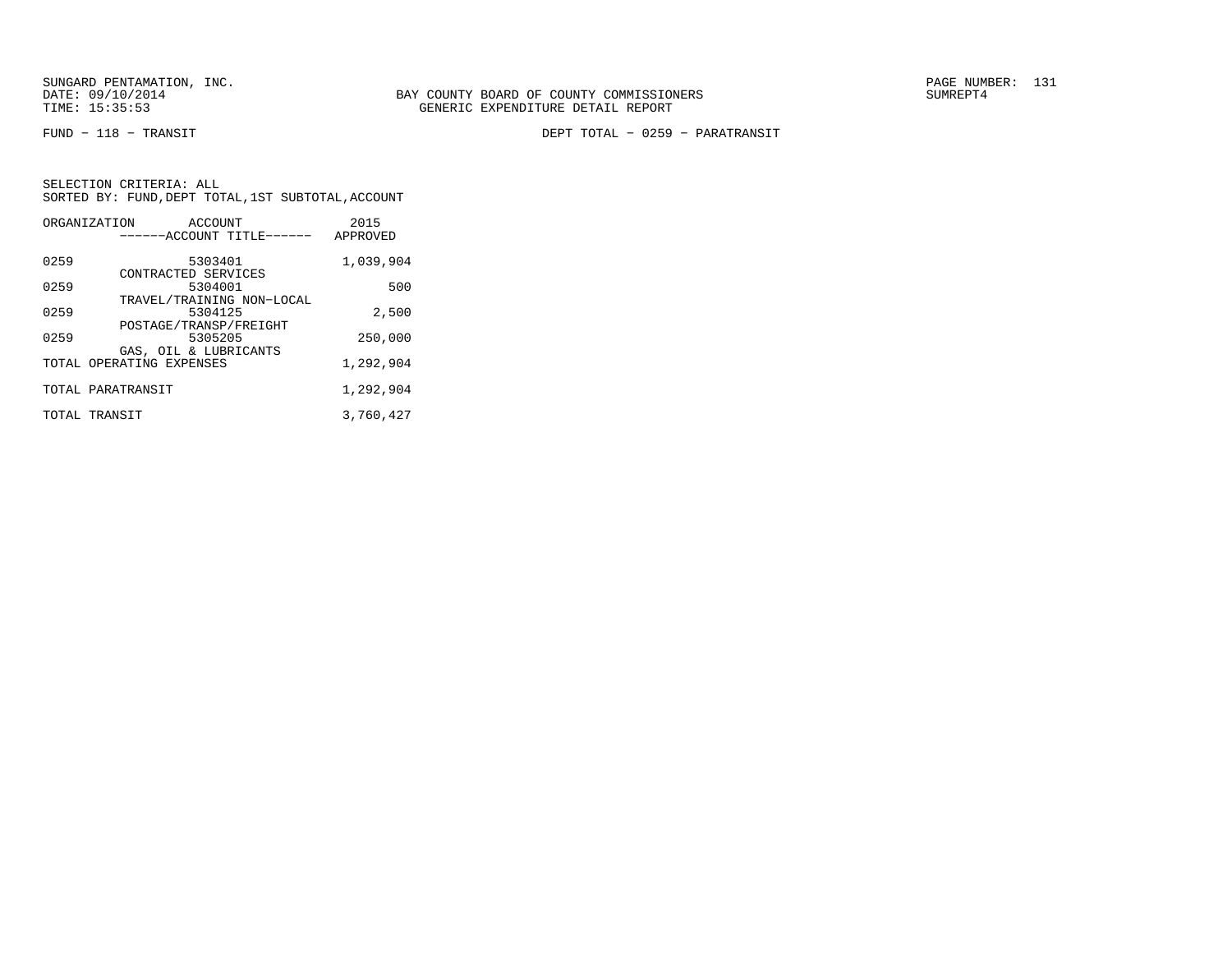FUND − 120 − LIBRARY DEPT TOTAL − 0360 − BAY COUNTY LIBRARY

| ORGANIZATION | <b>ACCOUNT</b><br>----ACCOUNT TITLE------         | 2015<br>APPROVED |
|--------------|---------------------------------------------------|------------------|
|              |                                                   |                  |
| 0360         | 5101200<br>SALARIES & WAGES-REGULAR               | 886,851          |
| 0360         | 5101400                                           | 1,266            |
|              | SALARIES & WAGES-OVERTIME                         |                  |
| 0360         | 5102100<br>FICA TAXES-MATCHING                    | 67,941           |
| 0360         | 5102200                                           | 67,090           |
| 0360         | RETIREMENT CONTRIBUTIONS<br>5102300               | 165,281          |
|              | LIFE & HEALTH INSURANCE                           |                  |
| 0360         | 5102400                                           | 3,815            |
|              | WORKERS COMP. PREMIUMS<br>TOTAL PERSONAL SERVICES | 1,192,244        |
|              |                                                   |                  |
| 0360         | 5143101                                           | 1,909            |
|              | PROF SRV-CO ATTORNEY                              |                  |
| 0360         | 5303107<br>PROF SRV-SUBSTANCE TEST                | 150              |
| 0360         | 5303110                                           | 189              |
|              | PROF SRV-BACKGROUND CHECK                         |                  |
| 0360         | 5303401<br>CONTRACTED SERVICES                    | 7,324            |
| 0360         | 5303403                                           | 1,126            |
|              | CONTR SRV-BANK CHRG POOL                          |                  |
| 0360         | 5303425<br>CONTR SRV-ADMIN FEES                   | 14,078           |
| 0360         | 5303430                                           | $\Omega$         |
|              | CONTR SRV-ADVERTISING                             |                  |
| 0360         | 5303446<br>CONTR SRV-FACILITIES                   | 73,849           |
| 0360         | 5304001                                           | 0                |
|              | TRAVEL/TRAINING NON-LOCAL                         |                  |
| 0360         | 5304005<br>TRAVEL-LOCAL                           | 50               |
| 0360         | 5304101                                           | 11,000           |
|              | COMMUNICATIONS SERVICES                           |                  |
| 0360         | 5304122<br>COMM SRV-LEASED LINES                  | 0                |
| 0360         | 5304125                                           | 8,000            |
| 0360         | POSTAGE/TRANSP/FREIGHT<br>5304301                 |                  |
|              | UTILITY SERVICES                                  | 154,800          |
| 0360         | 5304405                                           | 0                |
| 0360         | RENTALS/LEASES-BUILDINGS<br>5304410               | 16,341           |
|              | RENTALS/LEASES-EQUIPMENT                          |                  |
| 0360         | 5304501                                           | 37,322           |
|              | INSURANCE & BONDS                                 |                  |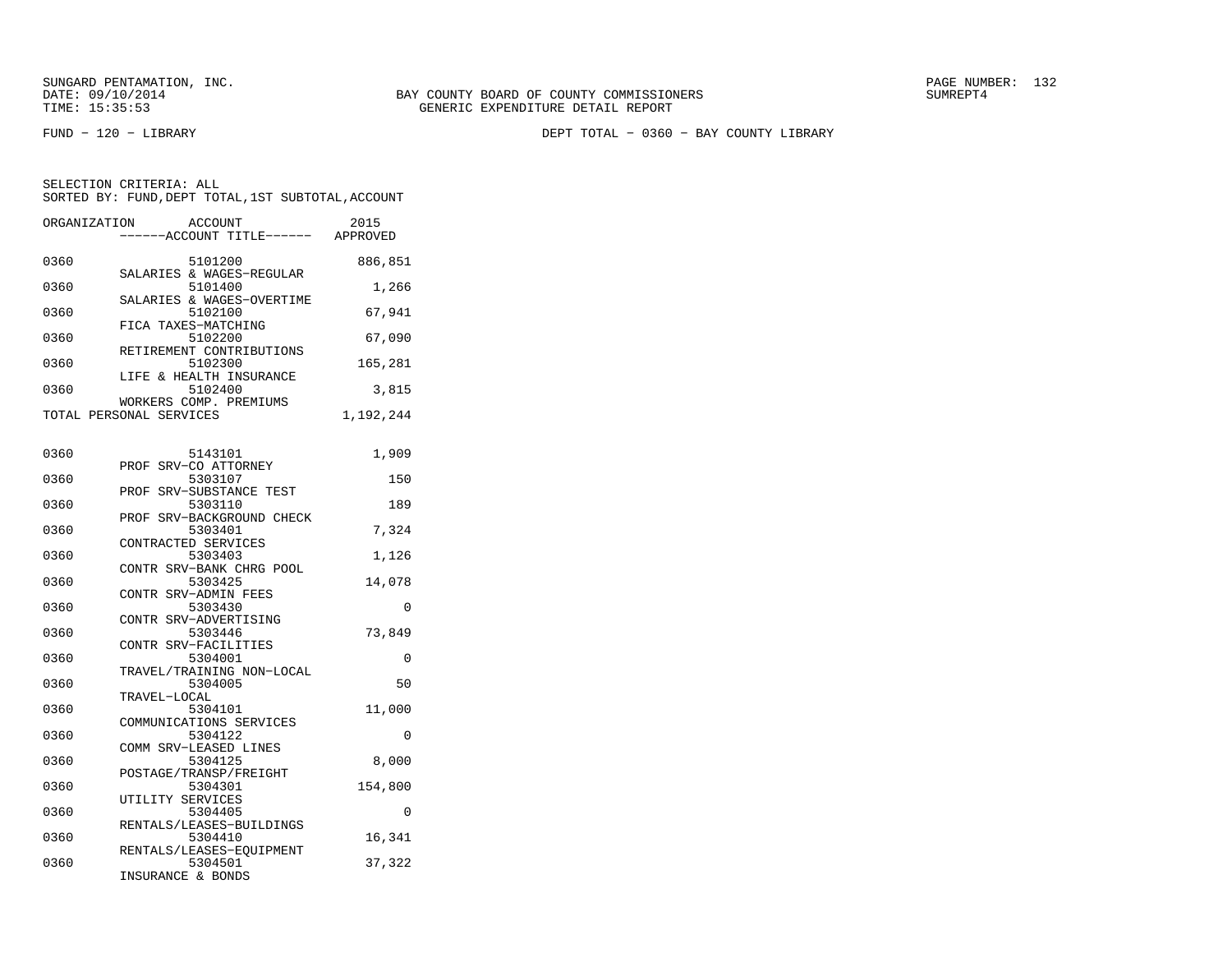FUND − 120 − LIBRARY DEPT TOTAL − 0360 − BAY COUNTY LIBRARY

| ORGANIZATION |                                                 | <b>ACCOUNT</b><br>--ACCOUNT TITLE------ | 2015<br>APPROVED |
|--------------|-------------------------------------------------|-----------------------------------------|------------------|
| 0360         |                                                 | 5304604                                 | $\Omega$         |
| 0360         |                                                 | REPAIR/MAINT-BLD&GRD DEPT<br>5304605    | 82,545           |
| 0360         |                                                 | REPAIR/MAINT-BLDG & GRND<br>5304610     | 600              |
| 0360         | REPAIR/MAINT-AUTO EQUIP                         | 5304611                                 | 0                |
| 0360         |                                                 | REPAIR/MAINT-FLEET MAINT<br>5304615     | 10,910           |
| 0360         | REPAIR/MAINT-EQUIPMENT                          | 5304701                                 | 2,500            |
| 0360         | PRINTING & BINDING<br>FEES & COSTS-PURCHASING   | 5304902                                 | 4,088            |
| 0360         |                                                 | 5304905<br>FEES&COSTS-LGL ADV/ADVERT    | $\Omega$         |
| 0360         | MISCELLANEOUS EXPENSES                          | 5304990                                 | 400              |
| 0360         | OFFICE SUPPLIES                                 | 5305101                                 | 15,000           |
| 0360         | OPERATING SUPPLIES                              | 5305201                                 | 13,000           |
| 0360         |                                                 | 5305202<br>OPER SUPPLIES-JANITORIAL     | 500              |
| 0360         | GAS, OIL & LUBRICANTS                           | 5305205                                 | 2,500            |
| 0360         | SAFETY GEAR & SUPPLIES                          | 5305210                                 | 30               |
| 0360         |                                                 | 5305401<br>BOOKS/RESOURCE MATR/SUBSC    | 26,634           |
| 0360         | <b>DUES &amp; MEMBERSHIPS</b>                   | 5305402                                 | 200              |
| 0360         | TRAINING & TUITION                              | 5305406                                 | 0                |
| 0360         | COGS-VENDING/CONCESSION                         | 5394940                                 | 0                |
|              | TOTAL OPERATING EXPENSES                        |                                         | 485,045          |
| 0360         |                                                 | 5606401                                 | 0                |
| 0360         | EOUIPMENT                                       | 5606402                                 | 1,500            |
| 0360         | EQUIP LESS THAN \$1000                          | 5606450                                 | 0                |
| 0360         | COMPUTER SOFTWARE                               | 5606601                                 | 363,979          |
| 0360         | IMPACT FEE PROJECTS<br><b>BOOKS - STATE AID</b> | 5606620                                 | 80,052           |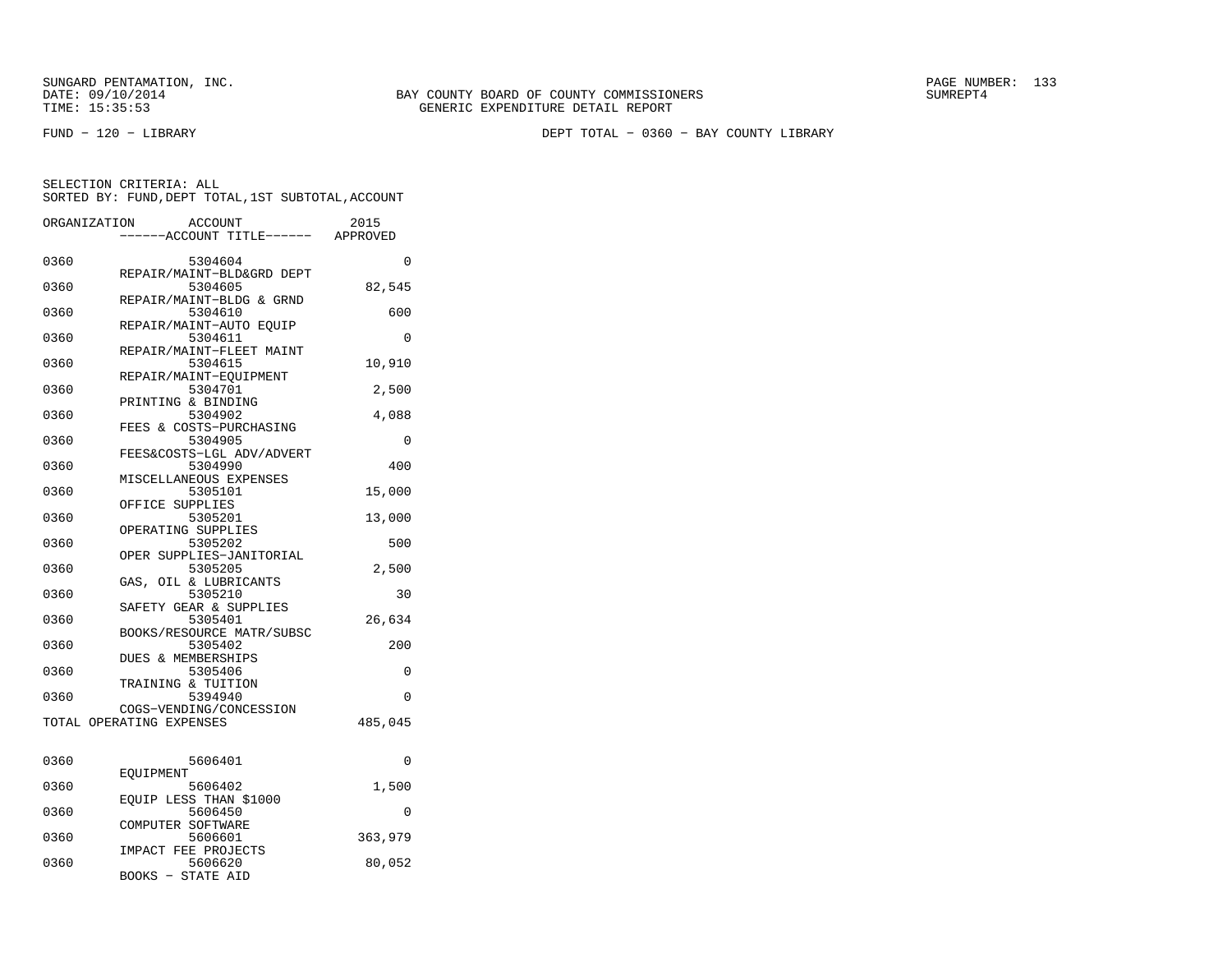SUNGARD PENTAMATION, INC.<br>DATE: 09/10/2014 SUMREPT4

FUND − 120 − LIBRARY DEPT TOTAL − 0360 − BAY COUNTY LIBRARY

| SELECTION CRITERIA: ALL |                                                    |
|-------------------------|----------------------------------------------------|
|                         | SORTED BY: FUND, DEPT TOTAL, 1ST SUBTOTAL, ACCOUNT |

| ORGANIZATION ACCOUNT         | -----ACCOUNT TITLE------ APPROVED    | 2015      |
|------------------------------|--------------------------------------|-----------|
| 0360<br>BOOKS - LOCAL        | 5606623                              | 195,111   |
| 0360                         | 5606625<br>BOOKS - FRIENDS           | 0         |
| TOTAL CAPITAL OUTLAY         |                                      | 640,642   |
| 0360                         | 5707201<br>INTEREST EXPENSE          | 0         |
| TOTAL DEBT SERVICE           |                                      | $\Omega$  |
| 0360                         | 5905998<br>DEPRECIATION EXPENSE      | $\Omega$  |
| 0360                         | 5909910<br>RESERVE FOR CONTINGENCIES | 30,194    |
| 0360                         | 5909915<br>RESERVE FOR PAY ADJUSTMNT | $\Omega$  |
| 0360                         | 5909999<br>RESERVE-CASH FORWARD      | 96,059    |
| TOTAL NON-OPERATING EXPENSES |                                      | 126,253   |
| TOTAL BAY COUNTY LIBRARY     |                                      | 2,444,184 |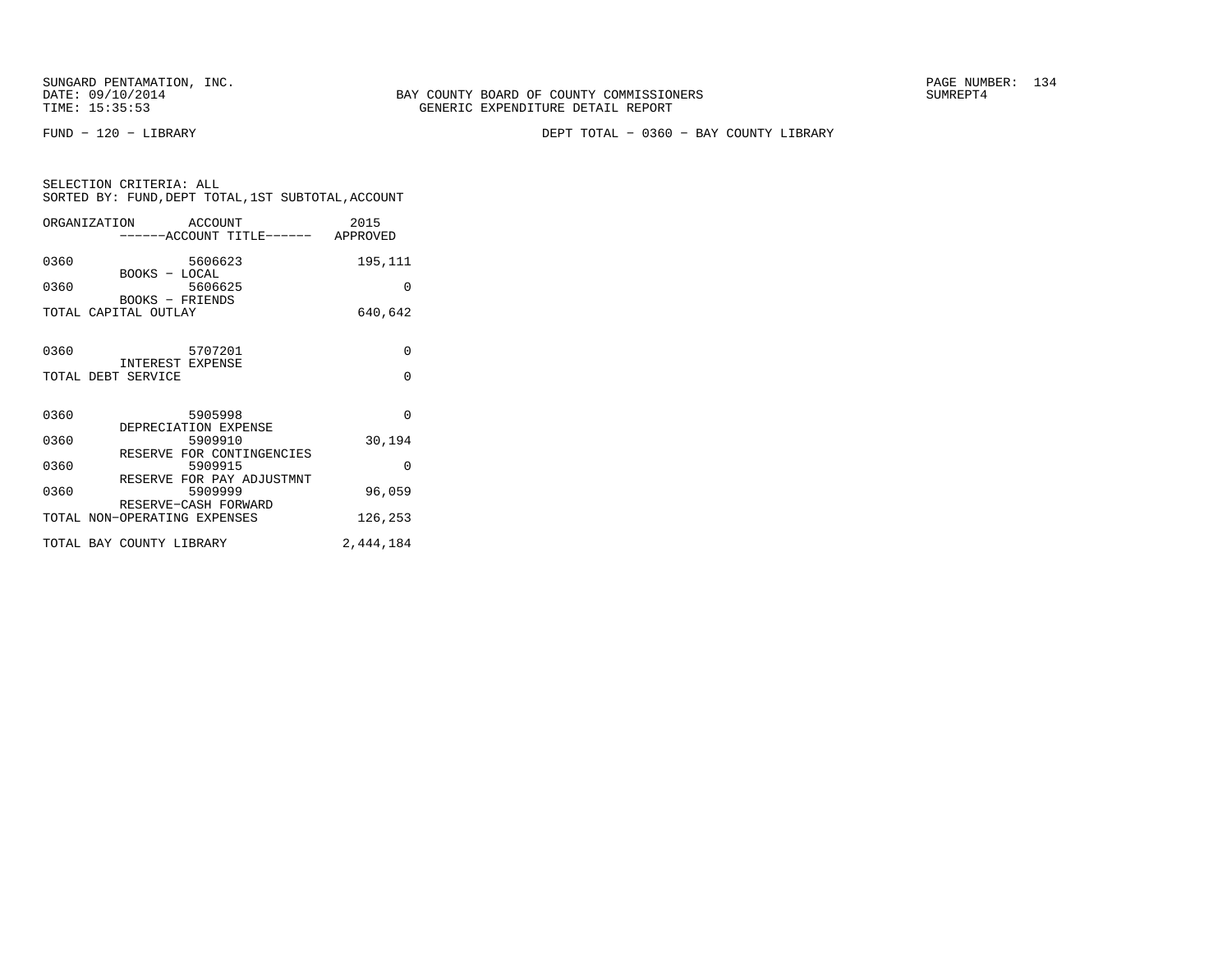SUNGARD PENTAMATION, INC.<br>DATE: 09/10/2014 SUMRER: 135

FUND − 120 − LIBRARY DEPT TOTAL − 0361 − GULF COUNTY LIBRARY

| ORGANIZATION | <b>ACCOUNT</b><br>----ACCOUNT TITLE------ APPROVED | 2015     |
|--------------|----------------------------------------------------|----------|
| 0361         | 5101200<br>SALARIES & WAGES-REGULAR                | 95,329   |
| 0361         | 5101400                                            | 11,100   |
| 0361         | SALARIES & WAGES-OVERTIME<br>5102100               | 8,141    |
| 0361         | FICA TAXES-MATCHING<br>5102200                     | 7,127    |
| 0361         | RETIREMENT CONTRIBUTIONS<br>5102300                | 4,702    |
| 0361         | LIFE & HEALTH INSURANCE<br>5102400                 | 426      |
|              | WORKERS COMP. PREMIUMS<br>TOTAL PERSONAL SERVICES  | 126,825  |
| 0361         | 5303107                                            | 0        |
| 0361         | PROF SRV-SUBSTANCE TEST<br>5303110                 | $\Omega$ |
|              | PROF SRV-BACKGROUND CHECK                          |          |
| 0361         | 5303401<br>CONTRACTED SERVICES                     | 0        |
| 0361         | 5303410<br>CONTR SRV-JANITORIAL                    | 0        |
| 0361         | 5304001<br>TRAVEL/TRAINING NON-LOCAL               | 0        |
| 0361         | 5304101<br>COMMUNICATIONS SERVICES                 | 1,300    |
| 0361         | 5304125<br>POSTAGE/TRANSP/FREIGHT                  | 130      |
| 0361         | 5304301<br>UTILITY SERVICES                        | 22,000   |
| 0361         | 5304410                                            | 2,012    |
| 0361         | RENTALS/LEASES-EQUIPMENT<br>5304501                | 988      |
| 0361         | INSURANCE & BONDS<br>5304605                       | 450      |
| 0361         | REPAIR/MAINT-BLDG & GRND<br>5304615                | 450      |
| 0361         | REPAIR/MAINT-EQUIPMENT<br>5304701                  | 0        |
| 0361         | PRINTING & BINDING<br>5304902                      | 0        |
| 0361         | FEES & COSTS-PURCHASING<br>5304990                 | 0        |
| 0361         | MISCELLANEOUS EXPENSES<br>5305101                  | 300      |
| 0361         | OFFICE SUPPLIES<br>5305201                         | 0        |
|              | OPERATING SUPPLIES                                 |          |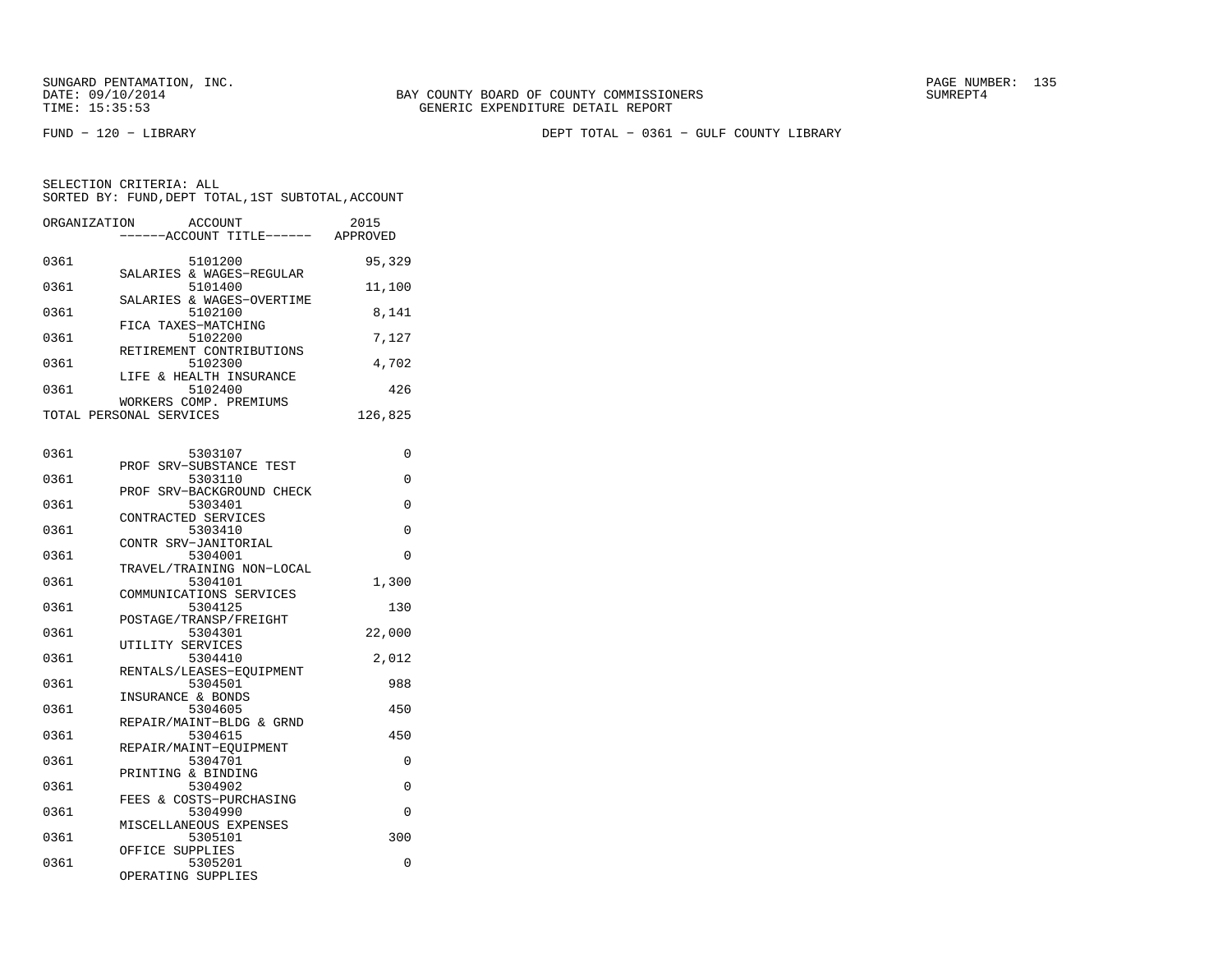FUND − 120 − LIBRARY DEPT TOTAL − 0361 − GULF COUNTY LIBRARY

|      | ORGANIZATION ACCOUNT                           | ----ACCOUNT TITLE------ APPROVED     | 2015     |
|------|------------------------------------------------|--------------------------------------|----------|
| 0361 |                                                | 5305202                              | 250      |
| 0361 |                                                | OPER SUPPLIES-JANITORIAL<br>5305205  | 0        |
| 0361 | GAS, OIL & LUBRICANTS                          | 5305210                              | $\Omega$ |
| 0361 |                                                | SAFETY GEAR & SUPPLIES<br>5305401    | 6,706    |
| 0361 |                                                | BOOKS/RESOURCE MATR/SUBSC<br>5305406 | $\Omega$ |
|      | TRAINING & TUITION<br>TOTAL OPERATING EXPENSES |                                      | 34,586   |
| 0361 |                                                |                                      | $\Omega$ |
|      | EOUIPMENT                                      | 5606401                              |          |
| 0361 | EQUIP LESS THAN \$1000                         | 5606402                              | $\Omega$ |
| 0361 |                                                | 5606620                              | 4,873    |
| 0361 | BOOKS - STATE AID                              | 5606623                              | 13,624   |
|      | BOOKS - LOCAL<br>TOTAL CAPITAL OUTLAY          |                                      | 18,497   |
|      |                                                |                                      |          |
| 0361 | DEPRECIATION EXPENSE                           | 5905998                              | $\Omega$ |
| 0361 |                                                | 5909910                              | 8,000    |
| 0361 |                                                | RESERVE FOR CONTINGENCIES<br>5909915 | $\Omega$ |
|      | TOTAL NON-OPERATING EXPENSES                   | RESERVE FOR PAY ADJUSTMNT            | 8,000    |
|      | TOTAL GULF COUNTY LIBRARY                      |                                      | 187,908  |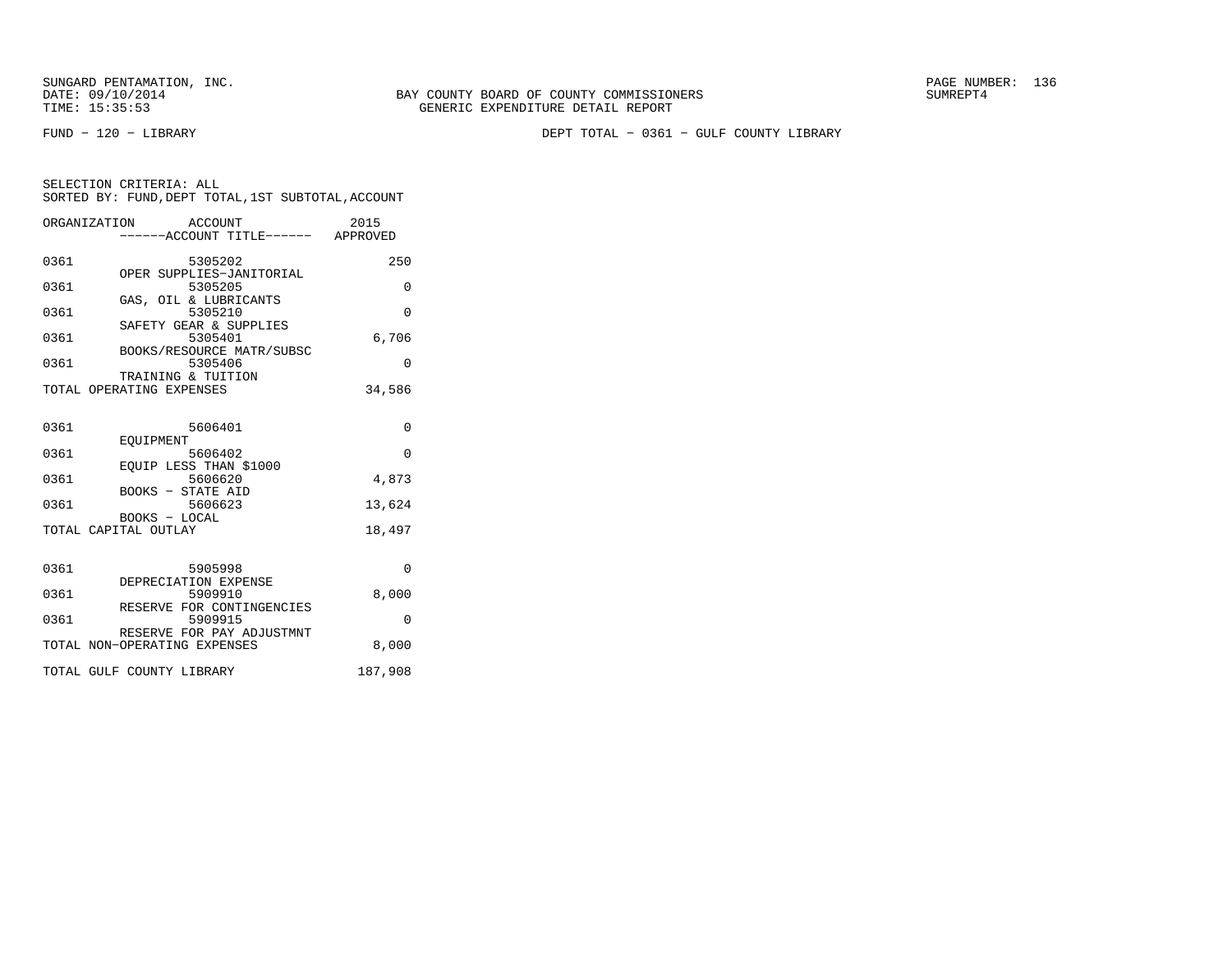FUND − 120 − LIBRARY DEPT TOTAL − 0362 − LIBERTY COUNTY LIBRARY

| ORGANIZATION | ACCOUNT<br>---ACCOUNT TITLE------ APPROVED                         | 2015     |
|--------------|--------------------------------------------------------------------|----------|
| 0362         | 5101200                                                            | 81,480   |
| 0362         | SALARIES & WAGES-REGULAR<br>5101400                                | 2,500    |
| 0362         | SALARIES & WAGES-OVERTIME<br>5102100                               | 6,425    |
| 0362         | FICA TAXES-MATCHING<br>5102200<br>RETIREMENT CONTRIBUTIONS         | 6,344    |
| 0362         | 5102300<br>LIFE & HEALTH INSURANCE                                 | 24,627   |
| 0362         | 5102400<br>WORKERS COMP. PREMIUMS                                  | 623      |
|              | TOTAL PERSONAL SERVICES                                            | 121,999  |
| 0362         | 5303107                                                            | 0        |
| 0362         | PROF<br>SRV-SUBSTANCE TEST<br>5303110<br>PROF SRV-BACKGROUND CHECK | 0        |
| 0362         | 5303401<br>CONTRACTED SERVICES                                     | 260      |
| 0362         | 5304001<br>TRAVEL/TRAINING NON-LOCAL                               | 0        |
| 0362         | 5304101<br>COMMUNICATIONS SERVICES                                 | 2,300    |
| 0362         | 5304125<br>POSTAGE/TRANSP/FREIGHT                                  | $\Omega$ |
| 0362         | 5304301<br>UTILITY SERVICES                                        | 7,300    |
| 0362         | 5304410<br>RENTALS/LEASES-EOUIPMENT                                | 1,437    |
| 0362         | 5304501<br>INSURANCE & BONDS                                       | 593      |
| 0362<br>0362 | 5304605<br>REPAIR/MAINT-BLDG & GRND<br>5304615                     | 0<br>250 |
| 0362         | REPAIR/MAINT-EQUIPMENT<br>5304701                                  | 0        |
| 0362         | PRINTING & BINDING<br>5304902                                      | 0        |
| 0362         | FEES & COSTS-PURCHASING<br>5305101                                 | 250      |
| 0362         | OFFICE SUPPLIES<br>5305201                                         | 0        |
| 0362         | OPERATING SUPPLIES<br>5305202                                      | 150      |
| 0362         | OPER SUPPLIES-JANITORIAL<br>5305205<br>GAS, OIL & LUBRICANTS       | 0        |
|              |                                                                    |          |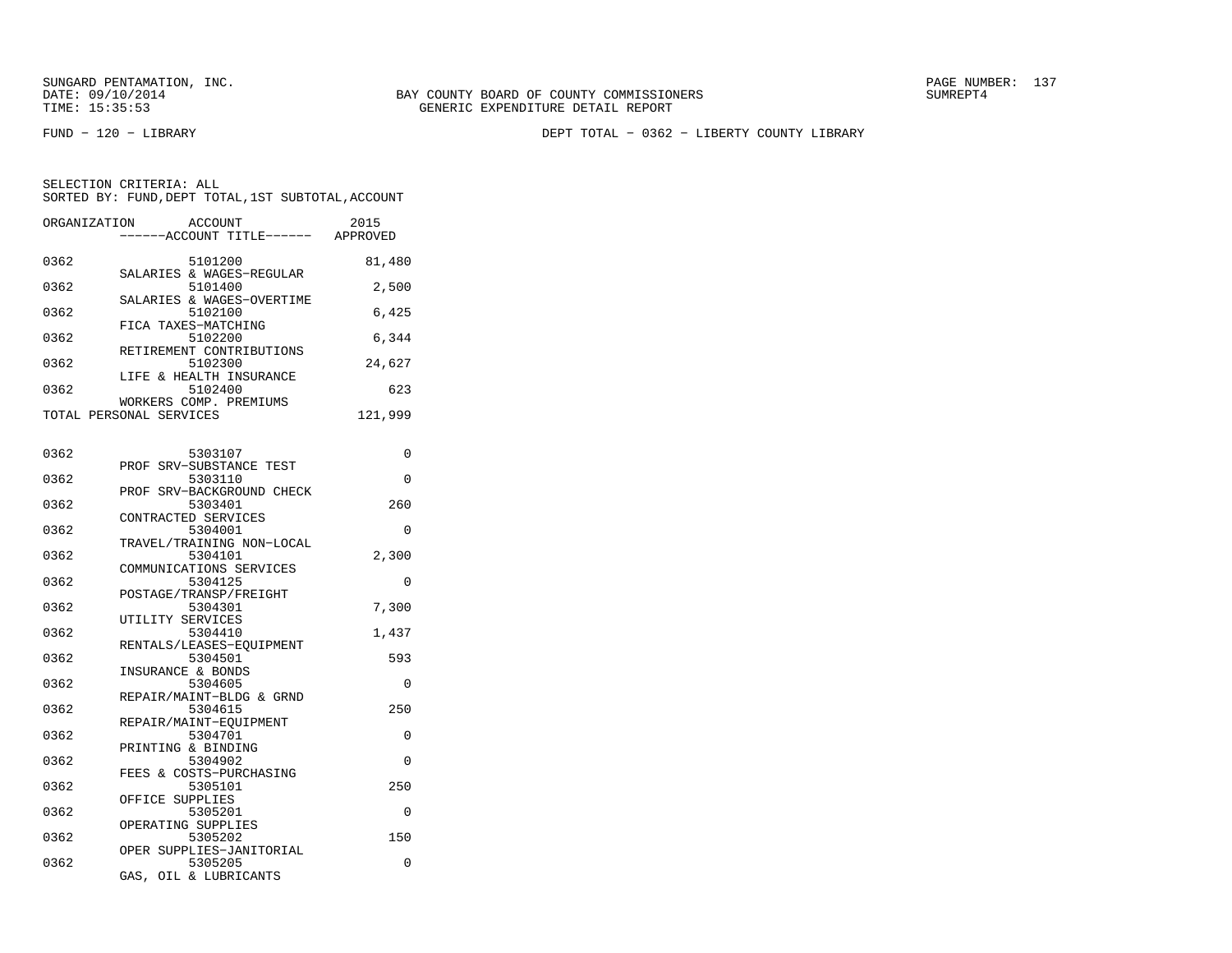SUNGARD PENTAMATION, INC.<br>
DATE: 09/10/2014 SUMREPT4

FUND − 120 − LIBRARY DEPT TOTAL − 0362 − LIBERTY COUNTY LIBRARY

| SELECTION CRITERIA: ALL |         | SORTED BY: FUND, DEPT TOTAL, 1ST SUBTOTAL, ACCOUNT |
|-------------------------|---------|----------------------------------------------------|
| ORGANIZATION            | ACCOUNT | 2015                                               |

|      | ------ACCOUNT TITLE------ APPROVED                        |          |
|------|-----------------------------------------------------------|----------|
| 0362 | 5305210<br>SAFETY GEAR & SUPPLIES                         | $\Omega$ |
| 0362 | 5305401                                                   | 207      |
| 0362 | BOOKS/RESOURCE MATR/SUBSC<br>5305406                      | $\Omega$ |
|      | TRAINING & TUITION<br>TOTAL OPERATING EXPENSES            | 12,747   |
| 0362 | 5606401                                                   | $\Omega$ |
| 0362 | EOUIPMENT<br>5606402                                      | $\Omega$ |
| 0362 | EQUIP LESS THAN \$1000<br>5606620                         | $\Omega$ |
| 0362 | BOOKS - STATE AID<br>5606623                              | $\Omega$ |
|      | BOOKS - LOCAL<br>TOTAL CAPITAL OUTLAY                     | $\Omega$ |
|      |                                                           |          |
| 0362 | 5905998<br>DEPRECIATION EXPENSE                           | $\Omega$ |
| 0362 | 5909910                                                   | 4,646    |
| 0362 | RESERVE FOR CONTINGENCIES<br>5909915                      | $\Omega$ |
|      | RESERVE FOR PAY ADJUSTMNT<br>TOTAL NON-OPERATING EXPENSES | 4,646    |
|      | TOTAL LIBERTY COUNTY LIBRARY                              | 139,392  |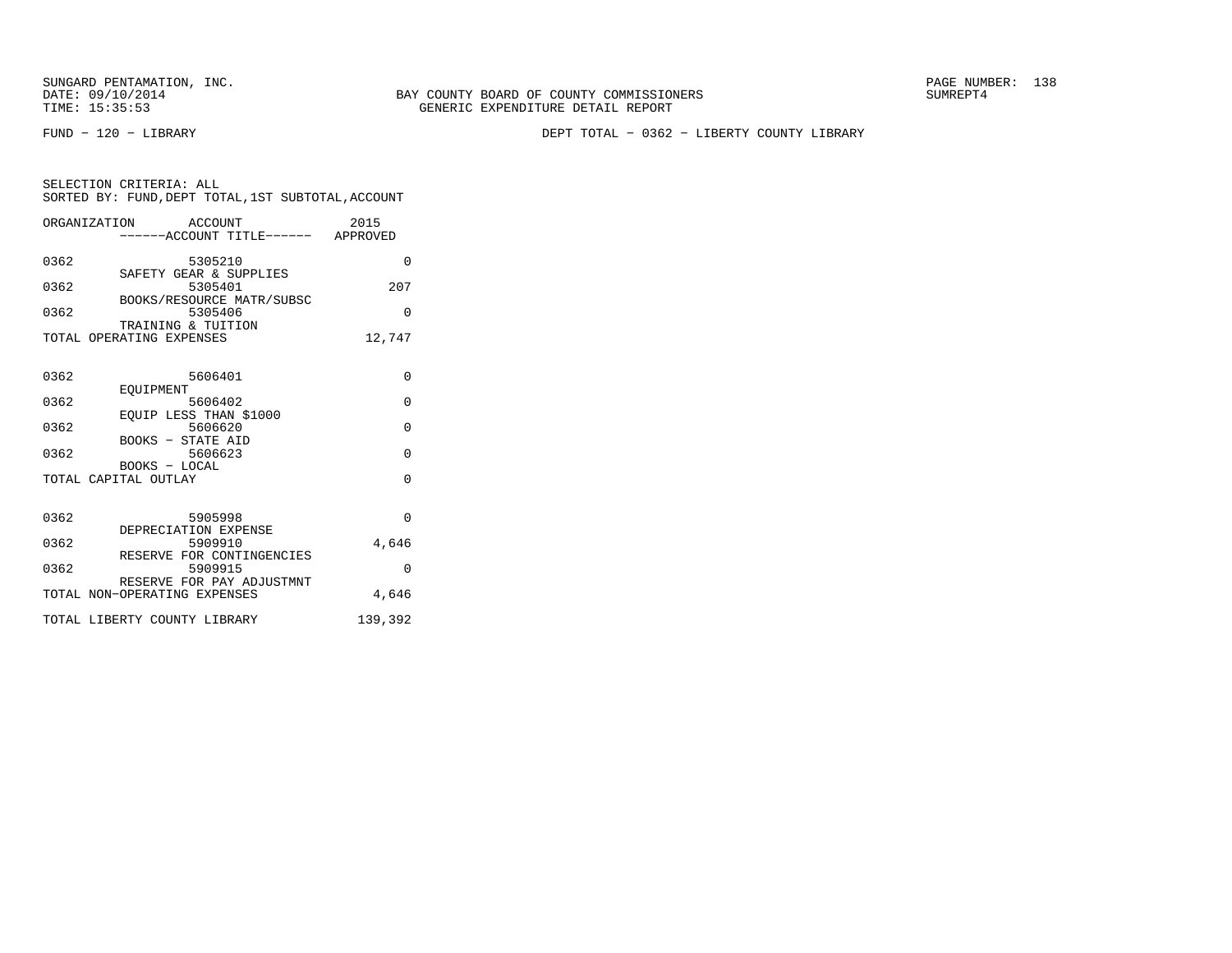SUNGARD PENTAMATION, INC.<br>DATE: 09/10/2014 SUMRER: 139

FUND − 120 − LIBRARY DEPT TOTAL − 0363 − P C BEACH LIBRARY

| ORGANIZATION | <b>ACCOUNT</b>                      | 2015     |
|--------------|-------------------------------------|----------|
|              | ----ACCOUNT TITLE------ APPROVED    |          |
| 0363         | 5101200                             | 118,228  |
|              | SALARIES & WAGES-REGULAR            |          |
| 0363         | 5101400                             | 2,157    |
|              | SALARIES & WAGES-OVERTIME           |          |
| 0363         | 5102100<br>FICA TAXES-MATCHING      | 9,209    |
| 0363         | 5102200                             | 9,094    |
|              | RETIREMENT CONTRIBUTIONS            |          |
| 0363         | 5102300                             | 4,284    |
|              | LIFE & HEALTH INSURANCE             |          |
| 0363         | 5102400<br>WORKERS COMP. PREMIUMS   | 512      |
| 0363         | 5102500                             | 0        |
|              | UNEMPLOYMENT COMPENSATION           |          |
|              | TOTAL PERSONAL SERVICES             | 143,484  |
|              |                                     |          |
| 0363         | 5303107                             | 75       |
|              | PROF SRV-SUBSTANCE TEST             |          |
| 0363         | 5303110                             | 40       |
|              | PROF SRV-BACKGROUND CHECK           |          |
| 0363         | 5303401                             | 275      |
|              | CONTRACTED SERVICES                 |          |
| 0363         | 5304101<br>COMMUNICATIONS SERVICES  | 0        |
| 0363         | 5304125                             | 35       |
|              | POSTAGE/TRANSP/FREIGHT              |          |
| 0363         | 5304301                             | $\Omega$ |
|              | UTILITY SERVICES                    |          |
| 0363         | 5304410                             | 2,012    |
| 0363         | RENTALS/LEASES-EQUIPMENT<br>5304501 | 790      |
|              | INSURANCE & BONDS                   |          |
| 0363         | 5304605                             | 0        |
|              | REPAIR/MAINT-BLDG & GRND            |          |
| 0363         | 5304615                             | 1,399    |
| 0363         | REPAIR/MAINT-EOUIPMENT<br>5305101   | 1,500    |
|              | OFFICE SUPPLIES                     |          |
| 0363         | 5305201                             | 0        |
|              | OPERATING SUPPLIES                  |          |
| 0363         | 5305202                             | 1,000    |
| 0363         | OPER SUPPLIES-JANITORIAL<br>5305210 | 0        |
|              | SAFETY GEAR & SUPPLIES              |          |
| 0363         | 5305401                             | 1,724    |
|              | BOOKS/RESOURCE MATR/SUBSC           |          |
|              | TOTAL OPERATING EXPENSES            | 8,850    |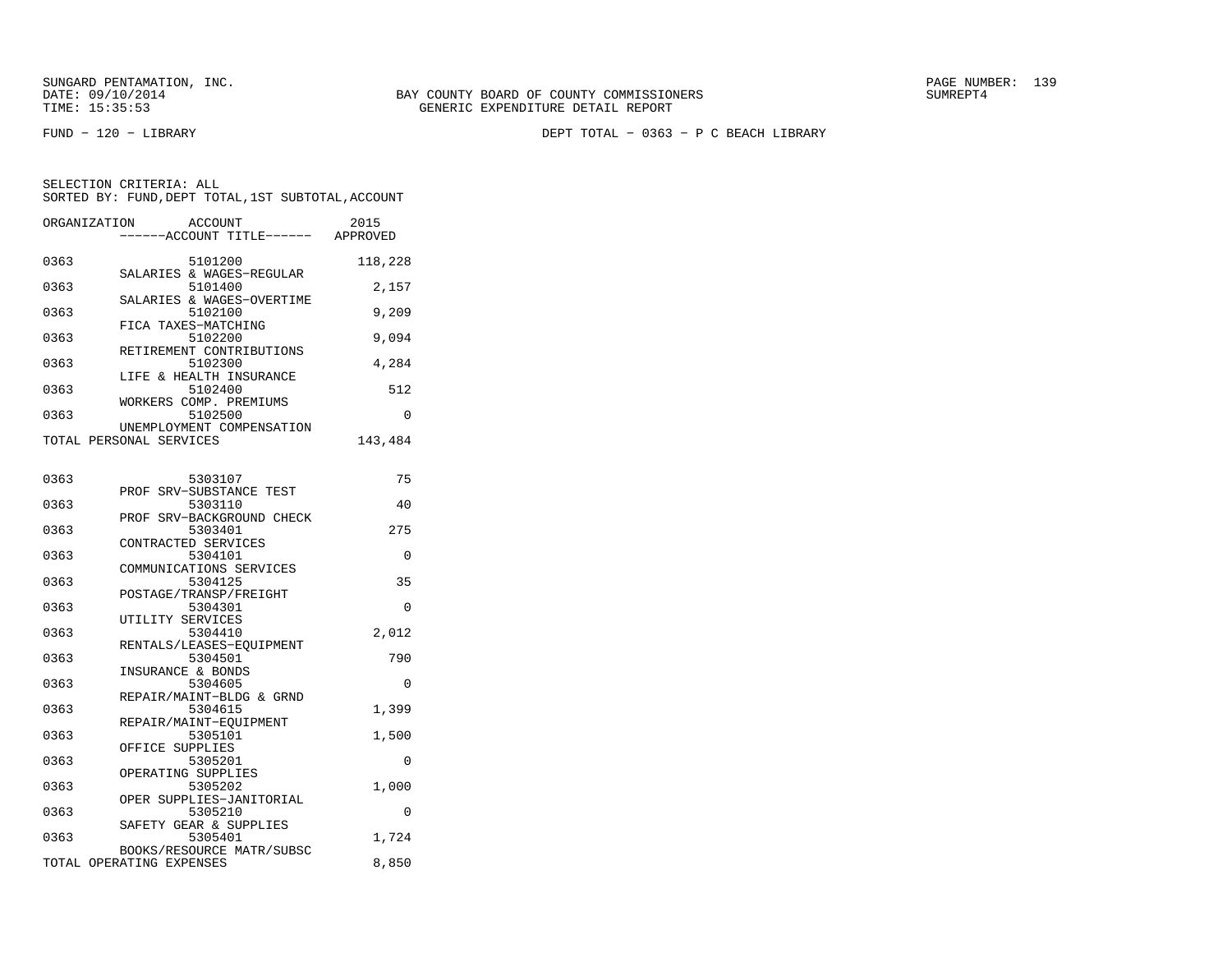FUND − 120 − LIBRARY DEPT TOTAL − 0363 − P C BEACH LIBRARY

|      | ORGANIZATION ACCOUNT<br>------ACCOUNT TITLE------ APPROVED | 2015     |
|------|------------------------------------------------------------|----------|
| 0363 | 5606401                                                    | 0        |
| 0363 | EOUIPMENT<br>5606402                                       | $\Omega$ |
| 0363 | EQUIP LESS THAN \$1000<br>5606620                          | $\Omega$ |
| 0363 | BOOKS - STATE AID<br>5606623                               | 25,000   |
|      | BOOKS - LOCAL<br>TOTAL CAPITAL OUTLAY                      | 25,000   |
|      |                                                            |          |
| 0363 | 5905998                                                    | $\Omega$ |
| 0363 | DEPRECIATION EXPENSE<br>5909910                            | 1,821    |
| 0363 | RESERVE FOR CONTINGENCIES<br>5909915                       | $\Omega$ |
|      | RESERVE FOR PAY ADJUSTMNT<br>TOTAL NON-OPERATING EXPENSES  | 1,821    |
|      | TOTAL P C BEACH LIBRARY                                    | 179,155  |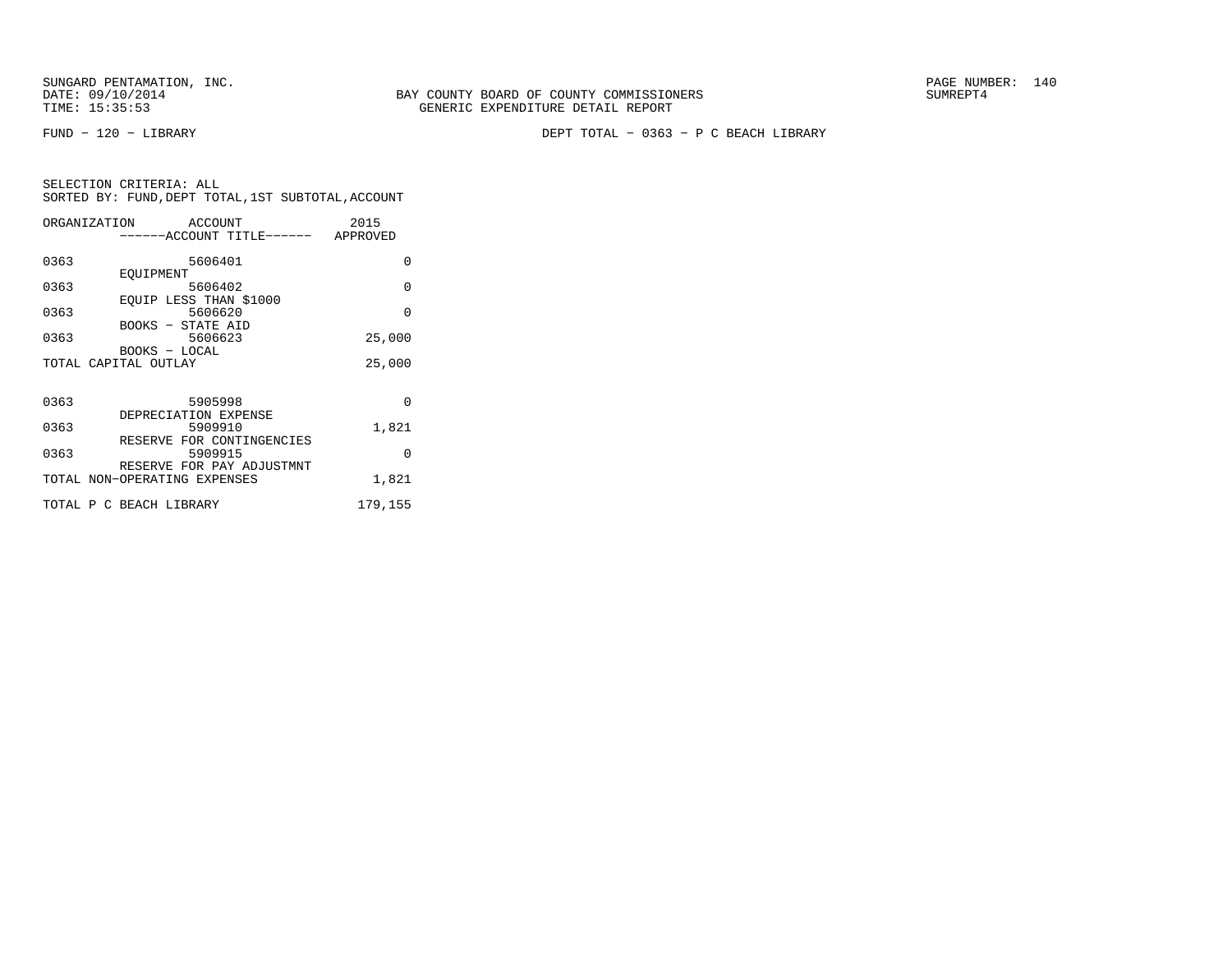FUND − 120 − LIBRARY DEPT TOTAL − 0364 − PARKER LIBRARY

| ORGANIZATION            | ACCOUNT<br>------ACCOUNT TITLE------ | 2015<br>APPROVED |
|-------------------------|--------------------------------------|------------------|
| 0364                    | 5101200                              | 22,983           |
| 0364                    | SALARIES & WAGES-REGULAR<br>5101400  | O                |
| 0364                    | SALARIES & WAGES-OVERTIME<br>5102100 | 1,758            |
| 0364                    | FICA TAXES-MATCHING<br>5102200       | 1,737            |
| 0364                    | RETIREMENT CONTRIBUTIONS<br>5102300  | 3,201            |
| 0364                    | LIFE & HEALTH INSURANCE<br>5102400   | 99               |
|                         | WORKERS COMP. PREMIUMS               |                  |
| TOTAL PERSONAL SERVICES |                                      | 29,778           |

| 0364 | 5303106                            | 0        |
|------|------------------------------------|----------|
|      | PROF SRV-PHYSICLS/MEDICAL          |          |
| 0364 | 5303107                            | $\Omega$ |
| 0364 | PROF SRV-SUBSTANCE TEST<br>5303110 | $\Omega$ |
|      | PROF SRV-BACKGROUND CHECK          |          |
| 0364 | 5303401                            | $\Omega$ |
|      | CONTRACTED SERVICES                |          |
| 0364 | 5304101                            | 300      |
|      | COMMUNICATIONS SERVICES            |          |
| 0364 | 5304301                            | $\Omega$ |
|      | UTILITY SERVICES                   |          |
| 0364 | 5304410                            | 287      |
|      | RENTALS/LEASES-EQUIPMENT           |          |
| 0364 | 5304501                            | 198      |
|      | INSURANCE & BONDS                  |          |
| 0364 | 5304605                            | $\Omega$ |
|      | REPAIR/MAINT-BLDG & GRND           |          |
| 0364 | 5304615<br>REPAIR/MAINT-EOUIPMENT  | $\Omega$ |
| 0364 | 5304701                            | $\Omega$ |
|      | PRINTING & BINDING                 |          |
| 0364 | 5305101                            | 150      |
|      | OFFICE SUPPLIES                    |          |
| 0364 | 5305201                            | $\Omega$ |
|      | OPERATING SUPPLIES                 |          |
| 0364 | 5305202                            | 30       |
|      | OPER SUPPLIES-JANITORIAL           |          |
| 0364 | 5305401                            | 195      |
|      | BOOKS/RESOURCE MATR/SUBSC          |          |
|      | TOTAL OPERATING EXPENSES           | 1,160    |
|      |                                    |          |
| 0364 | 5606401                            | $\Omega$ |
|      | EOUIPMENT                          |          |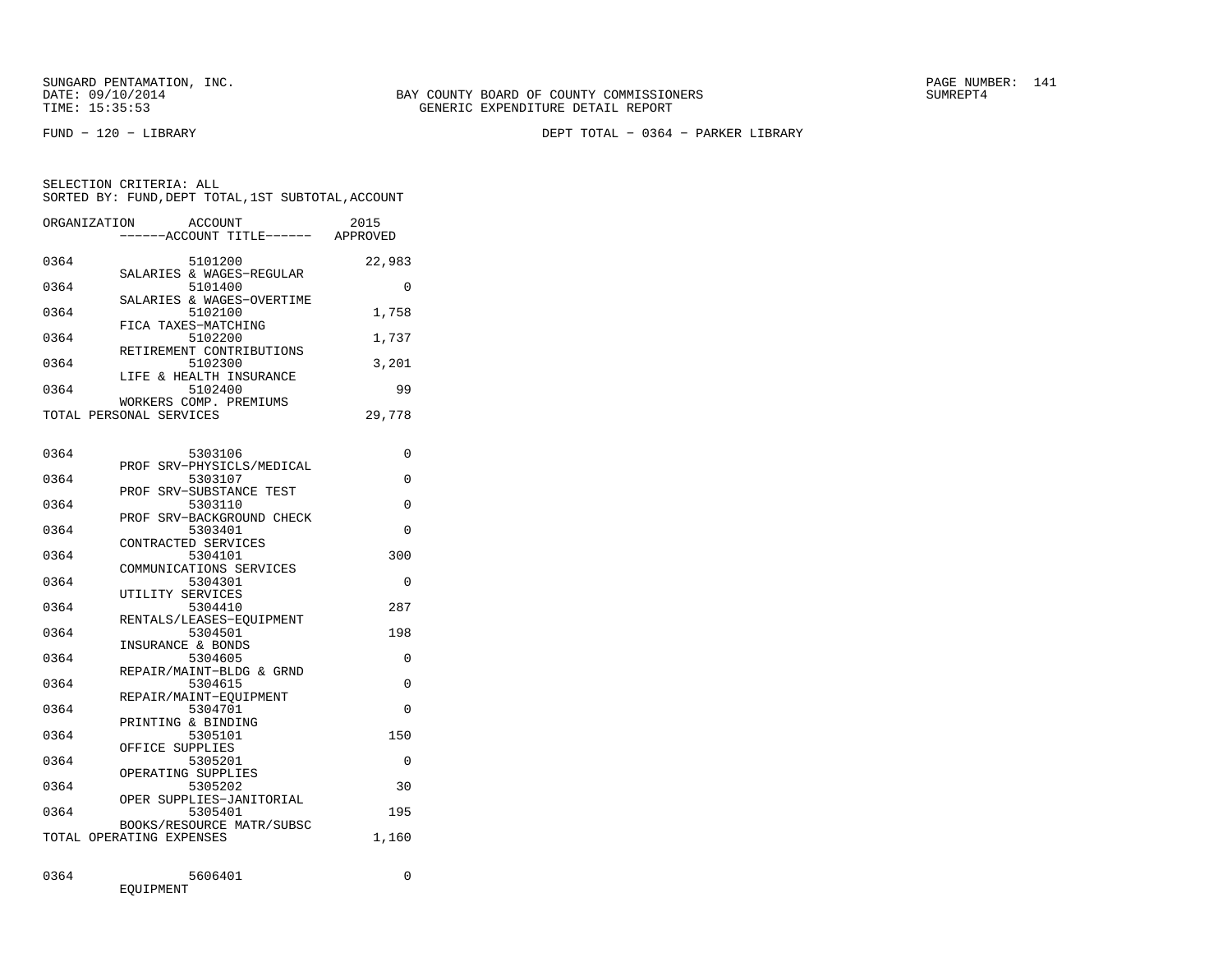FUND − 120 − LIBRARY DEPT TOTAL − 0364 − PARKER LIBRARY

| SELECTION CRITERIA: ALL |  |  |                                                    |  |
|-------------------------|--|--|----------------------------------------------------|--|
|                         |  |  | SORTED BY: FUND, DEPT TOTAL, 1ST SUBTOTAL, ACCOUNT |  |

|      | ORGANIZATION<br>ACCOUNT              | 2015     |
|------|--------------------------------------|----------|
|      | ------ACCOUNT TITLE------            | APPROVED |
| 0364 | 5606402                              | 0        |
|      | EOUIP LESS THAN \$1000               |          |
| 0364 | 5606623                              | 4,666    |
|      | BOOKS - LOCAL                        |          |
|      | TOTAL CAPITAL OUTLAY                 | 4,666    |
|      |                                      |          |
| 0364 | 5905998                              | $\Omega$ |
|      | DEPRECIATION EXPENSE                 |          |
| 0364 | 5909910                              | 3,000    |
| 0364 | RESERVE FOR CONTINGENCIES<br>5909915 | 0        |
|      | RESERVE FOR PAY ADJUSTMNT            |          |
|      | TOTAL NON-OPERATING EXPENSES         | 3,000    |
|      | TOTAL PARKER LIBRARY                 | 38,604   |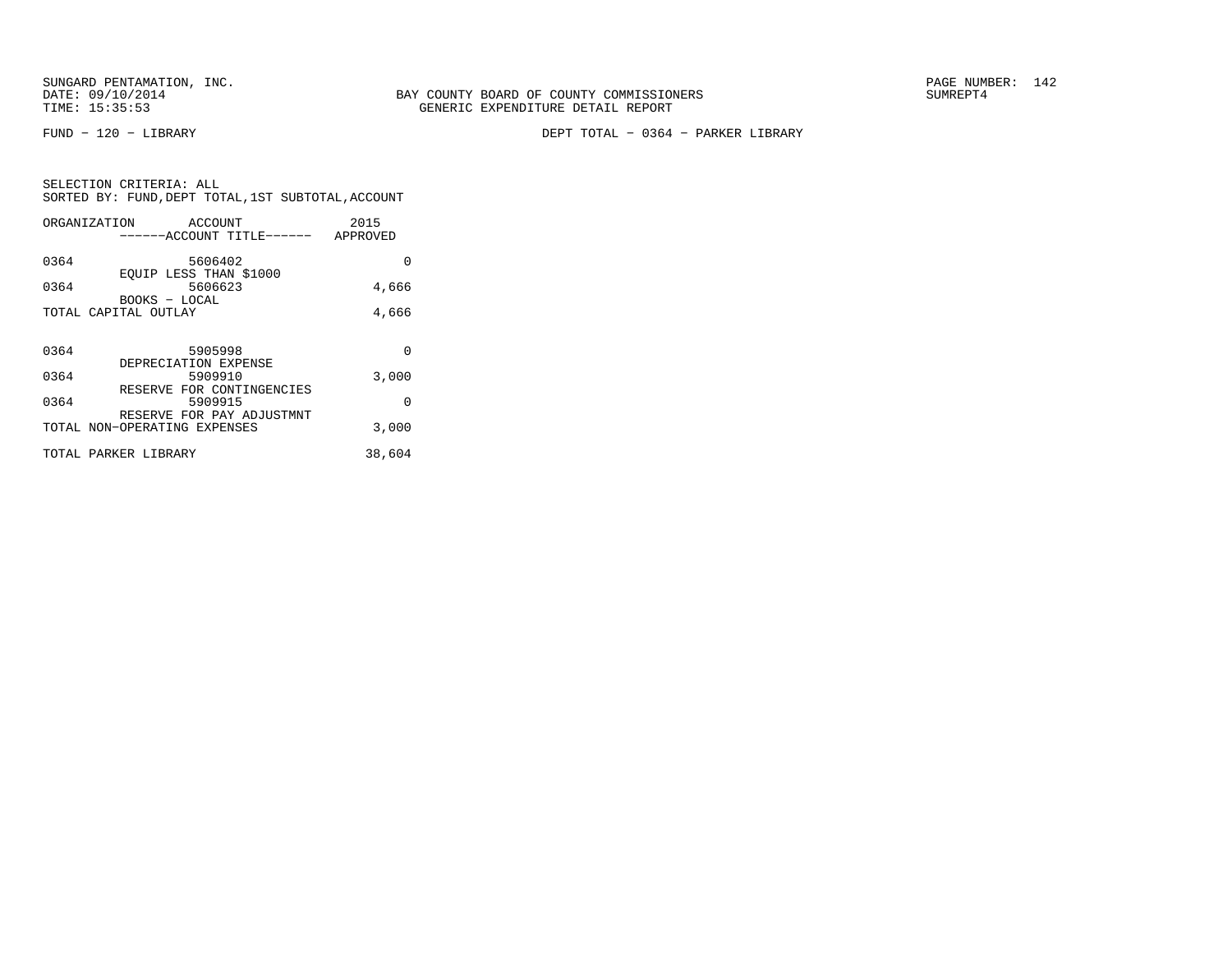FUND − 120 − LIBRARY DEPT TOTAL − 0365 − MULIT COUNTY LIBRARY

| ORGANIZATION | <b>ACCOUNT</b><br>---ACCOUNT TITLE------ APPROVED | 2015     |
|--------------|---------------------------------------------------|----------|
| 0365         | 5101200<br>SALARIES & WAGES-REGULAR               | 140,414  |
| 0365         | 5101400                                           | 0        |
| 0365         | SALARIES & WAGES-OVERTIME<br>5102100              | 10,742   |
| 0365         | FICA TAXES-MATCHING<br>5102200                    | 10,607   |
| 0365         | RETIREMENT CONTRIBUTIONS<br>5102300               | 36,801   |
| 0365         | LIFE & HEALTH INSURANCE<br>5102400                | 604      |
|              | WORKERS COMP. PREMIUMS<br>TOTAL PERSONAL SERVICES | 199,168  |
|              |                                                   |          |
| 0365         | 5303107<br>SRV-SUBSTANCE TEST<br>PROF             | 0        |
| 0365         | 5303110<br>PROF SRV-BACKGROUND CHECK              | 650      |
| 0365         | 5303401<br>CONTRACTED SERVICES                    | $\Omega$ |
| 0365         | 5304001<br>TRAVEL/TRAINING NON-LOCAL              | 6,500    |
| 0365         | 5304005                                           | 2,000    |
| 0365         | TRAVEL-LOCAL<br>5304101                           | 7,300    |
| 0365         | COMMUNICATIONS SERVICES<br>5304122                | 0        |
| 0365         | COMM SRV-LEASED LINES<br>5304125                  | 600      |
| 0365         | POSTAGE/TRANSP/FREIGHT<br>5304301                 | 0        |
| 0365         | UTILITY SERVICES<br>5304410                       | 862      |
| 0365         | RENTALS/LEASES-EQUIPMENT<br>5304501               | 1,383    |
| 0365         | INSURANCE & BONDS<br>5304605                      | 0        |
| 0365         | REPAIR/MAINT-BLDG & GRND<br>5304615               | 24,305   |
| 0365         | REPAIR/MAINT-EQUIPMENT<br>5304701                 | 150      |
|              | PRINTING & BINDING                                |          |
| 0365         | 5304902<br>FEES & COSTS-PURCHASING                | 0        |
| 0365         | 5305101<br>OFFICE SUPPLIES                        | 7,000    |
| 0365         | 5305201<br>OPERATING SUPPLIES                     | 6,000    |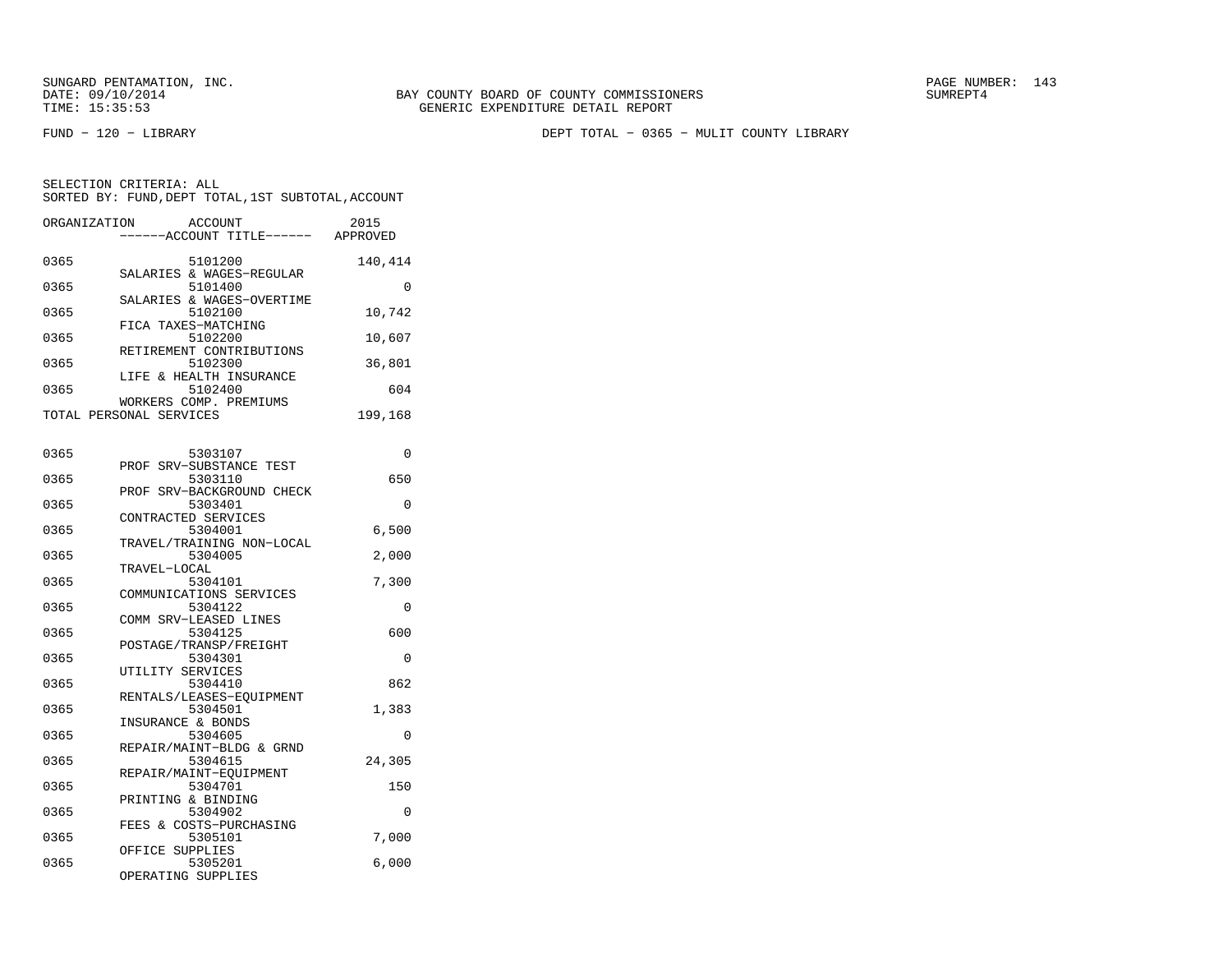SUNGARD PENTAMATION, INC.<br>DATE: 09/10/2014 SUMREPT4

FUND − 120 − LIBRARY DEPT TOTAL − 0365 − MULIT COUNTY LIBRARY

| SELECTION CRITERIA: ALL |  |  |                                                    |  |
|-------------------------|--|--|----------------------------------------------------|--|
|                         |  |  | SORTED BY: FUND, DEPT TOTAL, 1ST SUBTOTAL, ACCOUNT |  |
|                         |  |  |                                                    |  |

|      | ORGANIZATION ACCOUNT<br>----ACCOUNT TITLE------ APPROVED | 2015           |
|------|----------------------------------------------------------|----------------|
| 0365 | 5305202                                                  | 0              |
|      | OPER SUPPLIES-JANITORIAL                                 |                |
| 0365 | 5305205<br>GAS, OIL & LUBRICANTS                         | $\Omega$       |
| 0365 | 5305401                                                  | 65,930         |
|      | BOOKS/RESOURCE MATR/SUBSC                                |                |
| 0365 | 5305402<br>DUES & MEMBERSHIPS                            | 500            |
| 0365 | 5305406                                                  | 0              |
|      | TRAINING & TUITION                                       |                |
|      | TOTAL OPERATING EXPENSES                                 | 123,180        |
| 0365 | 5606401                                                  | 0              |
|      | EOUIPMENT                                                |                |
| 0365 | 5606402<br>EOUIP LESS THAN \$1000                        | 1,500          |
| 0365 | 5606450                                                  | 0              |
|      | COMPUTER SOFTWARE                                        |                |
| 0365 | 5606620                                                  | $\overline{0}$ |
| 0365 | BOOKS - STATE AID<br>5606623                             | 0              |
|      | BOOKS - LOCAL                                            |                |
| 0365 | 5606625                                                  | $\Omega$       |
|      | BOOKS - FRIENDS<br>TOTAL CAPITAL OUTLAY                  | 1,500          |
|      |                                                          |                |
| 0365 | 5905998                                                  | 0              |
|      | DEPRECIATION EXPENSE                                     |                |
| 0365 | 5909910<br>RESERVE FOR CONTINGENCIES                     | 2,590          |
| 0365 | 5909915                                                  | 0              |
|      | RESERVE FOR PAY ADJUSTMNT                                |                |
|      | TOTAL NON-OPERATING EXPENSES                             | 2,590          |
|      | TOTAL MULIT COUNTY LIBRARY                               | 326,438        |
|      | TOTAL LIBRARY                                            | 3, 315, 681    |
|      |                                                          |                |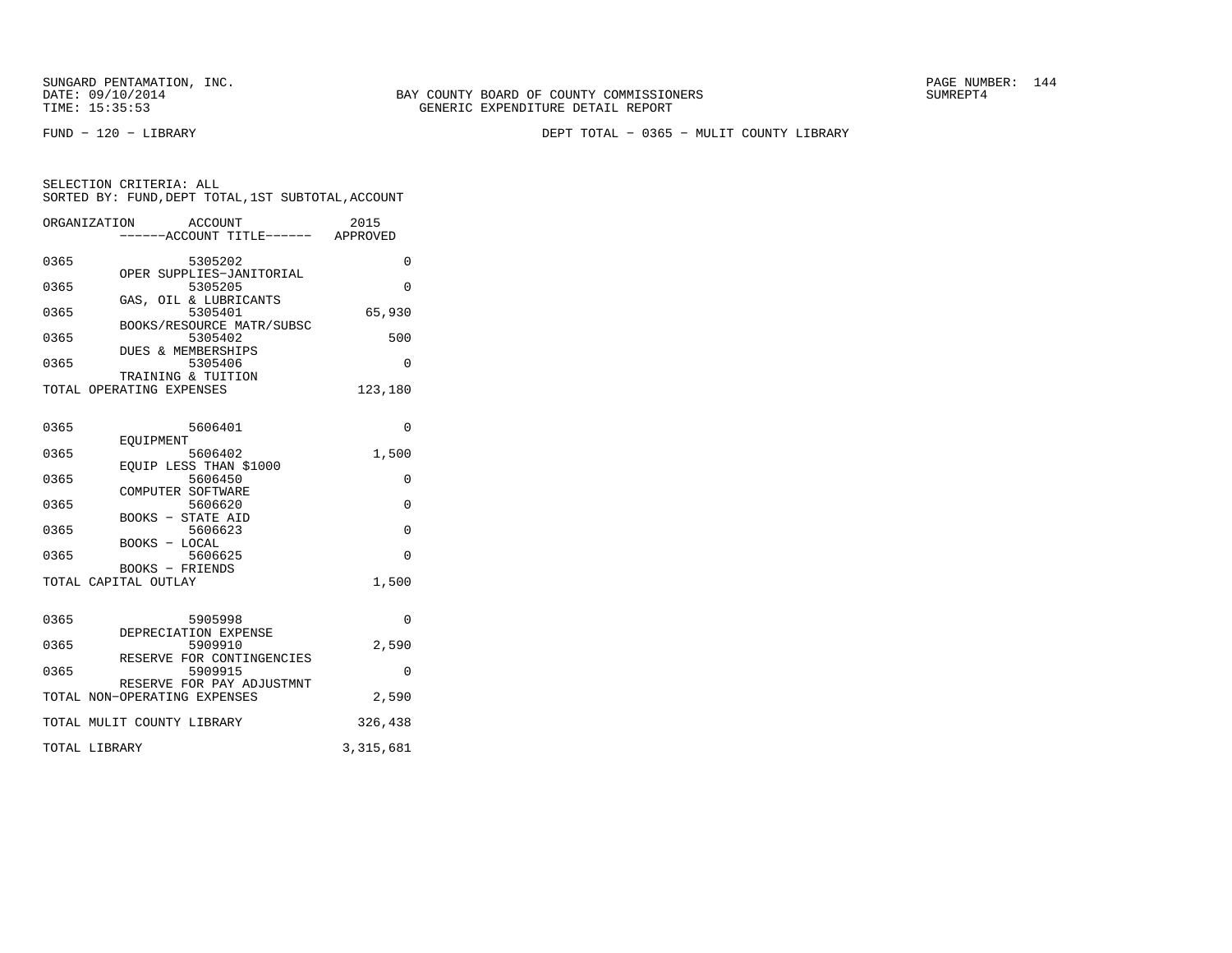FUND − 125 − TOURIST DEVELOPMENT DEPT TOTAL − 0265 − TOURISM PROMOTION

|      | ORGANIZATION                 | ACCOUNT               |                           | 2015      |
|------|------------------------------|-----------------------|---------------------------|-----------|
|      |                              |                       | ------ACCOUNT TITLE------ | APPROVED  |
|      |                              |                       |                           |           |
| 0265 |                              | 5303430               |                           | 0         |
|      |                              | CONTR SRV-ADVERTISING |                           |           |
| 0265 |                              | 5303443               |                           | $\Omega$  |
|      |                              |                       | CONTR SRV-BEACH PATROL    |           |
| 0265 |                              | 5303444               |                           | 6,538,554 |
|      |                              |                       | CONTR SRV-PCB CNV & VISIT |           |
|      | TOTAL OPERATING EXPENSES     |                       |                           | 6,538,554 |
|      |                              |                       |                           |           |
|      |                              |                       |                           |           |
| 0265 |                              | 5909924               |                           | O         |
|      |                              | RESERVE-PROMOTION     |                           |           |
|      | TOTAL NON-OPERATING EXPENSES |                       |                           | $\Omega$  |
|      |                              |                       |                           |           |
|      | TOTAL TOURISM PROMOTION      |                       |                           | 6,538,554 |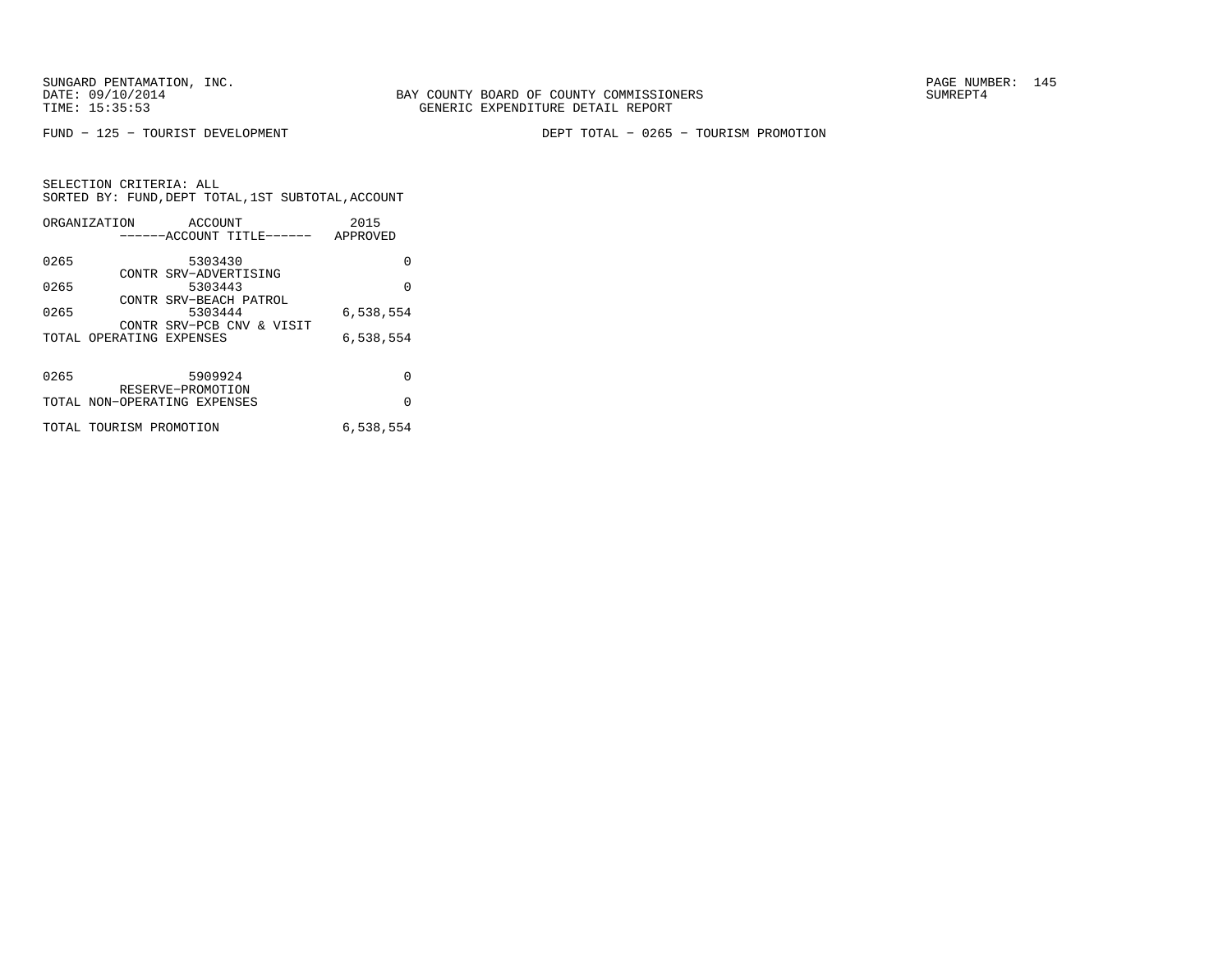BAY COUNTY BOARD OF COUNTY COMMISSIONERS TIME: 15:35:53 GENERIC EXPENDITURE DETAIL REPORT

FUND − 125 − TOURIST DEVELOPMENT DEPT TOTAL − 0275 − TOURISM ADMINISTRATION

| ORGANIZATION |                         | <b>ACCOUNT</b><br>----ACCOUNT TITLE------ | 2015<br>APPROVED |
|--------------|-------------------------|-------------------------------------------|------------------|
| 0275         |                         | 5101200                                   | 52,823           |
| 0275         |                         | SALARIES & WAGES-REGULAR<br>5102100       | 4,041            |
| 0275         |                         | FICA TAXES-MATCHING<br>5102200            | 3,990            |
| 0275         |                         | RETIREMENT CONTRIBUTIONS<br>5102300       | 4,802            |
| 0275         |                         | LIFE & HEALTH INSURANCE<br>5102400        | 228              |
|              | TOTAL PERSONAL SERVICES | WORKERS COMP. PREMIUMS                    | 65,884           |
|              |                         |                                           |                  |
| 0275         |                         | 5143101<br>PROF SRV-CO ATTORNEY           | 30,119           |
| 0275         |                         | 5143105                                   | 2,500            |
|              | PROF                    | SRV-OTHER ATTNY                           |                  |
| 0275         |                         | 5303107                                   | 0                |
|              |                         | PROF SRV-SUBSTANCE TEST                   |                  |
| 0275         |                         | 5303110                                   | 0                |
|              |                         | PROF SRV-BACKGROUND CHECK                 |                  |
| 0275         |                         | 5303401                                   | 0                |
|              | CONTRACTED SERVICES     |                                           |                  |
| 0275         |                         | 5303410                                   | 0                |
|              |                         | CONTR SRV-JANITORIAL                      |                  |
| 0275         |                         | 5303424                                   | 265,050          |
|              |                         | CONTR SRV-CLERK FINANCE                   |                  |
| 0275         |                         | 5303425                                   | 197,472          |
|              |                         | CONTR SRV-ADMIN FEES                      |                  |
| 0275         |                         | 5303446                                   | 12,542           |
|              |                         | CONTR SRV-FACILITIES                      |                  |
| 0275         |                         | 5304005                                   | 500              |
| 0275         | TRAVEL-LOCAL            |                                           |                  |
|              |                         | 5304101<br>COMMUNICATIONS SERVICES        | 19,400           |
| 0275         |                         | 5304122                                   | 4,500            |
|              |                         | COMM SRV-LEASED LINES                     |                  |
| 0275         |                         | 5304125                                   | $\Omega$         |
|              |                         | POSTAGE/TRANSP/FREIGHT                    |                  |
| 0275         |                         | 5304301                                   | 11,000           |
|              | UTILITY SERVICES        |                                           |                  |
| 0275         |                         | 5304405                                   | 6,000            |
|              |                         | RENTALS/LEASES-BUILDINGS                  |                  |
| 0275         |                         | 5304410                                   | 8,000            |
|              |                         | RENTALS/LEASES-EQUIPMENT                  |                  |
| 0275         |                         | 5304501                                   | 3,752            |
|              | INSURANCE & BONDS       |                                           |                  |
| 0275         |                         | 5304604                                   | 0                |
|              |                         | REPAIR/MAINT-BLD&GRD DEPT                 |                  |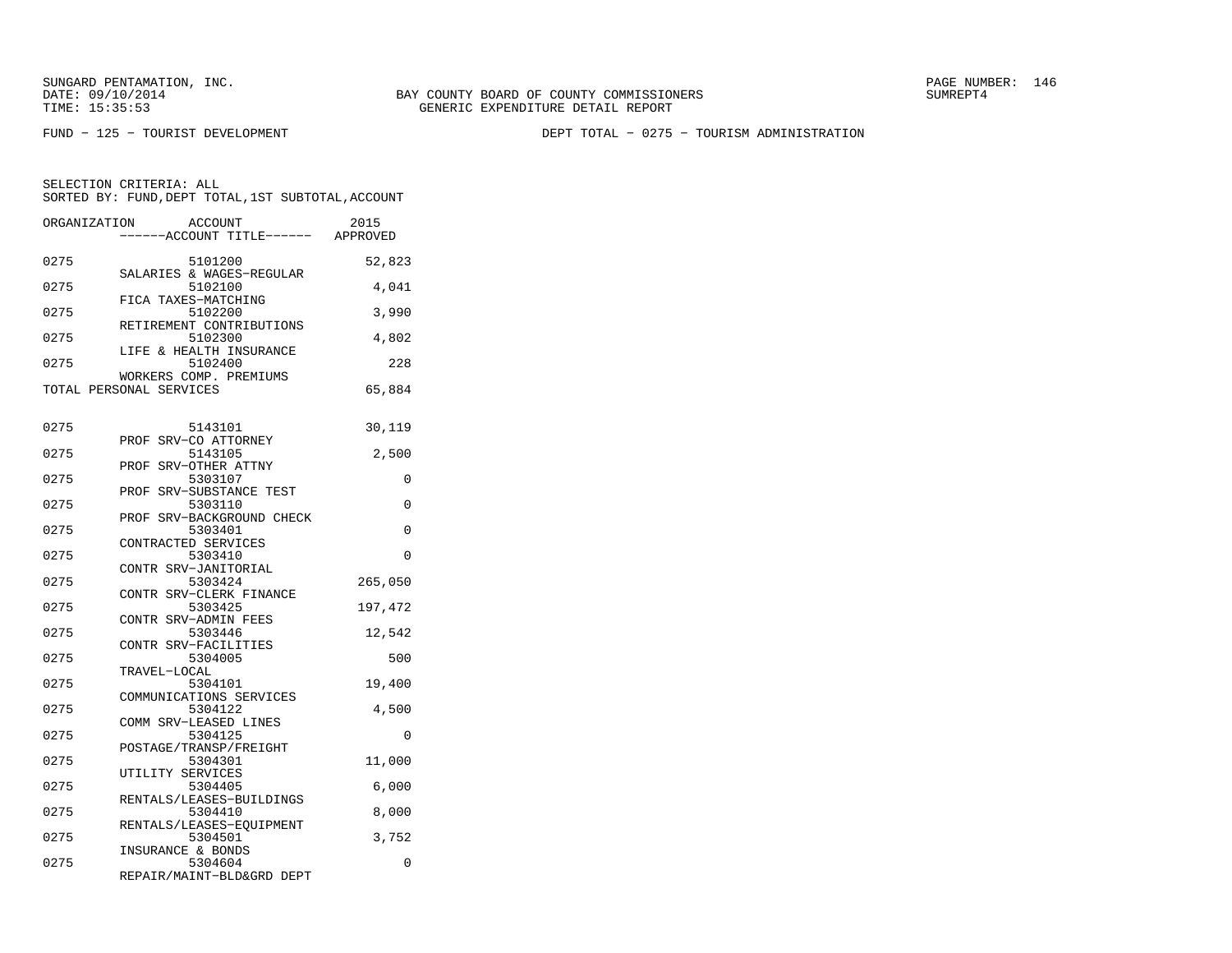FUND − 125 − TOURIST DEVELOPMENT DEPT TOTAL − 0275 − TOURISM ADMINISTRATION

|      | ORGANIZATION<br>ACCOUNT<br>---ACCOUNT TITLE------ APPROVED | 2015     |
|------|------------------------------------------------------------|----------|
| 0275 | 5304605                                                    | 12,835   |
| 0275 | REPAIR/MAINT-BLDG & GRND<br>5304615                        | 20,000   |
| 0275 | REPAIR/MAINT-EQUIPMENT<br>5304701                          | 0        |
| 0275 | PRINTING & BINDING<br>5304902                              | 681      |
| 0275 | FEES & COSTS-PURCHASING<br>5304905                         | 250      |
| 0275 | FEES&COSTS-LGL ADV/ADVERT<br>5304909                       | 300      |
| 0275 | FEES & COSTS-COURT FILING<br>5304984                       | 0        |
| 0275 | <b>BAD DEBT</b><br>5304990                                 | 0        |
| 0275 | MISCELLANEOUS EXPENSES<br>5305101                          | 6,000    |
| 0275 | OFFICE SUPPLIES<br>5305201                                 | 500      |
| 0275 | OPERATING SUPPLIES<br>5305210                              | 0        |
| 0275 | SAFETY GEAR & SUPPLIES<br>5305406                          | $\Omega$ |
|      | TRAINING & TUITION<br>TOTAL OPERATING EXPENSES             | 601,401  |
| 0275 | 5606201                                                    | 0        |
| 0275 | <b>BUILDINGS</b><br>5606301                                | 0        |
| 0275 | IMPRV OTHER THAN BLDGS<br>5606401                          | 12,500   |
| 0275 | EQUIPMENT<br>5606402                                       | 2,500    |
| 0275 | EQUIP LESS THAN \$1000<br>5606450                          | 2,500    |
|      | COMPUTER SOFTWARE<br>TOTAL CAPITAL OUTLAY                  | 17,500   |
|      |                                                            |          |
| 0275 | 5808103<br>AID-SPRING BREAK CT/PCB                         | 200,000  |
| 0275 | 5808192<br>AID-LEAVE NO TRACE                              | 138,400  |
|      | TOTAL GRANTS & AIDS                                        | 338,400  |
| 0275 | 5905998<br>DEPRECIATION EXPENSE                            | 0        |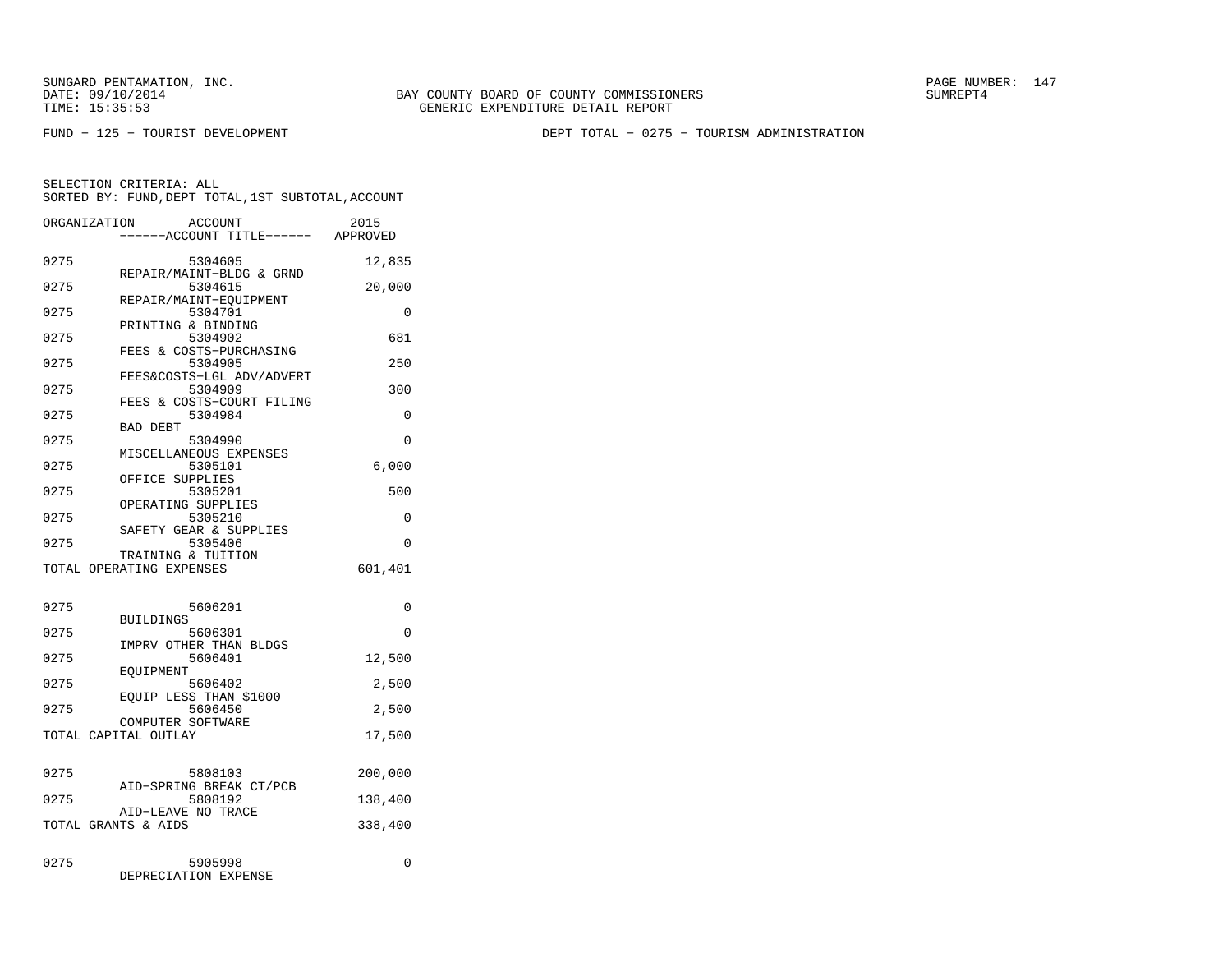FUND − 125 − TOURIST DEVELOPMENT DEPT TOTAL − 0275 − TOURISM ADMINISTRATION

|      | ORGANIZATION<br>ACCOUNT              | 2015      |
|------|--------------------------------------|-----------|
|      | ------ACCOUNT TITLE------            | APPROVED  |
| 0275 | 5909910                              | 170,000   |
| 0275 | RESERVE FOR CONTINGENCIES<br>5909915 |           |
|      | RESERVE FOR PAY ADJUSTMNT            |           |
|      | TOTAL NON-OPERATING EXPENSES         | 170,000   |
|      | TOTAL TOURISM ADMINISTRATION         | 1,193,185 |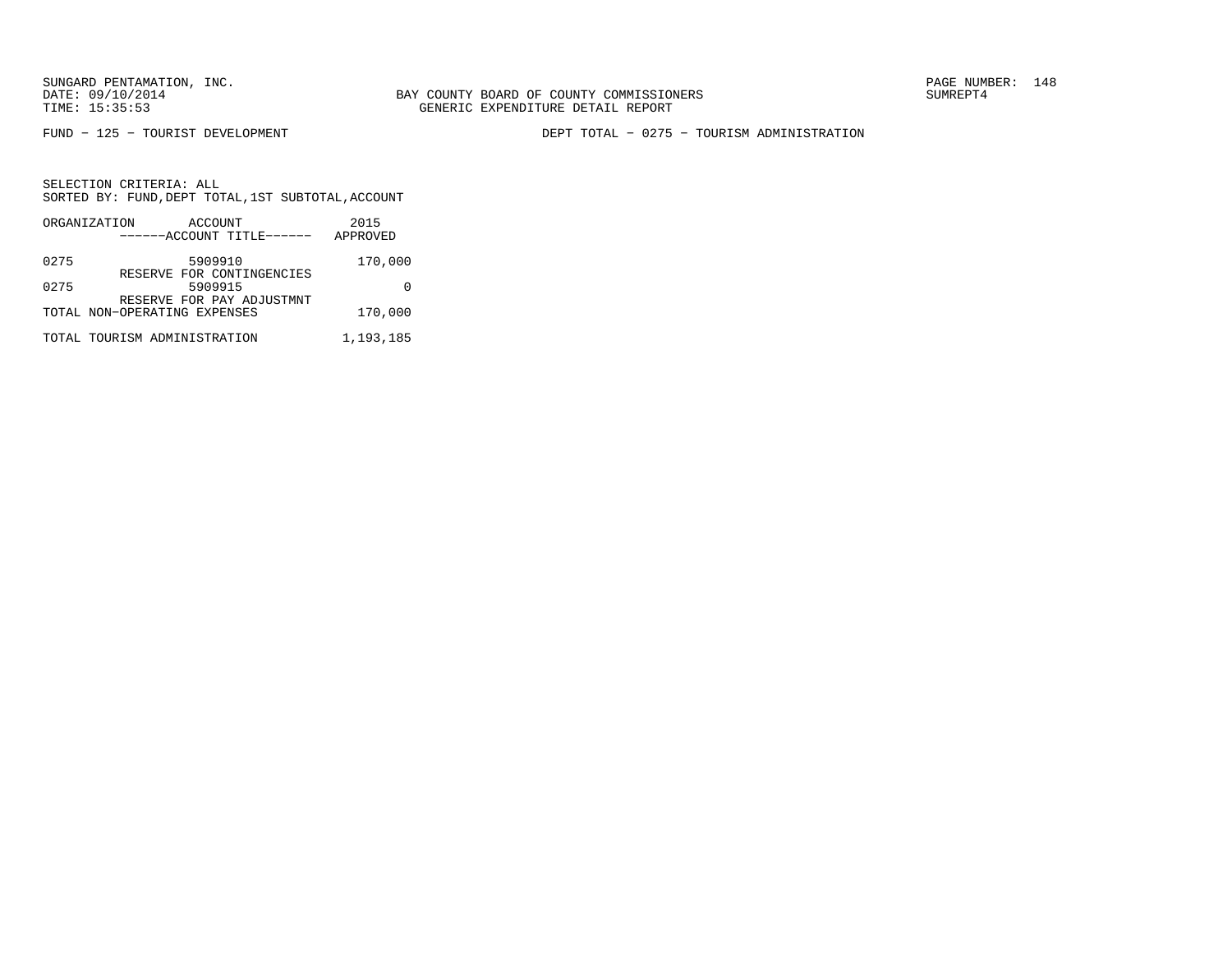FUND − 125 − TOURIST DEVELOPMENT DEPT TOTAL − 0280 − PRODUCT IMPROVEMENT

|      | ORGANIZATION<br>ACCOUNT<br>-----ACCOUNT TITLE------ APPROVED | 2015      |
|------|--------------------------------------------------------------|-----------|
| 0280 | 5303401<br>DOUSAUL<br>CONTRACTED SERVICES                    | 48,000    |
| 0280 | 5303434                                                      | 8,000     |
| 0280 | CONTR SRV-CONSULTATION<br>5303437                            | 700,000   |
| 0280 | CONTR SRV-BCH CLEAN UP<br>5303479                            | 175,000   |
| 0280 | CONTR SRV-LANDSCAPE MAINT<br>5304301                         | 3,500     |
| 0280 | UTILITY SERVICES<br>5304604                                  | 25,000    |
| 0280 | REPAIR/MAINT-BLD&GRD DEPT<br>5304605                         | $\Omega$  |
| 0280 | REPAIR/MAINT-BLDG & GRND<br>5304615                          | 6,500     |
| 0280 | REPAIR/MAINT-EQUIPMENT<br>5304902                            | 1,022     |
| 0280 | FEES & COSTS-PURCHASING<br>5305201                           | 10,000    |
|      | OPERATING SUPPLIES<br>TOTAL OPERATING EXPENSES               | 977,022   |
|      |                                                              |           |
| 0280 | 5606301<br>IMPRV OTHER THAN BLDGS                            | $\Omega$  |
| 0280 | 5606532<br>CIP-BCH AMPHITHEATER                              | $\Omega$  |
|      | TOTAL CAPITAL OUTLAY                                         | $\Omega$  |
| 0280 | 5909910                                                      | 210,000   |
|      | RESERVE FOR CONTINGENCIES<br>TOTAL NON-OPERATING EXPENSES    | 210,000   |
|      | TOTAL PRODUCT IMPROVEMENT                                    | 1,187,022 |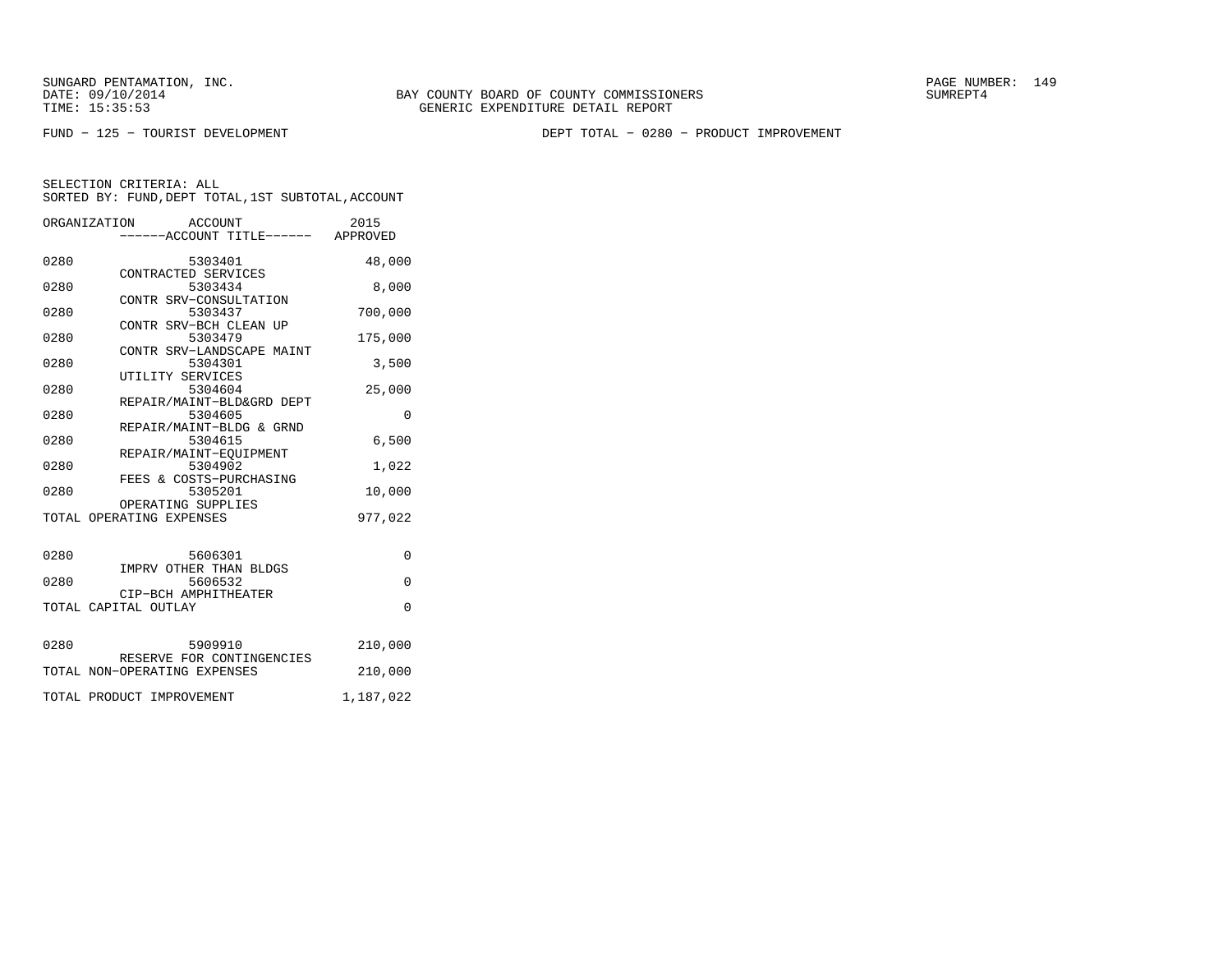FUND − 125 − TOURIST DEVELOPMENT DEPT TOTAL − 0980 − TRANSFERS/RESERVES/MISC

|      | ORGANIZATION                                         | ACCOUNT | ------ACCOUNT TITLE------ | 2015<br>APPROVED |
|------|------------------------------------------------------|---------|---------------------------|------------------|
| 0980 |                                                      | 5909999 |                           | 350,000          |
|      | RESERVE-CASH FORWARD<br>TOTAL NON-OPERATING EXPENSES |         |                           | 350,000          |
|      | TOTAL TRANSFERS/RESERVES/MISC                        |         |                           | 350,000          |
|      | TOTAL TOURIST DEVELOPMENT                            |         |                           | 9,268,761        |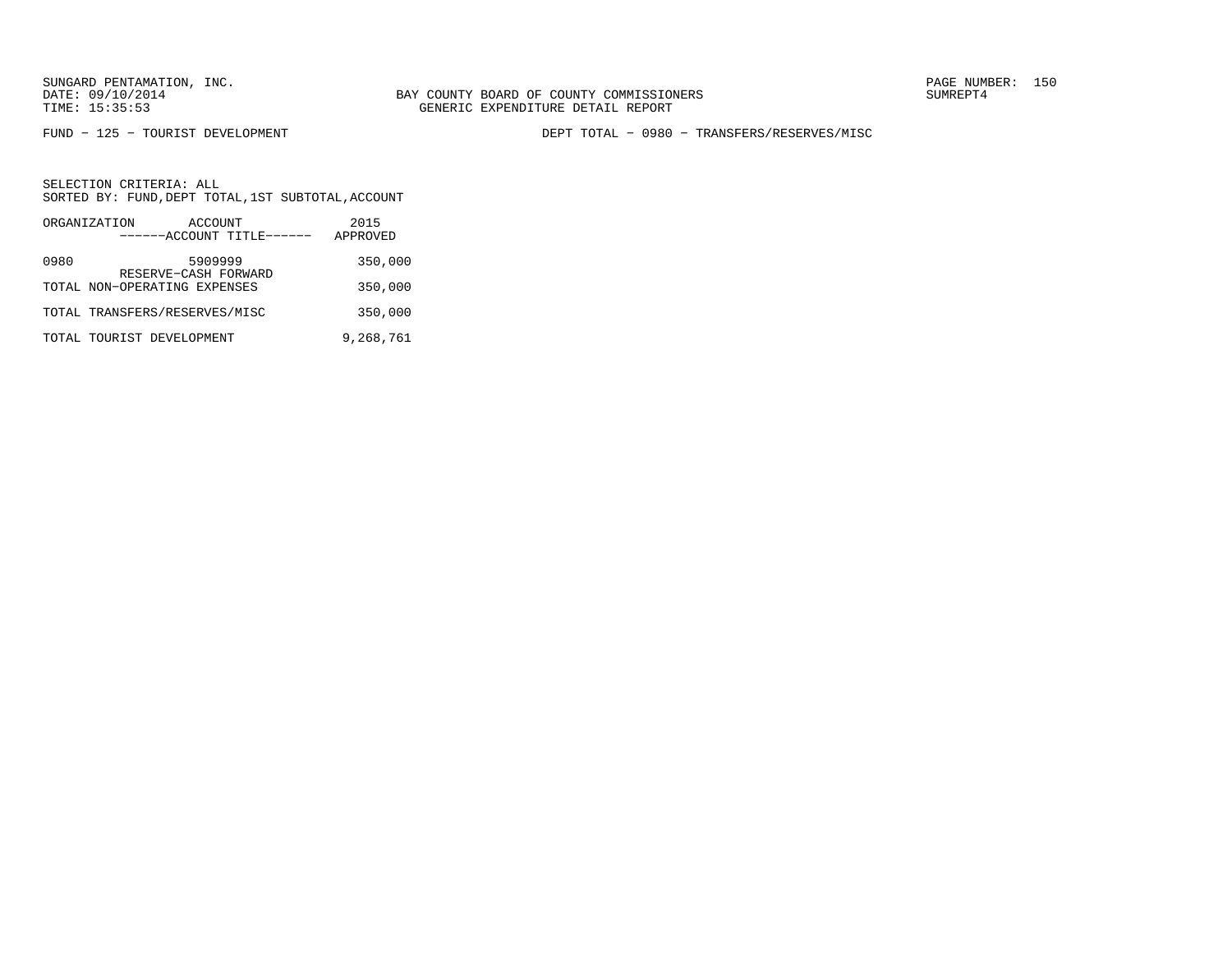FUND − 126 − MEXICO BEACH − TDC DEPT TOTAL − 0286 − MEXICO BEACH−TDC

|      | ORGANIZATION<br>ACCOUNT              | 2015     |
|------|--------------------------------------|----------|
|      | ----ACCOUNT TITLE------ APPROVED     |          |
| 0286 | 5101200                              | 46,324   |
|      | SALARIES & WAGES-REGULAR             |          |
| 0286 | 5101400                              | 0        |
| 0286 | SALARIES & WAGES-OVERTIME<br>5102100 | 3,544    |
|      | FICA TAXES-MATCHING                  |          |
| 0286 | 5102200                              | 3,499    |
|      | RETIREMENT CONTRIBUTIONS             |          |
| 0286 | 5102300<br>LIFE & HEALTH INSURANCE   | 9,403    |
| 0286 | 5102400                              | 199      |
|      | WORKERS COMP. PREMIUMS               |          |
|      | TOTAL PERSONAL SERVICES              | 62,969   |
|      |                                      |          |
| 0286 | 5143101                              | 1,814    |
|      | PROF SRV-CO ATTORNEY                 |          |
| 0286 | 5303107                              | 0        |
| 0286 | PROF SRV-SUBSTANCE TEST<br>5303424   | 12,825   |
|      | CONTR SRV-CLERK FINANCE              |          |
| 0286 | 5303425                              | 9,948    |
|      | CONTR SRV-ADMIN FEES                 |          |
| 0286 | 5303461<br>CONTR SRV-MEXICO BEACH    | 457,063  |
| 0286 | 5304909                              | 0        |
|      | FEES & COSTS-COURT FILING            |          |
|      | TOTAL OPERATING EXPENSES             | 481,650  |
|      |                                      |          |
| 0286 | 5808113                              | $\Omega$ |
|      | GRANT-STATE                          |          |
|      | TOTAL GRANTS & AIDS                  | $\Omega$ |
|      |                                      |          |
| 0286 | 5905998                              | 0        |
|      | DEPRECIATION EXPENSE                 |          |
| 0286 | 5909915                              | $\Omega$ |
| 0286 | RESERVE FOR PAY ADJUSTMNT<br>5909999 | 5,247    |
|      | RESERVE-CASH FORWARD                 |          |
|      | TOTAL NON-OPERATING EXPENSES         | 5,247    |
|      |                                      |          |
|      | TOTAL MEXICO BEACH-TDC               | 549,866  |
|      | TOTAL MEXICO BEACH - TDC             | 549,866  |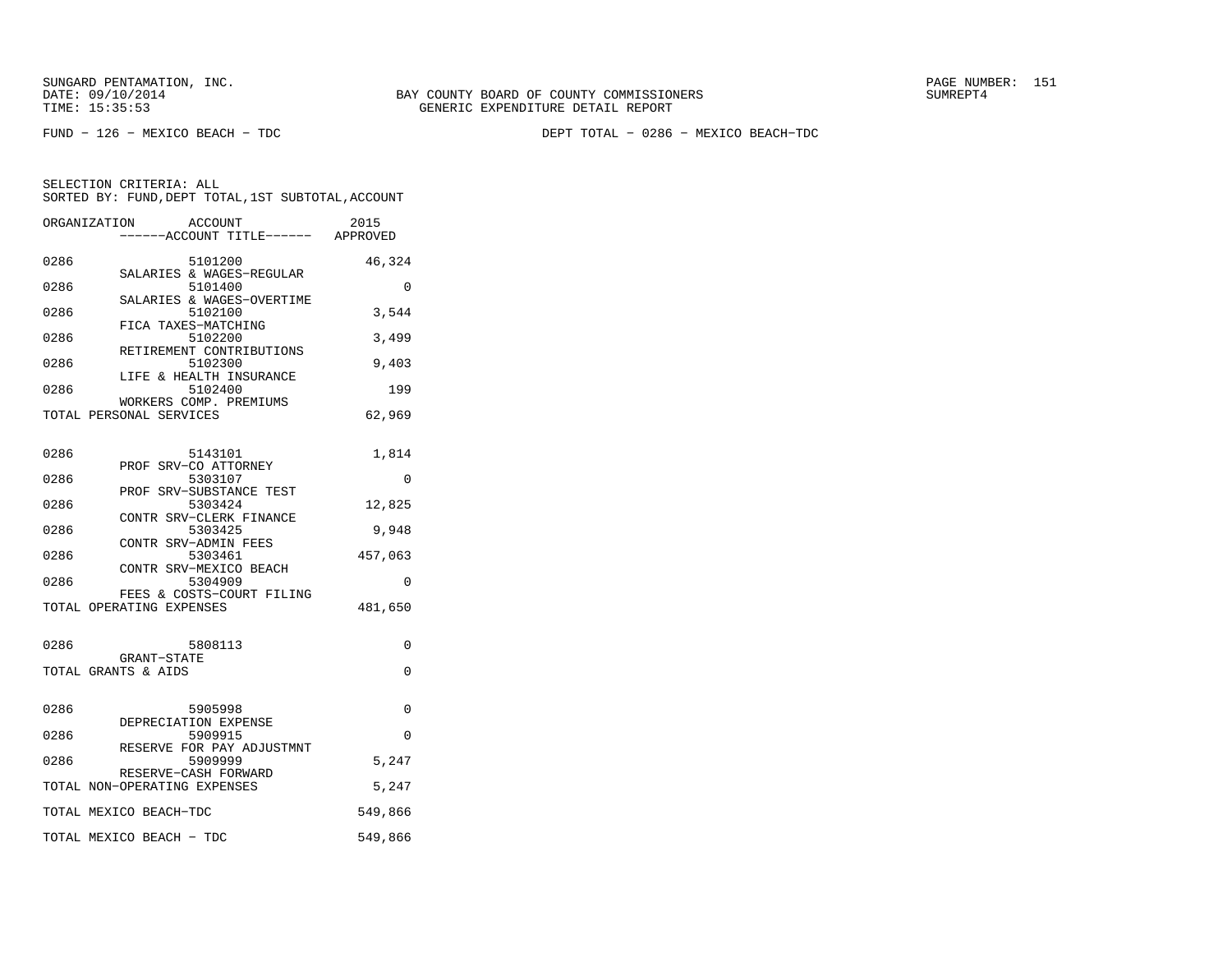FUND − 127 − BEACH NOURISHMENT − TDC DEPT TOTAL − 0291 − BEACH NOURISHMENT−TDC

| ORGANIZATION | <b>ACCOUNT</b><br>---ACCOUNT TITLE------ APPROVED | 2015     |
|--------------|---------------------------------------------------|----------|
|              |                                                   |          |
| 0291         | 5143101<br>PROF SRV-CO ATTORNEY                   | 2,185    |
| 0291         | 5143105<br>SRV-OTHER ATTNY<br>PROF                | 16,500   |
| 0291         | 5303104                                           | 50,000   |
| 0291         | SRV-ENGINEERING<br>PROF<br>5303401                | 0        |
| 0291         | CONTRACTED SERVICES<br>5303424                    | 88,350   |
| 0291         | CONTR SRV-CLERK FINANCE<br>5303425                | 11,982   |
| 0291         | CONTR SRV-ADMIN FEES<br>5303434                   | 42,000   |
| 0291         | CONTR SRV-CONSULTATION<br>5303444                 | 120,000  |
| 0291         | CONTR SRV-PCB CNV & VISIT<br>5303478              | 80,000   |
| 0291         | CONTR SRV-BCH. TUR. TRACK<br>5304101              | 0        |
| 0291         | COMMUNICATIONS SERVICES<br>5304125                | $\Omega$ |
| 0291         | POSTAGE/TRANSP/FREIGHT<br>5304902                 | 341      |
| 0291         | FEES & COSTS-PURCHASING<br>5304905                | 0        |
| 0291         | FEES&COSTS-LGL ADV/ADVERT<br>5304909              | 0        |
|              | FEES & COSTS-COURT FILING                         |          |
| 0291         | 5304922<br>FEES & COSTS-PERMITS                   | 0        |
| 0291         | 5304984<br><b>BAD DEBT</b>                        | $\Omega$ |
| 0291         | 5305402<br>DUES & MEMBERSHIPS                     | 5,500    |
|              | TOTAL OPERATING EXPENSES                          | 416,858  |
| 0291         | 5606315                                           | 0        |
| 0291         | IMPRV-BCH LANDSCAPE/BEAUT<br>5606401              | 0        |
| 0291         | EOUIPMENT<br>5606402                              | 0        |
| 0291         | EQUIP LESS THAN \$1000<br>5606501                 | $\Omega$ |
| 0291         | CONSTRUCTION IN PROGRESS<br>5606512               | 25,000   |
| 0291         | CIP-BCH TILL/SCARPMNT LEV<br>5606513              | 20,000   |
|              | CIP-BERM & DUNE RESTRTN<br>TOTAL CAPITAL OUTLAY   | 45,000   |
|              |                                                   |          |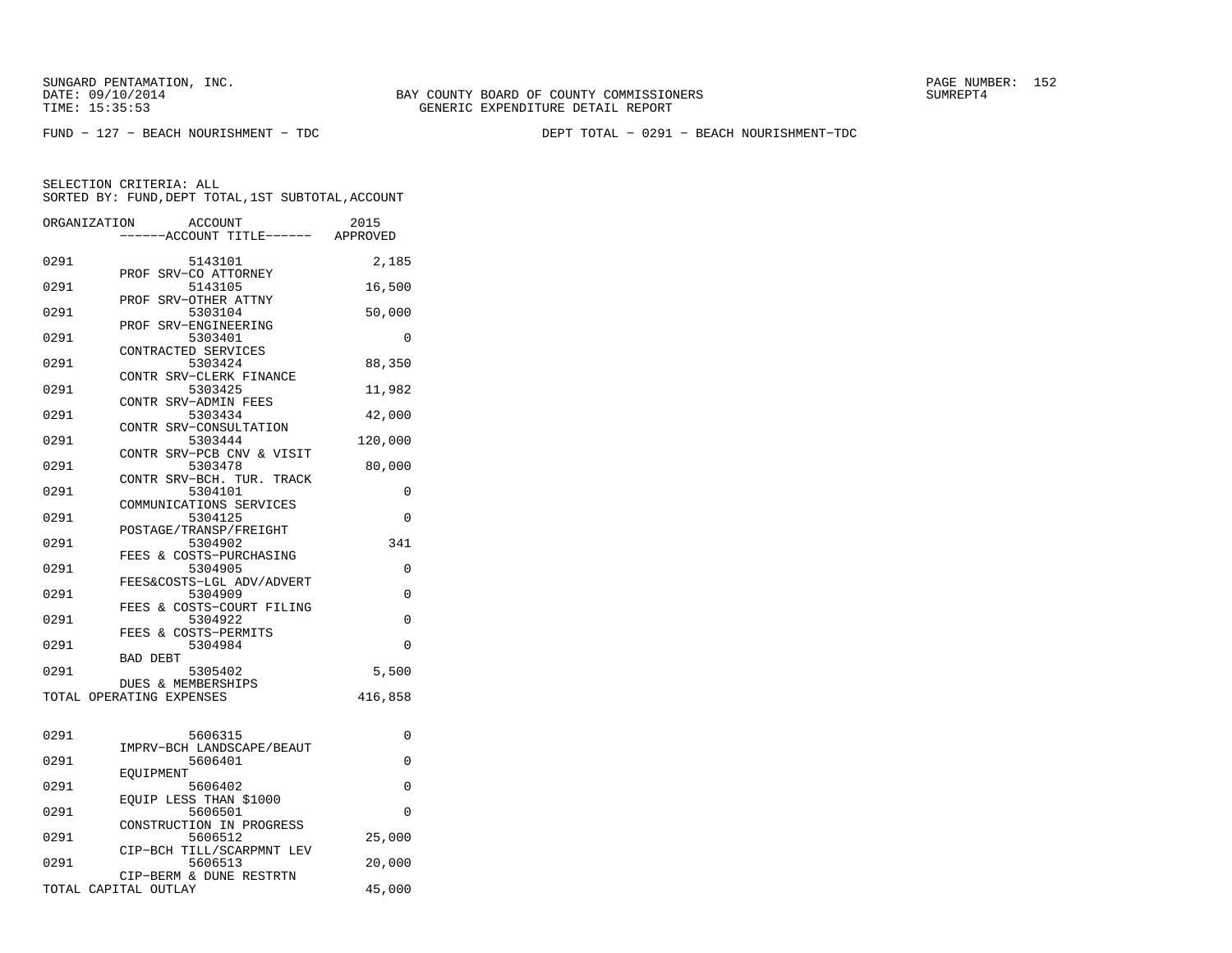FUND − 127 − BEACH NOURISHMENT − TDC DEPT TOTAL − 0291 − BEACH NOURISHMENT−TDC

| ORGANIZATION | ACCOUNT               | 2015     |
|--------------|-----------------------|----------|
|              | $---ACCOINT TITLE---$ | APPROVED |

| 0291 | 5905998                                                   |            |
|------|-----------------------------------------------------------|------------|
| 0291 | DEPRECIATION EXPENSE<br>5909910                           | 27,076,812 |
|      | RESERVE FOR CONTINGENCIES<br>TOTAL NON-OPERATING EXPENSES | 27,076,812 |
|      | TOTAL BEACH NOURISHMENT-TDC                               | 27,538,670 |
|      | TOTAL BEACH NOURISHMENT - TDC                             | 27,538,670 |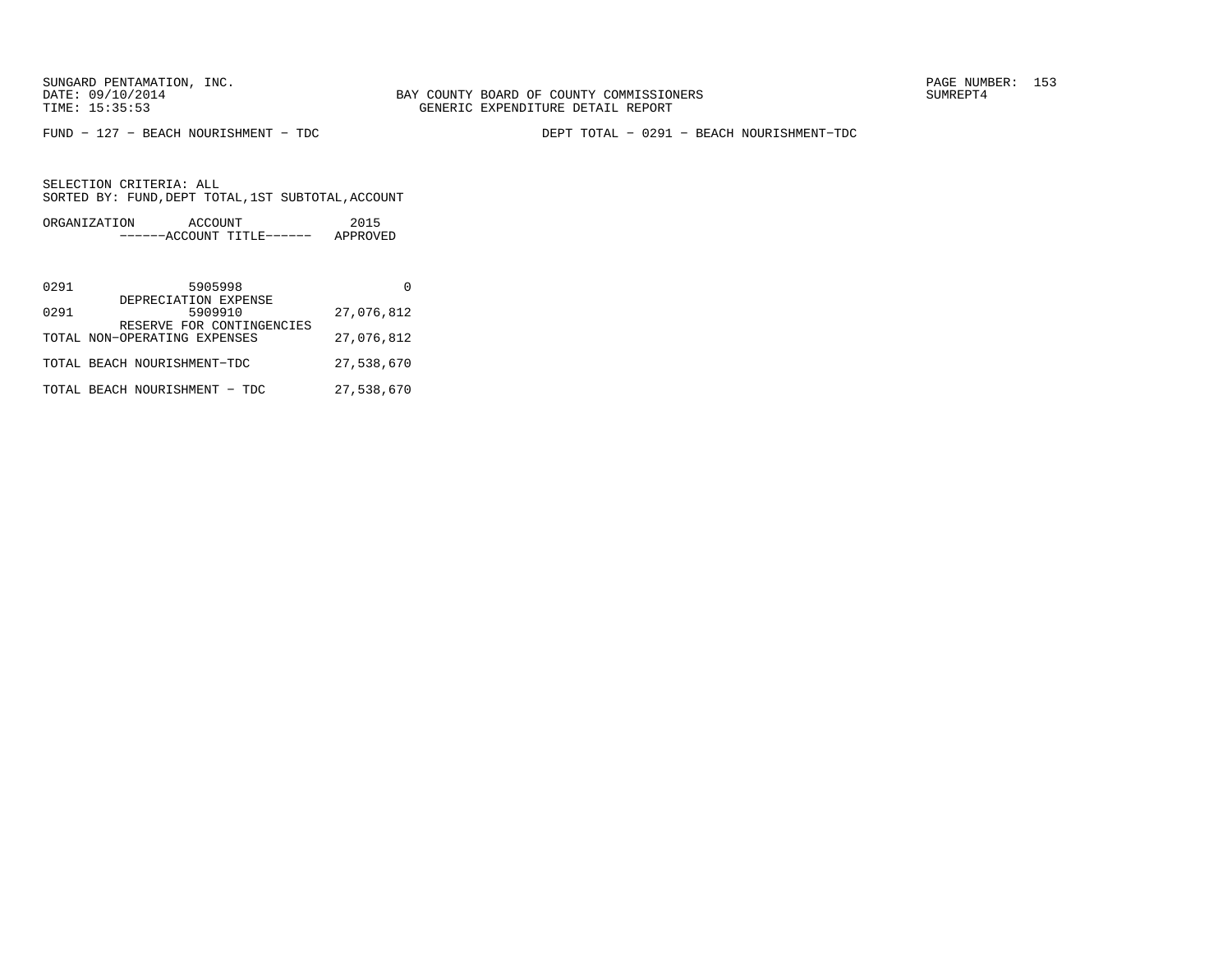FUND − 128 − TDC − 5TH CENT DEPT TOTAL − 0295 − 5TH CENT

SELECTION CRITERIA: ALL SORTED BY: FUND,DEPT TOTAL,1ST SUBTOTAL,ACCOUNTORGANIZATION ACCOUNT 2015

| ------------------ |                          | ------ACCOUNT TITLE------            | APPROVED  |
|--------------------|--------------------------|--------------------------------------|-----------|
| 0295               |                          | 5303424                              | 88,350    |
| 0295               |                          | CONTR SRV-CLERK FINANCE<br>5303444   | 2,886,195 |
|                    | TOTAL OPERATING EXPENSES | CONTR SRV-PCB CNV & VISIT            | 2,974,545 |
|                    |                          |                                      |           |
| 0295               |                          | 5909910<br>RESERVE FOR CONTINGENCIES | 0         |
|                    |                          | TOTAL NON-OPERATING EXPENSES         | $\Omega$  |
|                    | TOTAL 5TH CENT           |                                      | 2,974,545 |
|                    | TOTAL TDC - 5TH CENT     |                                      | 2,974,545 |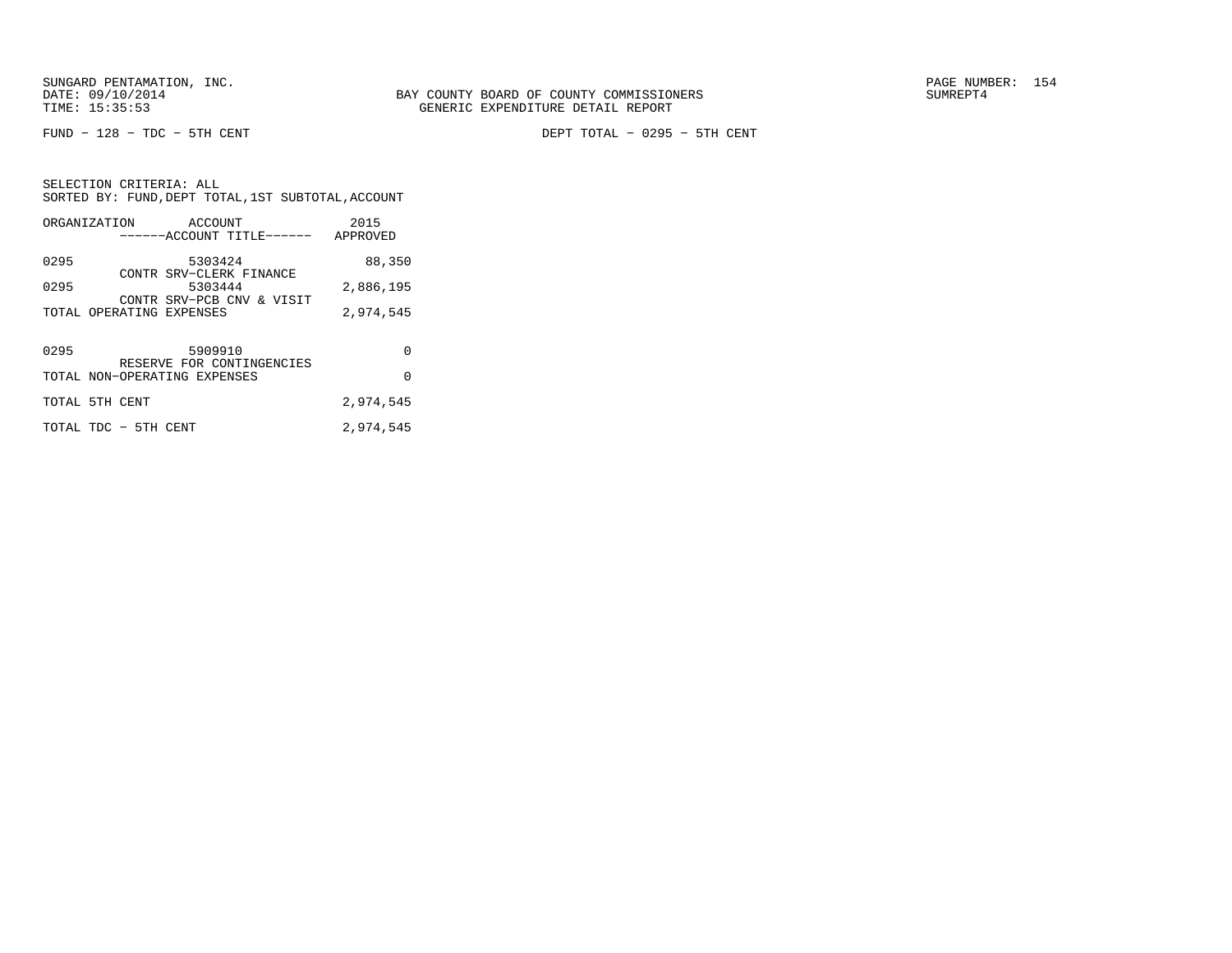| ORGANIZATION | ACCOUNT<br>---ACCOUNT TITLE------                 | 2015<br>APPROVED |
|--------------|---------------------------------------------------|------------------|
| 0301         | 5101200<br>SALARIES & WAGES-REGULAR               | 136,930          |
| 0301         | 5101205                                           | 0                |
| 0301         | SALARIES & WAGES-DISASTER<br>5101400              | 4,000            |
| 0301         | SALARIES & WAGES-OVERTIME<br>5101405              | 0                |
| 0301         | SALARIES-DISASTER O/T<br>5102100                  | 10,781           |
| 0301         | FICA TAXES-MATCHING<br>5102200                    | 12,900           |
| 0301         | RETIREMENT CONTRIBUTIONS<br>5102300               | 32,709           |
| 0301         | LIFE & HEALTH INSURANCE<br>5102400                | 1,327            |
|              | WORKERS COMP. PREMIUMS<br>TOTAL PERSONAL SERVICES | 198,647          |
|              |                                                   |                  |
| 0301         | 5143101<br>PROF SRV-CO ATTORNEY                   | 2,282            |
| 0301         | 5193101<br>EDUCATION/PUBLIC RELATION              | 500              |
| 0301         | 5303107                                           | 37               |
| 0301         | SRV-SUBSTANCE TEST<br>PROF<br>5303110             | 0                |
| 0301         | PROF SRV-BACKGROUND CHECK<br>5303401              | 0                |
| 0301         | CONTRACTED SERVICES<br>5303406                    | 0                |
| 0301         | CONTR SRV-WIRLESS DIP FEE<br>5303410              | 0                |
| 0301         | CONTR SRV-JANITORIAL<br>5303422                   | 0                |
| 0301         | CONTR SRV-GIS<br>5303425                          | 14,961           |
| 0301         | CONTR SRV-ADMIN FEES<br>5304001                   | 0                |
| 0301         | TRAVEL/TRAINING NON-LOCAL<br>5304005              | $\Omega$         |
|              | TRAVEL-LOCAL                                      |                  |
| 0301         | 5304101<br>COMMUNICATIONS SERVICES                | 200,000          |
| 0301         | 5304122<br>COMM SRV-LEASED LINES                  | 20,000           |
| 0301         | 5304125<br>POSTAGE/TRANSP/FREIGHT                 | 200              |
| 0301         | 5304301<br>UTILITY SERVICES                       | 0                |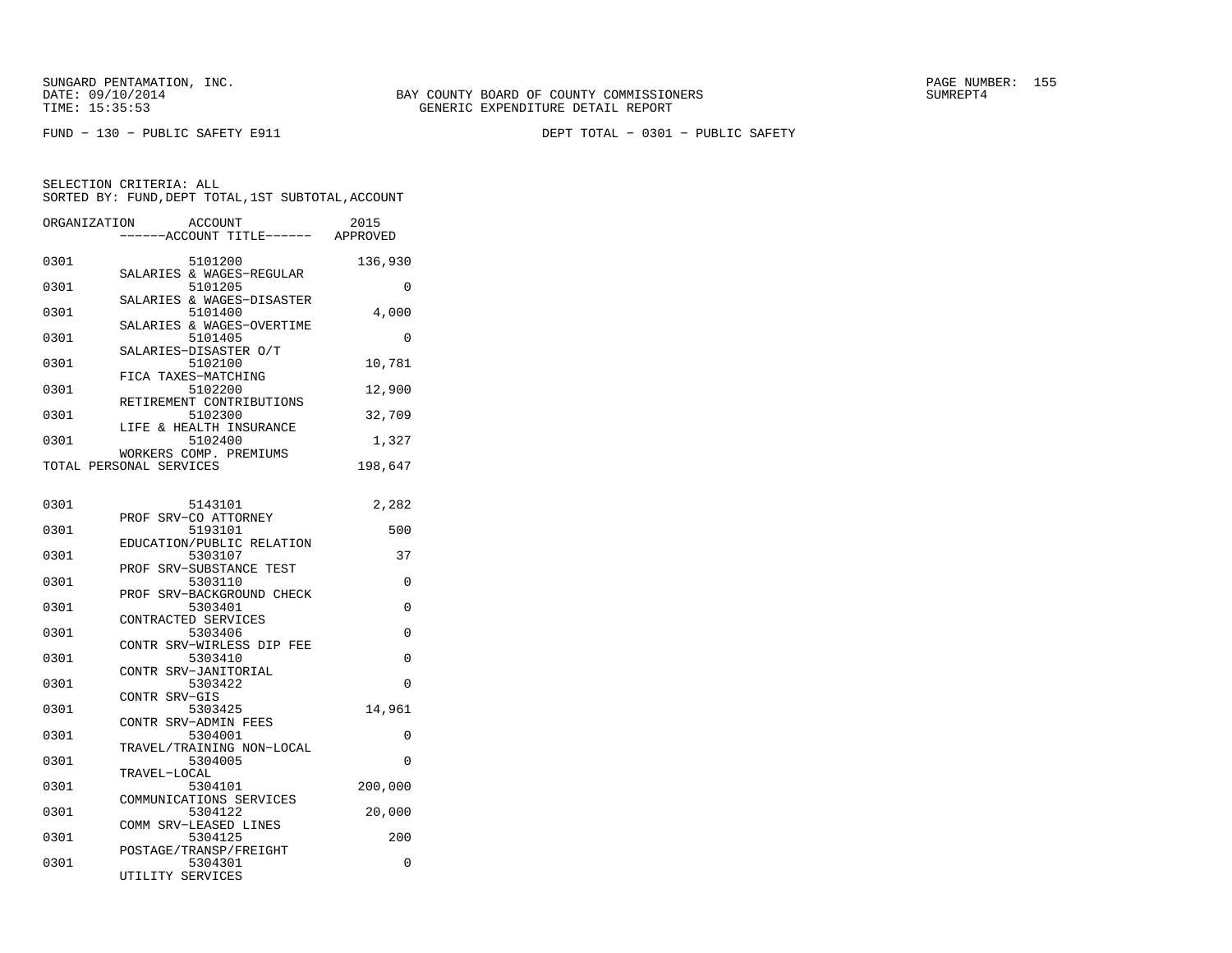FUND − 130 − PUBLIC SAFETY E911 DEPT TOTAL − 0301 − PUBLIC SAFETY

| ORGANIZATION         | <b>ACCOUNT</b>                      | 2015     |
|----------------------|-------------------------------------|----------|
|                      | ---ACCOUNT TITLE------ APPROVED     |          |
|                      |                                     |          |
| 0301                 | 5304410                             | 1,979    |
| 0301                 | RENTALS/LEASES-EQUIPMENT<br>5304501 |          |
|                      | INSURANCE & BONDS                   | 3,854    |
| 0301                 | 5304605                             | 0        |
|                      | REPAIR/MAINT-BLDG & GRND            |          |
| 0301                 | 5304610                             | 2,500    |
|                      | REPAIR/MAINT-AUTO EOUIP             |          |
| 0301                 | 5304611                             | 0        |
|                      | REPAIR/MAINT-FLEET MAINT            |          |
| 0301                 | 5304615                             | 120,000  |
| 0301                 | REPAIR/MAINT-EQUIPMENT<br>5304701   | 0        |
|                      | PRINTING & BINDING                  |          |
| 0301                 | 5304902                             | 1,363    |
|                      | FEES & COSTS-PURCHASING             |          |
| 0301                 | 5304905                             | 0        |
|                      | FEES&COSTS-LGL ADV/ADVERT           |          |
| 0301                 | 5304990                             | $\Omega$ |
|                      | MISCELLANEOUS EXPENSES              |          |
| 0301                 | 5305101                             | 3,000    |
| 0301                 | OFFICE SUPPLIES<br>5305201          | 1,000    |
|                      | OPERATING SUPPLIES                  |          |
| 0301                 | 5305205                             | 1,200    |
|                      | GAS, OIL & LUBRICANTS               |          |
| 0301                 | 5305215                             | 0        |
|                      | CLOTHING & WEARING APPRL            |          |
| 0301                 | 5305401                             | 2,500    |
|                      | BOOKS/RESOURCE MATR/SUBSC           |          |
| 0301                 | 5305402<br>DUES & MEMBERSHIPS       | 800      |
| 0301                 | 5305406                             | 5,000    |
|                      | TRAINING & TUITION                  |          |
|                      | TOTAL OPERATING EXPENSES            | 381,176  |
|                      |                                     |          |
|                      |                                     |          |
| 0301                 | 5606401                             | 15,000   |
| 0301                 | EOUIPMENT<br>5606402                | 1,500    |
|                      | EQUIP LESS THAN \$1000              |          |
| TOTAL CAPITAL OUTLAY |                                     | 16,500   |
|                      |                                     |          |
|                      |                                     |          |
| 0301                 | 5819101                             | 1,200    |
|                      | TRNFS-GENERAL FUND (001)            |          |
| 0301                 | 5905998<br>DEPRECIATION EXPENSE     | $\Omega$ |
| 0301                 | 5909910                             | 100,000  |
|                      | RESERVE FOR CONTINGENCIES           |          |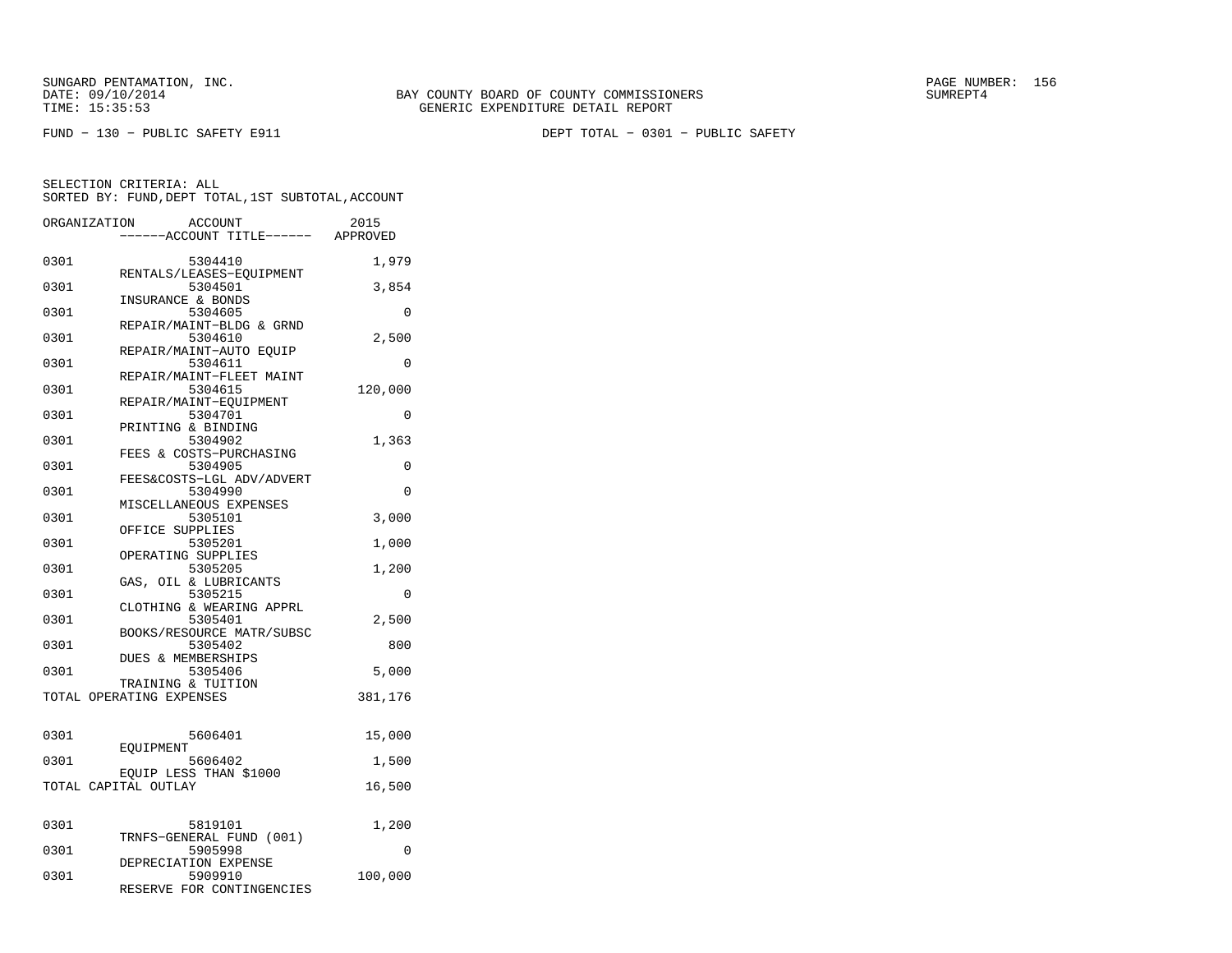FUND − 130 − PUBLIC SAFETY E911 DEPT TOTAL − 0301 − PUBLIC SAFETY

| ORGANIZATION | ACCOUNT<br>------ACCOUNT TITLE------                         | 2015<br>APPROVED |
|--------------|--------------------------------------------------------------|------------------|
| 0301         | 5909915                                                      | O                |
| 0301         | RESERVE FOR PAY ADJUSTMNT<br>5909920                         | O                |
| 0301         | RESERVE-FUTURE CAP OUTLAY<br>5909999<br>RESERVE-CASH FORWARD | 2,392,529        |
|              | TOTAL NON-OPERATING EXPENSES                                 | 2,493,729        |
|              | TOTAL PUBLIC SAFETY                                          | 3,090,052        |
|              | TOTAL PUBLIC SAFETY E911                                     | 3,090,052        |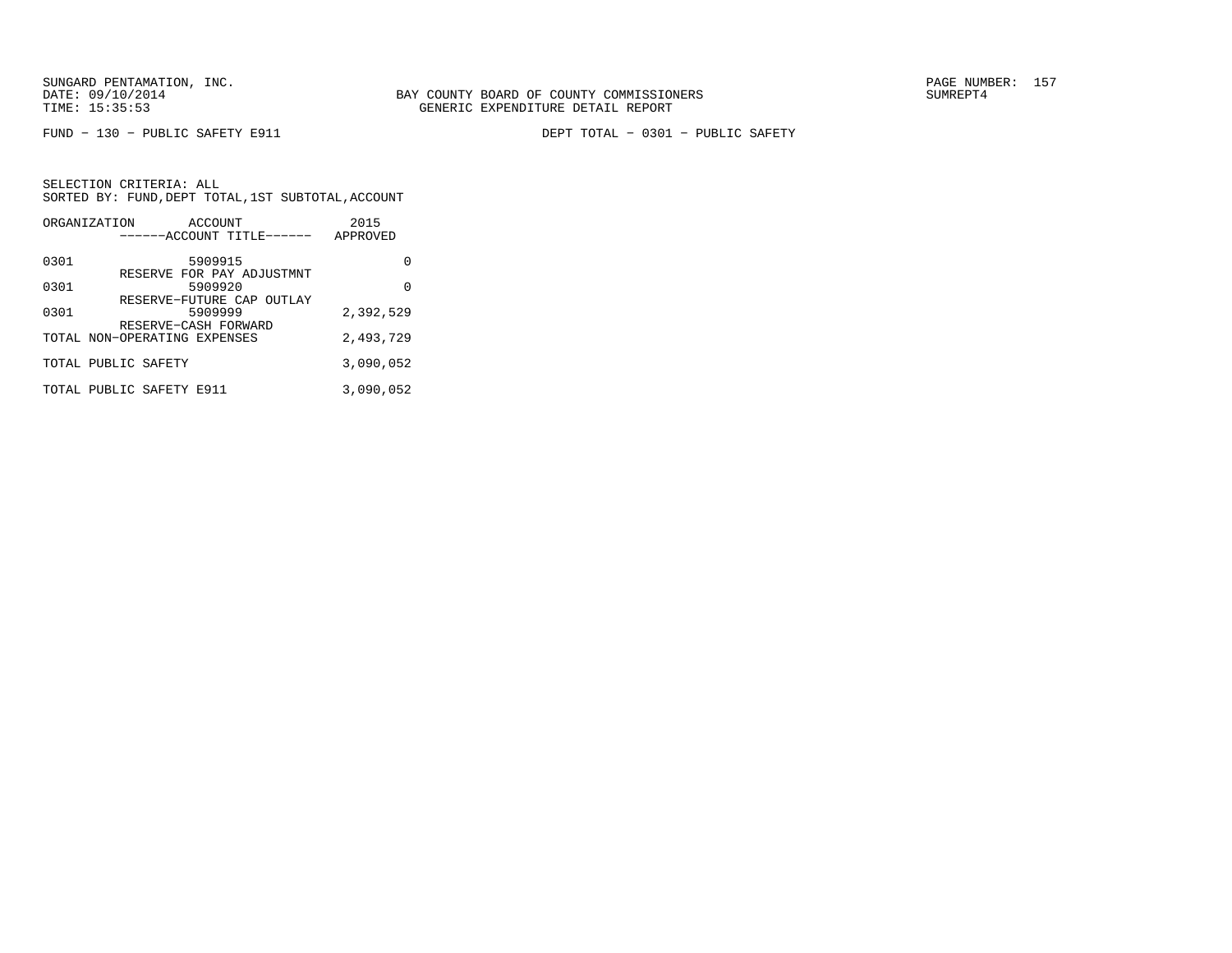FUND − 133 − INTERGOVT RADIO COMM DEPT TOTAL − 0303 − INTERGOV'T RADIO COMM

|      | <b>ACCOUNT</b><br>ORGANIZATION<br>---ACCOUNT TITLE------ APPROVED | 2015    |
|------|-------------------------------------------------------------------|---------|
|      |                                                                   |         |
| 0303 | 5101200<br>SALARIES & WAGES-REGULAR                               | 52,000  |
| 0303 | 5102100<br>FICA TAXES-MATCHING                                    | 3,978   |
| 0303 | 5102200<br>RETIREMENT CONTRIBUTIONS                               | 10,564  |
| 0303 | 5102300<br>LIFE & HEALTH INSURANCE                                | 16,418  |
| 0303 | 5102400                                                           | 2,382   |
|      | WORKERS COMP. PREMIUMS<br>TOTAL PERSONAL SERVICES                 | 85,342  |
|      |                                                                   |         |
| 0303 | 5143101<br>PROF SRV-CO ATTORNEY                                   | 1,903   |
| 0303 | 5303401                                                           | 10,000  |
| 0303 | CONTRACTED SERVICES<br>5303425                                    | 12,477  |
|      | CONTR SRV-ADMIN FEES                                              |         |
| 0303 | 5303446                                                           | 963     |
| 0303 | CONTR SRV-FACILITIES<br>5304001                                   | 0       |
|      | TRAVEL/TRAINING NON-LOCAL                                         |         |
| 0303 | 5304101                                                           | 104,000 |
| 0303 | COMMUNICATIONS SERVICES<br>5304122                                | 17,900  |
|      | COMM SRV-LEASED LINES                                             |         |
| 0303 | 5304125                                                           | 0       |
|      | POSTAGE/TRANSP/FREIGHT                                            |         |
| 0303 | 5304301                                                           | 27,000  |
| 0303 | UTILITY SERVICES<br>5304403                                       |         |
|      | RENTALS/LEASES-LAND                                               | 3,000   |
| 0303 | 5304410                                                           | 0       |
|      | RENTALS/LEASES-EQUIPMENT                                          |         |
| 0303 | 5304501                                                           | 19,944  |
| 0303 | INSURANCE & BONDS<br>5304605                                      | 20,100  |
|      | REPAIR/MAINT-BLDG & GRND                                          |         |
| 0303 | 5304615                                                           | 400,000 |
| 0303 | REPAIR/MAINT-EQUIPMENT<br>5304902                                 | 1,703   |
|      | FEES & COSTS-PURCHASING                                           |         |
| 0303 | 5304908                                                           | 0       |
|      | FEES & COSTS-LICENSES                                             |         |
| 0303 | 5305201                                                           | 0       |
|      | OPERATING SUPPLIES                                                | 0       |
| 0303 | 5305406<br>TRAINING & TUITION                                     |         |
|      | TOTAL OPERATING EXPENSES                                          | 618,990 |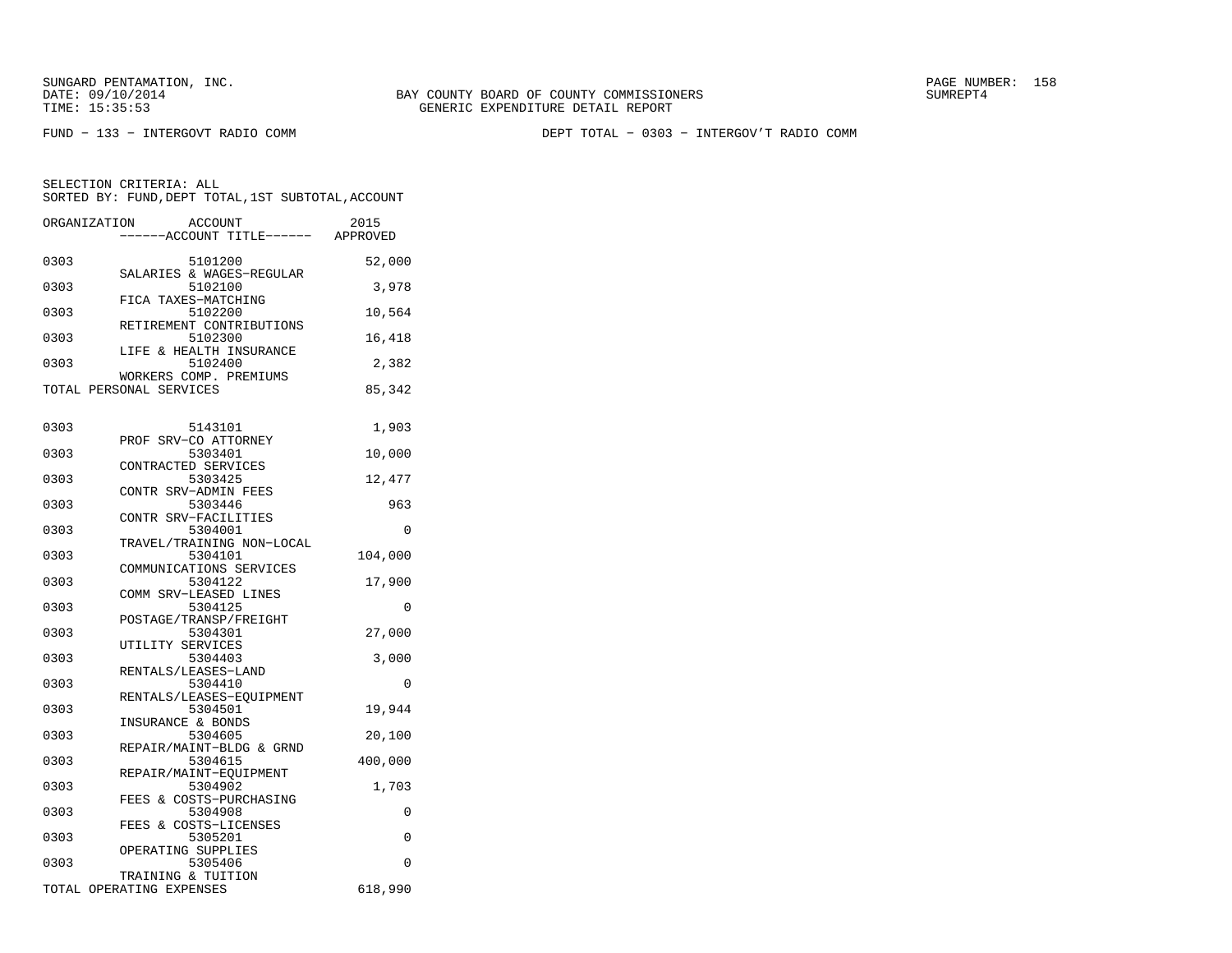BAY COUNTY BOARD OF COUNTY COMMISSIONERS TIME: 15:35:53 GENERIC EXPENDITURE DETAIL REPORT

FUND − 133 − INTERGOVT RADIO COMM DEPT TOTAL − 0303 − INTERGOV'T RADIO COMM

|      | ORGANIZATION                 | ACCOUNT                             | 2015           |
|------|------------------------------|-------------------------------------|----------------|
|      |                              | ----ACCOUNT TITLE------ APPROVED    |                |
|      |                              |                                     |                |
|      |                              |                                     |                |
| 0303 |                              | 5606401                             | $\Omega$       |
|      | EOUIPMENT                    |                                     |                |
| 0303 |                              | 5606402                             | $\Omega$       |
|      | EOUIP LESS THAN \$1000       |                                     |                |
|      | TOTAL CAPITAL OUTLAY         |                                     | $\Omega$       |
|      |                              |                                     |                |
| 0303 |                              | 5707105                             | 0              |
|      | PRINCIPAL-LOANS              |                                     |                |
| 0303 |                              | 5707205                             | 0              |
|      | INTEREST-LOANS               |                                     |                |
| 0303 |                              | 5707316                             | $\overline{0}$ |
|      |                              | PAYING AGENT/TRUSTEE-FEES           |                |
| 0303 |                              | 5707370<br>ARBITRAGE REBATE EXPENSE | $\Omega$       |
|      | TOTAL DEBT SERVICE           |                                     | $\Omega$       |
|      |                              |                                     |                |
|      |                              |                                     |                |
| 0303 |                              | 5905908                             | $\Omega$       |
|      | LOSS ON DISPOSAL             |                                     |                |
| 0303 |                              | 5905998                             | 0              |
| 0303 | DEPRECIATION EXPENSE         | 5909920                             | $\Omega$       |
|      |                              | RESERVE-FUTURE CAP OUTLAY           |                |
| 0303 |                              | 5909999                             | 501,381        |
|      | RESERVE-CASH FORWARD         |                                     |                |
|      | TOTAL NON-OPERATING EXPENSES |                                     | 501,381        |
|      | TOTAL INTERGOV'T RADIO COMM  |                                     | 1,205,713      |
|      |                              |                                     |                |
|      | TOTAL INTERGOVT RADIO COMM   |                                     | 1,205,713      |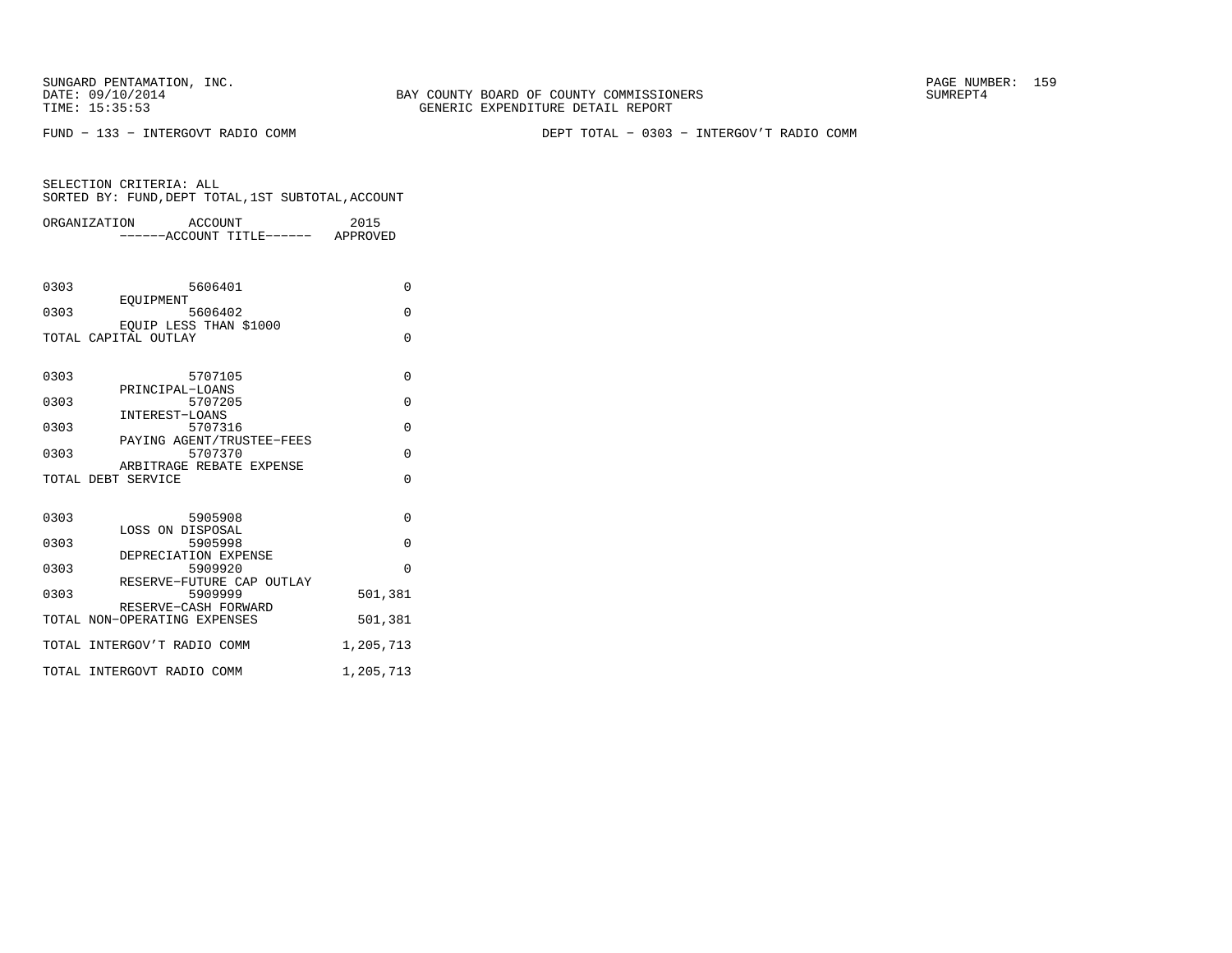FUND − 140 − DISTRICT MOSQUITO CONTROL DEPT TOTAL − 0315 − MOSQUITO CONTROL

| ORGANIZATION | ACCOUNT<br>---ACCOUNT TITLE------ APPROVED        | 2015     |
|--------------|---------------------------------------------------|----------|
| 0315         | 5101200<br>SALARIES & WAGES-REGULAR               | 515,316  |
| 0315         | 5101400                                           | 5,000    |
| 0315         | SALARIES & WAGES-OVERTIME<br>5102100              | 39,804   |
| 0315         | FICA TAXES-MATCHING<br>5102200                    | 41,197   |
| 0315         | RETIREMENT CONTRIBUTIONS<br>5102300               | 111,887  |
| 0315         | LIFE & HEALTH INSURANCE<br>5102400                | 43,454   |
|              | WORKERS COMP. PREMIUMS<br>TOTAL PERSONAL SERVICES | 756,658  |
|              |                                                   |          |
| 0315         | 5143101<br>PROF SRV-CO ATTORNEY                   | 4,527    |
| 0315         | 5303107                                           | 200      |
| 0315         | SRV-SUBSTANCE TEST<br>PROF<br>5303110             | $\Omega$ |
| 0315         | SRV-BACKGROUND CHECK<br>PROF<br>5303401           | 2,500    |
| 0315         | CONTRACTED SERVICES<br>5303408                    | 2,639    |
|              | CONTR SRV-800 MHZ<br>5303422                      | $\Omega$ |
| 0315         | CONTR SRV-GIS                                     |          |
| 0315         | 5303425                                           | 31,429   |
| 0315         | CONTR SRV-ADMIN FEES<br>5303446                   | 23,987   |
| 0315         | CONTR SRV-FACILITIES<br>5304001                   | 6,000    |
|              | TRAVEL/TRAINING NON-LOCAL                         |          |
| 0315         | 5304101<br>COMMUNICATIONS SERVICES                | 2,040    |
| 0315         | 5304122                                           | $\Omega$ |
| 0315         | COMM SRV-LEASED LINES<br>5304125                  | 125      |
| 0315         | POSTAGE/TRANSP/FREIGHT<br>5304301                 | 10,000   |
| 0315         | UTILITY SERVICES<br>5304410                       | 3,130    |
| 0315         | RENTALS/LEASES-EQUIPMENT<br>5304501               | 15,323   |
| 0315         | INSURANCE & BONDS<br>5304605                      | 2,200    |
|              | REPAIR/MAINT-BLDG & GRND                          |          |
| 0315         | 5304610<br>REPAIR/MAINT-AUTO EQUIP                | 15,000   |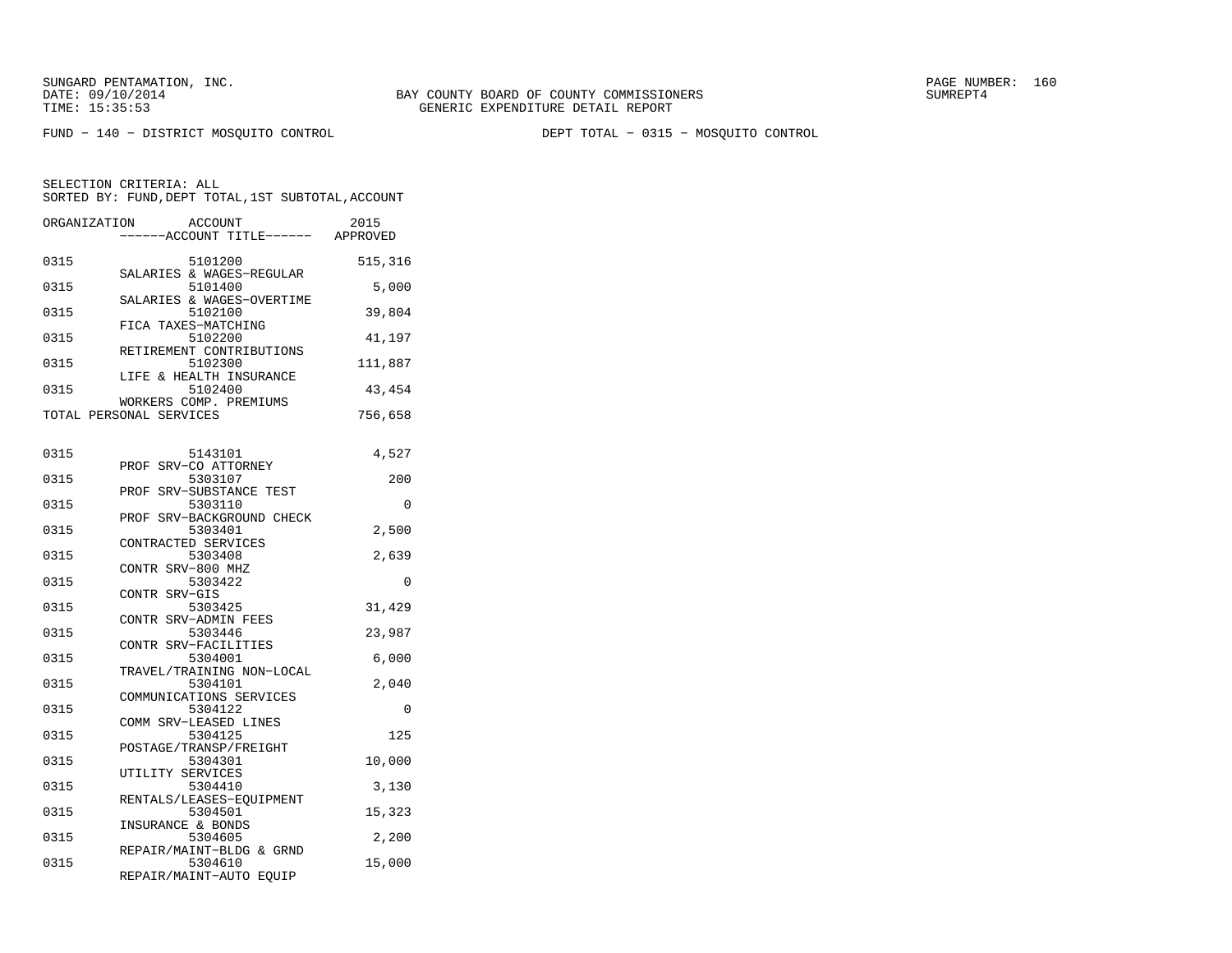SUNGARD PENTAMATION, INC.<br>DATE: 09/10/2014 SUMRER: 161 SUMRER: 161

FUND − 140 − DISTRICT MOSQUITO CONTROL DEPT TOTAL − 0315 − MOSQUITO CONTROL

| ORGANIZATION | <b>ACCOUNT</b><br>----ACCOUNT TITLE------ APPROVED | 2015     |
|--------------|----------------------------------------------------|----------|
| 0315         | 5304611                                            | 0        |
| 0315         | REPAIR/MAINT-FLEET MAINT<br>5304615                | 20,000   |
| 0315         | REPAIR/MAINT-EQUIPMENT<br>5304902                  | 2,384    |
| 0315         | FEES & COSTS-PURCHASING<br>5304905                 | 0        |
| 0315         | FEES&COSTS-LGL ADV/ADVERT<br>5304922               | $\Omega$ |
| 0315         | FEES & COSTS-PERMITS<br>5304990                    | 0        |
| 0315         | MISCELLANEOUS EXPENSES<br>5305101                  | 1,800    |
| 0315         | OFFICE SUPPLIES<br>5305201                         | 7,000    |
|              | OPERATING SUPPLIES                                 |          |
| 0315         | 5305202<br>OPER SUPPLIES-JANITORIAL                | 1,200    |
| 0315         | 5305203<br>INSECTISIDES & PESTICIDES               | 180,000  |
| 0315         | 5305205<br>GAS, OIL & LUBRICANTS                   | 72,142   |
| 0315         | 5305210<br>SAFETY GEAR & SUPPLIES                  | 1,300    |
| 0315         | 5305215                                            | 3,500    |
| 0315         | CLOTHING & WEARING APPRL<br>5305220                | 1,000    |
| 0315         | TOOL & SMALL IMPLEMENTS<br>5305401                 | 8,728    |
| 0315         | BOOKS/RESOURCE MATR/SUBSC<br>5305402               | 2,270    |
| 0315         | DUES & MEMBERSHIPS<br>5305406                      | 350      |
|              | TRAINING & TUITION<br>TOTAL OPERATING EXPENSES     | 420,774  |
|              |                                                    |          |
| 0315         | 5606301                                            | 0        |
| 0315         | IMPRV OTHER THAN BLDGS<br>5606401                  | $\Omega$ |
| 0315         | EOUIPMENT<br>5606402                               | 1,100    |
| 0315         | EOUIP LESS THAN \$1000<br>5606450                  | $\Omega$ |
|              | COMPUTER SOFTWARE<br>TOTAL CAPITAL OUTLAY          | 1,100    |
|              |                                                    |          |
| 0315         | 5808109<br>AID-CRA LYNN HAVEN                      | 6,737    |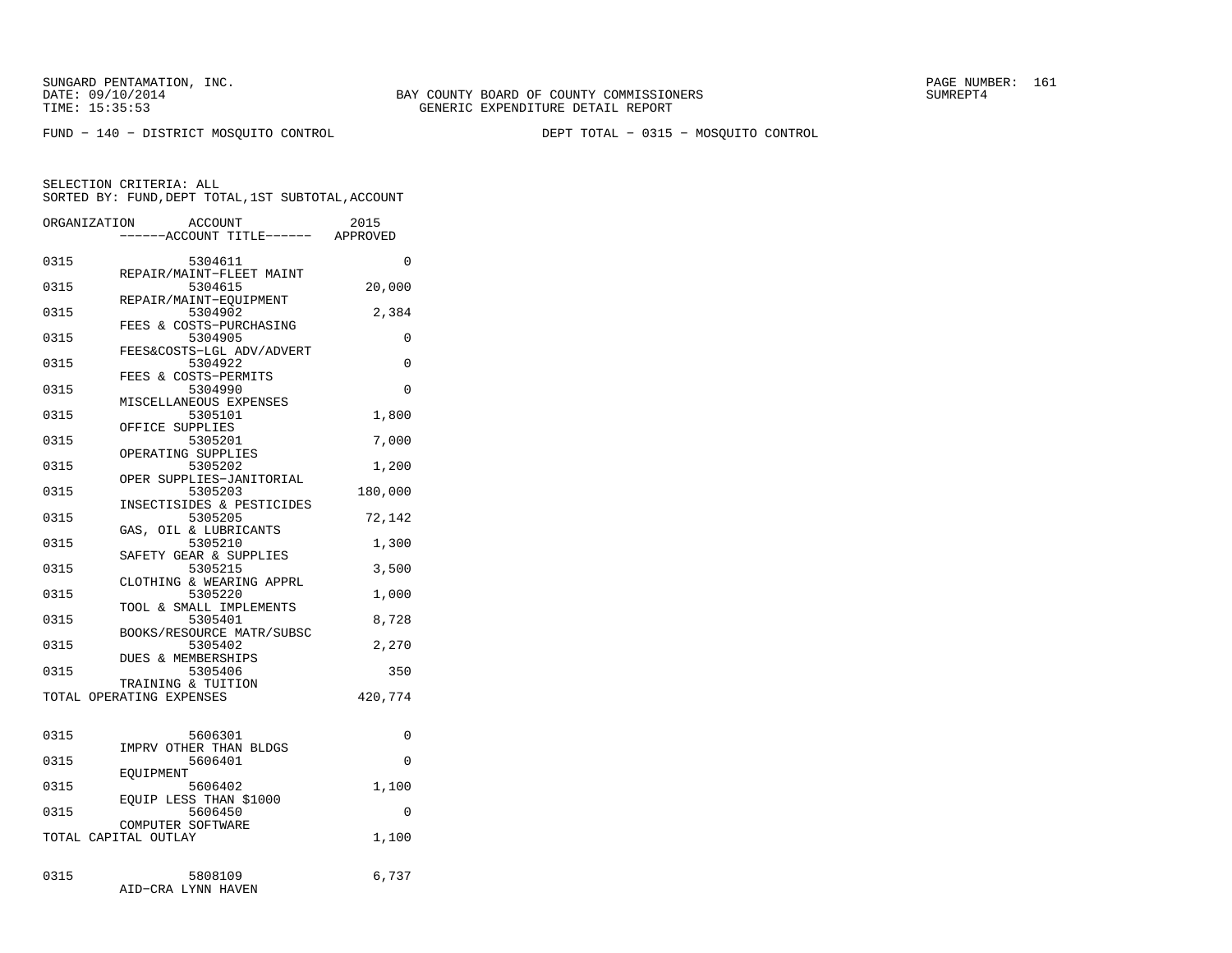FUND − 140 − DISTRICT MOSQUITO CONTROL DEPT TOTAL − 0315 − MOSQUITO CONTROL

| ORGANIZATION ACCOUNT            | ------ACCOUNT TITLE------ APPROVED   | 2015      |
|---------------------------------|--------------------------------------|-----------|
| 0315                            | 5808110                              | $\Omega$  |
| 0315                            | AID-CRA PIER PARK<br>5808190         | $\Omega$  |
| 0315                            | AID-CRA CEDAR GROVE<br>5808202       | $\Omega$  |
| 0315                            | AID-CRA SPRINGFIELD<br>5808204       | $\Omega$  |
| AID-CRA PARKER<br>0315          | 5808206                              | 747       |
|                                 | AID-CRA CALLAWAY                     |           |
| 0315                            | 5808207<br>AID-CRA PANAMA CITY / DIB | 47,740    |
| 0315                            | 5808208<br>AID-CRA P.C./MILLVILLE    | 6,402     |
| TOTAL GRANTS & AIDS             |                                      | 61,626    |
|                                 |                                      |           |
| 0315                            | 5905998<br>DEPRECIATION EXPENSE      | $\Omega$  |
| 0315                            | 5909910<br>RESERVE FOR CONTINGENCIES | 1,000     |
| 0315                            | 5909915<br>RESERVE FOR PAY ADJUSTMNT | $\Omega$  |
| 0315                            | 5909999                              | 143,721   |
| TOTAL NON-OPERATING EXPENSES    | RESERVE-CASH FORWARD                 | 144,721   |
| TOTAL MOSOUITO CONTROL          |                                      | 1,384,879 |
| TOTAL DISTRICT MOSOUITO CONTROL |                                      | 1,384,879 |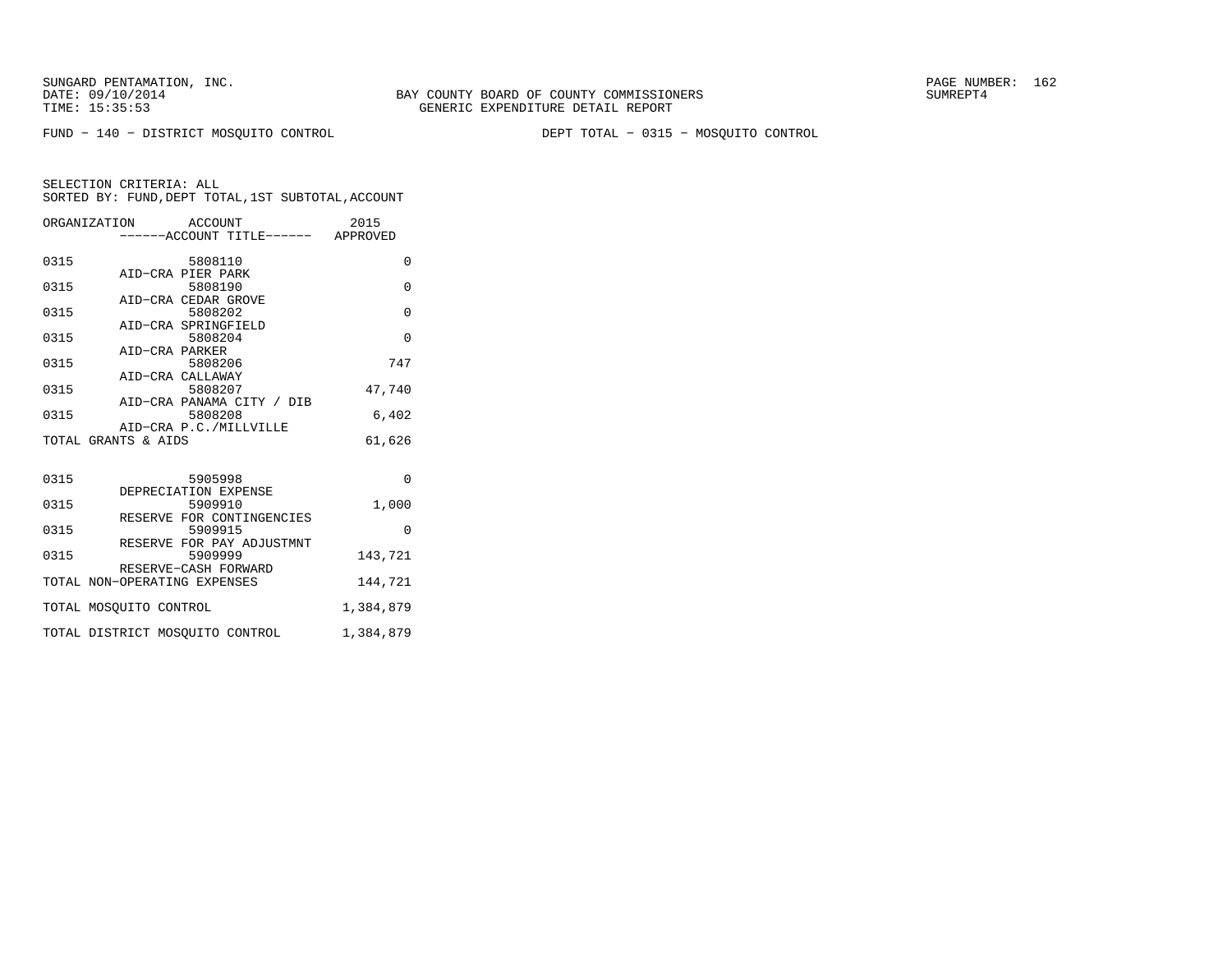FUND − 145 − MSTU−FIRE PROTECTION DEPT TOTAL − 0320 − FIRE SERVICES

| ORGANIZATION |                         | ACCOUNT<br>--ACCOUNT TITLE------     | 2015<br>APPROVED |
|--------------|-------------------------|--------------------------------------|------------------|
| 0320         |                         | 5101200<br>SALARIES & WAGES-REGULAR  | 2,460,372        |
| 0320         |                         | 5101205                              | 0                |
| 0320         |                         | SALARIES & WAGES-DISASTER<br>5101400 | 331,000          |
| 0320         |                         | SALARIES & WAGES-OVERTIME<br>5101405 | 0                |
| 0320         |                         | SALARIES-DISASTER O/T<br>5102100     | 213,540          |
| 0320         | FICA TAXES-MATCHING     | 5102200                              | 560,516          |
| 0320         |                         | RETIREMENT CONTRIBUTIONS<br>5102300  | 520,029          |
| 0320         |                         | LIFE & HEALTH INSURANCE<br>5102400   | 118,418          |
| 0320         |                         | WORKERS COMP. PREMIUMS<br>5102500    | 0                |
|              | TOTAL PERSONAL SERVICES | UNEMPLOYMENT COMPENSATION            | 4,203,875        |
| 0320         |                         | 5143101                              | 19,909           |
| 0320         | PROF                    | SRV-CO ATTORNEY<br>5143103           | 0                |
| 0320         | PROF                    | SRV-LABOR ATTNY<br>5143105           | 0                |
| 0320         | PROF                    | SRV-OTHER ATTNY<br>5303104           | $\Omega$         |
| 0320         | PROF                    | SRV-ENGINEERING<br>5303106           | 35,000           |
| 0320         | PROF                    | SRV-PHYSICLS/MEDICAL<br>5303107      | 13,500           |
| 0320         | PROF                    | SRV-SUBSTANCE TEST<br>5303110        | 3,500            |
| 0320         | PROF                    | SRV-BACKGROUND CHECK<br>5303401      | 45,000           |
| 0320         | CONTRACTED SERVICES     | 5303410                              | 0                |
| 0320         |                         | CONTR SRV-JANITORIAL<br>5303425      | 131,307          |
|              |                         | CONTR SRV-ADMIN FEES                 |                  |
| 0320         | CONTR                   | 5303446<br>SRV-FACILITIES            | 1,009            |
| 0320         | CONTR                   | 5303458<br>SRV-CTY OF CALLAWAY       | 115,000          |
| 0320         |                         | 5303459<br>CONTR SRV-LYNN HAVEN      | 0                |
| 0320         | CONTR                   | 5303461<br>SRV-MEXICO BEACH          | 15,000           |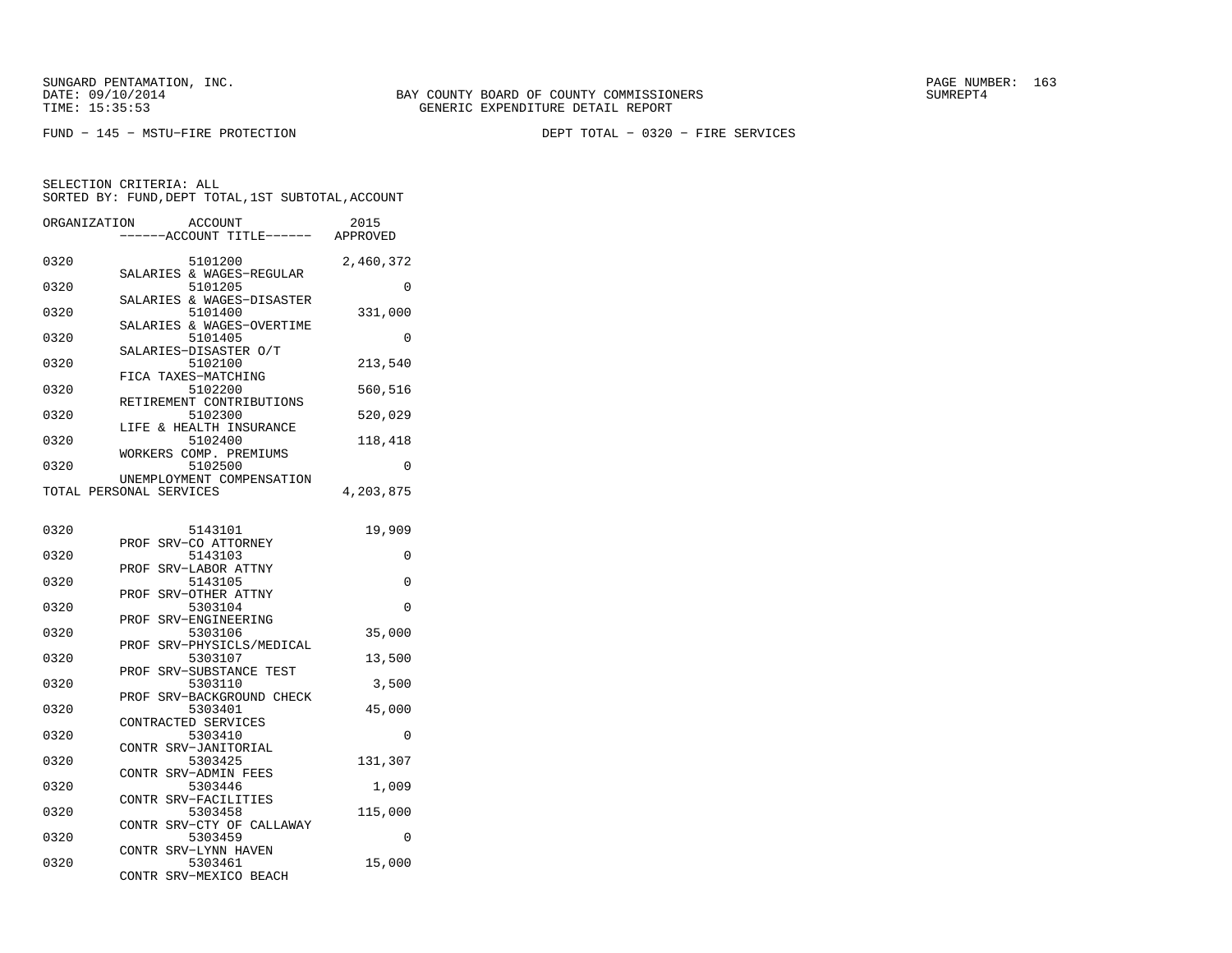FUND − 145 − MSTU−FIRE PROTECTION DEPT TOTAL − 0320 − FIRE SERVICES

| ORGANIZATION | ACCOUNT                       | 2015     |
|--------------|-------------------------------|----------|
|              | ---ACCOUNT TITLE------        | APPROVED |
| 0320         | 5303464                       | 0        |
|              | CONTR SRV-LAB                 |          |
| 0320         | 5303489                       | $\Omega$ |
|              | CONTR SRV-CITY OF SPRNGFL     |          |
| 0320         | 5304001                       | 2,500    |
|              | TRAVEL/TRAINING NON-LOCAL     |          |
| 0320         | 5304005                       | 0        |
|              | TRAVEL-LOCAL                  |          |
| 0320         | 5304101                       | 12,360   |
|              | COMMUNICATIONS SERVICES       |          |
| 0320         | 5304125                       | 500      |
|              | POSTAGE/TRANSP/FREIGHT        |          |
| 0320         | 5304301                       | 1,500    |
|              | UTILITY SERVICES              |          |
| 0320         | 5304410                       | 8,071    |
|              | RENTALS/LEASES-EQUIPMENT      |          |
| 0320         | 5304501                       | 361,825  |
|              | INSURANCE & BONDS             |          |
| 0320         | 5304601                       | 0        |
|              | DISASTER RECOVERY/RESTOR      |          |
| 0320         | 5304604                       | 1,000    |
|              | REPAIR/MAINT-BLD&GRD DEPT     |          |
| 0320         | 5304605                       | 1,000    |
|              | REPAIR/MAINT-BLDG & GRND      |          |
| 0320         | 5304610                       | 105,000  |
|              | REPAIR/MAINT-AUTO EQUIP       |          |
| 0320         | 5304611                       | 0        |
| 0320         | REPAIR/MAINT-FLEET MAINT      |          |
|              | 5304615                       | 55,000   |
|              | REPAIR/MAINT-EOUIPMENT        |          |
| 0320         | 5304701<br>PRINTING & BINDING | 500      |
| 0320         | 5304902                       | 9,880    |
|              | FEES & COSTS-PURCHASING       |          |
| 0320         | 5304905                       | 0        |
|              | FEES&COSTS-LGL ADV/ADVERT     |          |
| 0320         | 5304922                       | 1,600    |
|              | FEES & COSTS-PERMITS          |          |
| 0320         | 5304990                       | 0        |
|              | MISCELLANEOUS EXPENSES        |          |
| 0320         | 5305101                       | 4,000    |
|              | OFFICE SUPPLIES               |          |
| 0320         | 5305201                       | 5,000    |
|              | OPERATING SUPPLIES            |          |
| 0320         | 5305205                       | 133,000  |
|              | OIL & LUBRICANTS<br>GAS,      |          |
| 0320         | 5305208                       | 0        |
|              | OPERATING/PROMO EXPS          |          |
| 0320         | 5305210                       | 39,298   |
|              | SAFETY GEAR & SUPPLIES        |          |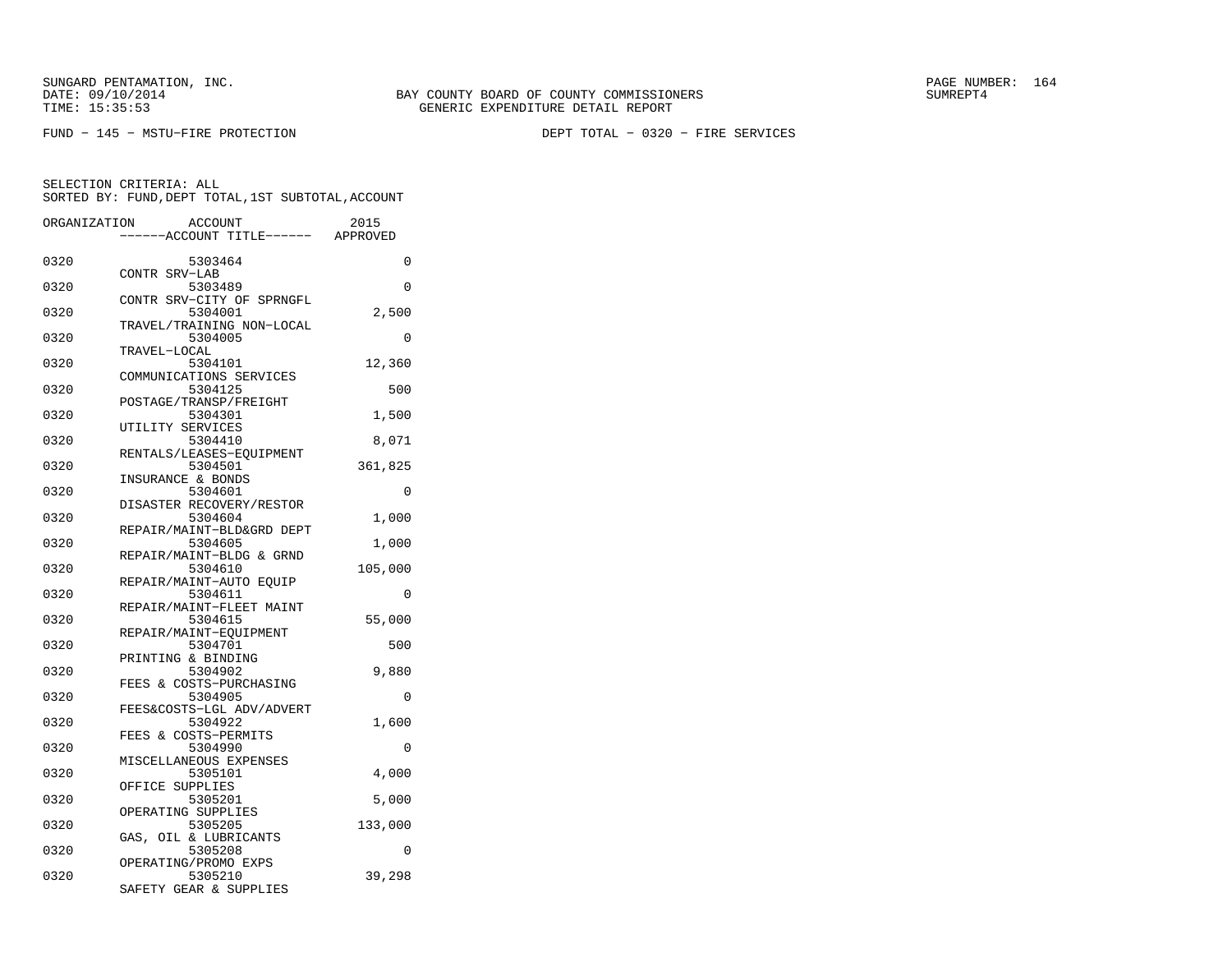SELECTION CRITERIA: ALL

FUND − 145 − MSTU−FIRE PROTECTION DEPT TOTAL − 0320 − FIRE SERVICES

 SORTED BY: FUND,DEPT TOTAL,1ST SUBTOTAL,ACCOUNTORGANIZATION ACCOUNT 2015−−−−−−ACCOUNT TITLE−−−−−− APPROVED

| 0320                                 | 5305215                                                                                                                                                               | 22,000                                |
|--------------------------------------|-----------------------------------------------------------------------------------------------------------------------------------------------------------------------|---------------------------------------|
| 0320                                 | CLOTHING & WEARING APPRL<br>5305220                                                                                                                                   | 0                                     |
| 0320                                 | TOOL & SMALL IMPLEMENTS<br>5305401                                                                                                                                    | $\Omega$                              |
| 0320                                 | BOOKS/RESOURCE MATR/SUBSC<br>5305402                                                                                                                                  | 3,000                                 |
| 0320                                 | <b>DUES &amp; MEMBERSHIPS</b><br>5305406                                                                                                                              | 30,000                                |
|                                      | TRAINING & TUITION<br>TOTAL OPERATING EXPENSES                                                                                                                        | 1,176,259                             |
| 0320<br>0320                         | 5606101<br>LAND<br>5606301                                                                                                                                            | 0<br>$\Omega$                         |
| 0320                                 | IMPRV OTHER THAN BLDGS<br>5606401                                                                                                                                     | 502,000                               |
| 0320                                 | EOUIPMENT<br>5606402                                                                                                                                                  | 2,000                                 |
| 0320                                 | EOUIP LESS THAN \$1000<br>5606450                                                                                                                                     | 8,000                                 |
|                                      | COMPUTER SOFTWARE<br>TOTAL CAPITAL OUTLAY                                                                                                                             | 512,000                               |
| 0320<br>0320<br>0320<br>0320<br>0320 | 5707105<br>PRINCIPAL-LOANS<br>5707205<br>INTEREST-LOANS<br>5707303<br>BOND ISSUE COSTS<br>5707316<br>PAYING AGENT/TRUSTEE-FEES<br>5707370<br>ARBITRAGE REBATE EXPENSE | 377,969<br>272,048<br>0<br>0<br>1,000 |
|                                      | TOTAL DEBT SERVICE                                                                                                                                                    | 651,017                               |
| 0320<br>0320                         | 5808173<br>GRANT-FIRE EMT/PARAMEDIC<br>5808201<br>AID-PRIVATE ORGANIZATIONS<br>TOTAL GRANTS & AIDS                                                                    | 0<br>0<br>0                           |
| 0320                                 | 5905908                                                                                                                                                               | 0                                     |
| 0320                                 | LOSS ON DISPOSAL<br>5905998<br>DEPRECIATION EXPENSE                                                                                                                   | 0                                     |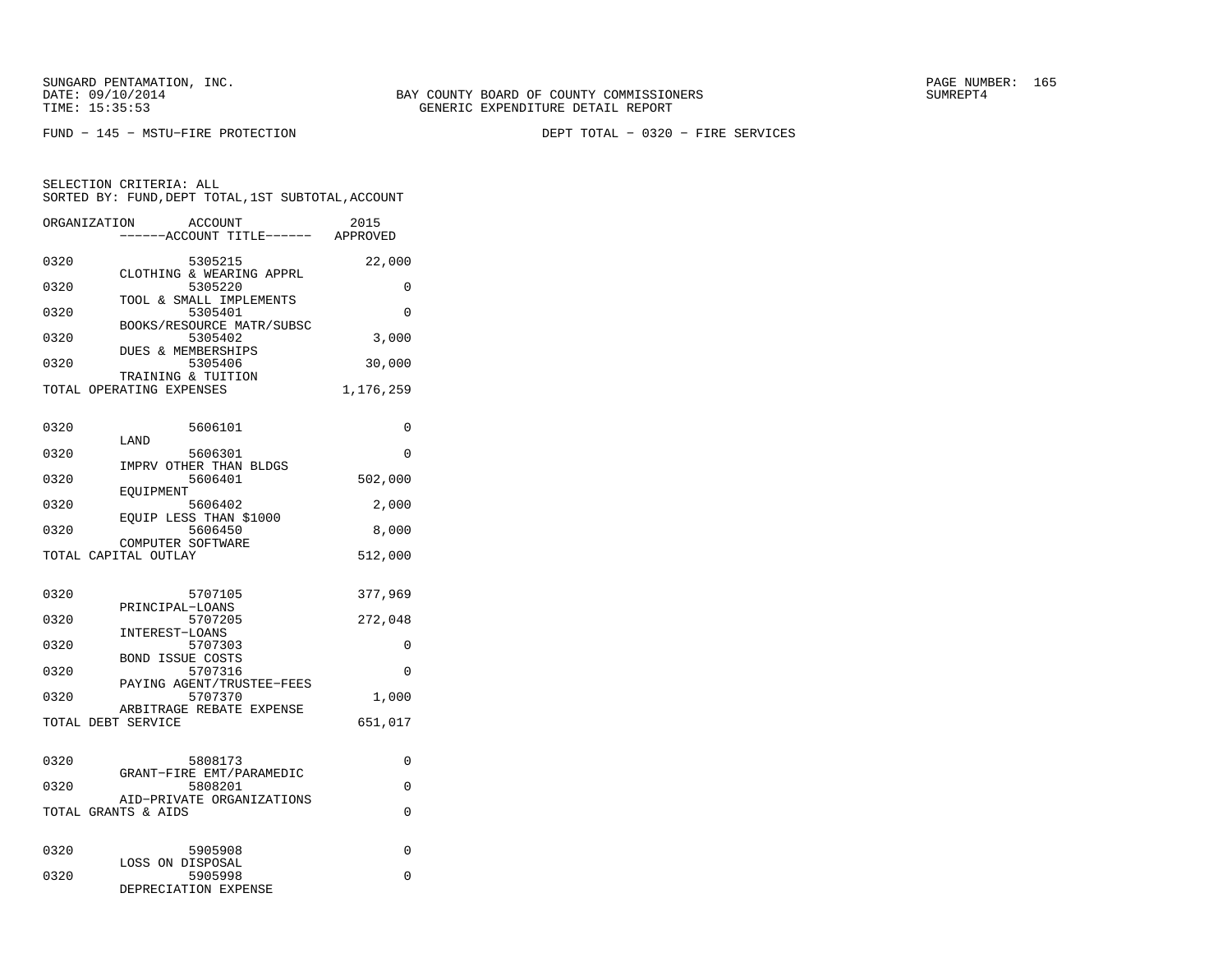FUND − 145 − MSTU−FIRE PROTECTION DEPT TOTAL − 0320 − FIRE SERVICES

| ORGANIZATION | ACCOUNT                        | 2015      |
|--------------|--------------------------------|-----------|
|              | ------ACCOUNT TITLE------      | APPROVED  |
| 0320         | 5909910                        | O         |
|              | RESERVE FOR CONTINGENCIES      |           |
| 0320         | 5909913<br>RESERVE-IMPACT FEES | 60,000    |
| 0320         | 5909915                        | U         |
|              | RESERVE FOR PAY ADJUSTMNT      |           |
| 0320         | 5909999                        | 484,198   |
|              | RESERVE-CASH FORWARD           |           |
|              | TOTAL NON-OPERATING EXPENSES   | 544,198   |
|              | TOTAL FIRE SERVICES            | 7,087,349 |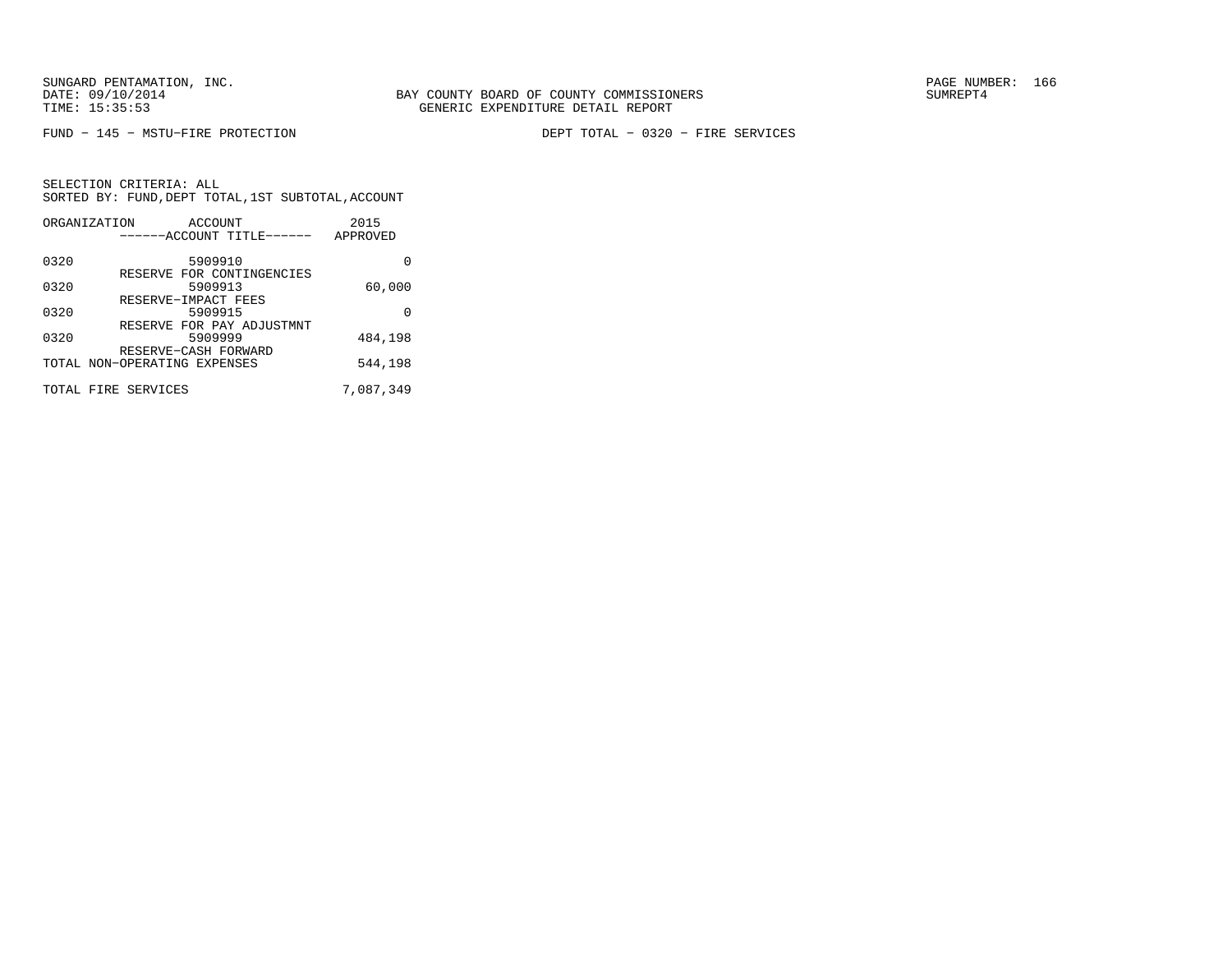BAY COUNTY BOARD OF COUNTY COMMISSIONERS TIME: 15:35:53 GENERIC EXPENDITURE DETAIL REPORT

FUND − 145 − MSTU−FIRE PROTECTION DEPT TOTAL − 0321 − THOMAS DRIVE FIRE DIST

|      | ORGANIZATION<br><b>ACCOUNT</b><br>----ACCOUNT TITLE------ APPROVED | 2015     |
|------|--------------------------------------------------------------------|----------|
| 0321 | 5303446                                                            | 7,890    |
| 0321 | CONTR SRV-FACILITIES<br>5304101                                    | 3,420    |
| 0321 | COMMUNICATIONS SERVICES<br>5304125                                 | $\Omega$ |
| 0321 | POSTAGE/TRANSP/FREIGHT<br>5304301                                  | 29,000   |
| 0321 | UTILITY SERVICES<br>5304410                                        | 2,275    |
| 0321 | RENTALS/LEASES-EOUIPMENT<br>5304604                                | 1,500    |
| 0321 | REPAIR/MAINT-BLD&GRD DEPT<br>5304605                               | 11,300   |
| 0321 | REPAIR/MAINT-BLDG & GRND<br>5304610                                | 0        |
| 0321 | REPAIR/MAINT-AUTO EOUIP<br>5304611                                 | 0        |
| 0321 | REPAIR/MAINT-FLEET MAINT<br>5304615                                | $\Omega$ |
| 0321 | REPAIR/MAINT-EQUIPMENT<br>5304902                                  | $\Omega$ |
| 0321 | FEES & COSTS-PURCHASING<br>5305101                                 | 750      |
| 0321 | OFFICE SUPPLIES<br>5305201                                         | 1,500    |
| 0321 | OPERATING SUPPLIES<br>5305205                                      | 0        |
| 0321 | GAS, OIL & LUBRICANTS<br>5305210                                   | 0        |
|      | SAFETY GEAR & SUPPLIES<br>TOTAL OPERATING EXPENSES                 | 57,635   |
| 0321 | 5606301                                                            | 0        |
| 0321 | IMPRV OTHER THAN BLDGS<br>5606401                                  | $\Omega$ |
| 0321 | EOUIPMENT<br>5606402                                               | 1,500    |
|      | EQUIP LESS THAN \$1000<br>TOTAL CAPITAL OUTLAY                     | 1,500    |
|      |                                                                    |          |
| 0321 | 5808201<br>AID-PRIVATE ORGANIZATIONS                               | 0        |
|      | TOTAL GRANTS & AIDS                                                | $\Omega$ |
|      | TOTAL THOMAS DRIVE FIRE DIST                                       | 59,135   |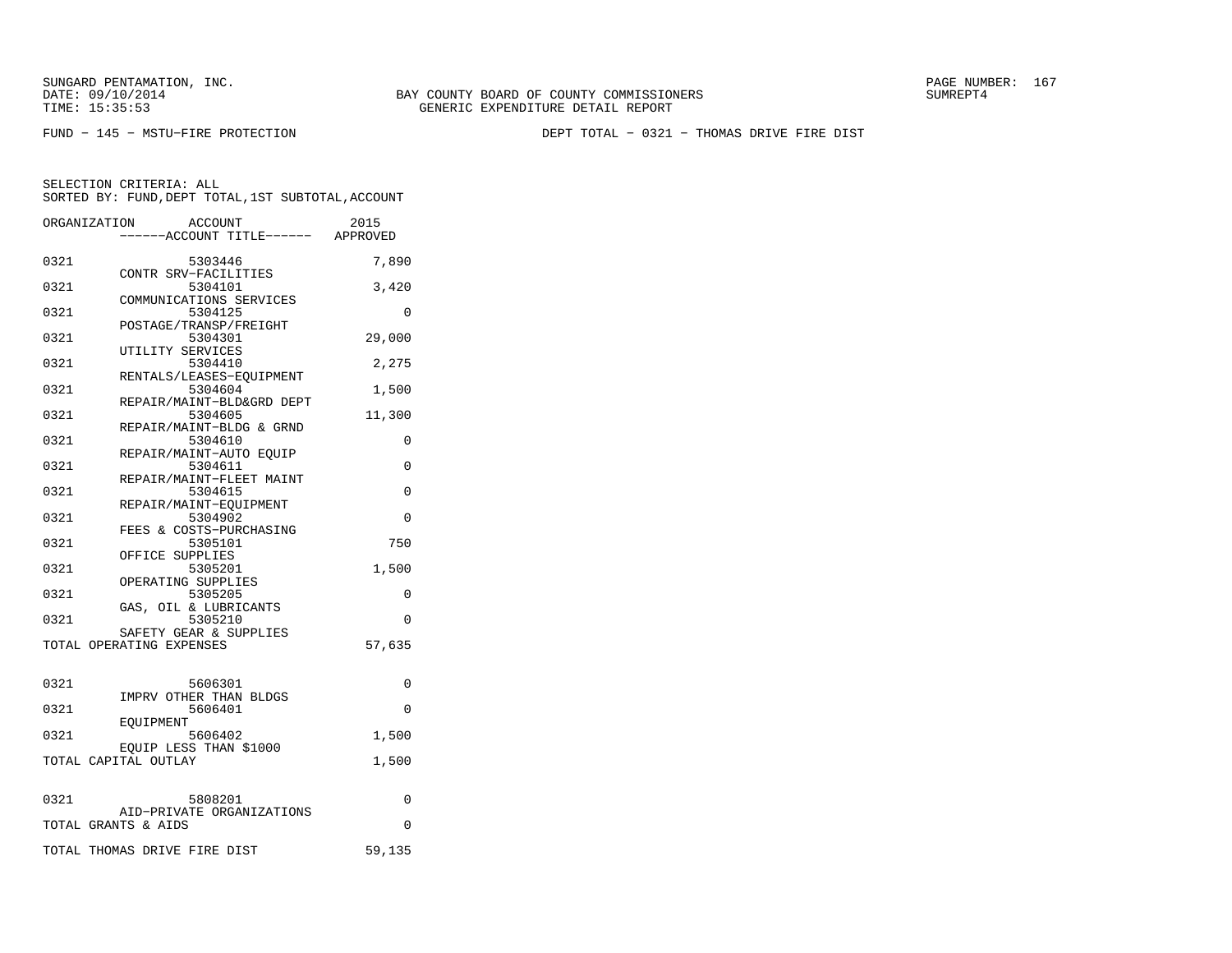SUNGARD PENTAMATION, INC.<br>DATE: 09/10/2014 SUMRER: 168 SUNG BAY COUNTY BOARD OF COUNTY COMMISSIONERS

FUND − 145 − MSTU−FIRE PROTECTION DEPT TOTAL − 0322 − WEST END FIRE DIST

|      | ORGANIZATION<br>ACCOUNT<br>-----ACCOUNT TITLE------ APPROVED | 2015        |
|------|--------------------------------------------------------------|-------------|
|      |                                                              |             |
| 0322 | 5303446<br>CONTR SRV-FACILITIES                              | 2,779       |
| 0322 | 5304101<br>COMMUNICATIONS SERVICES                           | 1,680       |
| 0322 | 5304301                                                      | 34,000      |
| 0322 | UTILITY SERVICES<br>5304410                                  | 2,075       |
| 0322 | RENTALS/LEASES-EOUIPMENT<br>5304604                          | 0           |
| 0322 | REPAIR/MAINT-BLD&GRD DEPT<br>5304605                         | 2,195       |
| 0322 | REPAIR/MAINT-BLDG & GRND<br>5304610                          | 0           |
| 0322 | REPAIR/MAINT-AUTO EQUIP<br>5304611                           | $\Omega$    |
| 0322 | REPAIR/MAINT-FLEET MAINT<br>5304615                          | $\mathbf 0$ |
| 0322 | REPAIR/MAINT-EOUIPMENT<br>5304902                            | $\Omega$    |
| 0322 | FEES & COSTS-PURCHASING<br>5305101                           | 300         |
| 0322 | OFFICE SUPPLIES<br>5305201                                   | 375         |
| 0322 | OPERATING SUPPLIES                                           |             |
|      | 5305205<br>GAS, OIL & LUBRICANTS                             | $\Omega$    |
| 0322 | 5305220<br>TOOL & SMALL IMPLEMENTS                           | $\Omega$    |
|      | TOTAL OPERATING EXPENSES                                     | 43,404      |
| 0322 | 5606401                                                      | $\Omega$    |
| 0322 | EOUIPMENT<br>5606402                                         | 375         |
|      | EQUIP LESS THAN \$1000<br>TOTAL CAPITAL OUTLAY               | 375         |
|      |                                                              |             |
|      | TOTAL WEST END FIRE DIST                                     | 43,779      |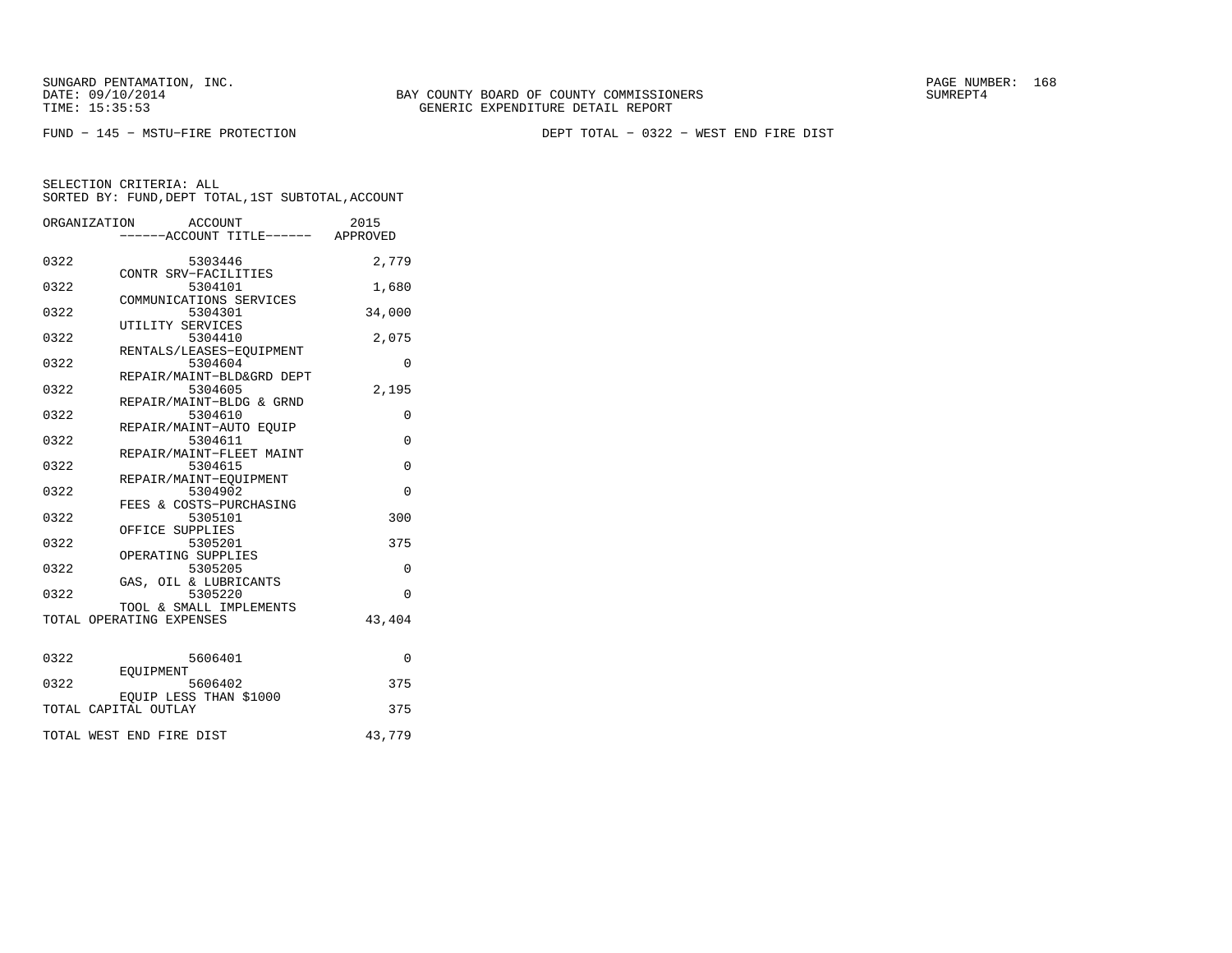FUND − 145 − MSTU−FIRE PROTECTION DEPT TOTAL − 0323 − WEST BAY/WOODVILLE FIRE

|      | ORGANIZATION<br>ACCOUNT<br>----ACCOUNT TITLE------ APPROVED | 2015        |
|------|-------------------------------------------------------------|-------------|
|      |                                                             |             |
| 0323 | 5304101                                                     | 1,440       |
|      | COMMUNICATIONS SERVICES                                     |             |
| 0323 | 5304125                                                     | $\Omega$    |
|      | POSTAGE/TRANSP/FREIGHT                                      |             |
| 0323 | 5304301                                                     | 5,000       |
|      | UTILITY SERVICES                                            |             |
| 0323 | 5304410                                                     | 700         |
|      | RENTALS/LEASES-EOUIPMENT                                    |             |
| 0323 | 5304604                                                     | 1,000       |
|      | REPAIR/MAINT-BLD&GRD DEPT                                   |             |
| 0323 | 5304605                                                     | $\Omega$    |
| 0323 | REPAIR/MAINT-BLDG & GRND<br>5304610                         | $\mathbf 0$ |
|      | REPAIR/MAINT-AUTO EOUIP                                     |             |
| 0323 | 5304611                                                     | $\Omega$    |
|      | REPAIR/MAINT-FLEET MAINT                                    |             |
| 0323 | 5304615                                                     | $\Omega$    |
|      | REPAIR/MAINT-EQUIPMENT                                      |             |
| 0323 | 5304902                                                     | $\Omega$    |
|      | FEES & COSTS-PURCHASING                                     |             |
| 0323 | 5305101                                                     | 500         |
|      | OFFICE SUPPLIES                                             |             |
| 0323 | 5305201                                                     | 250         |
|      | OPERATING SUPPLIES                                          |             |
| 0323 | 5305202                                                     | 0           |
|      | OPER SUPPLIES-JANITORIAL                                    |             |
| 0323 | 5305205                                                     | $\Omega$    |
|      | GAS, OIL & LUBRICANTS                                       |             |
|      | TOTAL OPERATING EXPENSES                                    | 8,890       |
|      |                                                             |             |
|      |                                                             |             |
| 0323 | 5606402                                                     | 250         |
|      | EQUIP LESS THAN \$1000                                      |             |
|      | TOTAL CAPITAL OUTLAY                                        | 250         |
|      |                                                             |             |
|      | TOTAL WEST BAY/WOODVILLE FIRE                               | 9,140       |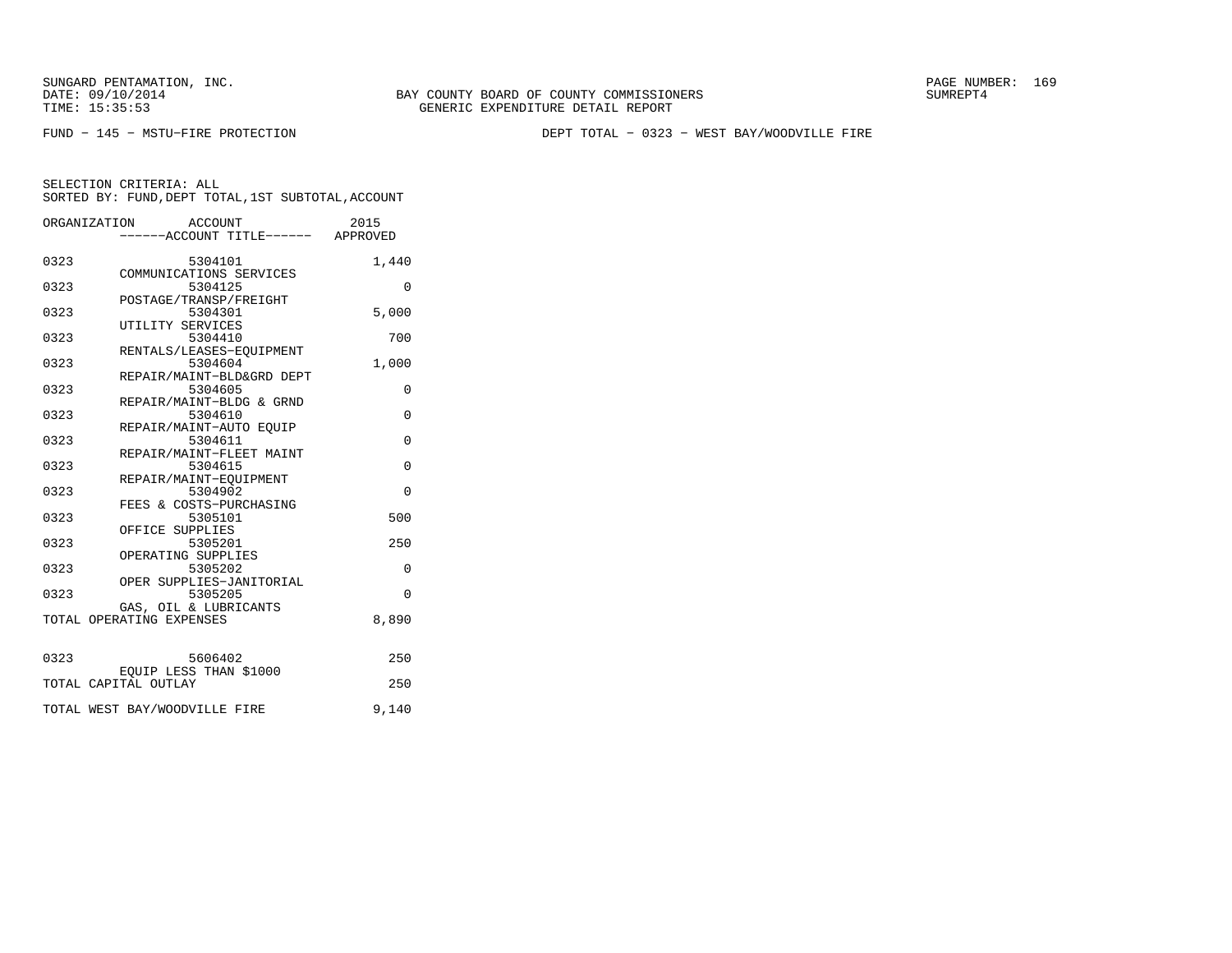TIME: 15:35:53 GENERIC EXPENDITURE DETAIL REPORT

BAY COUNTY BOARD OF COUNTY COMMISSIONERS

FUND − 145 − MSTU−FIRE PROTECTION DEPT TOTAL − 0324 − NORTHWEST SIDE FIRE DIST

|  |  | SORIED BY: FUND,DEPI IOIAL,ISI SUBIOIAL,ACCOUNI |
|--|--|-------------------------------------------------|
|  |  |                                                 |

|      | ORGANIZATION<br>ACCOUNT            | 2015        |
|------|------------------------------------|-------------|
|      | ------ACCOUNT TITLE------ APPROVED |             |
|      |                                    |             |
| 0324 | 5304101                            | 1,440       |
|      | COMMUNICATIONS SERVICES            |             |
| 0324 | 5304301                            | 5,000       |
|      | UTILITY SERVICES                   |             |
| 0324 | 5304410                            | 100         |
|      | RENTALS/LEASES-EOUIPMENT           |             |
| 0324 | 5304604                            | 1,200       |
|      | REPAIR/MAINT-BLD&GRD DEPT          |             |
| 0324 | 5304605                            | 0           |
|      | REPAIR/MAINT-BLDG & GRND           |             |
| 0324 | 5304610                            | $\Omega$    |
|      | REPAIR/MAINT-AUTO EOUIP            |             |
| 0324 | 5304611                            | 0           |
|      | REPAIR/MAINT-FLEET MAINT           |             |
| 0324 | 5304615                            | $\mathbf 0$ |
|      | REPAIR/MAINT-EQUIPMENT             |             |
| 0324 | 5304902                            | $\Omega$    |
|      | FEES & COSTS-PURCHASING            |             |
| 0324 | 5304990                            | $\Omega$    |
|      | MISCELLANEOUS EXPENSES             |             |
| 0324 | 5305101                            | 350         |
|      | OFFICE SUPPLIES                    |             |
| 0324 | 5305201                            | 500         |
|      | OPERATING SUPPLIES                 |             |
| 0324 | 5305205                            | 0           |
|      | GAS, OIL & LUBRICANTS              |             |
|      | TOTAL OPERATING EXPENSES           | 8,590       |
|      |                                    |             |
|      |                                    |             |
| 0324 | 5606401                            | $\Omega$    |
|      | EOUIPMENT                          |             |
| 0324 | 5606402                            | 500         |
|      | EOUIP LESS THAN \$1000             |             |
|      | TOTAL CAPITAL OUTLAY               | 500         |
|      |                                    |             |
|      | TOTAL NORTHWEST SIDE FIRE DIST     | 9,090       |
|      |                                    |             |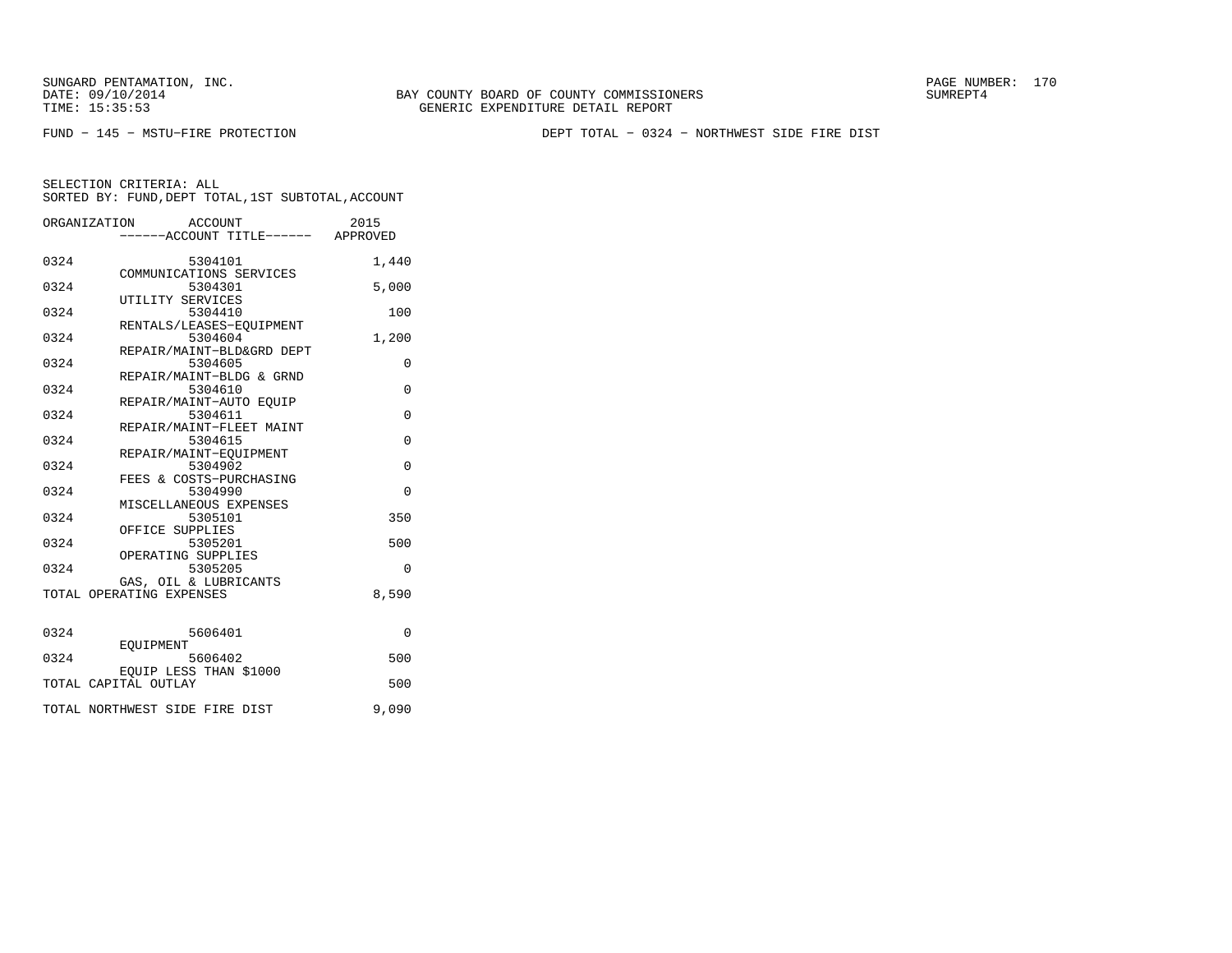FUND − 145 − MSTU−FIRE PROTECTION DEPT TOTAL − 0325 − SOUTHPORT FIRE DIST

|      | ORGANIZATION<br>ACCOUNT<br>-----ACCOUNT TITLE------ APPROVED | 2015        |
|------|--------------------------------------------------------------|-------------|
| 0325 | 5303446                                                      | 1,332       |
| 0325 | CONTR SRV-FACILITIES<br>5304101                              | 1,740       |
| 0325 | COMMUNICATIONS SERVICES<br>5304301                           | 7,100       |
| 0325 | UTILITY SERVICES<br>5304410                                  | 1,787       |
| 0325 | RENTALS/LEASES-EQUIPMENT<br>5304604                          | 3,000       |
| 0325 | REPAIR/MAINT-BLD&GRD DEPT<br>5304605                         | 0           |
| 0325 | REPAIR/MAINT-BLDG & GRND<br>5304610                          | $\Omega$    |
| 0325 | REPAIR/MAINT-AUTO EQUIP<br>5304611                           | $\mathbf 0$ |
| 0325 | REPAIR/MAINT-FLEET MAINT<br>5304615                          | $\Omega$    |
| 0325 | REPAIR/MAINT-EOUIPMENT<br>5304902                            | $\Omega$    |
| 0325 | FEES & COSTS-PURCHASING<br>5304990                           | $\Omega$    |
| 0325 | MISCELLANEOUS EXPENSES<br>5305101                            | 400         |
| 0325 | OFFICE SUPPLIES<br>5305201                                   | 750         |
| 0325 | OPERATING SUPPLIES<br>5305205                                | 0           |
| 0325 | GAS, OIL & LUBRICANTS<br>5305210                             | $\Omega$    |
|      | SAFETY GEAR & SUPPLIES<br>TOTAL OPERATING EXPENSES           | 16,109      |
|      |                                                              |             |
| 0325 | 5606401<br>EOUIPMENT                                         | $\Omega$    |
| 0325 | 5606402<br>EQUIP LESS THAN \$1000                            | 750         |
|      | TOTAL CAPITAL OUTLAY                                         | 750         |
|      | TOTAL SOUTHPORT FIRE DIST                                    | 16,859      |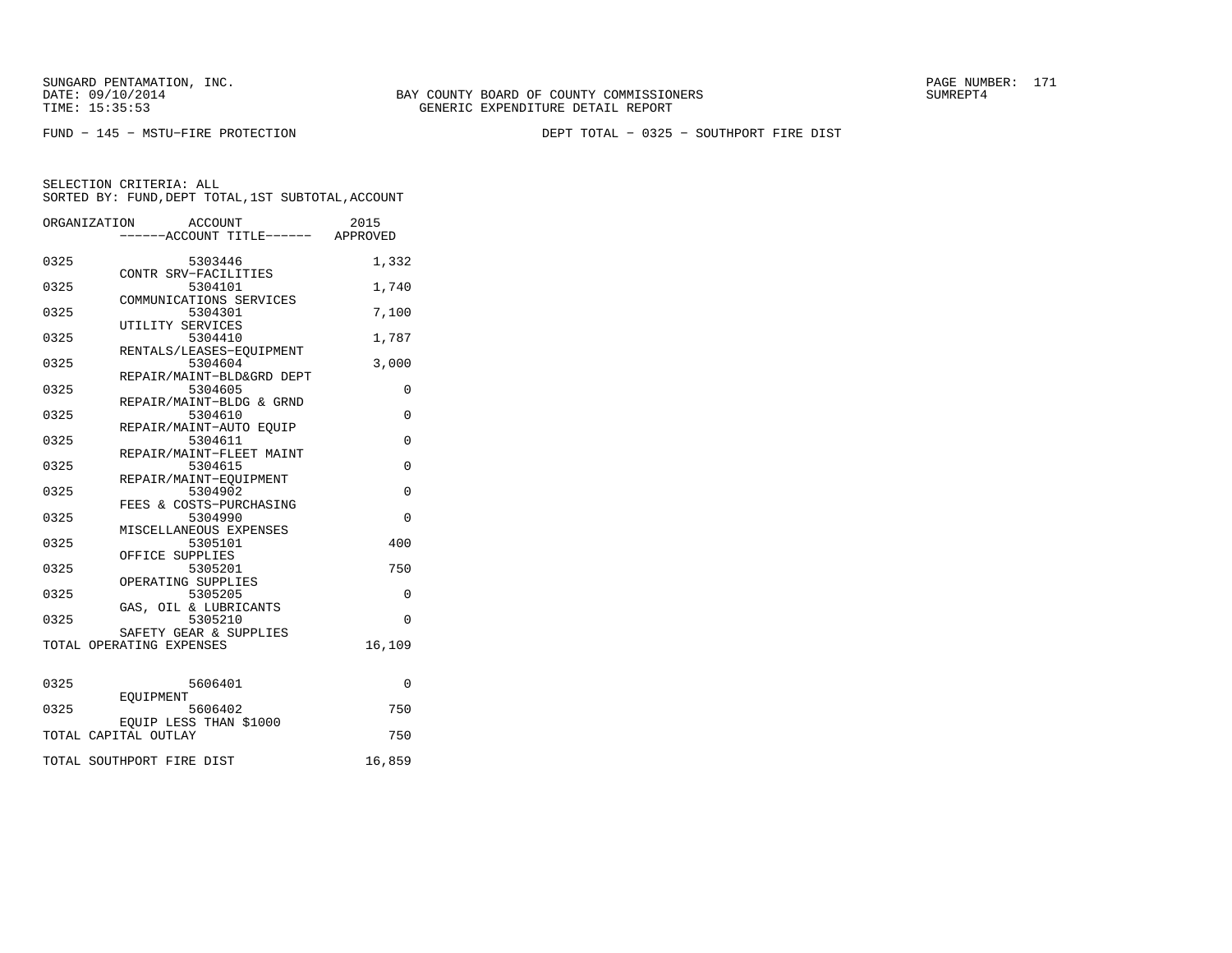FUND − 145 − MSTU−FIRE PROTECTION DEPT TOTAL − 0326 − SAND HILLS FIRE DIST

| ORGANIZATION         |           | ACCOUNT                                             |                           | 2015                            |
|----------------------|-----------|-----------------------------------------------------|---------------------------|---------------------------------|
|                      |           |                                                     |                           | ---ACCOUNT TITLE------ APPROVED |
| 0326                 |           | 5303446<br>CONTR SRV-FACILITIES                     |                           | 12,895                          |
| 0326                 |           | 5303464                                             |                           | 0                               |
| 0326                 |           | CONTR SRV-LAB<br>5304101                            |                           | 2,580                           |
| 0326                 |           | 5304301                                             | COMMUNICATIONS SERVICES   | 28,000                          |
| 0326                 |           | UTILITY SERVICES<br>5304410                         |                           | 1,075                           |
| 0326                 |           | 5304604                                             | RENTALS/LEASES-EOUIPMENT  | 0                               |
| 0326                 |           | 5304605                                             | REPAIR/MAINT-BLD&GRD DEPT | 2,434                           |
| 0326                 |           | 5304610                                             | REPAIR/MAINT-BLDG & GRND  | 0                               |
|                      |           | REPAIR/MAINT-AUTO EQUIP                             |                           |                                 |
| 0326                 |           | 5304611                                             | REPAIR/MAINT-FLEET MAINT  | $\Omega$                        |
| 0326                 |           | 5304615<br>REPAIR/MAINT-EOUIPMENT                   |                           | 0                               |
| 0326                 |           | 5304902<br>FEES & COSTS-PURCHASING                  |                           | 0                               |
| 0326                 |           | 5304990<br>MISCELLANEOUS EXPENSES                   |                           | 0                               |
| 0326                 |           | 5305101<br>OFFICE SUPPLIES                          |                           | 200                             |
| 0326                 |           | 5305201                                             |                           | 600                             |
| 0326                 |           | OPERATING SUPPLIES<br>5305202                       |                           | 0                               |
| 0326                 |           | 5305205                                             | OPER SUPPLIES-JANITORIAL  | 0                               |
| 0326                 |           | GAS, OIL & LUBRICANTS<br>5305215                    |                           | $\Omega$                        |
| 0326                 |           | 5305220                                             | CLOTHING & WEARING APPRL  | $\Omega$                        |
|                      |           | TOOL & SMALL IMPLEMENTS<br>TOTAL OPERATING EXPENSES |                           | 47,784                          |
|                      |           |                                                     |                           |                                 |
| 0326                 | EOUIPMENT | 5606401                                             |                           | 0                               |
| 0326                 |           | 5606402                                             |                           | 600                             |
| TOTAL CAPITAL OUTLAY |           | EQUIP LESS THAN \$1000                              |                           | 600                             |
|                      |           | TOTAL SAND HILLS FIRE DIST                          |                           | 48,384                          |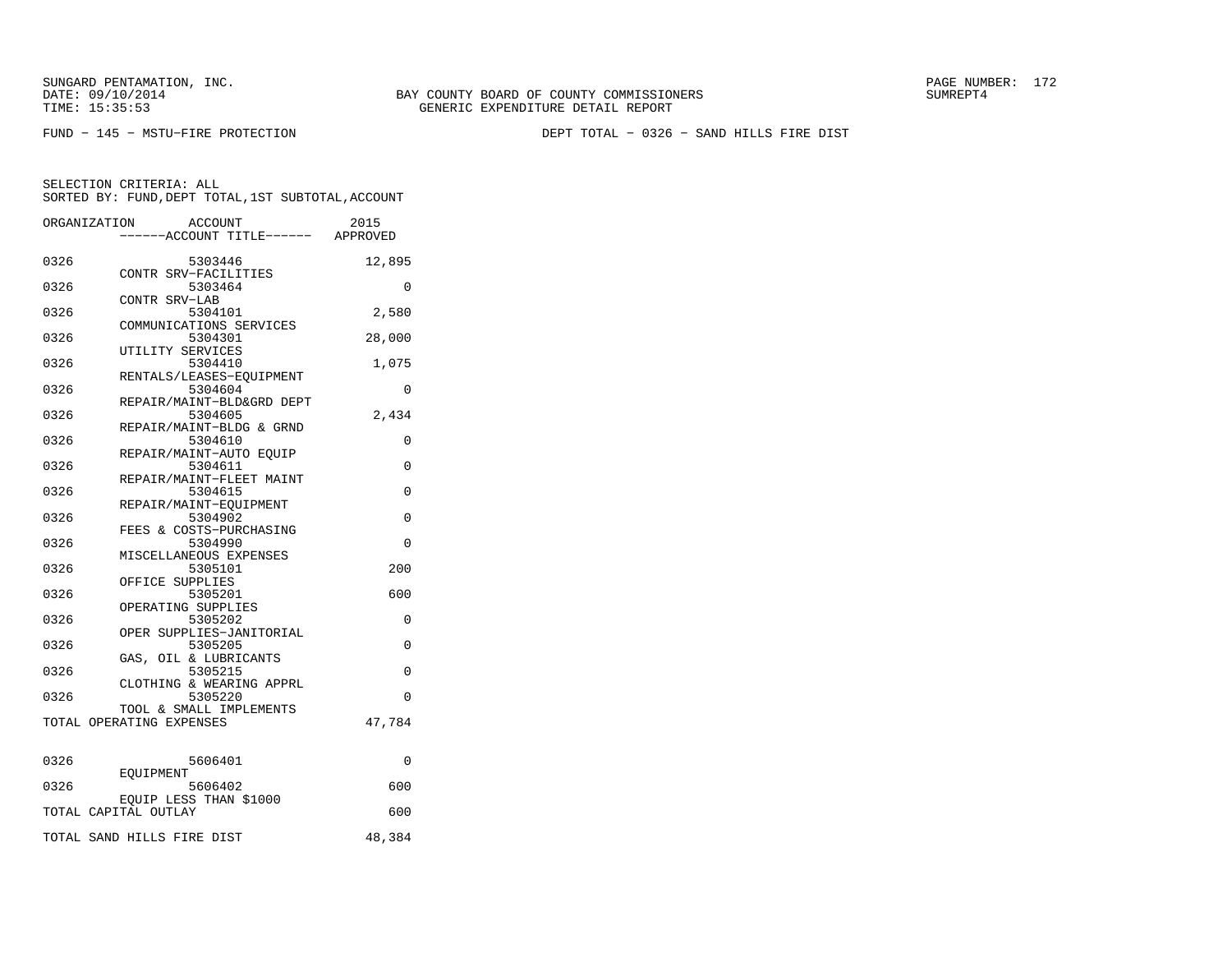FUND − 145 − MSTU−FIRE PROTECTION DEPT TOTAL − 0327 − GREEN HILLS FIRE DIST

|      | ACCOUNT<br>ORGANIZATION<br>----ACCOUNT TITLE------ APPROVED  | 2015        |
|------|--------------------------------------------------------------|-------------|
| 0327 | 5303464<br>CONTR SRV-LAB                                     | 200         |
| 0327 | 5304101<br>COMMUNICATIONS SERVICES                           | 4,140       |
| 0327 | 5304301<br>UTILITY SERVICES                                  | 6,000       |
| 0327 | 5304410<br>RENTALS/LEASES-EOUIPMENT                          | 100         |
| 0327 | 5304604<br>REPAIR/MAINT-BLD&GRD DEPT                         | 1,000       |
| 0327 | 5304605<br>REPAIR/MAINT-BLDG & GRND                          | 0           |
| 0327 | 5304610<br>REPAIR/MAINT-AUTO EOUIP                           | $\mathbf 0$ |
| 0327 | 5304611<br>REPAIR/MAINT-FLEET MAINT                          | $\Omega$    |
| 0327 | 5304615                                                      | 0           |
| 0327 | REPAIR/MAINT-EQUIPMENT<br>5304902<br>FEES & COSTS-PURCHASING | $\Omega$    |
| 0327 | 5305101<br>OFFICE SUPPLIES                                   | 100         |
| 0327 | 5305201<br>OPERATING SUPPLIES                                | 100         |
| 0327 | 5305205<br>GAS, OIL & LUBRICANTS                             | $\Omega$    |
| 0327 | 5305220<br>TOOL & SMALL IMPLEMENTS                           | $\Omega$    |
|      | TOTAL OPERATING EXPENSES                                     | 11,640      |
| 0327 | 5606402                                                      | $\Omega$    |
|      | EQUIP LESS THAN \$1000<br>TOTAL CAPITAL OUTLAY               | $\Omega$    |
|      | TOTAL GREEN HILLS FIRE DIST                                  | 11,640      |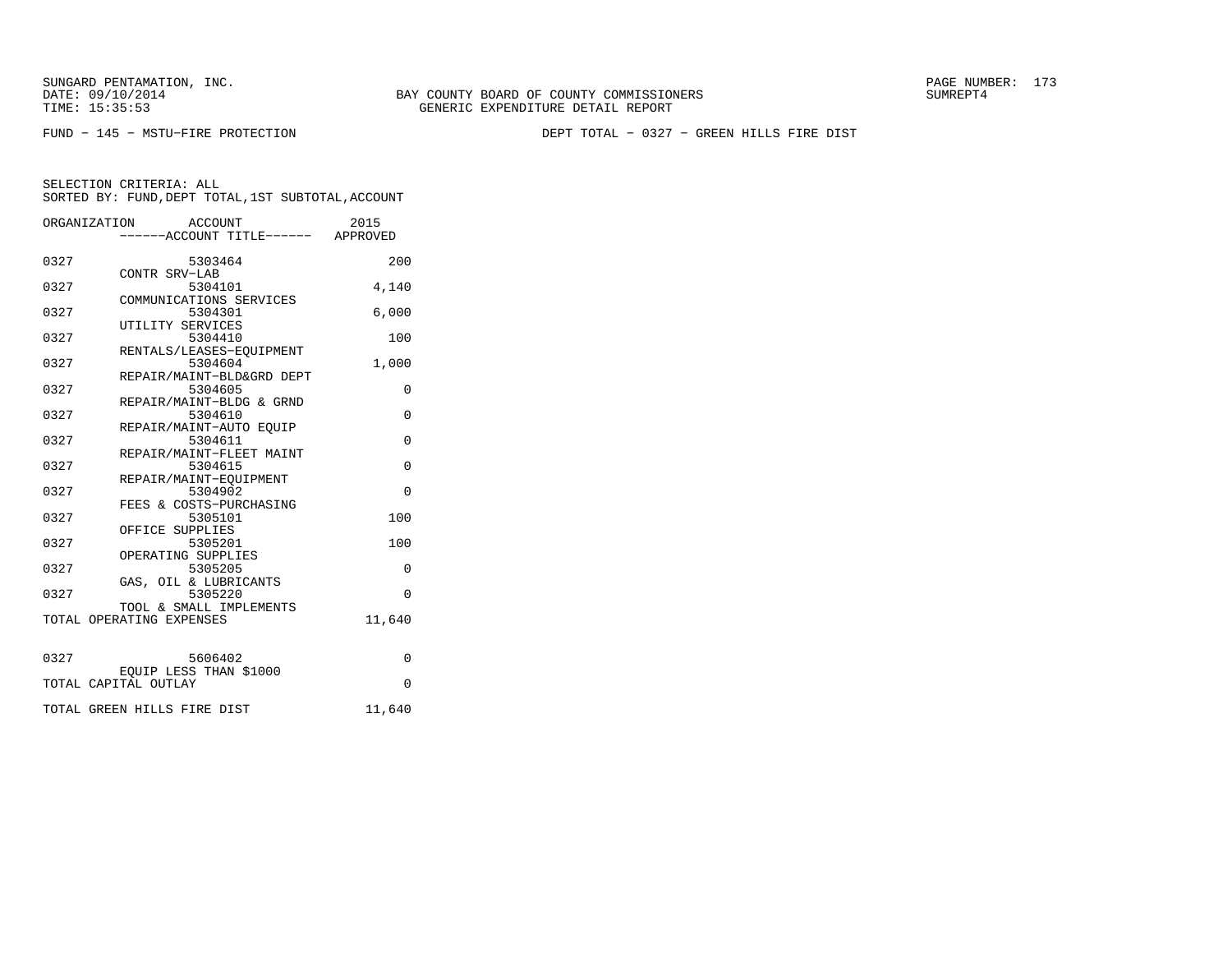BAY COUNTY BOARD OF COUNTY COMMISSIONERS TIME: 15:35:53 GENERIC EXPENDITURE DETAIL REPORT

FUND − 145 − MSTU−FIRE PROTECTION DEPT TOTAL − 0328 − BEAR CREEK/YOUNGSTOWN

| ----ACCOUNT TITLE------ APPROVED<br>0328<br>5303401<br>$\Omega$<br>CONTRACTED SERVICES<br>10,755<br>0328<br>5303446<br>CONTR SRV-FACILITIES<br>0328<br>5303464<br>100<br>CONTR SRV-LAB<br>0328<br>5304101<br>2,340<br>COMMUNICATIONS SERVICES<br>0328<br>5304301<br>29,000<br>UTILITY SERVICES<br>0328<br>5304410<br>1,787<br>RENTALS/LEASES-EOUIPMENT<br>0328<br>5304604<br>0<br>REPAIR/MAINT-BLD&GRD DEPT<br>0328<br>5304605<br>2,235<br>REPAIR/MAINT-BLDG & GRND<br>0328<br>5304610<br>0<br>REPAIR/MAINT-AUTO EOUIP<br>0328<br>5304611<br>0<br>REPAIR/MAINT-FLEET MAINT<br>0328<br>5304615<br>0<br>REPAIR/MAINT-EOUIPMENT<br>0328<br>$\Omega$<br>5304902<br>FEES & COSTS-PURCHASING<br>0328<br>5304990<br>$\Omega$<br>MISCELLANEOUS EXPENSES<br>0328<br>5305101<br>250<br>OFFICE SUPPLIES<br>0328<br>5305201<br>500 | ORGANIZATION<br>ACCOUNT | 2015 |
|------------------------------------------------------------------------------------------------------------------------------------------------------------------------------------------------------------------------------------------------------------------------------------------------------------------------------------------------------------------------------------------------------------------------------------------------------------------------------------------------------------------------------------------------------------------------------------------------------------------------------------------------------------------------------------------------------------------------------------------------------------------------------------------------------------------------|-------------------------|------|
|                                                                                                                                                                                                                                                                                                                                                                                                                                                                                                                                                                                                                                                                                                                                                                                                                        |                         |      |
|                                                                                                                                                                                                                                                                                                                                                                                                                                                                                                                                                                                                                                                                                                                                                                                                                        |                         |      |
|                                                                                                                                                                                                                                                                                                                                                                                                                                                                                                                                                                                                                                                                                                                                                                                                                        |                         |      |
|                                                                                                                                                                                                                                                                                                                                                                                                                                                                                                                                                                                                                                                                                                                                                                                                                        |                         |      |
|                                                                                                                                                                                                                                                                                                                                                                                                                                                                                                                                                                                                                                                                                                                                                                                                                        |                         |      |
|                                                                                                                                                                                                                                                                                                                                                                                                                                                                                                                                                                                                                                                                                                                                                                                                                        |                         |      |
|                                                                                                                                                                                                                                                                                                                                                                                                                                                                                                                                                                                                                                                                                                                                                                                                                        |                         |      |
|                                                                                                                                                                                                                                                                                                                                                                                                                                                                                                                                                                                                                                                                                                                                                                                                                        |                         |      |
|                                                                                                                                                                                                                                                                                                                                                                                                                                                                                                                                                                                                                                                                                                                                                                                                                        |                         |      |
|                                                                                                                                                                                                                                                                                                                                                                                                                                                                                                                                                                                                                                                                                                                                                                                                                        |                         |      |
|                                                                                                                                                                                                                                                                                                                                                                                                                                                                                                                                                                                                                                                                                                                                                                                                                        |                         |      |
|                                                                                                                                                                                                                                                                                                                                                                                                                                                                                                                                                                                                                                                                                                                                                                                                                        |                         |      |
|                                                                                                                                                                                                                                                                                                                                                                                                                                                                                                                                                                                                                                                                                                                                                                                                                        |                         |      |
|                                                                                                                                                                                                                                                                                                                                                                                                                                                                                                                                                                                                                                                                                                                                                                                                                        |                         |      |
|                                                                                                                                                                                                                                                                                                                                                                                                                                                                                                                                                                                                                                                                                                                                                                                                                        |                         |      |
|                                                                                                                                                                                                                                                                                                                                                                                                                                                                                                                                                                                                                                                                                                                                                                                                                        |                         |      |
|                                                                                                                                                                                                                                                                                                                                                                                                                                                                                                                                                                                                                                                                                                                                                                                                                        |                         |      |
|                                                                                                                                                                                                                                                                                                                                                                                                                                                                                                                                                                                                                                                                                                                                                                                                                        |                         |      |
|                                                                                                                                                                                                                                                                                                                                                                                                                                                                                                                                                                                                                                                                                                                                                                                                                        |                         |      |
|                                                                                                                                                                                                                                                                                                                                                                                                                                                                                                                                                                                                                                                                                                                                                                                                                        |                         |      |
|                                                                                                                                                                                                                                                                                                                                                                                                                                                                                                                                                                                                                                                                                                                                                                                                                        |                         |      |
|                                                                                                                                                                                                                                                                                                                                                                                                                                                                                                                                                                                                                                                                                                                                                                                                                        |                         |      |
|                                                                                                                                                                                                                                                                                                                                                                                                                                                                                                                                                                                                                                                                                                                                                                                                                        |                         |      |
|                                                                                                                                                                                                                                                                                                                                                                                                                                                                                                                                                                                                                                                                                                                                                                                                                        |                         |      |
|                                                                                                                                                                                                                                                                                                                                                                                                                                                                                                                                                                                                                                                                                                                                                                                                                        |                         |      |
|                                                                                                                                                                                                                                                                                                                                                                                                                                                                                                                                                                                                                                                                                                                                                                                                                        |                         |      |
|                                                                                                                                                                                                                                                                                                                                                                                                                                                                                                                                                                                                                                                                                                                                                                                                                        |                         |      |
|                                                                                                                                                                                                                                                                                                                                                                                                                                                                                                                                                                                                                                                                                                                                                                                                                        |                         |      |
|                                                                                                                                                                                                                                                                                                                                                                                                                                                                                                                                                                                                                                                                                                                                                                                                                        |                         |      |
|                                                                                                                                                                                                                                                                                                                                                                                                                                                                                                                                                                                                                                                                                                                                                                                                                        | OPERATING SUPPLIES      |      |
| 0328<br>5305205<br>0                                                                                                                                                                                                                                                                                                                                                                                                                                                                                                                                                                                                                                                                                                                                                                                                   |                         |      |
| GAS, OIL & LUBRICANTS                                                                                                                                                                                                                                                                                                                                                                                                                                                                                                                                                                                                                                                                                                                                                                                                  |                         |      |
| TOTAL OPERATING EXPENSES<br>46,967                                                                                                                                                                                                                                                                                                                                                                                                                                                                                                                                                                                                                                                                                                                                                                                     |                         |      |
|                                                                                                                                                                                                                                                                                                                                                                                                                                                                                                                                                                                                                                                                                                                                                                                                                        |                         |      |
|                                                                                                                                                                                                                                                                                                                                                                                                                                                                                                                                                                                                                                                                                                                                                                                                                        |                         |      |
| 0328<br>5606401<br>0                                                                                                                                                                                                                                                                                                                                                                                                                                                                                                                                                                                                                                                                                                                                                                                                   |                         |      |
| <b>EOUIPMENT</b>                                                                                                                                                                                                                                                                                                                                                                                                                                                                                                                                                                                                                                                                                                                                                                                                       |                         |      |
| 500<br>0328<br>5606402                                                                                                                                                                                                                                                                                                                                                                                                                                                                                                                                                                                                                                                                                                                                                                                                 |                         |      |
| EOUIP LESS THAN \$1000                                                                                                                                                                                                                                                                                                                                                                                                                                                                                                                                                                                                                                                                                                                                                                                                 |                         |      |
| TOTAL CAPITAL OUTLAY<br>500                                                                                                                                                                                                                                                                                                                                                                                                                                                                                                                                                                                                                                                                                                                                                                                            |                         |      |
| TOTAL BEAR CREEK/YOUNGSTOWN<br>47,467                                                                                                                                                                                                                                                                                                                                                                                                                                                                                                                                                                                                                                                                                                                                                                                  |                         |      |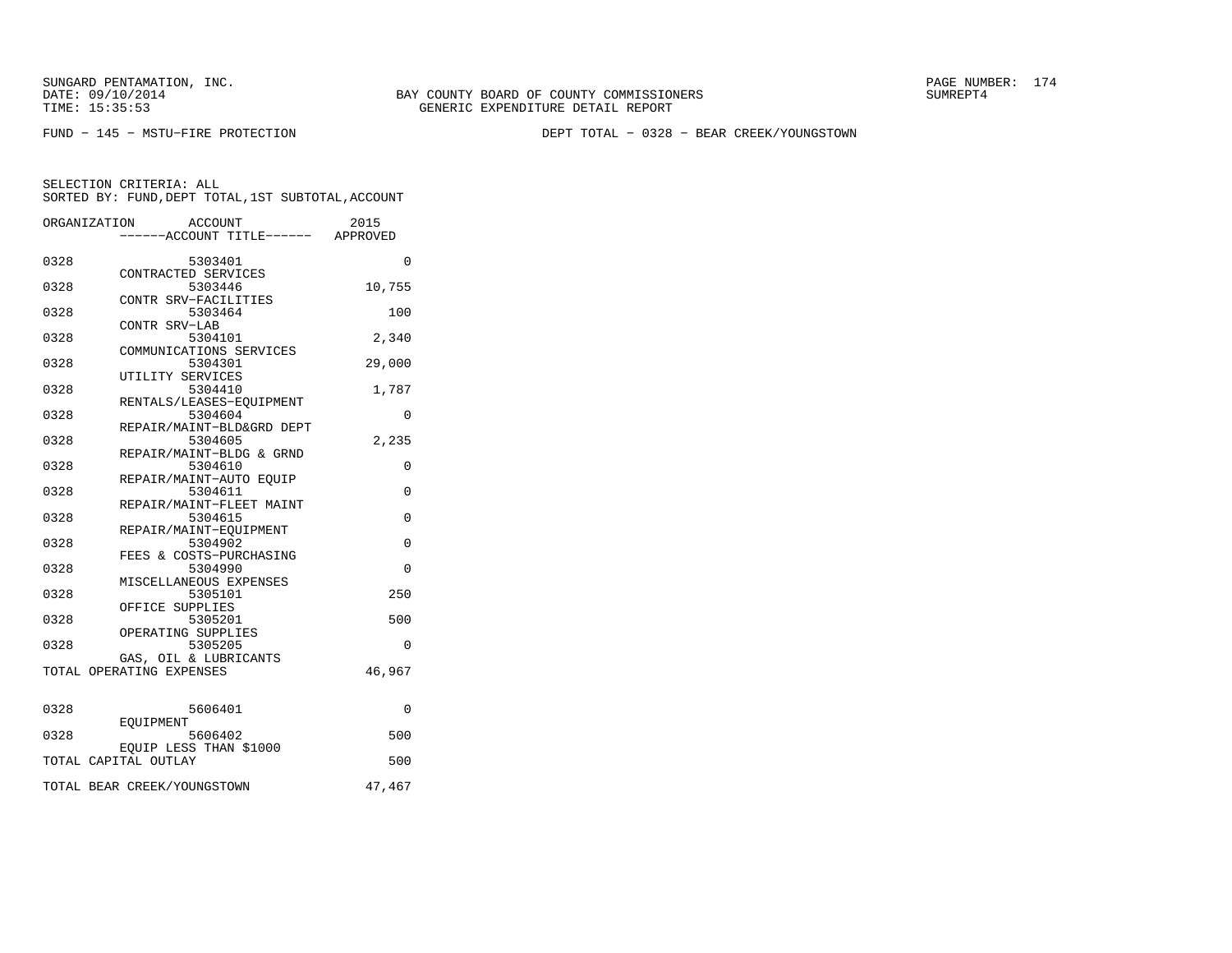BAY COUNTY BOARD OF COUNTY COMMISSIONERS TIME: 15:35:53 GENERIC EXPENDITURE DETAIL REPORT

FUND − 145 − MSTU−FIRE PROTECTION DEPT TOTAL − 0329 − BAYOU GEORGE FIRE DIST

|      | ACCOUNT<br>ORGANIZATION<br>----ACCOUNT TITLE------ APPROVED | 2015        |
|------|-------------------------------------------------------------|-------------|
|      |                                                             |             |
| 0329 | 5303464<br>CONTR SRV-LAB                                    | 200         |
| 0329 | 5304101<br>COMMUNICATIONS SERVICES                          | 1,740       |
| 0329 | 5304301<br>UTILITY SERVICES                                 | 7,600       |
| 0329 | 5304410                                                     | 2,325       |
| 0329 | RENTALS/LEASES-EOUIPMENT<br>5304604                         | 0           |
| 0329 | REPAIR/MAINT-BLD&GRD DEPT<br>5304605                        | 1,500       |
| 0329 | REPAIR/MAINT-BLDG & GRND<br>5304610                         | 0           |
| 0329 | REPAIR/MAINT-AUTO EQUIP<br>5304611                          | $\mathbf 0$ |
| 0329 | REPAIR/MAINT-FLEET MAINT<br>5304615                         | $\mathbf 0$ |
| 0329 | REPAIR/MAINT-EOUIPMENT<br>5304902                           | $\Omega$    |
| 0329 | FEES & COSTS-PURCHASING<br>5304990                          | $\Omega$    |
| 0329 | MISCELLANEOUS EXPENSES<br>5305101                           | 450         |
| 0329 | OFFICE SUPPLIES<br>5305201                                  | 1,300       |
| 0329 | OPERATING SUPPLIES<br>5305205                               | 0           |
|      | GAS, OIL & LUBRICANTS<br>TOTAL OPERATING EXPENSES           | 15,115      |
| 0329 | 5606401                                                     | $\Omega$    |
| 0329 | EOUIPMENT<br>5606402                                        | 1,300       |
|      | EQUIP LESS THAN \$1000<br>TOTAL CAPITAL OUTLAY              | 1,300       |
|      |                                                             |             |
|      | TOTAL BAYOU GEORGE FIRE DIST                                | 16,415      |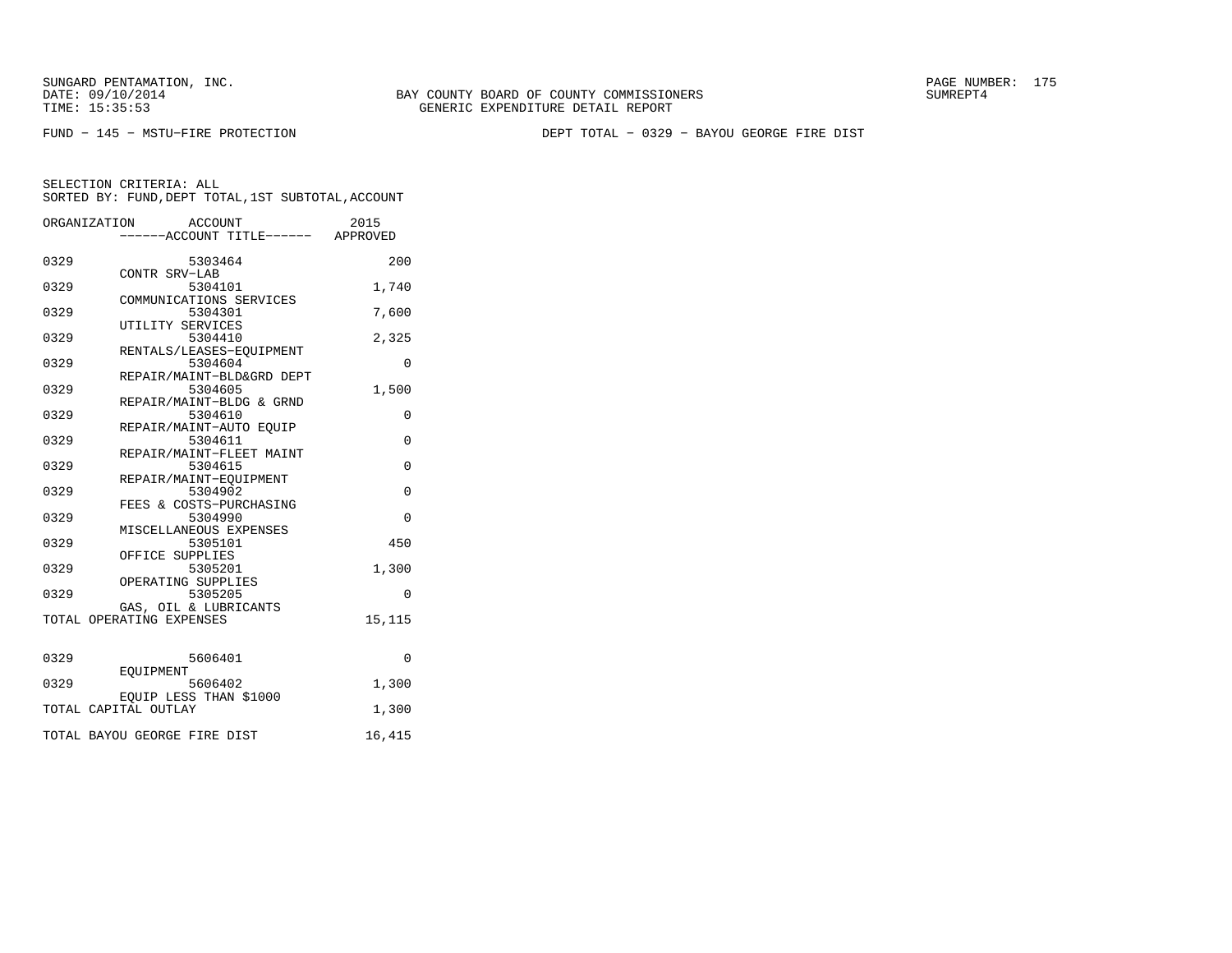FUND − 145 − MSTU−FIRE PROTECTION DEPT TOTAL − 0330 − HILAND PARK FIRE DIST

|      | ORGANIZATION<br>ACCOUNT<br>-----ACCOUNT TITLE------ APPROVED | 2015        |
|------|--------------------------------------------------------------|-------------|
| 0330 | 5304101                                                      | 1,440       |
| 0330 | COMMUNICATIONS SERVICES<br>5304301                           | 8,200       |
| 0330 | UTILITY SERVICES<br>5304410                                  | 787         |
| 0330 | RENTALS/LEASES-EOUIPMENT<br>5304604                          | 4,000       |
| 0330 | REPAIR/MAINT-BLD&GRD DEPT<br>5304605                         | 0           |
| 0330 | REPAIR/MAINT-BLDG & GRND<br>5304610                          | $\Omega$    |
| 0330 | REPAIR/MAINT-AUTO EOUIP<br>5304611                           | $\Omega$    |
| 0330 | REPAIR/MAINT-FLEET MAINT<br>5304615                          | 0           |
| 0330 | REPAIR/MAINT-EOUIPMENT<br>5304902                            | $\mathbf 0$ |
| 0330 | FEES & COSTS-PURCHASING<br>5304990                           | $\Omega$    |
| 0330 | MISCELLANEOUS EXPENSES<br>5305101                            | 500         |
| 0330 | OFFICE SUPPLIES<br>5305201                                   | 900         |
| 0330 | OPERATING SUPPLIES<br>5305202                                | 0           |
| 0330 | OPER SUPPLIES-JANITORIAL<br>5305205                          | $\mathbf 0$ |
| 0330 | GAS, OIL & LUBRICANTS<br>5305220                             | $\Omega$    |
|      | TOOL & SMALL IMPLEMENTS<br>TOTAL OPERATING EXPENSES          | 15,827      |
| 0330 | 5606401                                                      | $\Omega$    |
| 0330 | <b>EOUIPMENT</b><br>5606402                                  | 900         |
|      | EOUIP LESS THAN \$1000<br>TOTAL CAPITAL OUTLAY               | 900         |
|      | TOTAL HILAND PARK FIRE DIST                                  | 16,727      |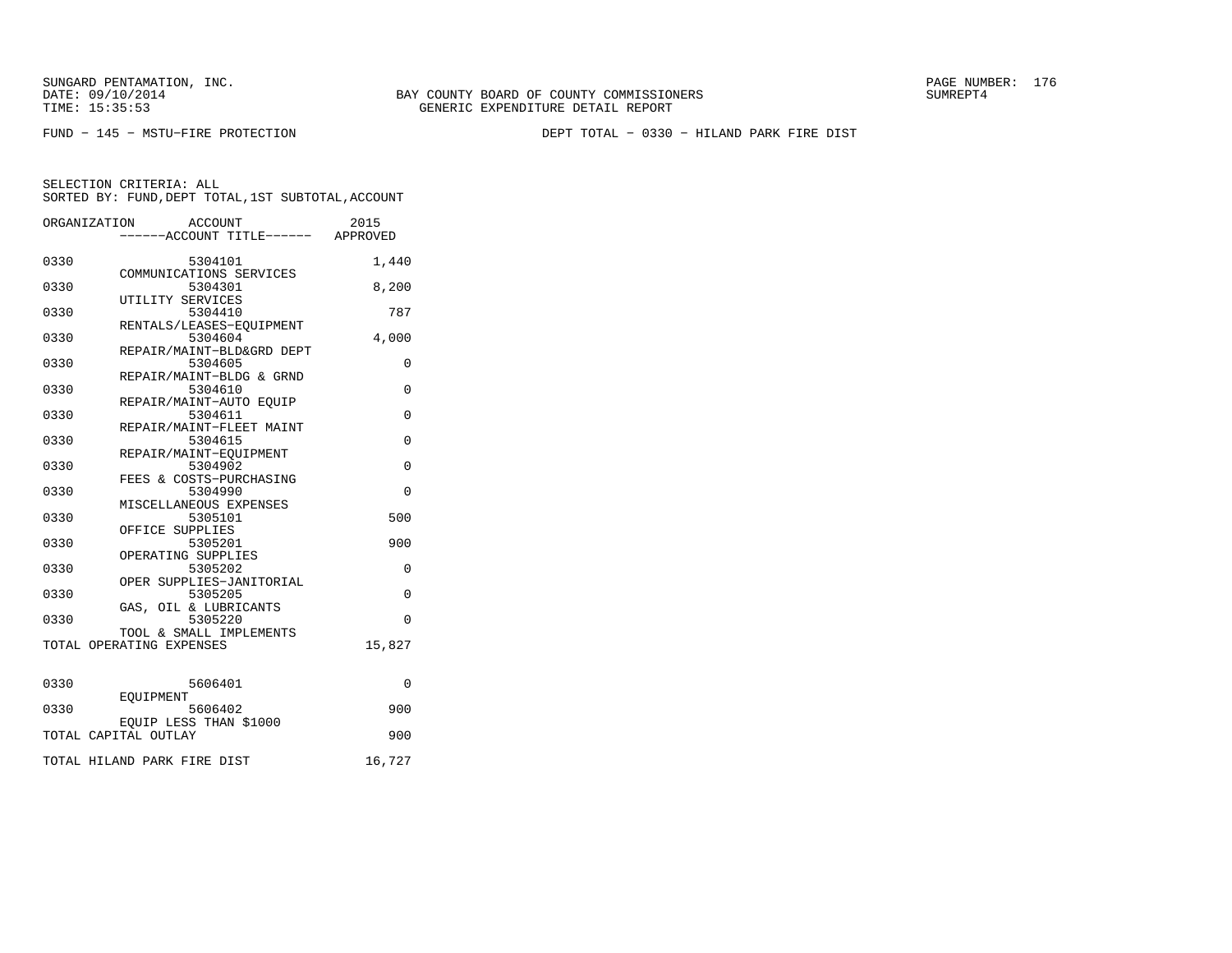FUND − 145 − MSTU−FIRE PROTECTION DEPT TOTAL − 0335 − CAPITAL IMPROVEMENTS

SELECTION CRITERIA: ALL SORTED BY: FUND,DEPT TOTAL,1ST SUBTOTAL,ACCOUNTORGANIZATION ACCOUNT 2015

|      | OLGHNI TUHI TOIM<br><b>ACCOONI</b><br>------ACCOUNT TITLE------ APPROVED | ⊿∪⊥⊃      |
|------|--------------------------------------------------------------------------|-----------|
| 0335 | 5303104                                                                  | $\Omega$  |
| 0335 | PROF SRV-ENGINEERING<br>5303408                                          | 39,937    |
| 0335 | CONTR SRV-800 MHZ<br>5304902                                             | $\Omega$  |
|      | FEES & COSTS-PURCHASING<br>TOTAL OPERATING EXPENSES                      | 39,937    |
| 0335 | 5606101                                                                  | $\Omega$  |
|      | LAND                                                                     |           |
| 0335 | 5606201<br><b>BUILDINGS</b>                                              | $\Omega$  |
| 0335 | 5606401<br>EOUIPMENT                                                     | $\Omega$  |
| 0335 | 5606402                                                                  | 0         |
|      | EOUIP LESS THAN \$1000<br>TOTAL CAPITAL OUTLAY                           | $\Omega$  |
| 0335 | 5707105                                                                  | $\Omega$  |
|      | PRINCIPAL-LOANS                                                          |           |
| 0335 | 5707205<br>INTEREST-LOANS                                                | $\Omega$  |
| 0335 | 5707303                                                                  | $\Omega$  |
|      | <b>BOND ISSUE COSTS</b><br>TOTAL DEBT SERVICE                            | $\Omega$  |
| 0335 | 5909920                                                                  | $\Omega$  |
|      | RESERVE-FUTURE CAP OUTLAY<br>TOTAL NON-OPERATING EXPENSES                | $\Omega$  |
|      | TOTAL CAPITAL IMPROVEMENTS                                               | 39,937    |
|      | TOTAL MSTU-FIRE PROTECTION                                               | 7,405,922 |
|      |                                                                          |           |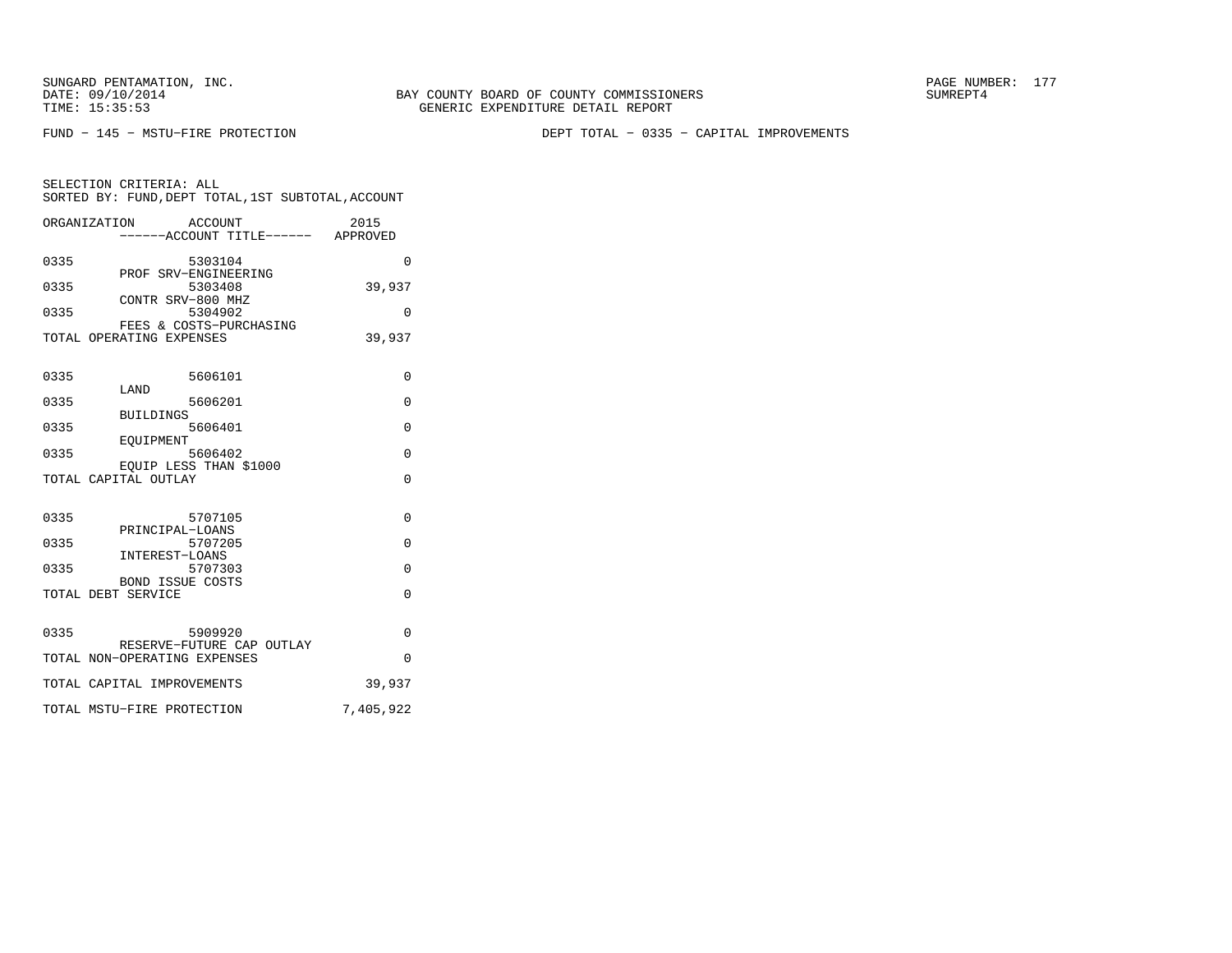BAY COUNTY BOARD OF COUNTY COMMISSIONERS TIME: 15:35:53 GENERIC EXPENDITURE DETAIL REPORT

FUND − 167 − MSBU FUND DEPT TOTAL − 0375 − MUNICP SRVC BENEFIT UNIT

|      | ORGANIZATION<br>ACCOUNT             | 2015     |
|------|-------------------------------------|----------|
|      | ----ACCOUNT TITLE------ APPROVED    |          |
|      |                                     |          |
| 0375 | 5303104<br>PROF SRV-ENGINEERING     | 0        |
| 0375 | 5304125                             | 0        |
|      | POSTAGE/TRANSP/FREIGHT              |          |
| 0375 | 5304615                             | $\Omega$ |
|      | REPAIR/MAINT-EOUIPMENT              |          |
| 0375 | 5304905                             | 0        |
|      | FEES&COSTS-LGL ADV/ADVERT           |          |
| 0375 | 5304909                             | $\Omega$ |
|      | FEES & COSTS-COURT FILING           |          |
|      | TOTAL OPERATING EXPENSES            | $\Omega$ |
|      |                                     |          |
| 0375 | 5606303                             | 1,500    |
|      | STREET LIGHTING                     |          |
| 0375 | 5606306                             | $\Omega$ |
|      | IMPRV-PEDESTRIAN ACCESS             |          |
| 0375 | 5606574                             | $\Omega$ |
|      | CIP-BAYSIDE DREDGING                |          |
| 0375 | 5616303                             | $\Omega$ |
|      | DREDGING PROJECTS                   |          |
|      | TOTAL CAPITAL OUTLAY                | 1,500    |
|      |                                     |          |
| 0375 | 5707205                             | $\Omega$ |
|      | INTEREST-LOANS                      |          |
| 0375 | 5707303                             | 0        |
|      | <b>BOND ISSUE COSTS</b>             |          |
|      | TOTAL DEBT SERVICE                  | $\Omega$ |
|      |                                     |          |
|      |                                     |          |
| 0375 | 5819101<br>TRNFS-GENERAL FUND (001) | $\Omega$ |
| 0375 | 5909920                             | 38,906   |
|      | RESERVE-FUTURE CAP OUTLAY           |          |
|      | TOTAL NON-OPERATING EXPENSES        | 38,906   |
|      |                                     |          |
|      | TOTAL MUNICP SRVC BENEFIT UNIT      | 40,406   |
|      |                                     |          |
|      | TOTAL MSBU FUND                     | 40,406   |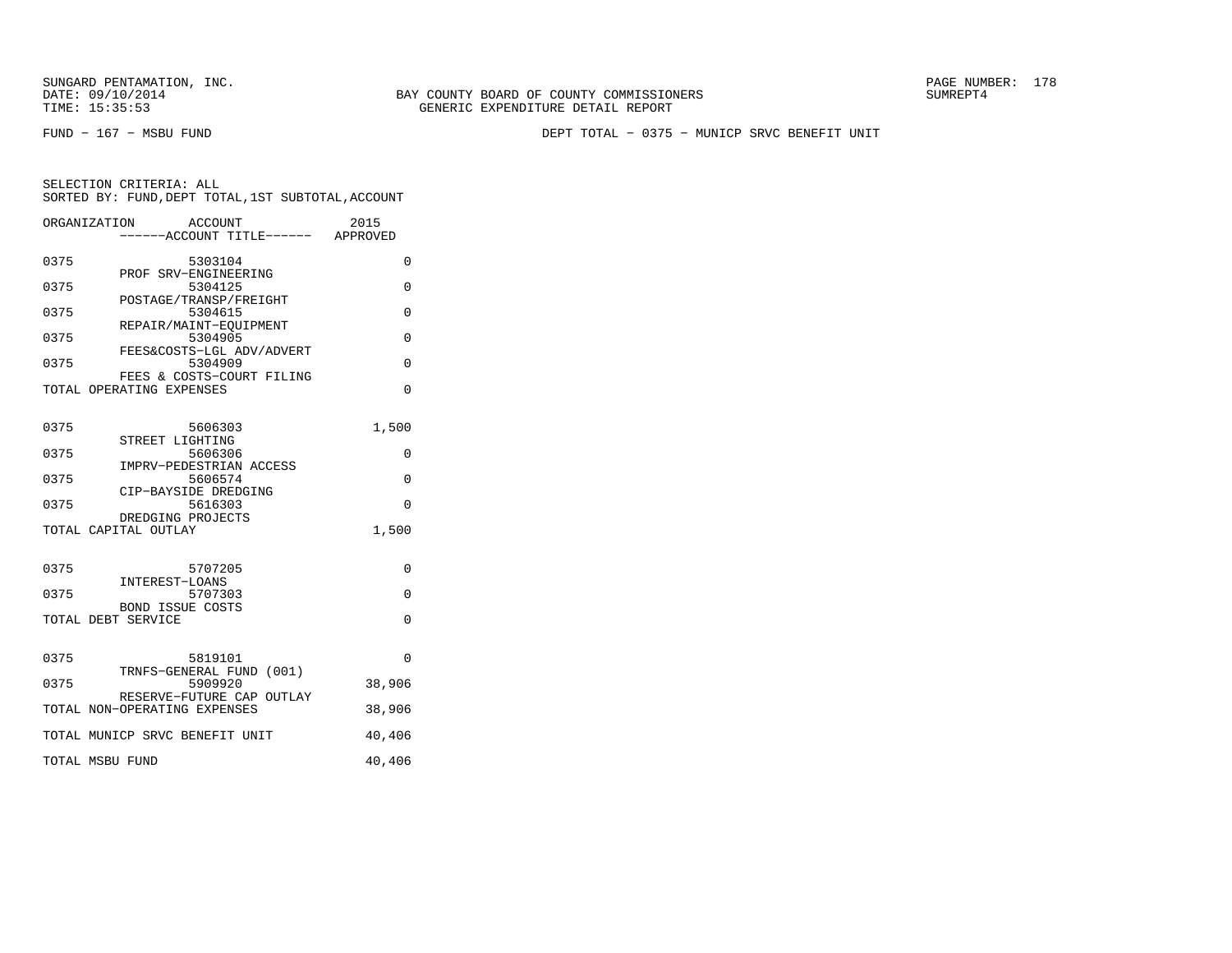FUND − 195 − UTILITY REG AUTHORITY DEPT TOTAL − 0350 − UTILITY REG AUTHORITY

|      | ORGANIZATION ACCOUNT                                 | 2015                              |
|------|------------------------------------------------------|-----------------------------------|
|      |                                                      | -----ACCOUNT TITLE------ APPROVED |
| 0350 | 5143101                                              | $\Omega$                          |
| 0350 | PROF SRV-CO ATTORNEY<br>5143105                      | $\Omega$                          |
|      | PROF SRV-OTHER ATTNY                                 |                                   |
| 0350 | 5303401                                              | $\Omega$                          |
| 0350 | CONTRACTED SERVICES<br>5304001                       | $\Omega$                          |
|      | TRAVEL/TRAINING NON-LOCAL                            |                                   |
| 0350 | 5304125                                              | $\Omega$                          |
| 0350 | POSTAGE/TRANSP/FREIGHT<br>5304905                    | $\Omega$                          |
|      | FEES&COSTS-LGL ADV/ADVERT                            |                                   |
|      | TOTAL OPERATING EXPENSES                             | $\Omega$                          |
|      |                                                      |                                   |
| 0350 | 5810010                                              | $\Omega$                          |
|      | CONTRIBUTION-OTHER GOVT                              |                                   |
|      | TOTAL GRANTS & AIDS                                  | $\Omega$                          |
|      |                                                      |                                   |
| 0350 | 5909999                                              | $\Omega$                          |
|      | RESERVE-CASH FORWARD<br>TOTAL NON-OPERATING EXPENSES | $\Omega$                          |
|      |                                                      |                                   |
|      | TOTAL UTILITY REG AUTHORITY                          | $\Omega$                          |
|      | TOTAL UTILITY REG AUTHORITY                          | $\Omega$                          |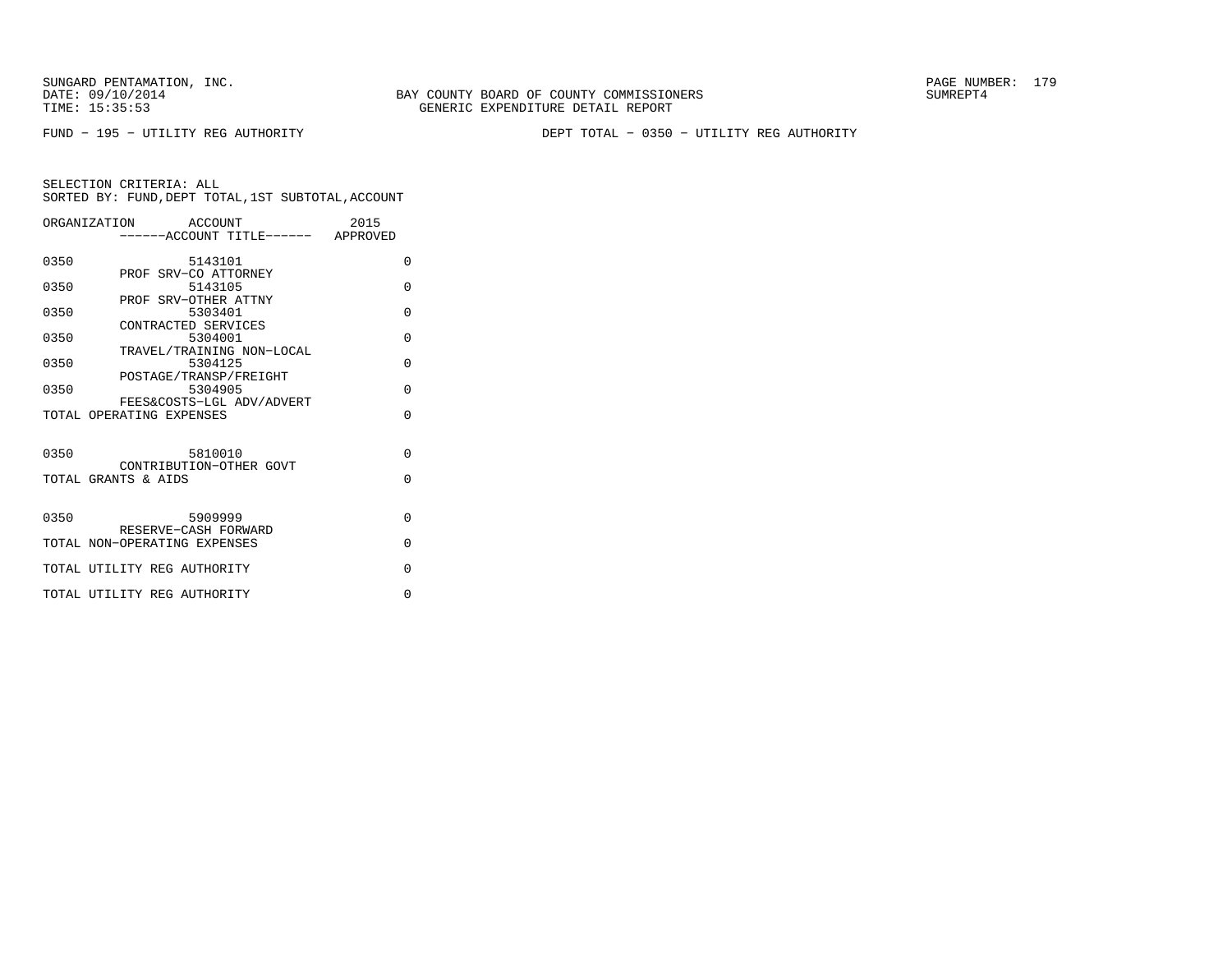FUND − 302 − WATER SYSTEM 2000 BND PRJ DEPT TOTAL − 0307 − WATER SYS PROJ 2000 BONDS

|      | ORGANIZATION ACCOUNT<br>------ACCOUNT TITLE------ APPROVED | 2015     |
|------|------------------------------------------------------------|----------|
| 0307 | 5606322                                                    | O        |
| 0307 | IMPRV-15MGD PLANT EXPANS.<br>5606543                       | O        |
| 0307 | CIP-SE TANK/BOOSTER PUMP<br>5606573                        | $\cap$   |
|      | CIP-HATHAWAY BRDG WTRLN<br>TOTAL CAPITAL OUTLAY            | U        |
|      |                                                            |          |
| 0307 | 5909910                                                    | $\Omega$ |
| 0307 | RESERVE FOR CONTINGENCIES<br>5909999                       | $\Omega$ |
|      | RESERVE-CASH FORWARD<br>TOTAL NON-OPERATING EXPENSES       | $\cap$   |
|      | TOTAL WATER SYS PROJ 2000 BONDS                            | U        |
|      | TOTAL WATER SYSTEM 2000 BND PRJ                            | U        |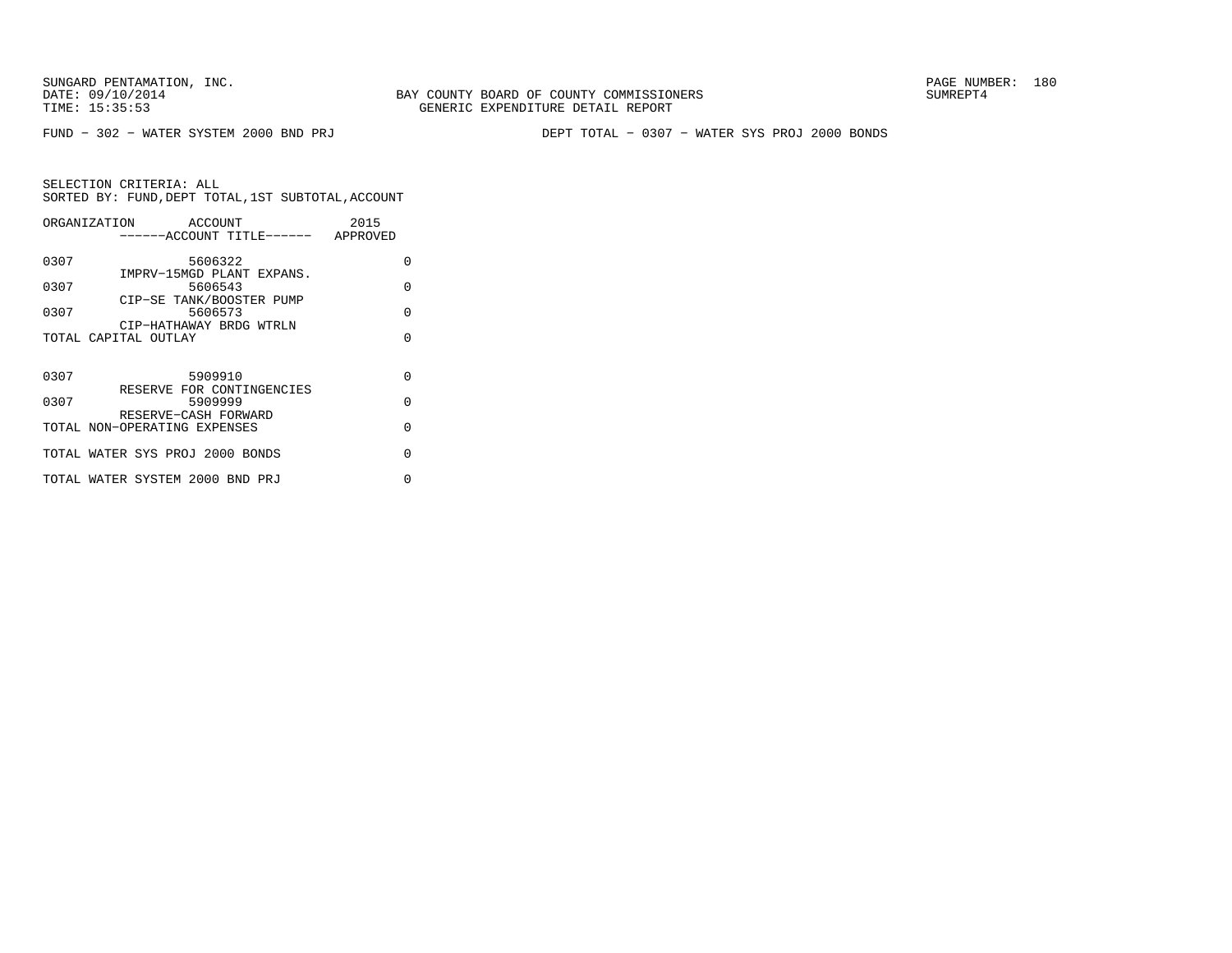SUNGARD PENTAMATION, INC.<br>DATE: 09/10/2014 SUMREPT4 TIME: 15:35:53 GENERIC EXPENDITURE DETAIL REPORT

BAY COUNTY BOARD OF COUNTY COMMISSIONERS

FUND − 303 − SALES TX REV BONDS 2002 DEPT TOTAL − 0308 − 2002 SALES TX REV BND PRJ

|      | ORGANIZATION ACCOUNT<br>------ACCOUNT TITLE------ APPROVED | 2015               |
|------|------------------------------------------------------------|--------------------|
| 0308 | 5606201<br><b>BUILDINGS</b>                                | 0                  |
| 0308 | 5606206<br>BLDG-ST ATTNY & PUB DEFND                       | $\Omega$           |
| 0308 | 5606519<br>CIP-JUDICIAL FACILITY                           | $\Omega$           |
|      | TOTAL CAPITAL OUTLAY                                       | $\Omega$           |
| 0308 | 5707370<br>ARBITRAGE REBATE EXPENSE<br>TOTAL DEBT SERVICE  | $\Omega$<br>$\cap$ |
| 0308 | 5819101<br>TRNFS-GENERAL FUND (001)                        | $\Omega$           |
| 0308 | 5819102<br>TRNFS-MSTU FIRE (145)                           | $\Omega$           |
|      | TOTAL NON-OPERATING EXPENSES                               | $\Omega$           |
|      | TOTAL 2002 SALES TX REV BND PRJ                            | $\Omega$           |
|      | TOTAL SALES TX REV BONDS 2002                              | O                  |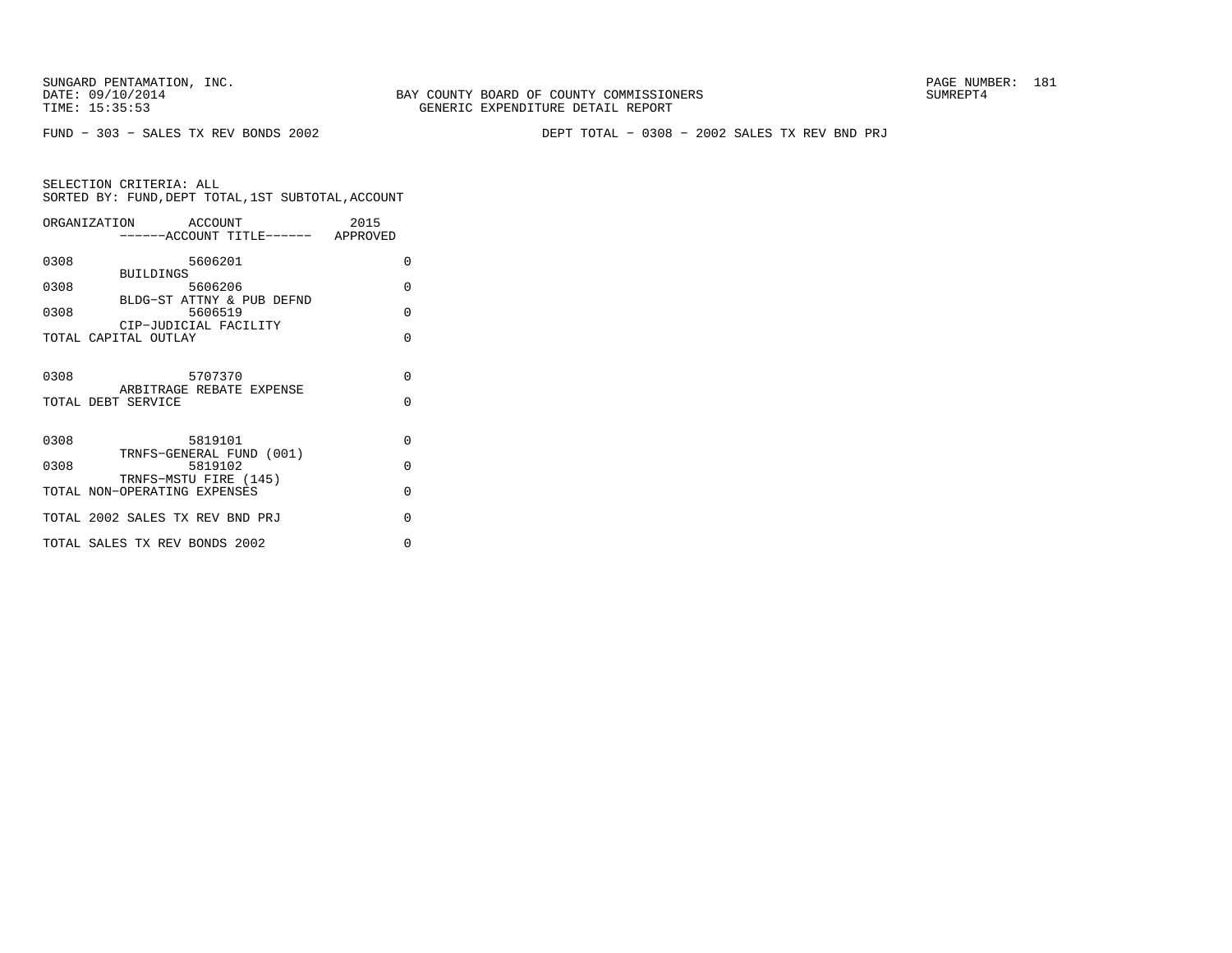SUNGARD PENTAMATION, INC.<br>DATE: 09/10/2014 SUMREPT4

FUND − 304 − JAIL 2006 BOND PROJ DEPT TOTAL − 0302 − JAIL CONSTRUCTION PRJ

| SELECTION CRITERIA: ALL                            |  |  |
|----------------------------------------------------|--|--|
| SORTED BY: FUND, DEPT TOTAL, 1ST SUBTOTAL, ACCOUNT |  |  |

|                      | 2015<br>ORGANIZATION ACCOUNT<br>------ACCOUNT TITLE------ APPROVED |          |
|----------------------|--------------------------------------------------------------------|----------|
| 0302                 | 5304905                                                            | $\Omega$ |
|                      | FEES&COSTS-LGL ADV/ADVERT<br>TOTAL OPERATING EXPENSES              | $\Omega$ |
| 0302                 | 5606100<br>LAND                                                    | $\Omega$ |
| 0302                 | 5606101<br>LAND                                                    | $\Omega$ |
| 0302                 | 5606521<br>$CIP$ - $JAIL$                                          | $\Omega$ |
| TOTAL CAPITAL OUTLAY |                                                                    | $\Omega$ |
| 0302                 | 5707303<br><b>BOND ISSUE COSTS</b>                                 | $\Omega$ |
| 0302                 | 5707370<br>ARBITRAGE REBATE EXPENSE                                | $\Omega$ |
| TOTAL DEBT SERVICE   |                                                                    | $\Omega$ |
| 0302                 | 5909999<br>RESERVE-CASH FORWARD                                    | $\Omega$ |
|                      | TOTAL NON-OPERATING EXPENSES                                       | $\Omega$ |
|                      | TOTAL JAIL CONSTRUCTION PRJ                                        | $\Omega$ |
|                      | TOTAL JAIL 2006 BOND PROJ                                          | $\Omega$ |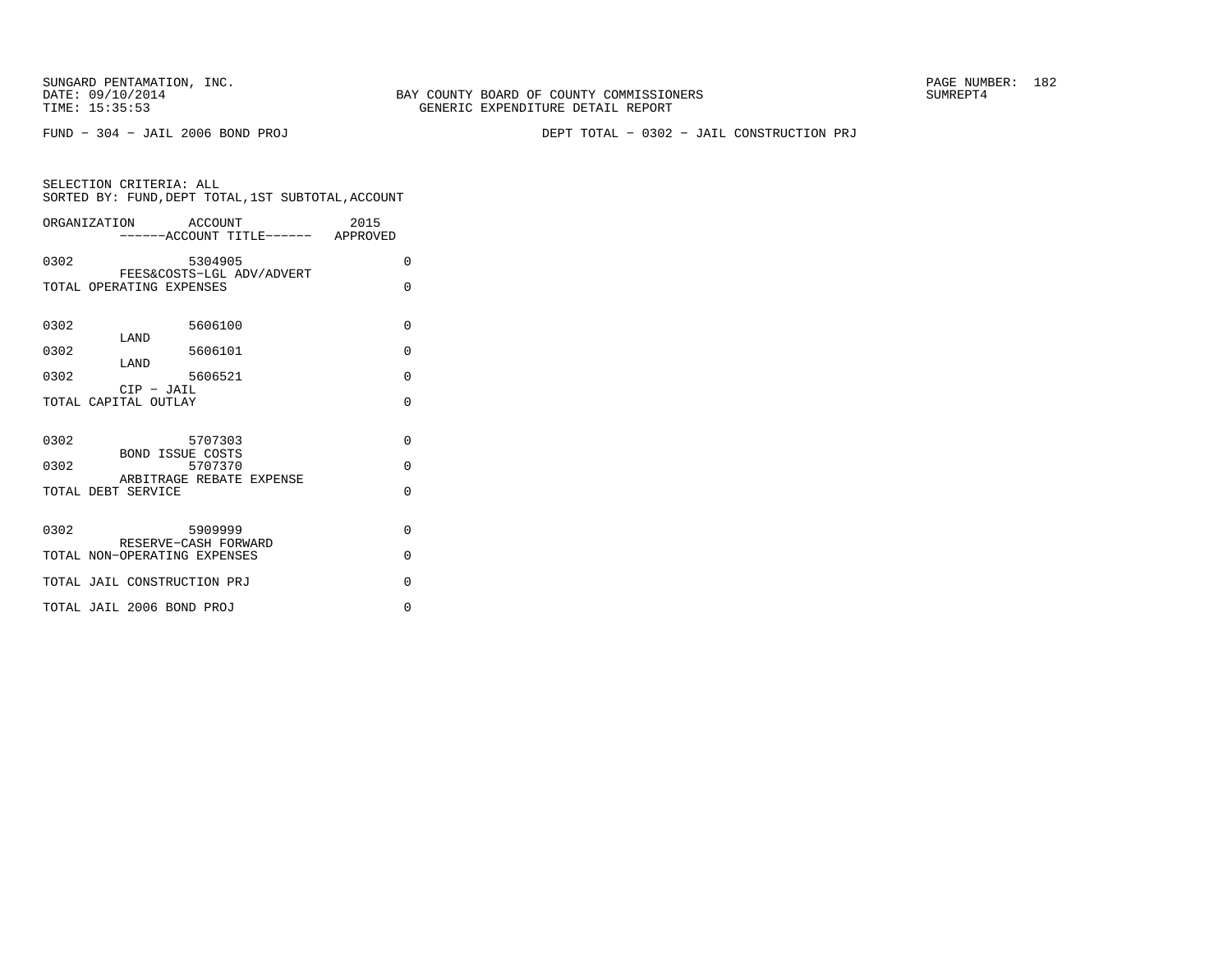BAY COUNTY BOARD OF COUNTY COMMISSIONERS TIME: 15:35:53 GENERIC EXPENDITURE DETAIL REPORT

FUND − 305 − CAPITAL IMPRV BONDS 2007 DEPT TOTAL − 0304 − CAPITAL IMPRV PROJECTS

| ORGANIZATION ACCOUNT<br>-----ACCOUNT TITLE------ APPROVED              | 2015     |
|------------------------------------------------------------------------|----------|
| 0304<br>5606318                                                        | $\Omega$ |
| IMPRV-COUNTY PIER<br>0304<br>5606516<br>CIP-BCC ADMIN BLDG             | $\Omega$ |
| TOTAL CAPITAL OUTLAY                                                   | $\Omega$ |
| 0304<br>5707300                                                        | $\Omega$ |
| OTHER DEBT SERVICE COSTS<br>5707303<br>0304                            | $\Omega$ |
| <b>BOND ISSUE COSTS</b><br>5707370<br>0304<br>ARBITRAGE REBATE EXPENSE | $\Omega$ |
| TOTAL DEBT SERVICE                                                     | $\Omega$ |
| 0304<br>5819101                                                        | $\Omega$ |
| TRNFS-GENERAL FUND (001)<br>5819103<br>0304                            | $\Omega$ |
| TRNSF-TRANSP. (101)<br>0304<br>5819105<br>TRNSF-STORMWATER (115)       | $\Omega$ |
| 0304<br>5819110<br>TRNSF-INSURANCE (506)                               | $\Omega$ |
| 5909999<br>0304<br>RESERVE-CASH FORWARD                                | $\Omega$ |
| TOTAL NON-OPERATING EXPENSES                                           | $\Omega$ |
| TOTAL CAPITAL IMPRV PROJECTS                                           | $\Omega$ |
| TOTAL CAPITAL IMPRV BONDS 2007                                         | $\Omega$ |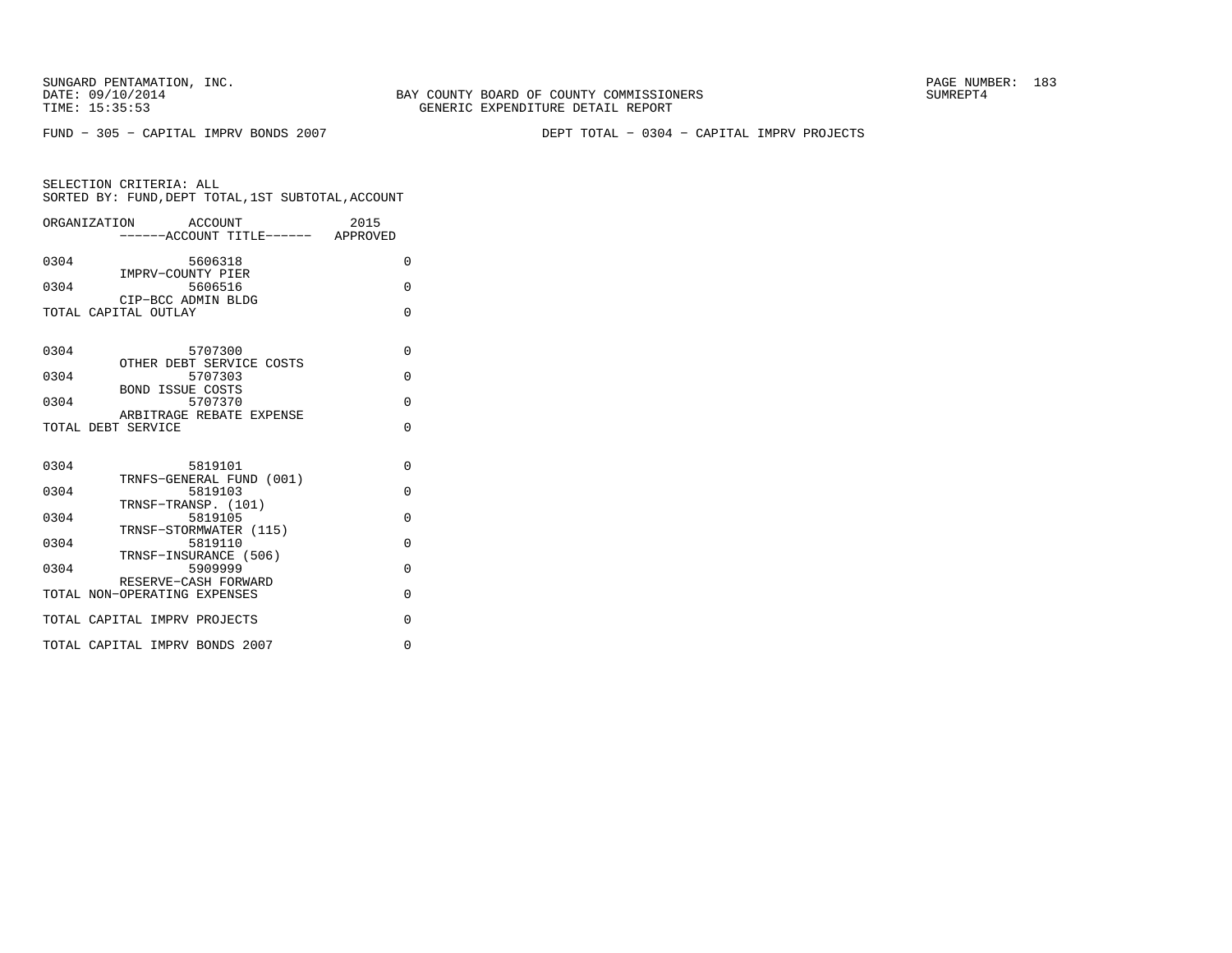FUND − 401 − WATER SYSTEM REVENUE FUND DEPT TOTAL − 0405 − WATER PLANT OPERATIONS

SELECTION CRITERIA: ALL

|              | SORTED BY: FUND, DEPT TOTAL, 1ST SUBTOTAL, ACCOUNT   |           |
|--------------|------------------------------------------------------|-----------|
| ORGANIZATION | ACCOUNT<br>----ACCOUNT TITLE------ APPROVED          | 2015      |
| 0405         | 5101200                                              | 1,140,401 |
| 0405         | SALARIES & WAGES-REGULAR<br>5101400                  | 62,400    |
| 0405         | SALARIES & WAGES-OVERTIME<br>5101405                 | 0         |
| 0405         | SALARIES-DISASTER O/T<br>5102100                     | 92,015    |
| 0405         | FICA TAXES-MATCHING<br>5102200                       | 90,862    |
| 0405         | RETIREMENT CONTRIBUTIONS<br>5102300                  | 248,224   |
| 0405         | LIFE & HEALTH INSURANCE<br>5102400                   | 130,953   |
| 0405         | WORKERS COMP. PREMIUMS<br>5102500                    | 0         |
|              | UNEMPLOYMENT COMPENSATION<br>TOTAL PERSONAL SERVICES | 1,764,855 |
|              |                                                      |           |
| 0405         | 5143101                                              | 74,498    |
| 0405         | SRV-CO ATTORNEY<br>PROF<br>5143105                   | 40,000    |
| 0405         | SRV-OTHER ATTNY<br>PROF<br>5143110                   | 40,000    |
| 0405         | PROF SRV-LITIGATION<br>5303104                       | 207,520   |
| 0405         | SRV-ENGINEERING<br>PROF<br>5303106                   | 1,200     |
| 0405         | SRV-PHYSICLS/MEDICAL<br>PROF<br>5303107              | 1,200     |
| 0405         | PROF<br>SRV-SUBSTANCE TEST<br>5303108                | 0         |
| 0405         | SRV-RATE STUDY<br>PROF<br>5303110                    | 500       |
| 0405         | PROF SRV-BACKGROUND CHECK<br>5303401                 | 329,000   |
| 0405         | CONTRACTED SERVICES<br>5303408                       | 2,991     |
| 0405         | CONTR SRV-800 MHZ<br>5303410                         | 0         |
| 0405         | CONTR SRV-JANITORIAL<br>5303422                      | 0         |
|              | CONTR SRV-GIS                                        |           |
| 0405         | 5303425<br>CONTR SRV-ADMIN FEES                      | 524,158   |
| 0405         | 5303426<br>CONTR SRV-UTIL ADMIN FEES                 | 243,671   |
| 0405         | 5303446<br>CONTR<br>SRV-FACILITIES                   | 3,188     |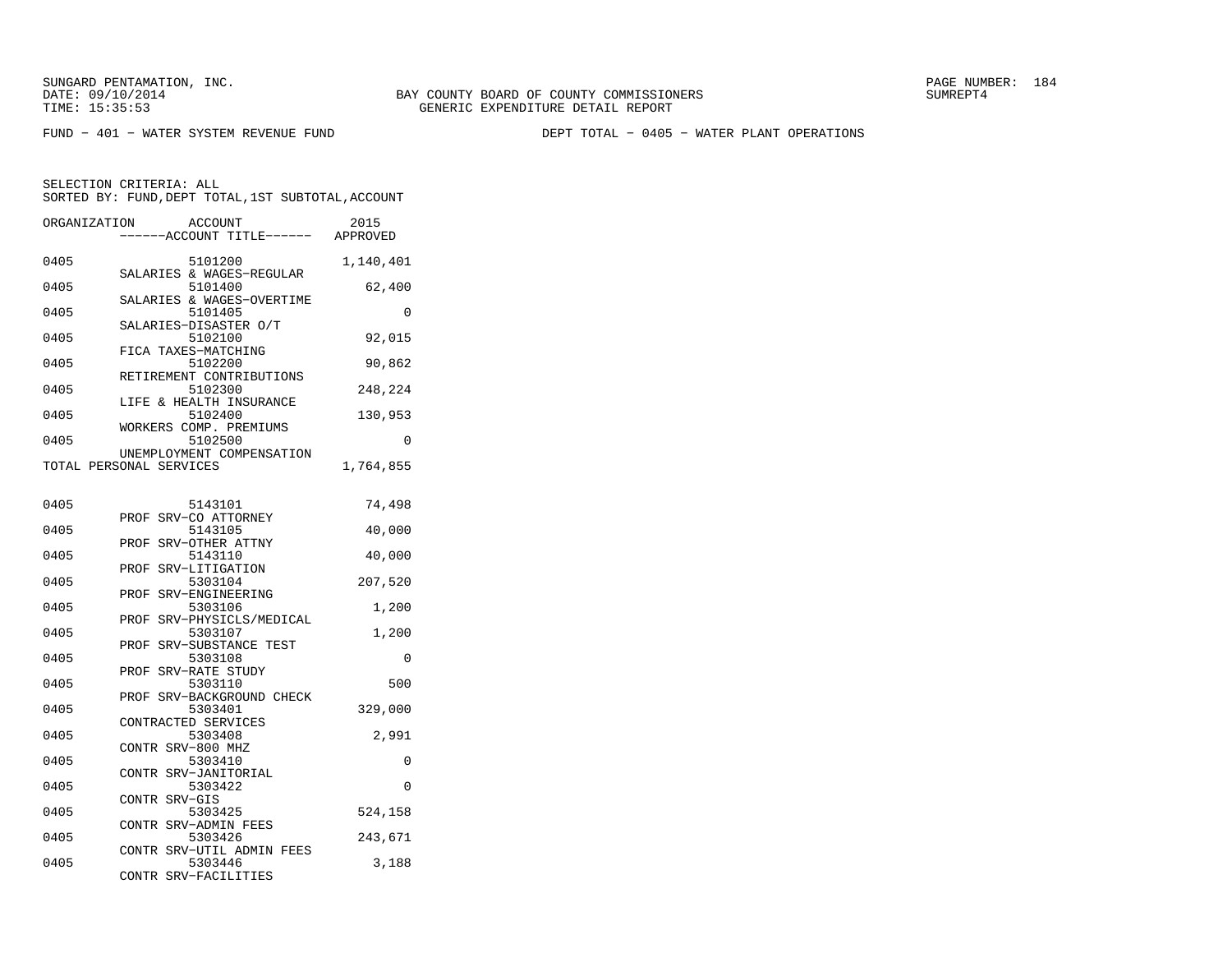SUNGARD PENTAMATION, INC.<br>DATE: 09/10/2014 SUMRER: 185

FUND − 401 − WATER SYSTEM REVENUE FUND DEPT TOTAL − 0405 − WATER PLANT OPERATIONS

SELECTION CRITERIA: ALL

|              | SORTED BY: FUND, DEPT TOTAL, 1ST SUBTOTAL, ACCOUNT    |                 |
|--------------|-------------------------------------------------------|-----------------|
| ORGANIZATION | ACCOUNT<br>-----ACCOUNT TITLE------ APPROVED          | 2015            |
| 0405         | 5303464                                               | 77,690          |
| 0405         | CONTR SRV-LAB<br>5304001<br>TRAVEL/TRAINING NON-LOCAL | 12,000          |
| 0405         | 5304005<br>TRAVEL-LOCAL                               | $\Omega$        |
| 0405         | 5304101<br>COMMUNICATIONS SERVICES                    | 9,420           |
| 0405         | 5304125<br>POSTAGE/TRANSP/FREIGHT                     | 2,500           |
| 0405         | 5304301<br>UTILITY SERVICES                           | 1,876,250       |
| 0405         | 5304403<br>RENTALS/LEASES-LAND                        | 14,800          |
| 0405         | 5304405<br>RENTALS/LEASES-BUILDINGS                   | 1,300           |
| 0405         | 5304410<br>RENTALS/LEASES-EQUIPMENT                   | 26,878          |
| 0405         | 5304501<br>INSURANCE & BONDS                          | 368,775         |
| 0405         | 5304604<br>REPAIR/MAINT-BLD&GRD DEPT                  | 124,500         |
| 0405         | 5304605<br>REPAIR/MAINT-BLDG & GRND                   | 1,300           |
| 0405         | 5304610<br>REPAIR/MAINT-AUTO EQUIP                    | 23,000          |
| 0405         | 5304611<br>REPAIR/MAINT-FLEET MAINT                   | $\Omega$        |
| 0405         | 5304612<br>REPAIR/MAINT-AWT                           | 0               |
| 0405         | 5304615<br>REPAIR/MAINT-EOUIPMENT                     | 884,500         |
| 0405         | 5304701<br>PRINTING & BINDING                         | 500             |
| 0405         | 5304902<br>FEES & COSTS-PURCHASING                    | 29,976          |
| 0405         | 5304905<br>FEES&COSTS-LGL ADV/ADVERT                  | 1,500           |
| 0405         | 5304922<br>FEES & COSTS-PERMITS                       | 12,000          |
| 0405         | 5304984<br><b>BAD DEBT</b>                            | 0               |
| 0405<br>0405 | 5304990<br>MISCELLANEOUS EXPENSES<br>5305101          | 500             |
| 0405         | OFFICE SUPPLIES<br>5305201                            | 2,750<br>25,000 |
| 0405         | OPERATING SUPPLIES<br>5305202                         | 4,600           |
|              | OPER SUPPLIES-JANITORIAL                              |                 |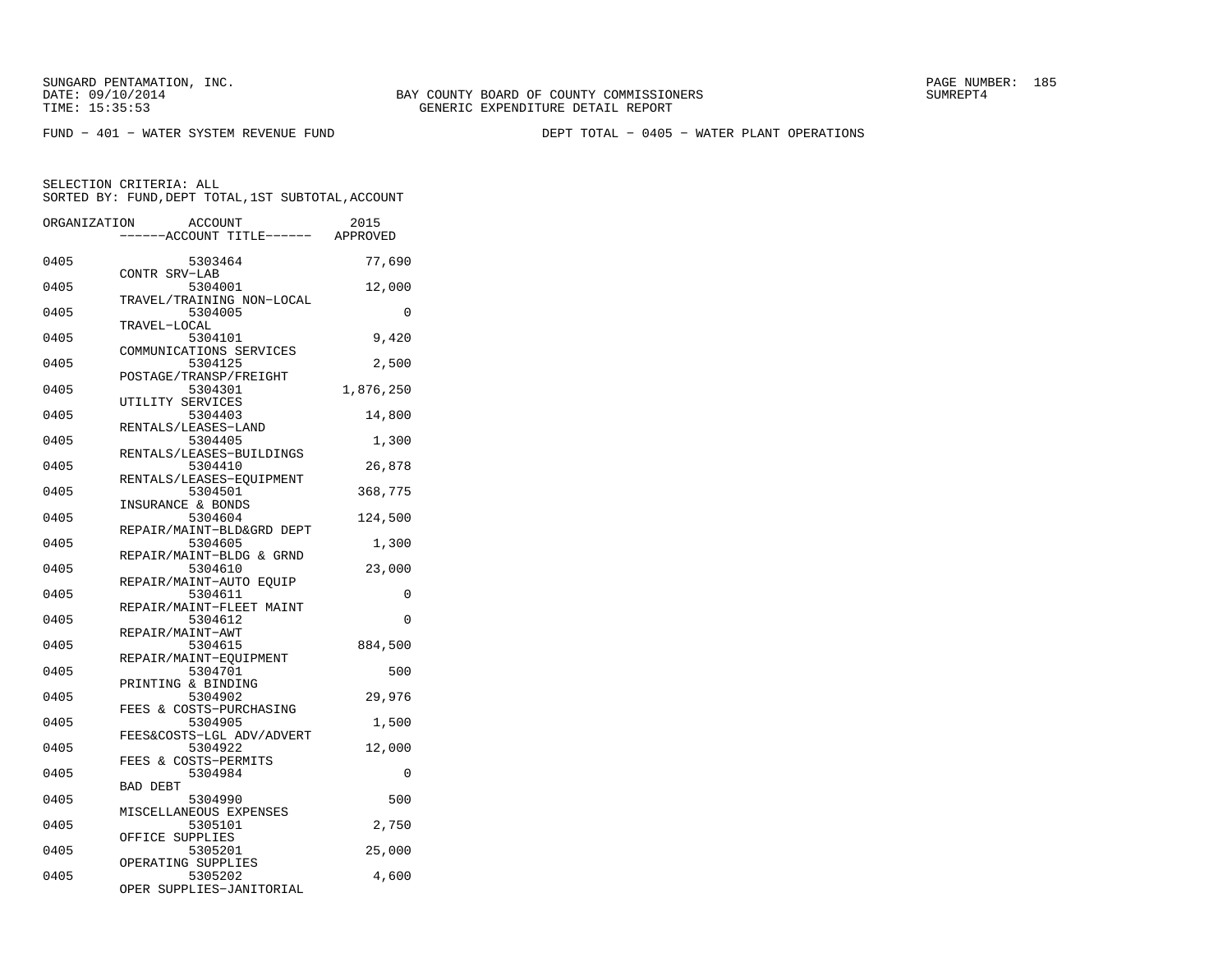SUNGARD PENTAMATION, INC.<br>DATE: 09/10/2014 SUMRER: 186

FUND − 401 − WATER SYSTEM REVENUE FUND DEPT TOTAL − 0405 − WATER PLANT OPERATIONS

| ORGANIZATION | ACCOUNT<br>----ACCOUNT TITLE------ APPROVED                      | 2015      |
|--------------|------------------------------------------------------------------|-----------|
| 0405         | 5305204                                                          | 1,690,221 |
| 0405         | OPER. SUPPLIES-CHEMICALS<br>5305205                              | 218,385   |
| 0405         | GAS, OIL & LUBRICANTS<br>5305210                                 | 12,000    |
| 0405         | SAFETY GEAR & SUPPLIES<br>5305215                                | 13,000    |
| 0405         | CLOTHING & WEARING APPRL<br>5305220                              | 9,300     |
| 0405         | TOOL & SMALL IMPLEMENTS<br>5305240                               | 9,200     |
| 0405         | OPER SUPPLIES-LAB<br>5305401                                     | 2,000     |
| 0405         | BOOKS/RESOURCE MATR/SUBSC<br>5305402                             | 4,600     |
| 0405         | DUES & MEMBERSHIPS<br>5305406                                    | 4,500     |
|              | TRAINING & TUITION<br>TOTAL OPERATING EXPENSES                   | 6,930,871 |
|              |                                                                  |           |
| 0405         | 5606101<br>LAND                                                  | 0         |
| 0405         | 5606201<br><b>BUILDINGS</b>                                      | 0         |
| 0405         | 5606216<br>BLDG-IMPROVEMENTS                                     | 0         |
| 0405         | 5606401<br>EOUIPMENT                                             | 929,933   |
| 0405         | 5606402                                                          | 16,454    |
| 0405         | EOUIP LESS THAN \$1000<br>5606450                                | 6,750     |
| 0405         | COMPUTER SOFTWARE<br>5606542                                     | 0         |
| 0405         | ALT WATER SUPPLY PROJ<br>5606601                                 | $\Omega$  |
|              | IMPACT FEE PROJECTS<br>TOTAL CAPITAL OUTLAY                      | 953,137   |
|              |                                                                  |           |
| 0405         | 5808104<br>AID-PANAMA CITY BEACH                                 | 310,000   |
|              | TOTAL GRANTS & AIDS                                              | 310,000   |
| 0405         | 5819112                                                          | 0         |
| 0405         | TRNFS-RETAIL WATER (420)<br>5819117<br>TRNSF-WTR SYS 2000 BND PJ | 0         |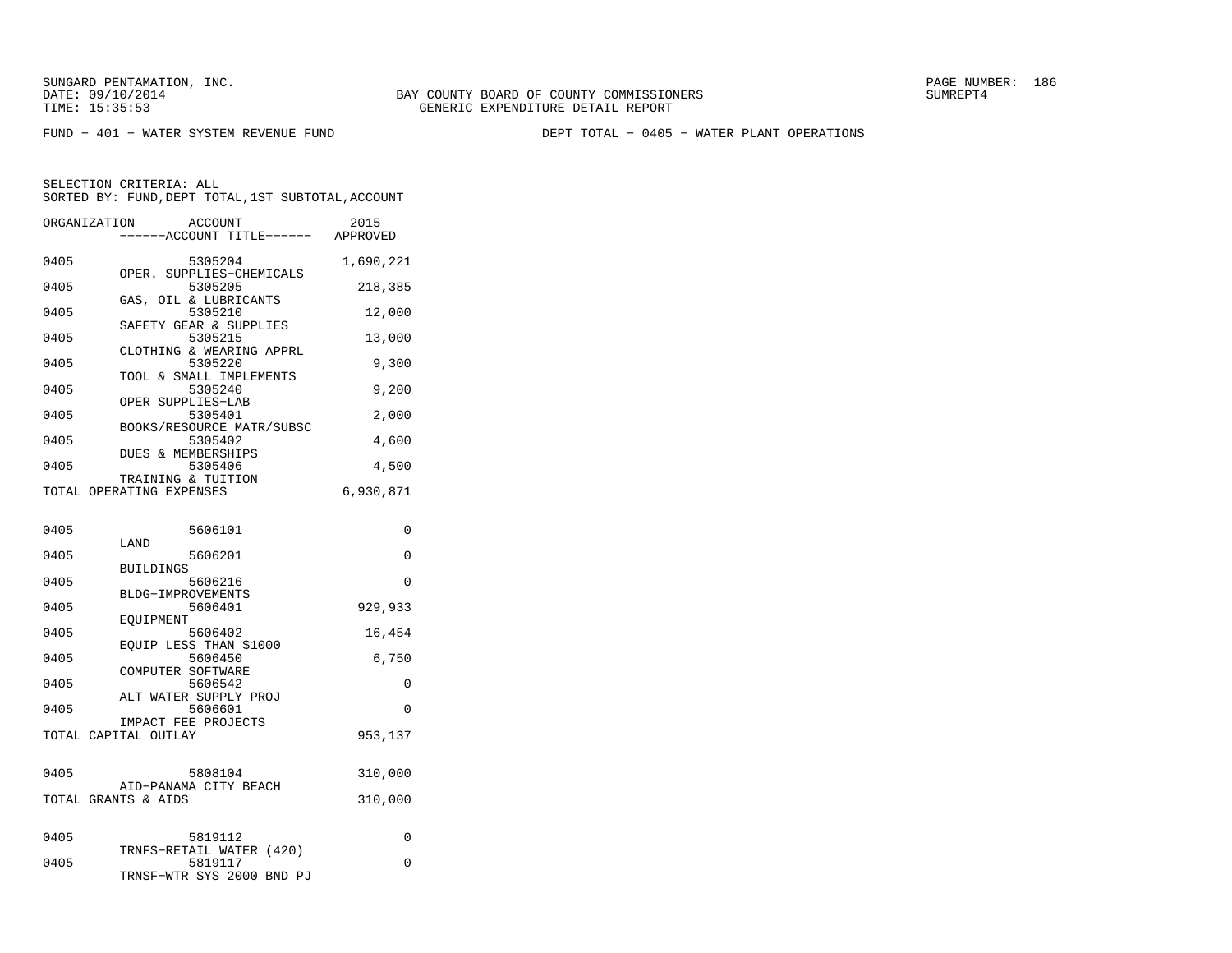BAY COUNTY BOARD OF COUNTY COMMISSIONERS TIME: 15:35:53 GENERIC EXPENDITURE DETAIL REPORT

FUND − 401 − WATER SYSTEM REVENUE FUND DEPT TOTAL − 0405 − WATER PLANT OPERATIONS

|      | ORGANIZATION ACCOUNT<br>------ACCOUNT TITLE------ APPROVED | 2015       |
|------|------------------------------------------------------------|------------|
| 0405 | 5819145<br>TRNSF-WATER IMPACT FEES                         | O          |
| 0405 | 5905908                                                    | $\Omega$   |
| 0405 | LOSS ON DISPOSAL<br>5905998                                | $\Omega$   |
| 0405 | DEPRECIATION EXPENSE<br>5909902                            | 10,000     |
| 0405 | REFUNDS-WATER IMPACT FEES<br>5909910                       | $\Omega$   |
| 0405 | RESERVE FOR CONTINGENCIES<br>5909913                       | $\Omega$   |
| 0405 | RESERVE-IMPACT FEES<br>5909915                             | $\Omega$   |
| 0405 | RESERVE FOR PAY ADJUSTMNT<br>5909999                       | 2,236,544  |
|      | RESERVE-CASH FORWARD<br>TOTAL NON-OPERATING EXPENSES       | 2,246,544  |
|      | TOTAL WATER PLANT OPERATIONS                               | 12,205,407 |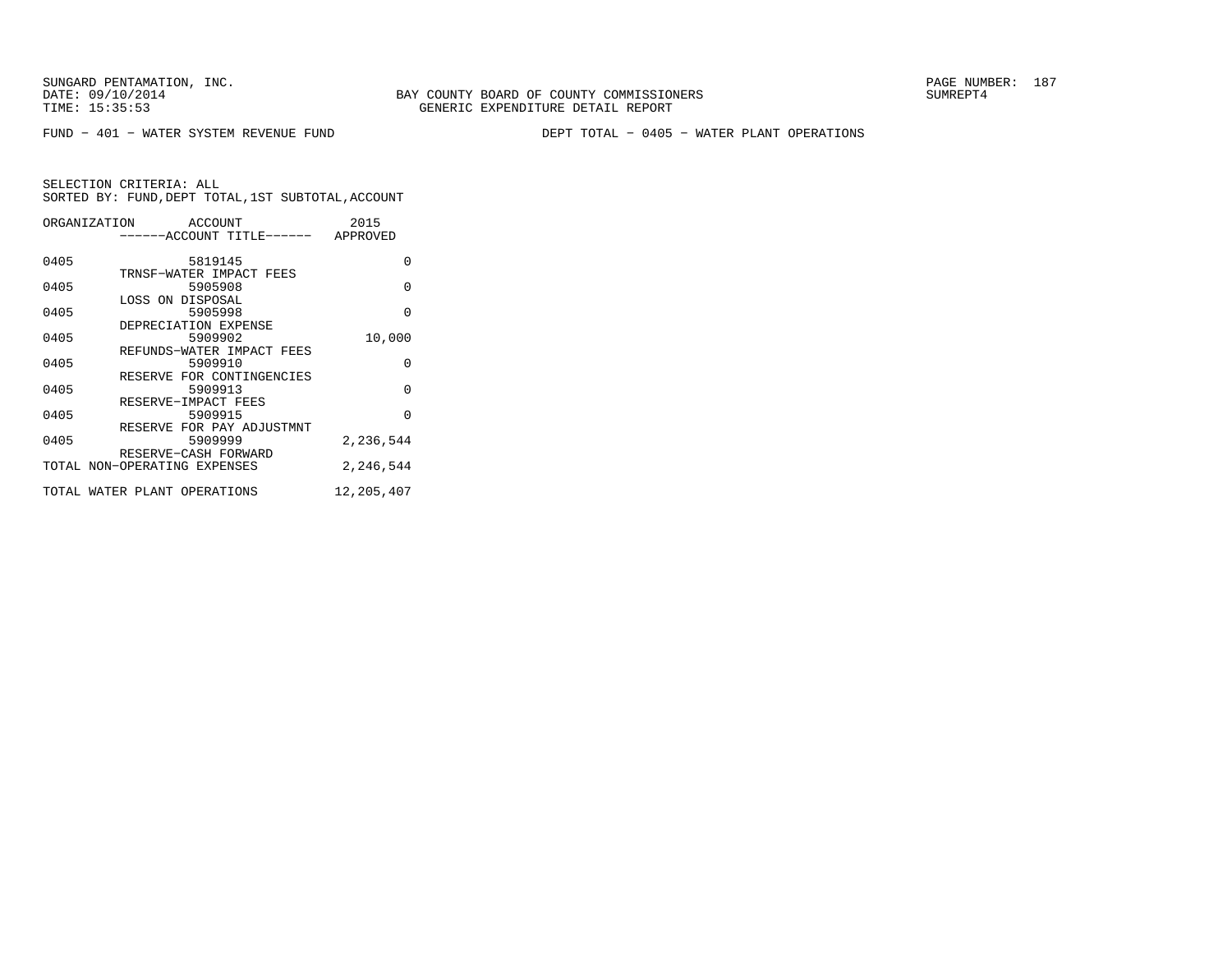FUND − 401 − WATER SYSTEM REVENUE FUND DEPT TOTAL − 0408 − WATER SYS RENEWAL & REPLC

| ORGANIZATION |                                          | ACCOUNT<br>----ACCOUNT TITLE------ APPROVED | 2015      |
|--------------|------------------------------------------|---------------------------------------------|-----------|
| 0408         |                                          | 5143110                                     | 0         |
| 0408         | PROF SRV-LITIGATION                      | 5304125                                     | 0         |
| 0408         | POSTAGE/TRANSP/FREIGHT                   | 5304605                                     | 0         |
| 0408         | REPAIR/MAINT-BLDG & GRND                 | 5304905                                     | 0         |
| 0408         |                                          | FEES&COSTS-LGL ADV/ADVERT<br>5305201        | 0         |
| 0408         | OPERATING SUPPLIES                       | 5394930                                     | 0         |
|              | COGS-POSTAGE<br>TOTAL OPERATING EXPENSES |                                             | 0         |
|              |                                          |                                             |           |
| 0408         | BLDG-EQUIP BLDG IMPROVE.                 | 5606215                                     | 0         |
| 0408         |                                          | 5606301                                     | 0         |
| 0408         | IMPRV OTHER THAN BLDGS                   | 5606325                                     | 0         |
| 0408         |                                          | IMPRV-FRANKFORD PUMP STN<br>5606369         | 0         |
| 0408         | IMPRV-ELEVATED TANK/231                  | 5606382                                     | 0         |
| 0408         |                                          | IMPRV-WILLIAMS BAYOU PUMP<br>5606383        | 3,000,000 |
| 0408         |                                          | IMP-STRG RSVR&HIGH SVSPMP<br>5606390        | 1,920,000 |
| 0408         | IMPRV-WATER FACILITIES                   | 5606393                                     | 0         |
| 0408         | IMPRV-FILTER TROUGHS                     | 5606401                                     | 500,000   |
|              | EOUIPMENT                                |                                             |           |
| 0408         | ALT WATER SUPPLY PROJ                    | 5606542                                     | 0         |
| 0408         | CIP-NW TRANSM MAIN PHS I                 | 5606546                                     | 0         |
| 0408         | CIP-FILTER IMPRV                         | 5606549                                     | 0         |
| 0408         | CIP-WTR TRTMT GENERATOR                  | 5606556                                     | $\Omega$  |
| 0408         |                                          | 5606572<br>CIP-WTRLINE EXT/CO RD 390        | $\Omega$  |
|              | TOTAL CAPITAL OUTLAY                     |                                             | 5,420,000 |
| 0408         |                                          | 5909910                                     | 2,220,000 |
|              | TOTAL NON-OPERATING EXPENSES             | RESERVE FOR CONTINGENCIES                   | 2,220,000 |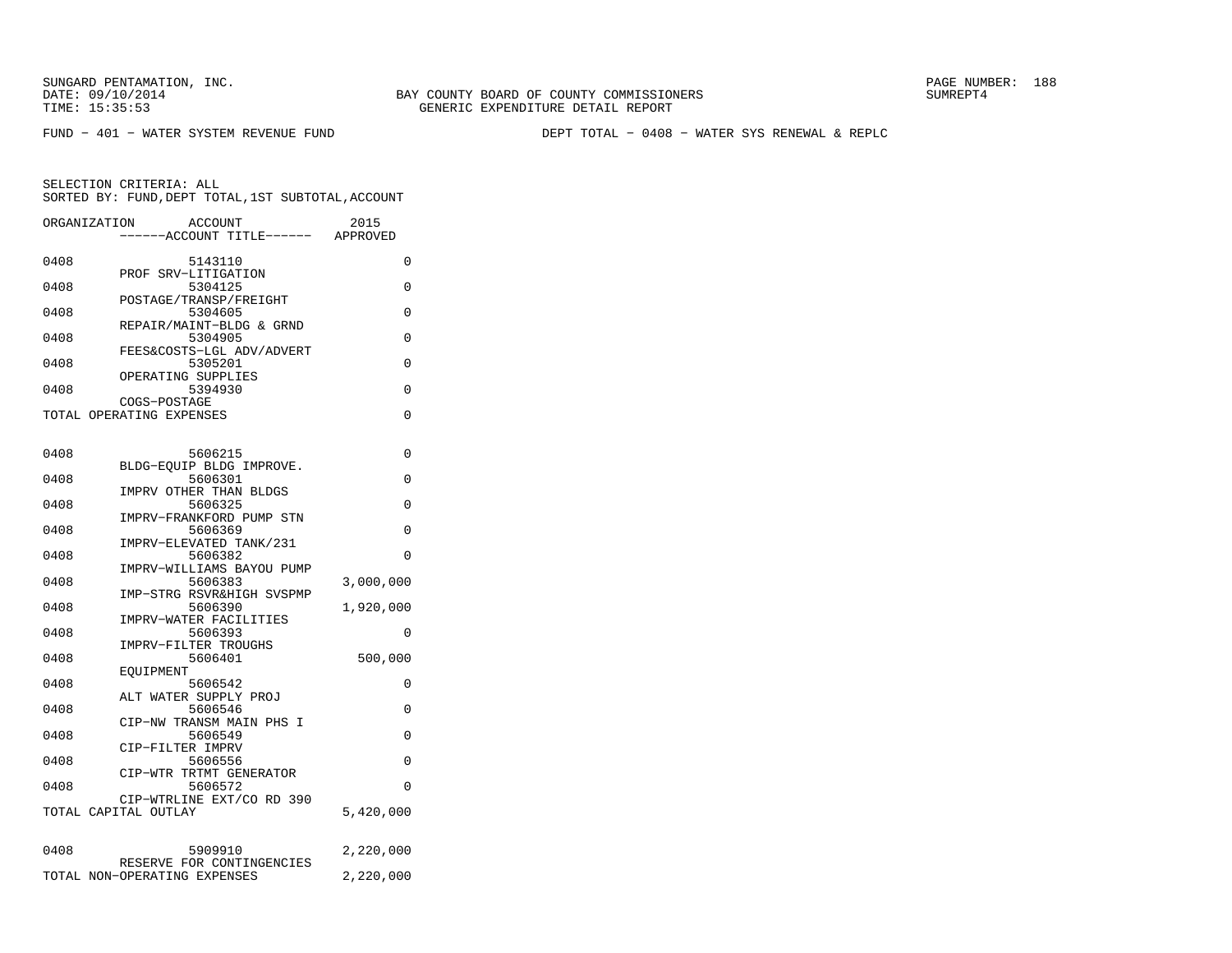BAY COUNTY BOARD OF COUNTY COMMISSIONERS TIME: 15:35:53 GENERIC EXPENDITURE DETAIL REPORT

FUND − 401 − WATER SYSTEM REVENUE FUND DEPT TOTAL − 0408 − WATER SYS RENEWAL & REPLC

SELECTION CRITERIA: ALLSORTED BY: FUND,DEPT TOTAL,1ST SUBTOTAL,ACCOUNT

ORGANIZATION ACCOUNT 2015−−−−−−ACCOUNT TITLE−−−−−− APPROVED

TOTAL WATER SYS RENEWAL & REPLC 7,640,000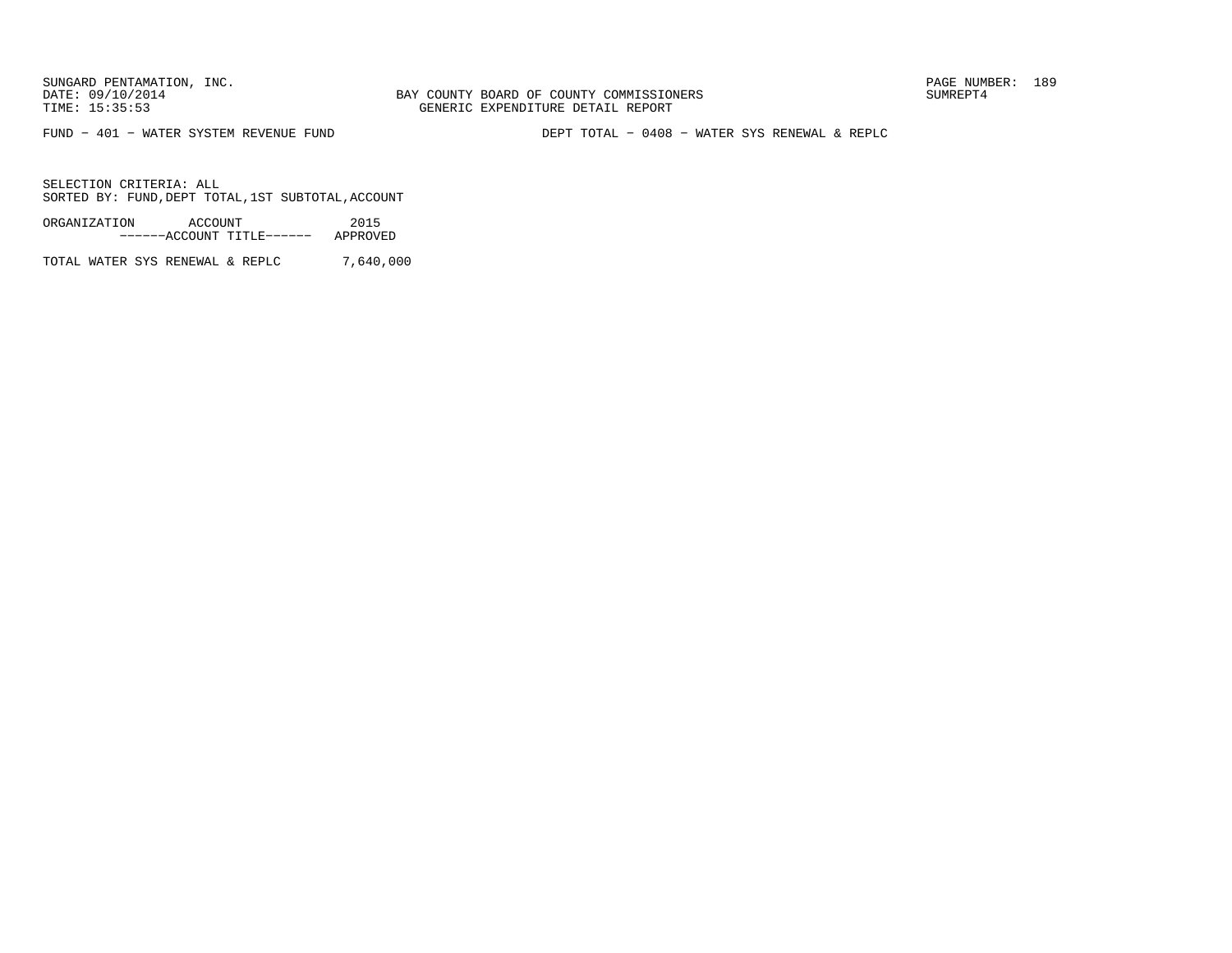FUND − 401 − WATER SYSTEM REVENUE FUND DEPT TOTAL − 0409 − WATER SYS INTEREST & SINK

| ORGANIZATION ACCOUNT            |                           |         |  | 2015<br>------ACCOUNT TITLE------ APPROVED |
|---------------------------------|---------------------------|---------|--|--------------------------------------------|
|                                 |                           |         |  |                                            |
| 0409                            |                           | 5707105 |  | 760,000                                    |
| 0409                            | PRINCIPAL-LOANS           | 5707115 |  | 1,700,000                                  |
|                                 | PRINCIPAL-REV BONDS       |         |  |                                            |
| 0409                            |                           | 5707201 |  | $\Omega$                                   |
| 0409                            | INTEREST EXPENSE          | 5707205 |  | 700,225                                    |
|                                 | INTEREST-LOANS            |         |  |                                            |
| 0409                            | INTEREST-REV BONDS        | 5707215 |  | 1,974,800                                  |
| 0409                            |                           | 5707303 |  | $\Omega$                                   |
| 0409                            | <b>BOND ISSUE COSTS</b>   | 5707316 |  | $\Omega$                                   |
|                                 | PAYING AGENT/TRUSTEE-FEES |         |  |                                            |
| 0409                            |                           | 5707370 |  | $\Omega$                                   |
| TOTAL DEBT SERVICE              | ARBITRAGE REBATE EXPENSE  |         |  | 5,135,025                                  |
| TOTAL WATER SYS INTEREST & SINK |                           |         |  | 5,135,025                                  |
| TOTAL WATER SYSTEM REVENUE FUND |                           |         |  | 24,980,432                                 |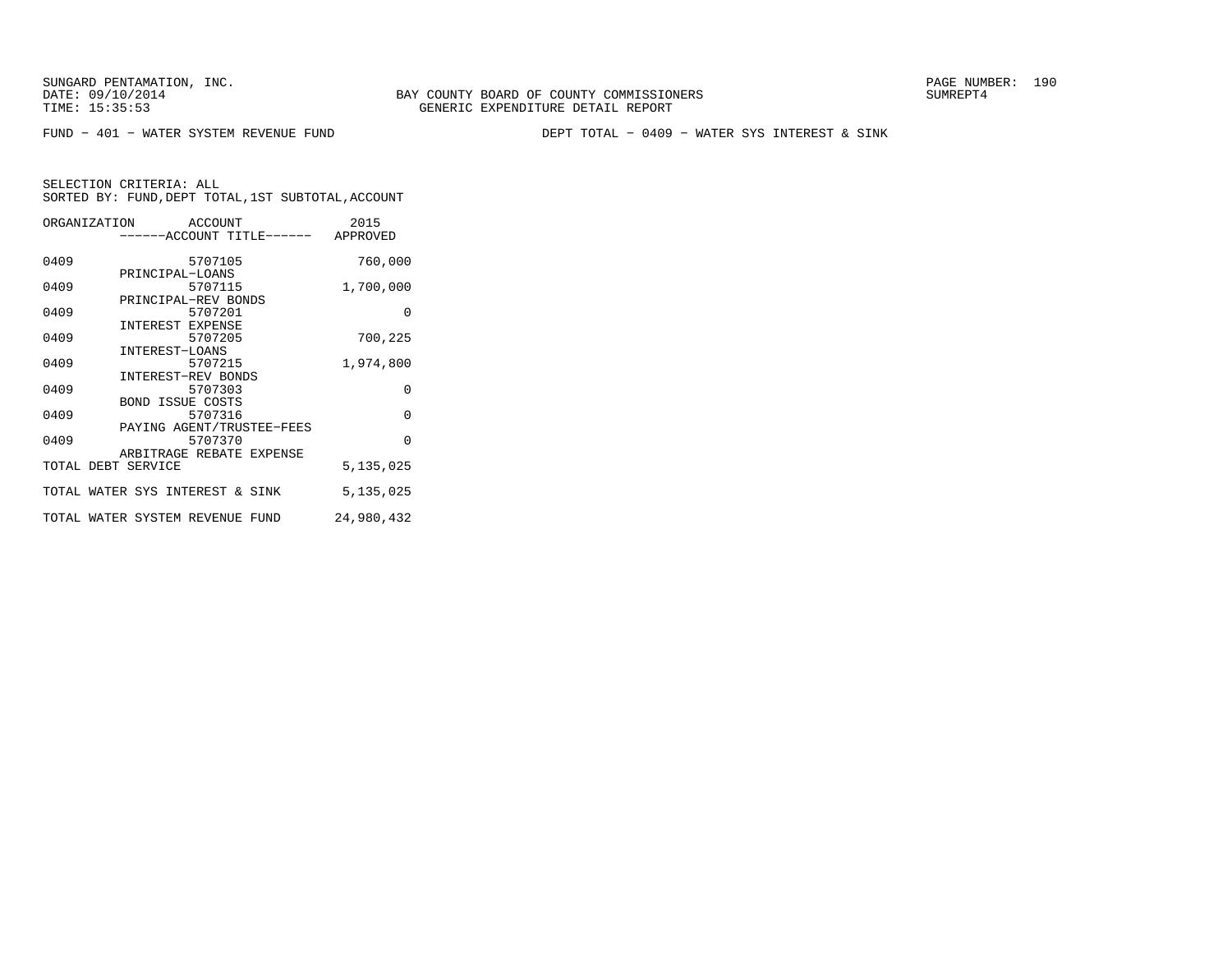SUNGARD PENTAMATION, INC.<br>DATE: 09/10/2014 SUMRER: 191

BAY COUNTY BOARD OF COUNTY COMMISSIONERS TIME: 15:35:53 GENERIC EXPENDITURE DETAIL REPORT

FUND − 420 − RETAIL WATER & WASTEWATER DEPT TOTAL − 0430 − RETAIL WASTEWATER

| ORGANIZATION | ACCOUNT<br>---ACCOUNT TITLE------ APPROVED                       | 2015      |
|--------------|------------------------------------------------------------------|-----------|
| 0430         | 5101200                                                          | 1,292,475 |
| 0430         | SALARIES & WAGES-REGULAR<br>5101400<br>SALARIES & WAGES-OVERTIME | 122,070   |
| 0430         | 5101405<br>SALARIES-DISASTER O/T                                 | 0         |
| 0430         | 5102100<br>FICA TAXES-MATCHING                                   | 108,213   |
| 0430         | 5102200<br>RETIREMENT CONTRIBUTIONS                              | 109,192   |
| 0430         | 5102300<br>LIFE & HEALTH INSURANCE                               | 255,744   |
| 0430         | 5102400<br>WORKERS COMP. PREMIUMS                                | 77,808    |
| 0430         | 5102500<br>UNEMPLOYMENT COMPENSATION                             | 0         |
|              | TOTAL PERSONAL SERVICES                                          | 1,965,502 |
| 0430         | 5143101                                                          | 16,750    |
| 0430         | SRV-CO ATTORNEY<br>PROF<br>5143105                               | 0         |
| 0430         | SRV-OTHER ATTNY<br>PROF<br>5143110                               | 0         |
| 0430         | SRV-LITIGATION<br>PROF<br>5303104                                | 25,000    |
| 0430         | SRV-ENGINEERING<br>PROF<br>5303106                               | 1,500     |
| 0430         | SRV-PHYSICLS/MEDICAL<br>PROF<br>5303107                          | 400       |
| 0430         | PROF<br>SRV-SUBSTANCE TEST<br>5303108                            | 2,500     |
| 0430         | SRV-RATE STUDY<br>PROF<br>5303110                                | 600       |
| 0430         | SRV-BACKGROUND CHECK<br>PROF<br>5303125                          | 25,000    |
| 0430         | SRV-ENG/PERMITTING<br>PROF<br>5303401                            | 60,000    |
| 0430         | CONTRACTED SERVICES<br>5303403                                   | 0         |
| 0430         | CONTR SRV-BANK CHRG POOL<br>5303408                              | 1,408     |
| 0430         | CONTR SRV-800 MHZ<br>5303410                                     | 0         |
| 0430         | CONTR SRV-JANITORIAL<br>5303422                                  | 0         |
| 0430         | CONTR SRV-GIS<br>5303425<br>CONTR<br>SRV-ADMIN FEES              | 112,349   |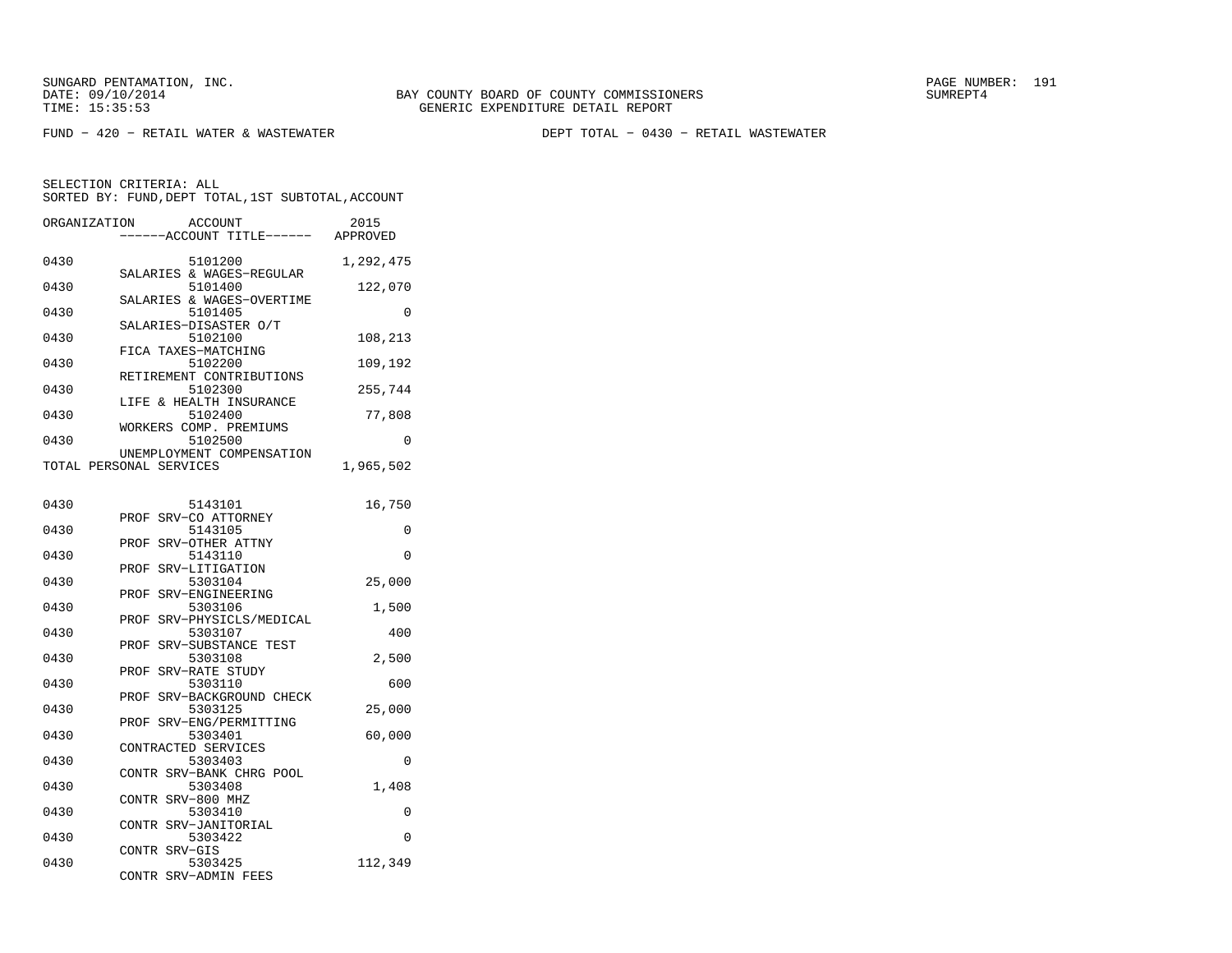FUND − 420 − RETAIL WATER & WASTEWATER DEPT TOTAL − 0430 − RETAIL WASTEWATER

| ORGANIZATION | ACCOUNT<br>----ACCOUNT TITLE------ APPROVED                     | 2015     |
|--------------|-----------------------------------------------------------------|----------|
| 0430         | 5303426                                                         | 263,830  |
| 0430         | CONTR SRV-UTIL ADMIN FEES<br>5303446                            | 178      |
| 0430         | CONTR SRV-FACILITIES<br>5303464                                 | 21,386   |
| 0430         | CONTR SRV-LAB<br>5304001                                        | 4,000    |
| 0430         | TRAVEL/TRAINING NON-LOCAL<br>5304101                            | 2,460    |
| 0430         | COMMUNICATIONS SERVICES<br>5304125                              | 250      |
| 0430         | POSTAGE/TRANSP/FREIGHT<br>5304301                               | 150,000  |
| 0430         | UTILITY SERVICES<br>5304403<br>RENTALS/LEASES-LAND              | 0        |
| 0430         | 5304405                                                         | $\Omega$ |
| 0430         | RENTALS/LEASES-BUILDINGS<br>5304410<br>RENTALS/LEASES-EOUIPMENT | 2,972    |
| 0430         | 5304420<br>RENTALS/LEASES-LAGOON                                | 0        |
| 0430         | 5304501                                                         | 22,552   |
| 0430         | INSURANCE & BONDS<br>5304604                                    | 5,000    |
| 0430         | REPAIR/MAINT-BLD&GRD DEPT<br>5304605                            | $\Omega$ |
| 0430         | REPAIR/MAINT-BLDG & GRND<br>5304610                             | 15,000   |
| 0430         | REPAIR/MAINT-AUTO EQUIP<br>5304611                              | 0        |
| 0430         | REPAIR/MAINT-FLEET MAINT<br>5304615<br>REPAIR/MAINT-EOUIPMENT   | 131,000  |
| 0430         | 5304650<br>RIVERCAMP - O & M                                    | 0        |
| 0430         | 5304655<br>LAKE MERIAL - O & M                                  | 0        |
| 0430         | 5304701<br>PRINTING & BINDING                                   | 300      |
| 0430         | 5304902<br>FEES & COSTS-PURCHASING                              | 9,538    |
| 0430         | 5304905<br>FEES&COSTS-LGL ADV/ADVERT                            | 500      |
| 0430         | 5304909<br>FEES & COSTS-COURT FILING                            | $\Omega$ |
| 0430         | 5304922<br>FEES & COSTS-PERMITS                                 | 25,000   |
| 0430         | 5304984<br>BAD DEBT                                             | 0        |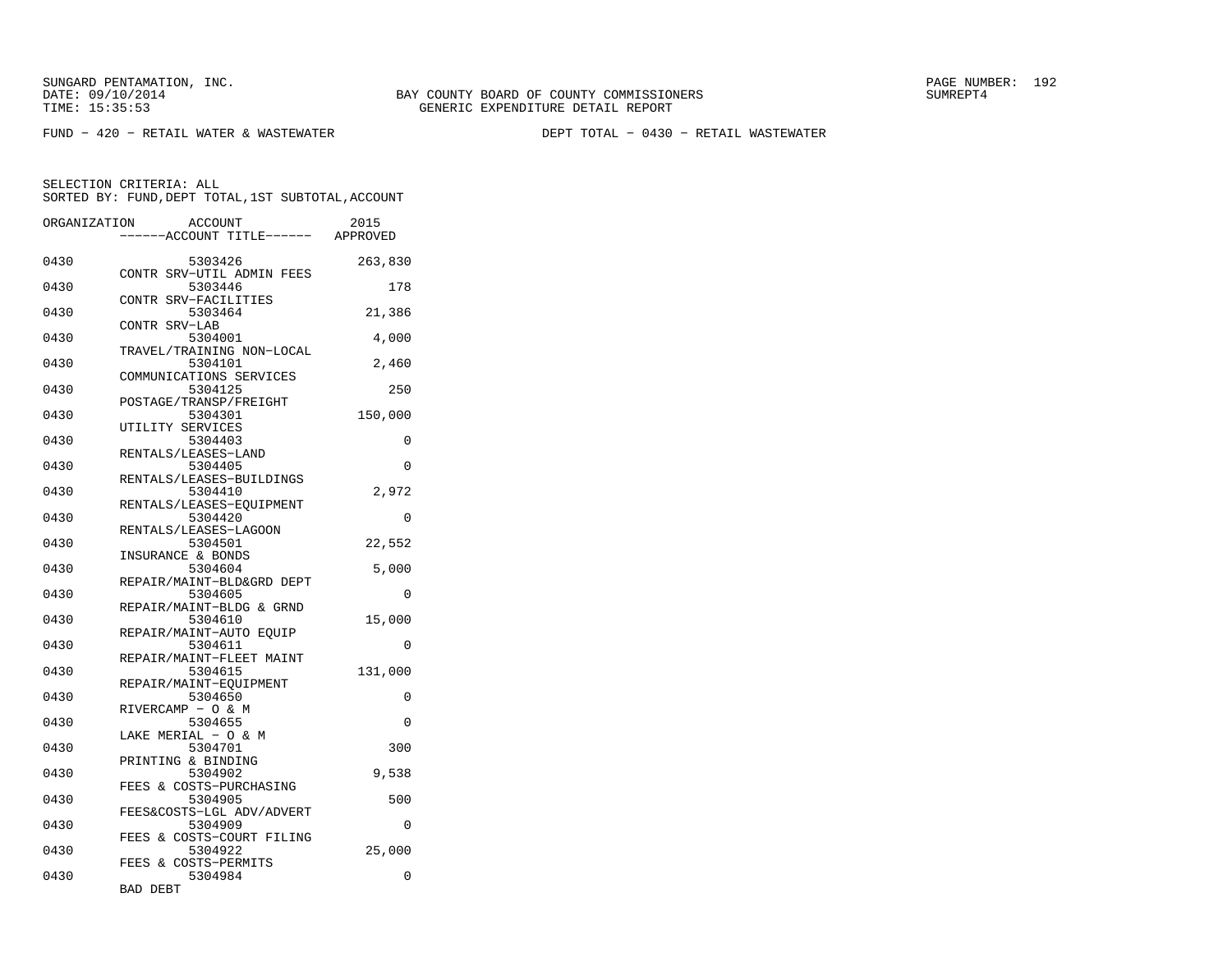FUND − 420 − RETAIL WATER & WASTEWATER DEPT TOTAL − 0430 − RETAIL WASTEWATER

| ORGANIZATION |                   | <b>ACCOUNT</b><br>---ACCOUNT TITLE------ APPROVED | 2015      |
|--------------|-------------------|---------------------------------------------------|-----------|
| 0430         |                   | 5304990                                           | 325       |
| 0430         |                   | MISCELLANEOUS EXPENSES<br>5305101                 | 1,500     |
| 0430         | OFFICE SUPPLIES   | 5305201<br>OPERATING SUPPLIES                     | 15,000    |
| 0430         |                   | 5305202<br>OPER SUPPLIES-JANITORIAL               | 1,500     |
| 0430         | OPER.             | 5305204<br>SUPPLIES-CHEMICALS                     | 32,000    |
| 0430         |                   | 5305205<br>GAS, OIL & LUBRICANTS                  | 38,250    |
| 0430         |                   | 5305210<br>SAFETY GEAR & SUPPLIES                 | 1,000     |
| 0430         |                   | 5305215<br>CLOTHING & WEARING APPRL               | 5,500     |
| 0430         |                   | 5305220<br>TOOL & SMALL IMPLEMENTS                | 1,500     |
| 0430         | OPER SUPPLIES-LAB | 5305240                                           | 5,000     |
| 0430         |                   | 5305401<br>BOOKS/RESOURCE MATR/SUBSC              | 250       |
| 0430         |                   | 5305402<br>DUES & MEMBERSHIPS                     | 250       |
| 0430         |                   | 5305406<br>TRAINING & TUITION                     | 2,500     |
| 0430         | COGS-SEWER        | 5354905                                           | 0         |
| 0430         | COGS-O & M/RETAIL | 5354940                                           | 694,711   |
| 0430         |                   | 5354941<br>COGS-O & M/TYNDALL                     | 1,002,701 |
| 0430         |                   | 5354942<br>COGS-O & M/MEXICO BEACH                | 135,711   |
| 0430         | COGS-REUSE WATER  | 5354945                                           | 13,483    |
| 0430         | COGS-DEBT/RETAIL  | 5354950                                           | 515,259   |
| 0430         | COGS-DEBT/TYNDALL | 5354951                                           | 328,151   |
| 0430         |                   | 5354952<br>COGS-DEBT/MEXICO BEACH                 | 187,333   |
| 0430         | COGS-R & R/RETAIL | 5354960                                           | 62,884    |
| 0430         |                   | 5354961<br>COGS-R & R/TYNDALL                     | 61,457    |
| 0430         |                   | 5354962<br>COGS-R & R/MEXICO BEACH                | 15,714    |
| 0430         | COGS-RATE/RETAIL  | 5354970                                           | 77,289    |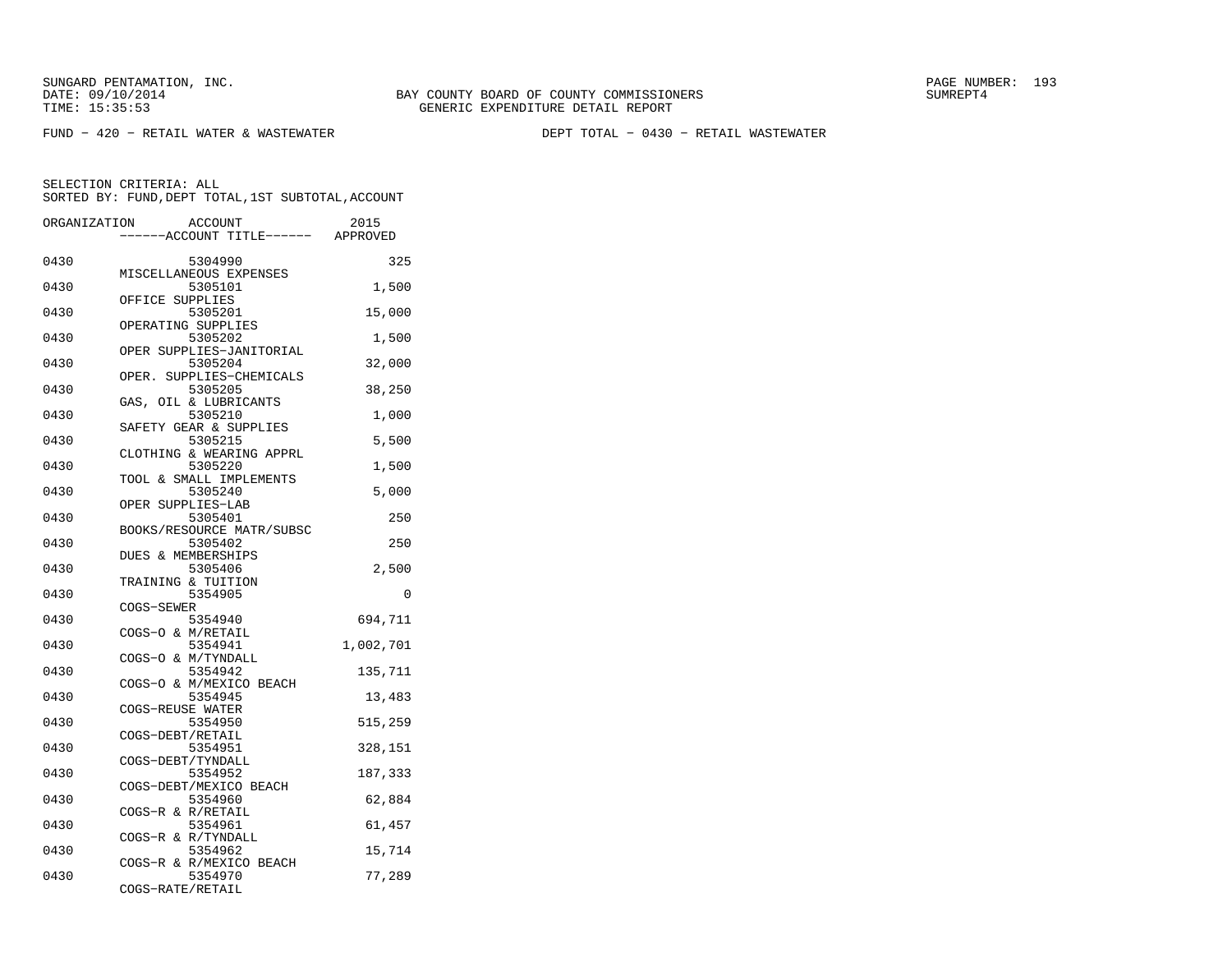FUND − 420 − RETAIL WATER & WASTEWATER DEPT TOTAL − 0430 − RETAIL WASTEWATER

| ORGANIZATION       |                          | <b>ACCOUNT</b><br>----ACCOUNT TITLE------ APPROVED | 2015      |
|--------------------|--------------------------|----------------------------------------------------|-----------|
| 0430               |                          | 5354971                                            | 49,223    |
| 0430               | COGS-RATE/TYNDALL        | 5354972                                            | 28,100    |
| 0430               |                          | COGS-RATE/MEXICO BEACH<br>5354980                  | 0         |
| 0430               |                          | COGS-BOND RSV/RETAIL<br>5355001                    | 0         |
|                    | TOTAL OPERATING EXPENSES | GCEC WASTEWATER CAPACITY                           | 4,176,064 |
|                    |                          |                                                    |           |
| 0430               | LAND                     | 5606101                                            | $\Omega$  |
| 0430               |                          | 5606301                                            | 0         |
| 0430               |                          | IMPRV OTHER THAN BLDGS<br>5606352                  | $\Omega$  |
|                    |                          | IMP-WASTEWATER VALVES                              |           |
| 0430               | EOUIPMENT                | 5606401                                            | 167,000   |
| 0430               |                          | 5606402                                            | 10,500    |
| 0430               |                          | EOUIP LESS THAN \$1000<br>5606450                  | 3,750     |
|                    | COMPUTER SOFTWARE        |                                                    |           |
| 0430               |                          | 5606540<br>CIP-TAFB SILVER FLAG PROJ               | 0         |
| 0430               |                          | 5606545                                            | $\Omega$  |
| 0430               |                          | CIP-WASTEWTR LINE EXT<br>5606551                   | 0         |
|                    | CIP-LIFT STATION         |                                                    |           |
| 0430               |                          | 5606555<br>CIP-WATER LINE EXTENSION                | 0         |
| 0430               |                          | 5606601                                            | 1,200,000 |
|                    | TOTAL CAPITAL OUTLAY     | IMPACT FEE PROJECTS                                | 1,381,250 |
|                    |                          |                                                    |           |
| 0430               |                          | 5707105                                            | $\Omega$  |
| 0430               | PRINCIPAL-LOANS          | 5707115                                            | 1,255,000 |
| 0430               |                          | PRINCIPAL-REV BONDS<br>5707205                     | $\Omega$  |
|                    | INTEREST-LOANS           |                                                    |           |
| 0430               | INTEREST-REV BONDS       | 5707215                                            | 954,375   |
| 0430               |                          | 5707303                                            | 0         |
| 0430               | <b>BOND ISSUE COSTS</b>  | 5707316                                            | $\Omega$  |
| TOTAL DEBT SERVICE |                          | PAYING AGENT/TRUSTEE-FEES                          | 2,209,375 |
|                    |                          |                                                    |           |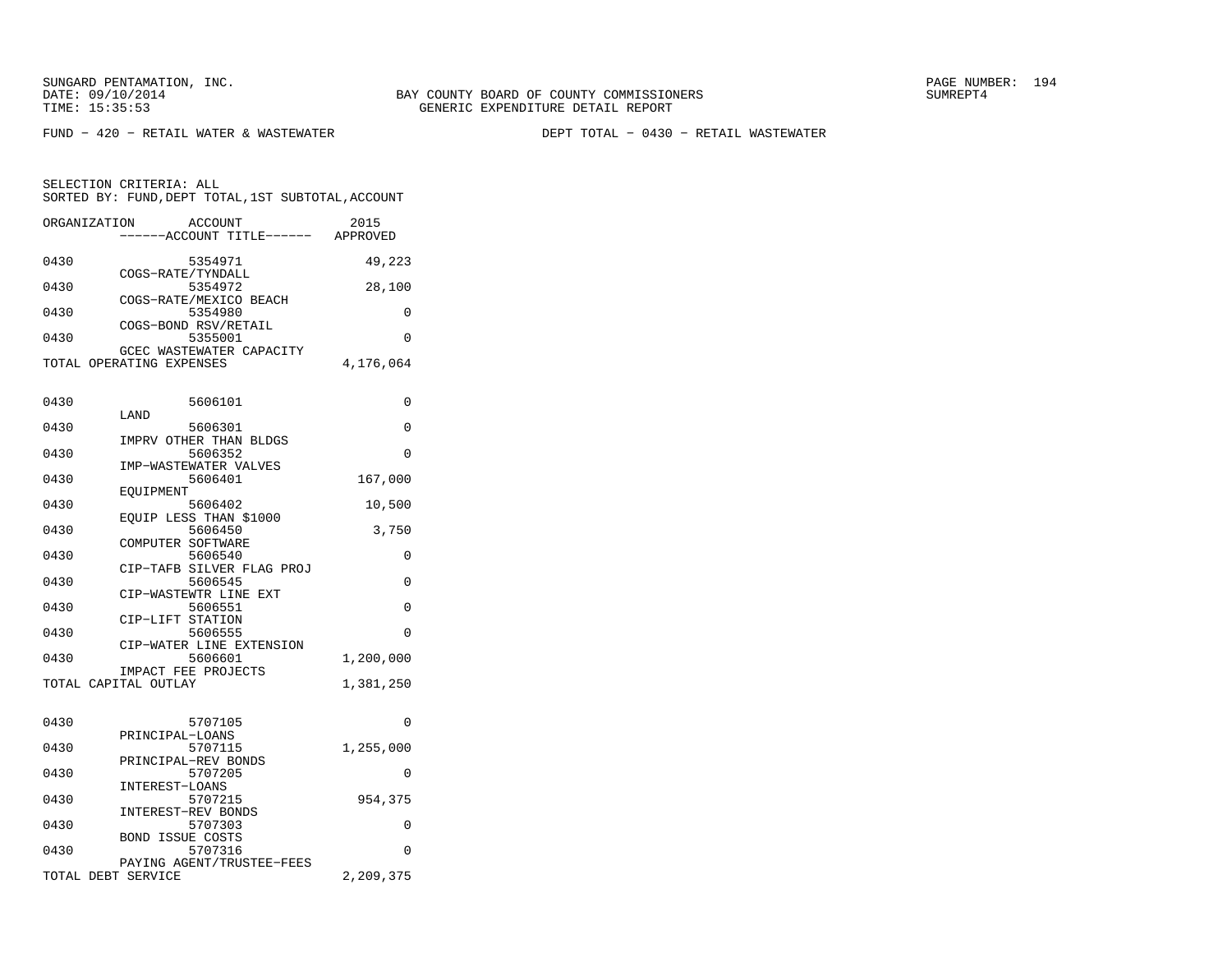FUND − 420 − RETAIL WATER & WASTEWATER DEPT TOTAL − 0430 − RETAIL WASTEWATER

| ORGANIZATION ACCOUNT |                                    | 2015      |
|----------------------|------------------------------------|-----------|
|                      | ------ACCOUNT TITLE------ APPROVED |           |
|                      |                                    |           |
|                      |                                    |           |
| 0430                 | 5819114                            | $\Omega$  |
|                      | TRNSF-JT VENT/AWT (412)            |           |
| 0430                 | 5905998                            | $\Omega$  |
|                      | DEPRECIATION EXPENSE               |           |
| 0430                 | 5909903                            | $\Omega$  |
|                      | REFUNDS-SEWER IMPACT FEES          |           |
| 0430                 | 5909910                            | 57,013    |
|                      | RESERVE FOR CONTINGENCIES          |           |
| 0430                 | 5909912                            | $\Omega$  |
|                      | RESERVE-RENWL/REPLACEMENT          |           |
| 0430                 | 5909913                            | $\Omega$  |
|                      | RESERVE-IMPACT FEES                |           |
| 0430                 | 5909915                            | $\Omega$  |
|                      | RESERVE FOR PAY ADJUSTMNT          |           |
| 0430                 | 5909999                            | $\Omega$  |
|                      | RESERVE-CASH FORWARD               |           |
|                      | TOTAL NON-OPERATING EXPENSES       | 57,013    |
|                      |                                    |           |
|                      | TOTAL RETAIL WASTEWATER            | 9,789,204 |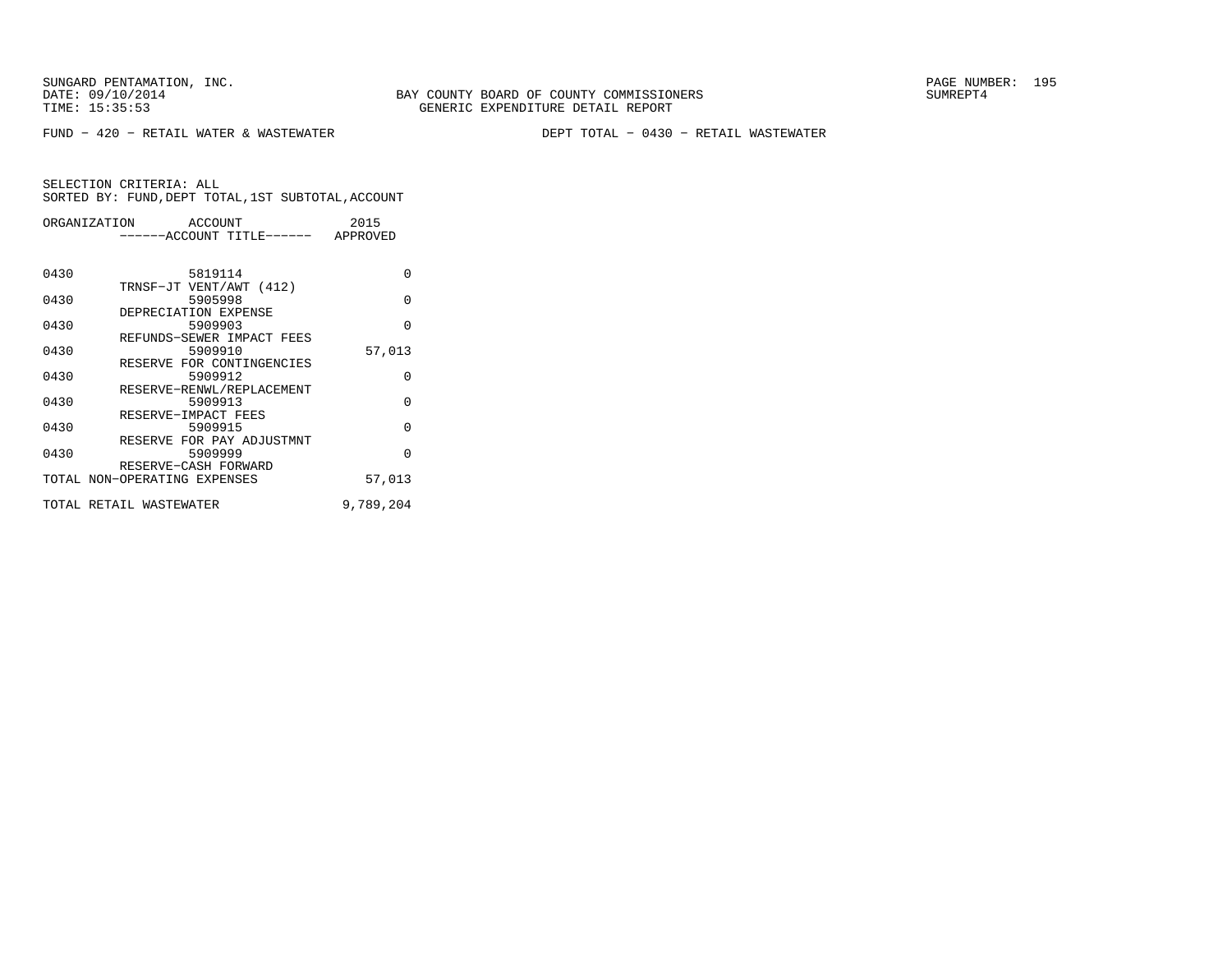FUND − 420 − RETAIL WATER & WASTEWATER DEPT TOTAL − 0445 − RETAIL WATER

| ORGANIZATION | ACCOUNT<br>---ACCOUNT TITLE------ APPROVED        | 2015    |
|--------------|---------------------------------------------------|---------|
| 0445         | 5101200<br>SALARIES & WAGES-REGULAR               | 342,418 |
| 0445         | 5101400                                           | 37,175  |
| 0445         | SALARIES & WAGES-OVERTIME<br>5101405              | 0       |
| 0445         | SALARIES-DISASTER O/T<br>5102100                  | 29,039  |
| 0445         | FICA TAXES-MATCHING<br>5102200                    | 28,675  |
| 0445         | RETIREMENT CONTRIBUTIONS<br>5102300               | 60,700  |
| 0445         | LIFE & HEALTH INSURANCE<br>5102400                | 42,577  |
|              | WORKERS COMP. PREMIUMS<br>TOTAL PERSONAL SERVICES | 540,584 |
| 0445         | 5143101                                           | 5,455   |
| 0445         | SRV-CO ATTORNEY<br>PROF<br>5143105                | 5,000   |
| 0445         | SRV-OTHER ATTNY<br>PROF<br>5303104                |         |
|              | SRV-ENGINEERING<br>PROF                           | 117,813 |
| 0445         | 5303106<br>SRV-PHYSICLS/MEDICAL<br>PROF           | 500     |
| 0445         | 5303107<br>PROF SRV-SUBSTANCE TEST                | 500     |
| 0445         | 5303110<br>PROF SRV-BACKGROUND CHECK              | 500     |
| 0445         | 5303125<br>PROF SRV-ENG/PERMITTING                | 6,250   |
| 0445         | 5303401<br>CONTRACTED SERVICES                    | 1,500   |
| 0445         | 5303403<br>CONTR SRV-BANK CHRG POOL               | 0       |
| 0445         | 5303408<br>CONTR SRV-800 MHZ                      | 1,583   |
| 0445         | 5303410<br>CONTR SRV-JANITORIAL                   | 0       |
| 0445         | 5303422<br>CONTR SRV-GIS                          | 0       |
| 0445         | 5303425<br>CONTR SRV-ADMIN FEES                   | 38,295  |
| 0445         | 5303426<br>CONTR SRV-UTIL ADMIN FEES              | 358,441 |
| 0445         | 5303464<br>CONTR SRV-LAB                          | 17,959  |
| 0445         | 5304001<br>TRAVEL/TRAINING NON-LOCAL              | 4,500   |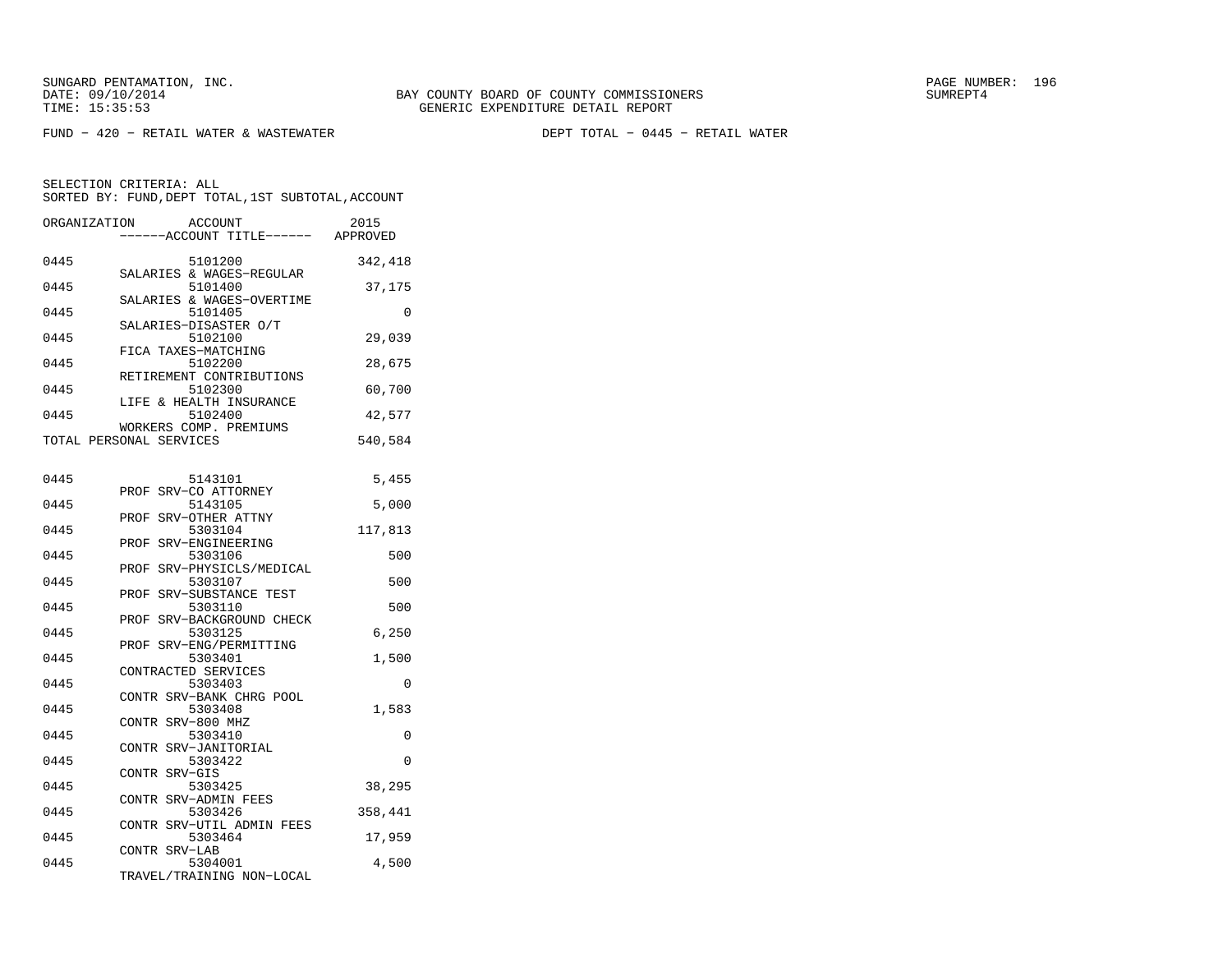FUND − 420 − RETAIL WATER & WASTEWATER DEPT TOTAL − 0445 − RETAIL WATER

| ORGANIZATION | <b>ACCOUNT</b>                      | 2015<br>---ACCOUNT TITLE------ APPROVED |
|--------------|-------------------------------------|-----------------------------------------|
|              |                                     |                                         |
| 0445         | 5304101<br>COMMUNICATIONS SERVICES  | 900                                     |
| 0445         | 5304125                             | 2,563                                   |
|              | POSTAGE/TRANSP/FREIGHT              |                                         |
| 0445         | 5304301                             | 52,000                                  |
|              | UTILITY SERVICES                    |                                         |
| 0445         | 5304410                             | 3,793                                   |
| 0445         | RENTALS/LEASES-EOUIPMENT<br>5304501 | 41,312                                  |
|              | INSURANCE & BONDS                   |                                         |
| 0445         | 5304604                             | 2,944                                   |
|              | REPAIR/MAINT-BLD&GRD DEPT           |                                         |
| 0445         | 5304605                             | 300                                     |
|              | REPAIR/MAINT-BLDG & GRND            |                                         |
| 0445         | 5304610<br>REPAIR/MAINT-AUTO EOUIP  | 8,800                                   |
| 0445         | 5304611                             | $\Omega$                                |
|              | REPAIR/MAINT-FLEET MAINT            |                                         |
| 0445         | 5304615                             | 64,900                                  |
|              | REPAIR/MAINT-EQUIPMENT              |                                         |
| 0445         | 5304701                             | 1,000                                   |
|              | PRINTING & BINDING                  |                                         |
| 0445         | 5304902<br>FEES & COSTS-PURCHASING  | 7,835                                   |
| 0445         | 5304905                             | 500                                     |
|              | FEES&COSTS-LGL ADV/ADVERT           |                                         |
| 0445         | 5304922                             | 1,200                                   |
|              | FEES & COSTS-PERMITS                |                                         |
| 0445         | 5304984                             | 0                                       |
| 0445         | <b>BAD DEBT</b><br>5304990          | 1,525                                   |
|              | MISCELLANEOUS EXPENSES              |                                         |
| 0445         | 5305101                             | 1,300                                   |
|              | OFFICE SUPPLIES                     |                                         |
| 0445         | 5305201                             | 12,070                                  |
|              | OPERATING SUPPLIES                  |                                         |
| 0445         | 5305202<br>OPER SUPPLIES-JANITORIAL | 700                                     |
| 0445         | 5305204                             | 4,200                                   |
|              | SUPPLIES-CHEMICALS<br>OPER.         |                                         |
| 0445         | 5305205                             | 46,370                                  |
|              | GAS, OIL & LUBRICANTS               |                                         |
| 0445         | 5305210                             | 7,975                                   |
| 0445         | SAFETY GEAR & SUPPLIES<br>5305215   |                                         |
|              | CLOTHING & WEARING APPRL            | 3,250                                   |
| 0445         | 5305220                             | 8,730                                   |
|              | TOOL & SMALL IMPLEMENTS             |                                         |
| 0445         | 5305240                             | 500                                     |
|              | OPER SUPPLIES-LAB                   |                                         |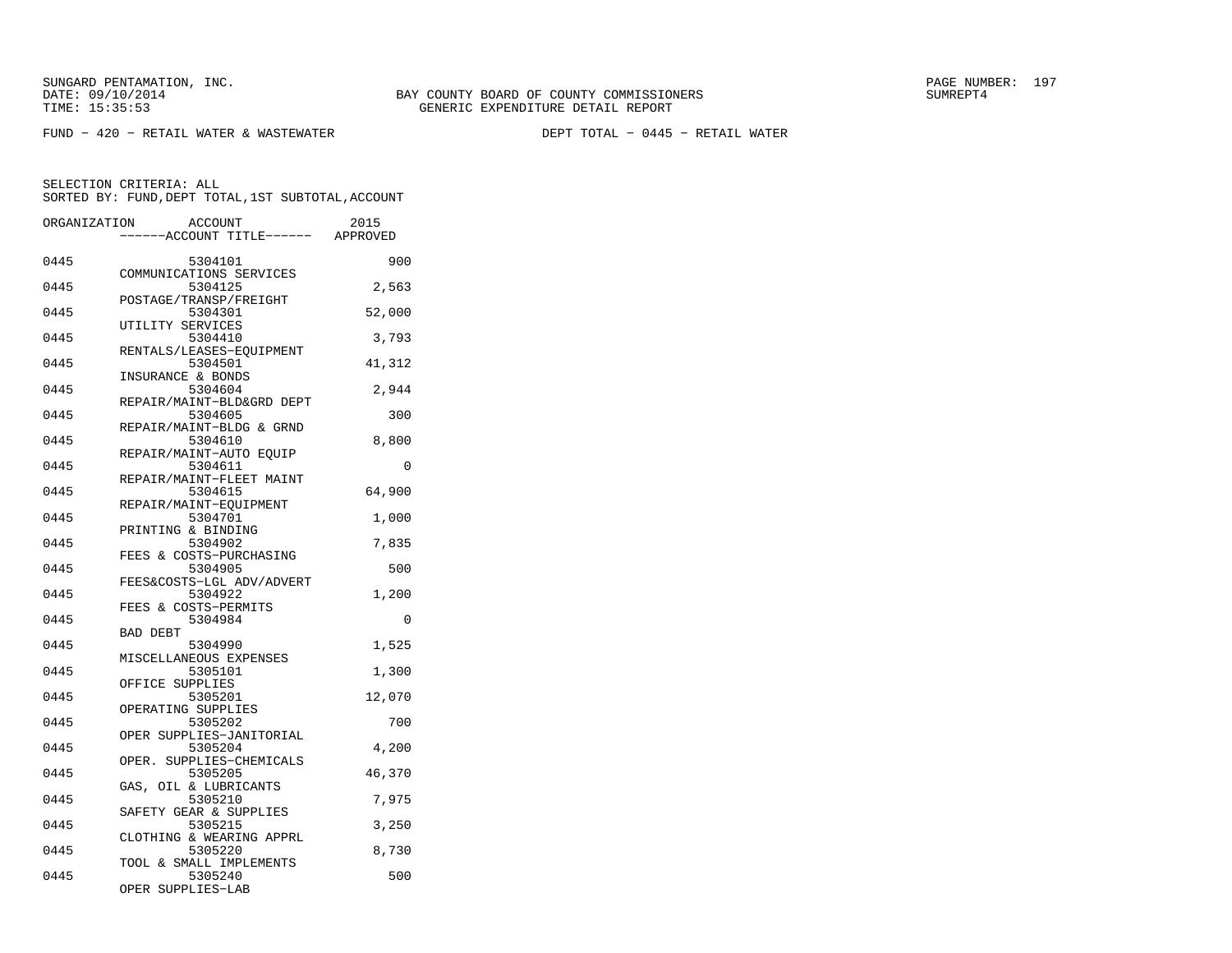FUND − 420 − RETAIL WATER & WASTEWATER DEPT TOTAL − 0445 − RETAIL WATER

| ORGANIZATION       | <b>ACCOUNT</b>                           | 2015      |
|--------------------|------------------------------------------|-----------|
|                    | ----ACCOUNT TITLE------                  | APPROVED  |
| 0445               | 5305401                                  | 750       |
|                    | BOOKS/RESOURCE MATR/SUBSC                |           |
| 0445               | 5305402                                  | 1,200     |
| 0445               | <b>DUES &amp; MEMBERSHIPS</b><br>5305406 | 2,000     |
|                    | TRAINING & TUITION                       |           |
| 0445               | 5334910                                  | 1,120,000 |
|                    | COGS-WATER                               |           |
|                    | TOTAL OPERATING EXPENSES                 | 1,956,913 |
|                    |                                          |           |
| 0445               | 5606101                                  | 0         |
|                    | LAND                                     |           |
| 0445               | 5606401<br>EOUIPMENT                     | 97,900    |
| 0445               | 5606402                                  | 115,100   |
|                    | EOUIP LESS THAN \$1000                   |           |
| 0445               | 5606450                                  | 750       |
| 0445               | COMPUTER SOFTWARE<br>5606539             | 0         |
|                    | CIP-TAFB AFRL WATER PROJ                 |           |
| 0445               | 5606540                                  | 0         |
|                    | CIP-TAFB SILVER FLAG PROJ                |           |
| 0445               | 5606555<br>CIP-WATER LINE EXTENSION      | $\Omega$  |
| 0445               | 5606565                                  | 0         |
|                    | CIP-WTRLINE EXT/ST RD 77                 |           |
| 0445               | 5606601                                  | $\Omega$  |
| 0445               | IMPACT FEE PROJECTS<br>5616301           | 0         |
|                    | IMPRV ROADS & BRIDGES                    |           |
|                    | TOTAL CAPITAL OUTLAY                     | 213,750   |
|                    |                                          |           |
| 0445               | 5707115                                  | 0         |
|                    | PRINCIPAL-REV BONDS                      |           |
| 0445               | 5707215                                  | $\Omega$  |
| 0445               | INTEREST-REV BONDS<br>5707303            | 0         |
|                    | <b>BOND ISSUE COSTS</b>                  |           |
| 0445               | 5707370                                  | $\Omega$  |
|                    | ARBITRAGE REBATE EXPENSE                 |           |
| TOTAL DEBT SERVICE |                                          | 0         |
|                    |                                          |           |
| 0445               | 5819111                                  | 0         |
|                    | TRNFS-WATER SYS (401)                    |           |
| 0445               | 5905998<br>DEPRECIATION EXPENSE          | 0         |
|                    |                                          |           |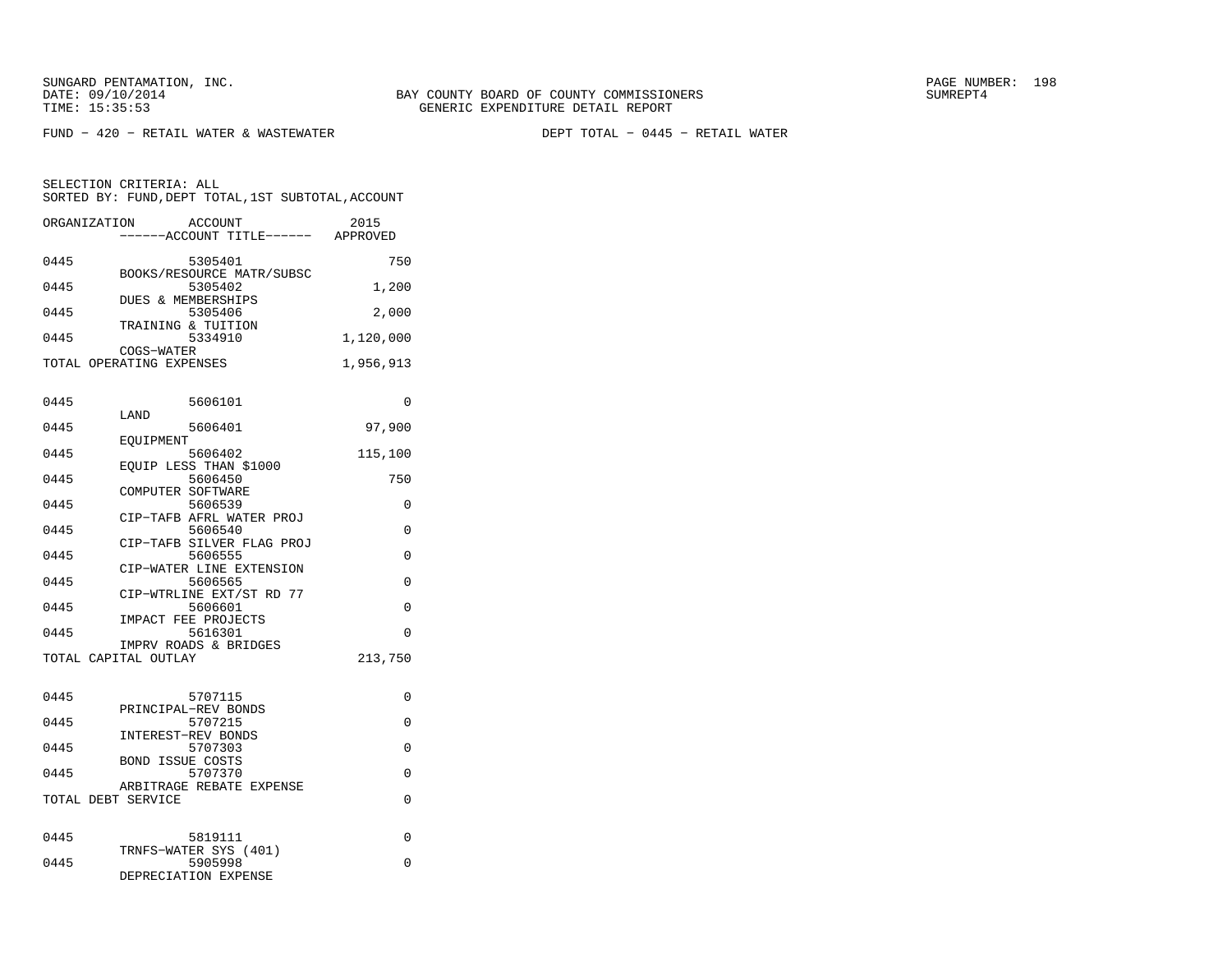FUND − 420 − RETAIL WATER & WASTEWATER DEPT TOTAL − 0445 − RETAIL WATER

|      | ORGANIZATION<br>ACCOUNT      | 2015      |
|------|------------------------------|-----------|
|      | ------ACCOUNT TITLE------    | APPROVED  |
|      |                              |           |
| 0445 | 5909902                      | 1,085     |
|      | REFUNDS-WATER IMPACT FEES    |           |
| 0445 | 5909910                      | 2,463     |
|      | RESERVE FOR CONTINGENCIES    |           |
| 0445 | 5909912                      | 0         |
|      | RESERVE-RENWL/REPLACEMENT    |           |
| 0445 | 5909913                      | 0         |
|      | RESERVE-IMPACT FEES          |           |
| 0445 | 5909915                      | 0         |
|      | RESERVE FOR PAY ADJUSTMNT    |           |
| 0445 | 5909999                      | O         |
|      | RESERVE-CASH FORWARD         |           |
|      | TOTAL NON-OPERATING EXPENSES | 3,548     |
|      | TOTAL RETAIL WATER           | 2,714,795 |
|      |                              |           |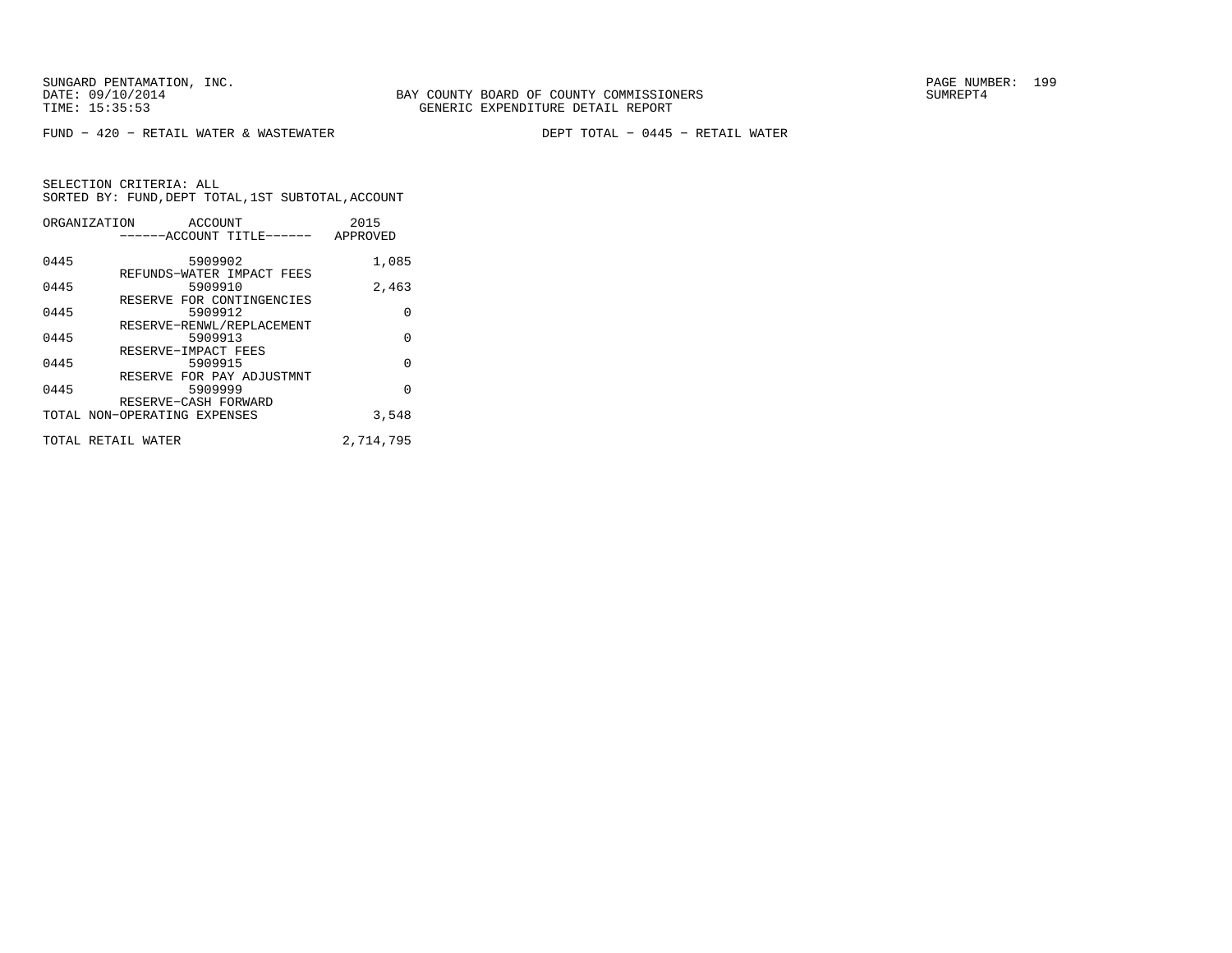FUND − 420 − RETAIL WATER & WASTEWATER DEPT TOTAL − 0447 − RIVER CAMPS

| ORGANIZATION | ACCOUNT<br>---ACCOUNT TITLE------                         | 2015<br>APPROVED |
|--------------|-----------------------------------------------------------|------------------|
| 0447         | 5143101                                                   | 0                |
| 0447         | SRV-CO ATTORNEY<br>PROF<br>5303104                        | 0                |
| 0447         | PROF<br>SRV-ENGINEERING<br>5303125                        | $\Omega$         |
| 0447         | SRV-ENG/PERMITTING<br>PROF<br>5303401                     | $\Omega$         |
| 0447         | CONTRACTED SERVICES<br>5303425                            | 0                |
| 0447         | CONTR SRV-ADMIN FEES<br>5303464                           | 0                |
| 0447         | CONTR SRV-LAB<br>5304101                                  | 0                |
| 0447         | COMMUNICATIONS SERVICES<br>5304125                        | 0                |
| 0447         | POSTAGE/TRANSP/FREIGHT<br>5304301                         | 0                |
| 0447         | UTILITY SERVICES<br>5304501                               | 0                |
| 0447         | INSURANCE & BONDS<br>5304604                              | $\Omega$         |
| 0447         | REPAIR/MAINT-BLD&GRD DEPT<br>5304610                      | $\Omega$         |
| 0447         | REPAIR/MAINT-AUTO EQUIP<br>5304615                        | $\Omega$         |
| 0447         | REPAIR/MAINT-EOUIPMENT<br>5304902                         | $\Omega$         |
| 0447         | & COSTS-PURCHASING<br>FEES<br>5304909                     | 0                |
| 0447         | FEES & COSTS-COURT FILING<br>5304990                      | $\Omega$         |
| 0447         | MISCELLANEOUS EXPENSES<br>5305201                         | 0                |
| 0447         | OPERATING SUPPLIES<br>5305202<br>OPER SUPPLIES-JANITORIAL | 0                |
| 0447         | 5305204<br>SUPPLIES-CHEMICALS<br>OPER.                    | 0                |
| 0447         | 5305205<br>OIL & LUBRICANTS<br>GAS,                       | 0                |
| 0447         | 5305210<br>SAFETY GEAR & SUPPLIES                         | 0                |
| 0447         | 5305220                                                   | 0                |
| 0447         | TOOL & SMALL IMPLEMENTS<br>5305240                        | 0                |
| 0447         | SUPPLIES-LAB<br>OPER<br>5305402<br>DUES & MEMBERSHIPS     | 0                |
|              | TOTAL OPERATING EXPENSES                                  | $\Omega$         |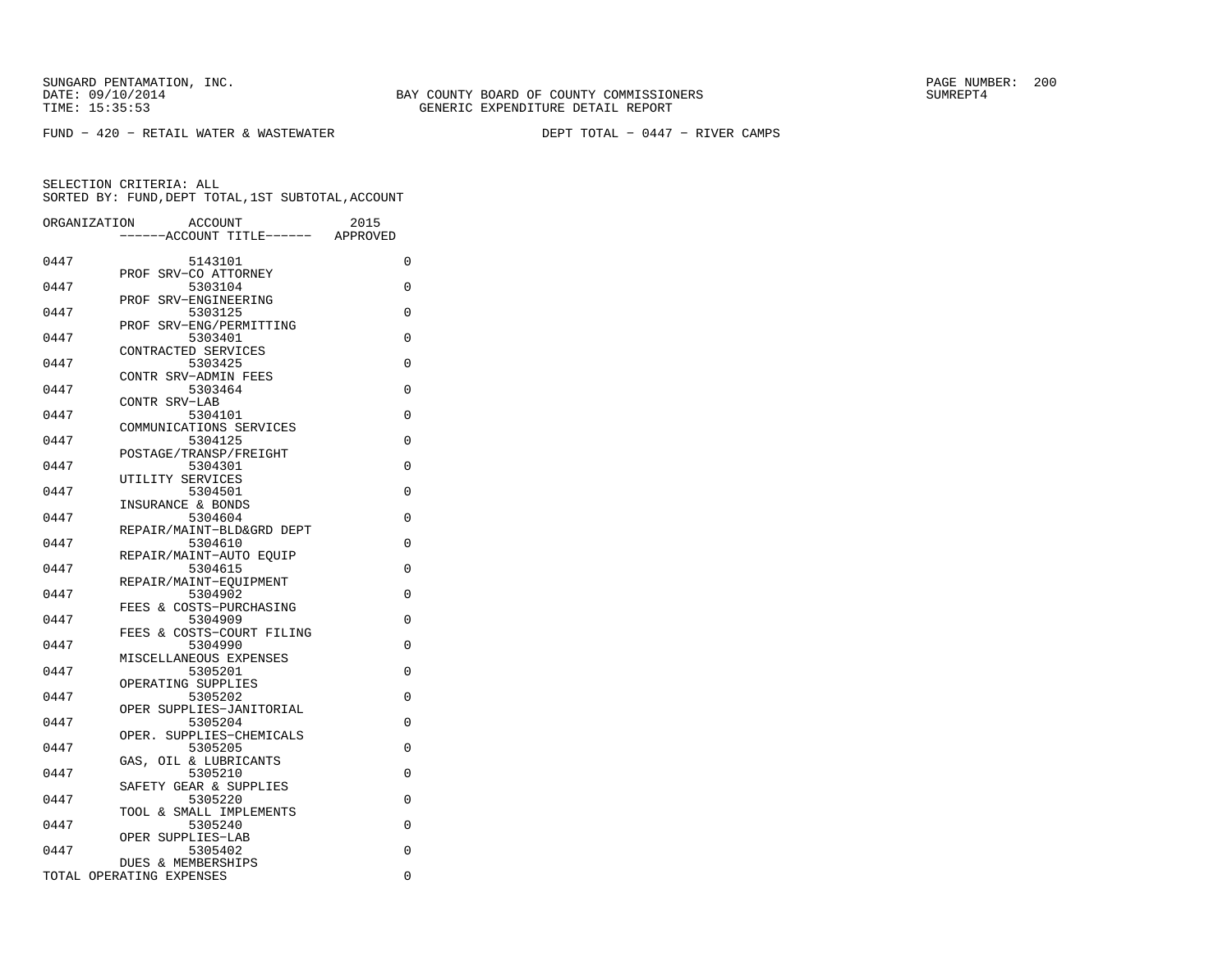SUNGARD PENTAMATION, INC.<br>DATE: 09/10/2014 SUMREPT4

FUND − 420 − RETAIL WATER & WASTEWATER DEPT TOTAL − 0447 − RIVER CAMPS

| ORGANIZATION<br>ACCOUNT      | 2015     |
|------------------------------|----------|
| ------ACCOUNT TITLE------    | APPROVED |
|                              |          |
| 5606401<br>0447              | U        |
| EOUIPMENT                    |          |
| 0447<br>5606402              | $\Omega$ |
| EOUIP LESS THAN \$1000       |          |
| TOTAL CAPITAL OUTLAY         | U        |
|                              |          |
| 0447<br>5909902              | $\Omega$ |
| REFUNDS-WATER IMPACT FEES    |          |
| 0447<br>5909903              | $\Omega$ |
| REFUNDS-SEWER IMPACT FEES    |          |
| 0447<br>5909910              | $\Omega$ |
| RESERVE FOR CONTINGENCIES    | $\cap$   |
| TOTAL NON-OPERATING EXPENSES |          |
| TOTAL RIVER CAMPS            | U        |
|                              |          |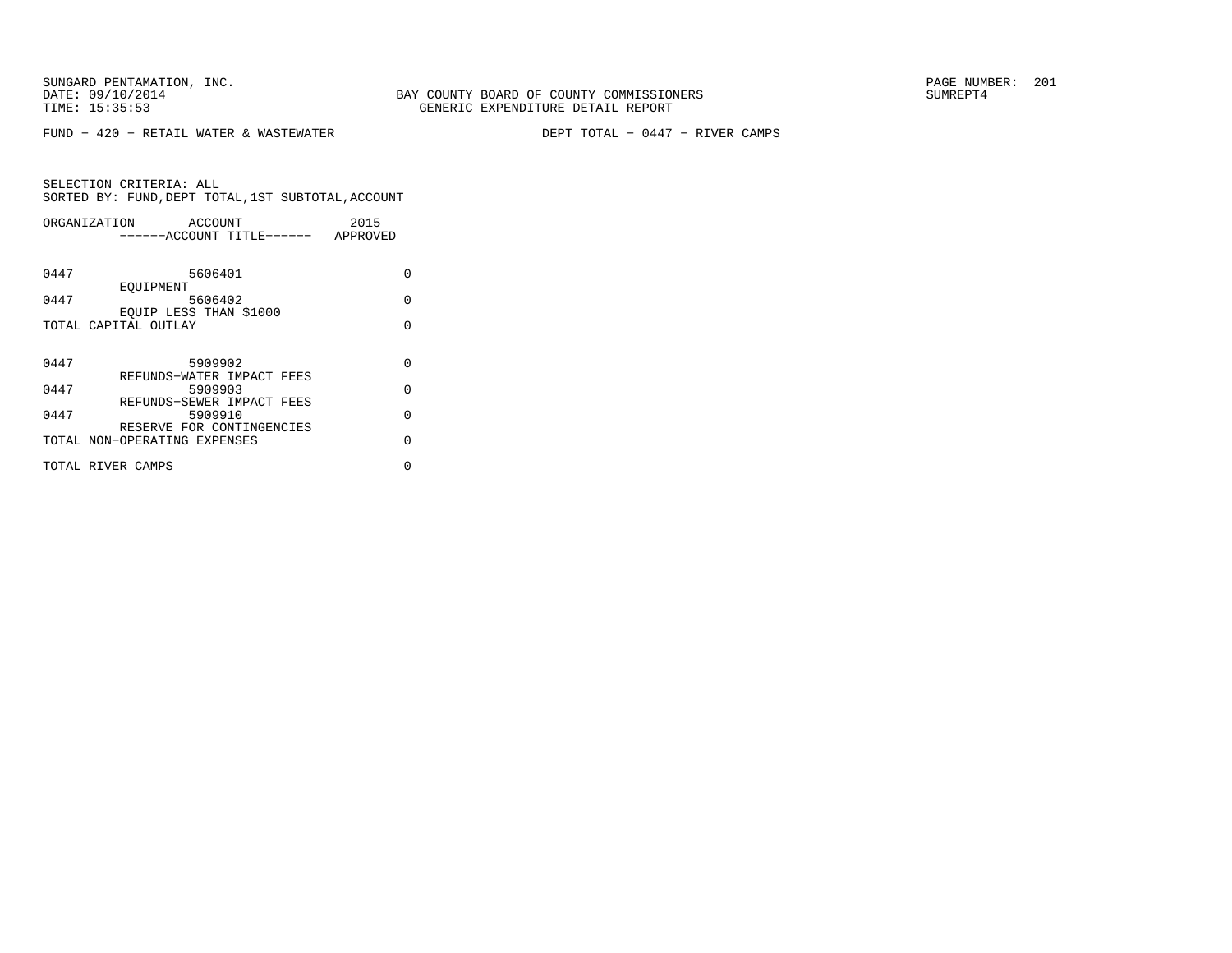FUND − 420 − RETAIL WATER & WASTEWATER DEPT TOTAL − 0448 − LAKE MERIAL

|      | ORGANIZATION ACCOUNT<br>-----ACCOUNT TITLE------ APPROVED | 2015       |
|------|-----------------------------------------------------------|------------|
| 0448 | 5303401                                                   | $\Omega$   |
| 0448 | CONTRACTED SERVICES<br>5303464                            | $\Omega$   |
| 0448 | CONTR SRV-LAB<br>5304301                                  | $\Omega$   |
| 0448 | UTILITY SERVICES<br>5304615                               | $\Omega$   |
| 0448 | REPAIR/MAINT-EOUIPMENT<br>5304990                         | $\Omega$   |
| 0448 | MISCELLANEOUS EXPENSES<br>5305201                         | $\Omega$   |
| 0448 | OPERATING SUPPLIES<br>5305204                             | $\Omega$   |
|      | OPER. SUPPLIES-CHEMICALS<br>TOTAL OPERATING EXPENSES      | $\Omega$   |
|      |                                                           |            |
| 0448 | 5909902<br>REFUNDS-WATER IMPACT FEES                      | $\Omega$   |
| 0448 | 5909903                                                   | $\Omega$   |
| 0448 | REFUNDS-SEWER IMPACT FEES<br>5909910                      | $\Omega$   |
|      | RESERVE FOR CONTINGENCIES<br>TOTAL NON-OPERATING EXPENSES | $\Omega$   |
|      | TOTAL LAKE MERIAL                                         | $\Omega$   |
|      | TOTAL RETAIL WATER & WASTEWATER                           | 12,503,999 |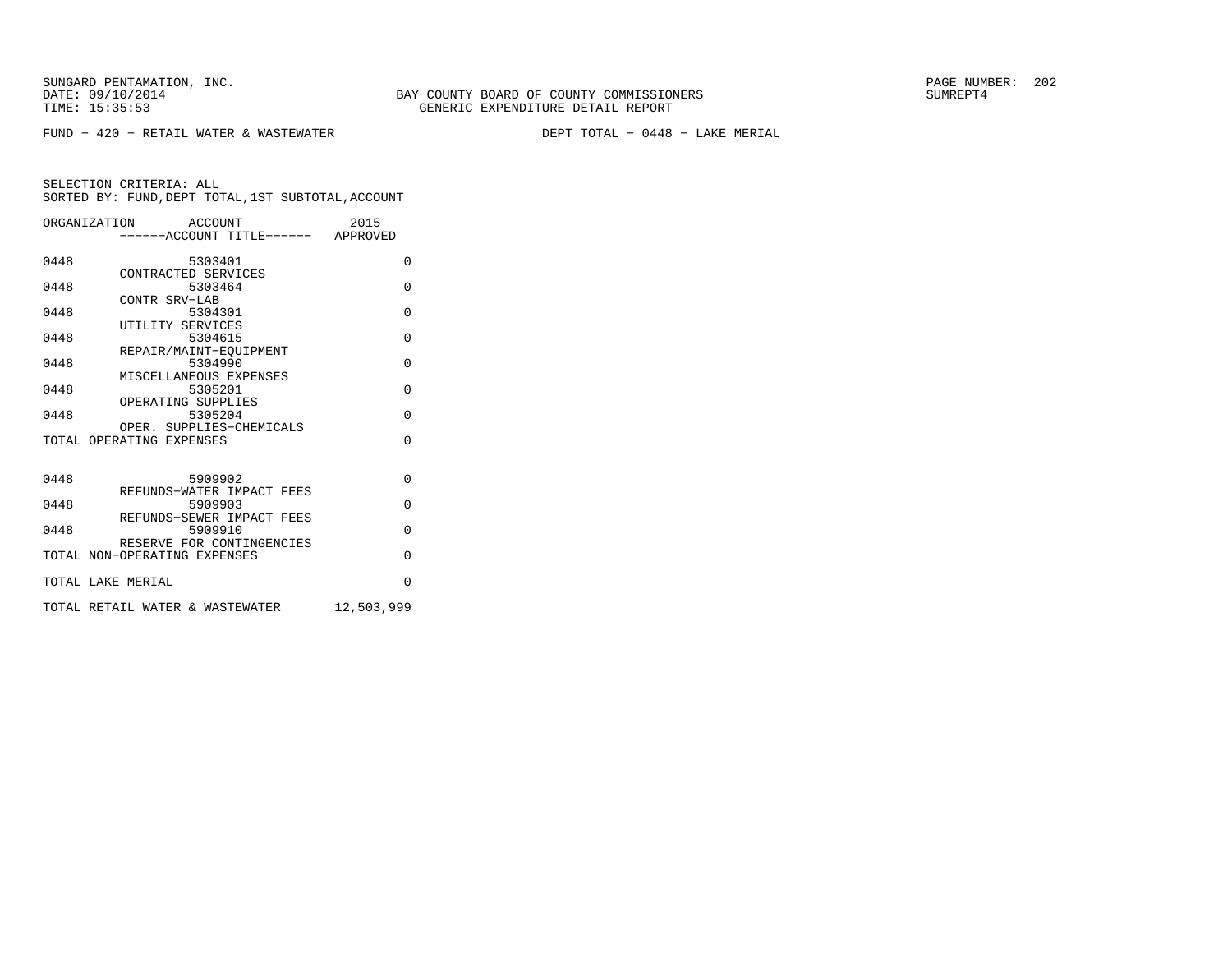FUND − 425 − INDUSTRIAL WASTEWATER DEPT TOTAL − 0480 − INDUSTRIAL WSTWTR OPERATN

| ORGANIZATION |                         | <b>ACCOUNT</b>                       | 2015     |
|--------------|-------------------------|--------------------------------------|----------|
|              |                         | ---ACCOUNT TITLE------               | APPROVED |
| 0480         |                         | 5101200                              | 0        |
| 0480         |                         | SALARIES & WAGES-REGULAR<br>5101400  | 0        |
|              |                         | SALARIES & WAGES-OVERTIME            |          |
| 0480         |                         | 5102100                              | 0        |
| 0480         | FICA TAXES-MATCHING     | 5102200                              | 0        |
|              |                         | RETIREMENT CONTRIBUTIONS             |          |
| 0480         |                         | 5102300<br>LIFE & HEALTH INSURANCE   | 0        |
| 0480         |                         | 5102400                              | 0        |
|              |                         | WORKERS COMP. PREMIUMS               | 0        |
|              | TOTAL PERSONAL SERVICES |                                      |          |
|              |                         |                                      |          |
| 0480         | PROF                    | 5143101<br>SRV-CO ATTORNEY           | 0        |
| 0480         |                         | 5143105                              | 0        |
|              | PROF                    | SRV-OTHER ATTNY                      |          |
| 0480         | PROF                    | 5303104<br>SRV-ENGINEERING           | 0        |
| 0480         |                         | 5303106                              | 0        |
| 0480         |                         | PROF SRV-PHYSICLS/MEDICAL<br>5303107 | 0        |
|              | PROF                    | SRV-SUBSTANCE TEST                   |          |
| 0480         |                         | 5303110                              | 0        |
| 0480         |                         | PROF SRV-BACKGROUND CHECK<br>5303401 | $\Omega$ |
|              | CONTRACTED SERVICES     |                                      |          |
| 0480         |                         | 5303408                              | 0        |
| 0480         | CONTR SRV-800 MHZ       | 5303410                              | 0        |
|              | CONTR SRV-JANITORIAL    |                                      |          |
| 0480         |                         | 5303416                              | 0        |
| 0480         |                         | CONTR SRV-LAGOON DREDGING<br>5303422 | 0        |
|              | CONTR SRV-GIS           |                                      |          |
| 0480         | CONTR SRV-ADMIN FEES    | 5303425                              | $\Omega$ |
| 0480         |                         | 5303426                              | 0        |
|              |                         | CONTR SRV-UTIL ADMIN FEES            |          |
| 0480         | CONTR SRV-FACILITIES    | 5303446                              | 0        |
| 0480         |                         | 5303448                              | 0        |
|              |                         | CONTR SRV-RETAIL STAFF               |          |
| 0480         | CONTR SRV-LAB           | 5303464                              | 0        |
| 0480         |                         | 5304001                              | 0        |
|              |                         | TRAVEL/TRAINING NON-LOCAL            |          |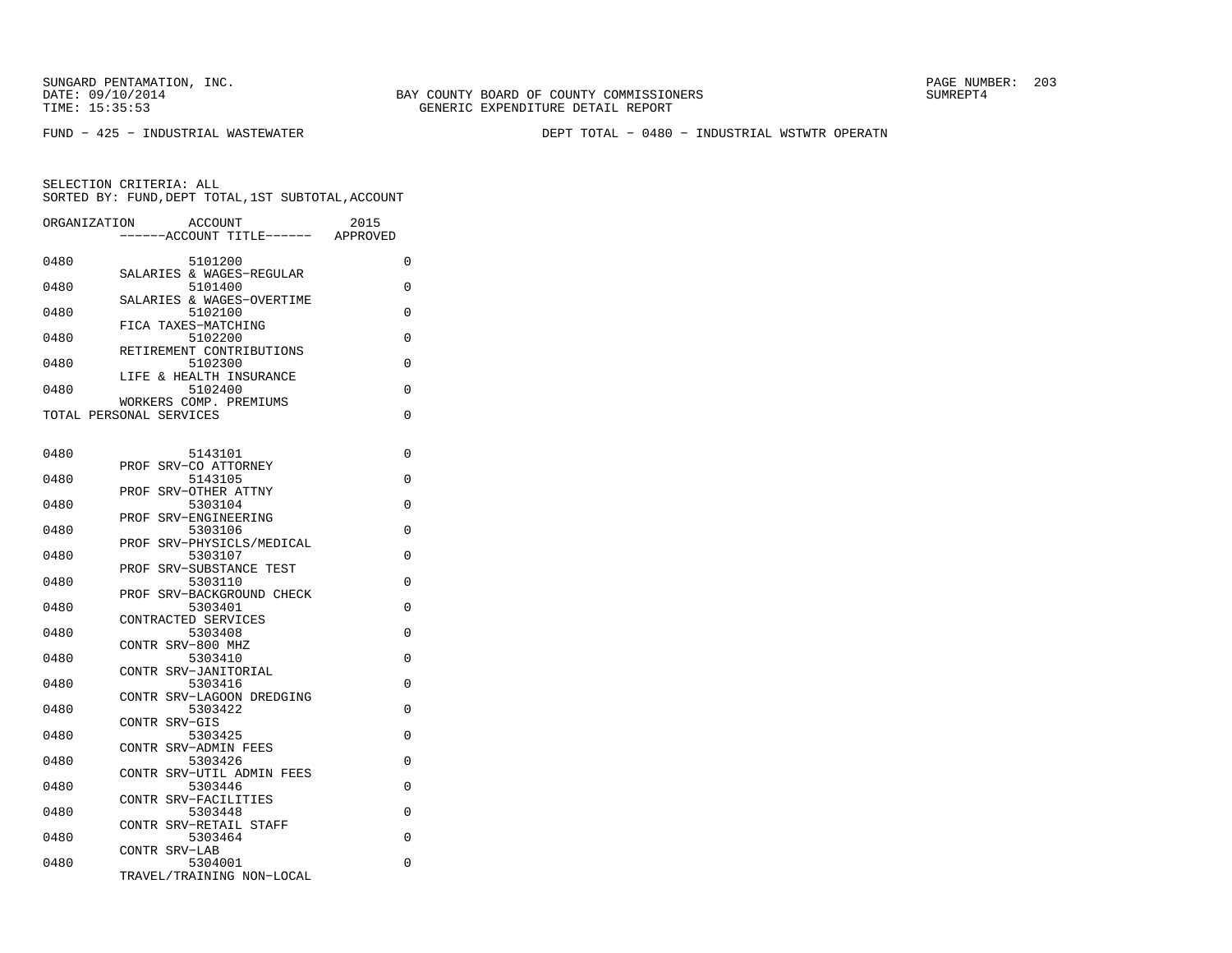SUNGARD PENTAMATION, INC.<br>
DATE: 09/10/2014 SUMRER: 204

FUND − 425 − INDUSTRIAL WASTEWATER DEPT TOTAL − 0480 − INDUSTRIAL WSTWTR OPERATN

| ORGANIZATION | ACCOUNT<br>--ACCOUNT TITLE------     | 2015<br>APPROVED |
|--------------|--------------------------------------|------------------|
|              |                                      |                  |
| 0480         | 5304005                              | 0                |
| 0480         | TRAVEL-LOCAL<br>5304101              | 0                |
|              | COMMUNICATIONS SERVICES              |                  |
| 0480         | 5304125                              | 0                |
|              | POSTAGE/TRANSP/FREIGHT               |                  |
| 0480         | 5304301                              | 0                |
|              | UTILITY SERVICES                     |                  |
| 0480         | 5304410                              | 0                |
|              | RENTALS/LEASES-EOUIPMENT             |                  |
| 0480         | 5304420                              | $\Omega$         |
|              | RENTALS/LEASES-LAGOON                |                  |
| 0480         | 5304501                              | 0                |
|              | INSURANCE & BONDS                    |                  |
| 0480         | 5304604                              | $\Omega$         |
|              | REPAIR/MAINT-BLD&GRD DEPT            |                  |
| 0480         | 5304605                              | 0                |
|              | REPAIR/MAINT-BLDG & GRND             |                  |
| 0480         | 5304610                              | $\Omega$         |
|              | REPAIR/MAINT-AUTO EOUIP              |                  |
| 0480         | 5304611                              | 0                |
|              | REPAIR/MAINT-FLEET MAINT             |                  |
| 0480         | 5304615                              | $\Omega$         |
|              | REPAIR/MAINT-EQUIPMENT               |                  |
| 0480         | 5304625                              | 0                |
|              | REPAIR/MAINT-LAGOON                  |                  |
| 0480         | 5304626<br>REPAIR/MAINT-MILL PMP STA | $\Omega$         |
| 0480         | 5304701                              | 0                |
|              | PRINTING & BINDING                   |                  |
| 0480         | 5304902                              | 0                |
|              | FEES & COSTS-PURCHASING              |                  |
| 0480         | 5304905                              | 0                |
|              | FEES&COSTS-LGL ADV/ADVERT            |                  |
| 0480         | 5304911                              | $\Omega$         |
|              | FEES & COSTS-FINES                   |                  |
| 0480         | 5304922                              | 0                |
|              | FEES & COSTS-PERMITS                 |                  |
| 0480         | 5304990                              | $\Omega$         |
|              | MISCELLANEOUS EXPENSES               |                  |
| 0480         | 5305101                              | $\Omega$         |
|              | OFFICE SUPPLIES                      |                  |
| 0480         | 5305201                              | 0                |
|              | OPERATING SUPPLIES                   |                  |
| 0480         | 5305202                              | 0                |
|              | OPER SUPPLIES-JANITORIAL             |                  |
| 0480         | 5305204                              | 0                |
|              | OPER. SUPPLIES-CHEMICALS             |                  |
| 0480         | 5305205                              | $\Omega$         |
|              | OIL & LUBRICANTS<br>GAS,             |                  |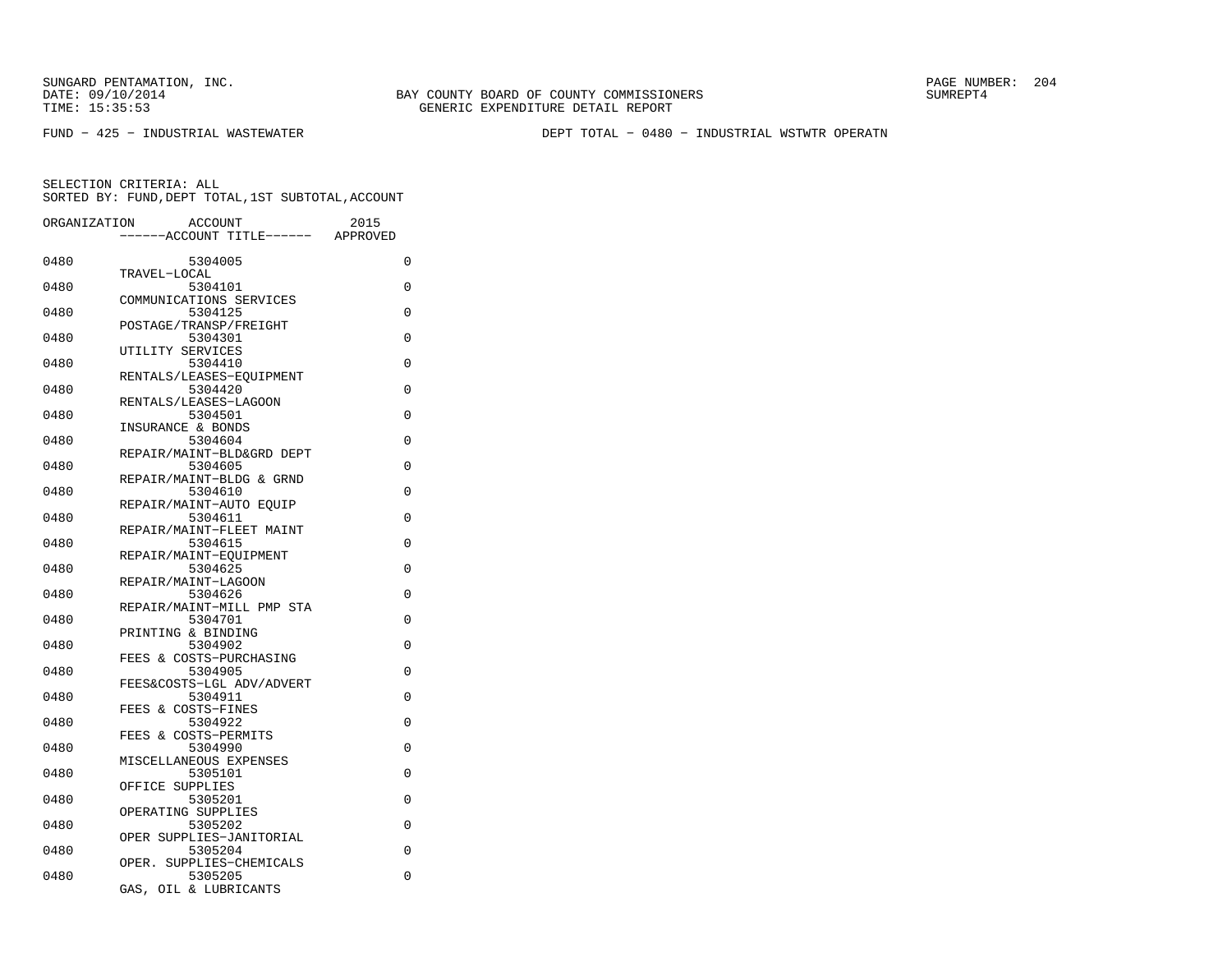SUNGARD PENTAMATION, INC. PAGE NUMBER: 205TIME: 15:35:53 GENERIC EXPENDITURE DETAIL REPORT

FUND − 425 − INDUSTRIAL WASTEWATER DEPT TOTAL − 0480 − INDUSTRIAL WSTWTR OPERATN

BAY COUNTY BOARD OF COUNTY COMMISSIONERS

SELECTION CRITERIA: ALL

|      | SORTED BY: FUND, DEPT TOTAL, 1ST SUBTOTAL, ACCOUNT           |          |
|------|--------------------------------------------------------------|----------|
|      | ACCOUNT<br>ORGANIZATION<br>-----ACCOUNT TITLE------ APPROVED | 2015     |
| 0480 | 5305210                                                      | 0        |
| 0480 | SAFETY GEAR & SUPPLIES<br>5305215                            | $\Omega$ |
| 0480 | CLOTHING & WEARING APPRL<br>5305220                          | $\Omega$ |
| 0480 | TOOL & SMALL IMPLEMENTS<br>5305240                           | $\Omega$ |
| 0480 | OPER SUPPLIES-LAB<br>5305401                                 | 0        |
| 0480 | BOOKS/RESOURCE MATR/SUBSC<br>5305402                         | $\Omega$ |
| 0480 | DUES & MEMBERSHIPS<br>5305406                                | $\Omega$ |
|      | TRAINING & TUITION                                           |          |
|      | TOTAL OPERATING EXPENSES                                     | 0        |
| 0480 | 5606401                                                      | $\Omega$ |
| 0480 | EQUIPMENT<br>5606402                                         | $\Omega$ |
|      | EOUIP LESS THAN \$1000<br>TOTAL CAPITAL OUTLAY               | 0        |
|      |                                                              |          |
| 0480 | 5819111<br>TRNFS-WATER SYS (401)                             | $\Omega$ |
| 0480 | 5905908<br>LOSS ON DISPOSAL                                  | $\Omega$ |
| 0480 | 5905998<br>DEPRECIATION EXPENSE                              | 0        |
| 0480 | 5909910<br>RESERVE FOR CONTINGENCIES                         | $\Omega$ |
| 0480 | 5909915                                                      | $\Omega$ |
| 0480 | RESERVE FOR PAY ADJUSTMNT<br>5909999                         | $\Omega$ |
|      | RESERVE-CASH FORWARD<br>TOTAL NON-OPERATING EXPENSES         | $\Omega$ |
|      | TOTAL INDUSTRIAL WSTWTR OPERATN                              | 0        |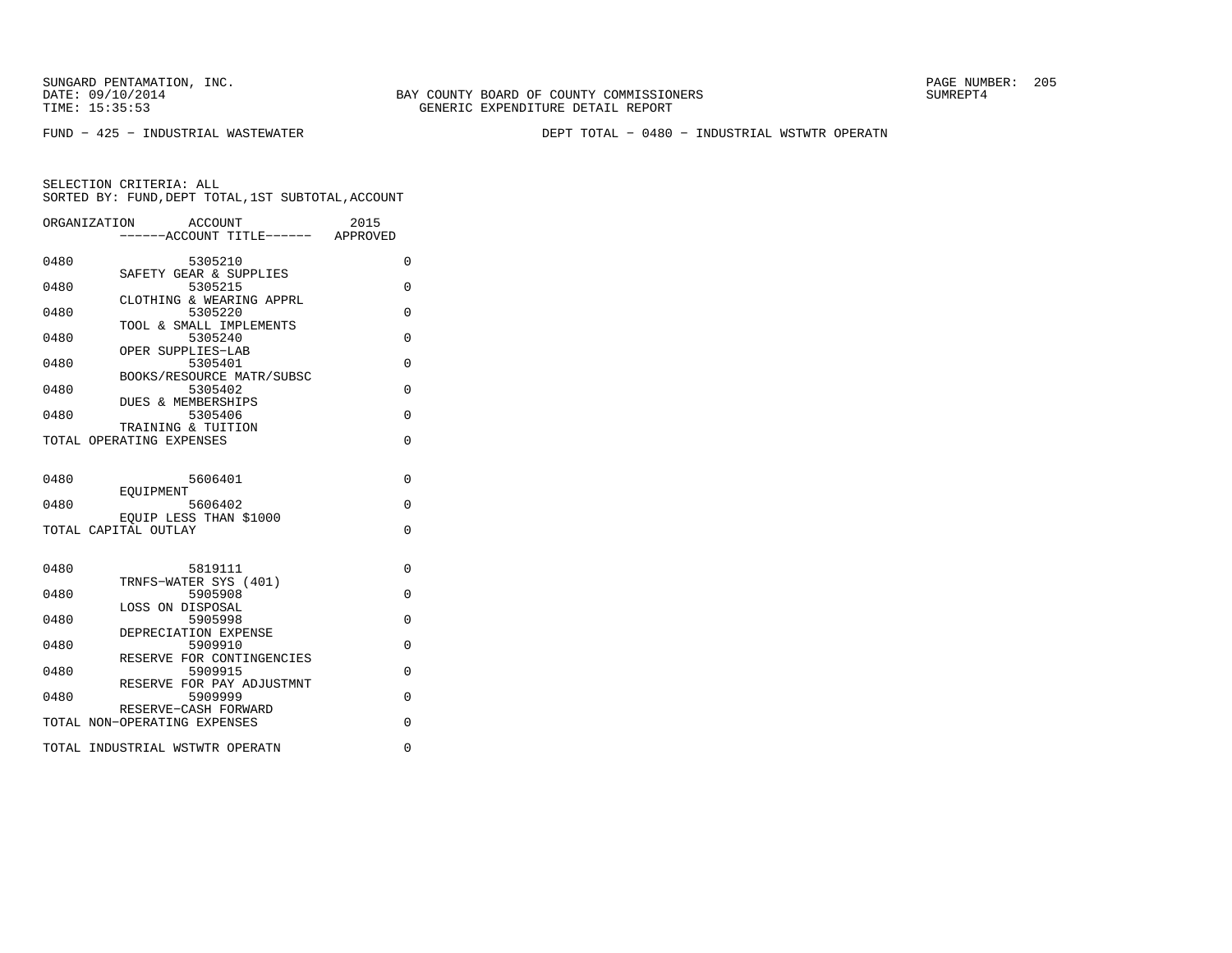SUNGARD PENTAMATION, INC.<br>
DATE: 09/10/2014 SUMREPT4

FUND − 425 − INDUSTRIAL WASTEWATER DEPT TOTAL − 0490 − MILITARY POINT

| ORGANIZATION<br>ACCOUNT<br>-----ACCOUNT TITLE------ APPROVED |                             |                                      | 2015     |
|--------------------------------------------------------------|-----------------------------|--------------------------------------|----------|
|                                                              |                             |                                      |          |
| 0490                                                         |                             | 5304605                              | $\Omega$ |
| 0490                                                         |                             | REPAIR/MAINT-BLDG & GRND<br>5304615  | O        |
|                                                              | REPAIR/MAINT-EOUIPMENT      |                                      |          |
|                                                              | TOTAL OPERATING EXPENSES    |                                      | $\Omega$ |
|                                                              |                             |                                      |          |
| 0490                                                         |                             | 5606307                              | $\Omega$ |
|                                                              | IMPRV-LAGOON CELL #1        |                                      |          |
| 0490                                                         |                             | 5606323<br>IMPRV-MPS WWTR PUMP INTAK | $\Omega$ |
| 0490                                                         |                             | 5606341                              | $\Omega$ |
|                                                              |                             | IMPRV-BERM EROSION PREV              |          |
| 0490                                                         | EOUIPMENT                   | 5606401                              | $\Omega$ |
|                                                              | TOTAL CAPITAL OUTLAY        |                                      | $\Omega$ |
|                                                              | TOTAL MILITARY POINT        |                                      | O        |
|                                                              |                             |                                      |          |
|                                                              | TOTAL INDUSTRIAL WASTEWATER |                                      | U        |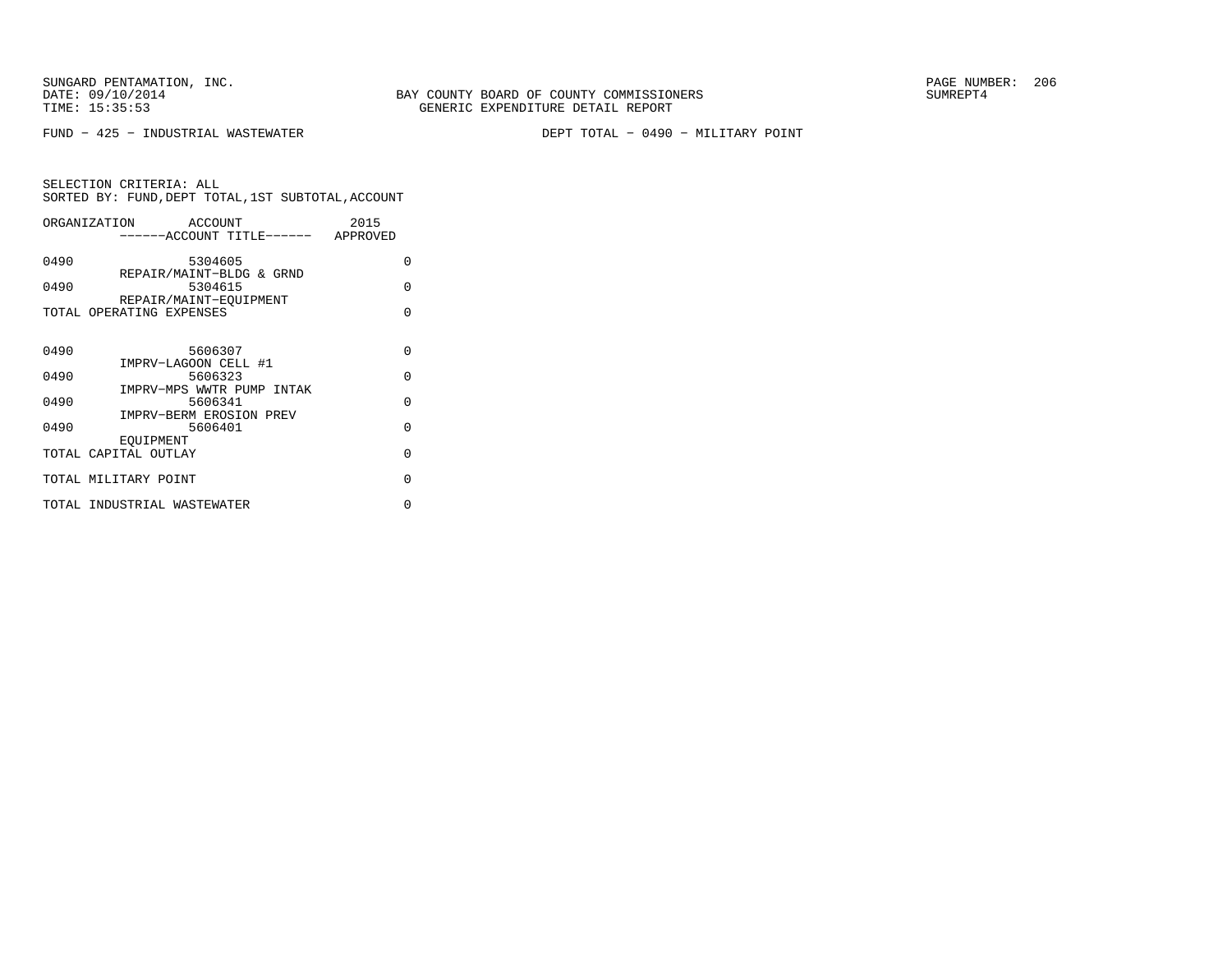FUND − 430 − SOLID WASTE FUND DEPT TOTAL − 0501 − LANDFILL

| ORGANIZATION            | <b>ACCOUNT</b><br>--ACCOUNT TITLE------                         | 2015<br>APPROVED |
|-------------------------|-----------------------------------------------------------------|------------------|
| 0501                    | 5101200<br>SALARIES & WAGES-REGULAR                             | 518,746          |
| 0501                    | 5101205                                                         | 0                |
| 0501                    | SALARIES & WAGES-DISASTER<br>5101400                            | 40,000           |
| 0501                    | SALARIES & WAGES-OVERTIME<br>5101405                            | 0                |
| 0501                    | SALARIES-DISASTER O/T<br>5102100                                | 42,744           |
| 0501                    | FICA TAXES-MATCHING<br>5102200                                  | 44,043           |
| 0501                    | RETIREMENT CONTRIBUTIONS<br>5102300                             | 106,795          |
| 0501                    | LIFE & HEALTH INSURANCE<br>5102400                              | 53,574           |
| TOTAL PERSONAL SERVICES | WORKERS COMP. PREMIUMS                                          | 805,902          |
|                         |                                                                 |                  |
| 0501<br>PROF            | 5143101<br>SRV-CO ATTORNEY                                      | 6,677            |
| 0501<br>PROF            | 5143105<br>SRV-OTHER ATTNY                                      | 0                |
| 0501<br>PROF            | 5303104<br>SRV-ENGINEERING                                      | 30,000           |
| 0501<br>PROF            | 5303106<br>SRV-PHYSICLS/MEDICAL                                 | 300              |
| 0501<br>PROF            | 5303107<br>SRV-SUBSTANCE TEST                                   | 560              |
| 0501<br>PROF            | 5303110<br>SRV-BACKGROUND CHECK                                 | 35               |
| 0501                    | 5303401<br>CONTRACTED SERVICES                                  | 462,825          |
| 0501                    | 5303403<br>CONTR SRV-BANK CHRG POOL                             | 5,160            |
| 0501<br>CONTR           | 5303408<br>SRV-800 MHZ                                          | 4,047            |
| 0501                    | 5303410                                                         | 0                |
| CONTR<br>0501           | SRV-JANITORIAL<br>5303425                                       | 43,776           |
| 0501                    | CONTR SRV-ADMIN FEES<br>5303446                                 | 3,413            |
| CONTR<br>0501           | SRV-FACILITIES<br>5303464                                       | 0                |
| 0501                    | CONTR SRV-LAB<br>5304001                                        | $\Omega$         |
| 0501                    | TRAVEL/TRAINING NON-LOCAL<br>5304101<br>COMMUNICATIONS SERVICES | 7,020            |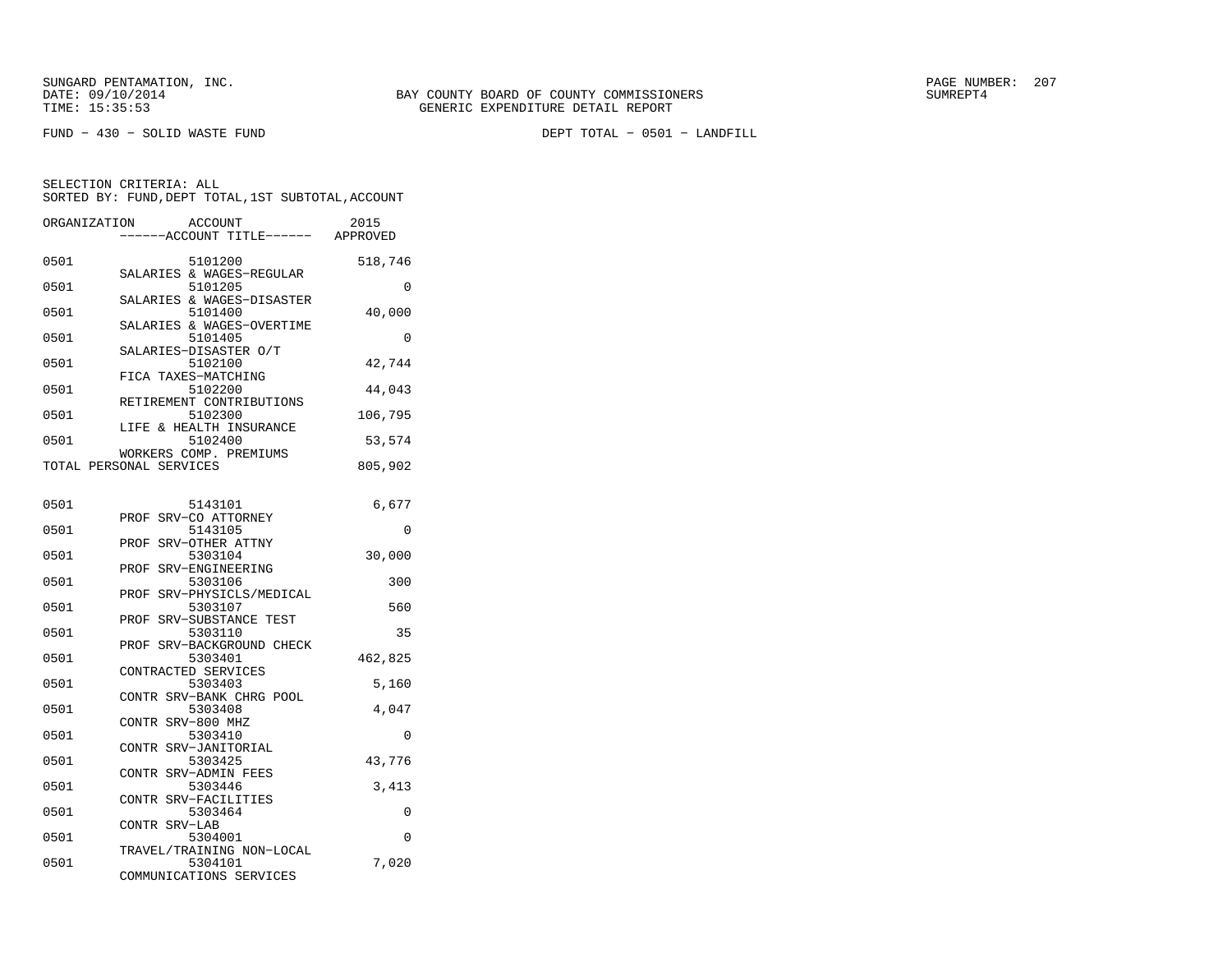SUNGARD PENTAMATION, INC.<br>DATE: 09/10/2014 SUMRER: 208 SAY COUNTY BOARD OF COUNTY COMMISSIONERS

FUND − 430 − SOLID WASTE FUND DEPT TOTAL − 0501 − LANDFILL

| ORGANIZATION |                    | <b>ACCOUNT</b>                       | 2015     |
|--------------|--------------------|--------------------------------------|----------|
|              |                    | ---ACCOUNT TITLE------ APPROVED      |          |
| 0501         |                    | 5304122                              | 0        |
|              |                    | COMM SRV-LEASED LINES                |          |
| 0501         |                    | 5304125<br>POSTAGE/TRANSP/FREIGHT    | 0        |
| 0501         |                    | 5304301                              | 25,000   |
|              | UTILITY SERVICES   |                                      |          |
| 0501         |                    | 5304410                              | 31,140   |
| 0501         |                    | RENTALS/LEASES-EQUIPMENT<br>5304501  | 53,317   |
|              | INSURANCE & BONDS  |                                      |          |
| 0501         |                    | 5304604                              | 50,000   |
| 0501         |                    | REPAIR/MAINT-BLD&GRD DEPT<br>5304605 | $\Omega$ |
|              |                    | REPAIR/MAINT-BLDG & GRND             |          |
| 0501         |                    | 5304610                              | 20,000   |
|              |                    | REPAIR/MAINT-AUTO EQUIP              |          |
| 0501         |                    | 5304611<br>REPAIR/MAINT-FLEET MAINT  | 0        |
| 0501         |                    | 5304615                              | 90,000   |
|              |                    | REPAIR/MAINT-EQUIPMENT               |          |
| 0501         |                    | 5304701                              | 500      |
| 0501         | PRINTING & BINDING | 5304902                              | 13,966   |
|              |                    | FEES & COSTS-PURCHASING              |          |
| 0501         |                    | 5304905                              | 350      |
|              |                    | FEES&COSTS-LGL ADV/ADVERT            |          |
| 0501         |                    | 5304922<br>FEES & COSTS-PERMITS      | 20,570   |
| 0501         |                    | 5304990                              | 500      |
|              |                    | MISCELLANEOUS EXPENSES               |          |
| 0501         |                    | 5305101                              | 500      |
| 0501         | OFFICE SUPPLIES    | 5305201                              | 6,500    |
|              | OPERATING SUPPLIES |                                      |          |
| 0501         |                    | 5305202                              | 1,400    |
| 0501         |                    | OPER SUPPLIES-JANITORIAL<br>5305205  | 230,000  |
|              | GAS,               | OIL & LUBRICANTS                     |          |
| 0501         |                    | 5305210                              | 1,400    |
|              |                    | SAFETY GEAR & SUPPLIES               |          |
| 0501         |                    | 5305215<br>CLOTHING & WEARING APPRL  | 10,000   |
| 0501         |                    | 5305220                              | 2,500    |
|              |                    | TOOL & SMALL IMPLEMENTS              |          |
| 0501         |                    | 5305401                              | 0        |
| 0501         |                    | BOOKS/RESOURCE MATR/SUBSC<br>5305402 | $\Omega$ |
|              | DUES & MEMBERSHIPS |                                      |          |
| 0501         |                    | 5305406                              | 0        |
|              | TRAINING & TUITION |                                      |          |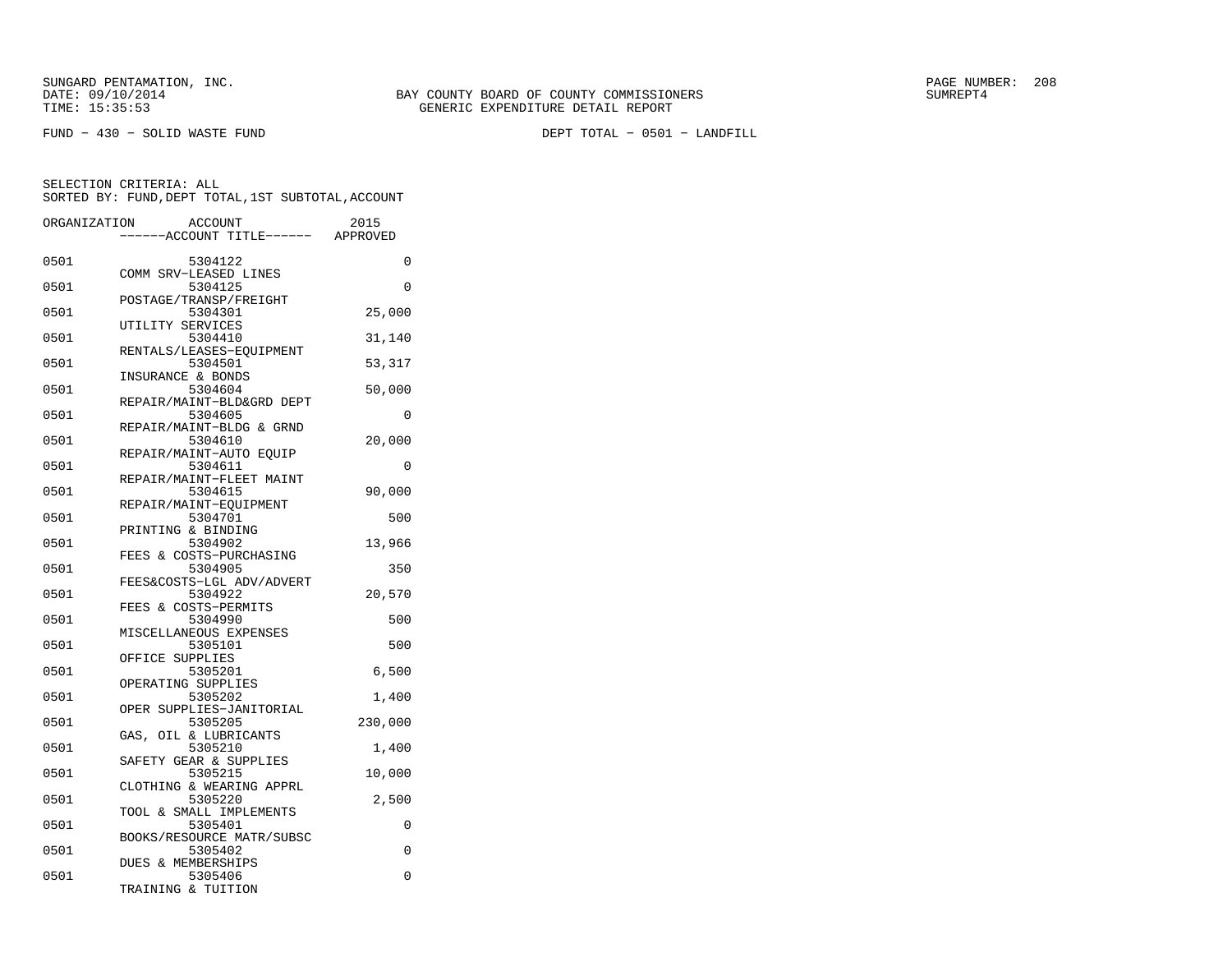FUND − 430 − SOLID WASTE FUND DEPT TOTAL − 0501 − LANDFILL

| SELECTION CRITERIA: ALL<br>SORTED BY: FUND, DEPT TOTAL, 1ST SUBTOTAL, ACCOUNT |           |  |
|-------------------------------------------------------------------------------|-----------|--|
| ORGANIZATION ACCOUNT<br>------ACCOUNT TITLE------ APPROVED                    | 2015      |  |
| TOTAL OPERATING EXPENSES                                                      | 1,121,456 |  |
| 0501<br>5606401<br>EOUIPMENT                                                  | 0         |  |
| 0501<br>5606402<br>EOUIP LESS THAN \$1000                                     | 2,600     |  |
| TOTAL CAPITAL OUTLAY                                                          | 2,600     |  |
| 0501<br>5905998<br>DEPRECIATION EXPENSE                                       | O         |  |
| 0501<br>5909910                                                               | O         |  |
| RESERVE FOR CONTINGENCIES<br>0501<br>5909915                                  | O         |  |
| RESERVE FOR PAY ADJUSTMNT<br>TOTAL NON-OPERATING EXPENSES                     | O         |  |
| TOTAL LANDFILL                                                                | 1,929,958 |  |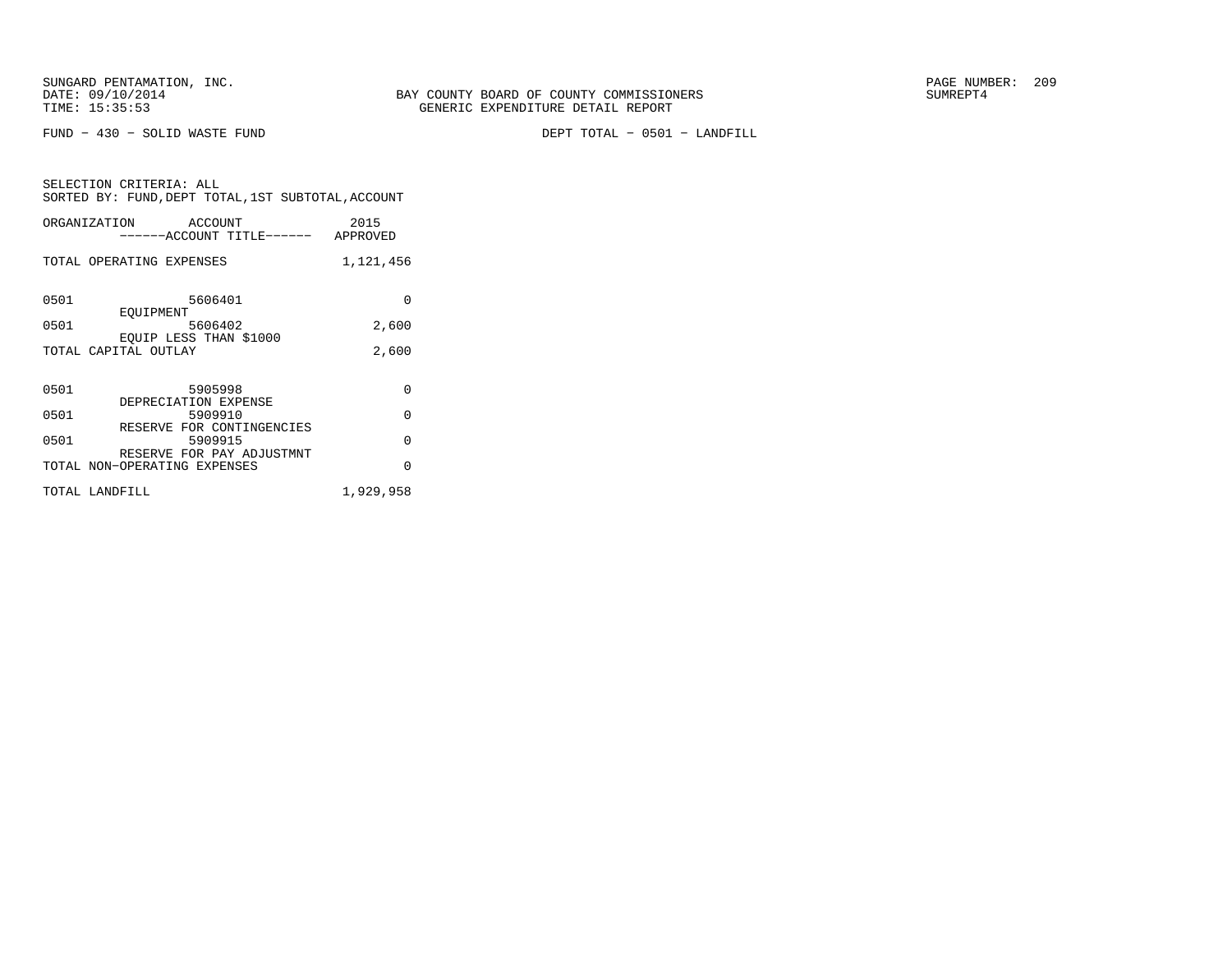BAY COUNTY BOARD OF COUNTY COMMISSIONERS TIME: 15:35:53 GENERIC EXPENDITURE DETAIL REPORT

FUND − 430 − SOLID WASTE FUND DEPT TOTAL − 0502 − LANDFILL/CARE COST ESCROW

|      | ORGANIZATION<br>ACCOUNT         | 2015     |
|------|---------------------------------|----------|
|      | ------ACCOUNT TITLE------       | APPROVED |
| 0502 | 5606310                         |          |
|      | LT CARE-MAJETTE                 |          |
| 0502 | 5606311                         | U        |
|      | POSTCLOSURE-STEELFIELD          |          |
| 0502 | 5606320                         |          |
|      | CLOSURE - STEELFIELD            |          |
|      | TOTAL CAPITAL OUTLAY            | U        |
|      | TOTAL LANDFILL/CARE COST ESCROW |          |
|      |                                 |          |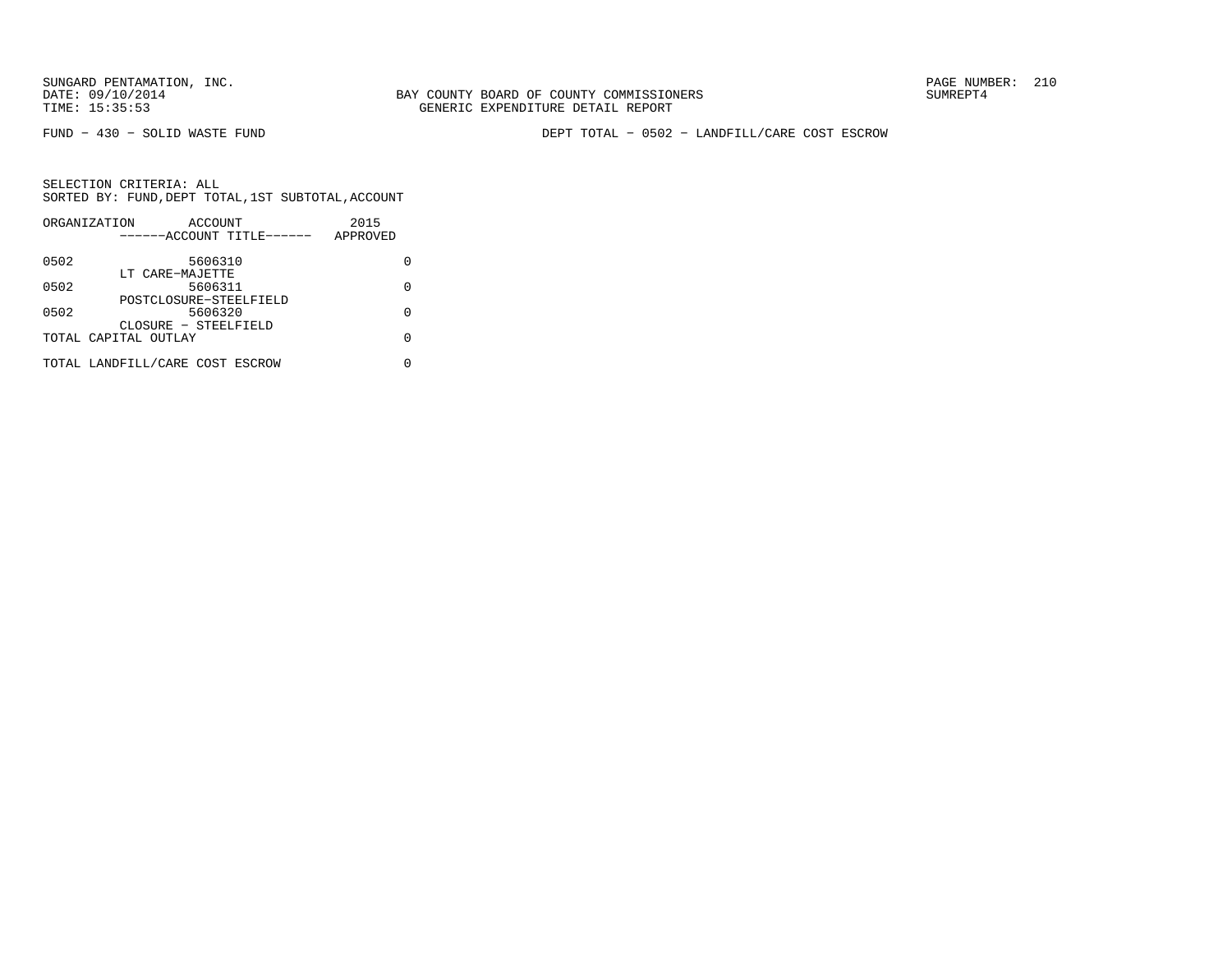SUNGARD PENTAMATION, INC.<br>
DATE: 09/10/2014 SUMRER: 211

BAY COUNTY BOARD OF COUNTY COMMISSIONERS TIME: 15:35:53 GENERIC EXPENDITURE DETAIL REPORT

FUND − 430 − SOLID WASTE FUND DEPT TOTAL − 0503 − LONGTERM CARE/MAJETTE

|      | ACCOUNT<br>ORGANIZATION              | 2015                             |
|------|--------------------------------------|----------------------------------|
|      |                                      | ----ACCOUNT TITLE------ APPROVED |
| 0503 | 5143101                              | 252                              |
| 0503 | PROF SRV-CO ATTORNEY<br>5303104      | 0                                |
|      | PROF SRV-ENGINEERING                 |                                  |
| 0503 | 5303110                              | 0                                |
| 0503 | PROF SRV-BACKGROUND CHECK<br>5303425 | 1,649                            |
|      | CONTR SRV-ADMIN FEES                 |                                  |
| 0503 | 5303464                              | 15,000                           |
| 0503 | CONTR SRV-LAB<br>5304125             | 0                                |
|      | POSTAGE/TRANSP/FREIGHT               |                                  |
| 0503 | 5304410                              | 0                                |
|      | RENTALS/LEASES-EQUIPMENT             |                                  |
| 0503 | 5304604<br>REPAIR/MAINT-BLD&GRD DEPT | 25,000                           |
| 0503 | 5304605                              | 0                                |
|      | REPAIR/MAINT-BLDG & GRND             |                                  |
| 0503 | 5304630<br>REPAIR/MAINT-MAJ S CAP    | $\Omega$                         |
| 0503 | 5304902                              | 0                                |
|      | FEES & COSTS-PURCHASING              |                                  |
| 0503 | 5304990<br>MISCELLANEOUS EXPENSES    | $\Omega$                         |
| 0503 | 5305201                              | $\Omega$                         |
|      | OPERATING SUPPLIES                   |                                  |
|      | TOTAL OPERATING EXPENSES             | 41,901                           |
|      |                                      |                                  |
| 0503 | 5606401                              | 0                                |
| 0503 | EOUIPMENT<br>5606402                 | $\Omega$                         |
|      | EQUIP LESS THAN \$1000               |                                  |
| 0503 | 5606514                              | $\Omega$                         |
| 0503 | CIP-MAT RCVY & BAIL WRAP<br>5606576  | 0                                |
|      | CIP-MAJETTE IRON/BEN REMD            |                                  |
|      | TOTAL CAPITAL OUTLAY                 | 0                                |
|      |                                      |                                  |
| 0503 | 5909910                              | 0                                |
|      | RESERVE FOR CONTINGENCIES            |                                  |
|      | TOTAL NON-OPERATING EXPENSES         | $\Omega$                         |
|      | TOTAL LONGTERM CARE/MAJETTE          | 41,901                           |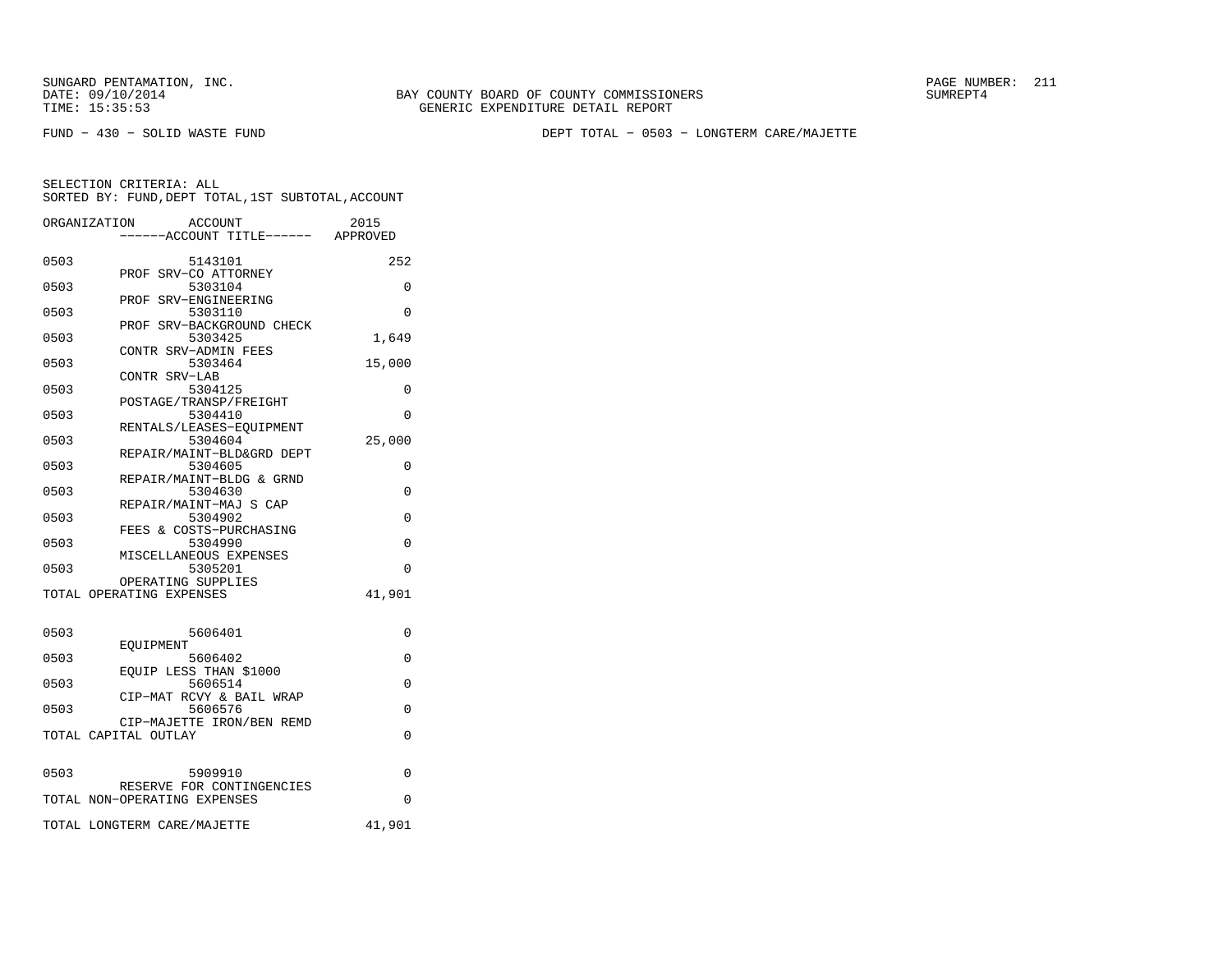FUND − 430 − SOLID WASTE FUND DEPT TOTAL − 0505 − WASTE TO ENERGY OPERATION

| ORGANIZATION | <b>ACCOUNT</b><br>---ACCOUNT TITLE------          | 2015<br>APPROVED |
|--------------|---------------------------------------------------|------------------|
| 0505         | 5101200<br>SALARIES & WAGES-REGULAR               | 46,218           |
| 0505         | 5101400<br>SALARIES & WAGES-OVERTIME              | 3,000            |
| 0505         | 5101405<br>SALARIES-DISASTER O/T                  | 0                |
| 0505         | 5102100<br>FICA TAXES-MATCHING                    | 3,765            |
| 0505         | 5102200<br>RETIREMENT CONTRIBUTIONS               | 3,718            |
| 0505         | 5102300<br>LIFE & HEALTH INSURANCE                | 16,418           |
| 0505         | 5102400                                           | 5,194            |
|              | WORKERS COMP. PREMIUMS<br>TOTAL PERSONAL SERVICES | 78,313           |
| 0505         | 5143101                                           | 45,088           |
| 0505         | SRV-CO ATTORNEY<br>PROF<br>5143105                | 0                |
| 0505         | SRV-OTHER ATTNY<br>PROF<br>5303104                | 44,200           |
| 0505         | SRV-ENGINEERING<br>PROF<br>5303106                | 0                |
| 0505         | SRV-PHYSICLS/MEDICAL<br>PROF<br>5303107           | 100              |
| 0505         | PROF<br>SRV-SUBSTANCE TEST<br>5303110             | $\Omega$         |
| 0505         | PROF<br>SRV-BACKGROUND CHECK<br>5303401           | 280,500          |
| 0505         | CONTRACTED SERVICES<br>5303403                    | 750              |
| 0505         | CONTR SRV-BANK CHRG POOL<br>5303408               | 176              |
| 0505         | SRV-800 MHZ<br>CONTR<br>5303410                   | 0                |
| 0505         | CONTR SRV-JANITORIAL<br>5303425                   | 330,558          |
| 0505         | CONTR SRV-ADMIN FEES<br>5303426                   | 0                |
| 0505         | CONTR SRV-UTIL ADMIN FEES<br>5303446              | 0                |
| 0505         | SRV-FACILITIES<br>CONTR<br>5303464                | 1,457            |
| 0505         | CONTR<br>SRV-LAB<br>5303470                       | 3,625,880        |
| 0505         | CONTR SRV-EN GEN<br>5303471                       | 0                |
|              | CONTR SRV-MONTENAY REIMB                          |                  |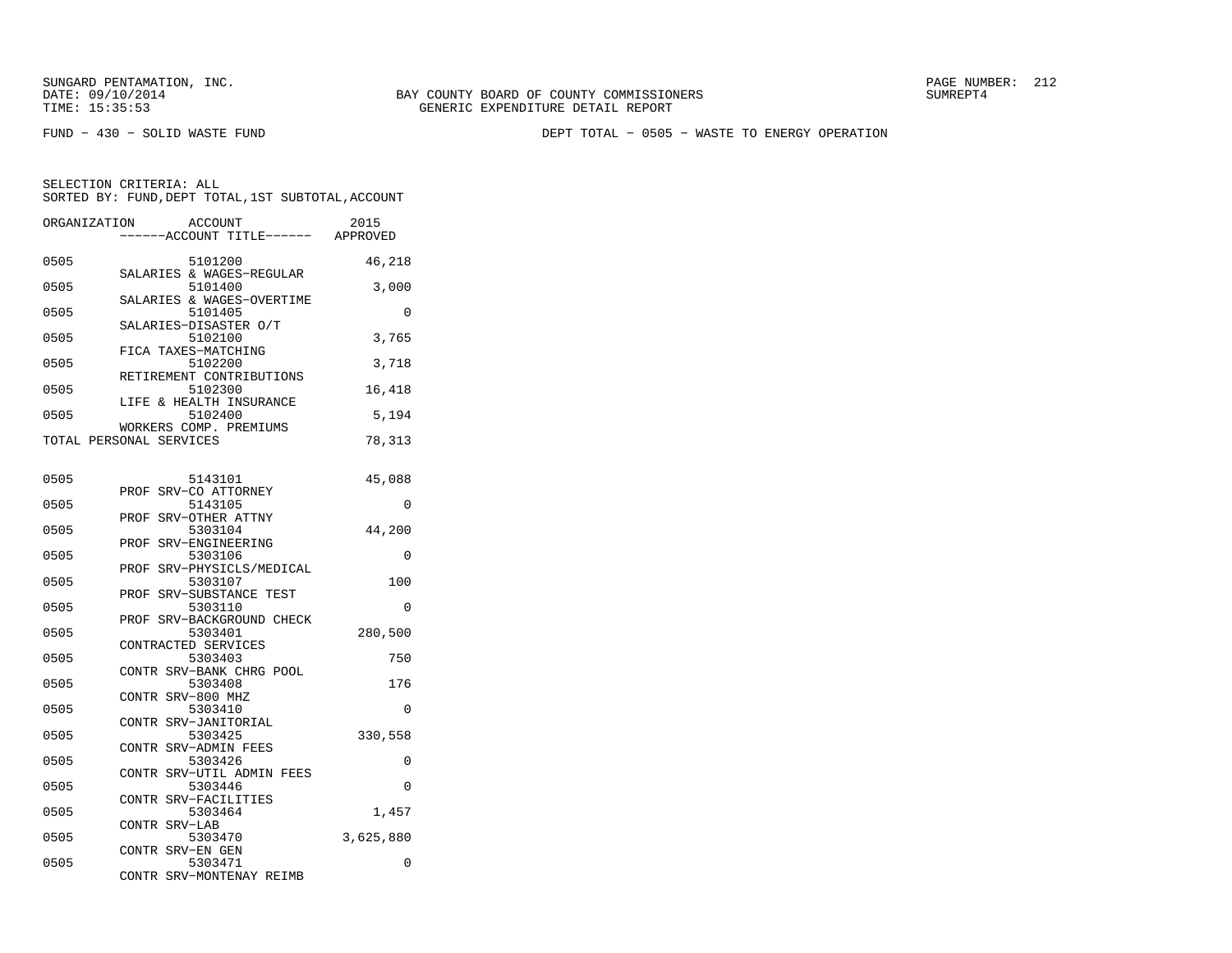FUND − 430 − SOLID WASTE FUND DEPT TOTAL − 0505 − WASTE TO ENERGY OPERATION

| ORGANIZATION |                 | ACCOUNT<br>-ACCOUNT TITLE------ APPROVED | 2015      |
|--------------|-----------------|------------------------------------------|-----------|
| 0505         |                 | 5303472                                  | 0         |
|              |                 | CONTR SRV-MONTENAY MGT                   |           |
| 0505         |                 | 5303473                                  | 0         |
| 0505         |                 | CONTR SRV-GULF POWER TRNS<br>5303474     | 0         |
| 0505         |                 | CONTR SRV-MONTENAY SCH MN<br>5303475     | $\Omega$  |
| 0505         |                 | CONTR SRV-MONTENAY BONUS<br>5304001      | 10,150    |
| 0505         |                 | TRAVEL/TRAINING NON-LOCAL<br>5304101     | 4,260     |
|              |                 | COMMUNICATIONS SERVICES                  |           |
| 0505         |                 | 5304125                                  | 3,500     |
|              |                 | POSTAGE/TRANSP/FREIGHT                   |           |
| 0505         |                 | 5304301                                  | 640,000   |
| 0505         |                 | UTILITY SERVICES<br>5304405              | $\Omega$  |
|              |                 | RENTALS/LEASES-BUILDINGS                 |           |
| 0505         |                 | 5304410                                  | 34,300    |
|              |                 | RENTALS/LEASES-EQUIPMENT                 |           |
| 0505         |                 | 5304501                                  | 784,732   |
|              |                 | INSURANCE & BONDS                        |           |
| 0505         |                 | 5304602                                  | 3,000,000 |
| 0505         |                 | REPAIR/MAINT-FIRE DAMAGE<br>5304604      | 19,000    |
|              |                 | REPAIR/MAINT-BLD&GRD DEPT                |           |
| 0505         |                 | 5304605                                  | 8,500     |
|              |                 | REPAIR/MAINT-BLDG & GRND                 |           |
| 0505         |                 | 5304610                                  | 14,800    |
| 0505         |                 | REPAIR/MAINT-AUTO EOUIP<br>5304611       | $\Omega$  |
|              |                 | REPAIR/MAINT-FLEET MAINT                 |           |
| 0505         |                 | 5304615                                  | 950,000   |
| 0505         |                 | REPAIR/MAINT-EOUIPMENT<br>5304701        | 0         |
|              |                 | PRINTING & BINDING                       |           |
| 0505         |                 | 5304902                                  | 88,226    |
|              |                 | FEES & COSTS-PURCHASING                  |           |
| 0505         |                 | 5304905                                  | 2,200     |
|              |                 | FEES&COSTS-LGL ADV/ADVERT                |           |
| 0505         |                 | 5304922                                  | 32,150    |
|              |                 | FEES & COSTS-PERMITS                     |           |
| 0505         | <b>BAD DEBT</b> | 5304984                                  | 0         |
| 0505         |                 | 5304990                                  | 100       |
|              |                 | MISCELLANEOUS EXPENSES                   |           |
| 0505         |                 | 5305101                                  | 9,000     |
|              |                 | OFFICE SUPPLIES                          |           |
| 0505         |                 | 5305201                                  | 189,000   |
|              |                 | OPERATING SUPPLIES                       |           |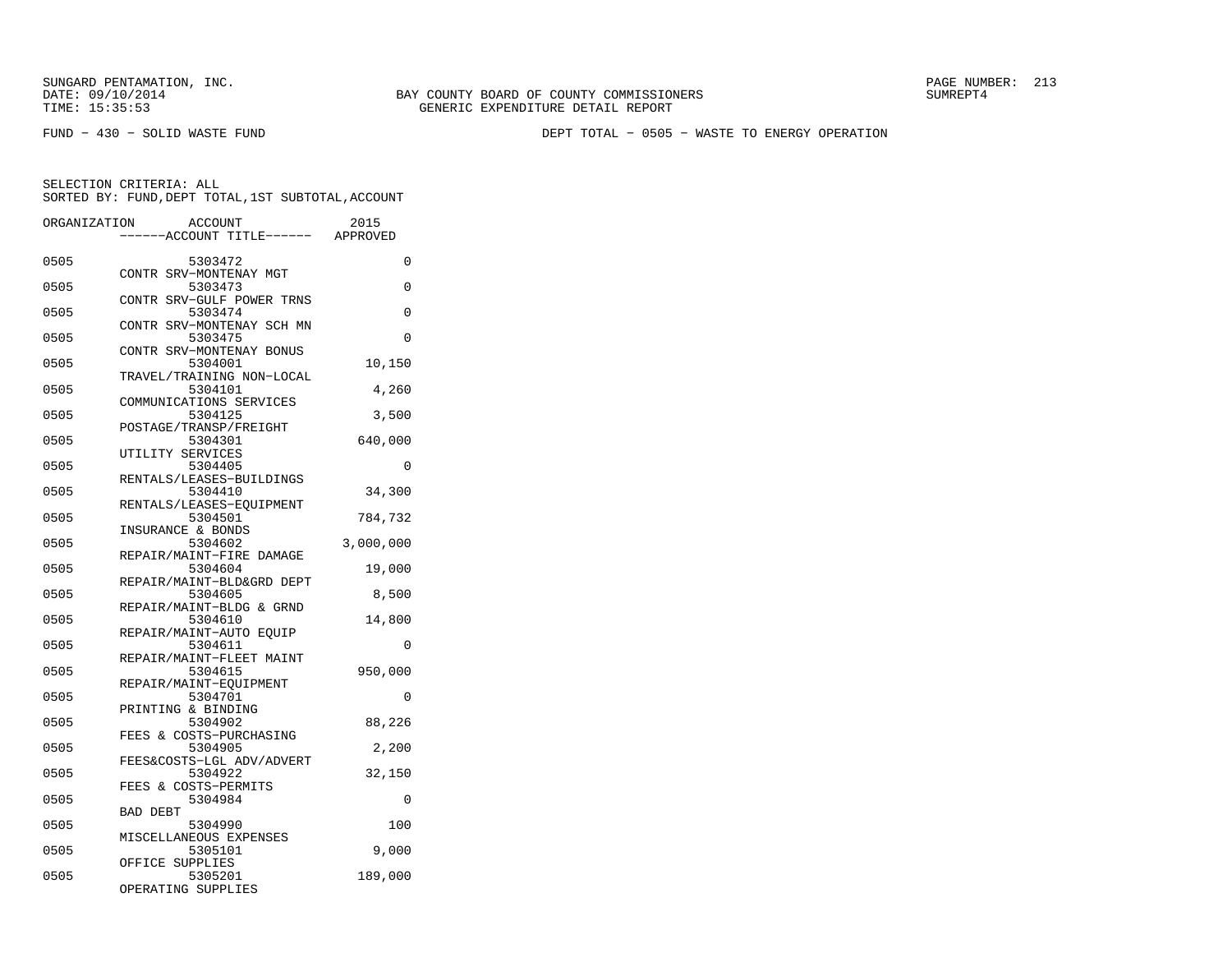FUND − 430 − SOLID WASTE FUND DEPT TOTAL − 0505 − WASTE TO ENERGY OPERATION

| ORGANIZATION       | <b>ACCOUNT</b><br>---ACCOUNT TITLE------       | 2015<br>APPROVED |
|--------------------|------------------------------------------------|------------------|
| 0505               | 5305202                                        | 5,500            |
| 0505               | OPER SUPPLIES-JANITORIAL<br>5305204            | 312,000          |
| 0505               | OPER. SUPPLIES-CHEMICALS<br>5305205            | 213,000          |
| 0505               | GAS, OIL & LUBRICANTS<br>5305210               | 25,000           |
| 0505               | SAFETY GEAR & SUPPLIES<br>5305215              | 30,000           |
| 0505               | CLOTHING & WEARING APPRL<br>5305220            | 11,500           |
| 0505               | TOOL & SMALL IMPLEMENTS<br>5305401             | 500              |
| 0505               | BOOKS/RESOURCE MATR/SUBSC<br>5305402           | 2,000            |
|                    | DUES & MEMBERSHIPS                             |                  |
| 0505               | 5305406                                        | 14,000           |
|                    | TRAINING & TUITION<br>TOTAL OPERATING EXPENSES | 10,732,127       |
|                    |                                                |                  |
| 0505               | 5606314                                        | 0                |
| 0505               | IMPRV-NETWORK CONNECT<br>5606401               | 0                |
| 0505               | EOUIPMENT<br>5606402                           | $\Omega$         |
| 0505               | EOUIP LESS THAN \$1000<br>5606450              | 7,700            |
|                    | COMPUTER SOFTWARE                              |                  |
|                    | TOTAL CAPITAL OUTLAY                           | 7,700            |
| 0505               | 5707115                                        | 2,045,000        |
| 0505               | PRINCIPAL-REV BONDS<br>5707215                 | 583,036          |
| 0505               | INTEREST-REV BONDS<br>5707303                  | 0                |
| 0505               | <b>BOND ISSUE COSTS</b><br>5707316             | 1,700            |
| 0505               | PAYING AGENT/TRUSTEE-FEES<br>5707370           | 0                |
|                    | ARBITRAGE REBATE EXPENSE                       |                  |
| TOTAL DEBT SERVICE |                                                | 2,629,736        |
| 0505               | 5819112                                        | 0                |
|                    | TRNFS-RETAIL WATER (420)                       |                  |
| 0505               | 5905908<br>LOSS ON DISPOSAL                    | 0                |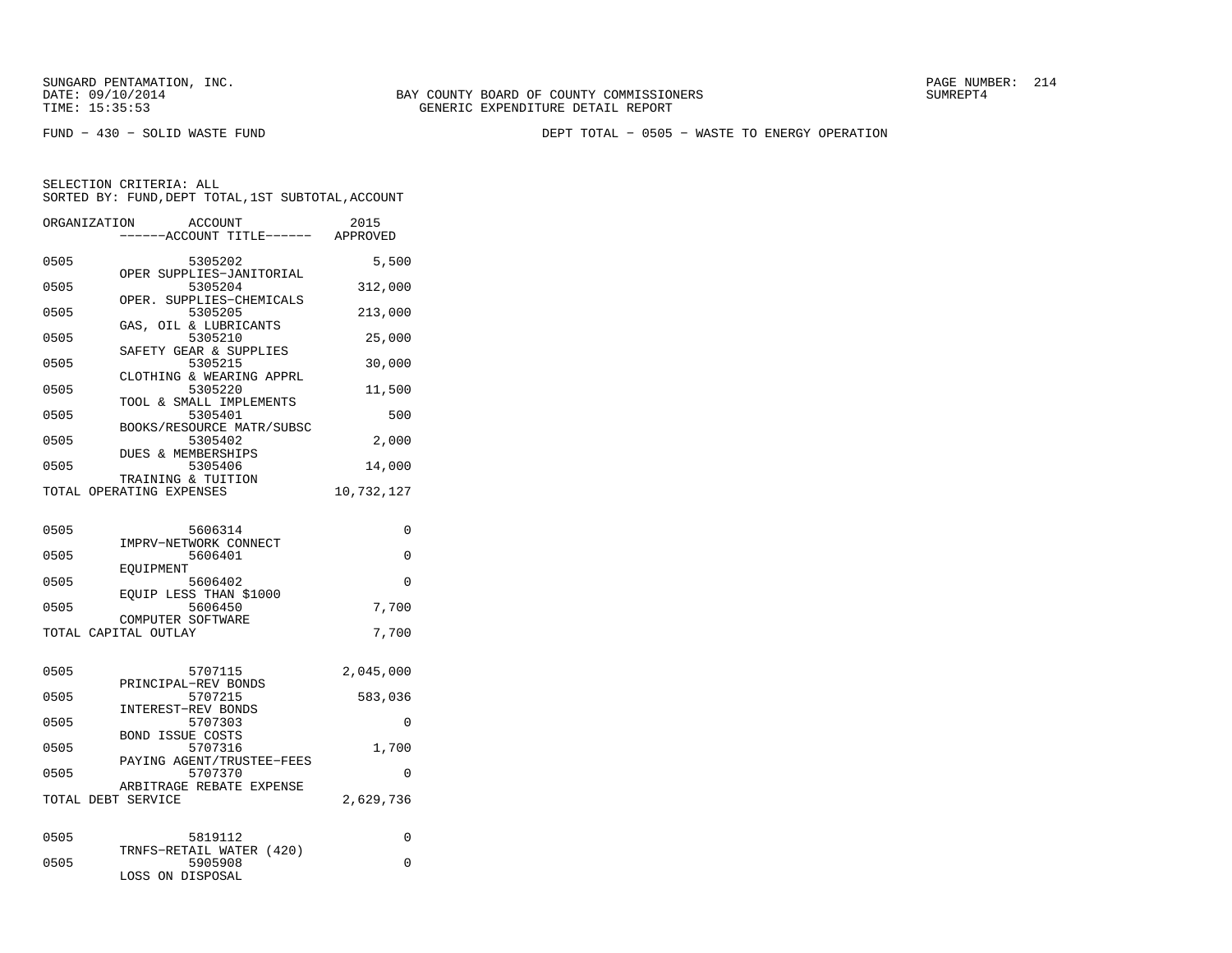BAY COUNTY BOARD OF COUNTY COMMISSIONERS TIME: 15:35:53 GENERIC EXPENDITURE DETAIL REPORT

FUND − 430 − SOLID WASTE FUND DEPT TOTAL − 0505 − WASTE TO ENERGY OPERATION

|      | ORGANIZATION<br>ACCOUNT         | 2015       |
|------|---------------------------------|------------|
|      | ------ACCOUNT TITLE------       | APPROVED   |
| 0505 | 5905998                         |            |
|      | DEPRECIATION EXPENSE            |            |
| 0505 | 5909910                         | U          |
|      | RESERVE FOR CONTINGENCIES       |            |
| 0505 | 5909915                         | U          |
|      | RESERVE FOR PAY ADJUSTMNT       |            |
|      | TOTAL NON-OPERATING EXPENSES    | U          |
|      |                                 |            |
|      |                                 |            |
|      | TOTAL WASTE TO ENERGY OPERATION | 13,447,876 |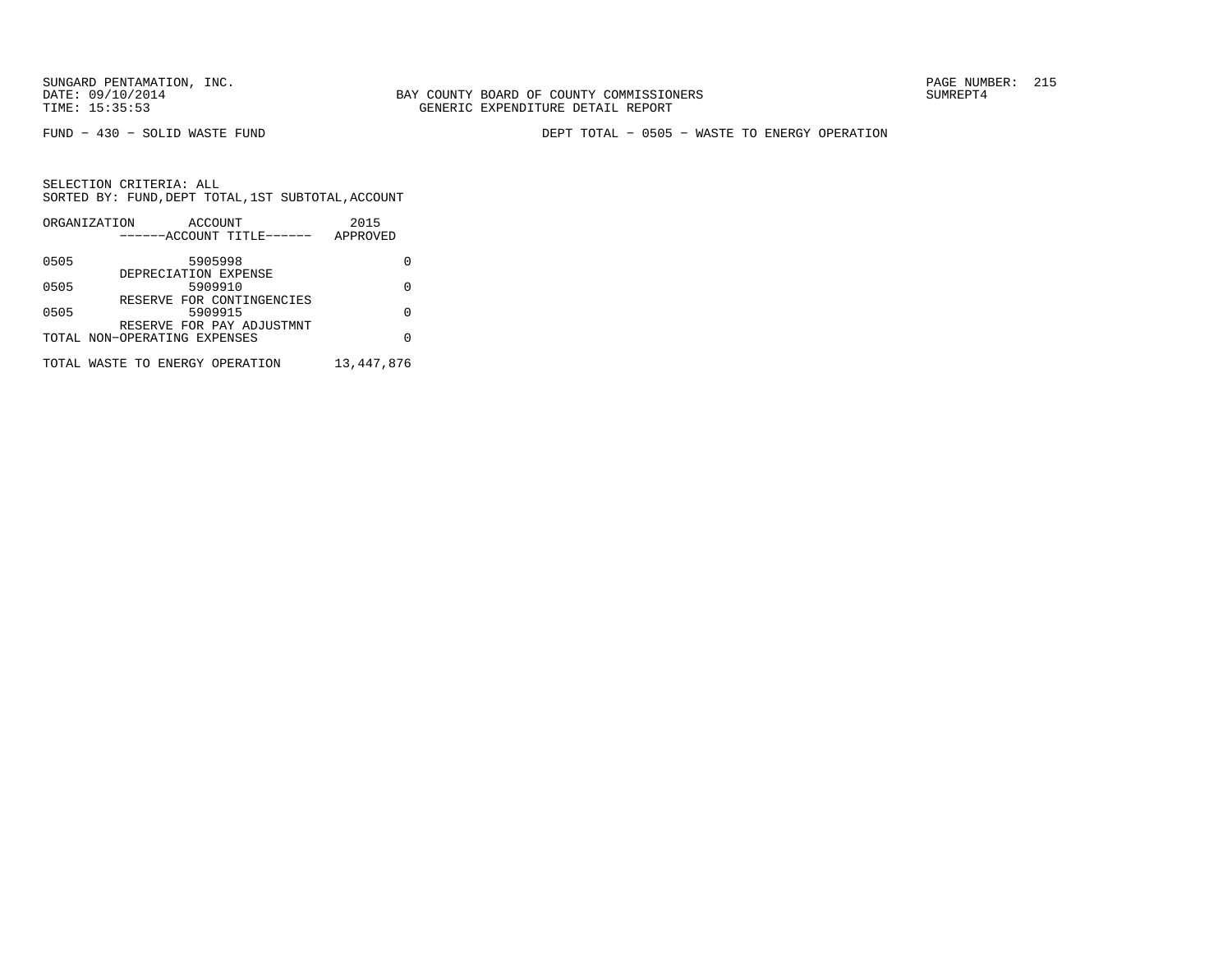FUND − 430 − SOLID WASTE FUND DEPT TOTAL − 0506 − SOLID WASTE ADMINISTRATIN

| ORGANIZATION            |       | <b>ACCOUNT</b>                       | 2015     |
|-------------------------|-------|--------------------------------------|----------|
|                         |       | ---ACCOUNT TITLE------               | APPROVED |
| 0506                    |       | 5101200<br>SALARIES & WAGES-REGULAR  | 285,720  |
| 0506                    |       | 5101400                              | 1,350    |
| 0506                    |       | SALARIES & WAGES-OVERTIME<br>5101405 | 0        |
| 0506                    |       | SALARIES-DISASTER O/T<br>5102100     | 21,961   |
| 0506                    |       | FICA TAXES-MATCHING<br>5102200       | 21,686   |
| 0506                    |       | RETIREMENT CONTRIBUTIONS<br>5102300  | 35,256   |
| 0506                    |       | LIFE & HEALTH INSURANCE<br>5102400   | 7,777    |
| 0506                    |       | WORKERS COMP. PREMIUMS<br>5102500    | 0        |
|                         |       | UNEMPLOYMENT COMPENSATION            |          |
| TOTAL PERSONAL SERVICES |       |                                      | 373,750  |
|                         |       |                                      |          |
| 0506                    | PROF  | 5143101<br>SRV-CO ATTORNEY           | 1,859    |
| 0506                    | PROF  | 5143105<br>SRV-OTHER ATTNY           | 25,000   |
| 0506                    |       | 5303104                              | 0        |
| 0506                    | PROF  | SRV-ENGINEERING<br>5303106           | 0        |
| 0506                    |       | PROF SRV-PHYSICLS/MEDICAL<br>5303107 | 111      |
|                         | PROF  | SRV-SUBSTANCE TEST                   |          |
| 0506                    | PROF  | 5303110<br>SRV-BACKGROUND CHECK      | $\Omega$ |
| 0506                    |       | 5303401                              | 1,600    |
| 0506                    |       | CONTRACTED SERVICES<br>5303408       | 352      |
|                         | CONTR | SRV-800 MHZ                          |          |
| 0506                    | CONTR | 5303410<br>SRV-JANITORIAL            | 0        |
| 0506                    |       | 5303422                              | $\Omega$ |
| 0506                    | CONTR | SRV-GIS<br>5303425                   | 12,185   |
| 0506                    |       | CONTR SRV-ADMIN FEES<br>5303426      | 0        |
|                         | CONTR | SRV-UTIL ADMIN FEES                  |          |
| 0506                    |       | 5303446<br>CONTR SRV-FACILITIES      | 1,530    |
| 0506                    |       | 5304001                              | 5,500    |
| 0506                    |       | TRAVEL/TRAINING NON-LOCAL<br>5304101 | 2,580    |
|                         |       | COMMUNICATIONS SERVICES              |          |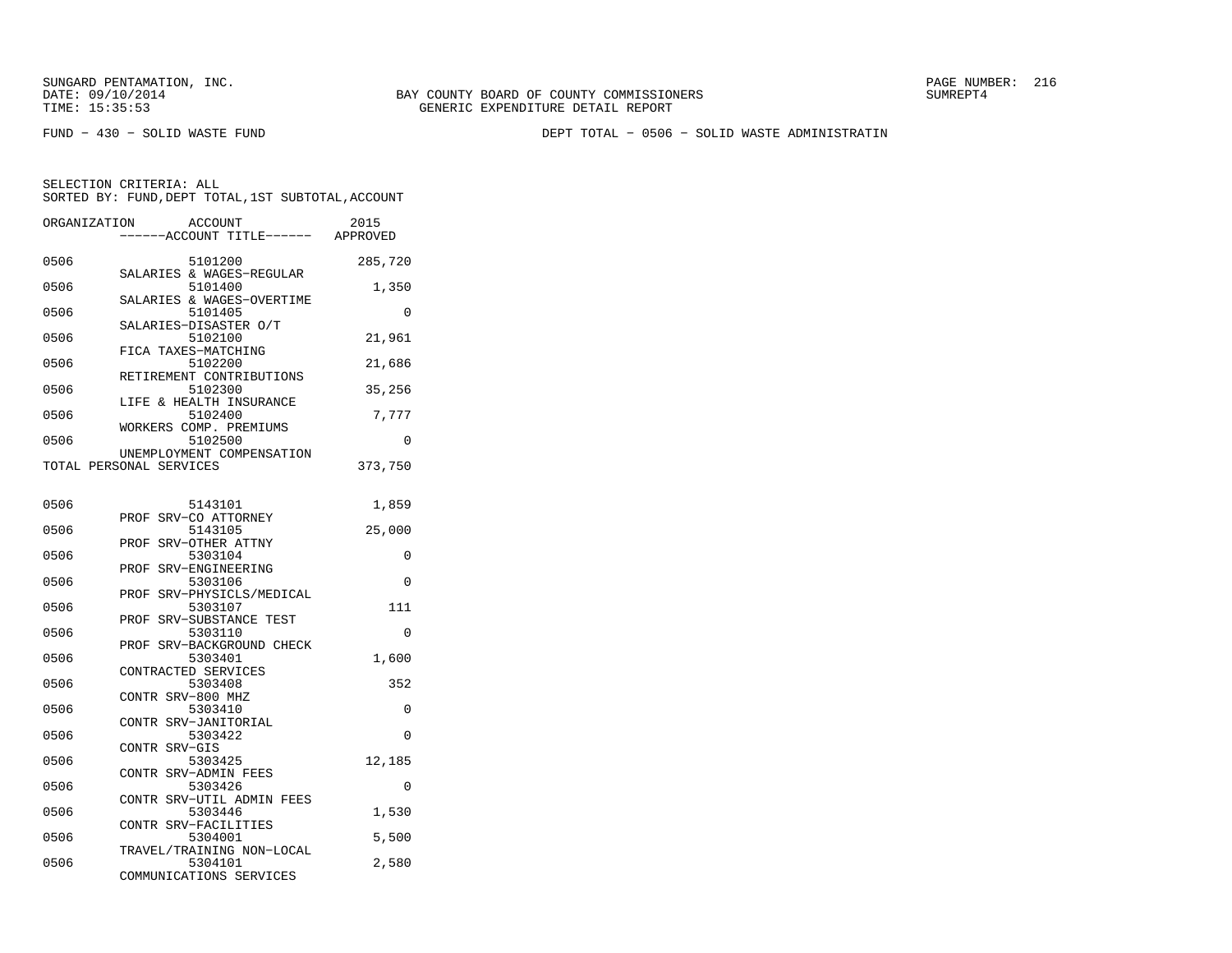FUND − 430 − SOLID WASTE FUND DEPT TOTAL − 0506 − SOLID WASTE ADMINISTRATIN

| ORGANIZATION             |                   | <b>ACCOUNT</b>                       | 2015     |
|--------------------------|-------------------|--------------------------------------|----------|
|                          |                   | ---ACCOUNT TITLE------ APPROVED      |          |
| 0506                     |                   | 5304125<br>POSTAGE/TRANSP/FREIGHT    | 1,500    |
| 0506                     |                   | 5304301                              | 6,164    |
| 0506                     | UTILITY SERVICES  | 5304405                              | 0        |
| 0506                     |                   | RENTALS/LEASES-BUILDINGS<br>5304410  | 2,857    |
| 0506                     |                   | RENTALS/LEASES-EQUIPMENT<br>5304501  | 16,177   |
| 0506                     | INSURANCE & BONDS | 5304604                              | 1,500    |
| 0506                     |                   | REPAIR/MAINT-BLD&GRD DEPT<br>5304605 | 0        |
| 0506                     |                   | REPAIR/MAINT-BLDG & GRND<br>5304610  | 1,000    |
| 0506                     |                   | REPAIR/MAINT-AUTO EQUIP<br>5304611   | 0        |
| 0506                     |                   | REPAIR/MAINT-FLEET MAINT<br>5304615  | 1,200    |
| 0506                     |                   | REPAIR/MAINT-EQUIPMENT<br>5304701    | 0        |
| 0506                     |                   | PRINTING & BINDING<br>5304902        | 4,088    |
| 0506                     |                   | FEES & COSTS-PURCHASING<br>5304905   | 0        |
| 0506                     |                   | FEES&COSTS-LGL ADV/ADVERT            | $\Omega$ |
|                          |                   | 5304909<br>FEES & COSTS-COURT FILING |          |
| 0506                     |                   | 5304990<br>MISCELLANEOUS EXPENSES    | 100      |
| 0506                     | OFFICE SUPPLIES   | 5305101                              | 2,500    |
| 0506                     |                   | 5305201<br>OPERATING SUPPLIES        | 300      |
| 0506                     |                   | 5305202<br>OPER SUPPLIES-JANITORIAL  | 200      |
| 0506                     |                   | 5305205<br>GAS, OIL & LUBRICANTS     | 2,500    |
| 0506                     |                   | 5305210<br>SAFETY GEAR & SUPPLIES    | 500      |
| 0506                     |                   | 5305215<br>CLOTHING & WEARING APPRL  | 185      |
| 0506                     |                   | 5305401<br>BOOKS/RESOURCE MATR/SUBSC | 70       |
| 0506                     |                   | 5305402<br>DUES & MEMBERSHIPS        | 790      |
| 0506                     |                   | 5305406<br>TRAINING & TUITION        | 1,750    |
| TOTAL OPERATING EXPENSES |                   |                                      | 94,098   |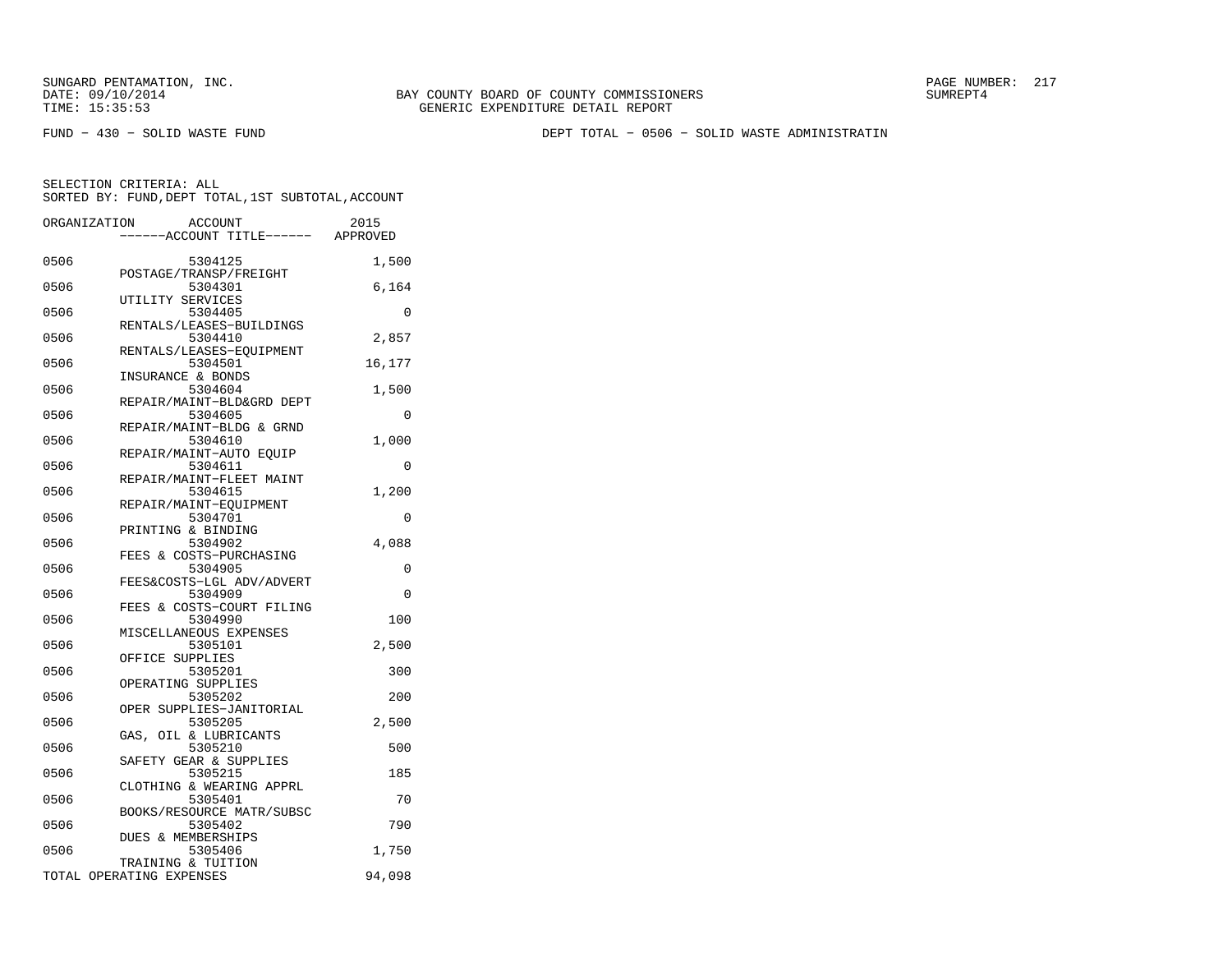SUNGARD PENTAMATION, INC.<br>
DATE: 09/10/2014 SUMREPT4

BAY COUNTY BOARD OF COUNTY COMMISSIONERS TIME: 15:35:53 GENERIC EXPENDITURE DETAIL REPORT

FUND − 430 − SOLID WASTE FUND DEPT TOTAL − 0506 − SOLID WASTE ADMINISTRATIN

|      | ORGANIZATION<br>ACCOUNT              | 2015     |
|------|--------------------------------------|----------|
|      | -----ACCOUNT TITLE------ APPROVED    |          |
|      |                                      |          |
| 0506 | 5606401                              | $\Omega$ |
|      | EOUIPMENT                            |          |
| 0506 | 5606402                              | $\Omega$ |
|      | EOUIP LESS THAN \$1000               |          |
| 0506 | 5606450<br>COMPUTER SOFTWARE         | $\Omega$ |
|      | TOTAL CAPITAL OUTLAY                 | $\Omega$ |
|      |                                      |          |
|      |                                      |          |
| 0506 | 5819111                              | $\Omega$ |
|      | TRNFS-WATER SYS (401)                |          |
| 0506 | 5905998                              | $\Omega$ |
|      | DEPRECIATION EXPENSE                 |          |
| 0506 | 5909901                              | $\Omega$ |
|      | OTHER NON-OPERATING EXPS             |          |
| 0506 | 5909910                              | $\Omega$ |
|      | RESERVE FOR CONTINGENCIES            | $\Omega$ |
| 0506 | 5909915<br>RESERVE FOR PAY ADJUSTMNT |          |
|      | TOTAL NON-OPERATING EXPENSES         | $\Omega$ |
|      |                                      |          |
|      | TOTAL SOLID WASTE ADMINISTRATIN      | 467,848  |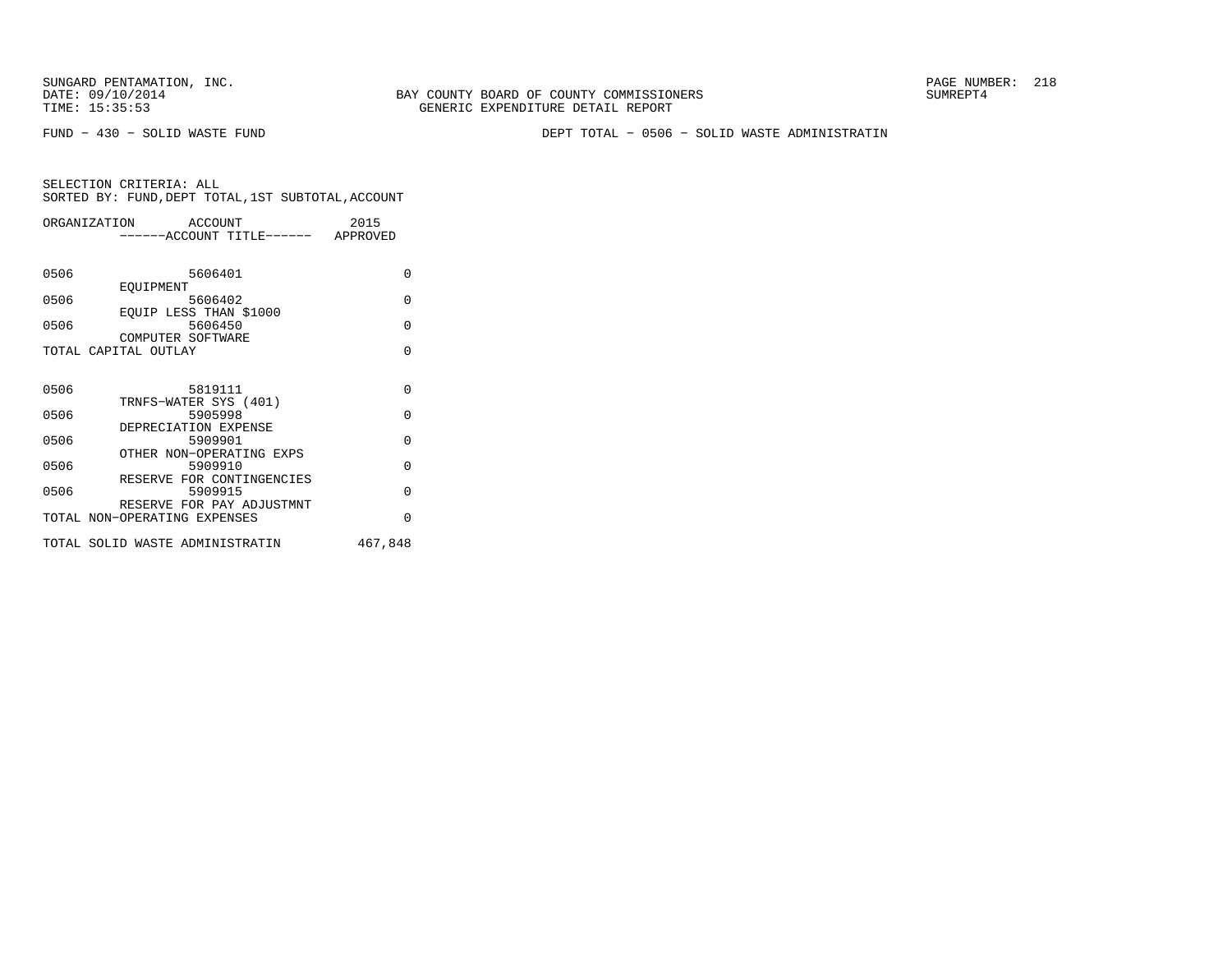BAY COUNTY BOARD OF COUNTY COMMISSIONERS TIME: 15:35:53 GENERIC EXPENDITURE DETAIL REPORT

FUND − 430 − SOLID WASTE FUND DEPT TOTAL − 0507 − L/T CARE/STEELFLD CLOSURE

|      | ORGANIZATION ACCOUNT<br>-----ACCOUNT TITLE------ APPROVED | 2015     |
|------|-----------------------------------------------------------|----------|
| 0507 | 5143101                                                   | 210      |
| 0507 | PROF SRV-CO ATTORNEY<br>5303104                           | 20,000   |
| 0507 | PROF SRV-ENGINEERING<br>5303425                           | 1,380    |
| 0507 | CONTR SRV-ADMIN FEES<br>5304604                           | 15,000   |
| 0507 | REPAIR/MAINT-BLD&GRD DEPT<br>5304605                      | 0        |
| 0507 | REPAIR/MAINT-BLDG & GRND<br>5304615                       | $\Omega$ |
| 0507 | REPAIR/MAINT-EOUIPMENT<br>5304902                         | 341      |
|      | FEES & COSTS-PURCHASING<br>TOTAL OPERATING EXPENSES       | 36,931   |
|      |                                                           |          |
| 0507 | 5606401<br>EOUIPMENT                                      | $\Omega$ |
| 0507 | 5606575<br>CIP-STEELFLD IRON REMED                        | $\Omega$ |
|      | TOTAL CAPITAL OUTLAY                                      | $\Omega$ |
| 0507 | 5909910                                                   | $\Omega$ |
|      | RESERVE FOR CONTINGENCIES                                 |          |
|      | TOTAL NON-OPERATING EXPENSES                              | $\Omega$ |
|      | TOTAL L/T CARE/STEELFLD CLOSURE                           | 36,931   |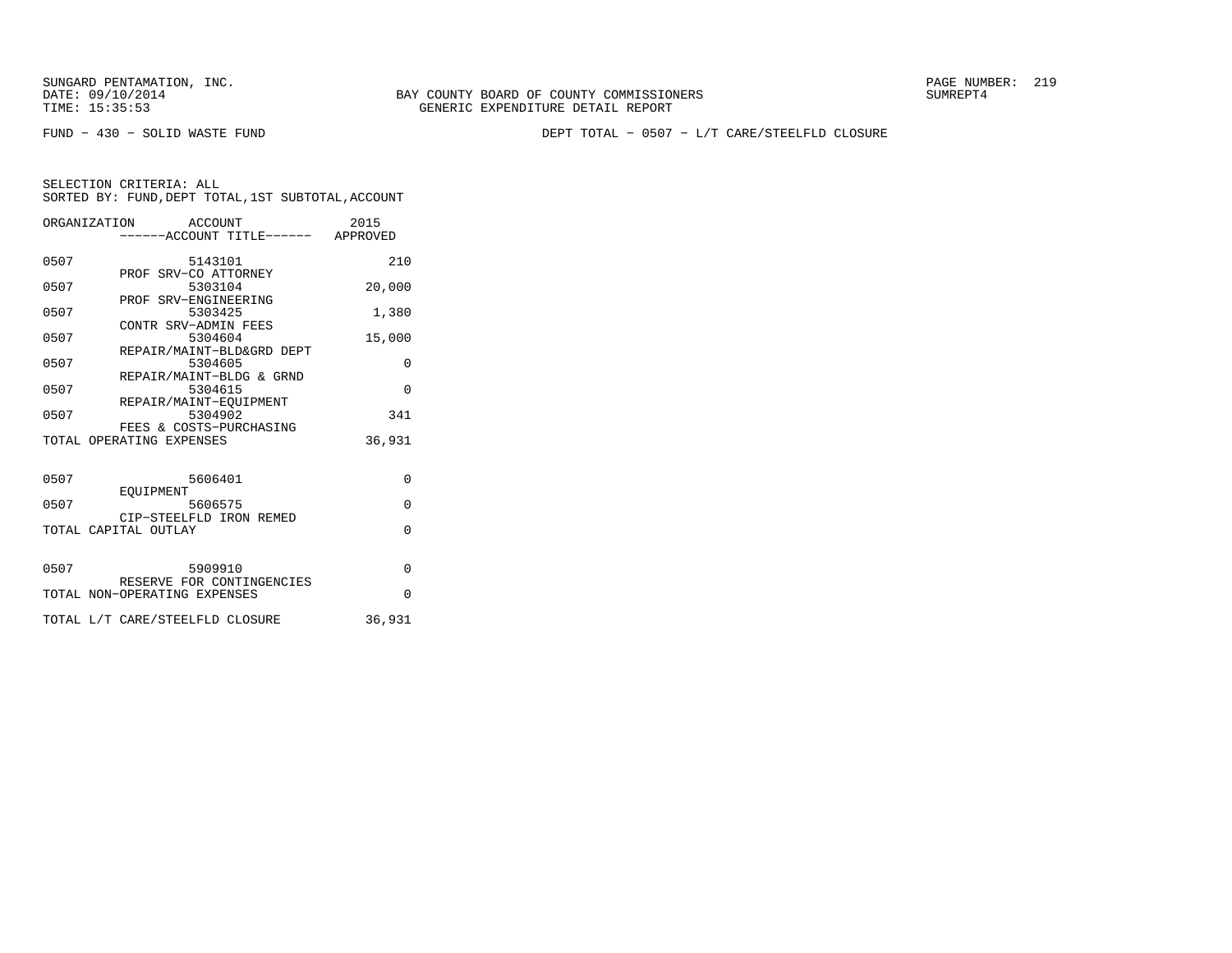FUND − 430 − SOLID WASTE FUND DEPT TOTAL − 0508 − HAZARDOUS WST ENVIRN COMP

| ORGANIZATION | <b>ACCOUNT</b>                      | 2015     |
|--------------|-------------------------------------|----------|
|              | ----ACCOUNT TITLE------             | APPROVED |
|              |                                     |          |
| 0508         | 5101200<br>SALARIES & WAGES-REGULAR | 111,104  |
| 0508         | 5101400                             | 2,000    |
|              | SALARIES & WAGES-OVERTIME           |          |
| 0508         | 5102100                             | 8,653    |
|              | FICA TAXES-MATCHING                 |          |
| 0508         | 5102200                             | 8,544    |
|              | RETIREMENT CONTRIBUTIONS            |          |
| 0508         | 5102300                             | 25,658   |
|              | LIFE & HEALTH INSURANCE             |          |
| 0508         | 5102400                             | 481      |
| 0508         | WORKERS COMP. PREMIUMS<br>5102500   | 0        |
|              | UNEMPLOYMENT COMPENSATION           |          |
|              | TOTAL PERSONAL SERVICES             | 156,440  |
|              |                                     |          |
|              |                                     |          |
| 0508         | 5143101                             | 964      |
|              | PROF SRV-CO ATTORNEY                |          |
| 0508         | 5303106                             | 38       |
|              | SRV-PHYSICLS/MEDICAL<br>PROF        |          |
| 0508         | 5303107                             | 74       |
| 0508         | PROF SRV-SUBSTANCE TEST<br>5303110  | 50       |
|              | PROF<br>SRV-BACKGROUND CHECK        |          |
| 0508         | 5303401                             | 33,400   |
|              | CONTRACTED SERVICES                 |          |
| 0508         | 5303408                             | 352      |
|              | CONTR SRV-800 MHZ                   |          |
| 0508         | 5303425                             | 6,317    |
|              | CONTR SRV-ADMIN FEES                |          |
| 0508         | 5303430                             | 0        |
|              | CONTR SRV-ADVERTISING               |          |
| 0508         | 5303446<br>CONTR SRV-FACILITIES     | 241      |
| 0508         | 5303476                             | 0        |
|              | CONTR SRV-WASTE TIRE RMVL           |          |
| 0508         | 5304001                             | 3,500    |
|              | TRAVEL/TRAINING NON-LOCAL           |          |
| 0508         | 5304101                             | 1,080    |
|              | COMMUNICATIONS SERVICES             |          |
| 0508         | 5304410                             | $\Omega$ |
|              | RENTALS/LEASES-EQUIPMENT            |          |
| 0508         | 5304501                             | 3,793    |
| 0508         | INSURANCE & BONDS<br>5304604        | 1,000    |
|              | REPAIR/MAINT-BLD&GRD DEPT           |          |
| 0508         | 5304605                             | 0        |
|              | REPAIR/MAINT-BLDG & GRND            |          |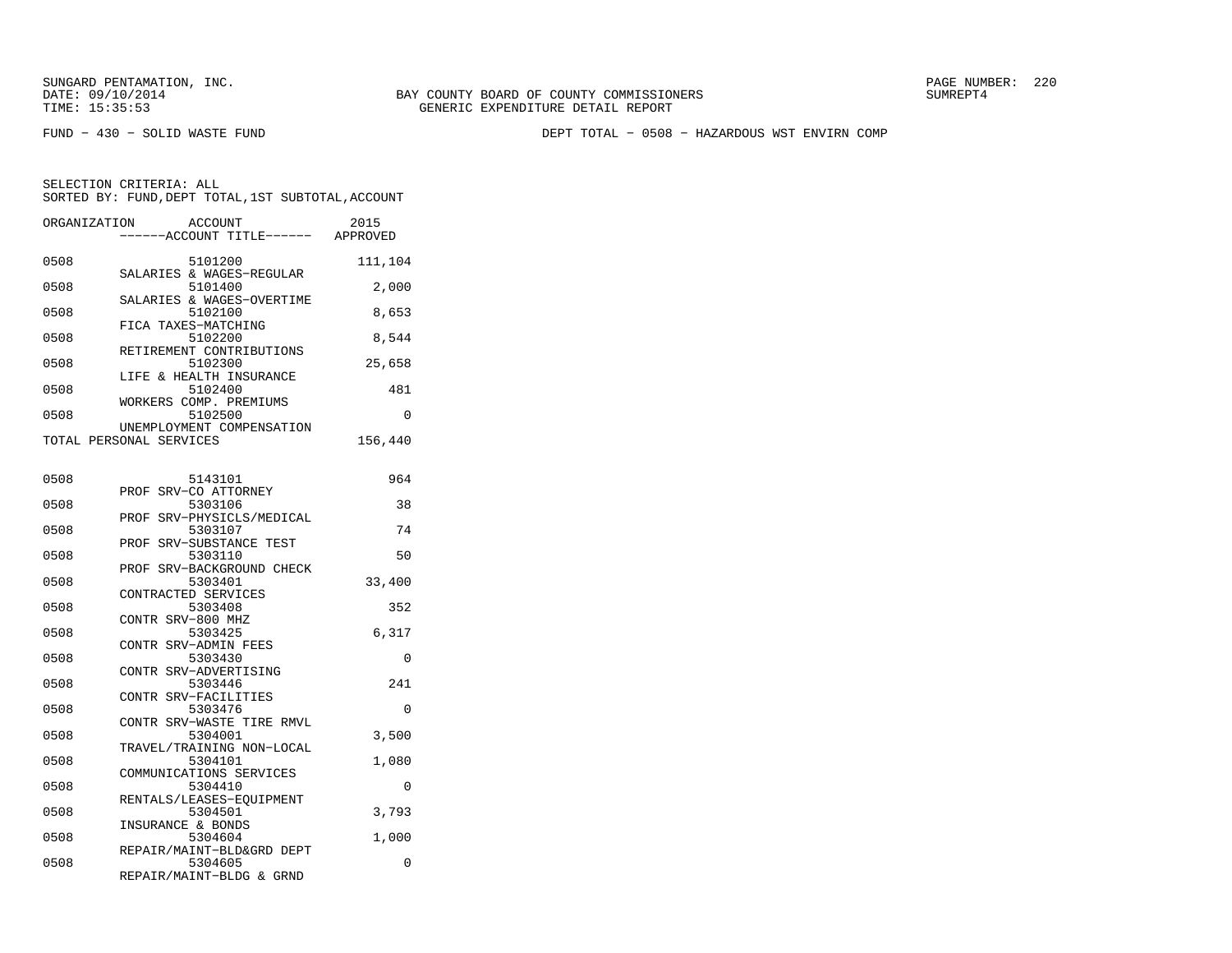SUNGARD PENTAMATION, INC.<br>
DATE: 09/10/2014 SUMRER: 221

FUND − 430 − SOLID WASTE FUND DEPT TOTAL − 0508 − HAZARDOUS WST ENVIRN COMP

|      | ORGANIZATION<br>ACCOUNT<br>----ACCOUNT TITLE------ APPROVED | 2015     |
|------|-------------------------------------------------------------|----------|
| 0508 | 5304610                                                     | 2,800    |
| 0508 | REPAIR/MAINT-AUTO EOUIP<br>5304611                          | 0        |
| 0508 | REPAIR/MAINT-FLEET MAINT<br>5304615                         | 1,000    |
| 0508 | REPAIR/MAINT-EQUIPMENT<br>5304701<br>PRINTING & BINDING     | 100      |
| 0508 | 5304902<br>FEES & COSTS-PURCHASING                          | $\Omega$ |
| 0508 | 5304905<br>FEES&COSTS-LGL ADV/ADVERT                        | $\Omega$ |
| 0508 | 5304990<br>MISCELLANEOUS EXPENSES                           | 100      |
| 0508 | 5305101<br>OFFICE SUPPLIES                                  | 150      |
| 0508 | 5305201<br>OPERATING SUPPLIES                               | 150      |
| 0508 | 5305205<br>GAS, OIL & LUBRICANTS                            | 10,000   |
| 0508 | 5305210<br>SAFETY GEAR & SUPPLIES                           | 1,000    |
| 0508 | 5305215<br>CLOTHING & WEARING APPRL                         | 1,500    |
| 0508 | 5305220<br>TOOL & SMALL IMPLEMENTS                          | 600      |
| 0508 | 5305401<br>BOOKS/RESOURCE MATR/SUBSC                        | 172      |
| 0508 | 5305402<br><b>DUES &amp; MEMBERSHIPS</b>                    | 0        |
| 0508 | 5305406<br>TRAINING & TUITION                               | 1,000    |
|      | TOTAL OPERATING EXPENSES                                    | 69,381   |
| 0508 | 5606401                                                     | 5,000    |
| 0508 | EOUIPMENT<br>5606402                                        | 2,000    |
| 0508 | EOUIP LESS THAN \$1000<br>5606450<br>COMPUTER SOFTWARE      | 1,950    |
|      | TOTAL CAPITAL OUTLAY                                        | 8,950    |
| 0508 | 5909915                                                     | 0        |
|      | RESERVE FOR PAY ADJUSTMNT<br>TOTAL NON-OPERATING EXPENSES   | $\Omega$ |
|      | TOTAL HAZARDOUS WST ENVIRN COMP                             | 234,771  |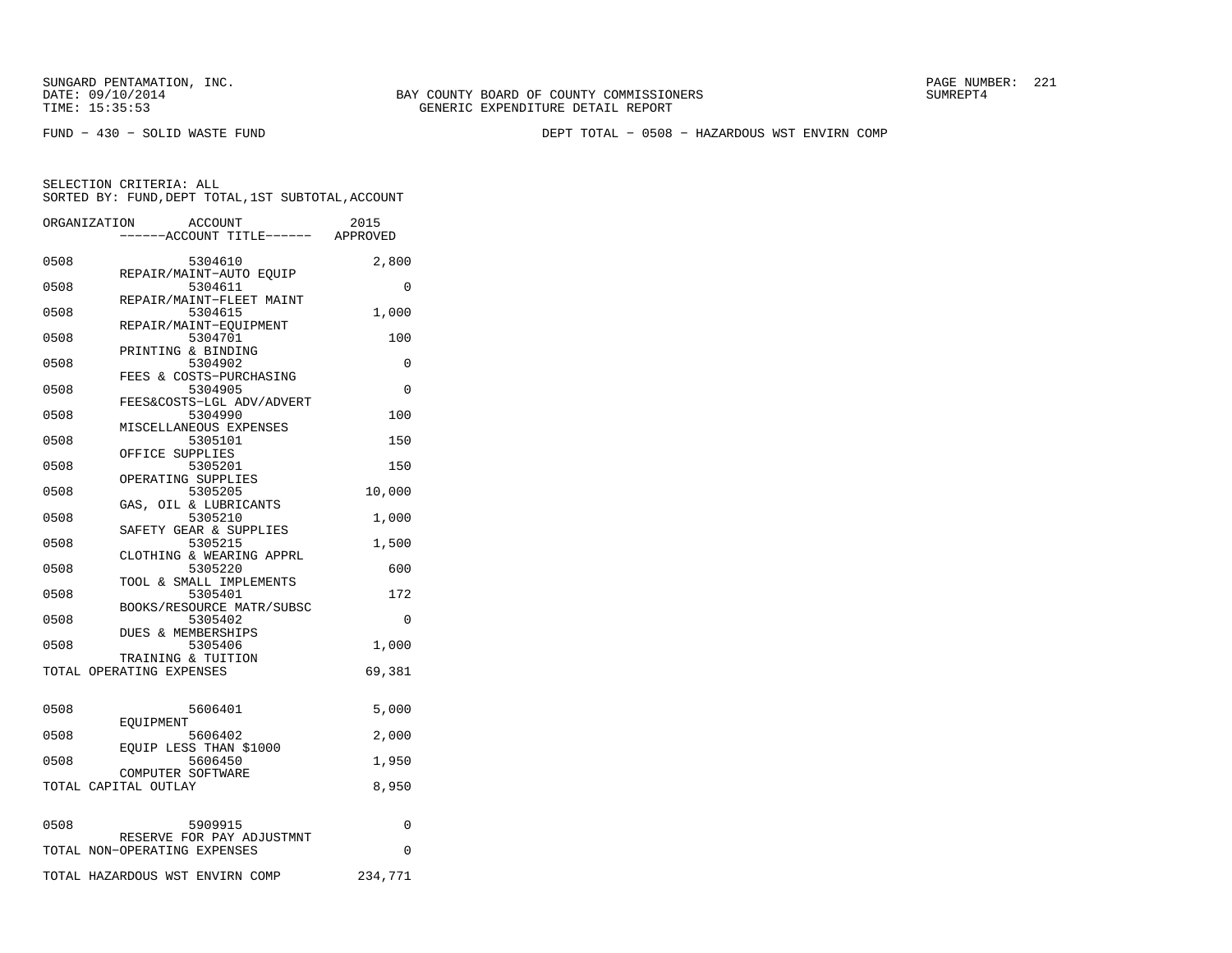FUND − 430 − SOLID WASTE FUND DEPT TOTAL − 0510 − WASTE RECYCLING PROGRAM

| ORGANIZATION | ACCOUNT<br>--ACCOUNT TITLE------                  | 2015<br>APPROVED |
|--------------|---------------------------------------------------|------------------|
| 0510         | 5101200                                           | 0                |
| 0510         | SALARIES & WAGES-REGULAR<br>5101400               | 0                |
| 0510         | SALARIES & WAGES-OVERTIME<br>5102100              | $\Omega$         |
| 0510         | FICA TAXES-MATCHING<br>5102200                    | 0                |
| 0510         | RETIREMENT CONTRIBUTIONS<br>5102300               | 0                |
| 0510         | LIFE & HEALTH INSURANCE<br>5102400                | 0                |
|              | WORKERS COMP. PREMIUMS<br>TOTAL PERSONAL SERVICES | 0                |
|              |                                                   |                  |
| 0510         | 5143101                                           | 0                |
| 0510         | SRV-CO ATTORNEY<br>PROF<br>5303106                | 0                |
| 0510         | PROF SRV-PHYSICLS/MEDICAL<br>5303107              | 0                |
| 0510         | SRV-SUBSTANCE TEST<br>PROF<br>5303110             | 0                |
| 0510         | PROF SRV-BACKGROUND CHECK<br>5303401              | 0                |
| 0510         | CONTRACTED SERVICES<br>5303408                    | 0                |
| 0510         | CONTR SRV-800 MHZ<br>5303425                      | 0                |
|              | CONTR SRV-ADMIN FEES                              |                  |
| 0510         | 5303430<br>CONTR SRV-ADVERTISING                  | 0                |
| 0510         | 5303476<br>CONTR SRV-WASTE TIRE RMVL              | 0                |
| 0510         | 5304001<br>TRAVEL/TRAINING NON-LOCAL              | 0                |
| 0510         | 5304101<br>COMMUNICATIONS SERVICES                | 0                |
| 0510         | 5304125<br>POSTAGE/TRANSP/FREIGHT                 | $\Omega$         |
| 0510         | 5304501<br>INSURANCE & BONDS                      | 0                |
| 0510         | 5304604                                           | 0                |
| 0510         | REPAIR/MAINT-BLD&GRD DEPT<br>5304605              | 0                |
| 0510         | REPAIR/MAINT-BLDG & GRND<br>5304610               | 0                |
| 0510         | REPAIR/MAINT-AUTO EQUIP<br>5304611                | 0                |
|              | REPAIR/MAINT-FLEET MAINT                          |                  |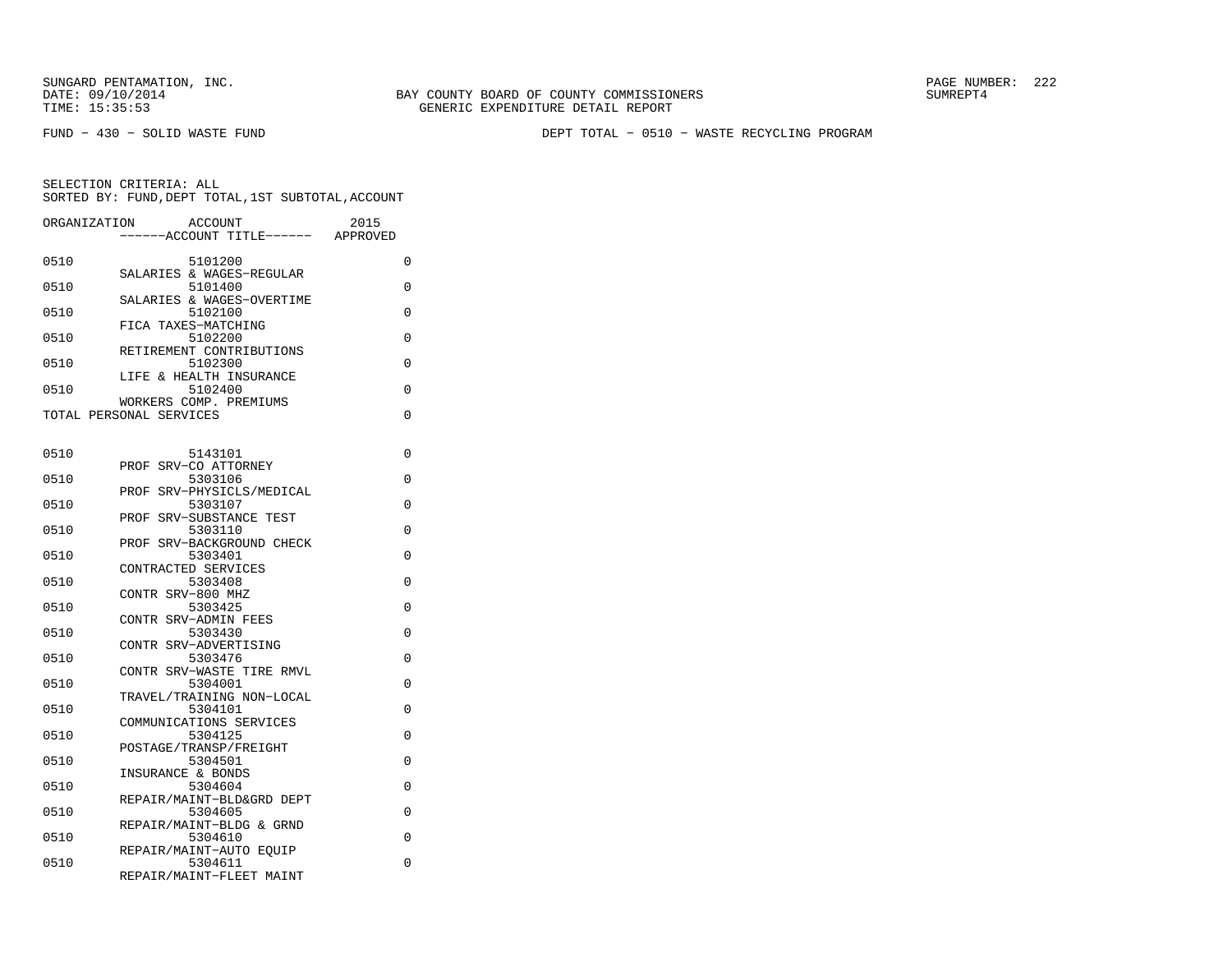SUNGARD PENTAMATION, INC.<br>
DATE: 09/10/2014 SUMREPT4

FUND − 430 − SOLID WASTE FUND DEPT TOTAL − 0510 − WASTE RECYCLING PROGRAM

|      | <b>ACCOUNT</b><br>ORGANIZATION       | 2015        |
|------|--------------------------------------|-------------|
|      | ----ACCOUNT TITLE------              | APPROVED    |
| 0510 | 5304615                              | 0           |
|      | REPAIR/MAINT-EOUIPMENT               |             |
| 0510 | 5304701<br>PRINTING & BINDING        | 0           |
| 0510 | 5304902                              | $\Omega$    |
|      | FEES & COSTS-PURCHASING              |             |
| 0510 | 5304905<br>FEES&COSTS-LGL ADV/ADVERT | $\Omega$    |
| 0510 | 5304990                              | 0           |
|      | MISCELLANEOUS EXPENSES               |             |
| 0510 | 5305101<br>OFFICE SUPPLIES           | 0           |
| 0510 | 5305201                              | 0           |
|      | OPERATING SUPPLIES                   |             |
| 0510 | 5305205                              | $\Omega$    |
| 0510 | GAS, OIL & LUBRICANTS<br>5305210     | 0           |
|      | SAFETY GEAR & SUPPLIES               |             |
| 0510 | 5305215                              | 0           |
|      | CLOTHING & WEARING APPRL             |             |
| 0510 | 5305401<br>BOOKS/RESOURCE MATR/SUBSC | 0           |
| 0510 | 5305406                              | $\Omega$    |
|      | TRAINING & TUITION                   |             |
|      | TOTAL OPERATING EXPENSES             | $\Omega$    |
|      |                                      |             |
| 0510 | 5606401                              | 0           |
|      | EOUIPMENT                            |             |
| 0510 | 5606402<br>EOUIP LESS THAN \$1000    | $\Omega$    |
|      | TOTAL CAPITAL OUTLAY                 | 0           |
|      |                                      |             |
| 0510 | 5808114                              | $\Omega$    |
|      | GRANT-RECYCLE/SM OTY GENR            |             |
|      | TOTAL GRANTS & AIDS                  | 0           |
|      |                                      |             |
| 0510 | 5905908                              | 0           |
|      | LOSS ON DISPOSAL                     |             |
| 0510 | 5905998                              | 0           |
|      | DEPRECIATION EXPENSE                 |             |
| 0510 | 5909910<br>RESERVE FOR CONTINGENCIES | $\Omega$    |
| 0510 | 5909915                              | 0           |
|      | RESERVE FOR PAY ADJUSTMNT            |             |
|      | TOTAL NON-OPERATING EXPENSES         | 0           |
|      | TOTAL WASTE RECYCLING PROGRAM        | $\mathbf 0$ |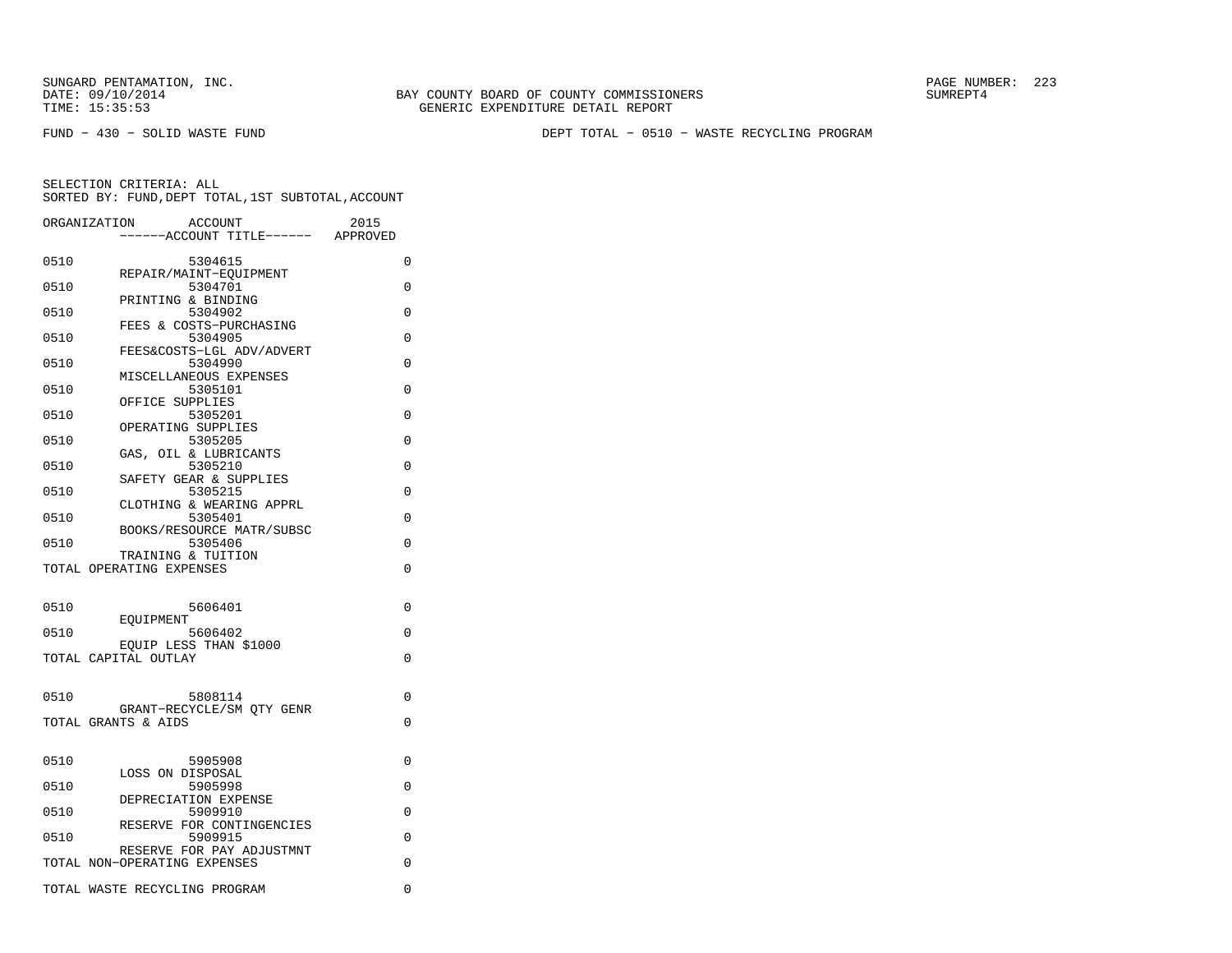BAY COUNTY BOARD OF COUNTY COMMISSIONERS TIME: 15:35:53 GENERIC EXPENDITURE DETAIL REPORT

FUND − 430 − SOLID WASTE FUND DEPT TOTAL − 0510 − WASTE RECYCLING PROGRAM

SELECTION CRITERIA: ALLSORTED BY: FUND,DEPT TOTAL,1ST SUBTOTAL,ACCOUNT

ORGANIZATION ACCOUNT 2015−−−−−−ACCOUNT TITLE−−−−−− APPROVED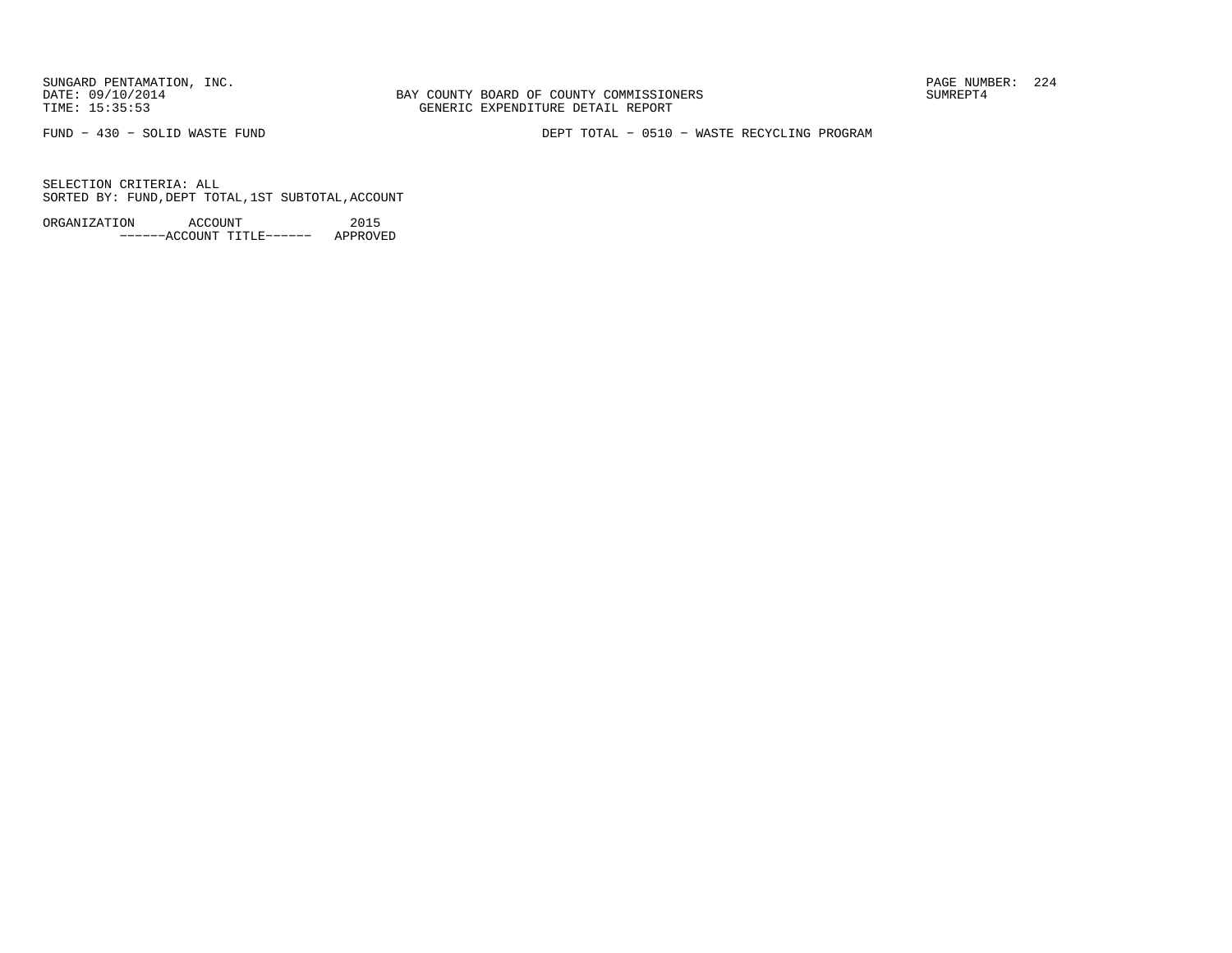SUNGARD PENTAMATION, INC.<br>
DATE: 09/10/2014 SUMRER: 225

BAY COUNTY BOARD OF COUNTY COMMISSIONERS TIME: 15:35:53 GENERIC EXPENDITURE DETAIL REPORT

FUND − 430 − SOLID WASTE FUND DEPT TOTAL − 0515 − CAPITAL IMPROVEMENTS PROJ

| ORGANIZATION |                          | ACCOUNT                              | 2015     |
|--------------|--------------------------|--------------------------------------|----------|
|              |                          | -----ACCOUNT TITLE------             | APPROVED |
| 0515         |                          | 5304125                              | 0        |
|              |                          | POSTAGE/TRANSP/FREIGHT               |          |
| 0515         |                          | 5304605                              | 0        |
| 0515         |                          | REPAIR/MAINT-BLDG & GRND<br>5304610  | 0        |
|              |                          | REPAIR/MAINT-AUTO EOUIP              |          |
|              | TOTAL OPERATING EXPENSES |                                      | $\Omega$ |
|              |                          |                                      |          |
| 0515         |                          | 5606101                              | 0        |
|              | LAND                     |                                      |          |
| 0515         |                          | 5606201                              | 0        |
|              | <b>BUILDINGS</b>         |                                      |          |
| 0515         |                          | 5606215                              | 0        |
| 0515         |                          | BLDG-EOUIP BLDG IMPROVE.<br>5606332  | $\Omega$ |
|              | IMPRV-LANDFILL           |                                      |          |
| 0515         |                          | 5606339                              | 0        |
|              |                          | IMP-STEELFLD EXPNSN CLS 5            |          |
| 0515         |                          | 5606365                              | 0        |
|              |                          | IMPRV-TRASH OFFLOAD RAMP             |          |
| 0515         |                          | 5606366                              | $\Omega$ |
|              |                          | IMPRV-TRNSFR STATION MODI            |          |
| 0515         |                          | 5606380<br>IMP-DSGN STEELFLD EXPANSN | 0        |
| 0515         |                          | 5606401                              | 0        |
|              | EOUIPMENT                |                                      |          |
| 0515         |                          | 5606402                              | 0        |
|              |                          | EOUIP LESS THAN \$1000               |          |
| 0515         |                          | 5606450                              | 0        |
| 0515         |                          | COMPUTER SOFTWARE<br>5606504         | $\Omega$ |
|              |                          | CIP-ASH MGT BUILDING                 |          |
| 0515         |                          | 5606505                              | 0        |
|              |                          | CIP-SCRUBBER DSGN/CONSTRC            |          |
| 0515         |                          | 5606506                              | 0        |
|              |                          | CIP-CONSTRUCTION MGT SVCS            |          |
| 0515         |                          | 5606507<br>CIP-CLS CELL A.A/3C RNCAP | 0        |
| 0515         |                          | 5606510                              | $\Omega$ |
|              | CIP-TRASH CELL           |                                      |          |
| 0515         |                          | 5606511                              | 0        |
|              |                          | CIP-CLS CELL AA & B                  |          |
| 0515         |                          | 5606514                              | $\Omega$ |
|              |                          | CIP-MAT RCVY & BAIL WRAP             |          |
|              | TOTAL CAPITAL OUTLAY     |                                      | 0        |
|              |                          |                                      |          |
| 0515         |                          | 5909910                              | 0        |
|              |                          | RESERVE FOR CONTINGENCIES            |          |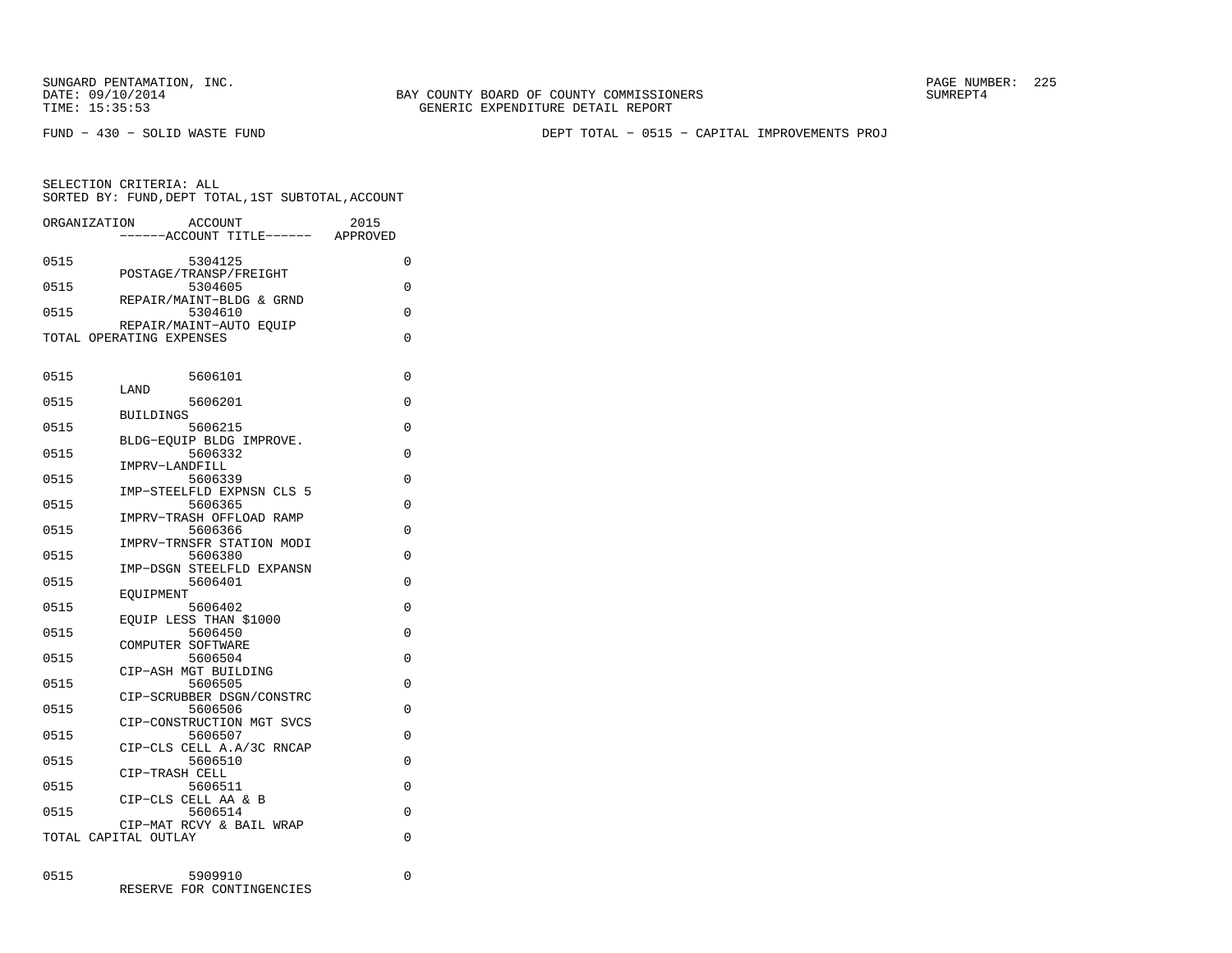FUND − 430 − SOLID WASTE FUND DEPT TOTAL − 0515 − CAPITAL IMPROVEMENTS PROJ

| ORGANIZATION                 | ACCOUNT<br>------ACCOUNT TITLE------ | 2015<br>APPROVED |
|------------------------------|--------------------------------------|------------------|
| 0515                         | 5909999<br>RESERVE-CASH FORWARD      | 3,949,715        |
| TOTAL NON-OPERATING EXPENSES |                                      | 3,949,715        |
|                              | TOTAL CAPITAL IMPROVEMENTS PROJ      | 3,949,715        |
| TOTAL SOLID WASTE FUND       |                                      | 20,109,000       |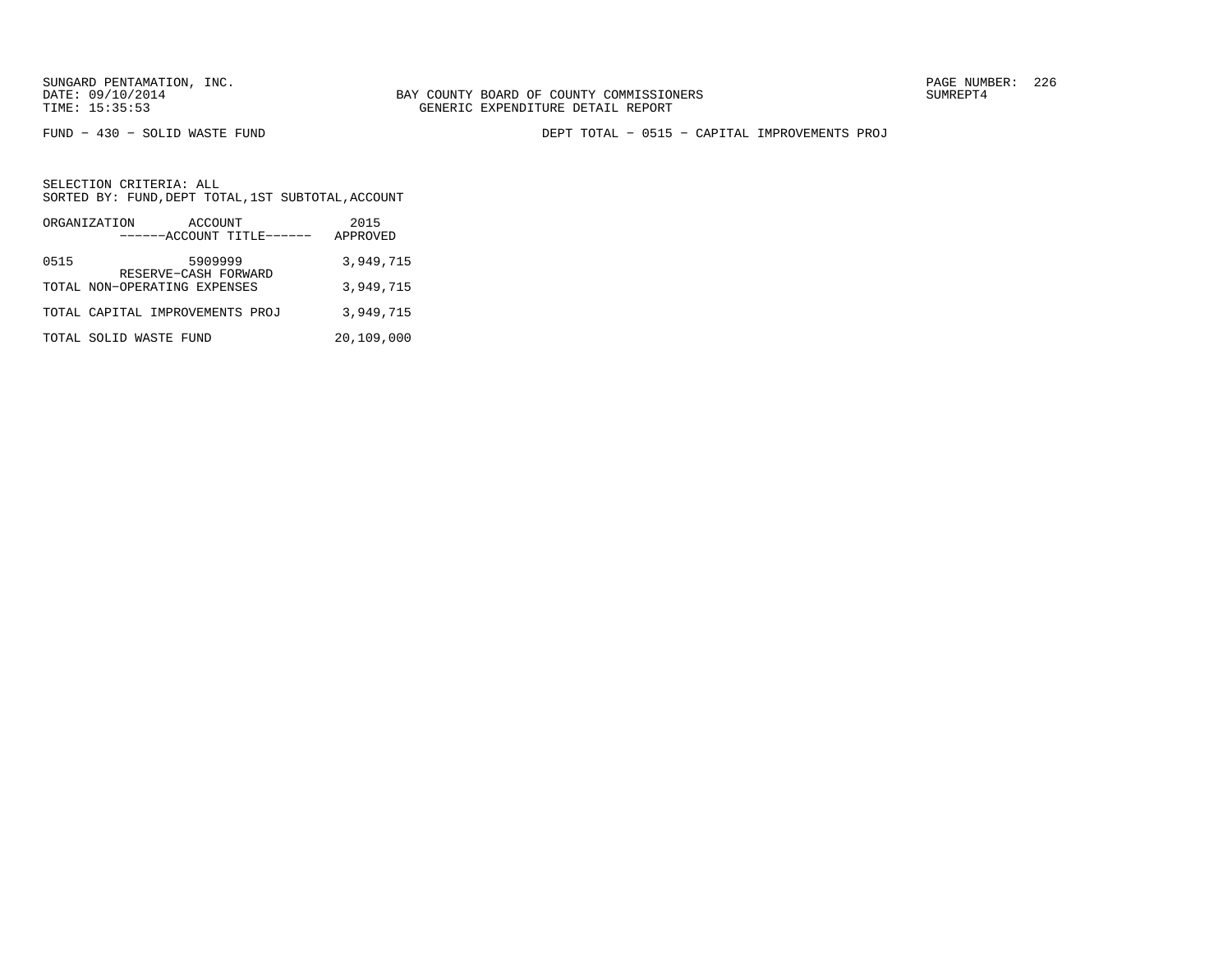FUND − 440 − BUILDERS SERVICES DEPT TOTAL − 0470 − BUILDING INSPECTION

| ORGANIZATION | <b>ACCOUNT</b><br>---ACCOUNT TITLE------ APPROVED    | 2015      |
|--------------|------------------------------------------------------|-----------|
| 0470         | 5101200<br>SALARIES & WAGES-REGULAR                  | 851,155   |
| 0470         | 5101400                                              | 2,060     |
| 0470         | SALARIES & WAGES-OVERTIME<br>5102100                 | 65,271    |
| 0470         | FICA TAXES-MATCHING<br>5102200                       | 77,510    |
| 0470         | RETIREMENT CONTRIBUTIONS<br>5102300                  | 158,285   |
| 0470         | LIFE & HEALTH INSURANCE<br>5102400                   | 21,713    |
| 0470         | WORKERS COMP. PREMIUMS<br>5102500                    | 33,550    |
|              | UNEMPLOYMENT COMPENSATION<br>TOTAL PERSONAL SERVICES | 1,209,544 |
|              |                                                      |           |
| 0470         | 5143101<br>SRV-CO ATTORNEY<br>PROF                   | 2,566     |
| 0470         | 5303106<br>SRV-PHYSICLS/MEDICAL<br>PROF              | 0         |
| 0470         | 5303107                                              | 100       |
| 0470         | PROF<br>SRV-SUBSTANCE TEST<br>5303110                | 100       |
| 0470         | SRV-BACKGROUND CHECK<br>PROF<br>5303401              | 0         |
| 0470         | CONTRACTED SERVICES<br>5303403                       | 15,000    |
| 0470         | CONTR SRV-BANK CHRG POOL<br>5303408                  | 1,056     |
| 0470         | CONTR SRV-800 MHZ<br>5303410                         | 0         |
| 0470         | CONTR SRV-JANITORIAL<br>5303425                      | 36,790    |
| 0470         | CONTR SRV-ADMIN FEES<br>5303446                      | 7,544     |
| 0470         | CONTR SRV-FACILITIES<br>5303487                      |           |
|              | CONTR SRV-RAZING BLDGS                               | 50,000    |
| 0470         | 5304001<br>TRAVEL/TRAINING NON-LOCAL                 | 6,288     |
| 0470         | 5304005<br>TRAVEL-LOCAL                              | 0         |
| 0470         | 5304101<br>COMMUNICATIONS SERVICES                   | 11,340    |
| 0470         | 5304122<br>COMM SRV-LEASED LINES                     | 0         |
| 0470         | 5304125<br>POSTAGE/TRANSP/FREIGHT                    | 1,200     |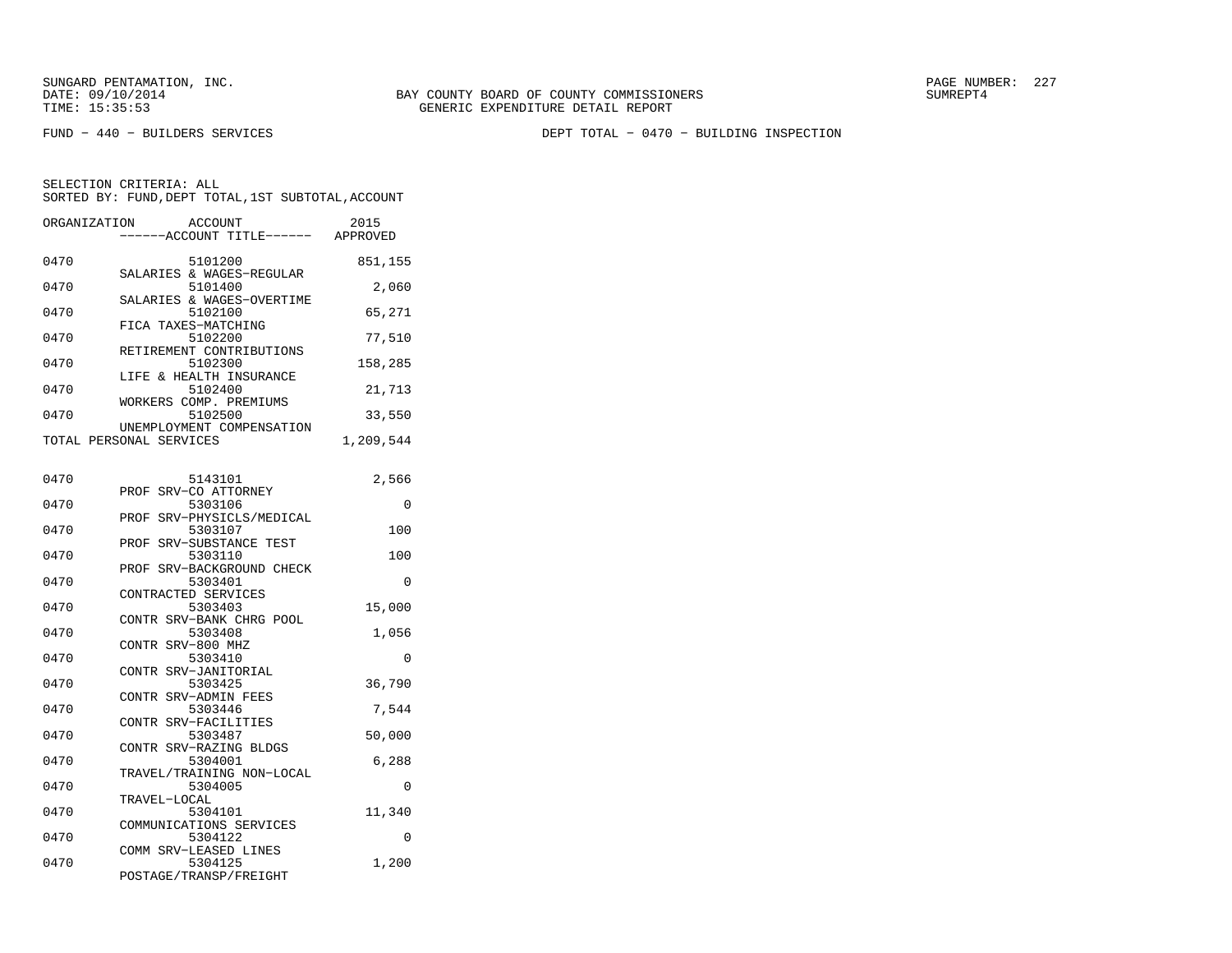SUNGARD PENTAMATION, INC.<br>DATE: 09/10/2014 SUMRER: 228

FUND − 440 − BUILDERS SERVICES DEPT TOTAL − 0470 − BUILDING INSPECTION

|      | ORGANIZATION<br><b>ACCOUNT</b><br>----ACCOUNT TITLE------ APPROVED | 2015     |
|------|--------------------------------------------------------------------|----------|
| 0470 | 5304301                                                            | 28,409   |
| 0470 | UTILITY SERVICES<br>5304410                                        | 9,553    |
| 0470 | RENTALS/LEASES-EOUIPMENT<br>5304501<br>INSURANCE & BONDS           | 23,145   |
| 0470 | 5304604<br>REPAIR/MAINT-BLD&GRD DEPT                               | $\Omega$ |
| 0470 | 5304605<br>REPAIR/MAINT-BLDG & GRND                                | 19,534   |
| 0470 | 5304610<br>REPAIR/MAINT-AUTO EQUIP                                 | 9,500    |
| 0470 | 5304611<br>REPAIR/MAINT-FLEET MAINT                                | 0        |
| 0470 | 5304615<br>REPAIR/MAINT-EQUIPMENT                                  | 1,200    |
| 0470 | 5304701<br>PRINTING & BINDING                                      | 800      |
| 0470 | 5304902<br>FEES & COSTS-PURCHASING                                 | 1,363    |
| 0470 | 5304905<br>FEES&COSTS-LGL ADV/ADVERT                               | 1,000    |
| 0470 | 5304909<br>FEES & COSTS-COURT FILING                               | 0        |
| 0470 | 5304919<br>FEES & COSTS-BLDG TESTS                                 | 0        |
| 0470 | 5304990<br>MISCELLANEOUS EXPENSES                                  | 100      |
| 0470 | 5305101<br>OFFICE SUPPLIES                                         | 5,000    |
| 0470 | 5305201<br>OPERATING SUPPLIES                                      | 250      |
| 0470 | 5305202<br>OPER SUPPLIES-JANITORIAL                                | $\Omega$ |
| 0470 | 5305205<br>GAS, OIL & LUBRICANTS                                   | 25,000   |
| 0470 | 5305210<br>SAFETY GEAR & SUPPLIES                                  | 0        |
| 0470 | 5305215<br>CLOTHING & WEARING APPRL                                | 3,000    |
| 0470 | 5305220<br>TOOL & SMALL IMPLEMENTS                                 | 1,000    |
| 0470 | 5305401<br>BOOKS/RESOURCE MATR/SUBSC                               | 2,500    |
| 0470 | 5305402<br>DUES & MEMBERSHIPS                                      | 1,653    |
| 0470 | 5305406<br>TRAINING & TUITION                                      | 1,000    |
|      | TOTAL OPERATING EXPENSES                                           | 265,991  |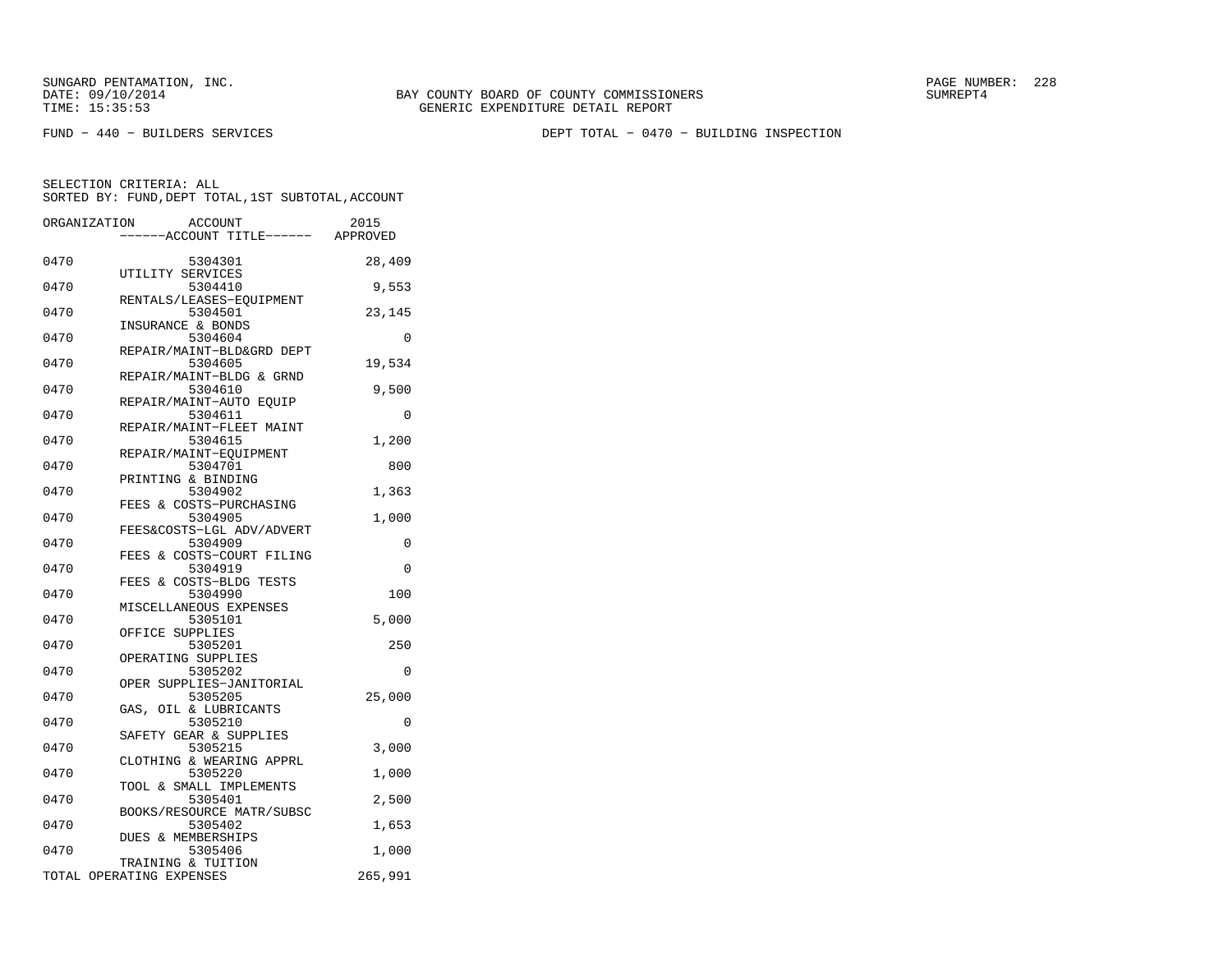SUNGARD PENTAMATION, INC.<br>DATE: 09/10/2014 SUMRER: 229 BAY COUNTY BOARD OF COUNTY COMMISSIONERS

FUND − 440 − BUILDERS SERVICES DEPT TOTAL − 0470 − BUILDING INSPECTION

|      | ORGANIZATION ACCOUNT         |                                   | 2015      |
|------|------------------------------|-----------------------------------|-----------|
|      |                              | -----ACCOUNT TITLE------ APPROVED |           |
|      |                              |                                   |           |
| 0470 |                              | 5606401                           | 6,916     |
|      | EOUIPMENT                    |                                   |           |
| 0470 |                              | 5606402                           | 1,200     |
|      |                              | EQUIP LESS THAN \$1000            |           |
| 0470 |                              | 5606450                           | 14,500    |
|      | COMPUTER SOFTWARE            |                                   |           |
|      | TOTAL CAPITAL OUTLAY         |                                   | 22,616    |
|      |                              |                                   |           |
|      |                              |                                   |           |
| 0470 |                              | 5819101                           | $\Omega$  |
|      |                              | TRNFS-GENERAL FUND (001)          |           |
| 0470 |                              | 5819102                           | $\Omega$  |
| 0470 |                              | TRNFS-MSTU FIRE (145)             | $\Omega$  |
|      | DEPRECIATION EXPENSE         | 5905998                           |           |
| 0470 |                              | 5909907                           | $\Omega$  |
|      |                              | REFUNDS-BUILDING PERMITS          |           |
| 0470 |                              | 5909910                           | $\Omega$  |
|      |                              | RESERVE FOR CONTINGENCIES         |           |
| 0470 |                              | 5909915                           | $\Omega$  |
|      |                              | RESERVE FOR PAY ADJUSTMNT         |           |
| 0470 |                              | 5909999                           | 3,955,939 |
|      | RESERVE-CASH FORWARD         |                                   |           |
|      | TOTAL NON-OPERATING EXPENSES |                                   | 3,955,939 |
|      |                              |                                   |           |
|      | TOTAL BUILDING INSPECTION    |                                   | 5,454,090 |
|      |                              |                                   |           |
|      | TOTAL BUILDERS SERVICES      |                                   | 5,454,090 |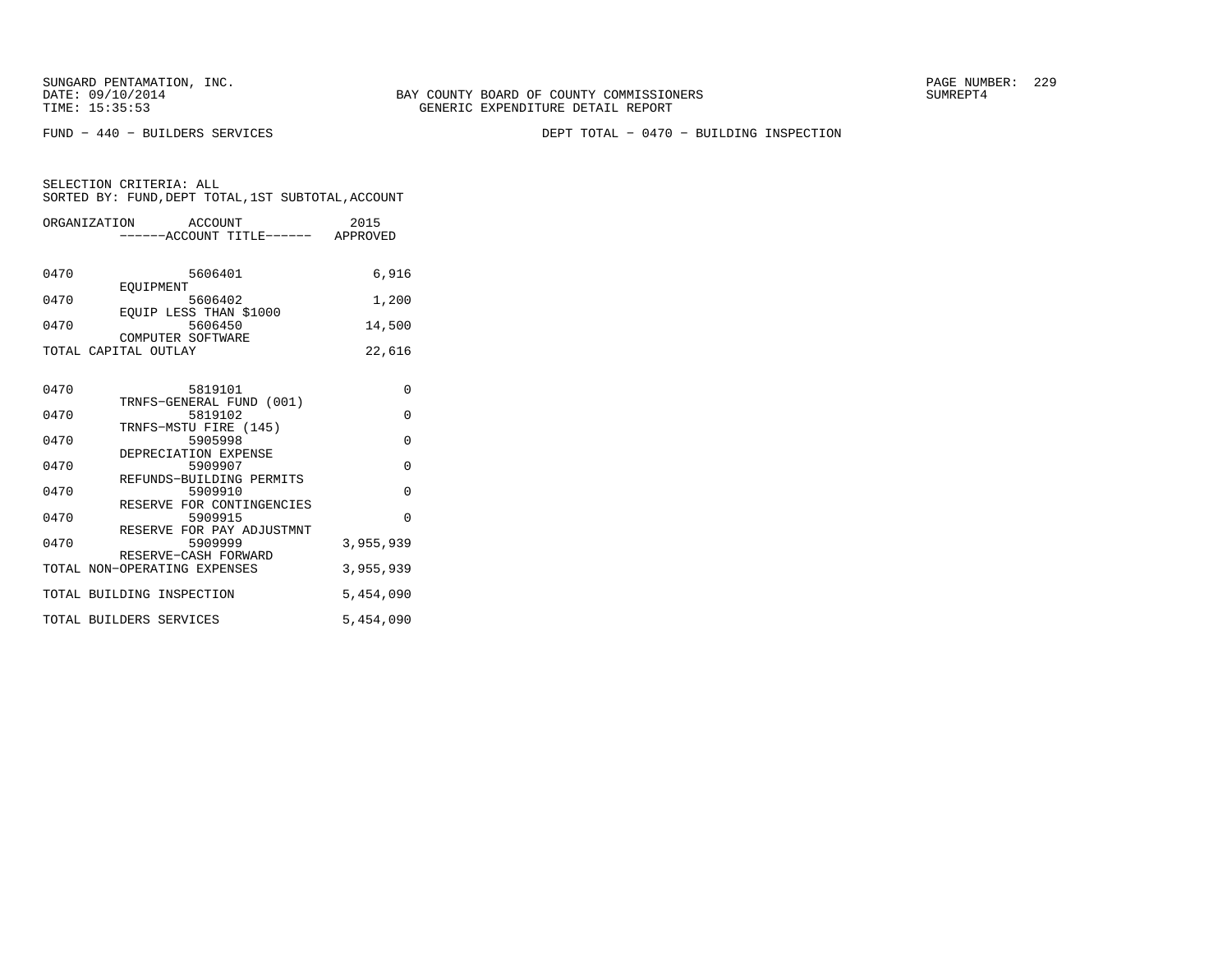FUND − 450 − EMERG MEDICAL SVCS DEPT TOTAL − 0527 − EMS

| ORGANIZATION | ACCOUNT<br>---ACCOUNT TITLE------ APPROVED        | 2015      |
|--------------|---------------------------------------------------|-----------|
| 0527         | 5101200<br>SALARIES & WAGES-REGULAR               | 2,593,135 |
| 0527         | 5101400                                           | 1,018,042 |
| 0527         | SALARIES & WAGES-OVERTIME<br>5101405              | $\Omega$  |
| 0527         | SALARIES-DISASTER O/T<br>5102100                  | 276,255   |
| 0527         | FICA TAXES-MATCHING<br>5102200                    | 595,661   |
| 0527         | RETIREMENT CONTRIBUTIONS<br>5102300               | 505,885   |
| 0527         | LIFE & HEALTH INSURANCE<br>5102400                | 209,398   |
|              | WORKERS COMP. PREMIUMS<br>TOTAL PERSONAL SERVICES | 5,198,376 |
| 0527         | 5143101                                           | 24,719    |
| 0527         | SRV-CO ATTORNEY<br>PROF<br>5303106                | 980       |
| 0527         | SRV-PHYSICLS/MEDICAL<br>PROF<br>5303107           | 2,000     |
| 0527         | SRV-SUBSTANCE TEST<br>PROF<br>5303110             | 1,134     |
|              | PROF SRV-BACKGROUND CHECK                         |           |
| 0527         | 5303401<br>CONTRACTED SERVICES                    | 450,000   |
| 0527         | 5303403<br>CONTR SRV-BANK CHRG POOL               | 15,000    |
| 0527         | 5303408<br>CONTR SRV-800 MHZ                      | 18,474    |
| 0527         | 5303425<br>CONTR SRV-ADMIN FEES                   | 162,845   |
| 0527         | 5304001<br>TRAVEL/TRAINING NON-LOCAL              | 5,000     |
| 0527         | 5304101<br>COMMUNICATIONS SERVICES                | 26,520    |
| 0527         | 5304122<br>COMM SRV-LEASED LINES                  | 0         |
| 0527         | 5304125<br>POSTAGE/TRANSP/FREIGHT                 | 900       |
| 0527         | 5304301<br>UTILITY SERVICES                       | 10,000    |
| 0527         | 5304405<br>RENTALS/LEASES-BUILDINGS               | 76,000    |
| 0527         | 5304410<br>RENTALS/LEASES-EOUIPMENT               | 13,172    |
| 0527         | 5304501<br>INSURANCE & BONDS                      | 134,200   |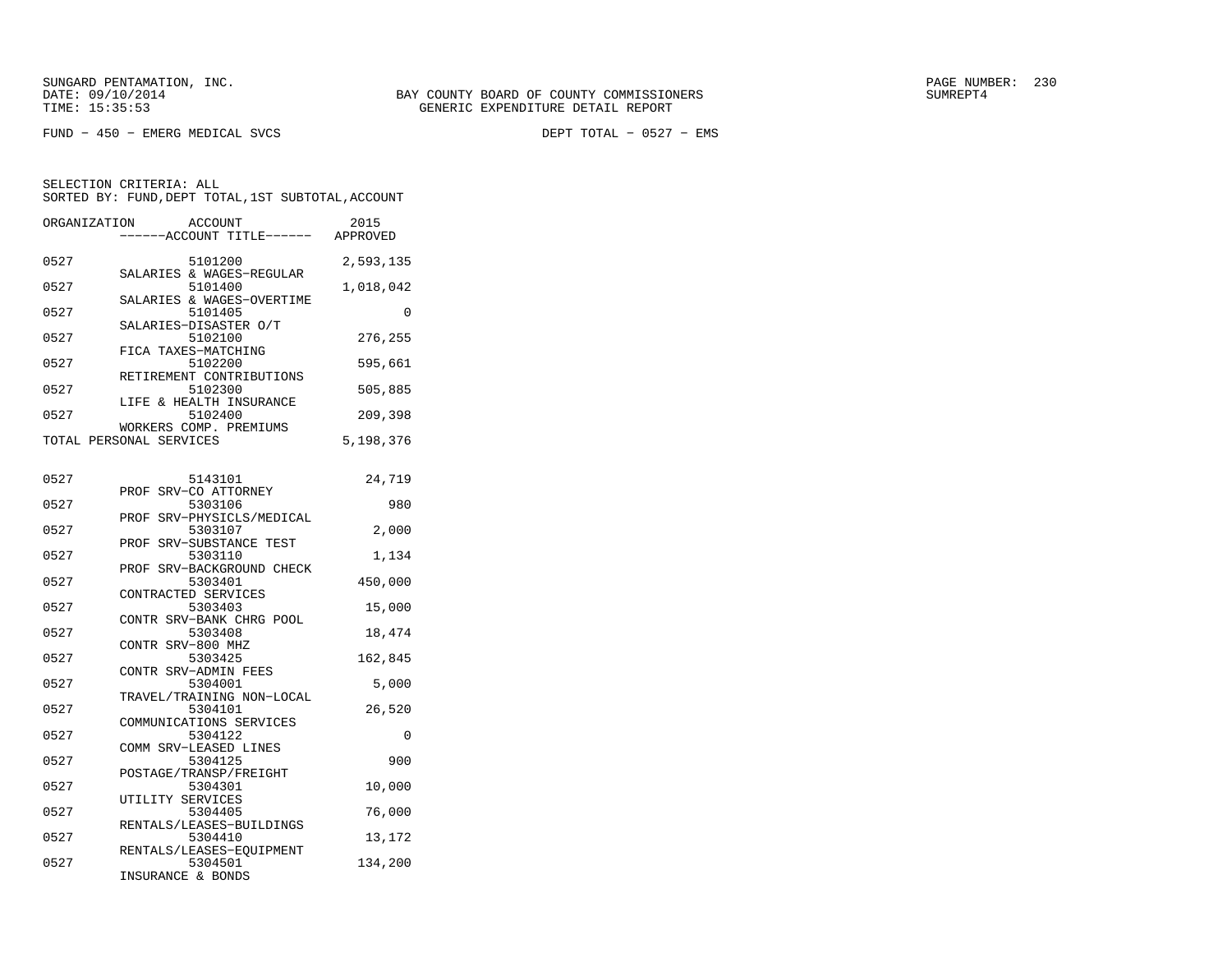FUND − 450 − EMERG MEDICAL SVCS DEPT TOTAL − 0527 − EMS

| ORGANIZATION | ACCOUNT<br>----ACCOUNT TITLE------ APPROVED              | 2015      |
|--------------|----------------------------------------------------------|-----------|
| 0527         | 5304604                                                  | 0         |
| 0527         | REPAIR/MAINT-BLD&GRD DEPT<br>5304605                     | 15,000    |
| 0527         | REPAIR/MAINT-BLDG & GRND<br>5304610                      | 150,000   |
| 0527         | REPAIR/MAINT-AUTO EQUIP<br>5304615                       | 50,000    |
| 0527         | REPAIR/MAINT-EOUIPMENT<br>5304701                        | 3,000     |
| 0527         | PRINTING & BINDING<br>5304902<br>FEES & COSTS-PURCHASING | 1,363     |
| 0527         | 5304905<br>FEES&COSTS-LGL ADV/ADVERT                     | 500       |
| 0527         | 5304922<br>FEES & COSTS-PERMITS                          | 500       |
| 0527         | 5304990<br>MISCELLANEOUS EXPENSES                        | 500       |
| 0527         | 5305101<br>OFFICE SUPPLIES                               | 22,971    |
| 0527         | 5305201<br>OPERATING SUPPLIES                            | 354,293   |
| 0527         | 5305202<br>OPER SUPPLIES-JANITORIAL                      | 5,000     |
| 0527         | 5305205<br>GAS, OIL & LUBRICANTS                         | 285,714   |
| 0527         | 5305210                                                  | 20,000    |
| 0527         | SAFETY GEAR & SUPPLIES<br>5305215                        | 63,618    |
| 0527         | CLOTHING & WEARING APPRL<br>5305220                      | 750       |
| 0527         | TOOL & SMALL IMPLEMENTS<br>5305224                       | 0         |
| 0527         | EMPLOYEE DEVELOPMENT<br>5305402                          | 1,600     |
| 0527         | <b>DUES &amp; MEMBERSHIPS</b><br>5305406                 | 21,000    |
|              | TRAINING & TUITION<br>TOTAL OPERATING EXPENSES           | 1,936,753 |
| 0527         | 5606401                                                  | 100,000   |
| 0527         | EOUIPMENT<br>5606402                                     | 15,000    |
| 0527         | EQUIP LESS THAN \$1000<br>5606450                        | 1,000     |
|              | COMPUTER SOFTWARE<br>TOTAL CAPITAL OUTLAY                | 116,000   |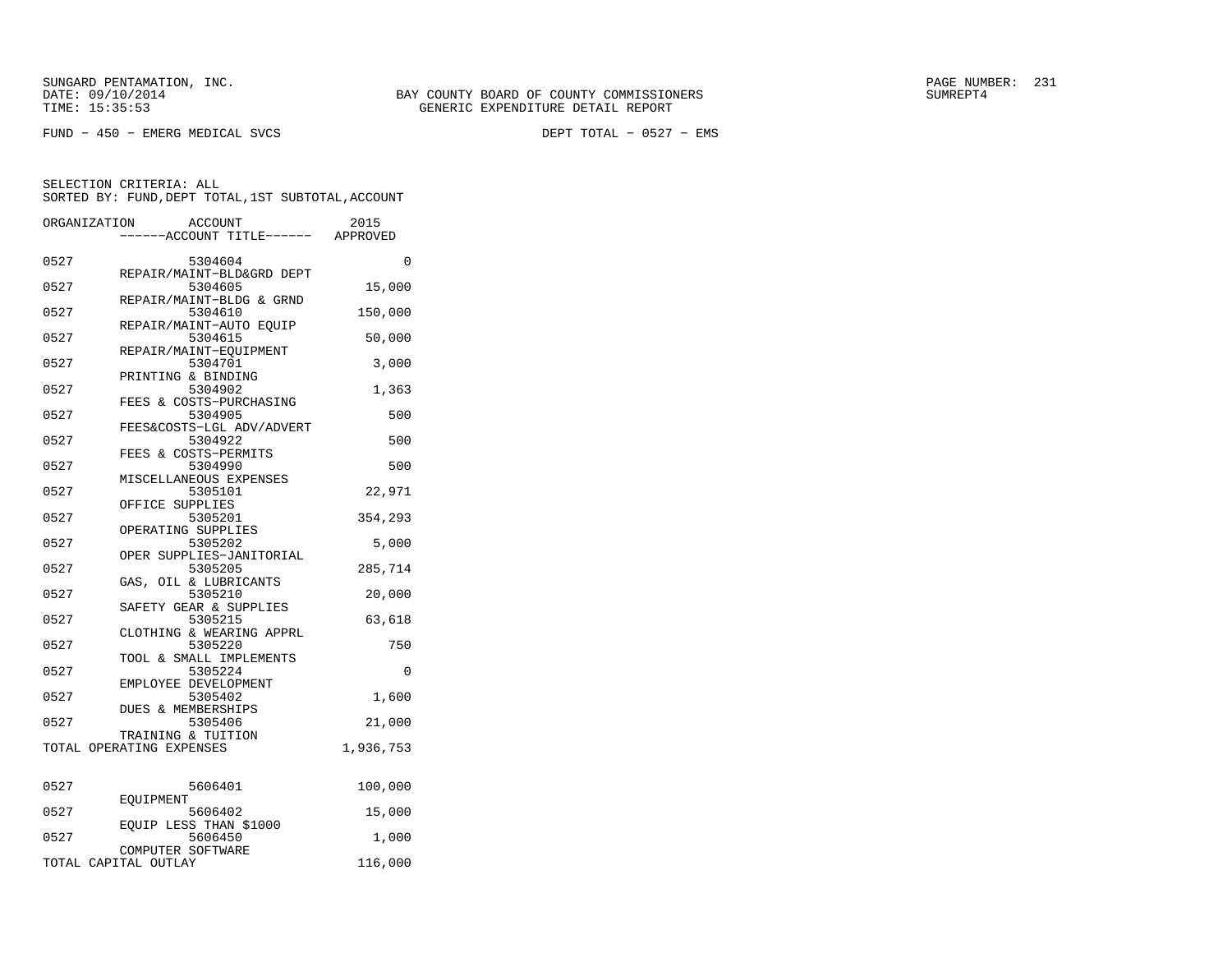FUND − 450 − EMERG MEDICAL SVCS DEPT TOTAL − 0527 − EMS

|           | ORGANIZATION<br>ACCOUNT      | 2015      |
|-----------|------------------------------|-----------|
|           | ------ACCOUNT TITLE------    | APPROVED  |
| 0527      | 5707205                      | 26,400    |
|           | INTEREST-LOANS               |           |
| 0527      | 5707303                      | 0         |
|           | <b>BOND ISSUE COSTS</b>      |           |
|           | TOTAL DEBT SERVICE           | 26,400    |
|           |                              |           |
| 0527      | 5905998                      | $\Omega$  |
|           | DEPRECIATION EXPENSE         |           |
| 0527      | 5909910                      | 222,471   |
|           | RESERVE FOR CONTINGENCIES    |           |
|           | TOTAL NON-OPERATING EXPENSES | 222,471   |
| TOTAL EMS |                              | 7,500,000 |
|           |                              |           |
|           | TOTAL EMERG MEDICAL SVCS     | 7,500,000 |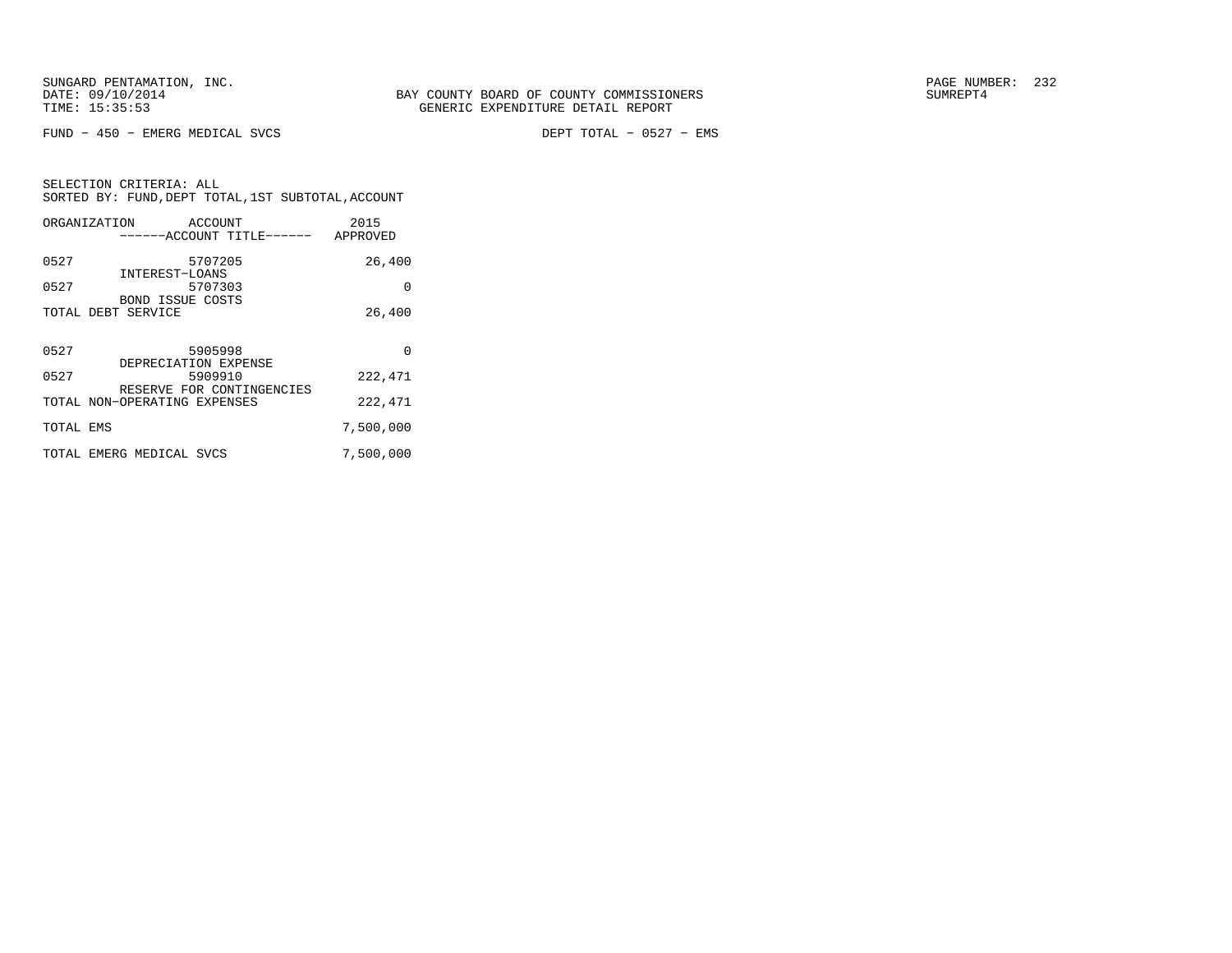FUND − 501 − INTERNAL SERVICE FUND DEPT TOTAL − 0520 − FLEET MAINTENANCE

| ORGANIZATION | ACCOUNT<br>----ACCOUNT TITLE------                      | 2015<br>APPROVED |
|--------------|---------------------------------------------------------|------------------|
| 0520         | 5101200                                                 | 0                |
| 0520         | SALARIES & WAGES-REGULAR<br>5101205                     | 0                |
| 0520         | SALARIES & WAGES-DISASTER<br>5101400                    | 0                |
| 0520         | SALARIES & WAGES-OVERTIME<br>5101405                    | 0                |
| 0520         | SALARIES-DISASTER O/T<br>5102100<br>FICA TAXES-MATCHING | 0                |
| 0520         | 5102200<br>RETIREMENT CONTRIBUTIONS                     | 0                |
| 0520         | 5102300<br>LIFE & HEALTH INSURANCE                      | $\Omega$         |
| 0520         | 5102400<br>WORKERS COMP. PREMIUMS                       | 0                |
|              | TOTAL PERSONAL SERVICES                                 | 0                |
| 0520         | 5303106                                                 | 0                |
| 0520         | PROF SRV-PHYSICLS/MEDICAL<br>5303107                    | 0                |
| 0520         | PROF SRV-SUBSTANCE TEST<br>5303110                      | $\Omega$         |
| 0520         | PROF SRV-BACKGROUND CHECK<br>5303401                    | 0                |
| 0520         | CONTRACTED SERVICES<br>5303408                          | 0                |
| 0520         | CONTR SRV-800 MHZ<br>5303425                            | 0                |
| 0520         | CONTR SRV-ADMIN FEES<br>5303446                         | 0                |
| 0520         | CONTR SRV-FACILITIES<br>5304001                         | 0                |
| 0520         | TRAVEL/TRAINING NON-LOCAL<br>5304005                    | 0                |
| 0520         | TRAVEL-LOCAL<br>5304101<br>COMMUNICATIONS SERVICES      | 0                |
| 0520         | 5304125<br>POSTAGE/TRANSP/FREIGHT                       | 0                |
| 0520         | 5304301<br>UTILITY SERVICES                             | $\Omega$         |
| 0520         | 5304410<br>RENTALS/LEASES-EOUIPMENT                     | $\Omega$         |
| 0520         | 5304501<br>INSURANCE & BONDS                            | 0                |
| 0520         | 5304605<br>REPAIR/MAINT-BLDG & GRND                     | 0                |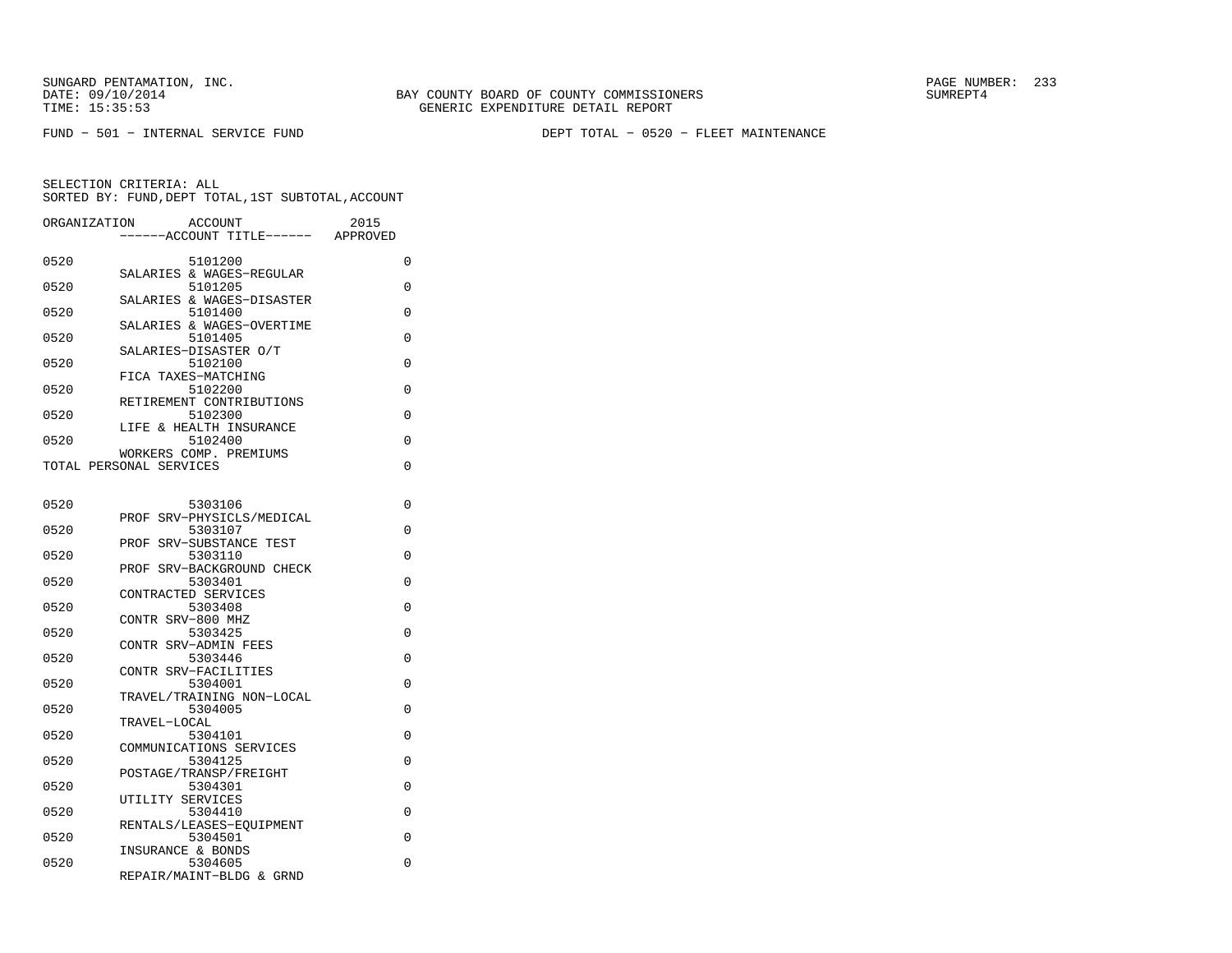FUND − 501 − INTERNAL SERVICE FUND DEPT TOTAL − 0520 − FLEET MAINTENANCE

| ORGANIZATION | <b>ACCOUNT</b>                                 | 2015     |   |
|--------------|------------------------------------------------|----------|---|
|              | ---ACCOUNT TITLE------                         | APPROVED |   |
| 0520         | 5304610                                        | 0        |   |
| 0520         | REPAIR/MAINT-AUTO EQUIP                        | $\Omega$ |   |
|              | 5304611<br>REPAIR/MAINT-FLEET MAINT            |          |   |
| 0520         | 5304612                                        | $\Omega$ |   |
|              | REPAIR/MAINT-AWT                               |          |   |
| 0520         | 5304615<br>REPAIR/MAINT-EOUIPMENT              | 0        |   |
| 0520         | 5304902                                        | 0        |   |
|              | FEES & COSTS-PURCHASING                        |          |   |
| 0520         | 5304905<br>FEES&COSTS-LGL ADV/ADVERT           | 0        |   |
| 0520         | 5304990                                        | 0        |   |
|              | MISCELLANEOUS EXPENSES                         |          |   |
| 0520         | 5305101<br>OFFICE SUPPLIES                     | 0        |   |
| 0520         | 5305201                                        | $\Omega$ |   |
|              | OPERATING SUPPLIES                             |          |   |
| 0520         | 5305202                                        | $\Omega$ |   |
| 0520         | OPER SUPPLIES-JANITORIAL<br>5305205            | $\Omega$ |   |
|              | OIL & LUBRICANTS<br>GAS,                       |          |   |
| 0520         | 5305210                                        | 0        |   |
|              | SAFETY GEAR & SUPPLIES                         |          |   |
| 0520         | 5305215<br>CLOTHING & WEARING APPRL            | 0        |   |
| 0520         | 5305220                                        | $\Omega$ |   |
|              | TOOL & SMALL IMPLEMENTS                        |          |   |
| 0520         | 5305401<br>BOOKS/RESOURCE MATR/SUBSC           | 0        |   |
| 0520         | 5305402                                        | 0        |   |
|              | <b>DUES &amp; MEMBERSHIPS</b>                  |          |   |
| 0520         | 5305406                                        | 0        |   |
|              | TRAINING & TUITION<br>TOTAL OPERATING EXPENSES | 0        |   |
|              |                                                |          |   |
|              |                                                |          |   |
| 0520         | 5606401<br>EOUIPMENT                           | 0        |   |
| 0520         | 5606402                                        | $\Omega$ |   |
|              | EOUIP LESS THAN \$1000                         |          |   |
| 0520         | 5606450                                        | 0        |   |
|              | COMPUTER SOFTWARE<br>TOTAL CAPITAL OUTLAY      | 0        |   |
|              |                                                |          |   |
|              |                                                |          |   |
| 0520         | 5909910<br>RESERVE FOR CONTINGENCIES           |          | 0 |
| 0520         | 5909915                                        | 0        |   |
|              | RESERVE FOR PAY ADJUSTMNT                      |          |   |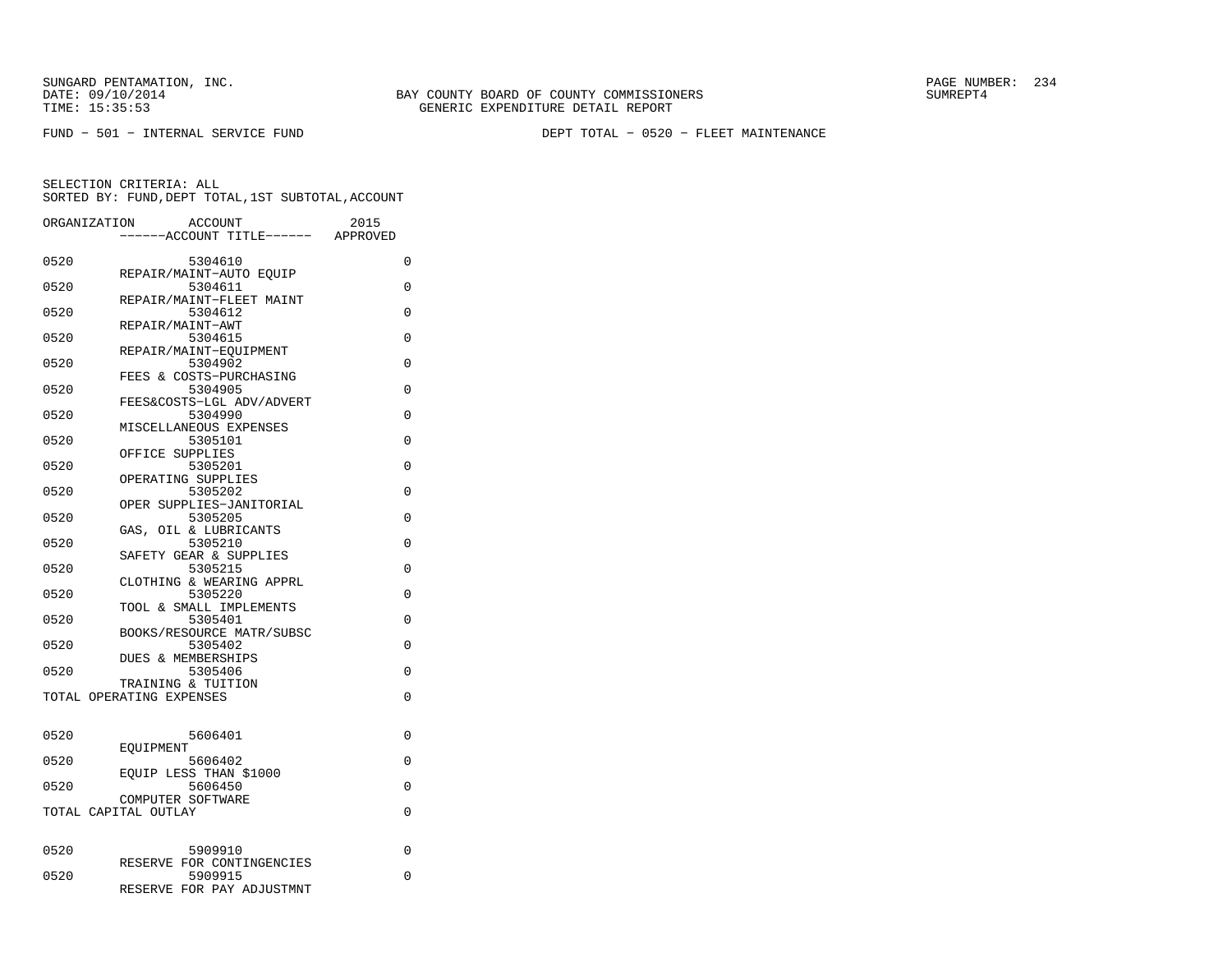FUND − 501 − INTERNAL SERVICE FUND DEPT TOTAL − 0520 − FLEET MAINTENANCE

SELECTION CRITERIA: ALLSORTED BY: FUND,DEPT TOTAL,1ST SUBTOTAL,ACCOUNT

| ORGANIZATION                 | ACCOUNT |                           | 2015     |  |
|------------------------------|---------|---------------------------|----------|--|
|                              |         | ------ACCOUNT TITLE------ | APPROVED |  |
| TOTAL NON-OPERATING EXPENSES |         |                           |          |  |

TOTAL FLEET MAINTENANCE 0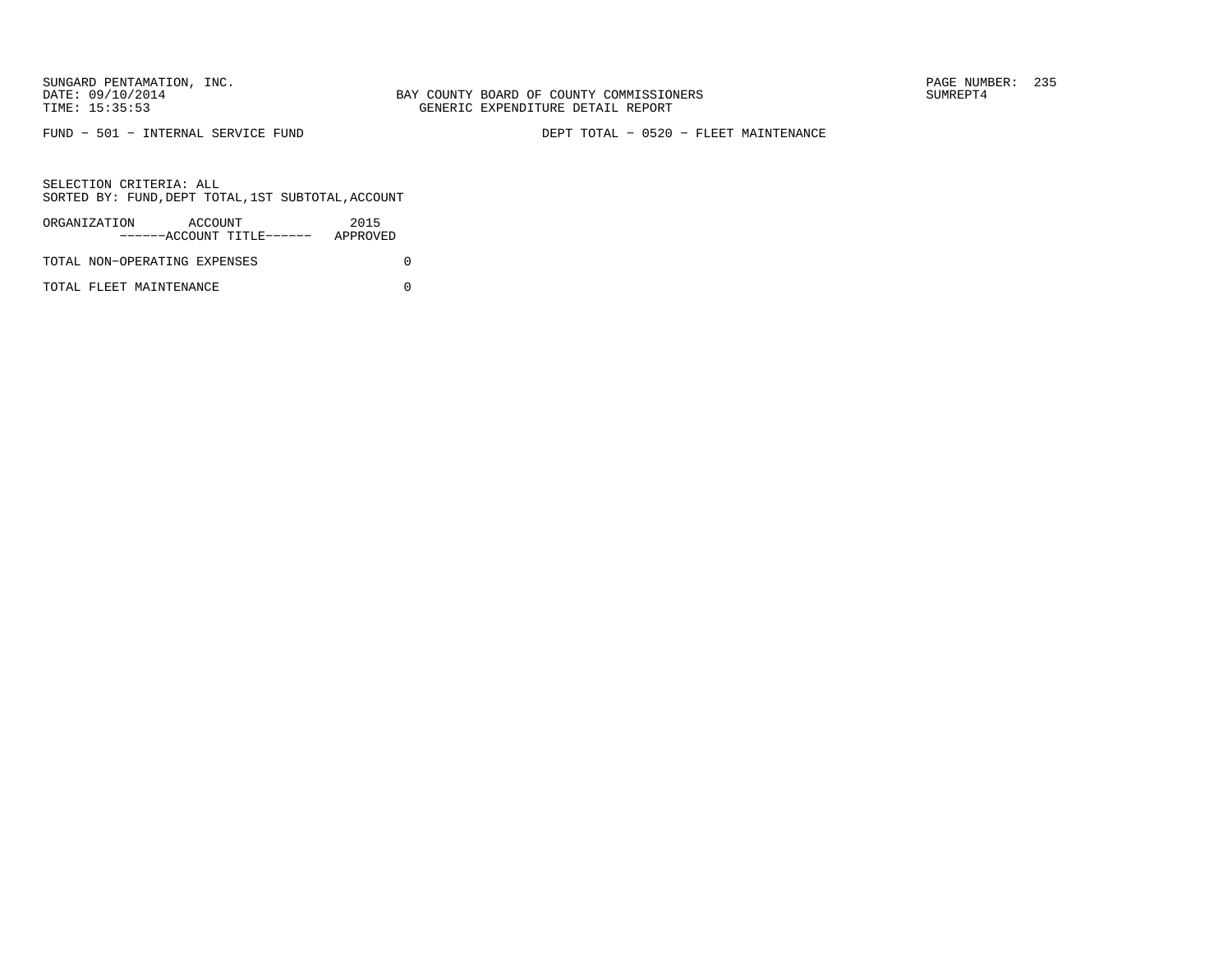FUND − 501 − INTERNAL SERVICE FUND DEPT TOTAL − 0522 − FACILITIES MAINTENANCE

| ORGANIZATION | <b>ACCOUNT</b><br>----ACCOUNT TITLE------ APPROVED   | 2015     |
|--------------|------------------------------------------------------|----------|
| 0522         | 5101200<br>SALARIES & WAGES-REGULAR                  | 481,300  |
| 0522         | 5101205                                              | 0        |
| 0522         | SALARIES & WAGES-DISASTER<br>5101400                 | 4,000    |
| 0522         | SALARIES & WAGES-OVERTIME<br>5101405                 | 0        |
| 0522         | SALARIES-DISASTER O/T<br>5102100                     | 37,126   |
| 0522         | FICA TAXES-MATCHING<br>5102200                       | 36,660   |
| 0522         | RETIREMENT CONTRIBUTIONS<br>5102300                  | 95,045   |
| 0522         | LIFE & HEALTH INSURANCE<br>5102400                   | 26,635   |
| 0522         | WORKERS COMP. PREMIUMS<br>5102500                    | 0        |
|              | UNEMPLOYMENT COMPENSATION<br>TOTAL PERSONAL SERVICES | 680,766  |
| 0522         | 5303106                                              | 0        |
| 0522         | PROF SRV-PHYSICLS/MEDICAL<br>5303107                 | 100      |
| 0522         | SRV-SUBSTANCE TEST<br>PROF<br>5303110                | 0        |
| 0522         | PROF SRV-BACKGROUND CHECK<br>5303401                 | 92,423   |
| 0522         | CONTRACTED SERVICES<br>5303408                       | 2,463    |
| 0522         | CONTR SRV-800 MHZ<br>5303425                         | $\Omega$ |
| 0522         | CONTR SRV-ADMIN FEES<br>5303446                      | 0        |
| 0522         | CONTR SRV-FACILITIES<br>5304001                      | 2,500    |
| 0522         | TRAVEL/TRAINING NON-LOCAL<br>5304005                 | 0        |
| 0522         | TRAVEL-LOCAL<br>5304101                              | 6,540    |
| 0522         | COMMUNICATIONS SERVICES<br>5304125                   | 150      |
| 0522         | POSTAGE/TRANSP/FREIGHT<br>5304301                    |          |
|              | UTILITY SERVICES                                     | 119,697  |
| 0522         | 5304410<br>RENTALS/LEASES-EOUIPMENT                  | 6,556    |
| 0522         | 5304501<br>INSURANCE & BONDS                         | 7,504    |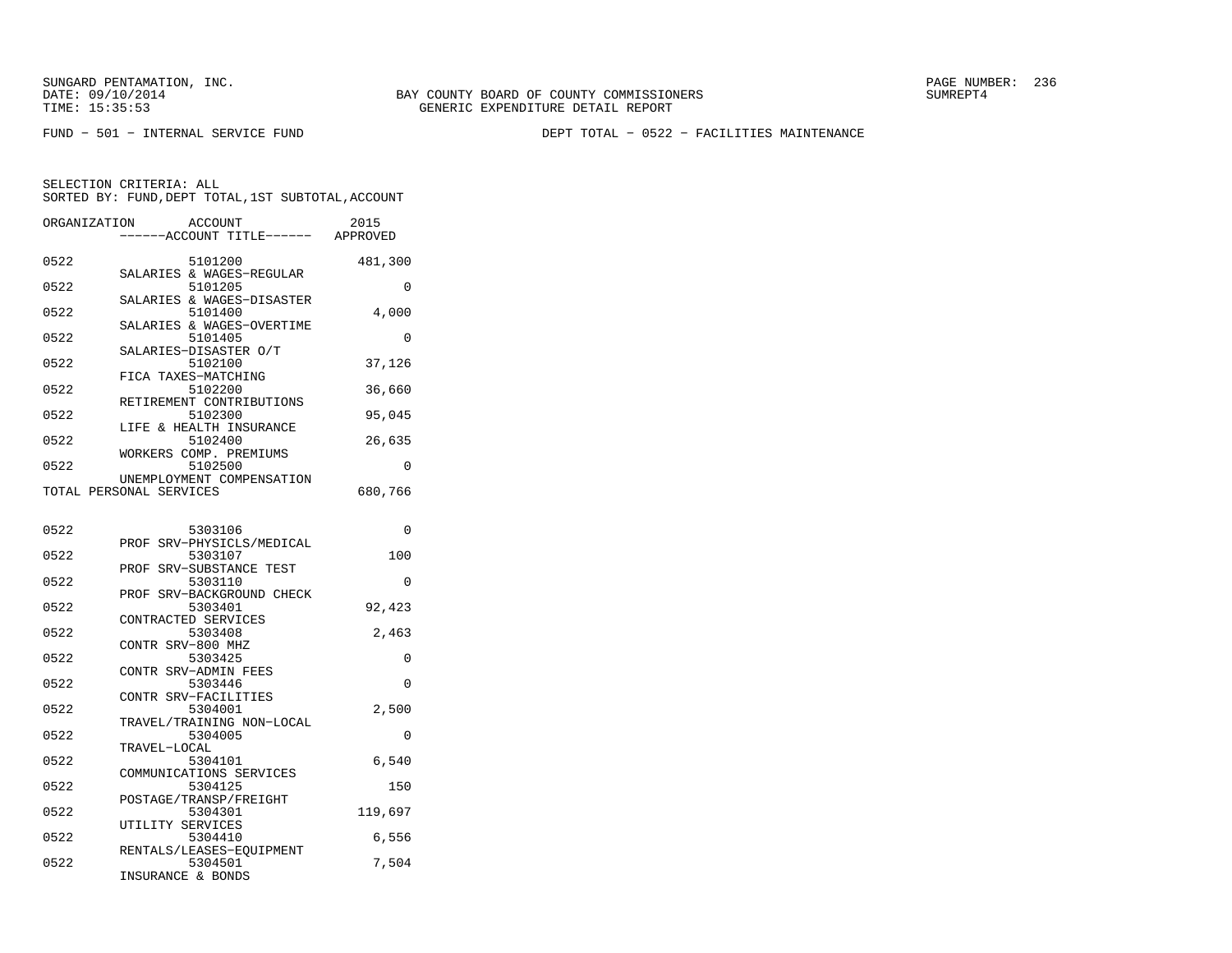FUND − 501 − INTERNAL SERVICE FUND DEPT TOTAL − 0522 − FACILITIES MAINTENANCE

| ORGANIZATION | ACCOUNT<br>----ACCOUNT TITLE------ APPROVED    | 2015     |
|--------------|------------------------------------------------|----------|
| 0522         | 5304604                                        | $\Omega$ |
| 0522         | REPAIR/MAINT-BLD&GRD DEPT<br>5304605           | 106,708  |
| 0522         | REPAIR/MAINT-BLDG & GRND<br>5304606            | 150,000  |
| 0522         | REPAIR/MAINT-OTHER BLDGS<br>5304610            | 6,500    |
| 0522         | REPAIR/MAINT-AUTO EQUIP<br>5304611             | 0        |
| 0522         | REPAIR/MAINT-FLEET MAINT<br>5304612            | $\Omega$ |
| 0522         | REPAIR/MAINT-AWT<br>5304615                    | 5,000    |
| 0522         | REPAIR/MAINT-EQUIPMENT<br>5304902              | 4,428    |
| 0522         | FEES & COSTS-PURCHASING<br>5304905             | 75       |
| 0522         | FEES&COSTS-LGL ADV/ADVERT<br>5304990           | 50       |
| 0522         | MISCELLANEOUS EXPENSES<br>5305101              | 1,500    |
| 0522         | OFFICE SUPPLIES<br>5305201                     | 8,500    |
| 0522         | OPERATING SUPPLIES<br>5305202                  | 20,620   |
| 0522         | OPER SUPPLIES-JANITORIAL<br>5305205            | 15,400   |
| 0522         | GAS, OIL & LUBRICANTS<br>5305210               | 1,000    |
| 0522         | SAFETY GEAR & SUPPLIES<br>5305215              | 5,160    |
| 0522         | CLOTHING & WEARING APPRL<br>5305220            | 6,500    |
| 0522         | TOOL & SMALL IMPLEMENTS<br>5305401             | 400      |
| 0522         | BOOKS/RESOURCE MATR/SUBSC<br>5305402           | $\Omega$ |
| 0522         | <b>DUES &amp; MEMBERSHIPS</b><br>5305406       | 8,500    |
|              | TRAINING & TUITION<br>TOTAL OPERATING EXPENSES | 578,274  |
| 0522         | 5606401                                        | 33,900   |
| 0522         | EQUIPMENT<br>5606402                           | 1,800    |
| 0522         | EQUIP LESS THAN \$1000<br>5606450              | 7,810    |
|              | COMPUTER SOFTWARE<br>TOTAL CAPITAL OUTLAY      | 43,510   |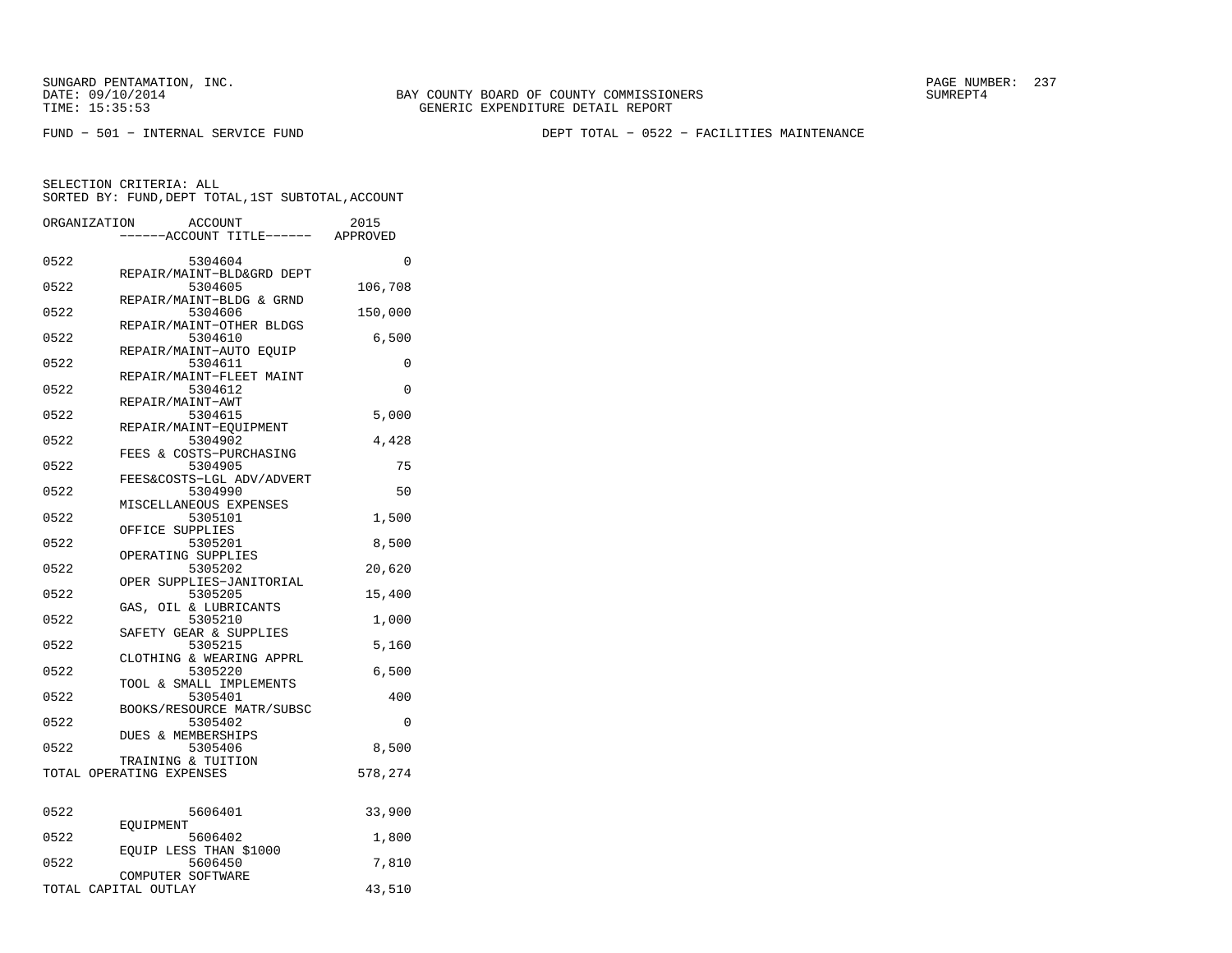SUNGARD PENTAMATION, INC.<br>
DATE: 09/10/2014 SUMRER: 238

FUND − 501 − INTERNAL SERVICE FUND DEPT TOTAL − 0522 − FACILITIES MAINTENANCE

| ORGANIZATION | ACCOUNT |                       | 2015     |
|--------------|---------|-----------------------|----------|
|              |         | $---ACCOUNT TITLE---$ | APPROVED |
|              |         |                       |          |
|              |         |                       |          |

| 5819120                      |           |
|------------------------------|-----------|
| TRNSF-BUILDERS SVC (440)     |           |
| 5905998                      |           |
| DEPRECIATION EXPENSE         |           |
| 5909910                      |           |
| RESERVE FOR CONTINGENCIES    |           |
| 5909915                      |           |
| RESERVE FOR PAY ADJUSTMNT    |           |
| TOTAL NON-OPERATING EXPENSES |           |
|                              |           |
| TOTAL FACILITIES MAINTENANCE | 1,302,550 |
|                              |           |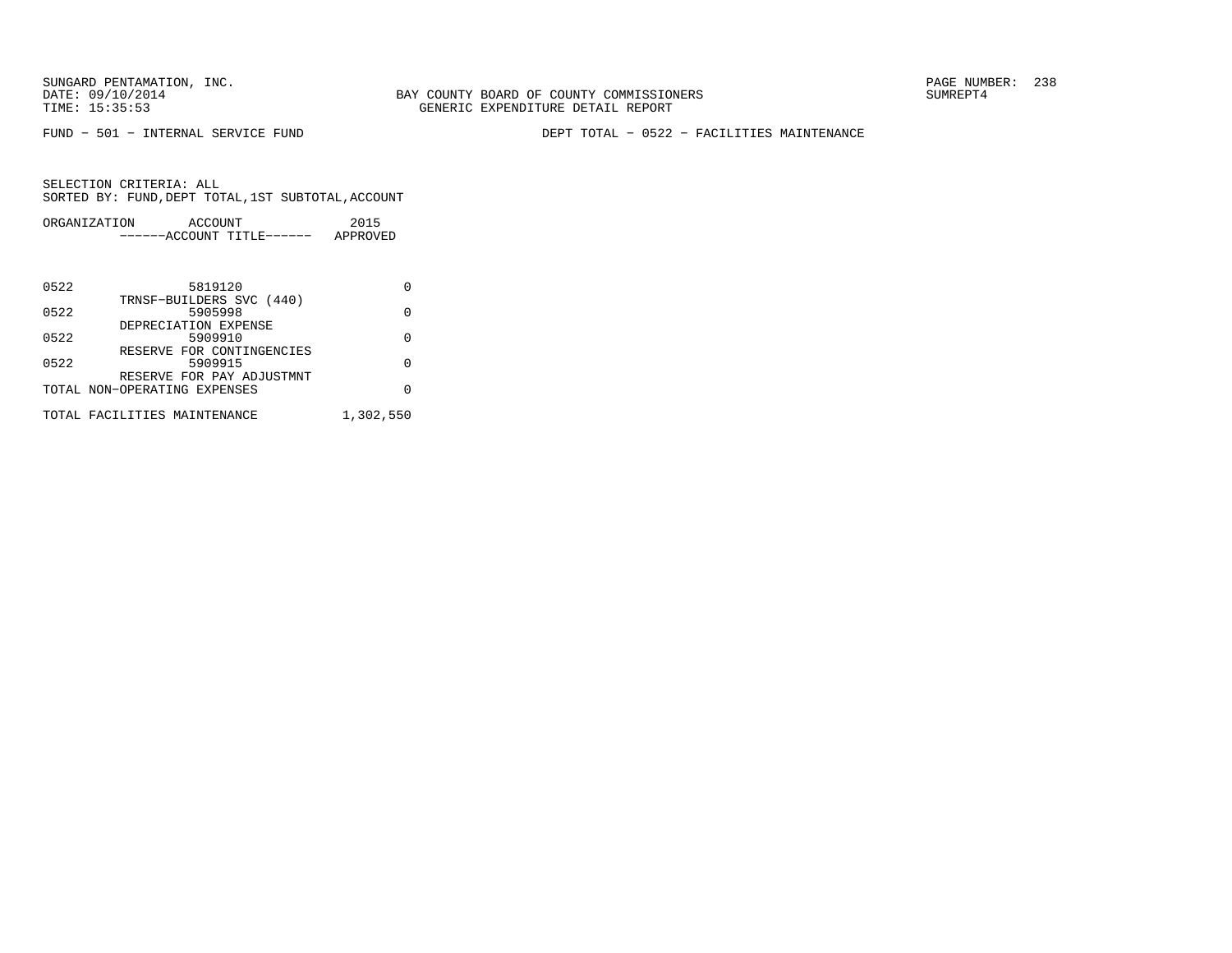SUNGARD PENTAMATION, INC.<br>DATE: 09/10/2014 SUMRER: 239 BAY COUNTY BOARD OF COUNTY COMMISSIONERS

FUND − 501 − INTERNAL SERVICE FUND DEPT TOTAL − 0525 − CENTRAL PURCHASING

| ORGANIZATION | ACCOUNT<br>----ACCOUNT TITLE------ APPROVED                  | 2015     |
|--------------|--------------------------------------------------------------|----------|
| 0525         | 5101200<br>SALARIES & WAGES-REGULAR                          | 266,914  |
| 0525         | 5101400<br>SALARIES & WAGES-OVERTIME                         | 500      |
| 0525         | 5102100<br>FICA TAXES-MATCHING                               | 20,457   |
| 0525         | 5102200<br>RETIREMENT CONTRIBUTIONS                          | 21,827   |
| 0525         | 5102300                                                      | 45,311   |
| 0525         | LIFE & HEALTH INSURANCE<br>5102400<br>WORKERS COMP. PREMIUMS | 1,155    |
| 0525         | 5102500<br>UNEMPLOYMENT COMPENSATION                         | 0        |
|              | TOTAL PERSONAL SERVICES                                      | 356,164  |
| 0525         | 5303107                                                      | 0        |
| 0525         | PROF SRV-SUBSTANCE TEST<br>5303110                           | $\Omega$ |
| 0525         | PROF SRV-BACKGROUND CHECK<br>5303401                         | 1,200    |
| 0525         | CONTRACTED SERVICES<br>5303425                               | 1,560    |
| 0525         | CONTR SRV-ADMIN FEES<br>5303446                              | 10,854   |
| 0525         | CONTR SRV-FACILITIES<br>5304001                              | 2,000    |
| 0525         | TRAVEL/TRAINING NON-LOCAL<br>5304101                         | 900      |
| 0525         | COMMUNICATIONS SERVICES<br>5304125                           | 150      |
| 0525         | POSTAGE/TRANSP/FREIGHT<br>5304301                            | 12,891   |
| 0525         | UTILITY SERVICES<br>5304410                                  | 5,007    |
| 0525         | RENTALS/LEASES-EQUIPMENT<br>5304501<br>INSURANCE & BONDS     | 7,794    |
| 0525         | 5304605<br>REPAIR/MAINT-BLDG & GRND                          | 83,661   |
| 0525         | 5304610<br>REPAIR/MAINT-AUTO EQUIP                           | 1,600    |
| 0525         | 5304611<br>REPAIR/MAINT-FLEET MAINT                          | 0        |
| 0525         | 5304612                                                      | 0        |
| 0525         | REPAIR/MAINT-AWT<br>5304615<br>REPAIR/MAINT-EQUIPMENT        | 0        |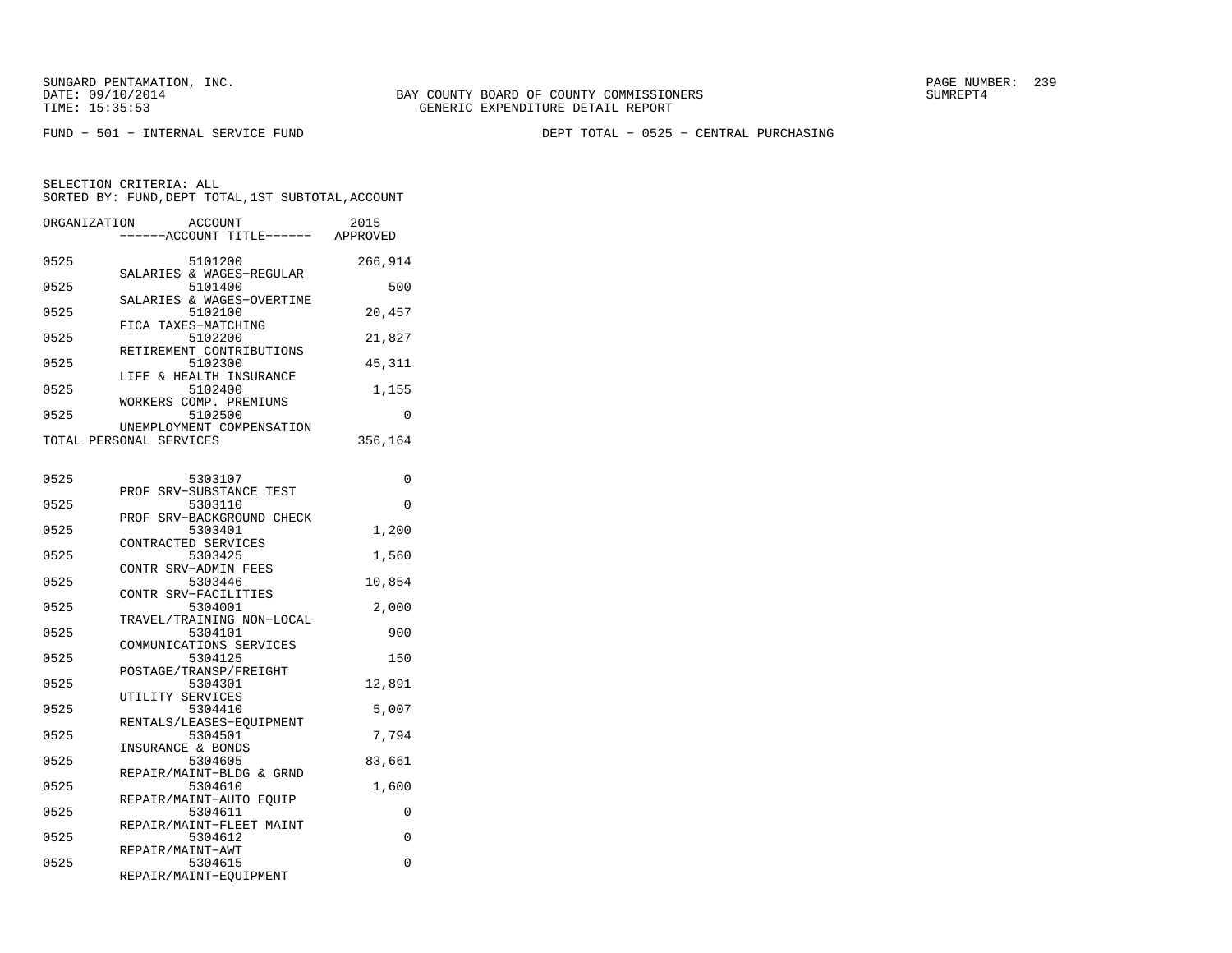FUND − 501 − INTERNAL SERVICE FUND DEPT TOTAL − 0525 − CENTRAL PURCHASING

| ORGANIZATION |                      | <b>ACCOUNT</b><br>----ACCOUNT TITLE------ APPROVED            | 2015      |
|--------------|----------------------|---------------------------------------------------------------|-----------|
| 0525         |                      | 5304701<br>PRINTING & BINDING                                 | 0         |
| 0525         |                      | 5304905<br>FEES&COSTS-LGL ADV/ADVERT                          | 250       |
| 0525         |                      | 5304922                                                       | 0         |
| 0525         |                      | FEES & COSTS-PERMITS<br>5304990                               | 0         |
| 0525         |                      | MISCELLANEOUS EXPENSES<br>5305101                             | 1,425     |
| 0525         |                      | OFFICE SUPPLIES<br>5305201                                    | 825       |
| 0525         |                      | OPERATING SUPPLIES<br>5305202                                 | $\Omega$  |
| 0525         |                      | OPER SUPPLIES-JANITORIAL<br>5305205                           | 4,200     |
| 0525         | GAS,                 | OIL & LUBRICANTS<br>5305210                                   | $\Omega$  |
| 0525         |                      | SAFETY GEAR & SUPPLIES<br>5305215                             | 500       |
| 0525         |                      | CLOTHING & WEARING APPRL<br>5305401                           | 100       |
| 0525         |                      | BOOKS/RESOURCE MATR/SUBSC<br>5305402                          | 680       |
| 0525         |                      | <b>DUES &amp; MEMBERSHIPS</b><br>5305406                      | 425       |
| 0525         |                      | TRAINING & TUITION<br>5394915                                 | 0         |
| 0525         | COGS-PARTS           | 5394920                                                       | 3,385,977 |
| 0525         | COGS-GAS             | 5394925                                                       | 0         |
| 0525         | COGS-OFFICE          | 5394930                                                       | 8,350     |
|              |                      | COGS-POSTAGE<br>TOTAL OPERATING EXPENSES                      | 3,530,349 |
| 0525         |                      | 5606401                                                       | 0         |
| 0525         | EOUIPMENT            | 5606402                                                       | 0         |
| 0525         |                      | EQUIP LESS THAN \$1000<br>5606450                             | 0         |
|              | TOTAL CAPITAL OUTLAY | COMPUTER SOFTWARE                                             | $\Omega$  |
| 0525         |                      | 5819101                                                       | 0         |
| 0525         |                      | TRNFS-GENERAL FUND (001)<br>5819127<br>TRNSF-UTIL ADMIN (510) | $\Omega$  |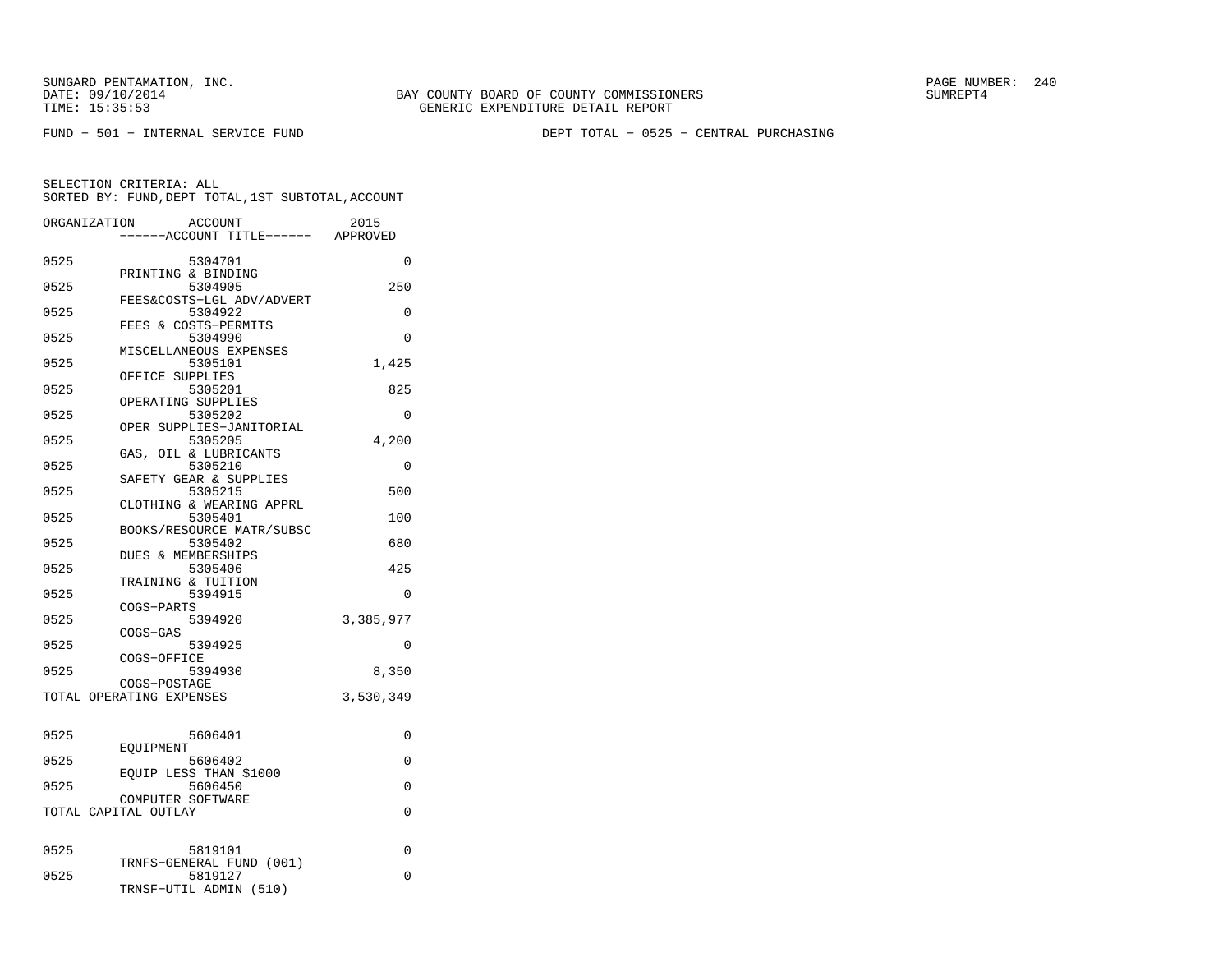SUNGARD PENTAMATION, INC.<br>
DATE: 09/10/2014 SUMRER: 241

FUND − 501 − INTERNAL SERVICE FUND DEPT TOTAL − 0525 − CENTRAL PURCHASING

|      | ORGANIZATION<br>ACCOUNT                              | 2015      |
|------|------------------------------------------------------|-----------|
|      | ------ACCOUNT TITLE------                            | APPROVED  |
| 0525 | 5905908                                              | 0         |
| 0525 | LOSS ON DISPOSAL<br>5905998                          | 0         |
| 0525 | DEPRECIATION EXPENSE<br>5909910                      | 2,664     |
| 0525 | RESERVE FOR CONTINGENCIES<br>5909915                 | 0         |
| 0525 | RESERVE FOR PAY ADJUSTMNT<br>5909999                 | 0         |
|      | RESERVE-CASH FORWARD<br>TOTAL NON-OPERATING EXPENSES | 2,664     |
|      |                                                      |           |
|      | TOTAL CENTRAL PURCHASING                             | 3,889,177 |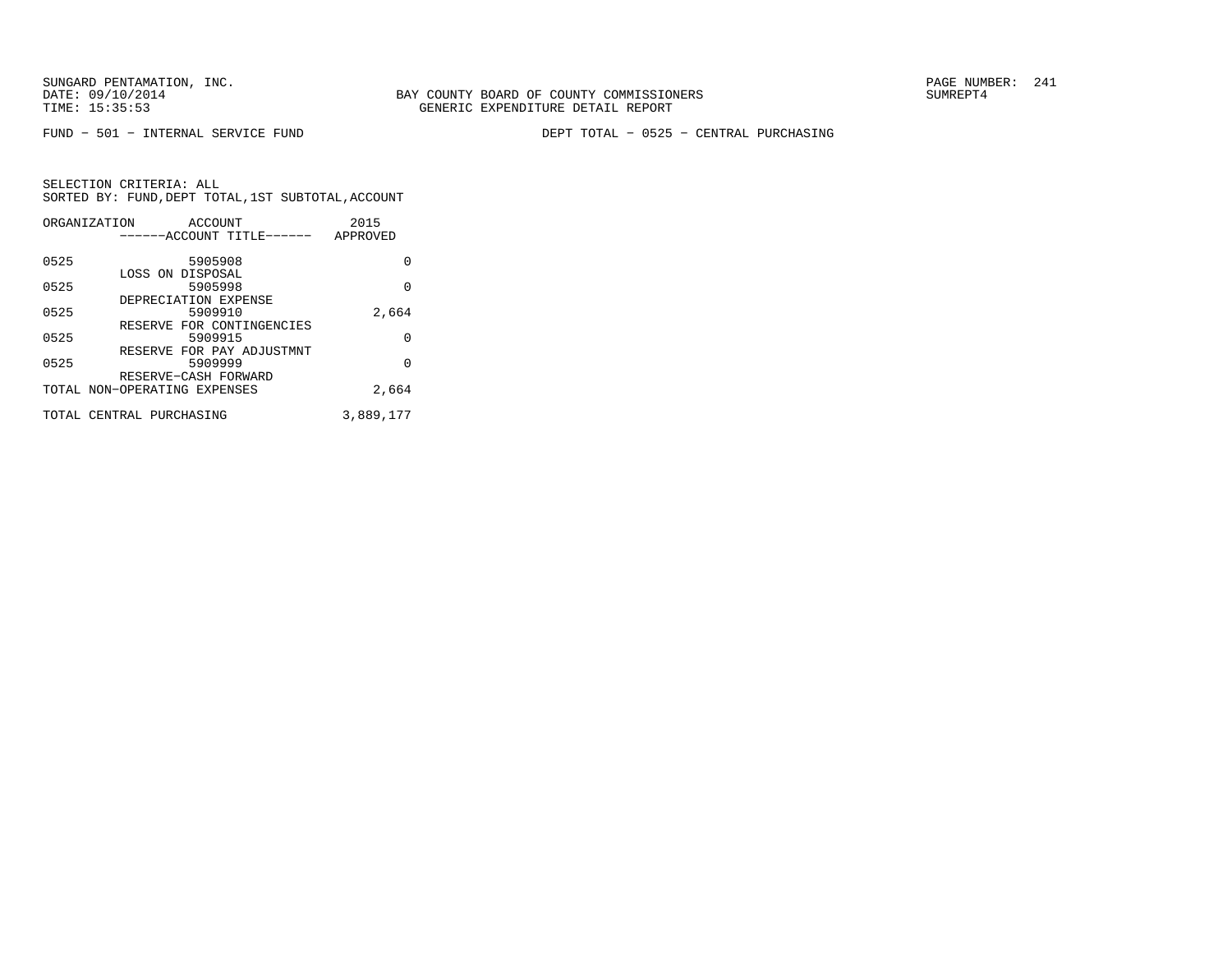FUND − 501 − INTERNAL SERVICE FUND DEPT TOTAL − 0526 − LABORATORY SERVICES

| ORGANIZATION | <b>ACCOUNT</b><br>--ACCOUNT TITLE------           | 2015<br>APPROVED |
|--------------|---------------------------------------------------|------------------|
| 0526         | 5101200                                           | 0                |
| 0526         | SALARIES & WAGES-REGULAR<br>5101400               | 0                |
| 0526         | SALARIES & WAGES-OVERTIME<br>5102100              | 0                |
| 0526         | FICA TAXES-MATCHING<br>5102200                    | 0                |
| 0526         | RETIREMENT CONTRIBUTIONS<br>5102300               | 0                |
| 0526         | LIFE & HEALTH INSURANCE<br>5102400                | 0                |
|              | WORKERS COMP. PREMIUMS<br>TOTAL PERSONAL SERVICES | 0                |
|              |                                                   |                  |
| 0526         | 5303106                                           | 0                |
| 0526         | SRV-PHYSICLS/MEDICAL<br>PROF<br>5303107           | 0                |
| 0526         | PROF<br>SRV-SUBSTANCE TEST<br>5303110             | 0                |
| 0526         | PROF SRV-BACKGROUND CHECK<br>5303401              | 0                |
| 0526         | CONTRACTED SERVICES<br>5303410                    | 0                |
| 0526         | CONTR SRV-JANITORIAL<br>5303425                   | 0                |
| 0526         | CONTR SRV-ADMIN FEES<br>5303464                   | 0                |
|              | CONTR SRV-LAB                                     |                  |
| 0526         | 5304001<br>TRAVEL/TRAINING NON-LOCAL              | 0                |
| 0526         | 5304005<br>TRAVEL-LOCAL                           | 0                |
| 0526         | 5304101<br>COMMUNICATIONS SERVICES                | 0                |
| 0526         | 5304125<br>POSTAGE/TRANSP/FREIGHT                 | 0                |
| 0526         | 5304130<br>POSTAGE-LAB SAMPLES                    | 0                |
| 0526         | 5304301<br>UTILITY SERVICES                       | 0                |
| 0526         | 5304501                                           | 0                |
| 0526         | INSURANCE & BONDS<br>5304605                      | 0                |
| 0526         | REPAIR/MAINT-BLDG & GRND<br>5304610               | 0                |
| 0526         | REPAIR/MAINT-AUTO EQUIP<br>5304611                | 0                |
|              | REPAIR/MAINT-FLEET MAINT                          |                  |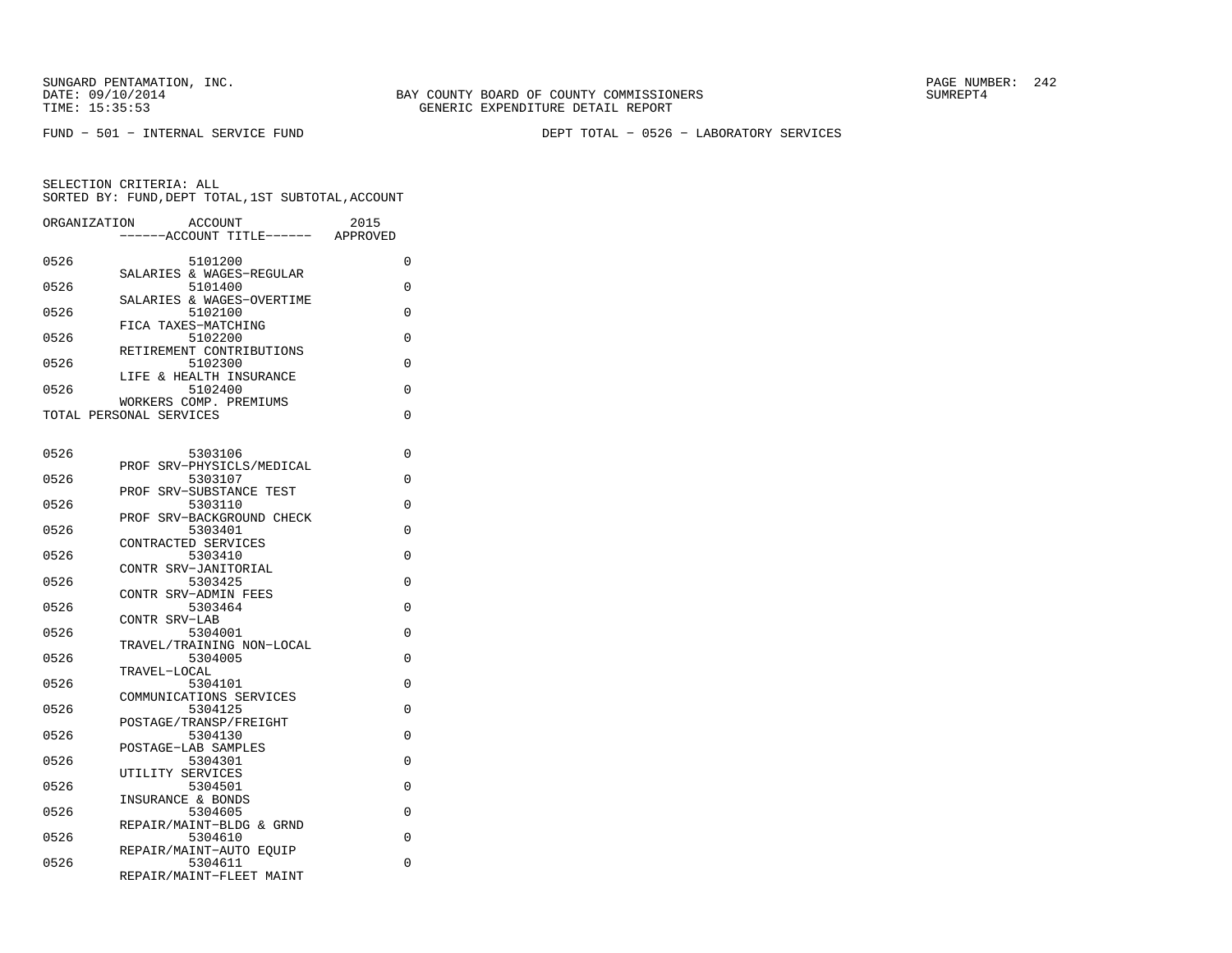FUND − 501 − INTERNAL SERVICE FUND DEPT TOTAL − 0526 − LABORATORY SERVICES

|      | ORGANIZATION<br>ACCOUNT                        | 2015      |
|------|------------------------------------------------|-----------|
|      | ----ACCOUNT TITLE------ APPROVED               |           |
| 0526 | 5304615                                        | 0         |
|      | REPAIR/MAINT-EQUIPMENT                         |           |
| 0526 | 5304902                                        | $\Omega$  |
| 0526 | FEES & COSTS-PURCHASING<br>5304905             | $\Omega$  |
|      | FEES&COSTS-LGL ADV/ADVERT                      |           |
| 0526 | 5304990                                        | $\Omega$  |
|      | MISCELLANEOUS EXPENSES                         |           |
| 0526 | 5305101                                        | $\Omega$  |
| 0526 | OFFICE SUPPLIES<br>5305201                     | 0         |
|      | OPERATING SUPPLIES                             |           |
| 0526 | 5305202                                        | $\Omega$  |
|      | OPER SUPPLIES-JANITORIAL                       |           |
| 0526 | 5305205                                        | 0         |
| 0526 | GAS, OIL & LUBRICANTS<br>5305210               | $\Omega$  |
|      | SAFETY GEAR & SUPPLIES                         |           |
| 0526 | 5305215                                        | $\Omega$  |
|      | CLOTHING & WEARING APPRL                       |           |
| 0526 | 5305220                                        | $\Omega$  |
|      | TOOL & SMALL IMPLEMENTS                        |           |
| 0526 | 5305240<br>OPER SUPPLIES-LAB                   | $\Omega$  |
| 0526 | 5305401                                        | $\Omega$  |
|      | BOOKS/RESOURCE MATR/SUBSC                      |           |
| 0526 | 5305402                                        | 0         |
|      | DUES & MEMBERSHIPS                             |           |
| 0526 | 5305406                                        | 0         |
|      | TRAINING & TUITION<br>TOTAL OPERATING EXPENSES | 0         |
|      |                                                |           |
|      |                                                |           |
| 0526 | 5606401                                        | 0         |
| 0526 | <b>EOUIPMENT</b>                               |           |
|      | 5606402<br>EOUIP LESS THAN \$1000              | 0         |
|      | TOTAL CAPITAL OUTLAY                           | 0         |
|      |                                                |           |
|      |                                                |           |
| 0526 | 5909910                                        | 0         |
| 0526 | RESERVE FOR CONTINGENCIES<br>5909915           | 0         |
|      | RESERVE FOR PAY ADJUSTMNT                      |           |
|      | TOTAL NON-OPERATING EXPENSES                   | 0         |
|      |                                                |           |
|      | TOTAL LABORATORY SERVICES                      | 0         |
|      | TOTAL INTERNAL SERVICE FUND                    | 5,191,727 |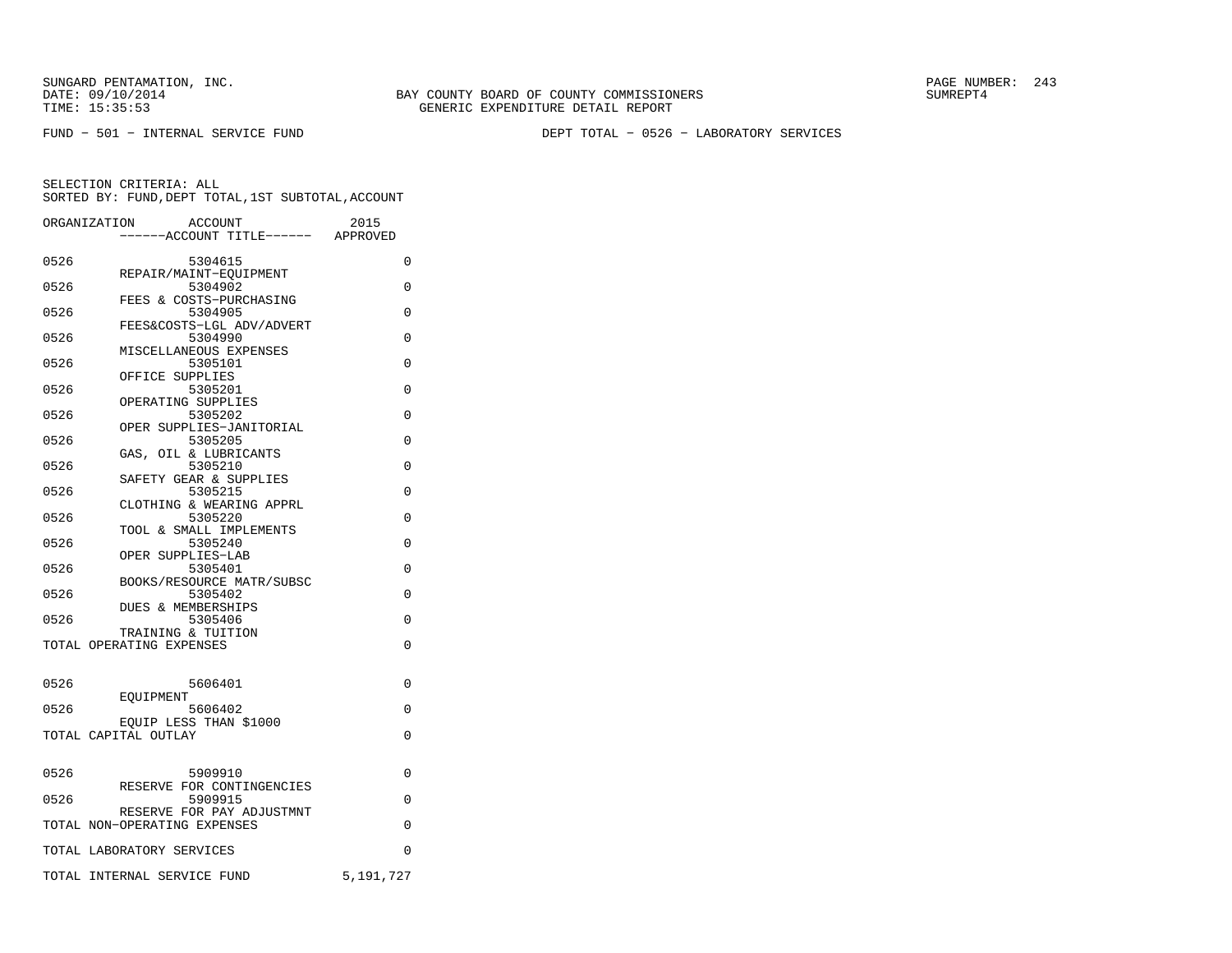FUND − 505 − WORKERS COMPENSATION DEPT TOTAL − − TITLE NOT FOUND

|     | ORGANIZATION                 | ACCOUNT                   |  | 2015     |  |
|-----|------------------------------|---------------------------|--|----------|--|
|     |                              | ------ACCOUNT TITLE------ |  | APPROVED |  |
|     |                              |                           |  |          |  |
| 505 |                              | 5819107                   |  |          |  |
|     |                              | TRNSF-WORKERS COMP (505)  |  |          |  |
|     | TOTAL NON-OPERATING EXPENSES |                           |  |          |  |
|     |                              |                           |  |          |  |
|     | TOTAL TITLE NOT FOUND        |                           |  |          |  |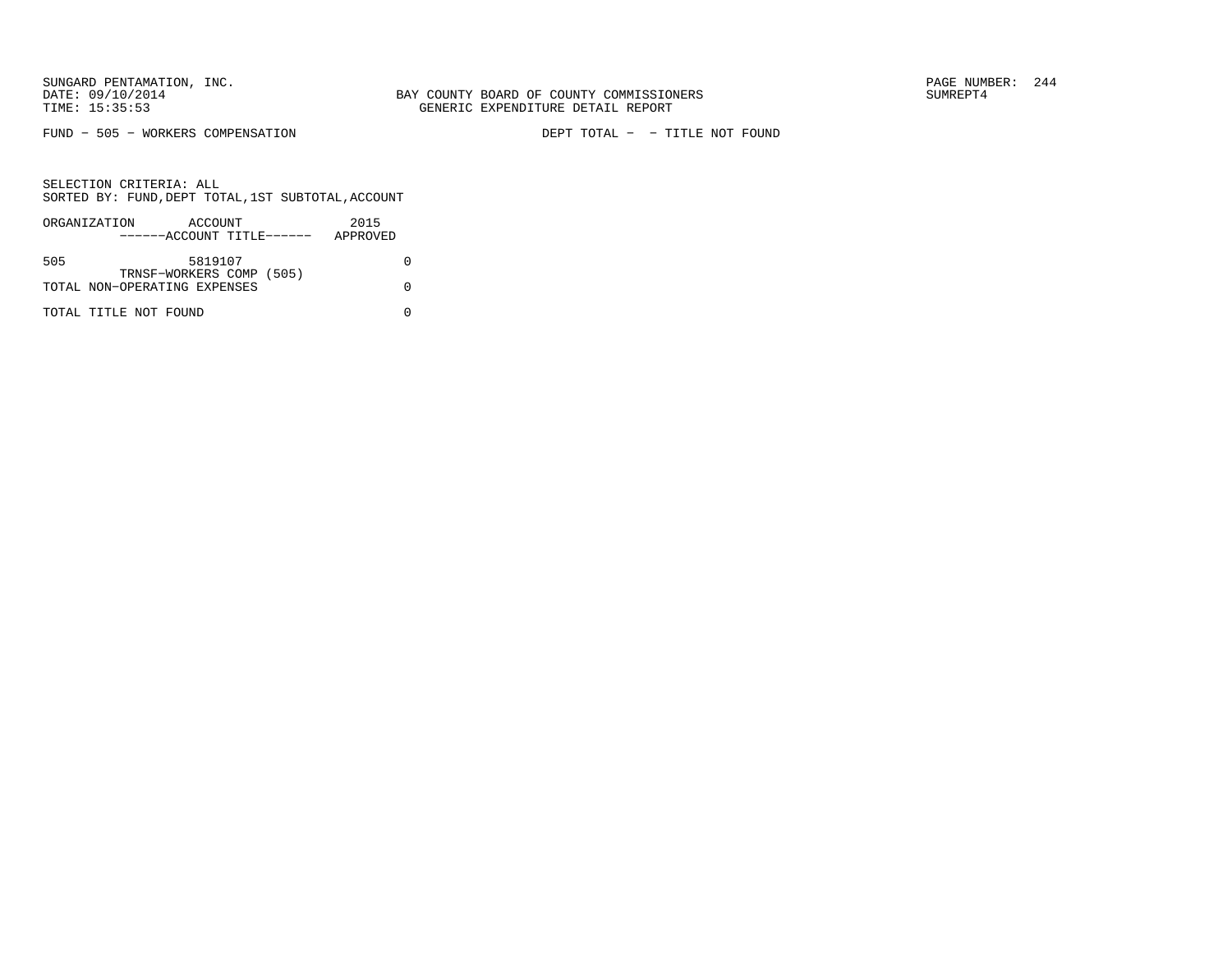FUND − 505 − WORKERS COMPENSATION DEPT TOTAL − 0530 − WORKERS COMPENSATION

| ORGANIZATION | <b>ACCOUNT</b><br>---ACCOUNT TITLE------ APPROVED            | 2015    |
|--------------|--------------------------------------------------------------|---------|
| 0530         | 5101200                                                      | 101,503 |
| 0530         | SALARIES & WAGES-REGULAR<br>5101400                          | 1,000   |
| 0530         | SALARIES & WAGES-OVERTIME<br>5102100                         | 7,841   |
| 0530         | FICA TAXES-MATCHING<br>5102200                               | 7,743   |
| 0530         | RETIREMENT CONTRIBUTIONS<br>5102300                          | 18,819  |
| 0530         | LIFE & HEALTH INSURANCE<br>5102400                           | 438     |
| 0530         | WORKERS COMP. PREMIUMS<br>5102500                            | 0       |
|              | UNEMPLOYMENT COMPENSATION<br>TOTAL PERSONAL SERVICES         | 137,344 |
| 0530         | 5143105                                                      | 0       |
| 0530         | SRV-OTHER ATTNY<br>PROF<br>5303106                           | 0       |
| 0530         | SRV-PHYSICLS/MEDICAL<br>PROF<br>5303107                      | 0       |
| 0530         | PROF SRV-SUBSTANCE TEST<br>5303110                           | 0       |
| 0530         | PROF SRV-BACKGROUND CHECK<br>5303401                         | 40,000  |
| 0530         | CONTRACTED SERVICES<br>5303410                               | 0       |
| 0530         | CONTR SRV-JANITORIAL<br>5303425                              | 780     |
| 0530         | CONTR SRV-ADMIN FEES<br>5303446                              | 1,731   |
| 0530         | CONTR SRV-FACILITIES<br>5304001                              | 5,000   |
| 0530         | TRAVEL/TRAINING NON-LOCAL<br>5304101                         | 1,225   |
| 0530         | COMMUNICATIONS SERVICES<br>5304125                           | 150     |
| 0530         | POSTAGE/TRANSP/FREIGHT<br>5304301                            | 4,743   |
| 0530         | UTILITY SERVICES<br>5304405                                  | 0       |
| 0530         | RENTALS/LEASES-BUILDINGS<br>5304410                          | 760     |
| 0530         | RENTALS/LEASES-EOUIPMENT<br>5304501                          | 0       |
| 0530         | INSURANCE & BONDS<br>5304503<br>SELF INS ASSESSMENT<br>STATE | 32,000  |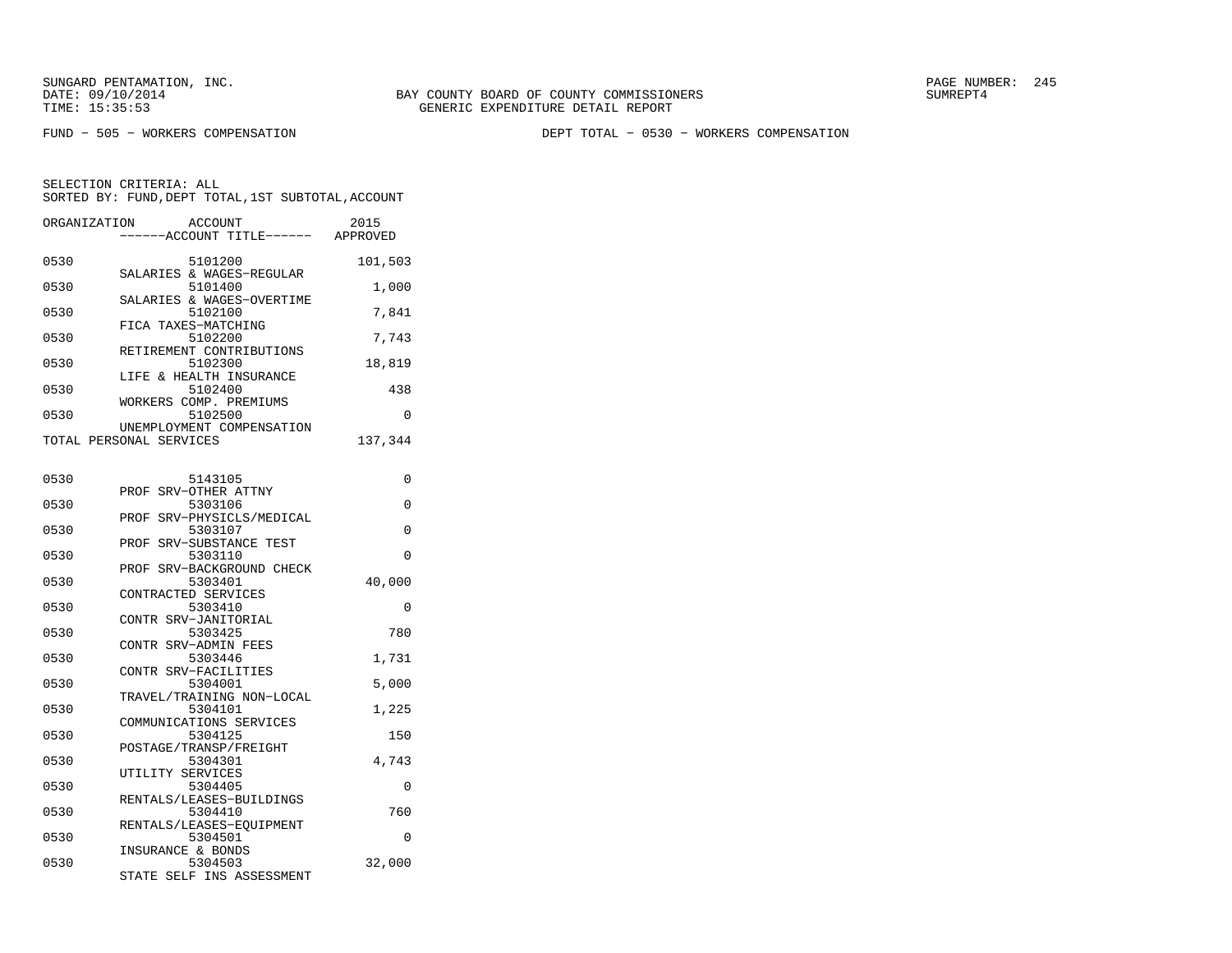SUNGARD PENTAMATION, INC.<br>
DATE: 09/10/2014 SUMREPT4

BAY COUNTY BOARD OF COUNTY COMMISSIONERS TIME: 15:35:53 GENERIC EXPENDITURE DETAIL REPORT

FUND − 505 − WORKERS COMPENSATION DEPT TOTAL − 0530 − WORKERS COMPENSATION

SELECTION CRITERIA: ALL

SORTED BY: FUND,DEPT TOTAL,1ST SUBTOTAL,ACCOUNT

| ORGANIZATION |                          | <b>ACCOUNT</b><br>---ACCOUNT TITLE------ | 2015<br>APPROVED |
|--------------|--------------------------|------------------------------------------|------------------|
| 0530         |                          | 5304504<br>WORKERS COMP CLAIMS           | 550,000          |
| 0530         |                          | 5304512<br>INSURANCE-PREM-W/C EXCESS     | 170,000          |
| 0530         |                          | 5304605<br>REPAIR/MAINT-BLDG & GRND      | 3,263            |
| 0530         |                          | 5304610                                  | 1,000            |
| 0530         |                          | REPAIR/MAINT-AUTO EOUIP<br>5304615       | 0                |
| 0530         |                          | REPAIR/MAINT-EOUIPMENT<br>5304701        | 0                |
| 0530         |                          | PRINTING & BINDING<br>5304902            | 1,363            |
| 0530         |                          | FEES & COSTS-PURCHASING<br>5304905       | 0                |
| 0530         |                          | FEES&COSTS-LGL ADV/ADVERT<br>5304990     | 0                |
| 0530         |                          | MISCELLANEOUS EXPENSES<br>5305101        | 1,000            |
| 0530         | OFFICE SUPPLIES          | 5305201                                  | 500              |
| 0530         |                          | OPERATING SUPPLIES<br>5305202            | 0                |
| 0530         |                          | OPER SUPPLIES-JANITORIAL<br>5305210      | 2,000            |
| 0530         |                          | SAFETY GEAR & SUPPLIES<br>5305215        | 150              |
| 0530         |                          | CLOTHING & WEARING APPRL<br>5305226      | 35,000           |
| 0530         |                          | EMPLOYEE INCENTIVE<br>5305401            | 1,500            |
| 0530         |                          | BOOKS/RESOURCE MATR/SUBSC<br>5305402     | 1,750            |
| 0530         |                          | DUES & MEMBERSHIPS<br>5305406            | 5,725            |
|              | TOTAL OPERATING EXPENSES | TRAINING & TUITION                       | 859,640          |
|              |                          |                                          |                  |
| 0530         | EOUIPMENT                | 5606401                                  | 2,000            |
| 0530         |                          | 5606402<br>EOUIP LESS THAN \$1000        | 1,500            |
| 0530         |                          | 5606450<br>COMPUTER SOFTWARE             | 0                |
|              | TOTAL CAPITAL OUTLAY     |                                          | 3,500            |
| 0530         |                          | 5819101<br>TRNFS-GENERAL FUND (001)      | 0                |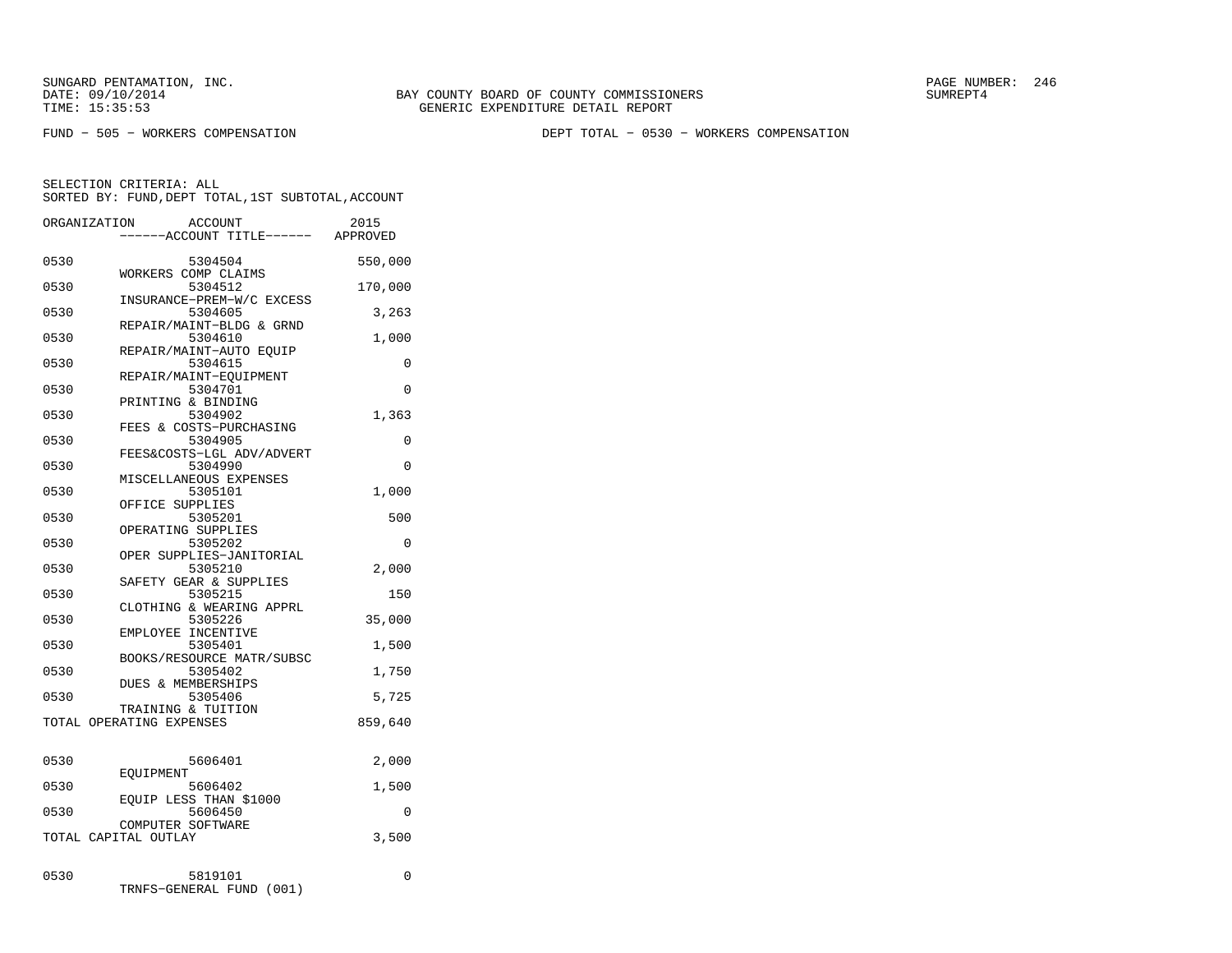FUND − 505 − WORKERS COMPENSATION DEPT TOTAL − 0530 − WORKERS COMPENSATION

|      | ORGANIZATION<br>ACCOUNT      | 2015      |
|------|------------------------------|-----------|
|      | ------ACCOUNT TITLE------    | APPROVED  |
| 0530 | 5905998                      | O         |
|      | DEPRECIATION EXPENSE         |           |
| 0530 | 5909910                      | 212,721   |
|      | RESERVE FOR CONTINGENCIES    |           |
| 0530 | 5909915                      | 0         |
|      | RESERVE FOR PAY ADJUSTMNT    |           |
| 0530 | 5909999                      | O         |
|      | RESERVE-CASH FORWARD         |           |
|      | TOTAL NON-OPERATING EXPENSES | 212,721   |
|      | TOTAL WORKERS COMPENSATION   | 1,213,205 |
|      |                              |           |
|      | TOTAL WORKERS COMPENSATION   | 1,213,205 |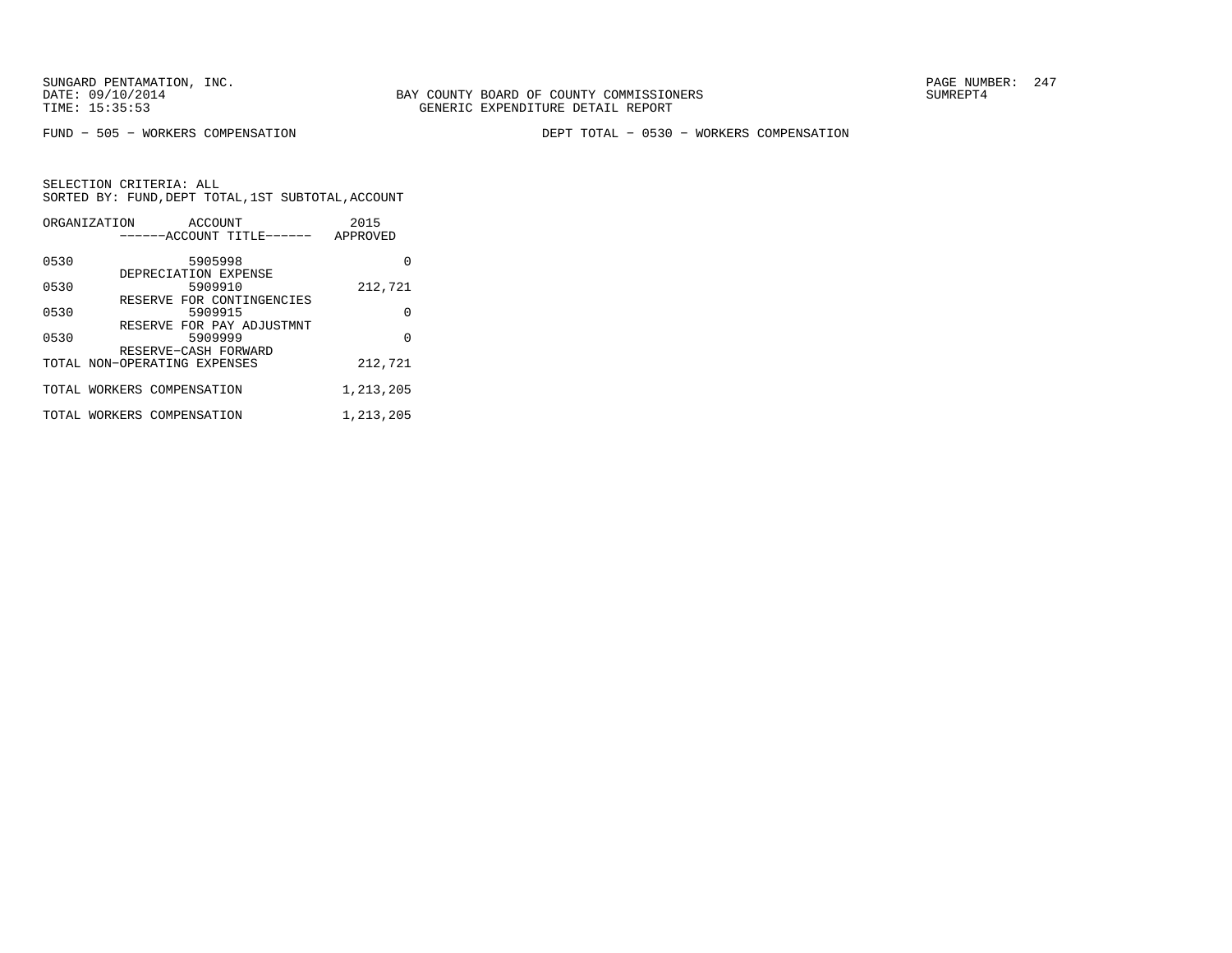FUND − 506 − INSURANCE FUND DEPT TOTAL − − TITLE NOT FOUND

|     | ORGANIZATION                 | ACCOUNT               |                           | 2015     |  |
|-----|------------------------------|-----------------------|---------------------------|----------|--|
|     |                              |                       | ------ACCOUNT TITLE------ | APPROVED |  |
|     |                              |                       |                           |          |  |
| 506 |                              | 5819110               |                           |          |  |
|     |                              | TRNSF-INSURANCE (506) |                           |          |  |
|     | TOTAL NON-OPERATING EXPENSES |                       |                           |          |  |
|     |                              |                       |                           |          |  |
|     | TOTAL TITLE NOT FOUND        |                       |                           |          |  |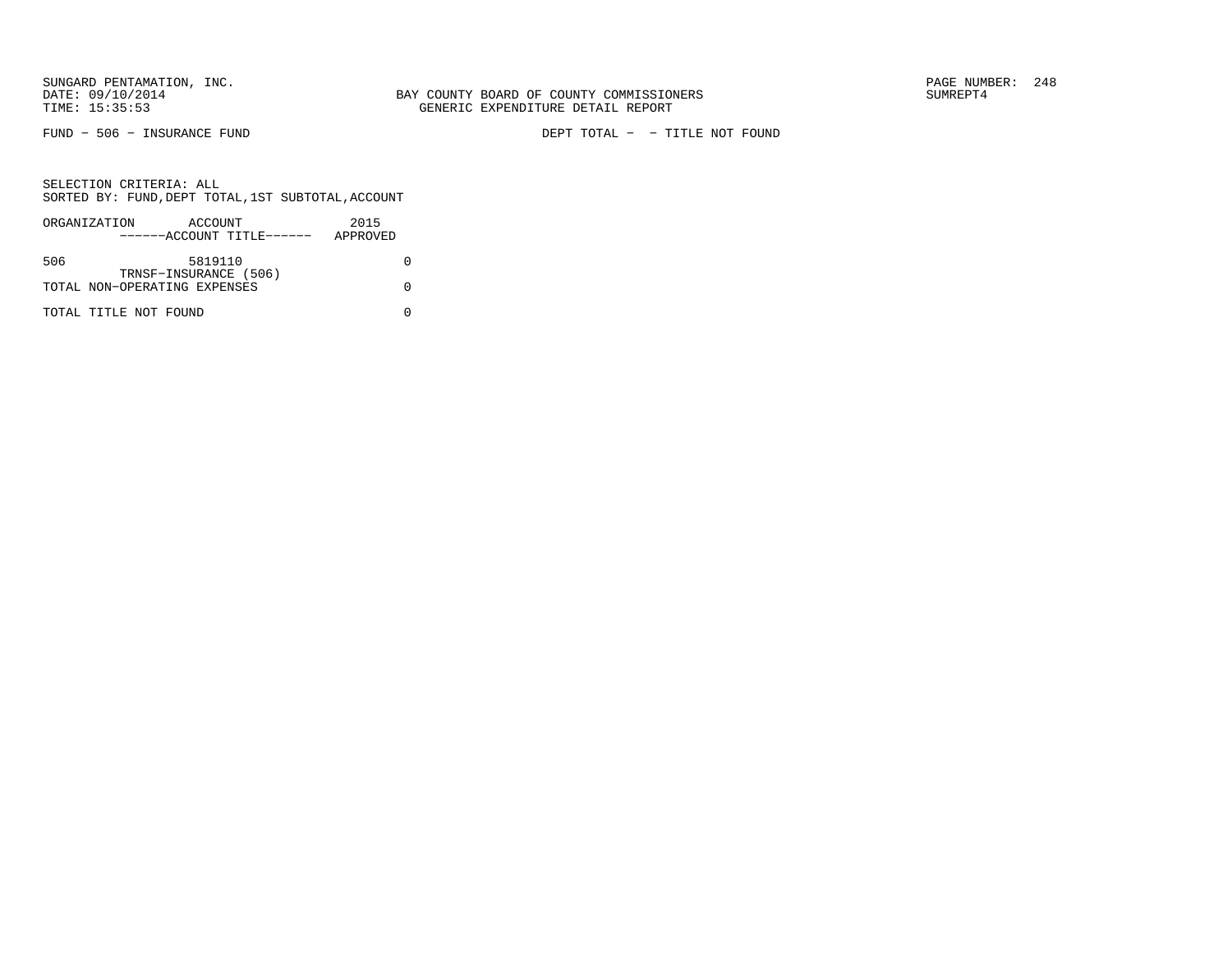SUNGARD PENTAMATION, INC.<br>DATE: 09/10/2014 SUMRER: 249 BAY COUNTY BOARD OF COUNTY COMMISSIONERS

FUND − 506 − INSURANCE FUND DEPT TOTAL − 0536 − INSURANCE

| ORGANIZATION | ACCOUNT                             | 2015    |
|--------------|-------------------------------------|---------|
|              | ---ACCOUNT TITLE------ APPROVED     |         |
|              |                                     |         |
| 0536         | 5101200                             | 97,378  |
| 0536         | SALARIES & WAGES-REGULAR<br>5101400 | 4,000   |
|              | SALARIES & WAGES-OVERTIME           |         |
| 0536         | 5102100                             | 7,755   |
|              | FICA TAXES-MATCHING                 |         |
| 0536         | 5102200                             | 7,658   |
|              | RETIREMENT CONTRIBUTIONS            |         |
| 0536         | 5102300<br>LIFE & HEALTH INSURANCE  | 2,401   |
| 0536         | 5102400                             | 496     |
|              | WORKERS COMP. PREMIUMS              |         |
| 0536         | 5102500                             | 0       |
|              | UNEMPLOYMENT COMPENSATION           |         |
|              | TOTAL PERSONAL SERVICES             | 119,688 |
|              |                                     |         |
| 0536         |                                     | 0       |
|              | 5143105<br>PROF SRV-OTHER ATTNY     |         |
| 0536         | 5303106                             | 0       |
|              | SRV-PHYSICLS/MEDICAL<br>PROF        |         |
| 0536         | 5303107                             | 0       |
|              | PROF SRV-SUBSTANCE TEST             |         |
| 0536         | 5303401                             | 20,000  |
|              | CONTRACTED SERVICES                 |         |
| 0536         | 5303410<br>CONTR SRV-JANITORIAL     | 0       |
| 0536         | 5303425                             | 1,560   |
|              | CONTR SRV-ADMIN FEES                |         |
| 0536         | 5303446                             | 1,368   |
|              | CONTR SRV-FACILITIES                |         |
| 0536         | 5304001                             | 0       |
|              | TRAVEL/TRAINING NON-LOCAL           |         |
| 0536         | 5304101<br>COMMUNICATIONS SERVICES  | 60      |
| 0536         | 5304125                             | 0       |
|              | POSTAGE/TRANSP/FREIGHT              |         |
| 0536         | 5304301                             | 4,743   |
|              | UTILITY SERVICES                    |         |
| 0536         | 5304410                             | 1,200   |
|              | RENTALS/LEASES-EQUIPMENT            |         |
| 0536         | 5304501                             | 40,739  |
| 0536         | INSURANCE & BONDS<br>5304504        | 0       |
|              | WORKERS COMP CLAIMS                 |         |
| 0536         | 5304510                             | 154,000 |
|              | INSURANCE-PREMIUMS MSTU             |         |
| 0536         | 5304511                             | 113,000 |
|              | INSURANCE-PREMIUMS EMS              |         |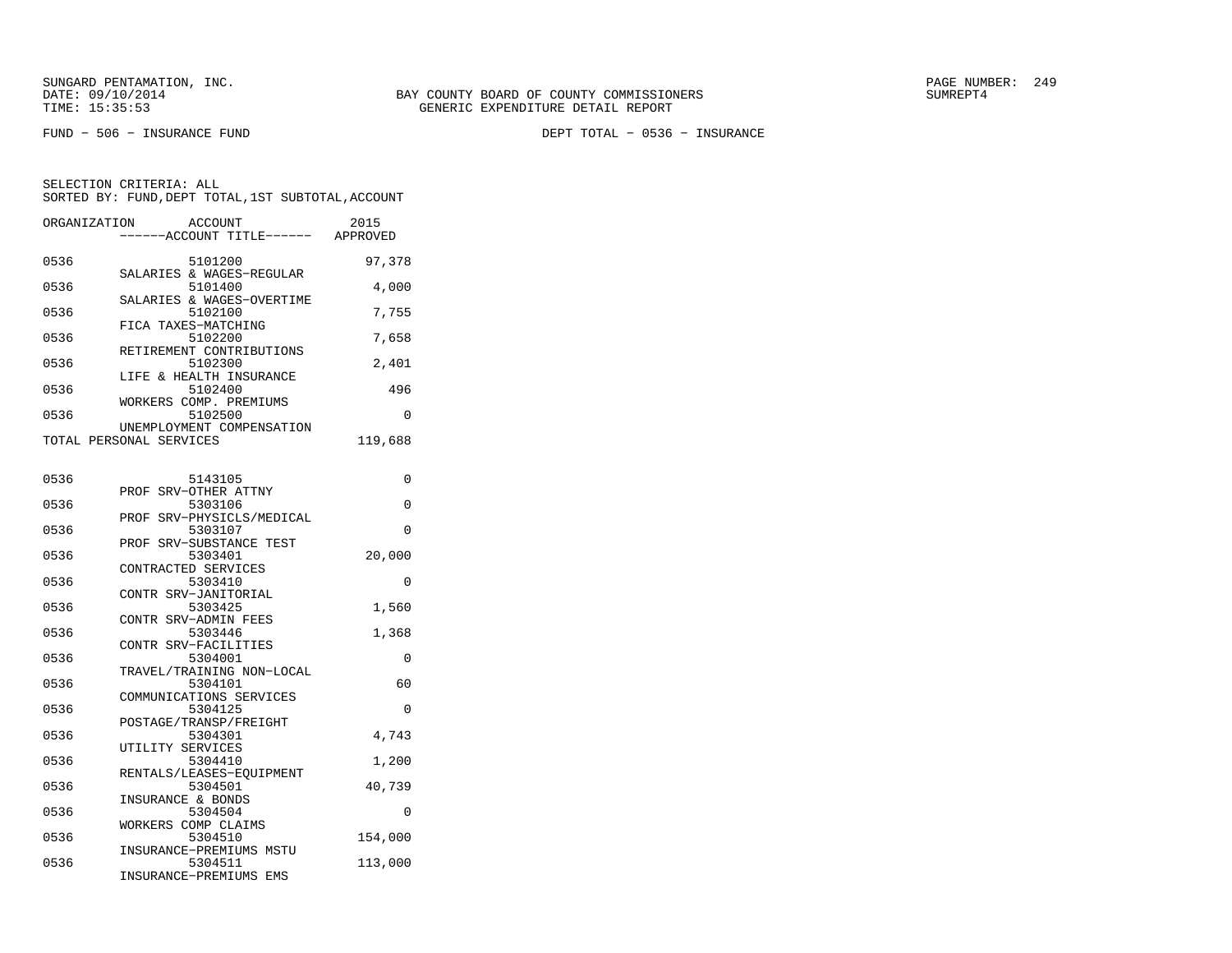SUNGARD PENTAMATION, INC.<br>DATE: 09/10/2014 SUMRER: 250 SAY COUNTY BOARD OF COUNTY COMMISSIONERS

FUND − 506 − INSURANCE FUND DEPT TOTAL − 0536 − INSURANCE

|      | ORGANIZATION<br>ACCOUNT<br>---ACCOUNT TITLE------ | 2015<br>APPROVED |
|------|---------------------------------------------------|------------------|
| 0536 | 5304515<br>INSURANCE-COMMRCL FLEET                | 71,000           |
| 0536 | 5304520                                           | 1,858,567        |
| 0536 | INSURANCE-COM FIRE&PERILS<br>5304525              | 19,952           |
| 0536 | INSURANCE-BOILER & MACH<br>5304530                | 100,000          |
| 0536 | INSURANCE-ENVIR/POLLUTION<br>5304535              | 350,000          |
| 0536 | INSURANCE-FACT<br>5304536                         | 18,000           |
| 0536 | INSURANCE-GEN LIAB DOM WS<br>5304540              | 25,000           |
| 0536 | INSURANCE-UNINSURED LOSS<br>5304605               | 3,263            |
| 0536 | REPAIR/MAINT-BLDG & GRND<br>5304610               | 1,500            |
| 0536 | REPAIR/MAINT-AUTO EOUIP<br>5304611                | 0                |
| 0536 | REPAIR/MAINT-FLEET MAINT<br>5304615               | 0                |
| 0536 | REPAIR/MAINT-EQUIPMENT<br>5304902                 | 681              |
| 0536 | FEES & COSTS-PURCHASING<br>5304905                | 0                |
| 0536 | FEES&COSTS-LGL ADV/ADVERT<br>5304990              | 0                |
| 0536 | MISCELLANEOUS EXPENSES<br>5305101                 | 1,200            |
| 0536 | OFFICE SUPPLIES<br>5305201                        | 0                |
| 0536 | OPERATING SUPPLIES<br>5305202                     | 0                |
| 0536 | OPER SUPPLIES-JANITORIAL<br>5305205               | 500              |
| 0536 | GAS, OIL & LUBRICANTS<br>5305210                  | $\Omega$         |
| 0536 | SAFETY GEAR & SUPPLIES<br>5305215                 | 0                |
| 0536 | CLOTHING & WEARING APPRL<br>5305226               | 0                |
| 0536 | EMPLOYEE INCENTIVE<br>5305401                     | 0                |
| 0536 | BOOKS/RESOURCE MATR/SUBSC<br>5305402              | $\Omega$         |
| 0536 | <b>DUES &amp; MEMBERSHIPS</b><br>5305406          | 3,000            |
|      | TRAINING & TUITION<br>TOTAL OPERATING EXPENSES    | 2,789,333        |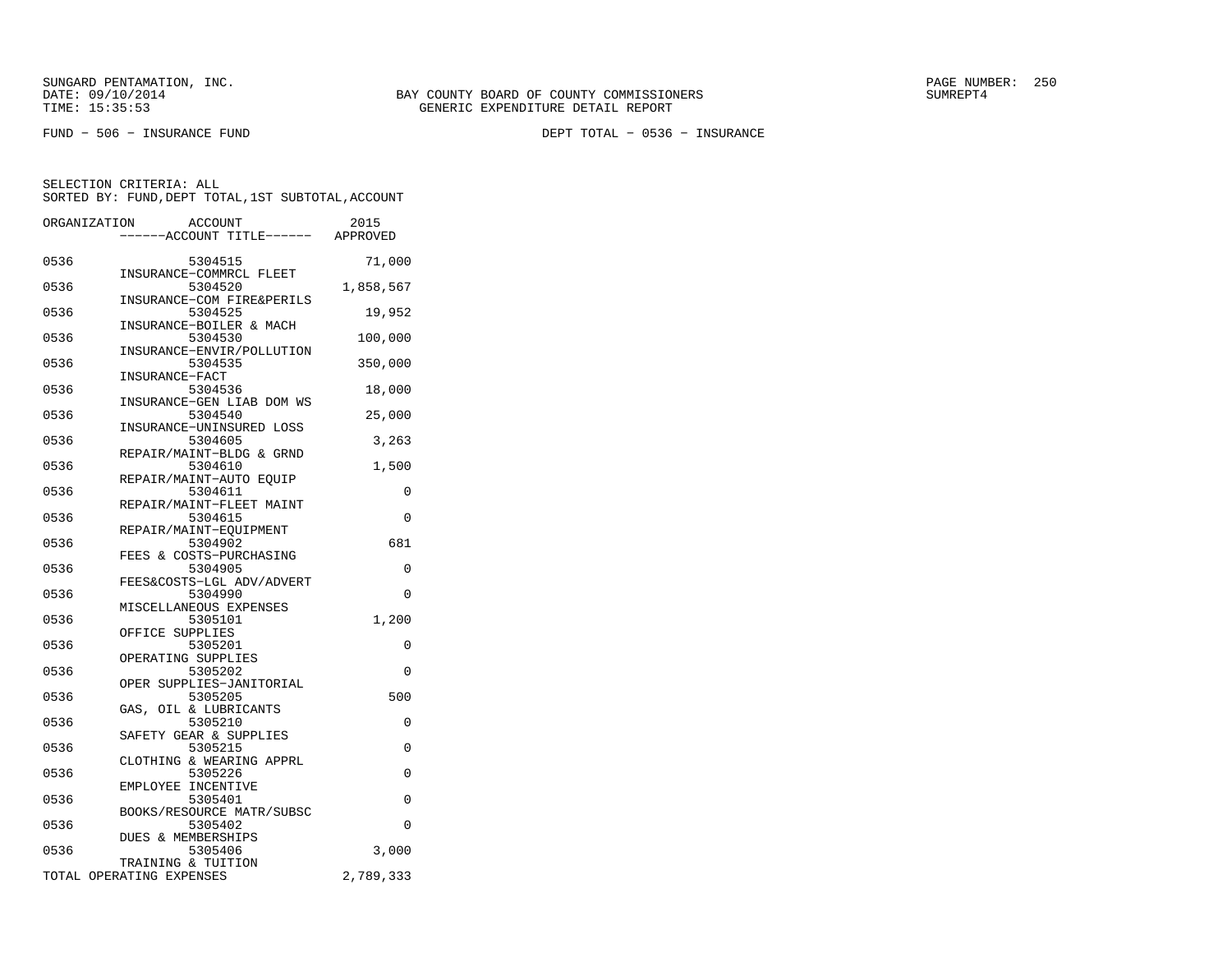SUNGARD PENTAMATION, INC.<br>
DATE: 09/10/2014 SUMRER: 251

FUND − 506 − INSURANCE FUND DEPT TOTAL − 0536 − INSURANCE

| ORGANIZATION |                              | ACCOUNT |                           | 2015      |
|--------------|------------------------------|---------|---------------------------|-----------|
|              |                              |         | -----ACCOUNT TITLE------  | APPROVED  |
|              |                              |         |                           |           |
| 0536         |                              |         | 5606401                   | $\Omega$  |
|              | EOUIPMENT                    |         |                           |           |
| 0536         |                              |         | 5606402                   | $\Omega$  |
|              | EQUIP LESS THAN \$1000       |         |                           | $\Omega$  |
| 0536         | COMPUTER SOFTWARE            |         | 5606450                   |           |
|              | TOTAL CAPITAL OUTLAY         |         |                           | $\Omega$  |
|              |                              |         |                           |           |
|              |                              |         |                           |           |
| 0536         |                              |         | 5905998                   | $\Omega$  |
|              | DEPRECIATION EXPENSE         |         |                           |           |
| 0536         |                              |         | 5909910                   | 217,074   |
|              |                              |         | RESERVE FOR CONTINGENCIES |           |
| 0536         |                              |         | 5909915                   | $\Omega$  |
|              |                              |         | RESERVE FOR PAY ADJUSTMNT |           |
|              | TOTAL NON-OPERATING EXPENSES |         |                           | 217,074   |
|              | TOTAL INSURANCE              |         |                           | 3,126,095 |
|              | TOTAL INSURANCE FUND         |         |                           | 3,126,095 |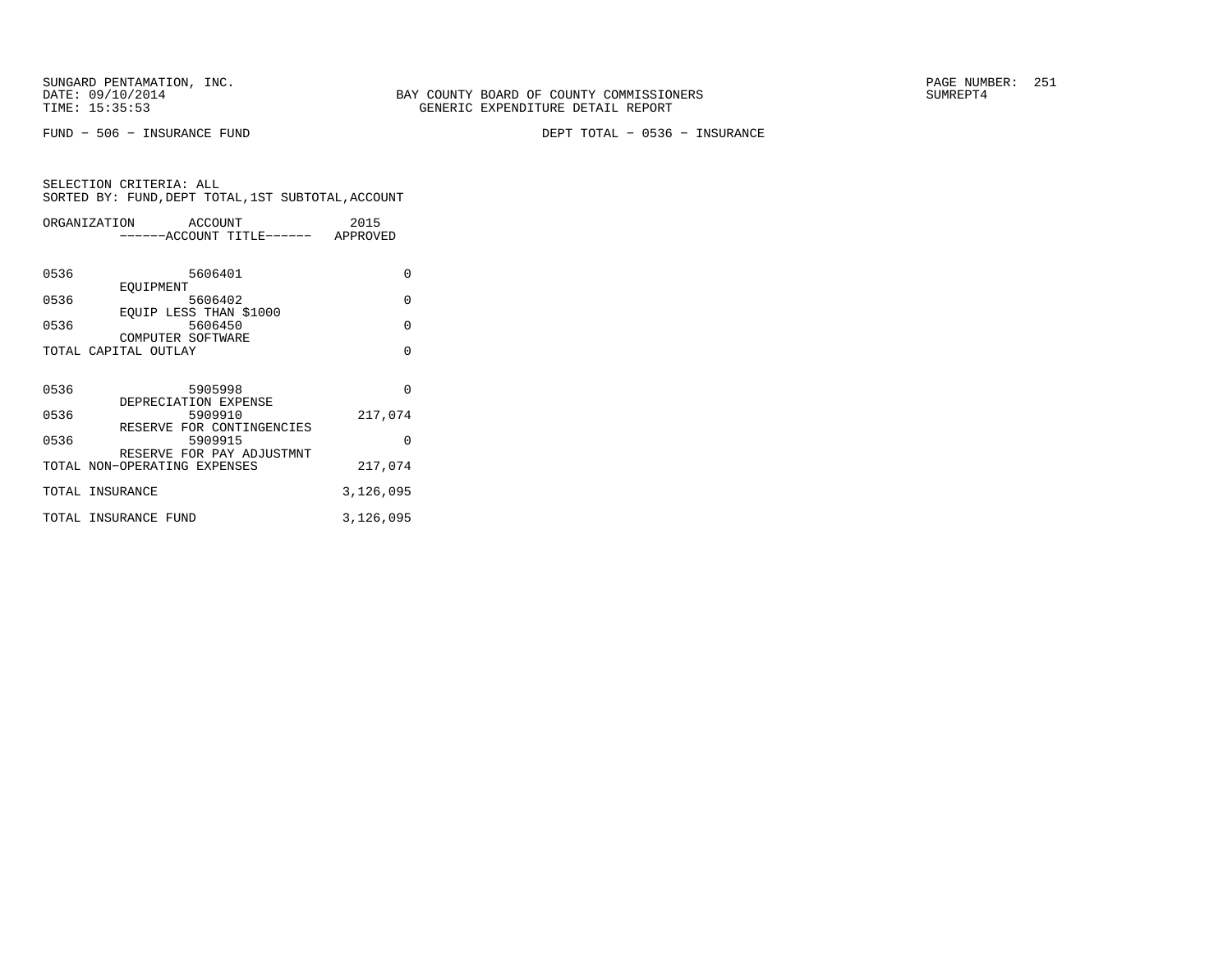SUNGARD PENTAMATION, INC.<br>
DATE: 09/10/2014 SUMRER: 252

FUND − 510 − UTILITIES DEPT TOTAL − 0524 − UTILITY ADMIN

SELECTION CRITERIA: ALLSORTED BY: FUND,DEPT TOTAL,1ST SUBTOTAL,ACCOUNT

|      | ORGANIZATION ACCOUNT<br>-----ACCOUNT TITLE------ APPROVED | 2015     |
|------|-----------------------------------------------------------|----------|
| 0524 | 5101200<br>SALARIES & WAGES-REGULAR                       | 604,887  |
| 0524 | 5101400                                                   | 3,000    |
| 0524 | SALARIES & WAGES-OVERTIME<br>5102100                      | 46,504   |
| 0524 | FICA TAXES-MATCHING<br>5102200                            | 45,921   |
| 0524 | RETIREMENT CONTRIBUTIONS<br>5102300                       | 136,518  |
| 0524 | LIFE & HEALTH INSURANCE<br>5102400                        | 16,190   |
| 0524 | WORKERS COMP. PREMIUMS<br>5102500                         | 6,600    |
|      | UNEMPLOYMENT COMPENSATION<br>TOTAL PERSONAL SERVICES      | 859,620  |
|      |                                                           |          |
| 0524 | 5143101                                                   | $\Omega$ |
| 0524 | PROF SRV-CO ATTORNEY<br>5303107                           | 160      |
| 0524 | PROF SRV-SUBSTANCE TEST<br>5303110                        | 100      |
| 0524 | PROF SRV-BACKGROUND CHECK<br>5303401                      | 10,800   |
| 0524 | CONTRACTED SERVICES<br>5303403                            | 33,300   |
|      | CONTR SRV-BANK CHRG POOL                                  |          |

|      | CONTR SRV-BANK CHRG POOL  |          |
|------|---------------------------|----------|
| 0524 | 5303408                   | 528      |
|      | CONTR SRV-800 MHZ         |          |
| 0524 | 5303410                   | $\Omega$ |
|      | CONTR SRV-JANITORIAL      |          |
| 0524 | 5303425                   | 1,560    |
|      | CONTR SRV-ADMIN FEES      |          |
| 0524 | 5303446                   | 3,307    |
|      | CONTR SRV-FACILITIES      |          |
| 0524 | 5303464                   | 200,000  |
|      | CONTR SRV-LAB             |          |
| 0524 | 5304001                   | 7,000    |
|      | TRAVEL/TRAINING NON-LOCAL |          |
| 0524 | 5304005                   | 100      |
|      | TRAVEL-LOCAL              |          |
| 0524 | 5304101                   | 5,515    |
|      | COMMUNICATIONS SERVICES   |          |
| 0524 | 5304125                   | 40,250   |
|      | POSTAGE/TRANSP/FREIGHT    |          |
| 0524 | 5304130                   | 40,000   |
|      | POSTAGE-LAB SAMPLES       |          |
| 0524 | 5304301                   | 17,820   |

UTILITY SERVICES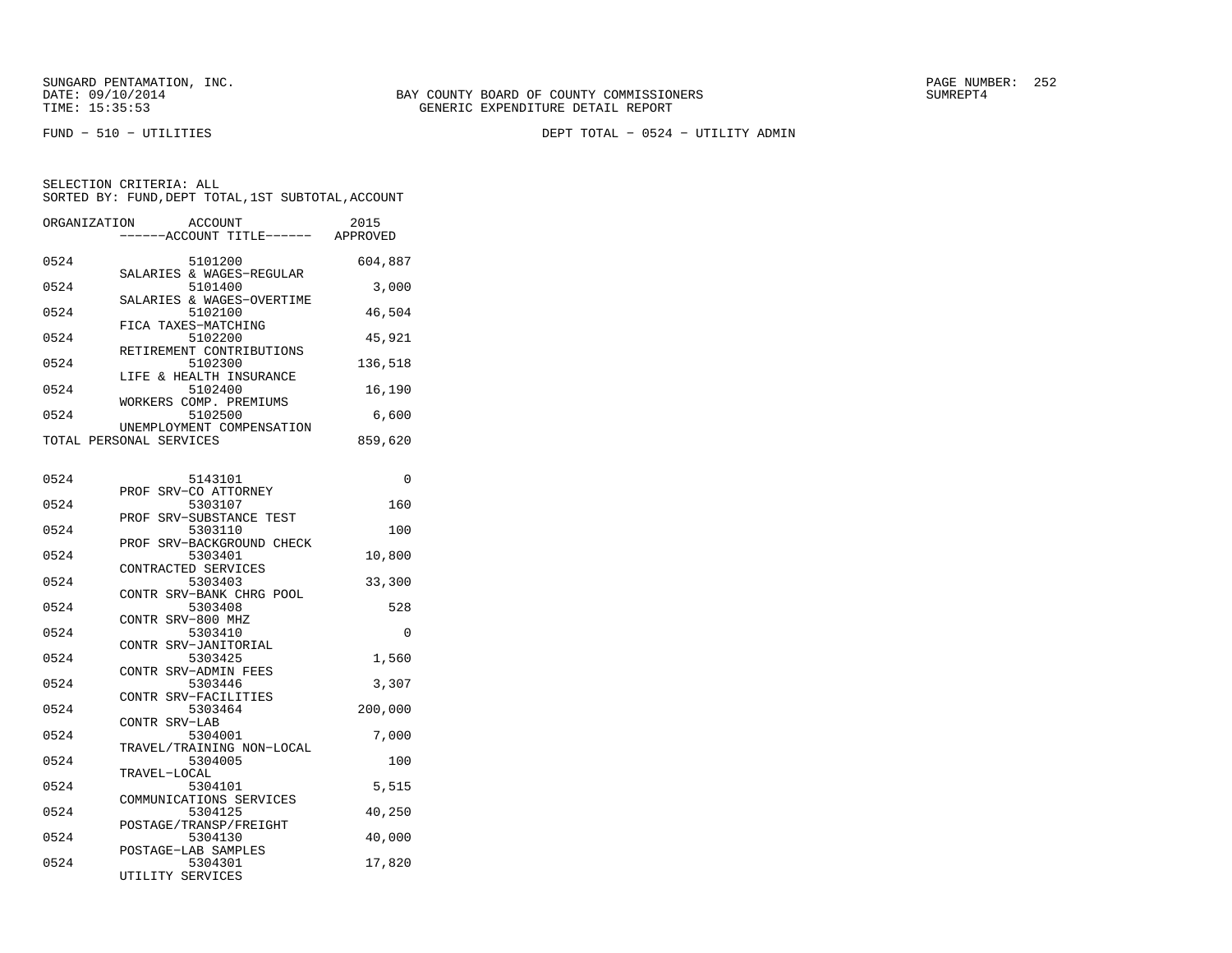SUNGARD PENTAMATION, INC.<br>DATE: 09/10/2014 SUMRER: 253

FUND − 510 − UTILITIES DEPT TOTAL − 0524 − UTILITY ADMIN

| ORGANIZATION |                          | <b>ACCOUNT</b>                       | 2015     |
|--------------|--------------------------|--------------------------------------|----------|
|              |                          | ---ACCOUNT TITLE------ APPROVED      |          |
| 0524         |                          | 5304405                              | $\Omega$ |
| 0524         |                          | RENTALS/LEASES-BUILDINGS<br>5304410  | 14,433   |
| 0524         |                          | RENTALS/LEASES-EOUIPMENT<br>5304501  | 12,877   |
|              |                          | INSURANCE & BONDS                    |          |
| 0524         |                          | 5304604<br>REPAIR/MAINT-BLD&GRD DEPT | 3,500    |
| 0524         |                          | 5304605<br>REPAIR/MAINT-BLDG & GRND  | 6,400    |
| 0524         |                          | 5304610                              | 1,000    |
| 0524         |                          | REPAIR/MAINT-AUTO EQUIP<br>5304611   | 0        |
| 0524         |                          | REPAIR/MAINT-FLEET MAINT<br>5304615  | 10,500   |
| 0524         |                          | REPAIR/MAINT-EQUIPMENT<br>5304701    | 9,600    |
|              |                          | PRINTING & BINDING                   |          |
| 0524         |                          | 5304902<br>FEES & COSTS-PURCHASING   | 3,747    |
| 0524         |                          | 5304905<br>FEES&COSTS-LGL ADV/ADVERT | 600      |
| 0524         |                          | 5304922                              | 6,000    |
| 0524         |                          | FEES & COSTS-PERMITS<br>5304990      | 400      |
| 0524         |                          | MISCELLANEOUS EXPENSES<br>5305101    | 13,000   |
|              |                          | OFFICE SUPPLIES                      |          |
| 0524         |                          | 5305201<br>OPERATING SUPPLIES        | 5,300    |
| 0524         |                          | 5305202<br>OPER SUPPLIES-JANITORIAL  | 850      |
| 0524         |                          | 5305205                              | 12,000   |
| 0524         |                          | GAS, OIL & LUBRICANTS<br>5305210     | 300      |
| 0524         |                          | SAFETY GEAR & SUPPLIES<br>5305215    | 950      |
| 0524         |                          | CLOTHING & WEARING APPRL<br>5305220  |          |
|              |                          | TOOL & SMALL IMPLEMENTS              | 400      |
| 0524         |                          | 5305240<br>OPER SUPPLIES-LAB         | 20,000   |
| 0524         |                          | 5305401<br>BOOKS/RESOURCE MATR/SUBSC | 3,220    |
| 0524         |                          | 5305402                              | 2,750    |
| 0524         |                          | DUES & MEMBERSHIPS<br>5305406        | 5,300    |
|              | TOTAL OPERATING EXPENSES | TRAINING & TUITION                   | 493,567  |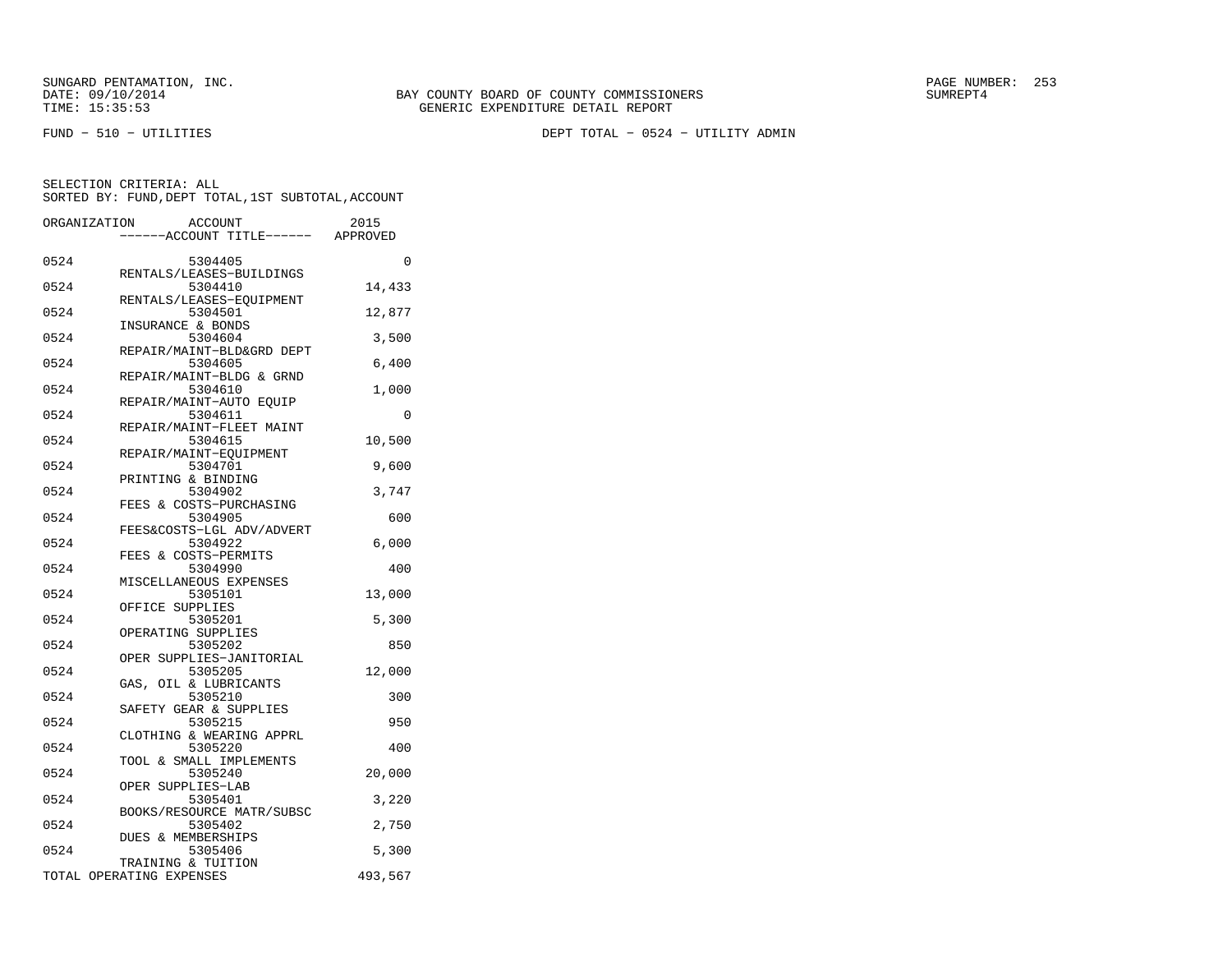SUNGARD PENTAMATION, INC.<br>DATE: 09/10/2014 SUMREPT4

FUND − 510 − UTILITIES DEPT TOTAL − 0524 − UTILITY ADMIN

| SELECTION CRITERIA: ALL |  |  |                                                    |  |
|-------------------------|--|--|----------------------------------------------------|--|
|                         |  |  | SORTED BY: FUND, DEPT TOTAL, 1ST SUBTOTAL, ACCOUNT |  |

|      | ORGANIZATION ACCOUNT               | 2015      |  |
|------|------------------------------------|-----------|--|
|      | ------ACCOUNT TITLE------ APPROVED |           |  |
|      |                                    |           |  |
| 0524 | 5606401                            | 13,000    |  |
|      | EOUIPMENT                          |           |  |
| 0524 | 5606402                            | 3,000     |  |
|      | EQUIP LESS THAN \$1000             |           |  |
| 0524 | 5606450                            | 12,500    |  |
|      | COMPUTER SOFTWARE                  |           |  |
|      | TOTAL CAPITAL OUTLAY               | 28,500    |  |
|      |                                    |           |  |
| 0524 | 5905998                            | 0         |  |
|      | DEPRECIATION EXPENSE               |           |  |
| 0524 | 5909910                            | $\Omega$  |  |
|      | RESERVE FOR CONTINGENCIES          |           |  |
| 0524 | 5909915                            | $\Omega$  |  |
|      | RESERVE FOR PAY ADJUSTMNT          |           |  |
| 0524 | 5909999                            | 109,868   |  |
|      | RESERVE-CASH FORWARD               |           |  |
|      | TOTAL NON-OPERATING EXPENSES       | 109,868   |  |
|      |                                    |           |  |
|      | TOTAL UTILITY ADMIN                | 1,491,555 |  |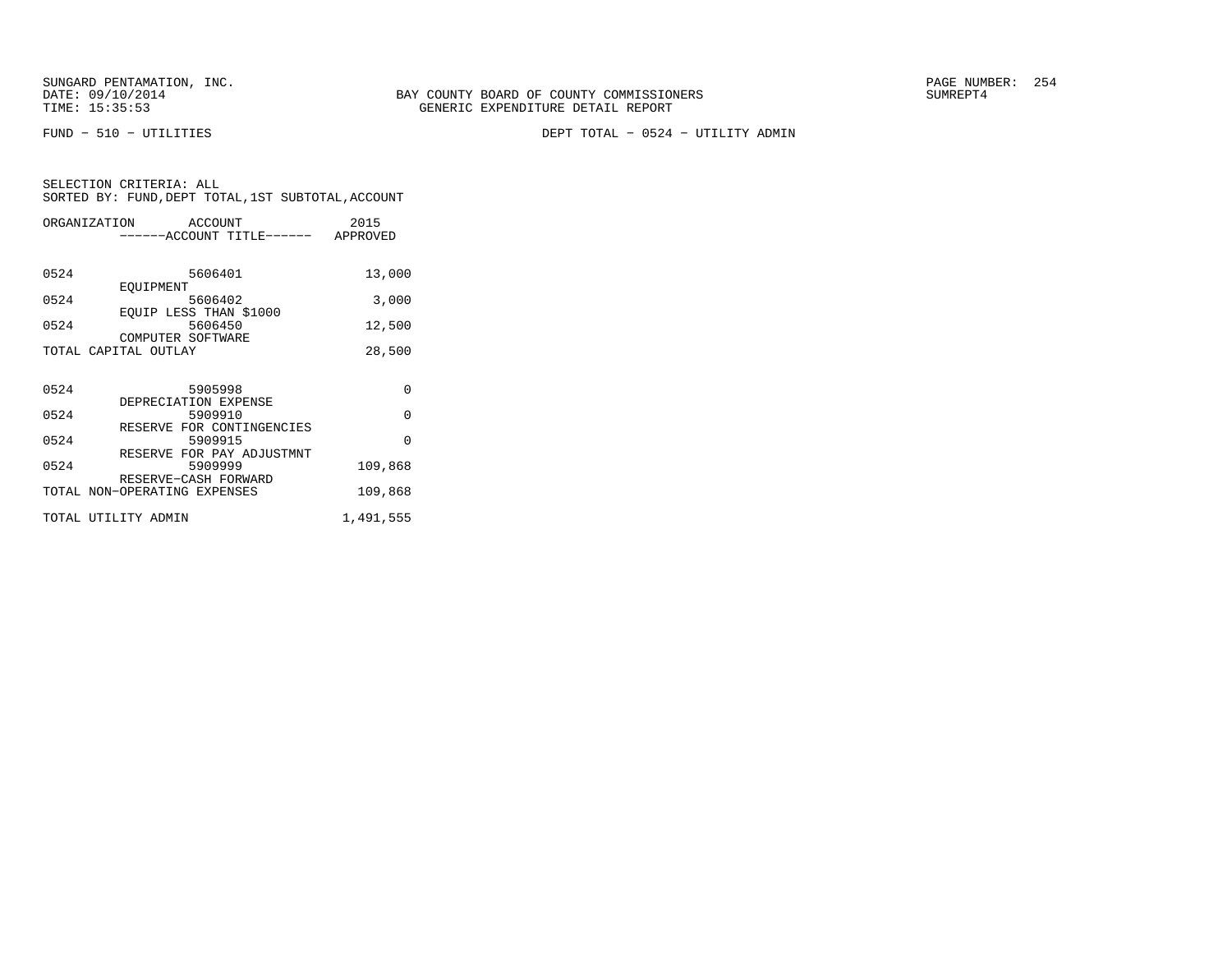SUNGARD PENTAMATION, INC.<br>DATE: 09/10/2014 SUMRER: 255 SUNTAMATION BAY COUNTY BOARD OF COUNTY COMMISSIONERS

FUND − 510 − UTILITIES DEPT TOTAL − 0528 − LABORATORY SERVICES

| ORGANIZATION | ACCOUNT                              | 2015     |
|--------------|--------------------------------------|----------|
|              | -----ACCOUNT TITLE------             | APPROVED |
| 0528         | 5101200                              | 0        |
|              | SALARIES & WAGES-REGULAR             |          |
| 0528         | 5101400<br>SALARIES & WAGES-OVERTIME | 0        |
| 0528         | 5102100                              | 0        |
|              | FICA TAXES-MATCHING                  |          |
| 0528         | 5102200                              | 0        |
| 0528         | RETIREMENT CONTRIBUTIONS<br>5102300  | 0        |
|              | LIFE & HEALTH INSURANCE              |          |
| 0528         | 5102400                              | 0        |
|              | WORKERS COMP. PREMIUMS               |          |
|              | TOTAL PERSONAL SERVICES              | 0        |
|              |                                      |          |
| 0528         | 5303106                              | 0        |
|              | PROF SRV-PHYSICLS/MEDICAL            |          |
| 0528         | 5303107<br>PROF SRV-SUBSTANCE TEST   | 0        |
| 0528         | 5303110                              | 0        |
|              | PROF SRV-BACKGROUND CHECK            |          |
| 0528         | 5303401                              | 0        |
| 0528         | CONTRACTED SERVICES<br>5303410       | 0        |
|              | CONTR SRV-JANITORIAL                 |          |
| 0528         | 5303425                              | 0        |
|              | CONTR SRV-ADMIN FEES                 |          |
| 0528         | 5303446                              | 0        |
| 0528         | CONTR SRV-FACILITIES<br>5303464      | 0        |
|              | CONTR SRV-LAB                        |          |
| 0528         | 5304001                              | 0        |
|              | TRAVEL/TRAINING NON-LOCAL            |          |
| 0528         | 5304005<br>TRAVEL-LOCAL              | 0        |
| 0528         | 5304101                              | 0        |
|              | COMMUNICATIONS SERVICES              |          |
| 0528         | 5304125                              | 0        |
| 0528         | POSTAGE/TRANSP/FREIGHT<br>5304130    | 0        |
|              | POSTAGE-LAB SAMPLES                  |          |
| 0528         | 5304301                              | 0        |
|              | UTILITY SERVICES                     |          |
| 0528         | 5304410<br>RENTALS/LEASES-EOUIPMENT  | 0        |
| 0528         | 5304501                              | 0        |
|              | INSURANCE & BONDS                    |          |
| 0528         | 5304604                              | 0        |
|              | REPAIR/MAINT-BLD&GRD DEPT            |          |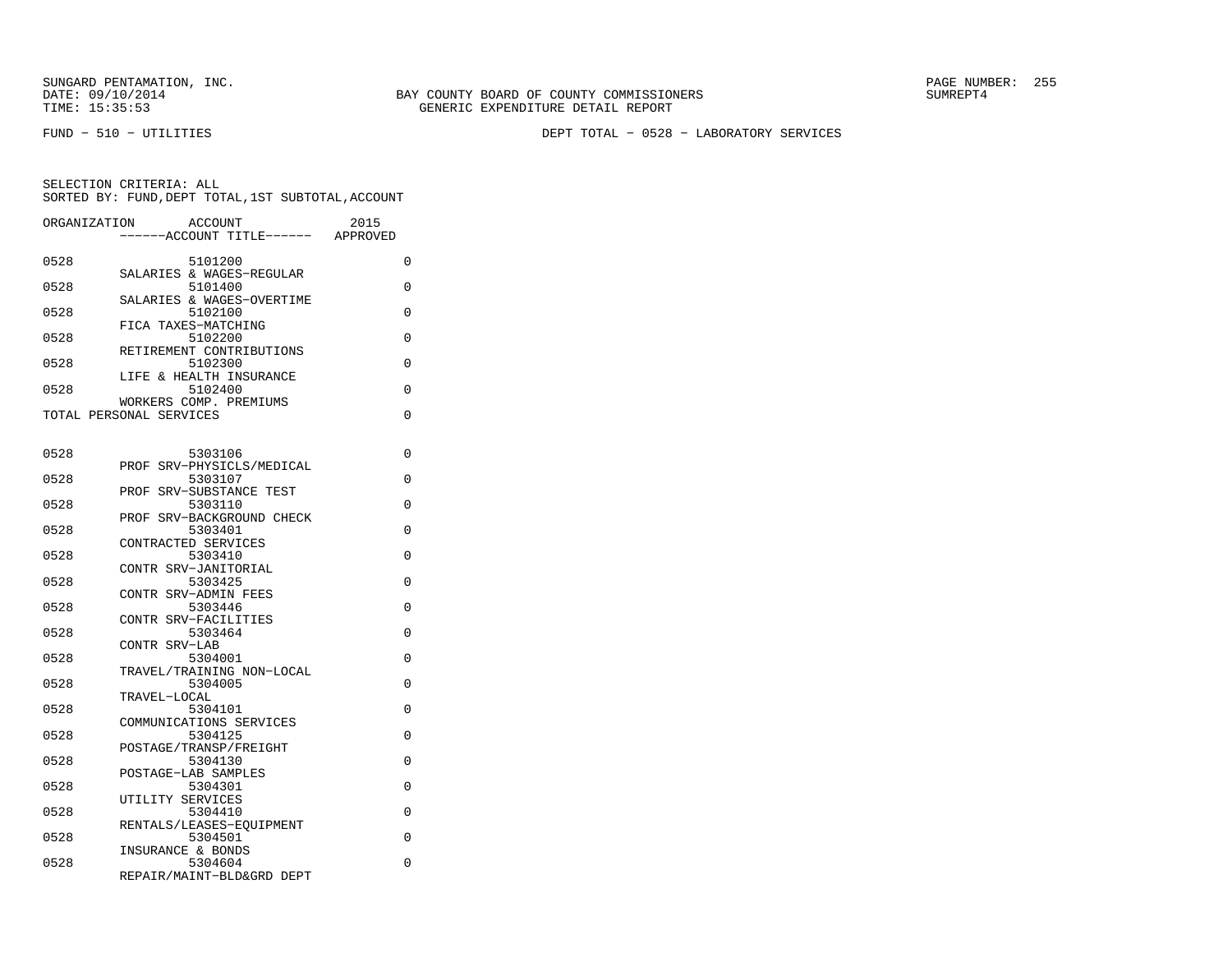SUNGARD PENTAMATION, INC.<br>DATE: 09/10/2014 SUMRER: 256 SUNTY BOARD OF COUNTY COMMISSIONERS

FUND − 510 − UTILITIES DEPT TOTAL − 0528 − LABORATORY SERVICES

| ORGANIZATION |                               | <b>ACCOUNT</b><br>----ACCOUNT TITLE------ APPROVED           | 2015 |          |
|--------------|-------------------------------|--------------------------------------------------------------|------|----------|
| 0528         |                               | 5304605                                                      |      | 0        |
| 0528         |                               | REPAIR/MAINT-BLDG & GRND<br>5304610                          |      | 0        |
| 0528         |                               | REPAIR/MAINT-AUTO EOUIP<br>5304611                           |      | 0        |
| 0528         |                               | REPAIR/MAINT-FLEET MAINT<br>5304615                          |      | 0        |
| 0528         |                               | REPAIR/MAINT-EQUIPMENT<br>5304902<br>FEES & COSTS-PURCHASING |      | 0        |
| 0528         |                               | 5304905<br>FEES&COSTS-LGL ADV/ADVERT                         |      | $\Omega$ |
| 0528         |                               | 5304922<br>FEES & COSTS-PERMITS                              |      | $\Omega$ |
| 0528         |                               | 5304990<br>MISCELLANEOUS EXPENSES                            |      | $\Omega$ |
| 0528         | OFFICE SUPPLIES               | 5305101                                                      |      | $\Omega$ |
| 0528         | OPERATING SUPPLIES            | 5305201                                                      |      | 0        |
| 0528         |                               | 5305202<br>OPER SUPPLIES-JANITORIAL                          |      | 0        |
| 0528         | GAS,                          | 5305205<br>OIL & LUBRICANTS                                  |      | 0        |
| 0528         |                               | 5305210<br>SAFETY GEAR & SUPPLIES                            |      | $\Omega$ |
| 0528         |                               | 5305215<br>CLOTHING & WEARING APPRL                          |      | 0        |
| 0528         |                               | 5305220<br>TOOL & SMALL IMPLEMENTS                           |      | 0        |
| 0528         | OPER SUPPLIES-LAB             | 5305240                                                      |      | 0        |
| 0528         |                               | 5305401<br>BOOKS/RESOURCE MATR/SUBSC                         |      | $\Omega$ |
| 0528         | <b>DUES &amp; MEMBERSHIPS</b> | 5305402                                                      |      | $\Omega$ |
| 0528         | TRAINING & TUITION            | 5305406                                                      |      | $\Omega$ |
|              | TOTAL OPERATING EXPENSES      |                                                              |      | 0        |
| 0528         |                               | 5606401                                                      |      | 0        |
| 0528         | EOUIPMENT                     | 5606402                                                      |      | $\Omega$ |
| 0528         | COMPUTER SOFTWARE             | EOUIP LESS THAN \$1000<br>5606450                            |      | 0        |
|              | TOTAL CAPITAL OUTLAY          |                                                              |      | 0        |